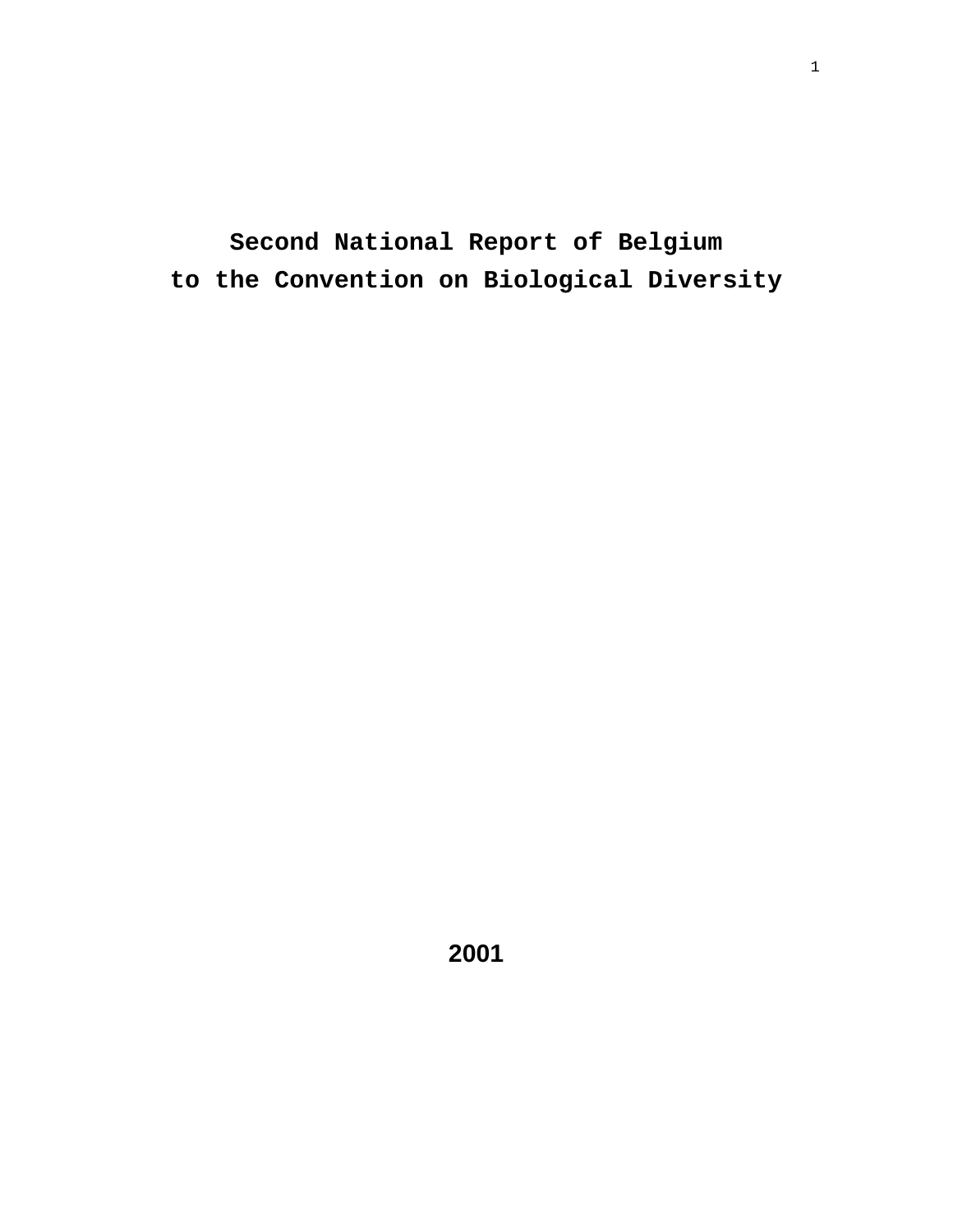#### Prefatory note

- 1. Concerning the answers in the tick boxes:
	- most of the crosses in the tick boxes are the result of discussions during the second meeting of the contact group 'National reporting' (April 2001) and of onward bilateral discussions leading to a (partial) consensus;
	- when a cross is used in combination with one or more other marks, the cross refers to an agreement reached by all actors except for the actor(s) which is (are) represented by the other  $mark(s)$ ;
	- the following marks/abbreviations were used in the tick boxes of the Second National Report to the CBD:

| Br.        | Brussels Capital Region                               |
|------------|-------------------------------------------------------|
| Fed.       | Federal level                                         |
| F1.        | Flemish Region                                        |
| Marine     | Marine ecosystem (= Belgian part of the North Sea)    |
| Micro-org. | Specific situation/information related to the Belgian |
|            | Co-ordinated Collections of Micro-organisms (BCCM)    |
| Priv.      | Private sector                                        |
| Wa.        | Walloon Region                                        |

- 2. Concerning the notes and comments in the text boxes:
	- when a note is only applicable to one region, the name of the region is clearly mentioned in the note;
	- when a note is applicable at a more general Belgian level, no hierarchical authority is mentioned;
	- when, in relation to some articles, examples/notes were provided by, and only applicable to, a specific institute or university, the name of this institute or university is detailed.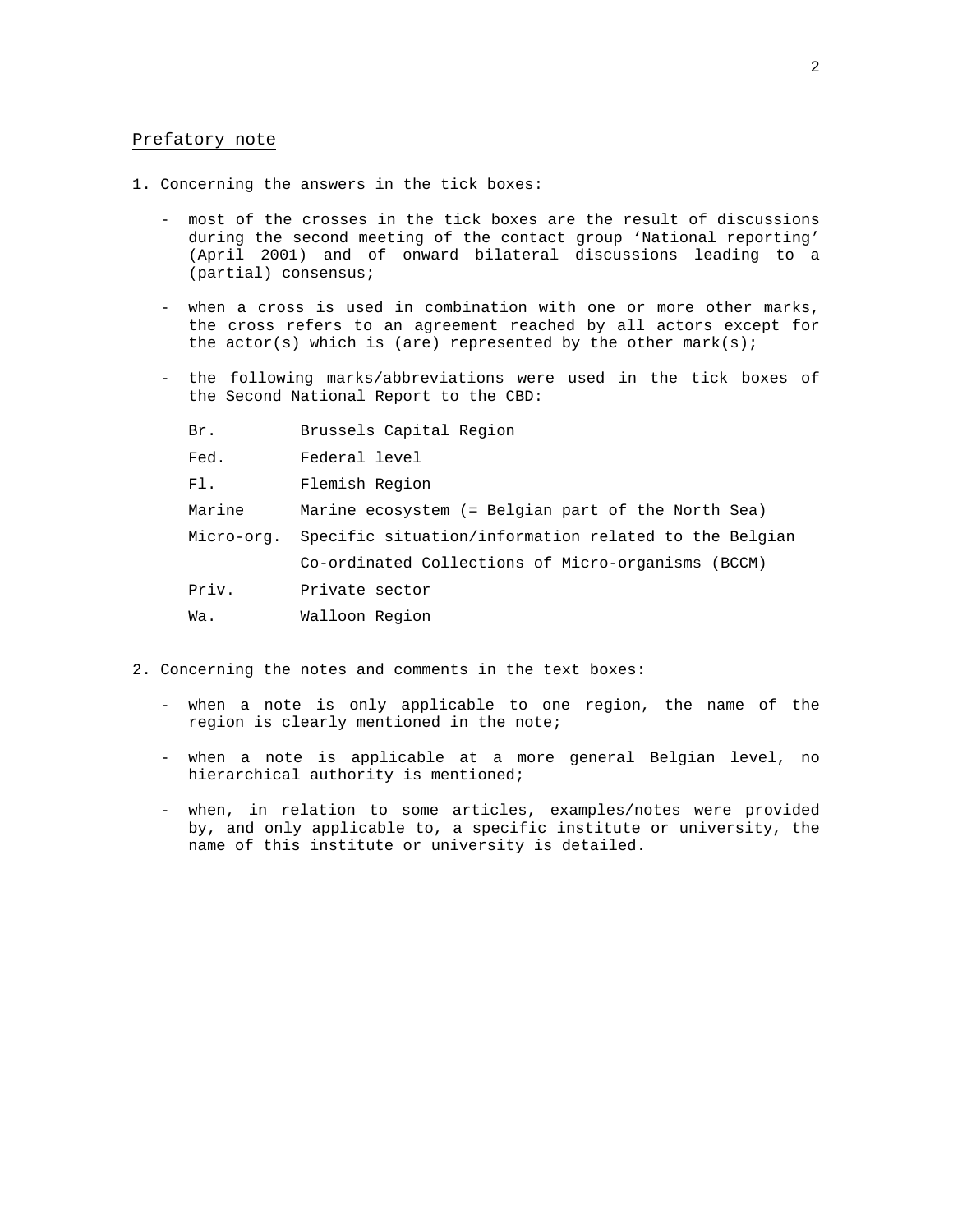# Contents

| Article 5 |                                                                      | 14  |
|-----------|----------------------------------------------------------------------|-----|
| Article 6 | General measures for conservation and sustainable use                | 23  |
| Article 7 | Identification and monitoring                                        | 27  |
| Decisions |                                                                      | 35  |
| Article 8 | In situ conservation [excluding Articles 8h and 8j]                  | 40  |
|           |                                                                      | 47  |
|           | Article 8j Traditional knowledge and related provisions              | 52  |
| Article 9 |                                                                      | 57  |
|           | Article 10 Sustainable use of components of biological diversity     | 61  |
|           |                                                                      | 66  |
|           |                                                                      | 71  |
|           | Article 13 Public education and awareness                            | 74  |
|           | Article 14 Impact assessment and minimizing adverse impacts 79       |     |
|           | Article 15 Access to genetic resources  84                           |     |
|           | Article 16 Access to and transfer of technology 92                   |     |
|           |                                                                      |     |
|           | Article 18 Technical and scientific co-operation 95                  |     |
|           | Article 19 Handling of biotechnology and distribution of its         |     |
|           |                                                                      |     |
|           |                                                                      | 104 |
|           |                                                                      | 107 |
|           | Article 23 Conference of the Parties                                 | 108 |
|           |                                                                      |     |
|           |                                                                      | 111 |
|           |                                                                      | 112 |
|           |                                                                      | 114 |
|           |                                                                      | 115 |
|           | Marine and coastal biological diversity 117                          |     |
|           | Agricultural biological diversity 119                                |     |
|           |                                                                      |     |
|           | Biological diversity of dry and sub-humid lands 127                  |     |
|           |                                                                      |     |
|           |                                                                      |     |
|           | Abbreviations and acronyms used in the report 134                    |     |
|           | Annex 7.1. List of references on inventory and monitoring activities |     |
|           |                                                                      |     |
|           | Annex 7.2. List of references on assessment, monitoring and          |     |
|           | indicator programmes in the Flemish Region 141                       |     |
|           | Annex 8.1. Nature conservation in the Walloon Region  142            |     |
|           | Annex 8.2. Forest and nature reserves in Flanders  145               |     |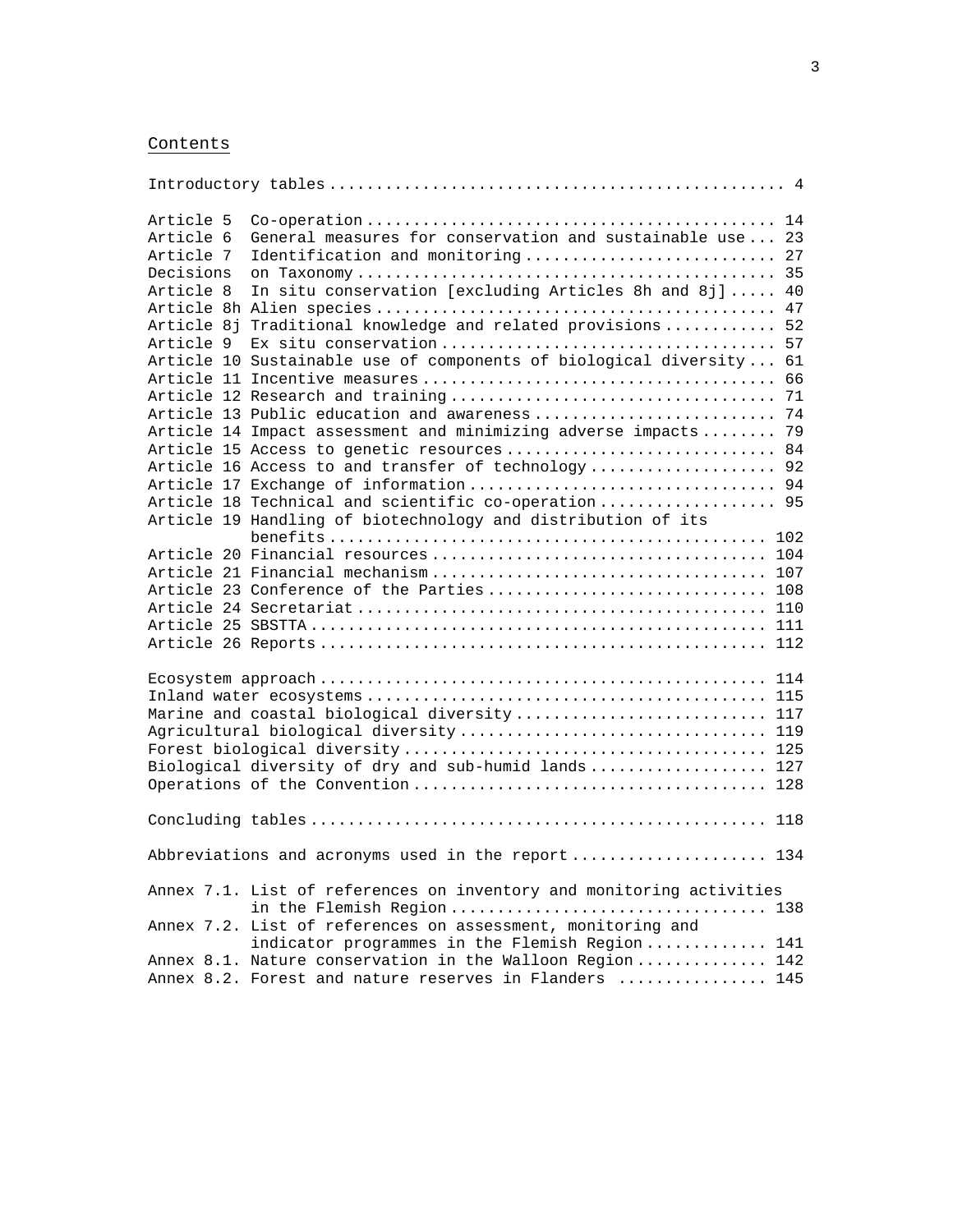| Contracting Party                                                                       | Belgium                                                                               |  |  |  |  |  |  |
|-----------------------------------------------------------------------------------------|---------------------------------------------------------------------------------------|--|--|--|--|--|--|
| National Focal Point                                                                    |                                                                                       |  |  |  |  |  |  |
| Full name of the institution:<br>Royal Belgian Institute of Natural Sciences<br>(RBINS) |                                                                                       |  |  |  |  |  |  |
| Name and title of contact<br>officer:                                                   | Dr J. Van Goethem, Head of Department                                                 |  |  |  |  |  |  |
| Mailing address:                                                                        | Department of Invertebrates                                                           |  |  |  |  |  |  |
|                                                                                         | Vautierstraat 29                                                                      |  |  |  |  |  |  |
|                                                                                         | B-1000 Brussels<br>Belgium                                                            |  |  |  |  |  |  |
| Telephone:                                                                              | $+32-2-627$ 43 43                                                                     |  |  |  |  |  |  |
| Fast:                                                                                   | $+32-2-627$ 41 41                                                                     |  |  |  |  |  |  |
| $E$ -mail:                                                                              | jackie.vangoethem@naturalsciences.be                                                  |  |  |  |  |  |  |
|                                                                                         | Contact officer for national report (if different)                                    |  |  |  |  |  |  |
| Full name of the institution:                                                           | Royal Belgian Institute of Natural Sciences<br>(RBINS)                                |  |  |  |  |  |  |
| Name and title of contact<br>officer:                                                   | Mr Marc Peeters, Assistant-adviser                                                    |  |  |  |  |  |  |
| Mailing address:                                                                        | Department of Invertebrates                                                           |  |  |  |  |  |  |
|                                                                                         | Vautierstraat 29                                                                      |  |  |  |  |  |  |
|                                                                                         | B-1000 Brussels<br>Belgium                                                            |  |  |  |  |  |  |
| Telephone:                                                                              | $+32-2-627$ 45 65                                                                     |  |  |  |  |  |  |
| Fast:                                                                                   | +32-2-627 41 41                                                                       |  |  |  |  |  |  |
| $E$ -mail:                                                                              | marc.peeters@naturalsciences.be                                                       |  |  |  |  |  |  |
| Submission                                                                              |                                                                                       |  |  |  |  |  |  |
| Signature of officer responsible<br>for submitting national report:                     | Ms Magda Aelvoet, Federal Minister for<br>Consumers interests, Health and Environment |  |  |  |  |  |  |
| Date of submission:                                                                     | 31 October 2001                                                                       |  |  |  |  |  |  |

**Please provide the following details on the origin of this report**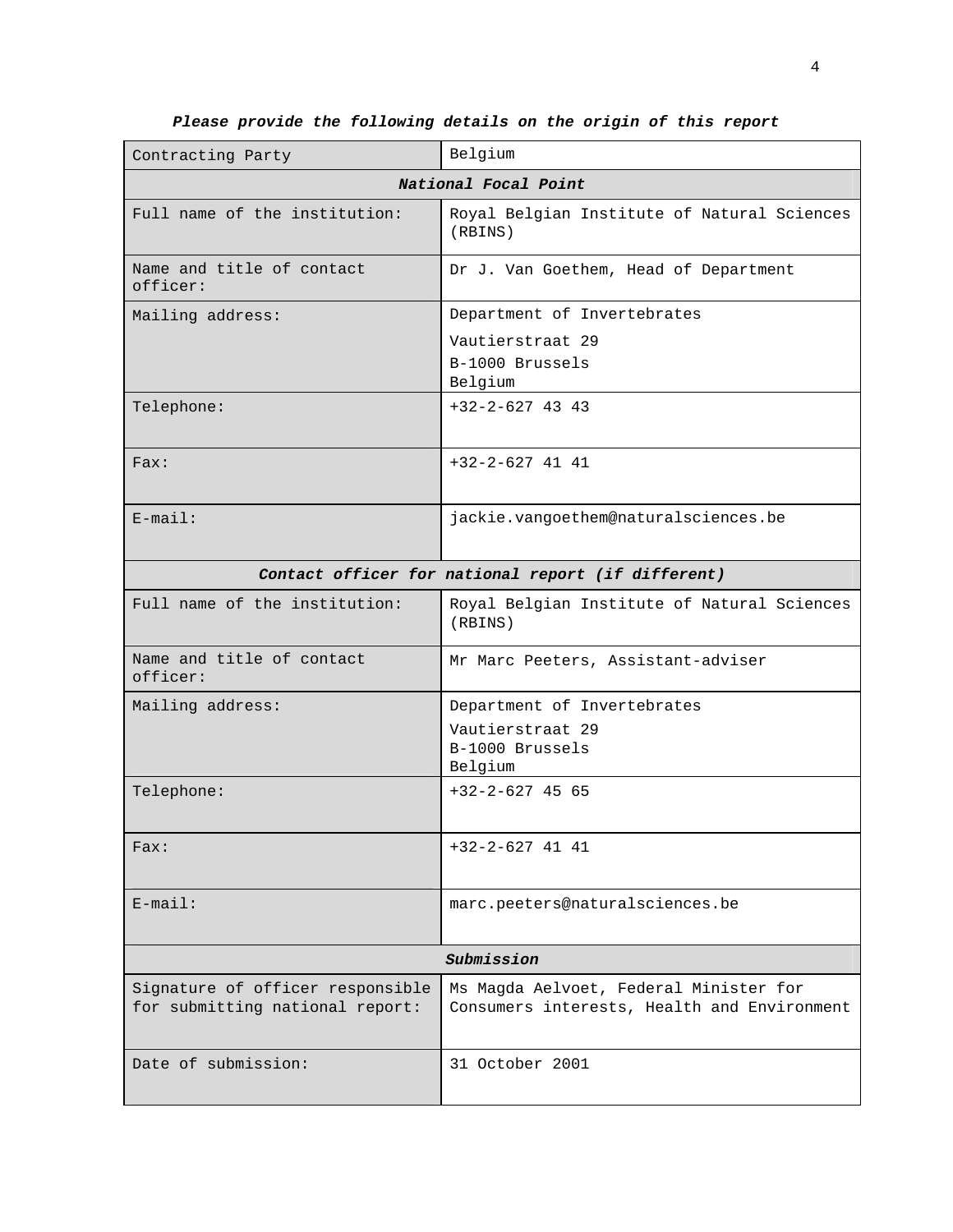**Please provide summary information on the process by which this report has been prepared, including information on the types of stakeholders who have been actively involved in its preparation and on material which was used as a basis for the report**

 $05.10.2000$ . During the  $14<sup>th</sup>$  plenary meeting of the Steering Committee 'Biodiversity Convention'1, members were informed on COP decision V/19 regarding the drafting of the Second National Report of Belgium to the Convention on Biological Diversity.

14.02.2001. 16<sup>th</sup> plenary meeting of the Steering Committee 'Biodiversity Convention': establishment of a contact group aiming to develop the second national report and consisting of experts and representatives of federal and regional departments directly involved in the reporting process.

06.03.2001. First formal meeting of the contact group 'National reporting': determination of the adequate redaction methodology for, and format of, the second national report. For this purpose, a consensus was reached upon the use of the questionnaire developed by the CBD-Secretariat and recommended in decision V/19 of COP-5.

March-April 2001. Written consultation round through which all stakeholders (experts and departments not represented during contact group meeting, scientific institutions, private sector, non-governmental organisations, etc.) were invited to contribute on the basis of the questionnaire.

19.04.2001. Second formal meeting of the contact group 'National reporting': based on compiled written contributions received before the meeting and oral contributions of the participants during the meeting, the questionnaire was completed as much as possible. Due to the appropriate meeting organisation (big screen projection and on-line completion of questionnaire), all 377 questions were discussed or at least quoted.

End of April 2001. Based on all oral and written contributions, a first version of the second national report was widely disseminated. The members of the CCIEP-groups 'Biodiversity Convention', 'Nature', 'Forests', 'Agriculture and environment', 'Trade and environment' and 'Biosafety', the experts of the thematic contact groups such as 'Ecosystem approach' and 'Impact assessment, liability and redress' and all the persons who already made some kind of contribution received this first version and were asked to further complete the questionnaire, to make additional notes, to give comments, etc.

June 2001. Based on the resulting contributions, comments and suggestions, a second version of the national report was developed. This version was placed on the Belgian Clearing-House Mechanism (B CHM) website as a consultation draft giving the opportunity to all stakeholders to transmit final comments and contributions to the National Focal Point.

The final version was submitted for approval to the CCIEP and the Interministerial Conference for the Environment. After approval, the official final version was published as a paperback on 31.10.2001 and placed on the B CHM in replacement of the consultation draft.

<sup>1</sup> The Steering Committee 'Biodiversity Convention' acts under the Coordinating Committee for International Environmental Policy (CCIEP) and includes representatives of all federal and regional departments involved with biodiversity, experts specialised in various related themes, and the presidents, or their representatives, of related CCIEP-groups such as 'Nature', 'Forests', 'Agriculture and environment', 'Trade and environment' and 'Biosafety'.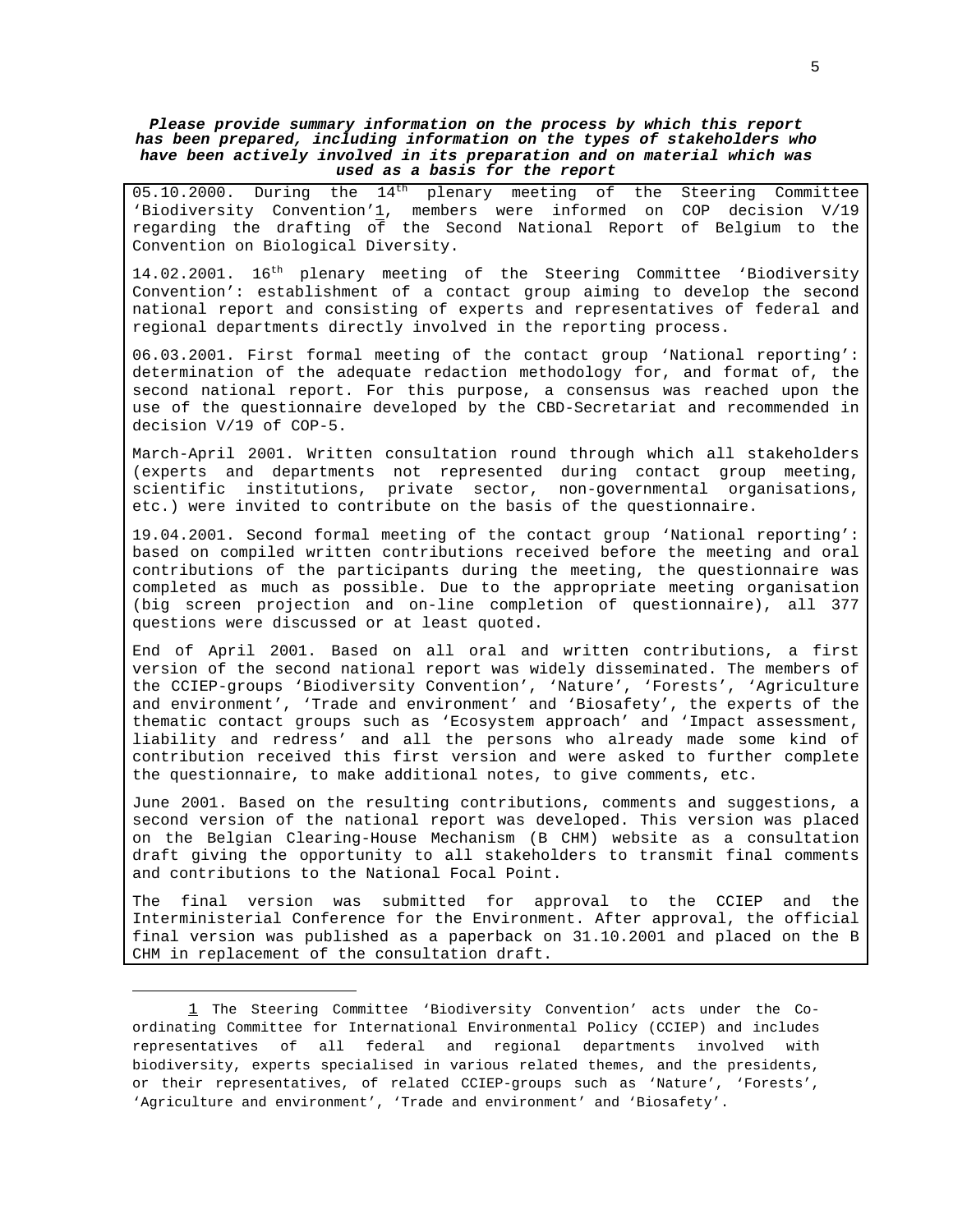The following persons and organisations contributed to the report: Dieter Anseeuw Institute for Forestry and Game Management Duboislaan 14 B-1560 Hoeilaart Moussa Badji Royal Museum for Central Africa Leuvensesteenweg 13 B-3080 Tervuren Geoffrey Bailleux Ministry of Economical Affairs Boulevard du Roi Albert II, 16 B-1000 Brussels Pascal Baute Directorate General for Natural Resources and Environment Ministry of the Walloon Region Avenue Prince de Liège 15 B-5100 Namur Charles-Hubert Born Université catholique de Louvain Place Montesquieu 2 B-1348 Louvain-la-Neuve Etienne Branquart Directorate General for Natural Resources and Environment / Belgian Biodiversity Platform Ministry of the Walloon Region Avenue Prince de Liège 15 B-5100 Namur Didier Breyer Institute for Public Health Rue Juliette Wytsman 14 B-1050 Brussels Jos Buys Directorate-General for International Cooperation Brederodestraat 6 B-1000 Brussels Abigail Caudron Belgian Biodiversity Platform **RRINS** Vautierstraat 29 B-1000 Brussels Els Coart Agricultural Research Centre Ghent Caritasstraat 21 B-9090 Melle Xavier Coppens Nature Division Ministry of the Flemish Community Gebr. Van Eyckstraat 4-6 B-9000 Ghent Rene Custers Flanders Interuniversity Institute for Biotechnology Rijvisschestraat 120 B-9052 Ghent Luc De Bruyn Institute of Nature Conservation Kliniekstraat 25 B-1070 Brussels Karen De Roo Institute of Nature Conservation Kliniekstraat 25 B-1070 Brussels Carl De Schepper Forests and Green Spaces Division Ministry of the Flemish Community Koning Albert II-laan 20 B-1000 Brussels Wilfrieda Decraemer Royal Belgian Institute of Natural Sciences Vautierstraat 29 B-1000 Brussels Han de Koeijer Royal Belgian Institute of Natural Sciences Vautierstraat 29 B-1000 Brussels Philippe Desmeth Belgian Co-ordinated Collections of Micro-organisms Place Croix du Sud 3 B-1348 Louvain-la-Neuve Gommaar Dubois Ministry of Foreign Affairs Karmelietenstraat 15 B-1000 Brussels Anne Franklin National Focal Point to the CBD RBINS Rue Vautier 29 B-1000 Brussels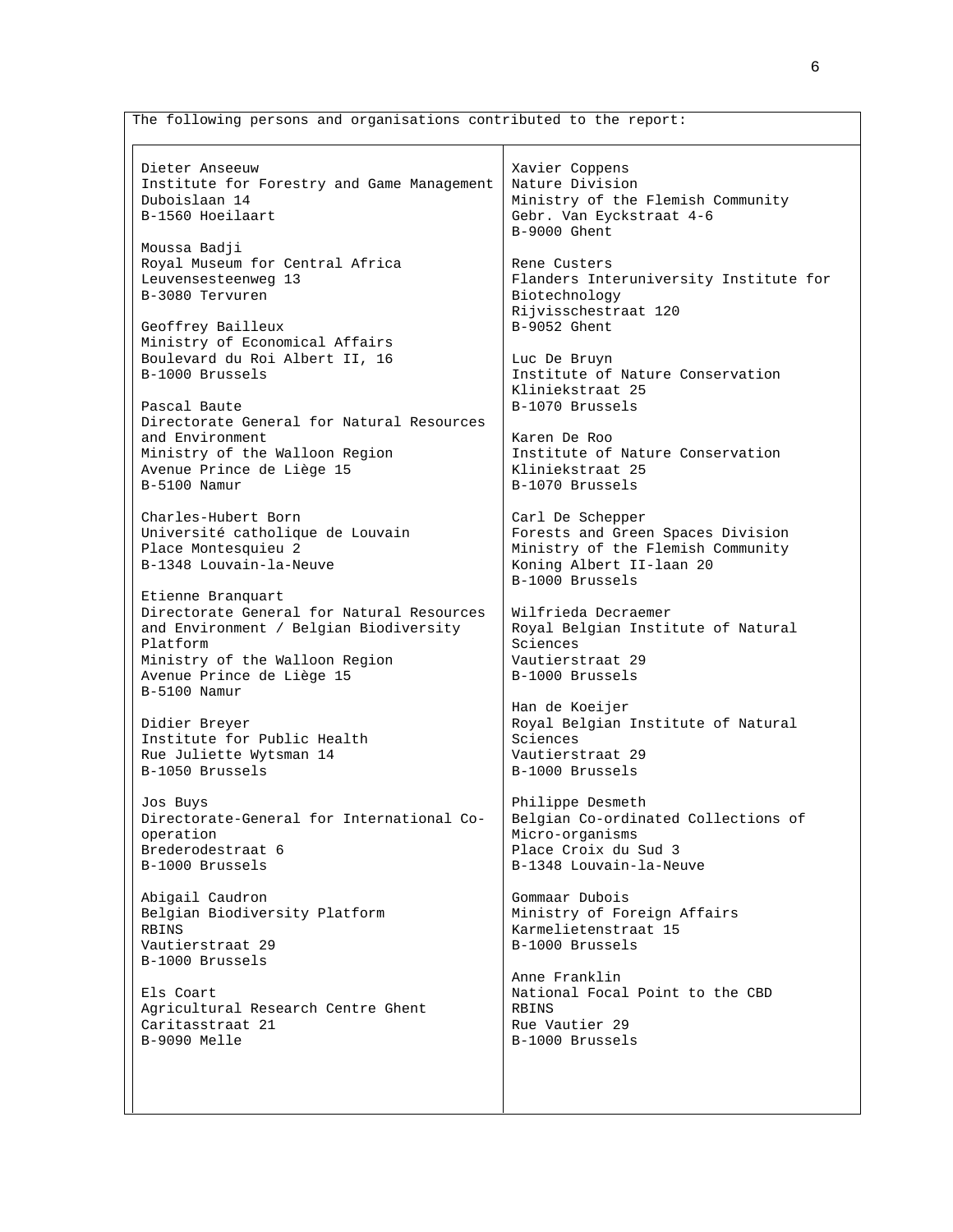| Machteld Gryseels                                 | Catherine Mertens                       |
|---------------------------------------------------|-----------------------------------------|
| Brussels Institute for Management of the          | Federal Council for Sustainable         |
| Environment                                       | Development                             |
| Gulledelle 100                                    | Rue des Aduatiques 71-73                |
| B-1200 Brussels                                   | B-1040 Brussels                         |
|                                                   |                                         |
| François Guissart                                 | Hendrik Neven                           |
|                                                   |                                         |
| Federal Office for Scientific, Technical          | Land Division                           |
| and Cultural Affairs                              | Ministry of the Flemish Community       |
| Rue de la Science 8                               | Koning Albert II-laan 20                |
| B-1000 Brussels                                   | B-1000 Brussels                         |
|                                                   |                                         |
| Rudy Herman                                       | Alain Pauly                             |
| Science Division                                  | Royal Belgian Institute of Natural      |
| Ministry of the Flemish Community                 | Sciences                                |
| Boudewijnlaan 30                                  | Rue Vautier 29                          |
| B-1000 Brussels                                   | B-1000 Brussels                         |
|                                                   |                                         |
| Marc Herremans                                    | Marc Peeters                            |
| Royal Museum for Central Africa                   | National Focal Point to the CBD         |
| Leuvensesteenweg 13                               | RBINS                                   |
| B-3080 Tervuren                                   | Vautierstraat 29                        |
|                                                   | B-1000 Brussels                         |
| Francis Kerckhof                                  |                                         |
| Management Unit of the Mathematical Model         | Geert Pillu                             |
| of the North sea                                  | Division for General Environmental and  |
|                                                   | Nature Policy                           |
| 3de en 23ste Linieregimentsplein<br>B-8400 Ostend |                                         |
|                                                   | Ministry of the Flemish Community       |
|                                                   | Koning Albert II-laan 20                |
| Marc Lateur                                       | B-1000 Brussels                         |
| Agricultural Research Centre Gembloux             |                                         |
| Rue de Liroux 4                                   | Anne-Marie Pironnet                     |
| B-5030 Gembloux                                   | Ministry of Small Enterprises, Traders  |
|                                                   | and Agriculture                         |
| Christian Laurent                                 | Simon Bolivarlaan 30                    |
| Directorate General for Natural Resources         | B-1000 Brussels                         |
| and Environment                                   |                                         |
| Ministry of the Walloon Region                    | René Poismans                           |
| Avenue Prince de Liège 15                         | Ministry of Small Enterprises, Traders  |
| $B-5100$ Namur                                    | and Agriculture                         |
|                                                   | Simon Bolivarlaan 30                    |
| Eddy Loosveldt                                    | B-1000 Brussels                         |
| Division for General Environmental and            |                                         |
| Nature Policy                                     | Marc Pollet                             |
| Ministry of the Flemish Community                 | Institute for the Promotion of          |
| Koning Albert II-laan 20                          | Innovation by Science and Technology in |
| B-1000 Brussels                                   | Flanders                                |
|                                                   | Bischoffsheimlaan 25                    |
| Els Martens                                       | B-1000 Brussels                         |
| Nature Division                                   |                                         |
| Ministry of the Flemish Community                 | Jan Rammeloo                            |
| Koning Albert II-laan 20                          | National Botanic Garden of Belgium      |
| B-1000 Brussels                                   |                                         |
|                                                   | Domein of Bouchout<br>B-1860 Meise      |
| Jan Mees                                          |                                         |
| Flanders Marine Institute                         |                                         |
|                                                   | Guido Rappé                             |
| Victorialaan 3                                    | National Botanic Garden of Belgium      |
| B-8400 Ostend                                     | Domein of Bouchout                      |
|                                                   | B-1860 Meise                            |
|                                                   |                                         |
|                                                   |                                         |
|                                                   |                                         |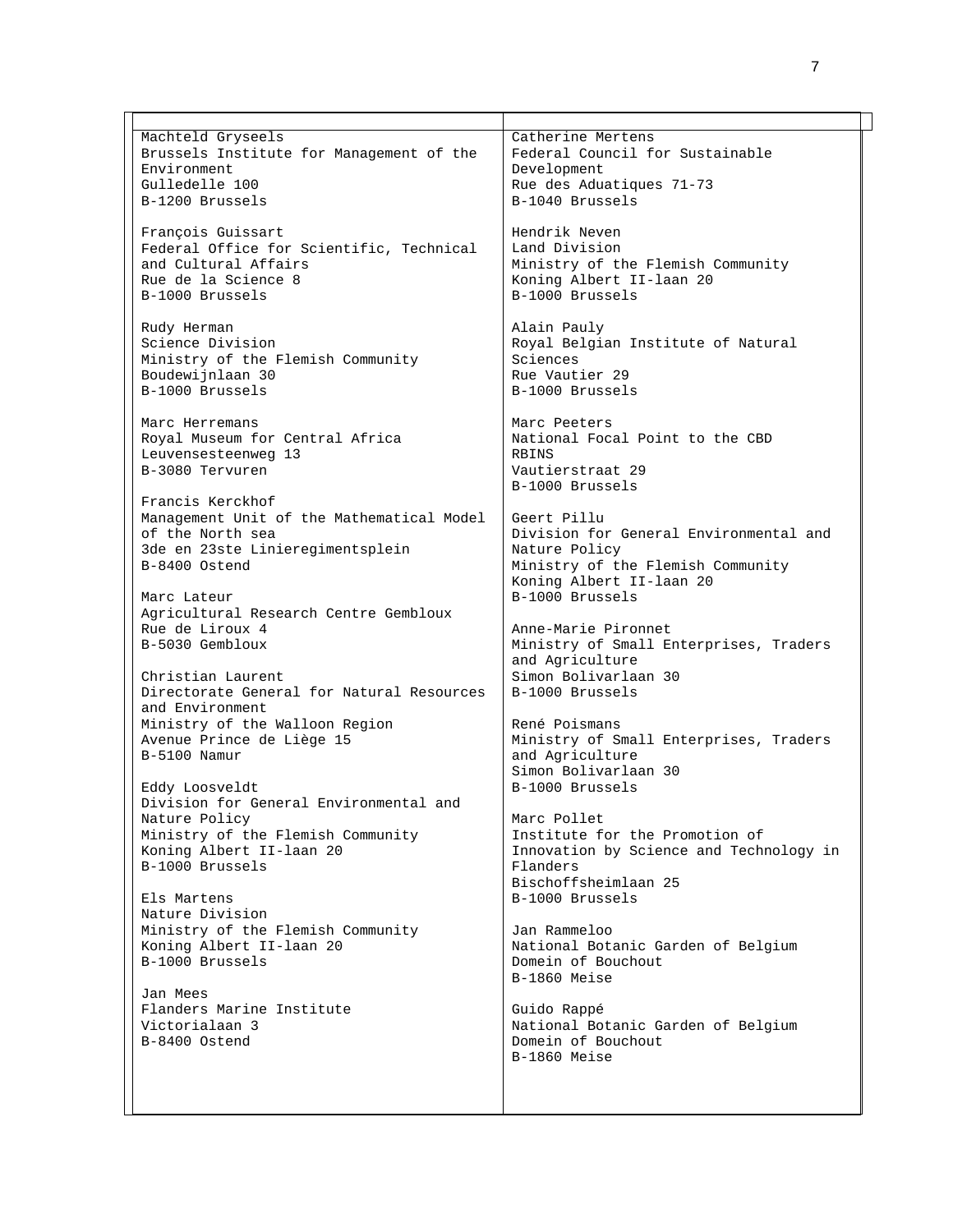Pierre Rasmont University of Mons-Hainaut Avenue Maistriau 19 B-7000 Mons

Monika Sormann Science Division Ministry of the Flemish Community Boudewijnlaan 30 B-1000 Brussels

Jan Stuyck Institute for Forestry and Game Management Gaverstraat 4 B-9500 Geraardsbergen

Jurgen Tack Institute of Nature Conservation / Belgian Biodiversity Platform Kliniekstraat 25 B-1070 Brussels

Guy Teugels Royal Museum for Central Africa Leuvensesteenweg 13 B-3080 Tervuren

Patrick Van Damme Ghent University Coupure Links 653 B-9000 Ghent

Koen Van Den Berge Institute for Forestry and Game Management Gaverstraat 4 B-9500 Geraardsbergen

Nathalie Van den Bossche Cabinet of the Minister for Economy and Scientific Research Square de Meeûs 23 B-1000 Brussels

Ines Van den houwe Katholieke Universiteit Leuven Kasteekpark Arenberg 13 B-3001 Leuven

Aline van der Werf Federal Office for Scientific, Technical and Cultural Affairs Rue de la Science 8 B-1000 Brussels

Jackie Van Goethem National Focal Point to the CBD RBINS Vautierstraat 29 B-1000 Brussels

Bart Van Impe Europe and Environment Division Ministry of the Flemish Community Koning Albert II-laan 20 B-1000 Brussels

Wouter Van Landuyt Institute of Nature Conservation Kliniekstraat 25 B-1070 Brussels

Geertrui Van Overwalle Katholieke Universiteit Leuven Minderbroedersstraat 5 B-3000 Leuven

Luc Van Puyvelde Tibotec (private sector) Generaal de Wittelaan 11 / 3 2800 Mechelen

Jos Van Slycken Institute for Forestry and Game Management Gaverstraat 4 B-9500 Geraardsbergen

Elke Vanwildemeersch Europe and Environment Division Ministry of the Flemish Community Koning Albert II-laan 20 B-1000 Brussels

Griet Vergauwe Ministry of Small Enterprises, Traders and Agriculture Simon Bolivarlaan 30 B-1000 Brussels

Koen Verlaeckt Science Division Ministry of the Flemish Community Boudewijnlaan 30 B-1000 Brussels

Ines Verleye Cabinet of the Federal Minister for the Environment Kunstlaan 7 B-1210 Brussels

Hugo Verreycken Institute for Forestry and Game Management Duboislaan 14 B-1560 Groenendaal - Hoeilaart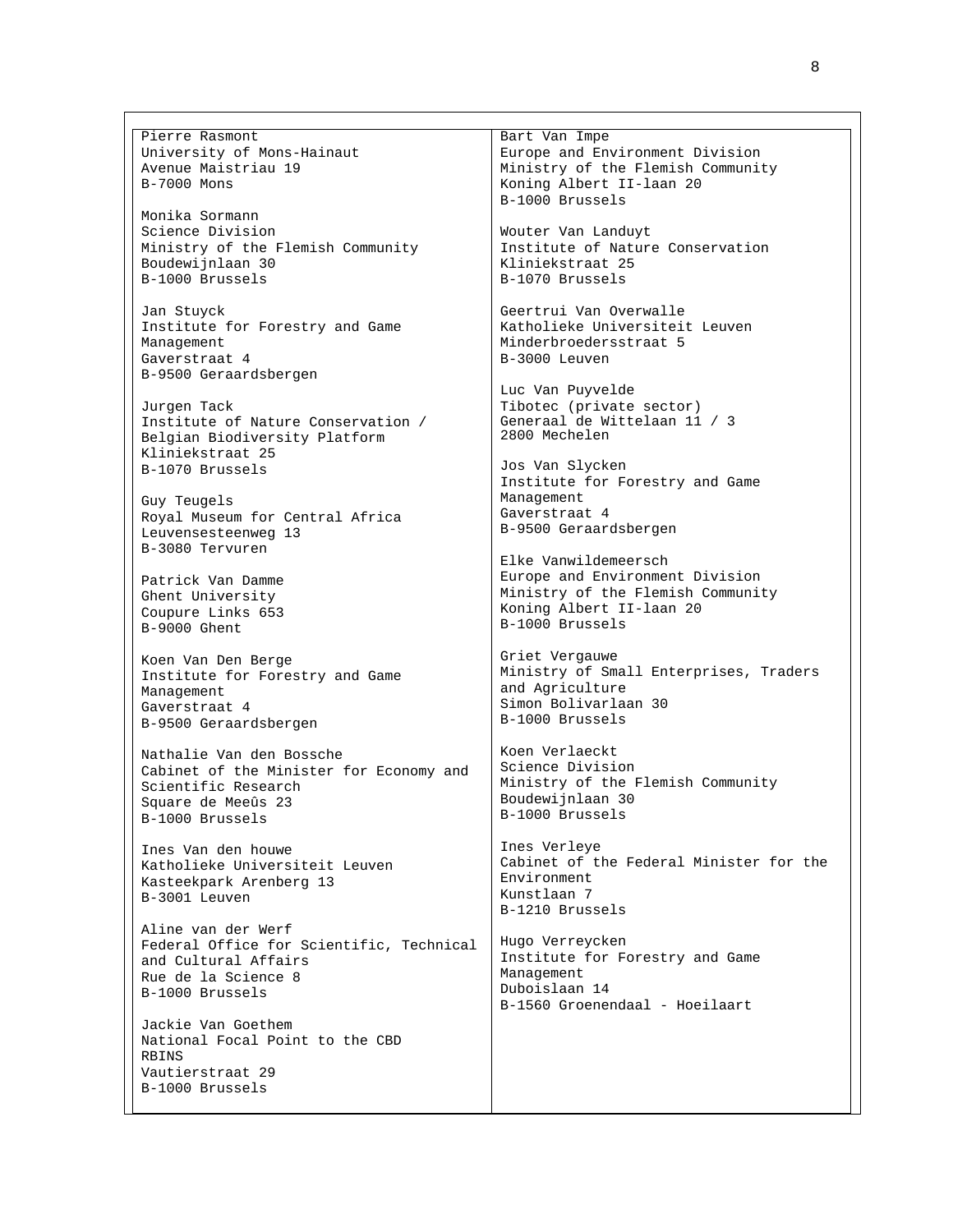### **Please provide information on any particular circumstances in your country that are relevant to understanding the answers to the questions in this report**

#### 1. Geographical notes

Belgium is situated in the west of Europe, bordered by the North Sea, the Netherlands, Germany, the Grand Duchy of Luxembourg and France. Although a small country (30,528  $km^2$ ), its location favoured its past and actual position as an economic and urban nerve centre of Europe.

Belgium has a mild temperate wet climate, the south-eastern parts of the country (High Ardennes, Eiffel) nevertheless display features of a slightly more continental climate. Belgium offers a diversity of sites and landscapes due to its very long, eventful geological history, as well as the widely varying - at first glance almost imperceptible - climatic conditions from one region to another.

At the end of 2000 Belgium had a population of 10,239,000 inhabitants. The population density reaches 335 inhabitants per square kilometer, which makes Belgium, together with the Netherlands, one of the most densely populated countries in Europe. The gross national product (GNP) of Belgium for 1998 amounts to 9,189 billions BEF. The greatest part of the GNP comes from the tertiary sector, employing the largest part of the working population.

Geographically Belgium shows three major areas: Lower Belgium (up to 100 m above sea level), Middle Belgium (between 100 and 200 m above sea level) and Upper Belgium (from 200 to over 500 m above sea level).

#### 2. Biological diversity

The diversity of the physical environment has resulted in an equally great biological diversity. The vast majority of components of the actual fauna and flora, roughly estimated at more than 40,000 species, colonised Belgium after the last glaciation, some 12,000 years ago. During the last 100 years, wildlife, plants, and ecological processes have been threatened by pollution of water, air and soils, intensive agricultural practices, fragmentation of nature areas, etc. A significant number of wild species has disappeared. This is particularly well-documented for higher plants, vertebrates, various insect groups, spiders and non-marine molluscs. In recent years, a recovery of formerly declining populations in various groups has been observed, most probably as a result of many conservation regulations and actions.

#### 3. Political framework

Belgium gained its independence in 1830. In recent years, the country has rapidly evolved, through four sets of institutional reforms (in 1970, 1980, 1988-89 and 1993) into a federal structure. A fifth one is currently under process. As a result, the first article of the Belgian Constitution states nowadays: "Belgium is a Federal State which consists of Communities and Regions" (see Fig. 1).

The redistribution of competences followed two broad lines. The first line of reforms concerns linguistic matters and, more broadly, everything related to culture. Thus Belgium has three Communities today, based on language: the Flemish Community, the French Community and the German-speaking Community.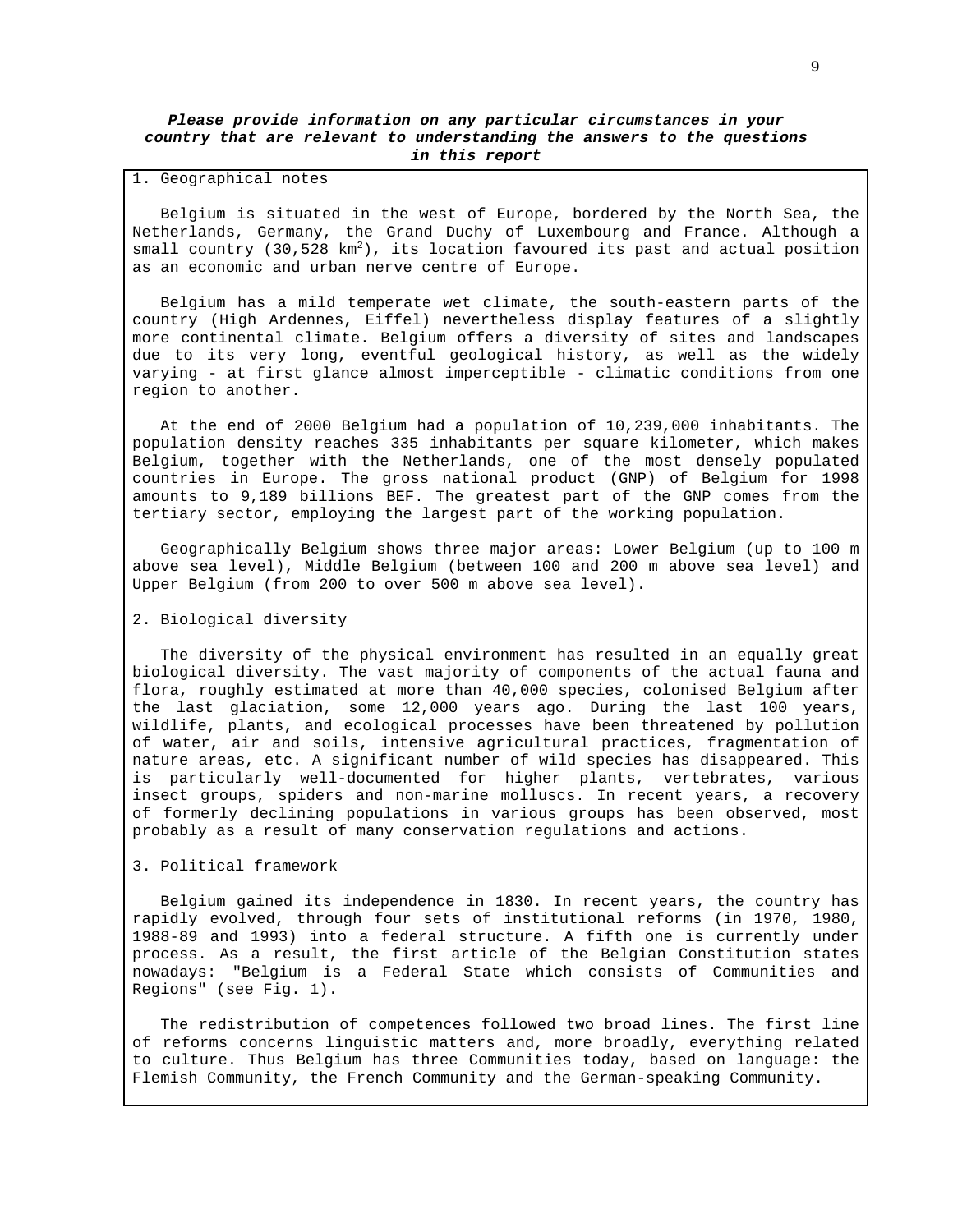The second line of the State reform is historically inspired by economic concerns, expressed by Regions who wanted to have more autonomous power. This gave rise to the founding of three Regions: the Flemish Region, the Brussels Capital Region and the Walloon Region. To some extent Belgian Regions are similar to the German 'Länder' or the Swiss cantons. The country is further divided into 10 provinces (since 1 January 1995) and 589 communes or cities.



Fig. 1 – Belgium, a Federal State which consists of Communities and Regions

Because of these reforms, Belgium has a very distinct and unusual character. Under the level of the Federal Government are situated two lower levels of government: that of the Regions and that of the Communities, each with their own parliament and government. Since 1980, nature conservation is a shared responsibility of the Federal Government and the Regions.

The Federal State level retains important areas of competence including: foreign affairs, defence, justice, finances, social security, important sectors of public health and domestic affairs, etc. The Regions are inter alia competent in the fields of nature and water management, land zoning and nature conservation, spatial planning and public works. Furthermore the Regions and Communities are entitled to run foreign relations in those areas where they are competent.

Although nature conservation policy is mostly a regional matter, coordination bodies, under the authority of the Federal Minister for Environment, are in charge of its international aspects. For environmental matters the federal co-ordinating body is the Co-ordinating Committee for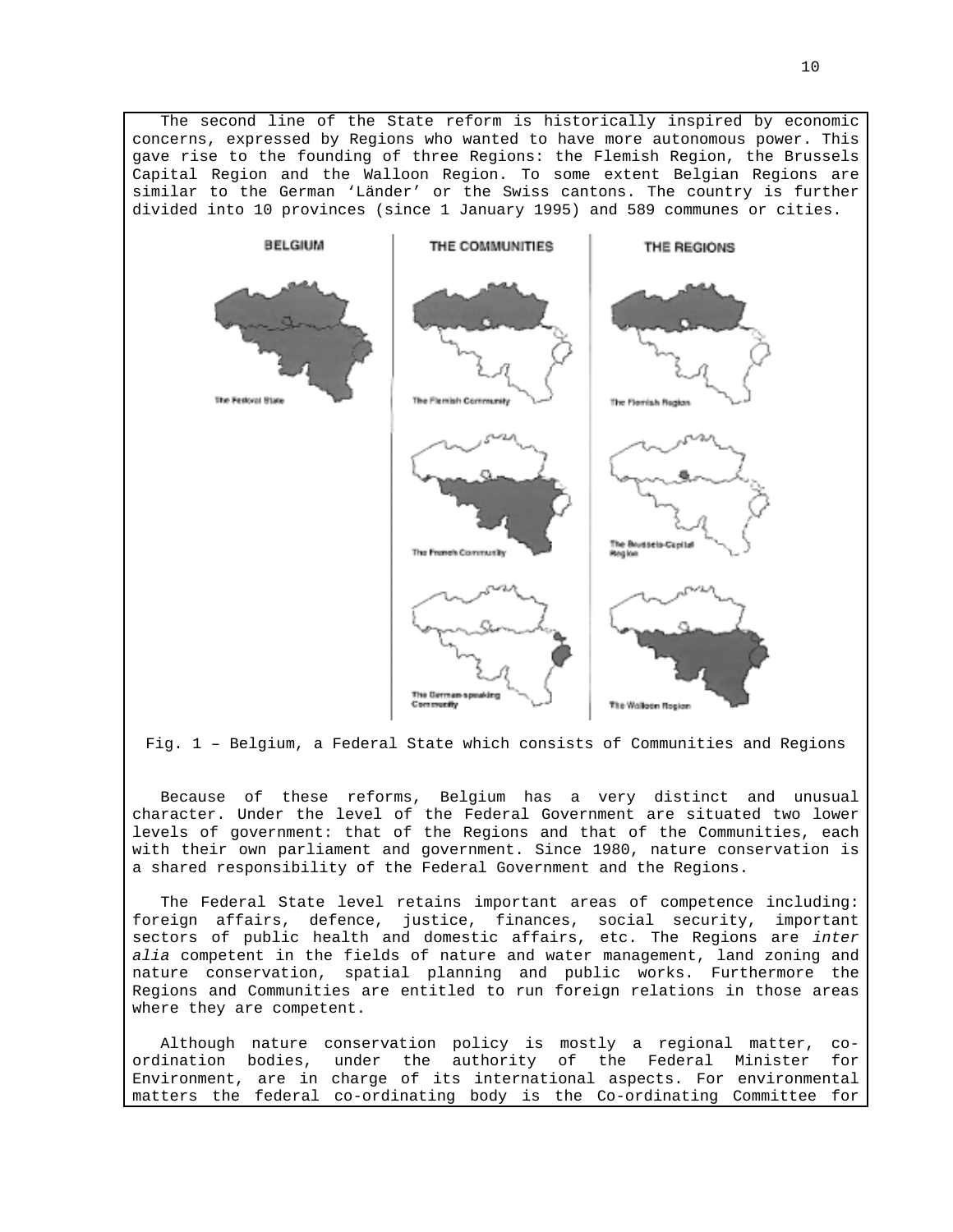International Environmental Policy (CCIEP), composed by representatives of all the federal and regional competent administrations. This body functions under the high level authority of the Interministerial Conference for the Environment (ICE), chaired by the Federal Minister for Environment.

4. Belgium and the Convention on Biological Diversity

Belgium signed the Convention on Biological Diversity (CBD) on 5 June 1992, during the UN Conference on Environment and Development (Rio de Janeiro). Due to the fourth set of the institutional reform (1993) the ratification process was complex. The instrument of ratification of Belgium was deposited at the United Nations in New York on 22 November 1996. Belgium became hence a Contracting Party to the Convention on that day. In pursuance of Art. 36, point 3, of the Convention, the Convention on Biological Diversity entered into force for Belgium on 20 February 1997. In July 1995, the CCIEP designated the Royal Belgian Institute of Natural Sciences (RBINS) as the National Focal Point for the follow-up of the CBD.

Several steering committees are currently operating under the direct authority of the CCIEP, one of these is the Steering Committee 'Biodiversity Convention'. Concerning the terms of reference for this Steering Committee, priority was given to the preparation of the First National Report and of a Country Study on Biological Diversity. The Steering Committee has also a more political function concerning the preparatory, participatory and negotiation activities related to the CBD process.

As mentioned above, the implementation of Article 6 of the Convention on Biological Diversity is mostly a Regional competence. The objectives, strategies and action plans of the Regions are reflected by detailed information in relevant text boxes. However, several federal bodies also have an important role in the achievement of the aims of the Convention. These federal bodies are mainly the Ministry for Consumers interests, Health and Environment, the Ministry for Economy and Scientific Research, the Ministry for Agriculture and Middle Classes, and the Ministry for Foreign Affairs, Foreign Trade and Development Co-operation.

Since the Convention on Biological Diversity does not afford particular attention to urban biodiversity, the implementation of the Convention in urban areas, such as the Brussels Capital Region, is not evident. At times were almost half of the world's population lives in urban areas, a debate on urban biodiversity has become inevitable. Not only cities are suitable for a high level of biodiversity, recent development has also shown that suburban areas often have richer biodiversity than the surroundings of agricultural areas.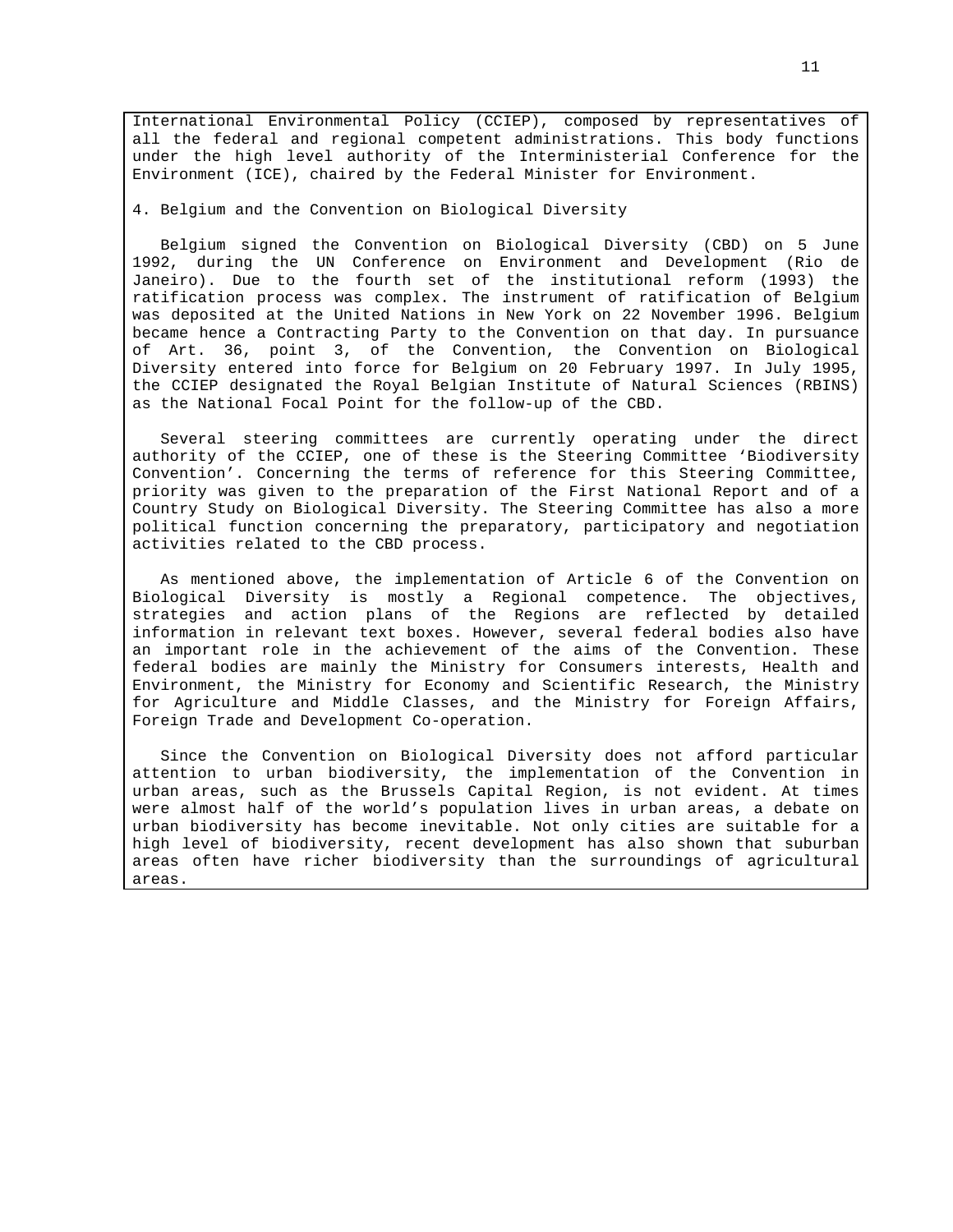**The COP has established programmes of work that respond to a number of Articles. Please identify the relative priority accorded to each theme and the adequacy of resources. This will allow subsequent information on implementation of each Article to be put into context. There are other questions on implementation of the programmes of work at the end of these guidelines.**

| 1. What is the relative priority for implementation of this work programme in your<br>country?                  |     |  |  |  |
|-----------------------------------------------------------------------------------------------------------------|-----|--|--|--|
| a) High                                                                                                         | F1. |  |  |  |
| b) Medium                                                                                                       | X   |  |  |  |
| $c)$ Low                                                                                                        |     |  |  |  |
| d) Not relevant                                                                                                 |     |  |  |  |
| 2. To what extent are the resources available adequate for meeting the obligations and<br>recommendations made? |     |  |  |  |
| a) Good                                                                                                         |     |  |  |  |
| b) Adequate                                                                                                     | X   |  |  |  |
| c) Limiting                                                                                                     |     |  |  |  |
| d) Severely limiting                                                                                            |     |  |  |  |

# **Inland water ecosystems**

#### **Marine and coastal biological diversity**

| 3. What is the relative priority for implementation of this work programme in your<br>country?                  |   |  |  |  |
|-----------------------------------------------------------------------------------------------------------------|---|--|--|--|
| a) High                                                                                                         | X |  |  |  |
| b) Medium                                                                                                       |   |  |  |  |
| $c)$ Low                                                                                                        |   |  |  |  |
| d) Not relevant                                                                                                 |   |  |  |  |
| 4. To what extent are the resources available adequate for meeting the obligations and<br>recommendations made? |   |  |  |  |
| a) Good                                                                                                         |   |  |  |  |
| b) Adequate                                                                                                     |   |  |  |  |
| c) Limiting                                                                                                     | X |  |  |  |
| d) Severely limiting                                                                                            |   |  |  |  |

#### **Agricultural biological diversity**

5. What is the relative priority for implementation of this work programme in your country? a) High X and X and X and X and X and X and X and X and X and X and X and X and X and X and X and X and X and b) Medium Fl. Solution of the contract of the contract of the contract of the contract of the contract of the contract of the contract of the contract of the contract of the contract of the contract of the contract of the c) Low d) Not relevant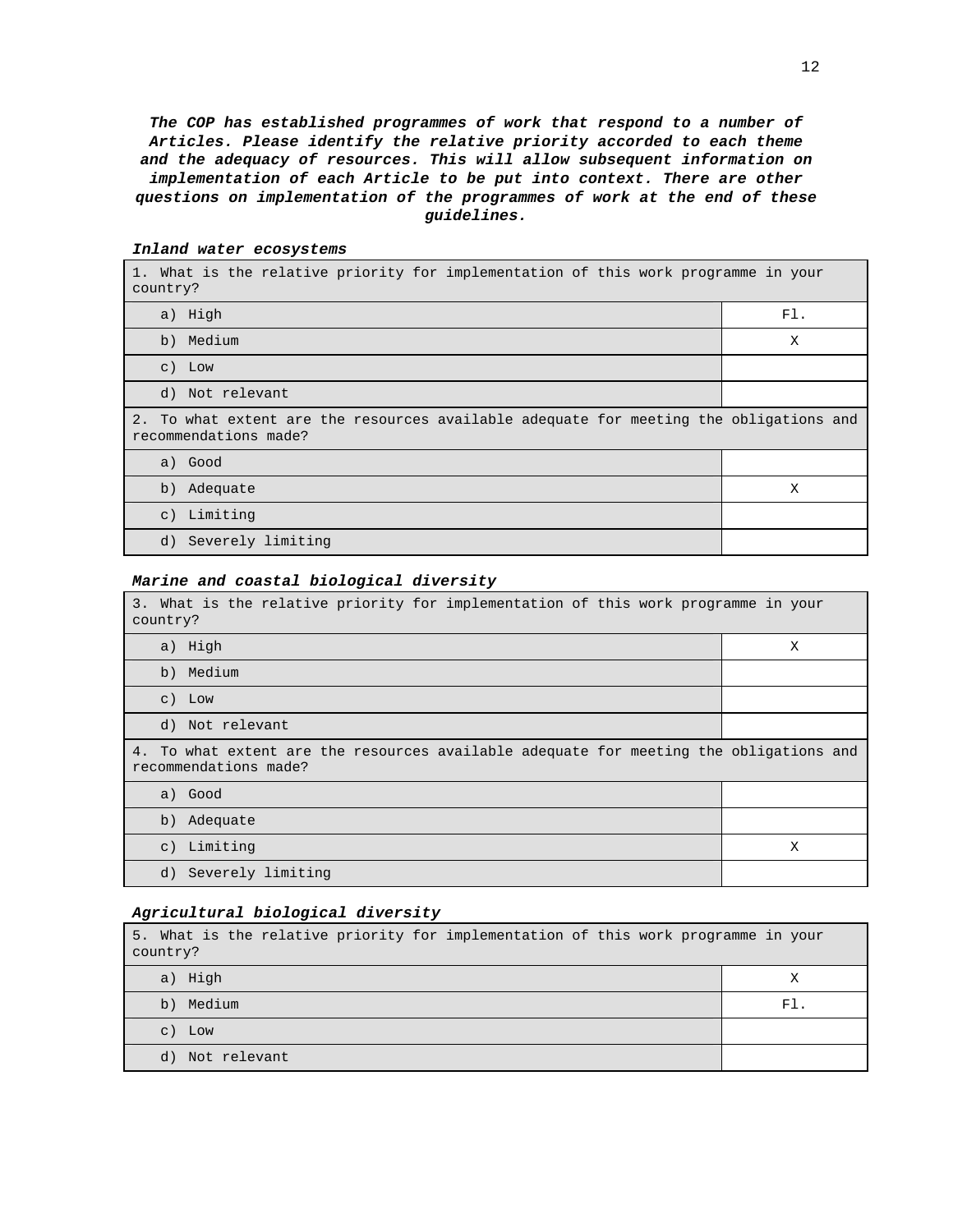| 6. To what extent are the resources available adequate for meeting the obligations and<br>recommendations made? |   |
|-----------------------------------------------------------------------------------------------------------------|---|
| a) Good                                                                                                         |   |
| Adequate<br>b)                                                                                                  | х |
| c) Limiting                                                                                                     |   |
| d) Severely limiting                                                                                            |   |

#### **Forest biological diversity**

7. What is the relative priority for implementation of this work programme in your country?

| a) High                                                                                                         | Wa. |
|-----------------------------------------------------------------------------------------------------------------|-----|
| b) Medium                                                                                                       | X   |
| $c)$ Low                                                                                                        |     |
| d) Not relevant                                                                                                 |     |
| 8. To what extent are the resources available adequate for meeting the obligations and<br>recommendations made? |     |
| a) Good                                                                                                         | Wa. |
| b) Adequate                                                                                                     |     |
| c) Limiting                                                                                                     | X   |
| d) Severely limiting                                                                                            |     |

### **Biological diversity of dry and sub-humid lands**

| 9. What is the relative priority for implementation of this work programme in your<br>country?                   |   |  |  |  |
|------------------------------------------------------------------------------------------------------------------|---|--|--|--|
| a) High                                                                                                          |   |  |  |  |
| b) Medium                                                                                                        | X |  |  |  |
| $c)$ Low                                                                                                         |   |  |  |  |
| d) Not relevant                                                                                                  |   |  |  |  |
| 10. To what extent are the resources available adequate for meeting the obligations and<br>recommendations made? |   |  |  |  |
| a) Good                                                                                                          |   |  |  |  |
| b) Adequate                                                                                                      | X |  |  |  |
| Limiting<br>$\circ$ )                                                                                            |   |  |  |  |
| d) Severely limiting                                                                                             |   |  |  |  |

#### **Further comments on work programmes and priorities**

(9 & 10) There are no 'dry and sub-humid lands' in Belgium as defined under the CBD. However, Belgium has some projects, mainly in Africa, in relation to this theme and programme of work. Inter alia the Ghent University is involved in some local projects. More information can be found under Article 5 – Cooperation.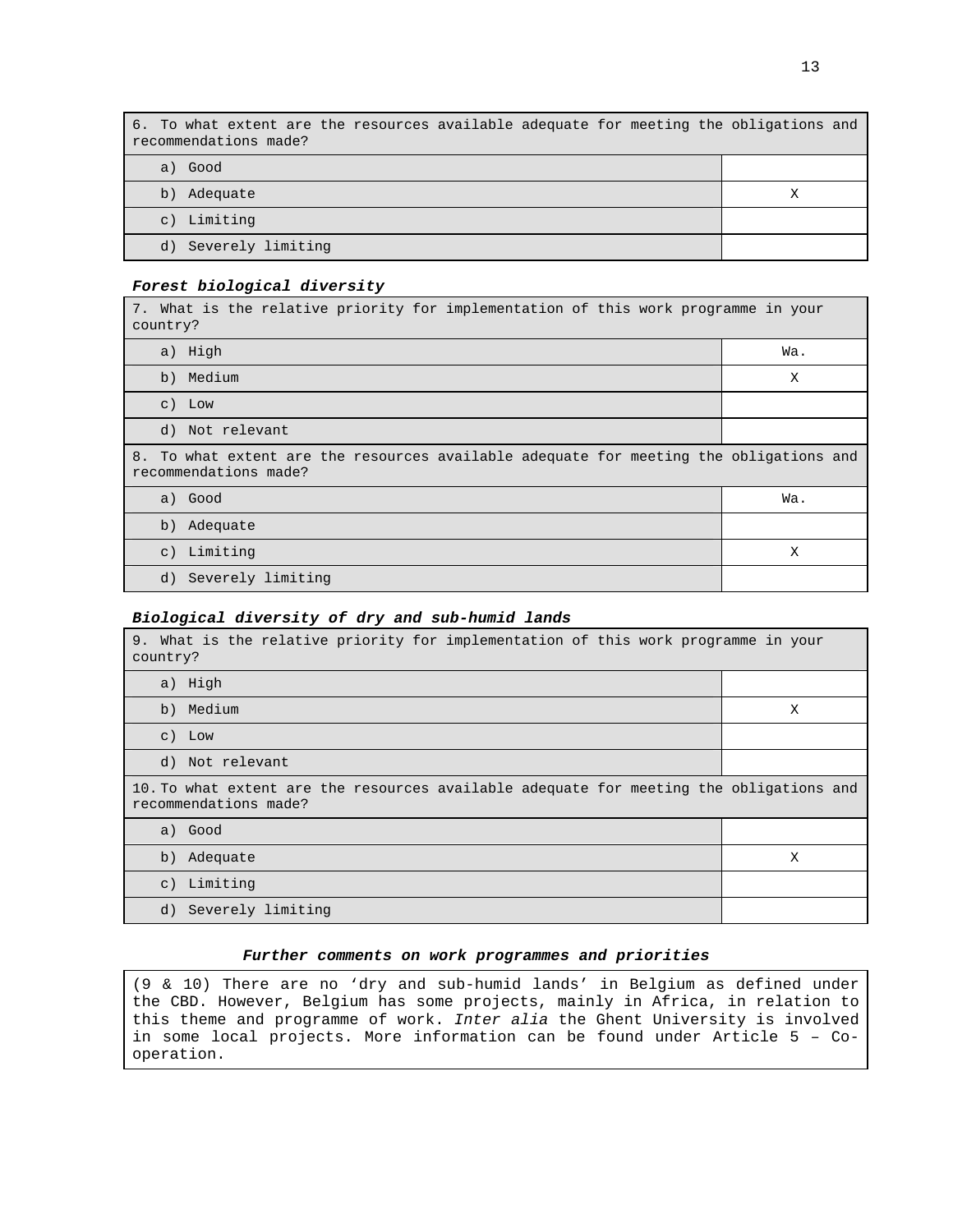#### **Article 5 Co-operation**

| 11. What is the relative priority afforded to implementation of this Article and the<br>associated decisions by your country? |  |             |    |        |                |                            |     |  |                         |  |  |
|-------------------------------------------------------------------------------------------------------------------------------|--|-------------|----|--------|----------------|----------------------------|-----|--|-------------------------|--|--|
| High<br>a)                                                                                                                    |  |             | b) | Medium |                | X<br>Low<br>$\mathsf{C}$ ) |     |  | F1.                     |  |  |
| 12. To what extent are the resources available adequate for meeting the obligations and<br>recommendations made?              |  |             |    |        |                |                            |     |  |                         |  |  |
| a) Good                                                                                                                       |  | b) Adequate |    | X      | $\mathsf{C}$ ) | Limiting                   | FI. |  | d) Severely<br>limiting |  |  |
| Further comments on relative priority and on availability of resources                                                        |  |             |    |        |                |                            |     |  |                         |  |  |
|                                                                                                                               |  |             |    |        |                |                            |     |  |                         |  |  |
|                                                                                                                               |  |             |    |        |                |                            |     |  |                         |  |  |

13. Is your country actively co-operating with other Parties in respect of areas beyond national jurisdiction for the conservation and sustainable use of biological diversity?

| a) bilateral co-operation   |  |
|-----------------------------|--|
| b) international programmes |  |
| c) international agreements |  |

# **Decision IV/4. Status and trends of the biological diversity of inland water ecosystems and options for conservation and sustainable use**

| 14. Has your country developed effective co-operation for the sustainable management of<br>transboundary watersheds, catchments, river basins and migratory species through<br>bilateral and multilateral agreements? |  |  |  |
|-----------------------------------------------------------------------------------------------------------------------------------------------------------------------------------------------------------------------|--|--|--|
| a) no                                                                                                                                                                                                                 |  |  |  |
| b) yes - limited extent (please give details below)                                                                                                                                                                   |  |  |  |
| c) yes - significant extent (please give details below)                                                                                                                                                               |  |  |  |
| d) not applicable                                                                                                                                                                                                     |  |  |  |

# **Decision IV/15. The relationship of the CBD with the CSD and biodiversity-related conventions, other international agreements, institutions and processes or relevance**

| 15. Has your country developed management practices for transboundary protected areas? |     |
|----------------------------------------------------------------------------------------|-----|
| a) no                                                                                  |     |
| b) yes - limited extent (please give details below)                                    | Fl. |
| c) yes - significant extent                                                            |     |
| not relevant<br>d)                                                                     |     |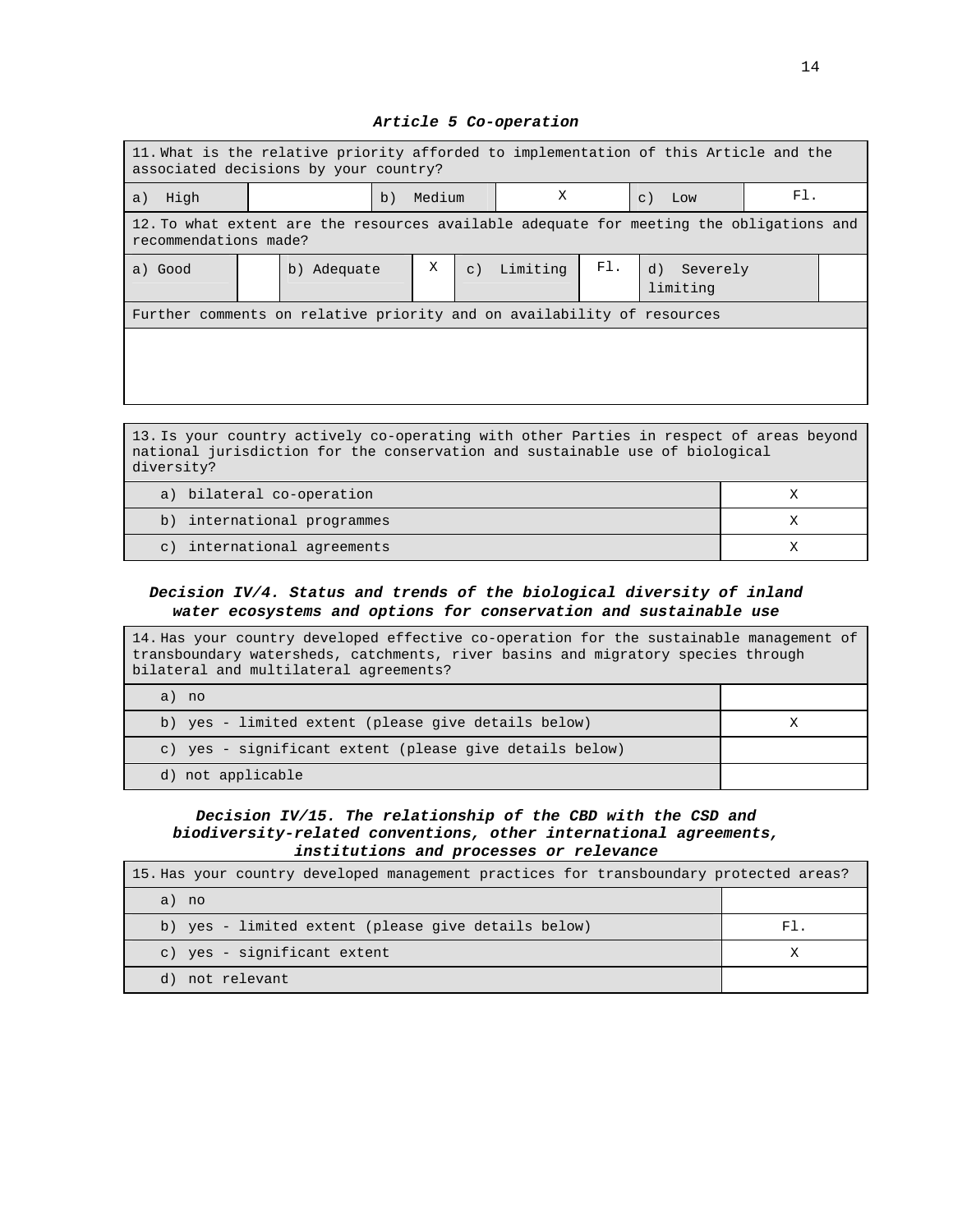#### **Decision V/21. Co-operation with other bodies**

16. Has your country collaborated with the International Biodiversity Observation Year of DIVERSITAS, and ensured complementarity with the initiative foreseen to be undertaken by the United Nations Educational, Scientific and Cultural Organization and the Secretariat of the Convention on Biological Diversity to increase scientific knowledge and public awareness of the crucial role of biodiversity for sustainable development?

a) no b) to a limited extent X c) to a significant extent

### **Decision V/27. Contribution of the Convention on Biological Diversity to the ten-year review of progress achieved since the United Nations Conference on Environment and Development**

17. Is your country planning to highlight and emphasize biological diversity considerations in its contribution to the ten-year review of progress since the Earth Summit?

a) no

b) yes  $X$ 

#### **Further comments on implementation of this Article**

Comments in relation to question 13:

• CHM Partnership

According to the idea of partnering role supported by the CBD-Secretariat, Belgium is hosting for the necessary time the Clearing-Houses for the Convention on Biological Diversity of non-webconnected CHM National Focal Points (www.naturalsciences.be/bch-cbd/belgium/partner.htm).

The partnership activities started in 1998 with the request from the Democratic Republic of Congo to develop and host their CBD CHM website. The Belgian National Focal Point agreed and the server of the Royal Belgian Institute for Natural Sciences (RBINS) is hosting this CHM since 1998. This partnership was presented by the NFP of the D.R. Congo to other countries with difficulties to develop a CHM. Since the launch of the first partner CHM others have followed. At present, the Belgian NFP is hosting the CHM websites of: Burkina Faso, the Central African Republic, Chad, Côte d'Ivoire, the Democratic Republic of Congo, Guinea, Mauritania, Niger and the Republic of Djibouti. The CHMs of Burkina Faso, Mauritania, Niger, and the Republic of Djibouti are produced and maintained by the webmaster of the Belgian CHM.

In 1999, the Belgian NFP received a request from Chad about the possibility of webmaster training for the Chad CHM. In September 1999, a person from Chad followed a month-long training provided by the Belgian NFP. As a result the CHM of Chad was published on the web. The NFP of the Democratic Republic of Congo received training during the month of July 2000. During this training, the site of the Democratic Republic of Congo was modernised. These experiences and similar requests from other countries showed the need for training of NFP staff of African CHMs. Therefore the NFP developed a training programme to enable the persons in charge of the CHM in their country to develop and maintain webpages for their CBD-CHM. So far three training sessions of one month each were given in 2000 and 2001 to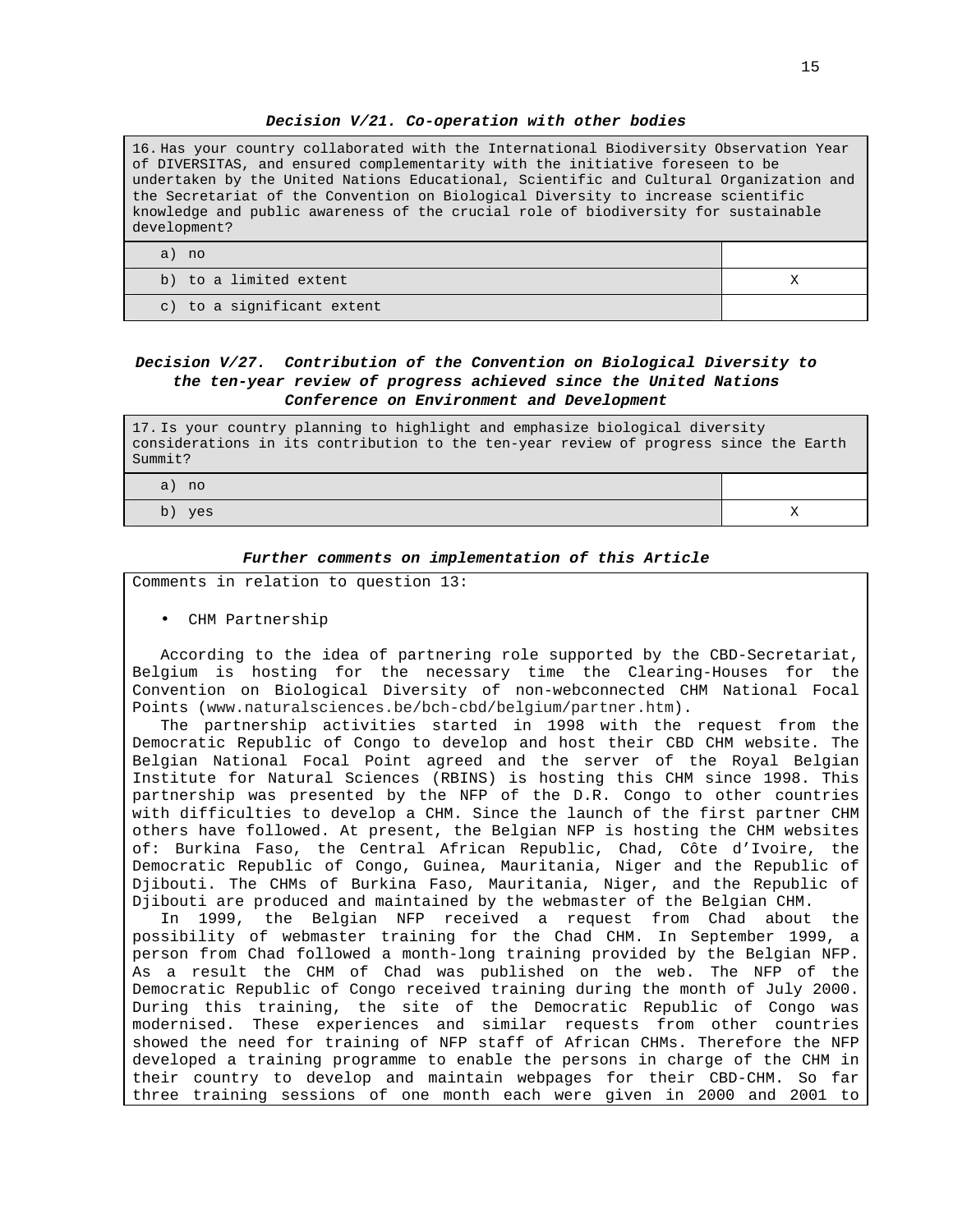people from Burkina Faso, Central African Republic, Côte d'Ivoire, the Democratic Republic of Congo, Guinea, Benin, Djibouti and Cameroon. A total of 10 people have received training since the beginning of the partnership. Financing by the Department of Development Co-operation has facilitated the partnership initiative and training.

A secondary goal of the training was the development and launch of the national CHM website of the trainees. At this moment the sites of the Central African Republic, Côte d'Ivoire, the Democratic Republic of Congo, and Guinea are developed and maintained by their respective CHM-NFP or the trainee.

The partnership initiative by Belgium is still the only active CHM partnership with developing countries in the world. African countries are much interested in this initiative, as was again emphasised during the 'African regional meeting on Biosafety CH and CHM' at the UNEP Head Quarters in Nairobi, Kenya from 26-28 February 2001. Following the two presentations on partnership and training possibilities representatives of different countries made requests for more information on these possibilities. Similar interest on the Belgian initiative was also shown by Central and Eastern European countries during the Pan-European workshop on 'Building the CHM partnership' in Bonn, 28-29 September 2001.

The Belgian CHM NFP participated to the 'Séminaire régional sur la diversité biologique et les aires protégées en Afrique centrale' (Cameroun, 17-21.09.2001) and presented the Belgian CHM partnering role and the importance of information sharing. The CHM NFP of the D.R. Congo participated to the 'Deuxième réunion régionale du programme de soutien à la planification de la biodiversité pour l'Afrique de l'ouest et l'Afrique centrale' (Ghana, 17-19.09.2001) and gave a presentation about the CHM of the D.R. Congo and the role of the CHM partnership with Belgium.

The Flemish Community: bilateral co-operation

Chile

1996: RUG-KUL-Universidad de Concepcion: Reconstruction, monitoring and remediation on freshwater environments based on the use of biological indicator species.

1999: RUG-VIB-University of Chile-Instituto de Ciencias Biomedicas: The use of the micro-array technique as a tool for gene expression analysis in molecular biology.

1999: University Austral de Chile: Comparison of ecosystem functioning and biogeochemical cycles in temperate forests in southern Chile and Flanders.

China

1998: RUG-VIB-Chinese Academy of Sciences-Institute of Botany: Biodiversity, conservation and sustainable use of Lilium in China.

1999: KUL-RUG-Salt research Institute-Biology Department: Study of the biodiversity of Chinese Artemia Strains and their possible application in research and aquaculture.

Costa-Rica 2000: Belgian Landscape Foundation: Eco-model project 'Centro Neotrópico Sarapiquis' – La Virgen de Sarapiquis.

Hungary 1999: KUL-RUG-Hungarian Natural History Museum-Department of Zoology: Biodiversity in temporary aquatic habitats: species richness and genetic diversity in branchiopods. 1996: Institute for Forestry and Game Management: 'Selection and improvement of fast growing tree species'.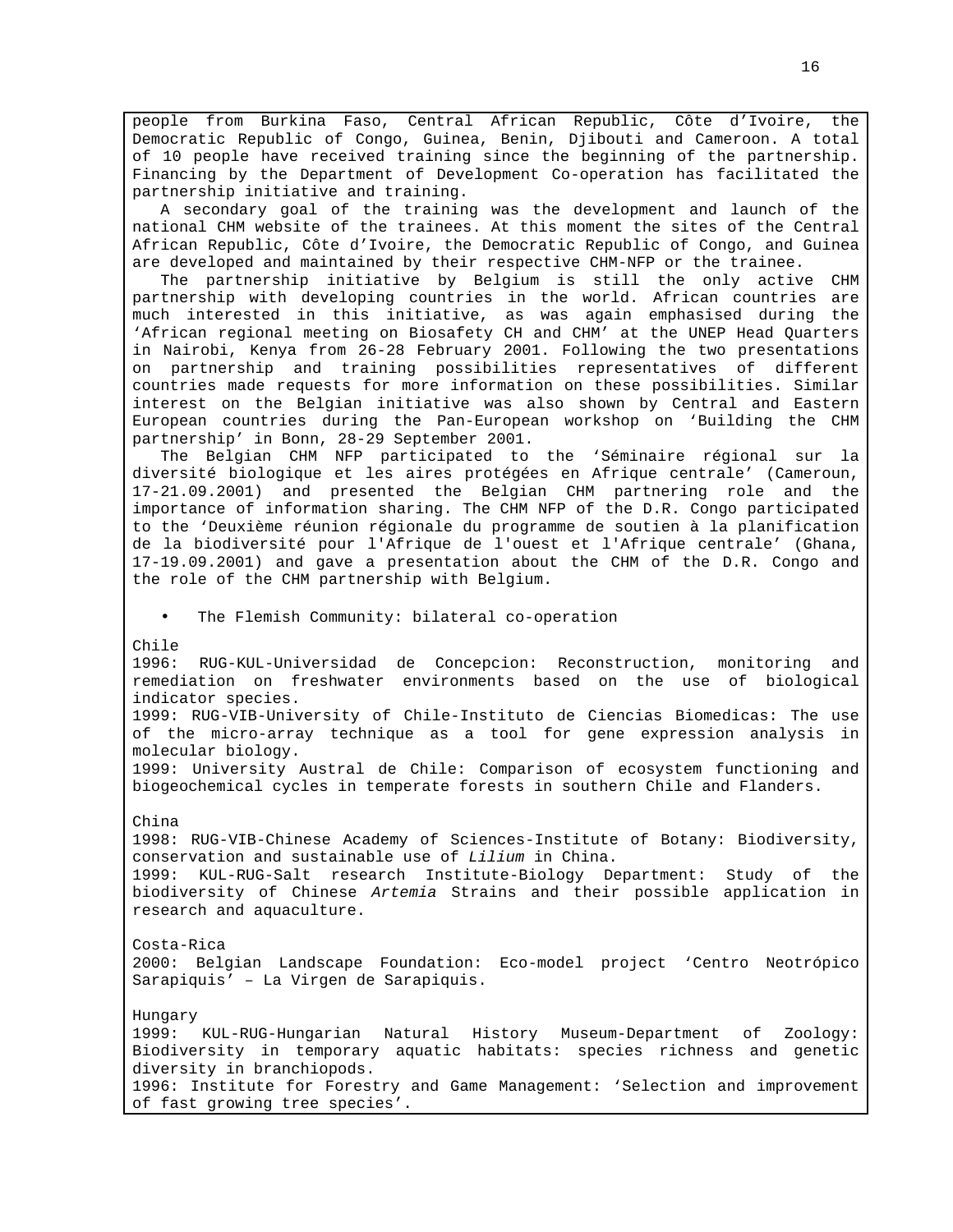Poland 1996: KUL-RUG-University of Wroclaw: Search for the most potent and protease resistant peptides of particular insect species for eventual exploitation in pest control measures. 1998: RUG-VUB-Agricultural University of Warsaw: Environmental river catchment by natural or artificial wetlands. 2000: RUG-UA-VUB-Agricultural University of Warsaw: Ecological responses to changing hydrological conditions in floodplains. Institute for Forestry and Game Management: Study of the genetic diversity of the oak. Putting laboratory facilities and means at a PhD-student's disposal. South-Africa 1995: University Ghent: Marine biology. 1996: KUL-LUC-University Potchefstroom: Purification and characterisation of natural toxins from scorpions living in southern Africa targeting ion channels in humans and insects. 1996: University Ghent: feasibility study: Quality of education at the Botany Department. 1996, 1998: University Ghent: Marine biology and nematology: tuition on biodiversity of species and their habitats. 1996: University Ghent: Bilateral tuition project on plant biotechnology. 1997: RUCA-VUB-University Zululand: Comparative study of bioaccumulation and effects of metals in mussels between a temperate and subtropical region: the Scheldt estuary (Antwerp harbour-Flanders) and the Richards Bay Harbour. 1998: KUL-LUC-VUB-University of Stellenbosch: Neural networks and advances methods for monitoring and control of flotation plants. 1998: RUG-VUB-University of Cape Town: Biodiversity studies on seaweed and echinoderms in the transition between temperate southern Africa and the tropical western Indian Ocean. 1998: University Ghent: Co-operation between the University of Ghent and the University of the North (UNIN) in South-Africa in support of the postgraduate course on biotechnology. Bolivia Ethno-botanical research is performed in Bolivia by the Ghent University in co-operation with Ametrac (Bolivia). • The Flemish Community: projects in the framework of international agreements and programs, and multilateral co-operation The Flemish Government Direction for Nature Bonn Convention: Reintroduction of Sahara-Sahel antelopes in Northern Africa - pilot project in co-operation with Tunisia. Under AEWA agreement: Technical and financial support of the publication of the Wader Atlas. Under EUROBATS agreement: Technical and financial support for the development and publication of brochures for awareness programme on bat conservation in Eastern-European countries. Bern Convention: Support for the development of the Emerald ecological network in Eastern-European countries. EU-Bird Directive: Financial support for the Conference Bird Census 2001, especially for participation of Eastern-European delegates. Institute for Forestry and Game Management Under COST-action E4: European forest reserves research network (1996-1999) (± 15 European countries), financing of meetings (2 per year).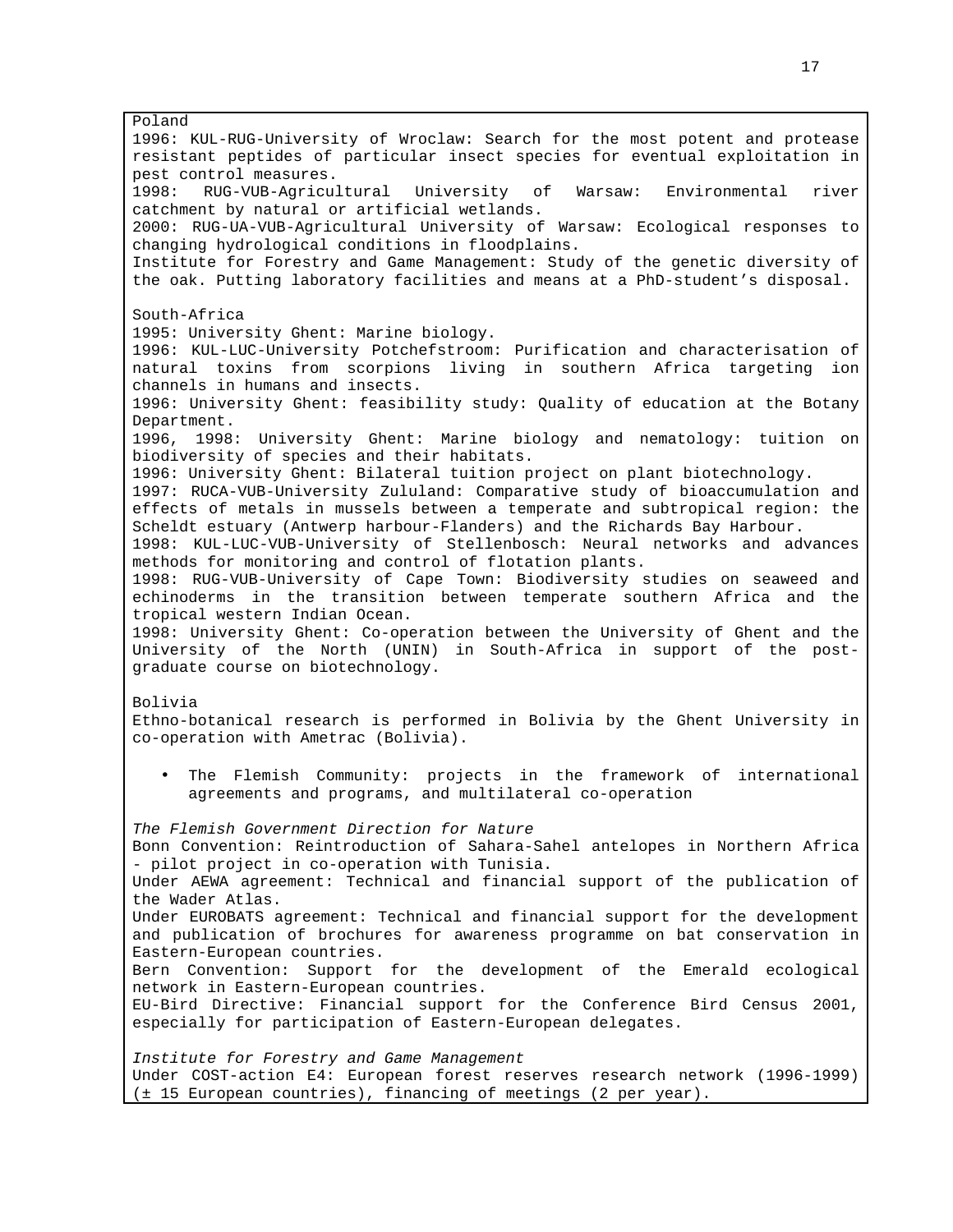Concerted action (PL97-3575): 'Indicators for monitoring and evaluation of forest biodiversity in Europe' (1996-1999), financing of meetings and publications by EU (AIR). European Commission and ECE-ICP Forests of the UN: Forest Condition in Europe, Pan-European, yearly financing. ICP Forests: 'Forest Soil Expert Panel' (financing of meetings). COST-action E12: 'Urban Forests and Trees' (1997-2002), 27 European countries, financing of meetings. COST-action E6: 'Eurosylva-Tree physiology' (1996-2000), 15 countries, financing of meetings. EUFORGEN: European Forest Genetic Resources programme. Steering Committee. Financing meetings (every 4 year) (±20 European countries). Populus nigra network (1 meeting per year). 'Noble Hardwoods'-network (1 meeting per year). 'Social hardwoods' network (1 meeting per year). EC-AIR project: Inter-disciplinary research for poplar improvement (IRPI), 1993-1996 (Italy, France, UK, Luxembourg, Ireland). 'Co-ordination for conservation, characterisation, collection and utilisation of genetic resources of European Elms'. (1997-2001), (France, Sweden, Germany, Italy, Spain, Greece, UK). EU-FAIR: 'Genetic diversity in river populations of European Black poplar for evaluation of biodiversity, conservation strategies, nature development and genetic improvement.'(1998-2001) (Netherlands, Spain, France, UK, Austria, Germany, Hungary). FAO: Afforestation, Forestry Research, Planning and Development in the Three North Region (1996-1997), Partner China. Training of technicians and making available the genetic material of the poplar (financing by DGIS). Afforestation, Forestry Research, Planning and Development in the Three North Region, Phase II (1998-2002), Partner China, consultancy. FAIR5-QLRT-2000-00631: 'Improving Fraxinus (Ash) productivity for European needs by testing, selection, propagation and promotion of improved genetic resources' (2001-2004) (UK, France, Germany, Ireland). EU-LIFE project: 'Biological Indicator of Pisciculture Integration for the Evaluation of the Ecological Quality of Lotic Systems' (1997 – 2000) (research programme). This project has the objective to realise the development and the standardisation of a fishing index for the global quality evaluation of all watercourses within the hydrographical basin of the Meuse. Partners are The Netherlands, the Walloon provinces, France. EU-programme 'Studies in support of the common fisheries policy'. In the framework of this programme, the Institute participates in a concerted action 'Management of European eel: Establishment of a recruitment monitoring system (GLASS EEL)' (1/12/99 till 30/11/2001), in which 12 countries participate. This project concerns the following sub-aspects with regard to the glass eel research: development of a monitoring stations-network; international standardisation of the monitoring methodology; development of data exchange procedures; providing historical data; costs for meetings and publications. Inter alia in the framework of dry- and sub-humid lands, the Ghent

University had or has co-operation projects with partners in Israel and Egypt (i.a. germplasm collection of Pistacia spp., Kenya (agroforestry & ethnobotany), Togo (influence of dams on natural environment), Senegal (vegetation modeling, ethnobotany), Morocco and Namibia (both ethnobotany).

• The Walloon Region: overview of ongoing projects

Wallonia contributes to the implementation of Article 5 of the CBD in Europe a.o. through the following instruments: Pan-European Biological and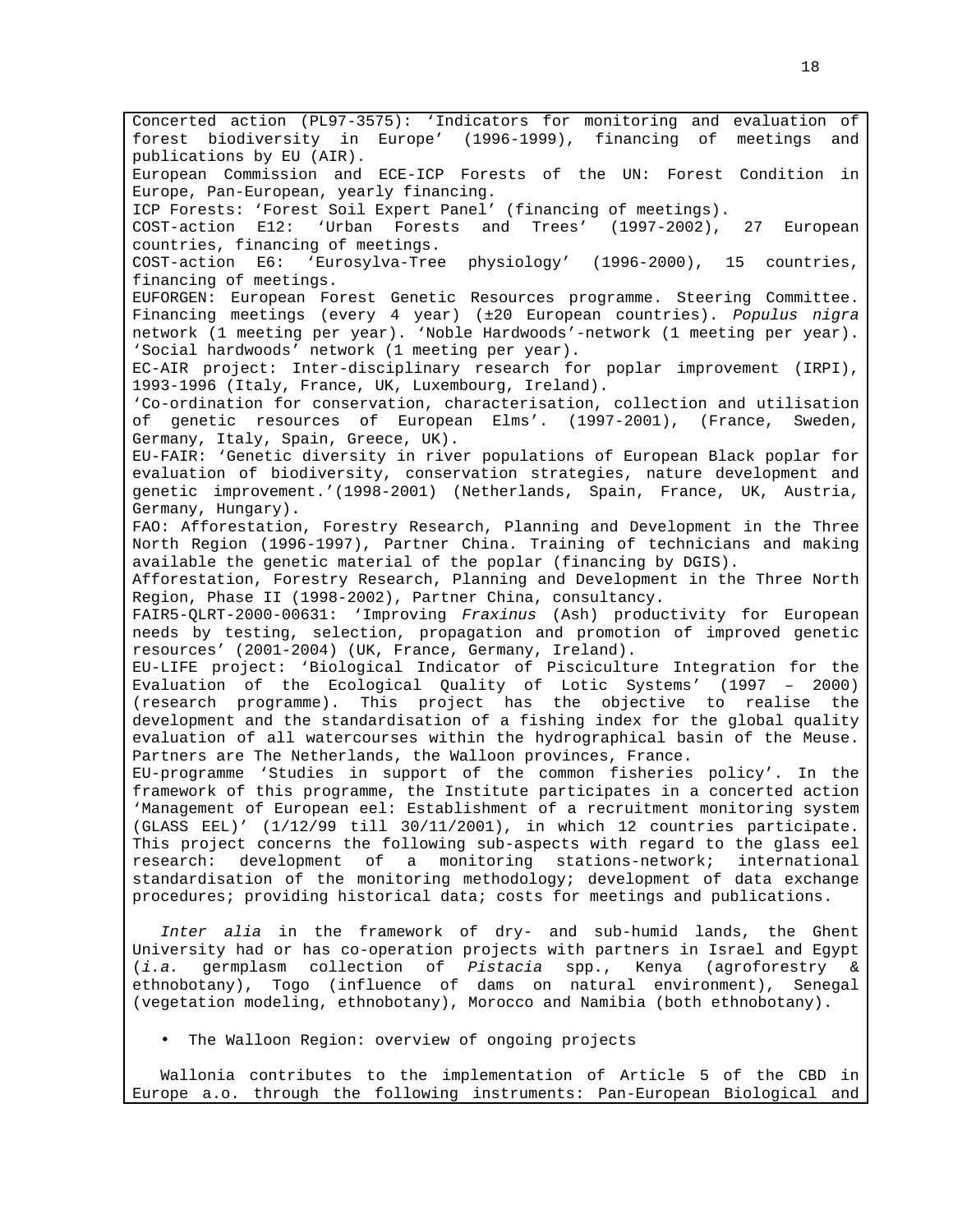Landscape Diversity Strategy, the Bern Convention, the Bonn Convention, the Ramsar Directive, the Habitats and Bird Directives of the EU, the Benelux Convention.

Bilateral co-operation with neighbouring countries (GD Luxembourg, France, The Netherlands, Germany) does exist for the management of transboundary protected areas, such as the High Fens Eiffel Natural Reserve with Germany and the management of the Our Valley area together with Luxembourg and Germany in the frame of the Benelux Convention and EU framework.

A project plan for the transboundary management of an ecological network between GD Luxembourg and the Walloon Region is being developed. Joint actions are also implemented with The Netherlands in the frame of Salmon reintroduction in the river Meuse basin (project Salmon 2000).

In the frame of the Ramsar Convention, the Walloon Region supports the management of wet zones crossed by the black stork in its migration between Europe and Senegal.

• The French Community: bilateral and multilateral co-operation projects

#### Africa (various countries involved)

1993-2004: Ecofac – 'Conservation et utilisation rationnelle des ecosystems forestiers en Afrique centrale' [the ULB is associated to this project, executed in co-operation with the universities of Yaoundé (Cameroun), Brazzaville (Congo) and Bangui (Central African Republic), the 'Institut de recherché en écologie tropicale' (Gabon), the National Herbarium of Equatorial Guinea and Sao Tomé; financing: EU–DG 8].

2001-2002: Plamenet – 'Les plantes médicinales africaines sur Internet' [ULB in co-operation with the Universities of Monastir (Tunisia), Abomey-Calavi (Benin), Yaoundé (Cameroun) and Bujumbura (Burundi); financing: 'Fonds Francophone des Inforoutes'].

2001-2004: Diveac – 'Diversité végétale en Afrique centrale' [ULB and FUSAGx in co-operation with the universities of Yaoundé (Cameroun) and Bangui (Central African Republic) and the National Herbarium of Equatorial Guinea; financing: 'Conseil Interuniversitaire de la Communauté française' and DGIC]. 2001-2004: 'Assistance technique au Programme de conservation et utilisation rationnelle des aires protégées contigues du Bénin, du Burkina Faso, du Niger et de leurs zones d'influence' [ULB is associated to this project, executed in co-operation with the universities of Benin and Niamey (Niger), and with the 'Centre National de la Recherche Scientifique et Technologique' (Burkina Faso); financing: EU–DG 8].

#### Bénin

1998-2002: Organisation of a third cycle on the management of natural resources [ULB in co-operation with the 'Université d'Abomey-Calavi' (Benin); financing: 'Coopération Universitaire Institutionnelle'].

1999-2001: Control of fires in Benin [ULB in co-operation with the 'Université d'Abomey-Calavi' (Benin); financing: 'Commissariat Général aux Relations Internationales de la Communauté Wallonie-Bruxelles'].

1999-2005: Study of the avifauna of the wet zones in the southern part of Benin and of the demographical and ethological features of avian species eligible to be domesticated (Anatidae, Galliformes) [ULg in co-operation with the 'Université Nationale du Bénin'].

2001-2002: 'Approche juridico-politique de la gestion des déchets et de la conservation de la biodiversité au Bénin' [IGEAT (ULB) and CEDRE (FUSL) in co-operation with the 'Université Nationale du Bénin'; financing: 'Conseil Interuniversitaire de la Communauté française'].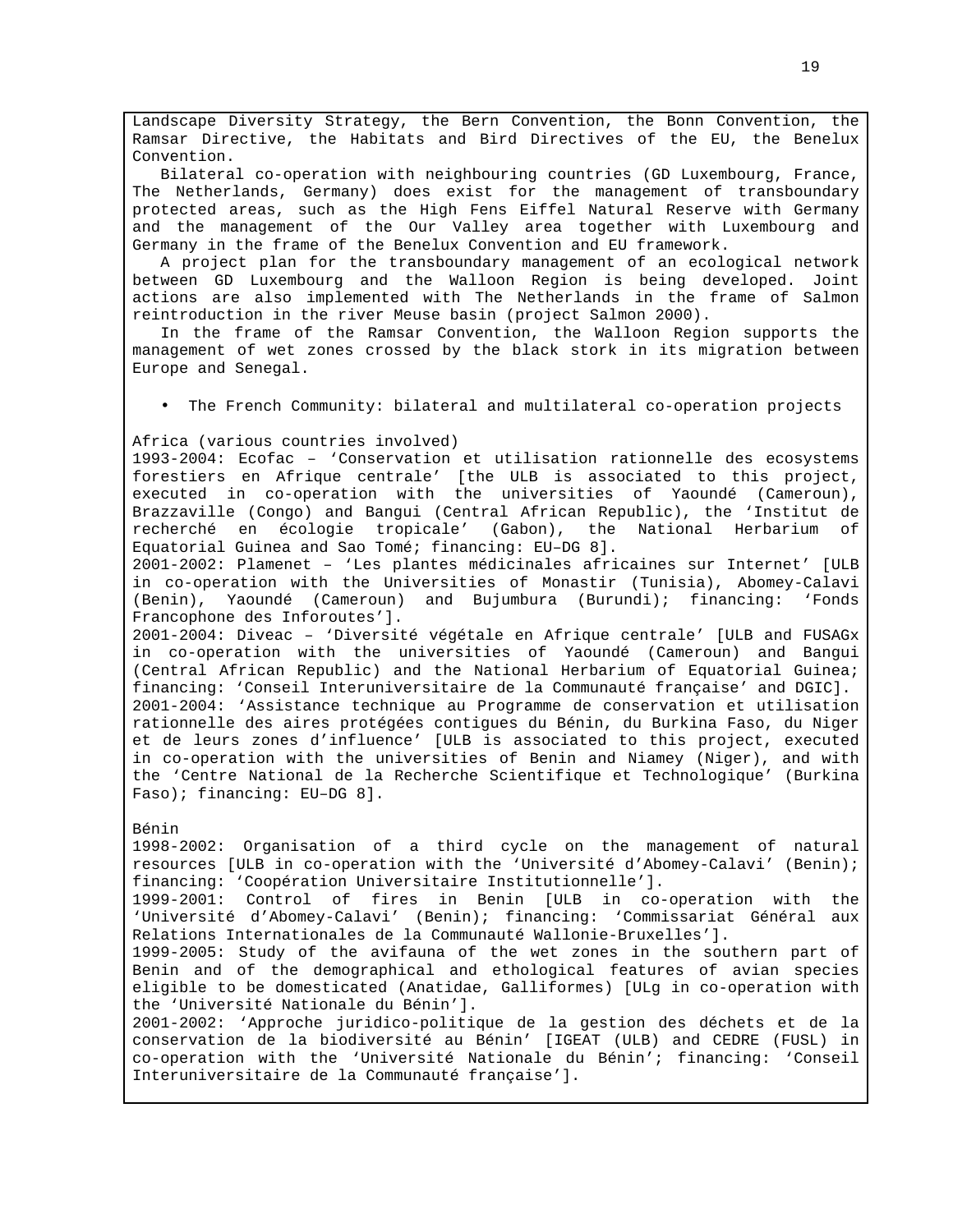Costa Rica 1993-2000: In situ conservation of populations of Phaseolus lunatus [FUSAGx in co-operation with the 'Universidad de Costa Rica' and IPGRI (Italy); financing: DGIC]. Cuba 2002-2005: Biocomplexity and endemic fungal resources in Cuba [FUL, ULg and UCL in co-operation with the 'Instituto de Ecologia y Sistematica' (Cuba)]. Democratic Republic of Congo 2001-2003: The 'Cuvette Centrale' as reservoir of medicinal plants [ULB is associated to this project, executed in co-operation with the 'Institut Pédagogique National de Kinshasa']. Ecuador 2000-2003: Use of molecular data for the management of the Galapagos giant tortoise populations [ULB in co-operation with the Charles Darwin Research Station, the 'Parque Nacional Galapagos' (Ecuador) and the Yale University (USA)]. Equatorial Guinea 1997-2002: Curef – 'Conservation et utilisation rationnelle des ecosystems forestiers de Guinée Equatoriale' [ULB is associated to this project, executed in co-operation with the National Herbarium of Equatorial Guinea]. Europe (more general) 1999-2005: Comparative phylogeography of forest rodents; phylogeography of specific parasites [ULg in collaboration with the universities of Montpellier (II) and Perpignan and the 'Museu Nacional de Historia Natural' (Portugal); financing: i.a. FNRS]. Madagascar 2000-2001: 'Etude structurelle et fonctionelle du benthos dominant les communautés biotiques associées aux ecosystems coralliens' [UMH in cooperation with the University of Tulear (Madagascar); financing: Fonds de la Recherche Fondamentale Collective – FNRS]. 1998-2002: Mariculture of Holothuroidea [UMH in co-operation with the University of Tulear (Madagascar); financing: DGIC]. Morocco 1995-2005: 'Recherche sur les facteurs explicatifs de la biodiversité des auxiliaires (prédateurs et parasitoïdes) en vergers de pommes, en vue de renforcer le contrôle naturel des ravageurs (acariens phytophages et psylles)' [UCL in co-operation with 'l'Ecole Nationale d'Agriculture' (Morocco)]. Papua New Guinea 1985-ongoing: Systematics and ecology of macro-algae, marine vascular plants, lichens and lignicolous Fungi [ULg in co-operation with the University and the Forest Research Institute of Papua New Guinea; financing: 'Fonds de la Recherche Fondamentale Collective' – FNRS]. • Scientific institutions - Federal level: co-operation projects The National Botanic Garden of Belgium hosted from 1997 onwards the

secretariat of AETFAT (Association for the taxonomic study of the flora of

20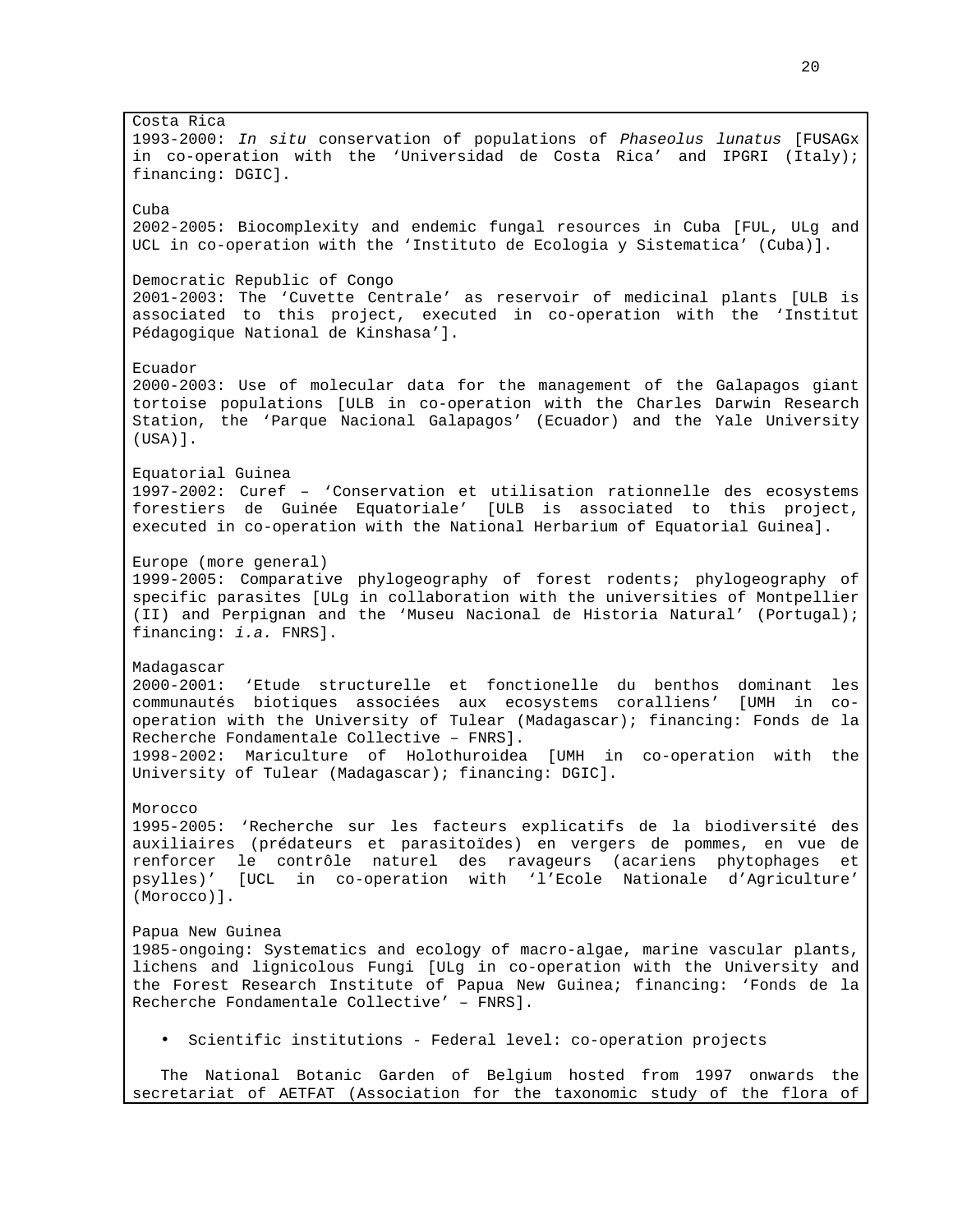tropical Africa / Association pour l'étude taxonomique de la flore d'Afrique tropicale) and organised in August-September 2000 the XVIth AETFAT congress under the overall theme 'Plant systematics and geography for a better understanding of African biodiversity'. A total of two hundred thirty five participants (50% of African countries) attended. The high attendance of African delegates was made possible through international co-operation and an important financial input from DGIC. The congress was preceded and followed by a series of short training courses organised by different Belgian universities for attendants from African countries. The secretariat has recently been transferred to Addis Ababa and gets further technical support from the former Belgian secretariat in organising the next congress in 2003. Currently the proceedings are prepared for publishing.

Since 1997, the National Botanic Garden of Belgium is collaborating with CECODI (a NGO active mainly in the field of sustainable development) in a training and research programme for the use of edible mushrooms. It concerns both the culture of species locally known as being edible and collections in the wild, demonstrating the economic and social value of non timber products of dry forests. The aim of the programme is double: on the one hand the use of 'waste' products of agriculture (as a substrate for mushroom growth) and on the other hand the sustainable use of natural resources (mainly ectomycorrhizal Fungi). The program has a strong ethno-mycological component and is strongly directed to the poorest families (with to limited access to agricultural land) and the training of women. A book on the edible Fungi of Benin, which has its value for the rest of West Africa, will be published in 2001 and is aimed to be distributed within the region at an affordable price.

The department of African Zoology of the Royal Museum for Central Africa (RMCA) has bilateral development co-operation projects with African partners in several countries, covering the following fields: ornithology (BirdLife - Cameroon, MUIENR - Uganda, UNIKIS – D.R. Congo, CNDRS - Comoros, UCT – South Africa), entomology and invertebrates (NMK - Kenya, Ivory Coast, SADC region, BEST – D.R. Congo), ichthyology (TAFIRI - Tanzania, Fisheries Dept. - Zambia) and mammalogy (UNIKIS – D.R. Congo). Projects have a general focus on education capacity building (museology) and/or taxonomic expertise support for biodiversity inventories.

Specific projects on freshwater biodiversity resources in Africa and South-East Asia involve active co-operation with institutions in the Ivory Coast, Benin, Ghana, Guinea, Vietnam and Indonesia. These projects are inter alia financed by DGIC, the European Union and the World Wildlife Fund for Nature.

The Belgian CHM NFP is a partner of the EURODETS initiative, which is currently under development. It involves several European countries (Belgium, France, Germany, Italy, the Netherlands) and is co-ordinated by the German CHM NFP. EURODETS, or Nature Detectives on the Internet, aims to support the awareness raising on the Convention on Biological Diversity in Europe and Pan-Europe by combining direct field observations in nature with Internet through visualisation of nature-based observations on maps and through interactive fora.

The Royal Belgian Institute of Natural Sciences is co-operating in the European Union Project PASCALIS (Protocols for the Assessment and Conservation of Aquatic life in the Subsurface). Object: assessment and conservation of groundwater biodiversity in Europe. Partners: universities and museums in France, Spain, Italy and Slovenia.

With respect to the Antarctic Treaty, Belgium co-operates with other parties in the framework of the SCAR programme (Scientific Committee on Antarctic Research - working group Biology). URL: www.scar.org (see also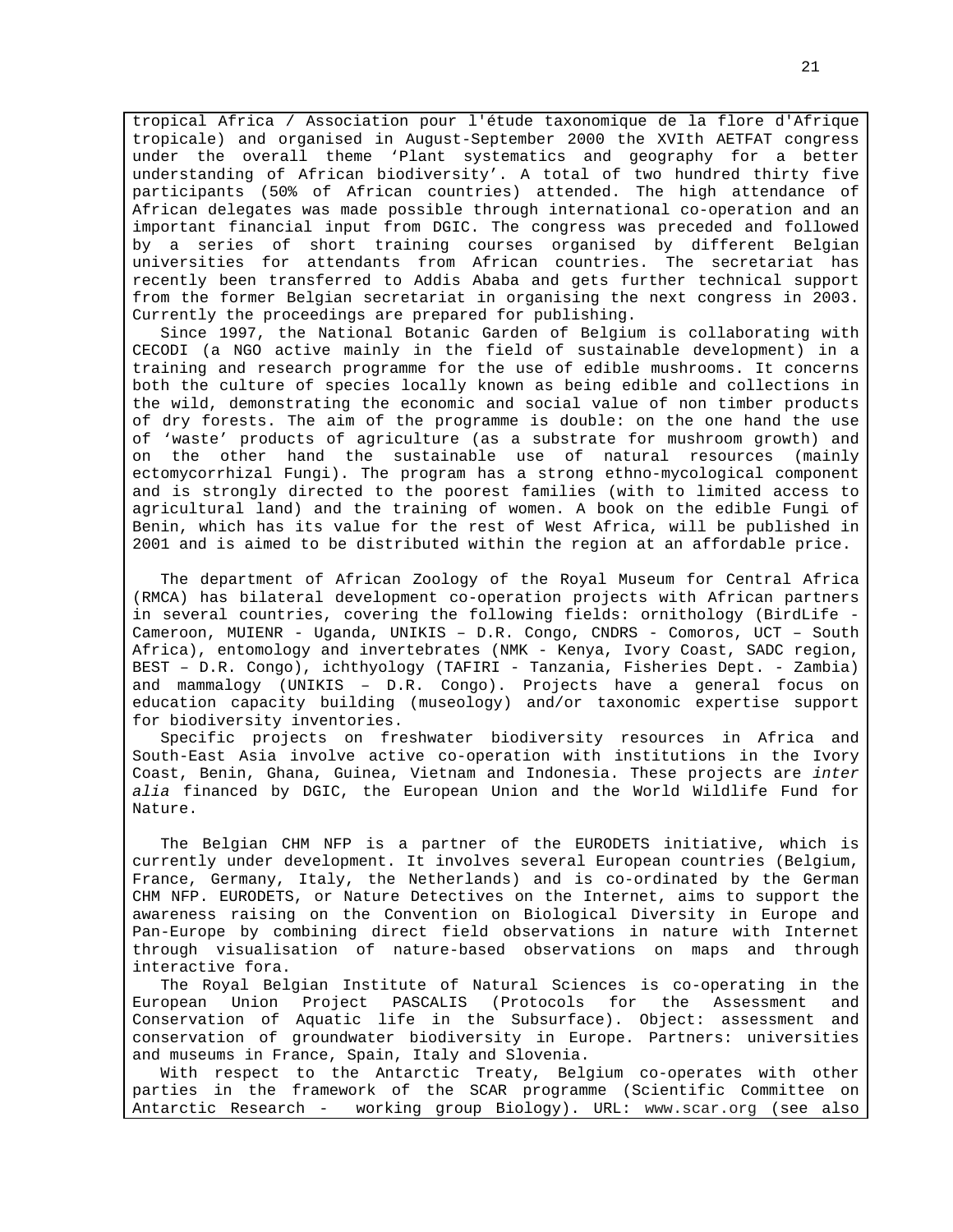Article 18). Ant'phipoda, another RBINS project on the Antarctic, is a web reference centre on marine biodiversity in the Antarctic, and is devoted to amphipod crustaceans.

The RBINS actively participates in the development of the ENBI initiative (European Network of Biodiversity Information), which is the European Union's contribution to GBIF. It is also a member of ENHSIN (European Natural History Specimen Information Network) and is the co-ordinator of the European network of museums CASTEX.

Under the GEF Pilot Phase, Belgium has co-financed a project called 'Gestion participative des Ressources naturelles et de la Faune' in Burkina Faso/Côte d'Ivoire on participatory management of natural resources.

(14-15) Flanders – Transboundary protected areas for which a common management plan has been developed or is being developed: transboundary Nature Park 'De Zoom-Kalmthoutse Heide', the Scheldt estuary area, Grensmaas (area along the Maas river), Stamprooierbroek. At the coast there is a transboundary management programme in relation to the 'Zwin', and in the coastal area between Duinkerken (France) and Lombardsijde (Flanders). On the basis of a 'transboundary ecological plan' more sites have been identified for the future development of a common policy and management plan (Wallonia: see comments on question 13).

(16) A Belgian research project, LITUS, was developed in the frame of IBOY-DIVERSITAS. Aim of the project is to study interactions of biodiversity, productivity and tourism on European sandy beaches. The project, financed by federal funds, is co-ordinated at the Marine Biology Section (Ghent University).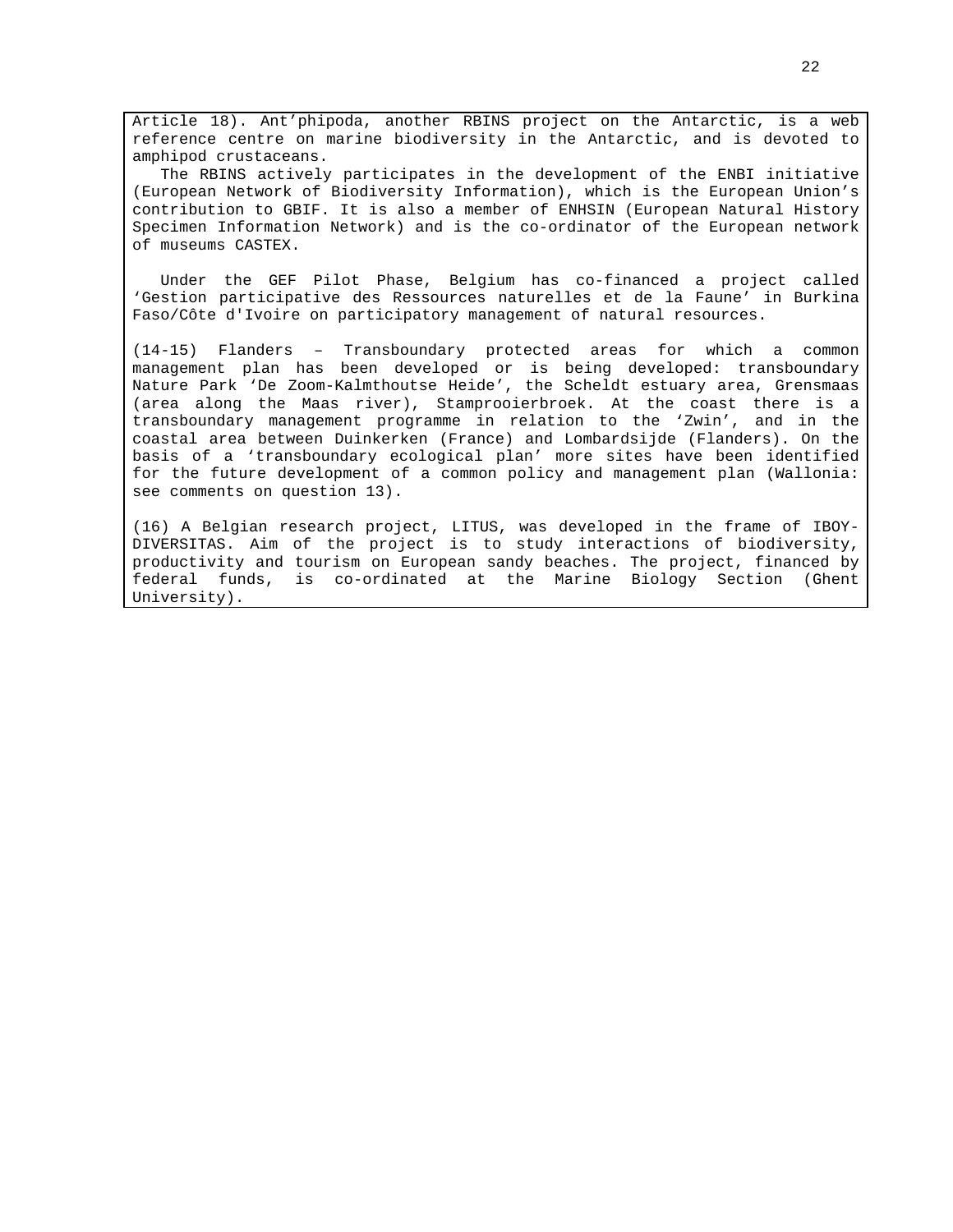| 18. What is the relative priority afforded to implementation of this Article and the<br>associated decisions by your country? |  |             |    |        |  |             |     |                 |                   |  |
|-------------------------------------------------------------------------------------------------------------------------------|--|-------------|----|--------|--|-------------|-----|-----------------|-------------------|--|
| High<br>a)                                                                                                                    |  | Χ           | b) | Medium |  | F1.         |     | $\mathcal{C}$ ) | Low               |  |
| 19. To what extent are the resources available adequate for meeting the obligations and<br>recommendations made?              |  |             |    |        |  |             |     |                 |                   |  |
| a) Good                                                                                                                       |  | b) Adequate |    | X      |  | c) Limiting | F1. | d)              | Severely limiting |  |
| Further comments on relative priority and on availability of resources                                                        |  |             |    |        |  |             |     |                 |                   |  |
|                                                                                                                               |  |             |    |        |  |             |     |                 |                   |  |
|                                                                                                                               |  |             |    |        |  |             |     |                 |                   |  |

### **Article 6 General measures for conservation and sustainable use**

| 20. What is the status of your national biodiversity strategy (6a)?                                      |            |
|----------------------------------------------------------------------------------------------------------|------------|
| a) none                                                                                                  |            |
| b) early stages of development                                                                           | Br.        |
| advanced stages of development<br>$\in$ )                                                                | Fl. / Fed. |
| completed2<br>d)                                                                                         |            |
| completed and adopted2<br>e)                                                                             | Wa.        |
| f) reports on implementation available                                                                   | F1.        |
| 21. What is the status of your national biodiversity action plan (6a)?                                   |            |
| a) none                                                                                                  |            |
| b) early stages of development                                                                           | Br.        |
| c) advanced stages of development                                                                        | Wa. / FI.  |
| d) completed2                                                                                            |            |
| e) completed and adopted2                                                                                |            |
| f) reports on implementation available                                                                   | $F1$ .     |
| 22. Do your national strategies and action plans cover all articles of the Convention<br>(6a)?           |            |
| a) some articles only                                                                                    |            |
| b) most articles                                                                                         | Χ          |
| c) all articles                                                                                          |            |
| 23. Do your national strategies and action plans cover integration of other sectoral<br>activities (6b)? |            |
| a) no                                                                                                    |            |
| b) some sectors                                                                                          | Χ          |
| all major sectors<br>$\circ$ )                                                                           |            |
| d) all sectors                                                                                           |            |

<sup>2/</sup> Please provide information requested at the end of these guidelines.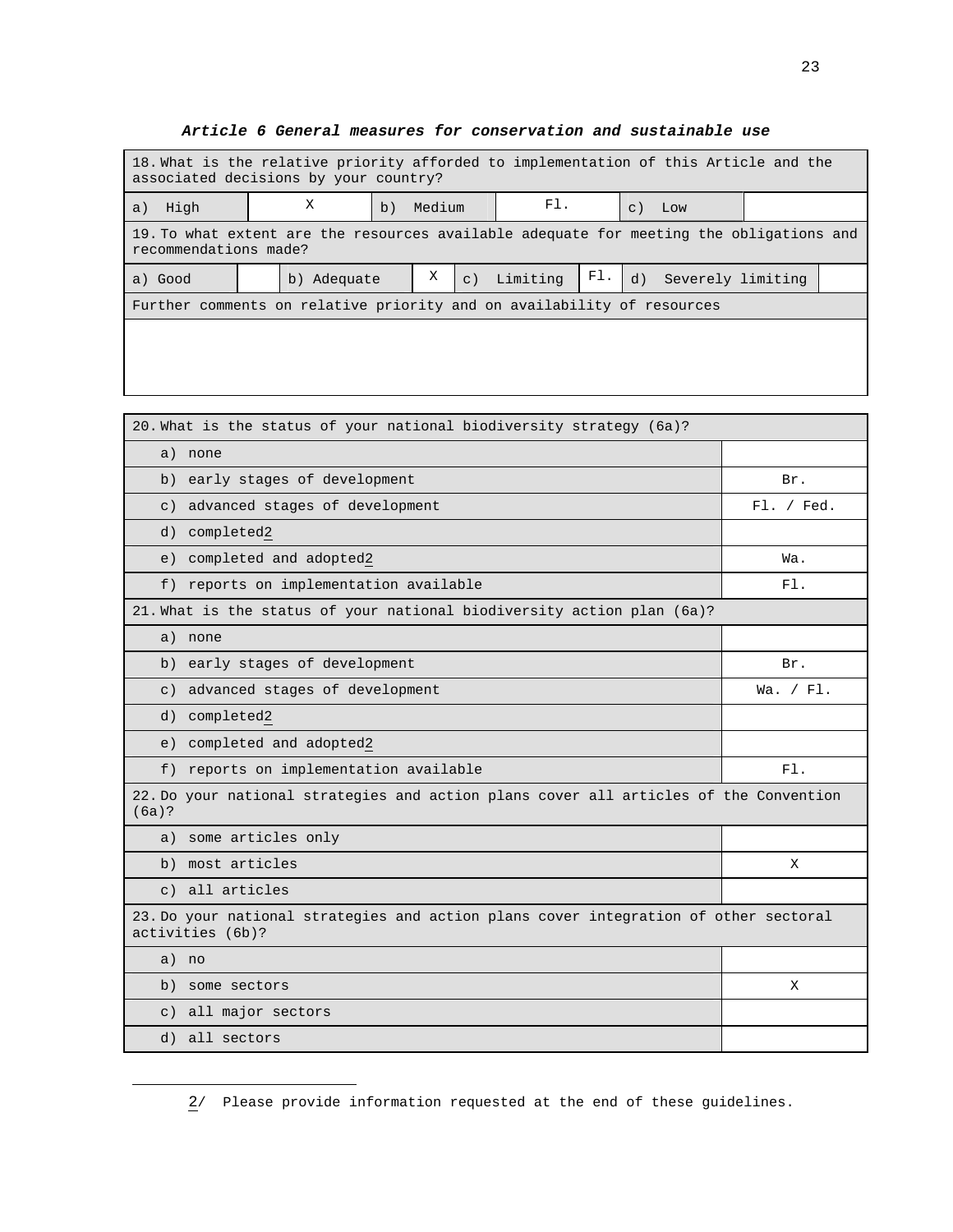| 24. Is action being taken to exchange information and share experience on the national<br>action planning process with other Contracting Parties? |             |
|---------------------------------------------------------------------------------------------------------------------------------------------------|-------------|
| little or no action<br>a)                                                                                                                         | $F1$ .      |
| b) sharing of strategies, plans and/or case-studies                                                                                               |             |
| c) regional meetings                                                                                                                              | X           |
| 25. Do all of your country's strategies and action plans include an international co-<br>operation component?                                     |             |
| a) no                                                                                                                                             |             |
| b) yes                                                                                                                                            | X           |
| 26. Are your country's strategies and action plans co-ordinated with those of<br>neighbouring countries?                                          |             |
| a) no                                                                                                                                             |             |
| bilateral/multilateral discussions under way<br>b)                                                                                                |             |
| c) co-ordinated in some areas/themes                                                                                                              | X           |
| d) fully co-ordinated                                                                                                                             |             |
| e) not applicable                                                                                                                                 |             |
| 27. Has your country set measurable targets within its strategies and action plans?                                                               |             |
| a) no                                                                                                                                             |             |
| b) early stages of development                                                                                                                    |             |
| c) advanced stages of development                                                                                                                 |             |
| d) programme in place                                                                                                                             | Wa. $/$ Fl. |
| e) reports on implementation available                                                                                                            | F1.         |
| If a developing country Party or a Party with economy in transition -                                                                             |             |
| 28. Has your country received support from the financial mechanism for the preparation<br>of its national strategy and action plan?               |             |
| a) no                                                                                                                                             |             |
| b) yes                                                                                                                                            |             |
| If yes, which was the Implementing Agency (UNDP/UNEP/World Bank)?                                                                                 |             |

# **Decision II/7 and Decision III/9 Consideration of Articles 6 and 8**

# **Decisions III/21. Relationship of the Convention with the CSD and biodiversity-related conventions**

| 29. Are the national focal points for the CBD and the competent authorities of the<br>Ramsar Convention, Bonn Convention and CITES co-operating in the implementation of<br>these conventions to avoid duplication? |        |  |  |  |
|---------------------------------------------------------------------------------------------------------------------------------------------------------------------------------------------------------------------|--------|--|--|--|
|                                                                                                                                                                                                                     |        |  |  |  |
| a) no                                                                                                                                                                                                               |        |  |  |  |
| b) yes - limited extent                                                                                                                                                                                             | $F1$ . |  |  |  |
| c) yes - significant extent                                                                                                                                                                                         |        |  |  |  |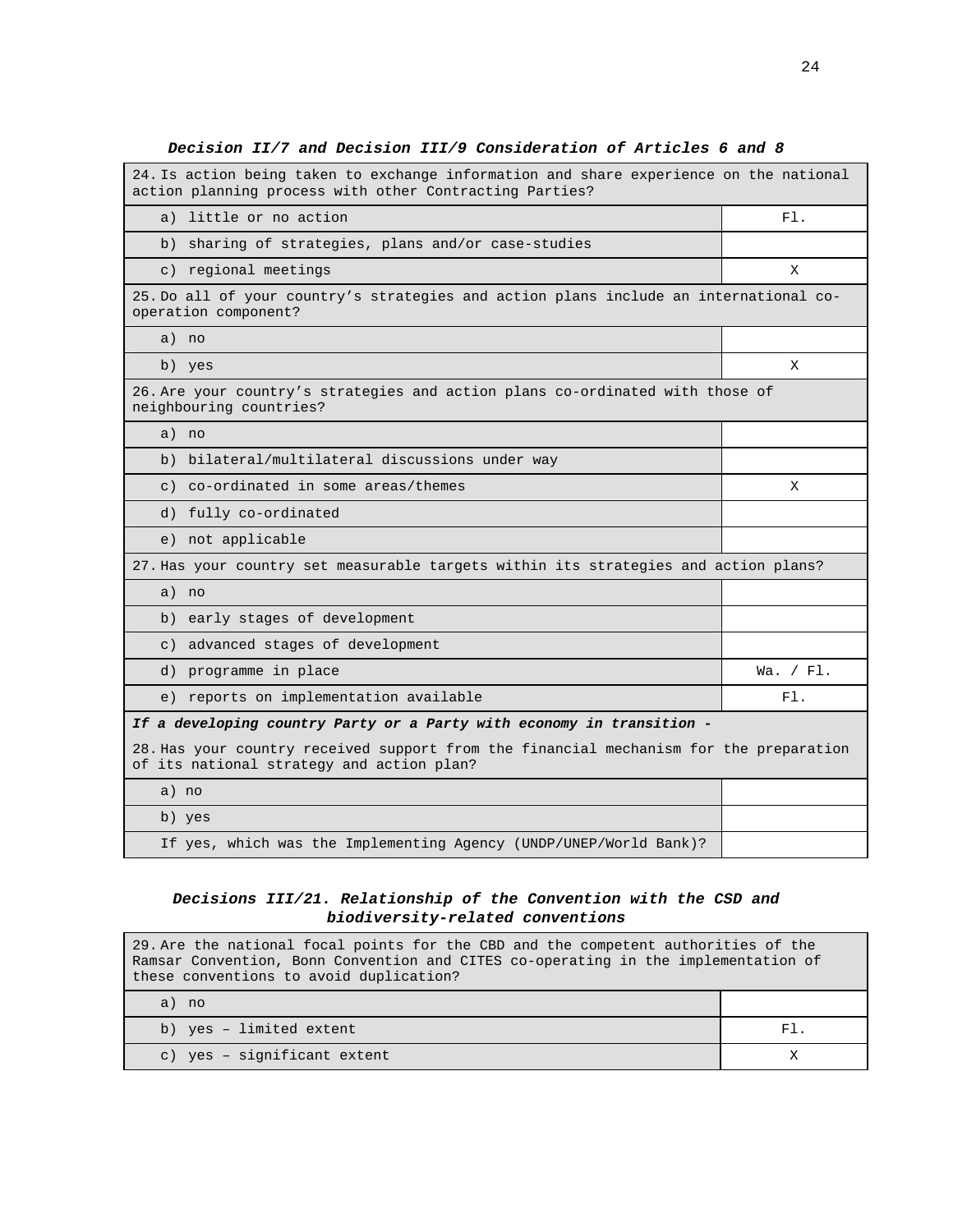#### **Further comments on implementation of this Article**

(20) Both the Flemish and Walloon Region have developed a biodiversity strategy for the CBD-issues belonging to their competences (see below). The Brussels Capital Region did not develop a strategy as such, but strategic priorities are mentioned in various management plans and programmes.

At the federal level, strategic actions on biodiversity related themes are stated in the Federal Plan for Sustainable Development. Strategic elements were also mentioned in the First National Report of Belgium to the CBD, published in 1998.

At the national level, a national biodiversity strategy is being developed, mainly based on all documents referenced above and aiming to integrate biodiversity considerations into programmes and plans for all concerned sectors. The National Strategy will be published in 2002.

(20 & 21) Flanders - The Environmental Policy and Nature Development Plan (MINA-Plan 2: 1997-2001) is currently being implemented. The overall aim is to enhance integration of nature conservation and environmental policy into other sectoral and cross-sectoral policies. MINA-Plan 2 includes an overall action plan for 13 Themes. Loss of biodiversity is one of the main themes. The Plan indicates specific goals, identifies expected outcomes as well as a timetable and the means to achieve them, and establishes an institutional framework for the implementation. A more detailed action plan is published every year to indicate implementation on a yearly basis.

On the level of local authorities a Provincial Environment and Nature Plan by each of the 5 Provinces of Flanders is developed every 5 years.

Under the sectoral jurisdiction, specific policy planning documents are being developed; e.g. nature conservation policy plan and action plan, forestry action plan, integrated water policy plan. All of those are integrated in the overall goals and targets of the environment policy plan but also include the detailed planning of the implementation (= action plan) under each sector. The next Environment-Nature Plan (MINA-Plan 3: 2002-2007) is being developed.

Reporting on the implementation is published in environment and nature reports: MIRA-1 (1994), MIRA-2 (1996), MIRA-T 1998 (report on the implementation of each of the 13 themes of the MINA-Plan), MIRA-T 1999 and MIRA-S 2000 which describes scenario's for future development for 23 themes. An extensive reporting on nature conservation policy and implementation is published in 1999 in the Nature Report 1. The next report, Nature Report 2, is in preparation.

(20 & 21) Wallonia - The Environmental Plan for Sustainable Development in the Walloon Region (PEDD), adopted by the Walloon Government on 9 March 1995, constitutes the Region's contribution for a Biodiversity Strategy (Book 3, chapter 1 – Biodiversity Conservation). The Region's CBD Action Plan, the 'Nature Conservation Plan', based on the concept of ecological network, is being developed.

The Walloon Region has also adopted the following strategic plans and projects that take into account biodiversity issues: the Regional Spatial Development Project (SDER), for which the Walloon Code of Town and Country Planning, Urban Development and Heritage (CWATUP) serves as legal basis, the Walloon Program of Rural Development and finally the Contract for the Future in Walloon Region, which gives orientations for the development of the Region. All these plans are dealing with biodiversity as an important element of Walloon natural heritage.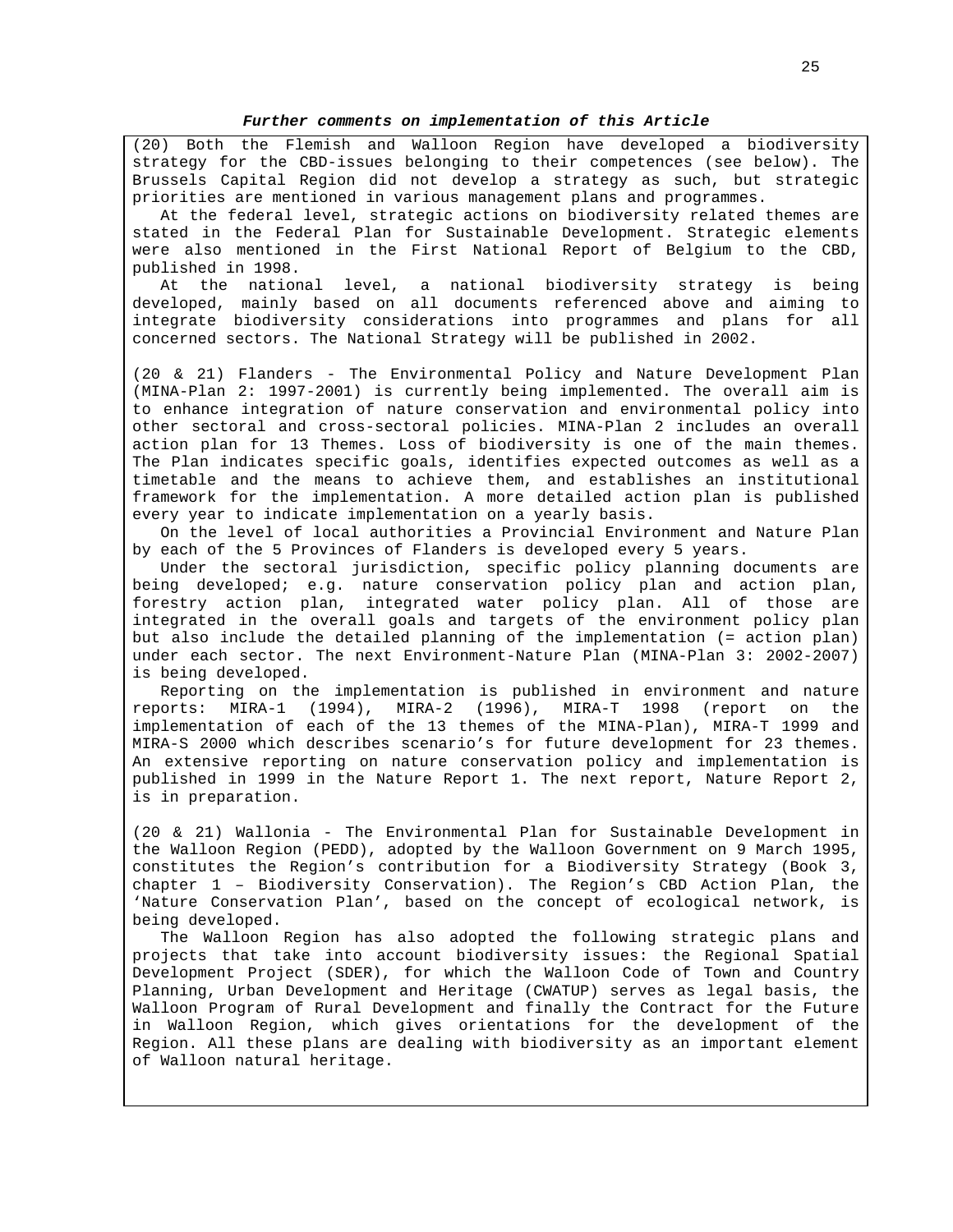(29) The Belgian Co-ordinating Committee for International Environmental Policy (CCIEP) assures the co-ordination for all international aspects of environmental policy. The CCIEP is composed by representatives of all the federal and regional competent administrations. Several steering committees are operating under the direct authority of the CCIEP. One of these is the Steering Committee 'Biodiversity Convention'. To achieve an efficient coordination at this level, the presidents (or their representatives) of other CCIEP-groups concerned by the implementation of the CBD, such as 'Nature', 'Forests', 'Biosafety', 'Agriculture and Environment' and 'Trade and Environment', are invited to each meeting of this Steering Committee.

The Nature Group of the CCIEP, chaired by the Nature and Forestry Division of the Walloon Region, is in charge of the follow up of CBD-related nature Conventions, such as CITES, Ramsar, Bern, Bonn, etc. Regarding the preparation of CBD meetings such as SBSTTA and COP, the Nature Group is preparing the Belgian positions concerning Article 8 of the Convention. The Nature Group also co-ordinates the follow-up of the Pan-European Biological and Landscape Diversity Strategy.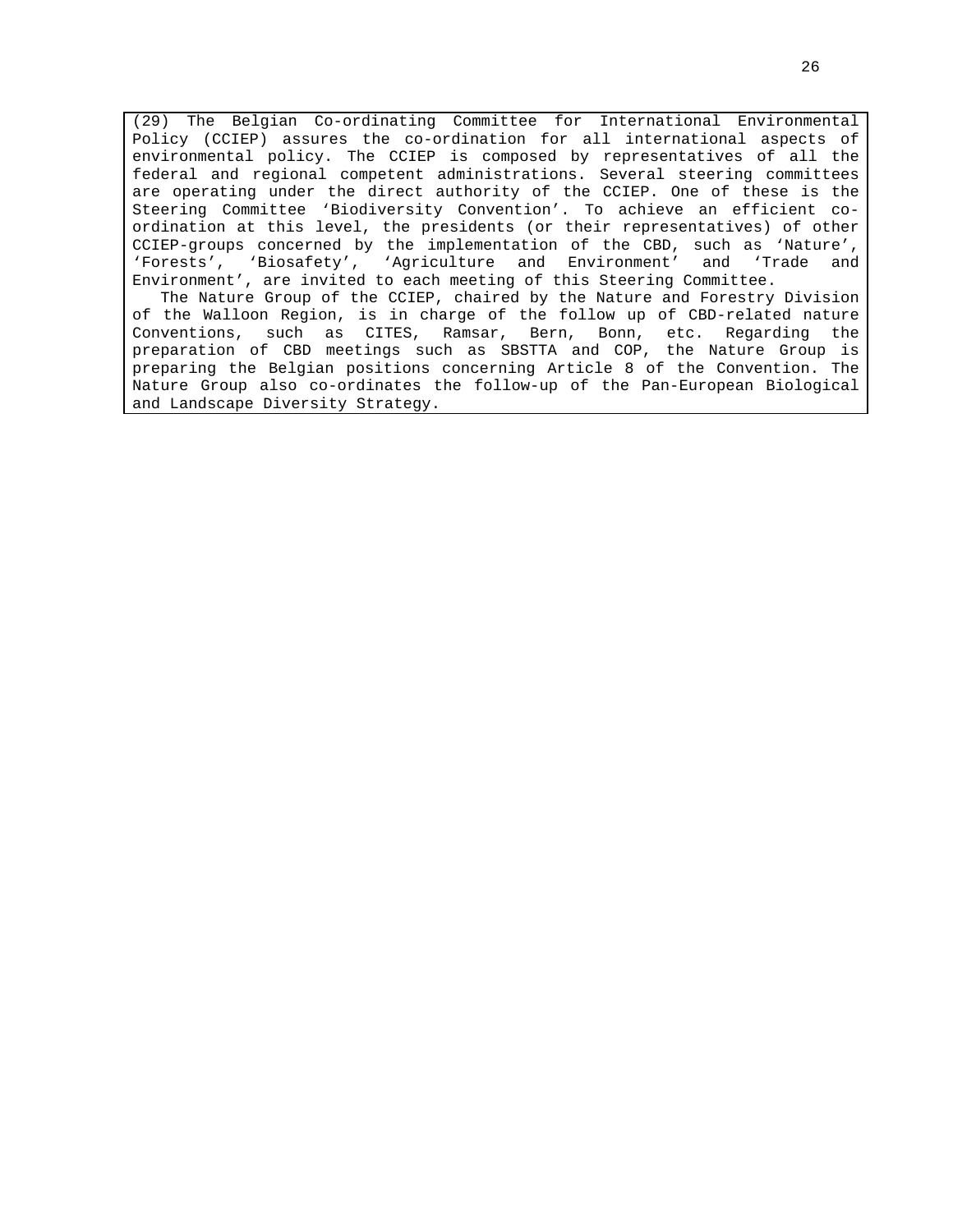**Article 7 Identification and monitoring**

| 30. What is the relative priority afforded to implementation of this Article and the<br>associated decisions by your country? |                                                             |  |  |  |  |                                                                                         |            |
|-------------------------------------------------------------------------------------------------------------------------------|-------------------------------------------------------------|--|--|--|--|-----------------------------------------------------------------------------------------|------------|
| High<br>a)                                                                                                                    | F1.<br>Wa.<br>Br.<br>Medium<br>b)<br>Low<br>$\mathcal{C}$ ) |  |  |  |  |                                                                                         |            |
| 31. To what extent are the resources available adequate for meeting the obligations and<br>recommendations made?              |                                                             |  |  |  |  |                                                                                         |            |
| a) Good                                                                                                                       | b) Adequate                                                 |  |  |  |  | Wa. c) Limiting $\begin{bmatrix} \text{Fl} \\ \text{d} \end{bmatrix}$ Severely limiting | Fed. / Br. |
| Further comments on relative priority and on availability of resources                                                        |                                                             |  |  |  |  |                                                                                         |            |

Brussels Capital Region – Databases of several groups are being developed. Collection of data is limited to a few groups. No resources are available for analysis.

Flanders - Although more attention and means have been allocated to identification, inventories and monitoring of biodiversity through the implementation of MINA-Plan 2, the available resources are still limiting adequate knowledge of the country-wide biological diversity and good understanding of the effects of processes and activities having an impact on biodiversity.

National level – More information on the indicators used in Belgium in the frame of the Convention on Biological Diversity can be found in the thematic report 'Indicators for biological diversity in Belgium'. This report has been compiled by the National Focal Point in response to Notification 2001-05- 17/02 from the Executive Secretary of the CBD, and is based on contributions of various federal, regional and community actors. It is available at the NFP and on the CHM NFP website.

| 32. Does your country have an ongoing inventory programme at species level (7a)?   |     |
|------------------------------------------------------------------------------------|-----|
| a) minimal activity                                                                |     |
| b) for key groups (such as threatened or endemic species) or<br>indicators         |     |
| c) for a range of major groups                                                     | X   |
| d) for a comprehensive range of species                                            | F1. |
| 33. Does your country have an ongoing inventory programme at ecosystem level (7a)? |     |
| a) minimal activity                                                                |     |
| b) for ecosystems of particular interest only                                      |     |
| c) for major ecosystems                                                            | X   |
| d) for a comprehensive range of ecosystems                                         |     |
| 34. Does your country have an ongoing inventory programme at genetic level (7a)?   |     |
| a) minimal activity                                                                |     |
| b) minor programme in some sectors                                                 |     |
| c) major programme in some sectors                                                 | X   |
| d) major programme in all relevant sectors                                         |     |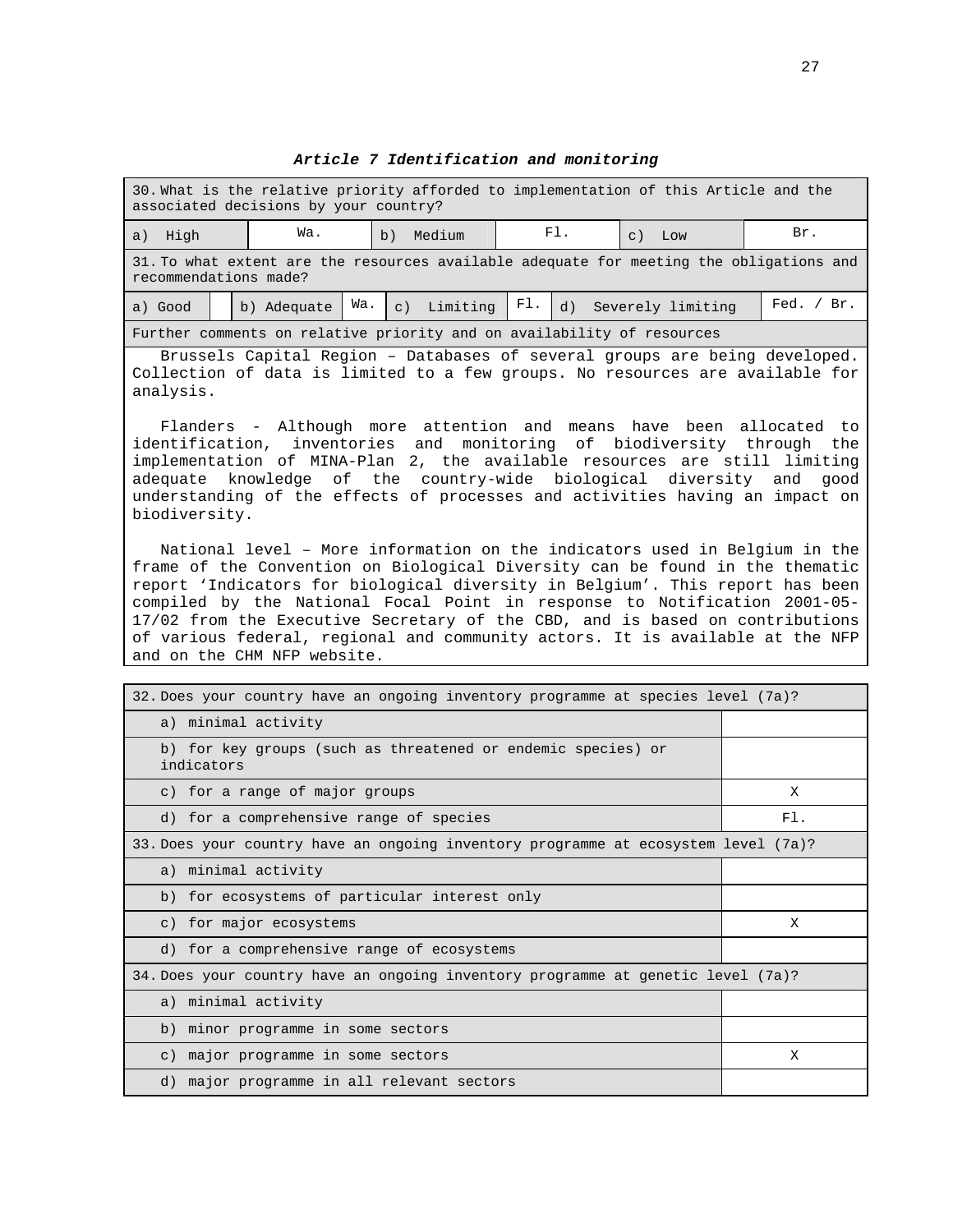| 35. Does your country have ongoing monitoring programmes at species level (7a)?                        |              |
|--------------------------------------------------------------------------------------------------------|--------------|
| a) minimal activity                                                                                    |              |
| b) for key groups (such as threatened or endemic species) or<br>indicators                             | X            |
| c) for a range of major groups                                                                         | Wa.          |
| d) for a comprehensive range of species                                                                |              |
| 36. Does your country have ongoing monitoring programmes at ecosystem level (7b)?                      |              |
| a) minimal activity                                                                                    |              |
| for ecosystems of particular interest only<br>b)                                                       |              |
| c) for major ecosystems                                                                                | X            |
| d) for a comprehensive range of ecosystems                                                             |              |
| 37. Does your country have ongoing monitoring programmes at genetic level (7b)?                        |              |
| a) minimal activity                                                                                    |              |
| minor programme in some sectors<br>b)                                                                  |              |
| major programme in some sectors<br>$\circ$ )                                                           | Χ            |
| d) major programme in all relevant sectors                                                             |              |
| 38. Has your country identified activities with adverse affects on biodiversity (7c)?                  |              |
| limited understanding<br>a)                                                                            |              |
| threats well known in some areas, not in others<br>b)                                                  | X            |
| most threats known, some gaps in knowledge<br>$\circ$ )                                                | Wa.          |
| comprehensive understanding<br>d)                                                                      |              |
| e) reports available                                                                                   | Wa.          |
| 39. Is your country monitoring these activities and their effects (7c)?                                |              |
| a) no                                                                                                  | Br.          |
| b) early stages of programme development                                                               | F1.          |
| advanced stages of programme development<br>$\circ$ )                                                  |              |
| d) programme in place                                                                                  | Wa.          |
| e) reports on implementation available                                                                 | Wa.          |
| 40. Does your country co-ordinate information collection and management at the national<br>level (7d)? |              |
| a)<br>no                                                                                               |              |
| early stages of programme development<br>b)                                                            | Fed. $/$ Fl. |
| advanced stages of programme development<br>$\circ$ )                                                  |              |
| programme in place<br>d)                                                                               | Wa.          |
| reports on implementation available<br>e)                                                              |              |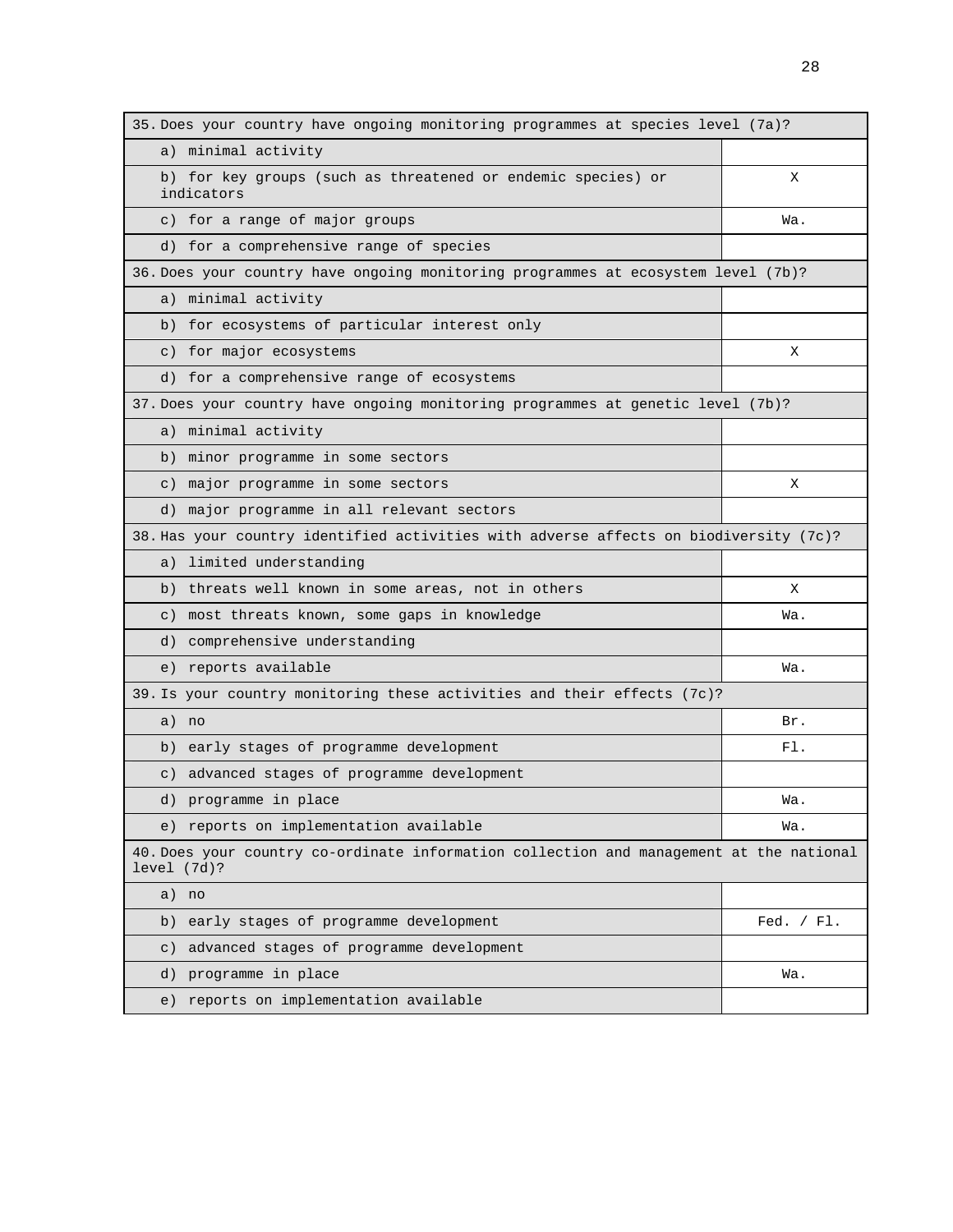| 41. Has your country identified national indicators of biodiversity?                                                                                                                                               |           |
|--------------------------------------------------------------------------------------------------------------------------------------------------------------------------------------------------------------------|-----------|
| a) no                                                                                                                                                                                                              |           |
| assessment of potential indicators underway<br>b)                                                                                                                                                                  | Br.       |
| indicators identified (if so, please describe below)<br>$\circ$ )                                                                                                                                                  | FL. / Wa. |
| 42. Is your country using rapid assessment and remote sensing techniques?                                                                                                                                          |           |
| a) no                                                                                                                                                                                                              |           |
| b) assessing opportunities                                                                                                                                                                                         | Fed.      |
| c) yes, to a limited extent                                                                                                                                                                                        | F1.       |
| d) yes, to a major extent                                                                                                                                                                                          | Wa.       |
| e) reports on implementation available                                                                                                                                                                             |           |
| 43. Has your country adopted a "step-by-step" approach to implementing Article 7 with<br>initial emphasis on identification of biodiversity components (7a) and activities<br>having adverse effects on them (7c)? |           |
| a) no                                                                                                                                                                                                              |           |
| b) not appropriate to national circumstances                                                                                                                                                                       |           |
| c) yes                                                                                                                                                                                                             | X         |
| 44. Is your country co-operating with other Contracting Parties on pilot projects to<br>demonstrate the use of assessment and indicator methodologies?                                                             |           |
| a) no                                                                                                                                                                                                              | Χ         |
| b) yes (if so give details below)                                                                                                                                                                                  |           |
| 45. Has your country prepared any reports of experience with application of assessment<br>methodologies and made these available to other Contracting Parties?                                                     |           |
| a) no                                                                                                                                                                                                              | Χ         |
| b) yes                                                                                                                                                                                                             |           |
| 46. Is your country seeking to make taxonomic information held in its collections more<br>widely available?                                                                                                        |           |
| a) no relevant collections                                                                                                                                                                                         |           |
| b) no action                                                                                                                                                                                                       |           |
| c) yes (if so, please give details below)                                                                                                                                                                          | Χ         |

# **Decision III/10 Identification, monitoring and assessment**

# **Decision V/7. Identification, monitoring and assessment, and indicators**

| 47. Is your country actively involved in co-operating with other countries in your<br>region in the field of indicators, monitoring and assessment? |           |  |  |  |
|-----------------------------------------------------------------------------------------------------------------------------------------------------|-----------|--|--|--|
| a) no                                                                                                                                               |           |  |  |  |
| b) limited co-operation                                                                                                                             | Fl. / Br. |  |  |  |
| c) extensive co-operation on some issues                                                                                                            | Х         |  |  |  |
| d) extensive co-operation on a wide range of issues                                                                                                 |           |  |  |  |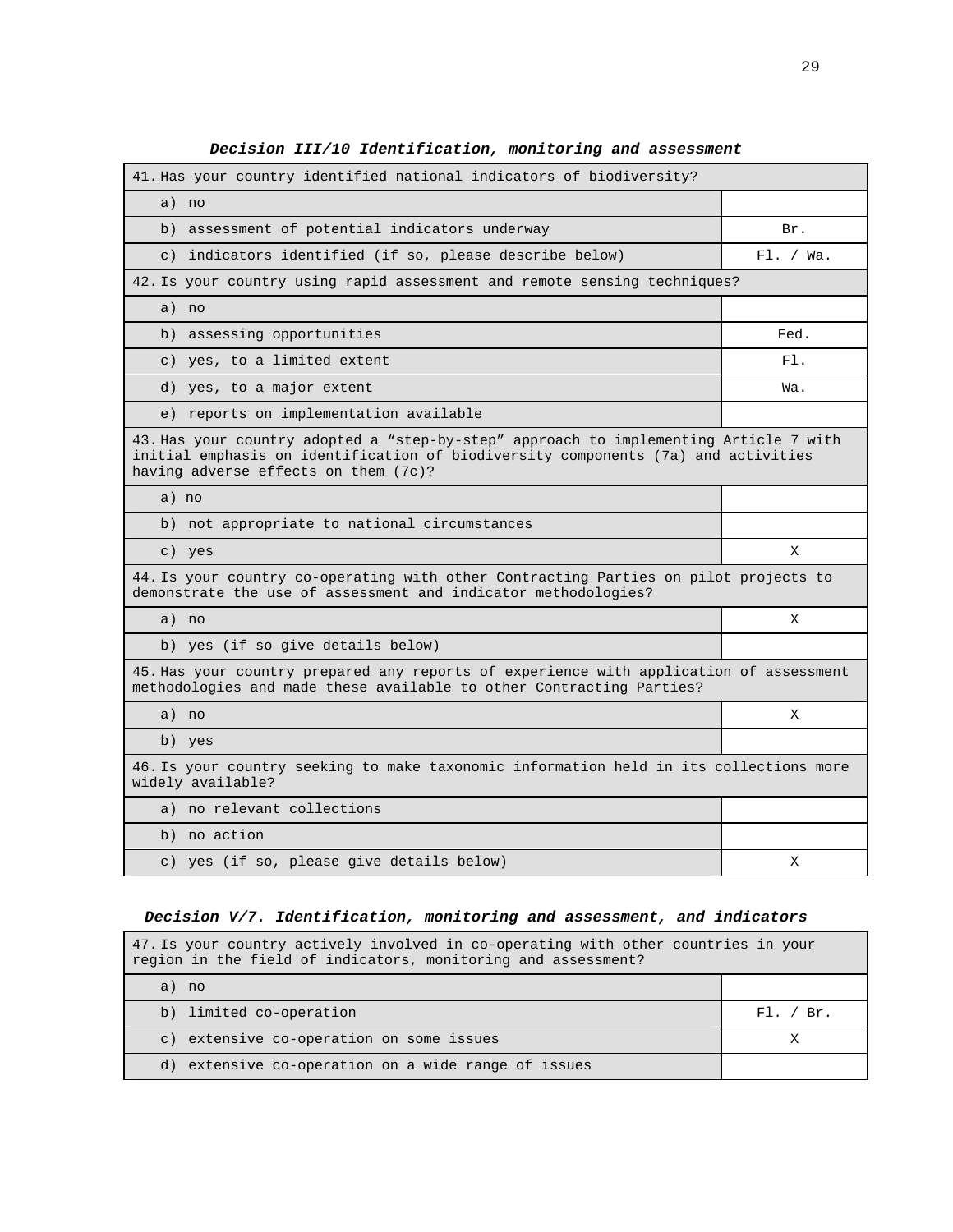| 48. Has your country made available case studies concerning the development and<br>implementation of assessment, monitoring and indicator programmes? |   |  |  |
|-------------------------------------------------------------------------------------------------------------------------------------------------------|---|--|--|
| a) no                                                                                                                                                 |   |  |  |
| b) yes - sent to the Secretariat                                                                                                                      |   |  |  |
| c) yes - through the national CHM                                                                                                                     | X |  |  |
| d) yes - other means (please specify)                                                                                                                 | X |  |  |
| 49. Is your country assisting other Parties to increase their capacity to develop<br>indicator and monitoring programmes?                             |   |  |  |
| a) no                                                                                                                                                 |   |  |  |
| b) providing training                                                                                                                                 | X |  |  |
| c) providing direct support                                                                                                                           | X |  |  |
| d) sharing experience                                                                                                                                 | X |  |  |
| e) other (please describe)                                                                                                                            |   |  |  |

#### **Further comments on implementation of this Article**

(32-34) No coherent information system is available in Belgium nor in the different regions, although some initiatives, mainly at the regional level, to remedy to this situation are underway. For the moment however, most inventories are still conducted by separate university laboratories or research institutions in the frame of on-going research projects or on request of governmental administrations or agencies. No global database is available and each research group holds its own data.

(32-37) Walloon Region - An Observatory of Fauna, Flora and Habitats (OFFH) has been set up at the Nature, Forests and Wood Research Centre of the Walloon Region. It takes care of collecting and analysing data relating to biological diversity, which is done through the collaboration between a wide range of naturalists, scientists and officials of the Nature and Forestry Division.

The programmes define a set of biodiversity state indicators as well as indicators of the situation of the Walloon environment (bio-indicators), and meet the requirements of the Office for Nature and Green Space Conservation, those of the Walloon Senior Nature Conservation Council or of international bodies such as the European Union or the Council of Europe.

The basic assignments of the OFFH are: organizing and co-ordinating the collection and analysis of biological data in order to gather information about the state of biodiversity in Wallonia; defining the main lines of a strategy for its conservation and assess its effectiveness; standardizing, recording and managing biological data collected within the scope of agreements or subsidies by the Walloon Region; disseminating information, encouraging interaction and organizing exchanges between specialists, nature lovers, authorities, universities and the general public. The aim for the years to come is to continue to develop four work programmes:

- The 'Inventory and Monitoring of Biodiversity - Monitoring of the state of the environment through bio-indicators' (ISB-SURWAL) Programme: the general aim is to describe and monitor the distribution of species belonging to various major biological groups. The regularly monitored biological groups are birds, dragonflies, butterflies, orchids, reptiles, amphibians and bats. Monitoring is organised in collaboration with naturalist associations. This choice allows a wide range of expertise to be maintained (many collaborators, diversity of monitored taxa and widespread coverage of the territory) and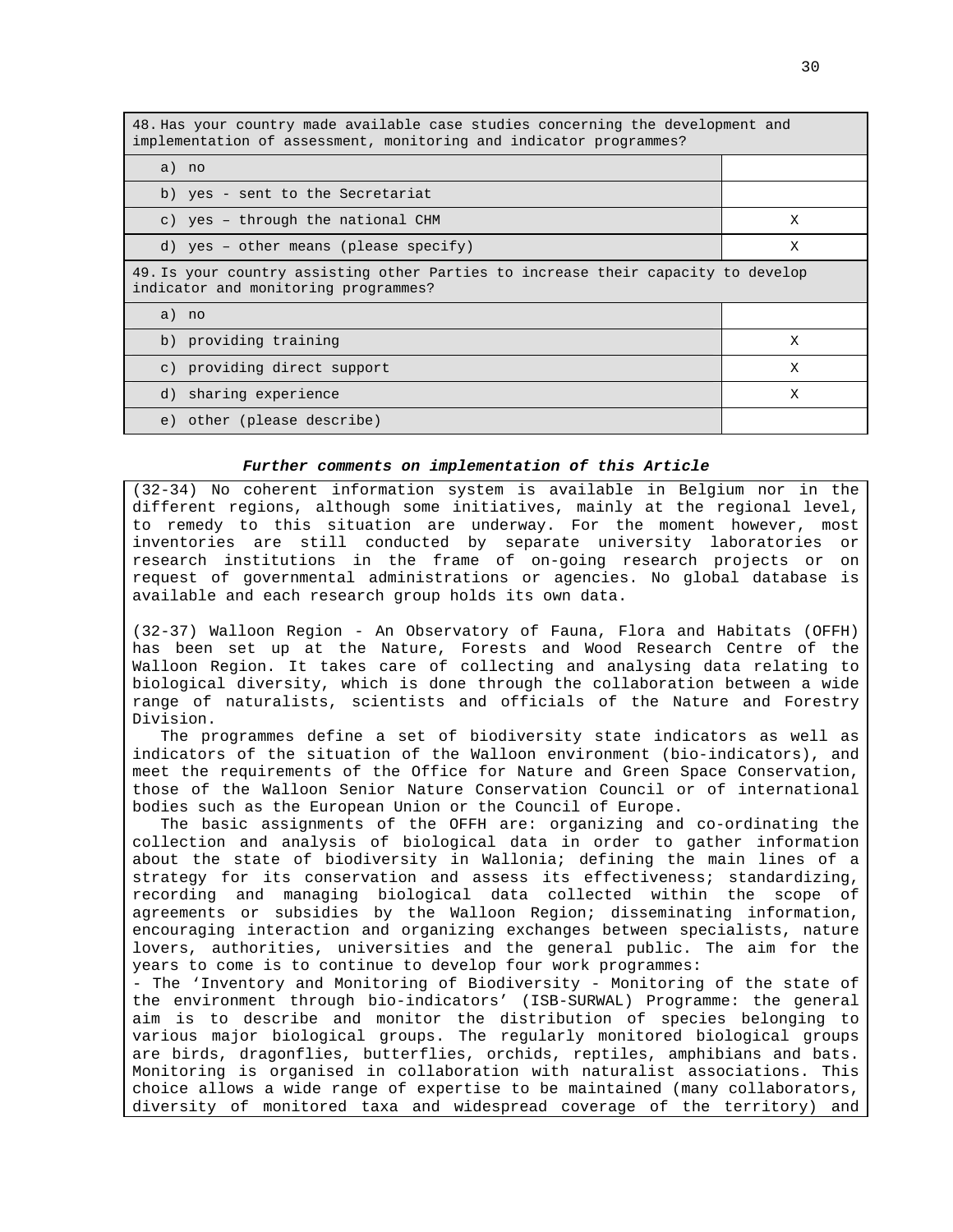enables naturalist associations to be helped in developing their activities. The network of collaborators formed in this way is also regularly questioned by authorities (requests for opinions, expert appraisal of areas, lists of species, etc.).

- The 'Inventory and Monitoring of Habitats' (ISH) Programme: the general aim is to make an inventory and monitor the distribution of habitats. This programme is in the process of being developed. It will lead, on the one hand, to standardizing the way in which habitats are described and mapped out and, on the other hand, to monitoring the evolution of landscapes. An ambitious project for the inventory and monitoring of habitats combining ground plotting and satellite data is being prepared.

- The 'Inventory of Sites of Great Biological Interest' (SGIB) Programme: the general objective is to gather information concerning areas that harbour species and habitats of great biological interest and integrate it into a standardised system. After having gathered existing information together, a second phase will be implemented to assess priorities as far as initiatives for the conservation and management of the natural heritage are concerned.

- The 'System of information on Biodiversity in Wallonia' (SIBW) Programme: the aim is to disseminate information collected within the scope of the first three programmes and all available, pertinent 'non-sensitive' information. Information is filed in order to provide a real tool for helping authorities in decision-making and an information tool for the general public, by disseminating raw information or by indicating the sources where detailed information can be obtained (bibliography, experts, associations, etc.). The objective is to continue to integrate all available information into a standardised information processing system and above all to structure information flow to ensure that it is updated.

Furthermore, the following monitoring is carried out: the permanent inventory of forest resources that include biodiversity parameters, the follow up of trees' health, the follow up of the biological quality of watersheds by the biotic index method, based on macro-invertebrates. More focused studies are carried out to respond on more specific issues. The indicators used are essentially:

- State indicators: evolution of indicators of their status (IUCN categories) of the above mentioned species, biotic index of watercourses, defoliation % of trees.

- Pressure indicators: evolution of the occupation of soils, in particular in urban areas, indicators concerning other compartments of the environment.

- Responses indicators: % of protected areas, measure for biodiversity conservation and sustainable use outside protected areas.

These results are available on the biodiversity website of the Walloon Region, in scientific reviews, in naturalist NGO's newsletters and in a widely distributed rapport on the state of the Walloon Environment.

(32-37) Flanders – An inventory of the main ecosystems and habitats is inserted in the Nature Report 1 (1999). An integrated information system and an overall database on scientific research are now being developed.

The Flemish Institute of Nature Conservation is a research institute of the Flemish Government. It is responsible for reporting on the state of nature in Flanders. It is also in charge of a number of inventories, the Biological Evaluation Map (BEM), and a number of Red Species Lists (See Annex 7.1. for a reference list of identification and monitoring publications for the Flemish Region).

(32 and following) The Royal Belgian Institute of Natural Sciences, through the research work of its different departments, participates actively in the inventory and survey of the fauna and habitats of Belgium. Moreover the RBINS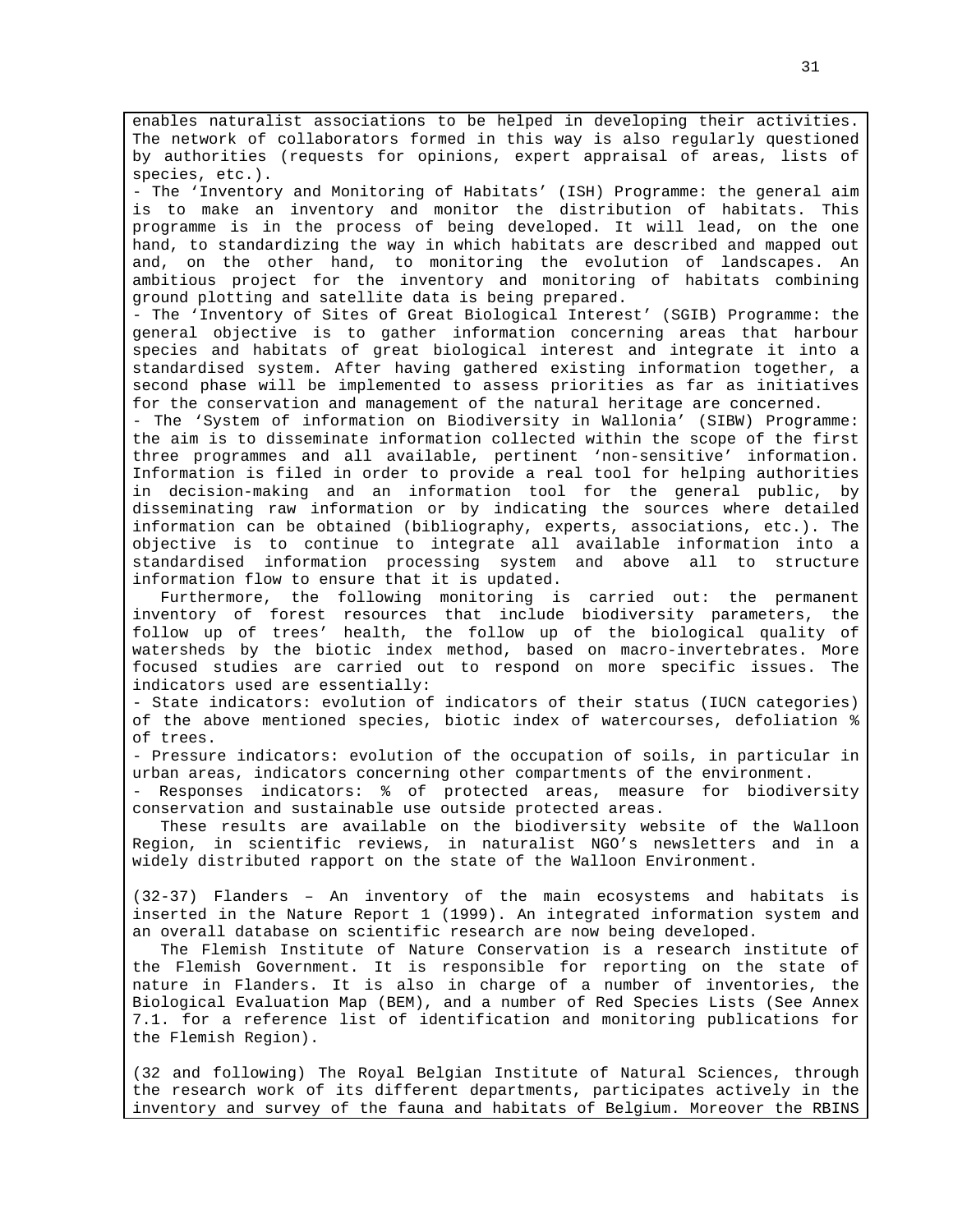regularly organises symposia and conferences (e.g. symposium 'Invertebrates of Belgium' in November 1988, 'Status and trends of the Belgian Fauna, with particular interest for exotic species' in December 2001) and publishes atlases, bulletins, study documents through which information on species inventories, red lists, indicator species and monitoring processes is given/published.

(32 & 35) The National Botanic Garden of Belgium has a long standing tradition in inventory and monitoring activities that are leading to the updating and editing of floras for a number of major groups like phanerogams, fungi, mosses, liverworts and algae.

The National Botanic Garden's monitoring produces red lists, mostly in collaboration with the regions [with(in) Flemish Region: phanerogams and mosses, with(in) Brussels Capital Region: Lichenes, some fungal groups at country level]. For ectomycorrhizal Fungi (indicator group for forest quality) a limited number of permanent plots have been followed in the three regions of the country.

(34 & 37) The International Network for the Improvement of Banana and Plantain (INIBAP), a programme of the International Plant Genetic Resources Institute (IPGRI), maintains the largest ex situ in vitro collection of banana (Musa) germplasm in the world. The Musa germplasm management project is an inventory programme at genetic level since a major objective of the programme is the identification and characterisation of all components at species and sub-species level of the genus Musa. This international collection, which was established in 1985, is housed at the INIBAP Transit Centre, hosted at the Laboratory of Tropical Crop Improvement of the KU Leuven, Belgium (www.agr.kuleuven.ac.be/dtp/tro/itc.htm), where related research activities, mainly at genetic level, are performed.

Germplasm is freely available to users under the terms and conditions of a Material Transfer Agreement (MTA), which ensures that the genetic material, and information related to it, stays in the public domain. The Belgian government is funding through the Belgian Development Co-operation Department INIBAP's Musa germplasm conservation and dissemination activities (see text box related to Article 9 on ex situ conservation for more information).

(34 & 37) A major research programme focused, from 1975 onwards, on the native fruit tree genetic resources inventory, their conservation (2,600 accessions, mostly landraces), evaluation and utilisation for practical uses (nurseries, fruit processing, etc.) and in a breeding programme.

Wild apple (Malus sylvestris subsp. sylvestris) is a very rare tree species in Flanders, with only some hundreds of individuals still present. In a forest near Leuven (Meerdaalwoud) and in the most eastern part of Flanders (Voerstreek), apples occur in small populations but most of the trees are individual remnants in a forest. A gene bank will be constructed in order to conserve this endangered species. This study aims at the genetic characterisation of the present individuals and populations and the discrimination of wild genotypes from individuals related to cultivars.

The Malus research is part of an ongoing inventory programme of forest tree species at the genetic level [Pedunculate oak (Quercus robur), Sessile oak (Quercus petraea), Hornbeam (Carpinus betulus) and Wild apple (Malus sylvestris subsp. sylvestris)], funded by the Flemish Forest and Green Areas Division (AMINAL, Ministry of the Flemish Community). The project started in 1999 and runs until the end of 2002. Other related projects at the Department of Plant Genetics and Breeding are the inventory of the genetic diversity of riverbank vegetation [Reed (Phragmites australis), Yellow flag (Iris pseudacoris) and Cattail (Typha latifolia)] and the study of genetic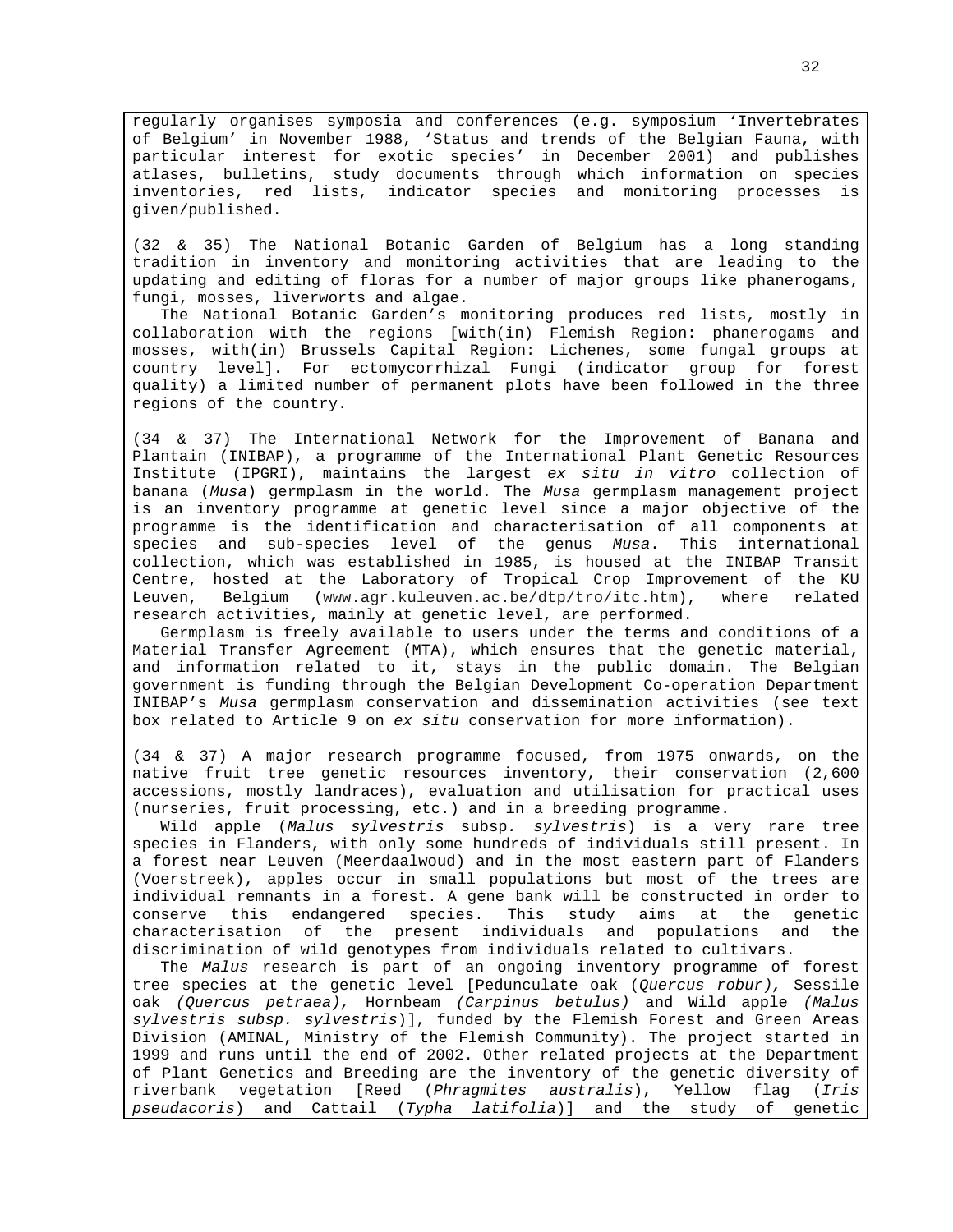diversity within natural populations of Ryegrass (Lolium perenne).

(40) See information on biodiversity-related websites in the text box under Art. 17.

(41) Flanders - The most important indicators related to nature that have been used for evaluation of, and reporting about, nature conservation action plan and management activities: - % of the country surface designated as nature reserve or nature management site;

- surface for which land uses have been changed into 'nature' or 'forest';

- % of the country surface where critical level of pollution is surpassed;

- surface involved in agro-environmental projects + monitoring of the impact on species and habitats;

- number of projects for rehabilitation or development of natural systems; - degree of 'intactness' or 'rehabilitation' of the natural structure of water and river systems;

- trends of populations of indicator species;

- % of species groups that is identified as 'red list species';

- number and impact of species management plans.

More indicators for the evaluation of nature policies are being developed.

(41) Walloon Region - The inventory and monitoring programmes of the Walloon Region (see 32-37) are used as a basis for the establishment of environmental and biological diversity indicators that are reported regularly in the State of the Walloon Environment. In the 2000 edition, major types of biological diversity-related indicators are status indicators, i.e. status of flora and fauna, forest composition, etc.; pressure indicators, i.e. pressure from urbanisation, public pressure through leisure activities, agricultural fertilisers and pesticides, hunting, etc.; impact indicators, i.e. forest health, atmospheric fallout on forests, big game impact on forest health and composition, etc; response indicators: i.e. protected areas, biological diversity considerations outside protected areas, etc.

(41) Brussels Capital Region - The Brussels Institute for Management of the Environment 3 (BIME) collects and analyses environmental data for the Brussels Capital Region. For the BIME, the development and use of sustainable development indicators is one of its priority research projects. Biological diversity indicators are included in the research. Several indicators are thought relevant, and are either being developed or already in use, including: status of the flora and fauna, i.e. species per group; area of green spaces; area of ponds and length of rivers; influence of economical production on biological diversity; protection of the flora and fauna, i.e. protected and threatened species, protected areas, areas of high ecological interest, Natura 2000 areas; etc.

More information can be found in the report 'Indicators for biological diversity in Belgium' (2001), available on the Belgian CHM website at http://www.naturalsciences.be/bch-cbd/belgium/contribution/documents.htm

(42 b) In the framework of the Earth Observation research programme of the OSTC, techniques are developed for monitoring at local, regional and global scale. Several issues are related to biodiversity: land cover and land use change, land degradation in semi-arid regions, landscape and morphology habitat and endangered species or indicator species of biodiversity. Some demonstration and feasibility studies regarding landscape and habitat monitoring were conducted in Belgium and abroad, e.g.: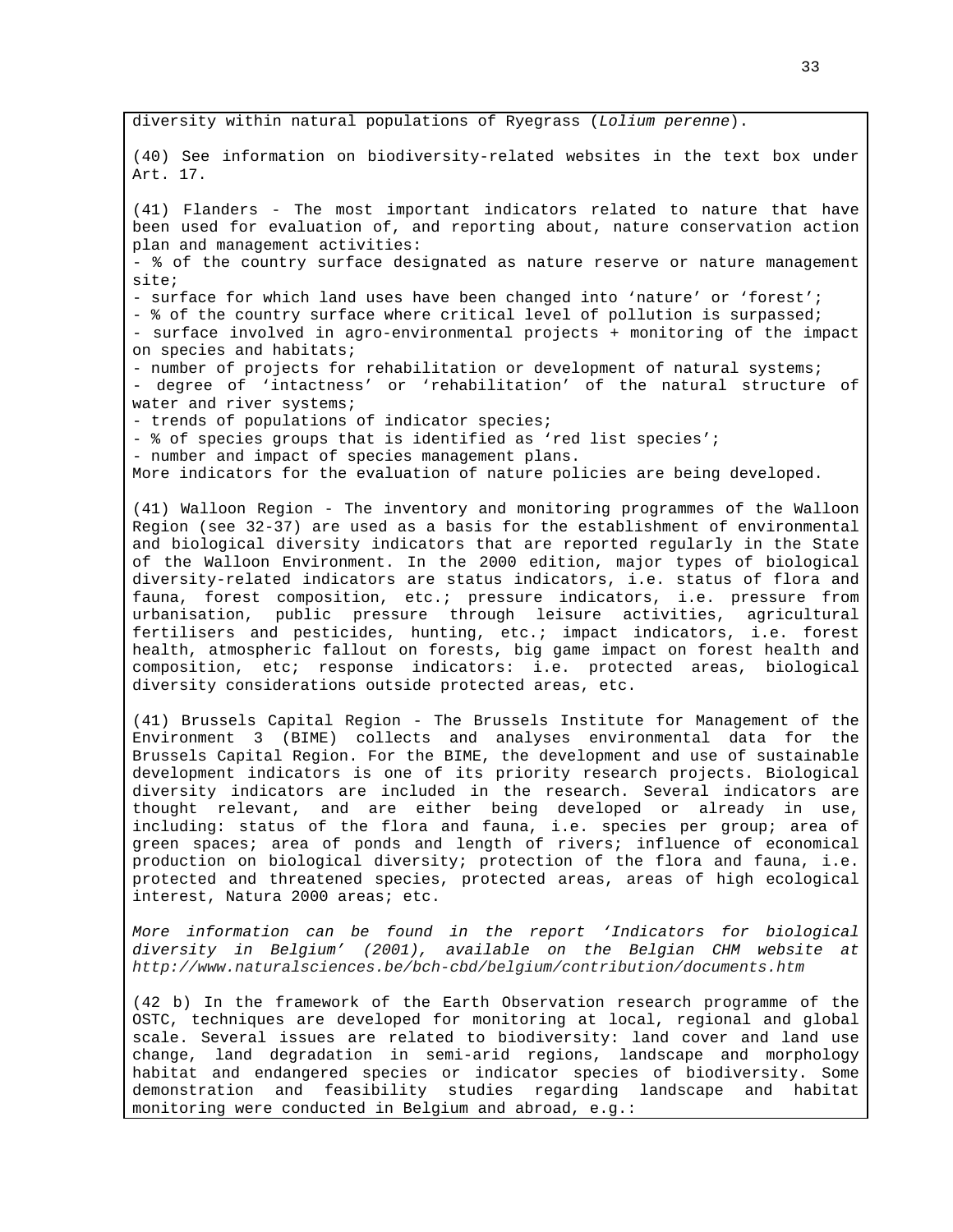- monitoring of forest stands and dynamic database development (in Poland); - development of information system for tropical forest management (in Indonesia);

- assessment of impact of development projects on environment (Burkina Faso); - monitoring of elephant habitats (Botswana);

- monitoring of the winter range habitats of migratory geese (Belgium);

- monitoring of mangrove degradation (Kenya).

Furthermore, Belgium is particularly involved in the preparation of the Global Monitoring and Environment Security (GMES) and plans new applications for the near future (coastal management, land use, forest fires, etc.).

(46) Belgium is involved in the GBIF initiative (Global Biodiversity Information Facility - www.gbif.org) and is analysing the feasibility of implementation of the GBIF in Belgium. Belgium is also participating to the creation of the future European Network of Biodiversity Information (ENBI).

In the framework of the 'Multi-annual Information Society Support Programme' (OSTC), a first call for proposals has been launched where possibilities are offered to digitise collections based on a qualitative approach to the problems linked to digitisation (choice of format in relation to existing standards, choice of electronic storage medium, etc.) and to develop innovative applications for making data more available (data management system, multilingual access interfaces, virtual communities for thematic collections, etc.)(www.belspo.be).

A website was developed for the Belgian Co-ordinated Collections of Microorganisms consortium (BCCM) (financed by the OSTC) through which taxonomic information on microbial species and strains is available and can be searched (www.belspo.be/bccm).

The BCCM also participated in a EC financed project called Common Access to Biological Resources and Information (CABRI). The project issued a website where the catalogues of the major European culture collections can be searched (www.cabri.org).

(46) The National Botanic Garden of Belgium has executed a pilot project to make information held in its collections more widely available. A database structure for species and specimens was developed to allow a wide array of interactive output on the internet. Two products are by now available:

- www.br.fgov.be/RESEARCH/COLLECTIONS/HERBARIUMS/SP/katanga.html [information on the flora and vegetation of Katanga (RD Congo)]

- www.br.fgov.be/RESEARCH/COLLECTIONS/HERBARIUMS/SP/coffea.html [digitised images of nomenclature types of Coffea and related genera (angiosperms, Rubiaceae)]

Information at the specimen level is available on the web for the whole of the mycological collections (about 150,000 specimens).

(47) Flanders - Monitoring of water-birds: information shared through Wetlands International (The Netherlands). Monitoring of oil victims (Flemish coast): information shared through ORNIS Consult (Denmark).

(48) Flanders - Through reports of the Institute for Nature Conservation (Scientific Institute of the Flemish Government) (See Annex 7.2. for reference list of relevant publications).

(49) See also text on collaboration of NBGB with CECODI (in text box under Art. 5 – Co-operation).

(49) Flanders – The Institute of Nature Conservation acts as the secretariat of the European Conservation Institutes Research Network (CONNECT).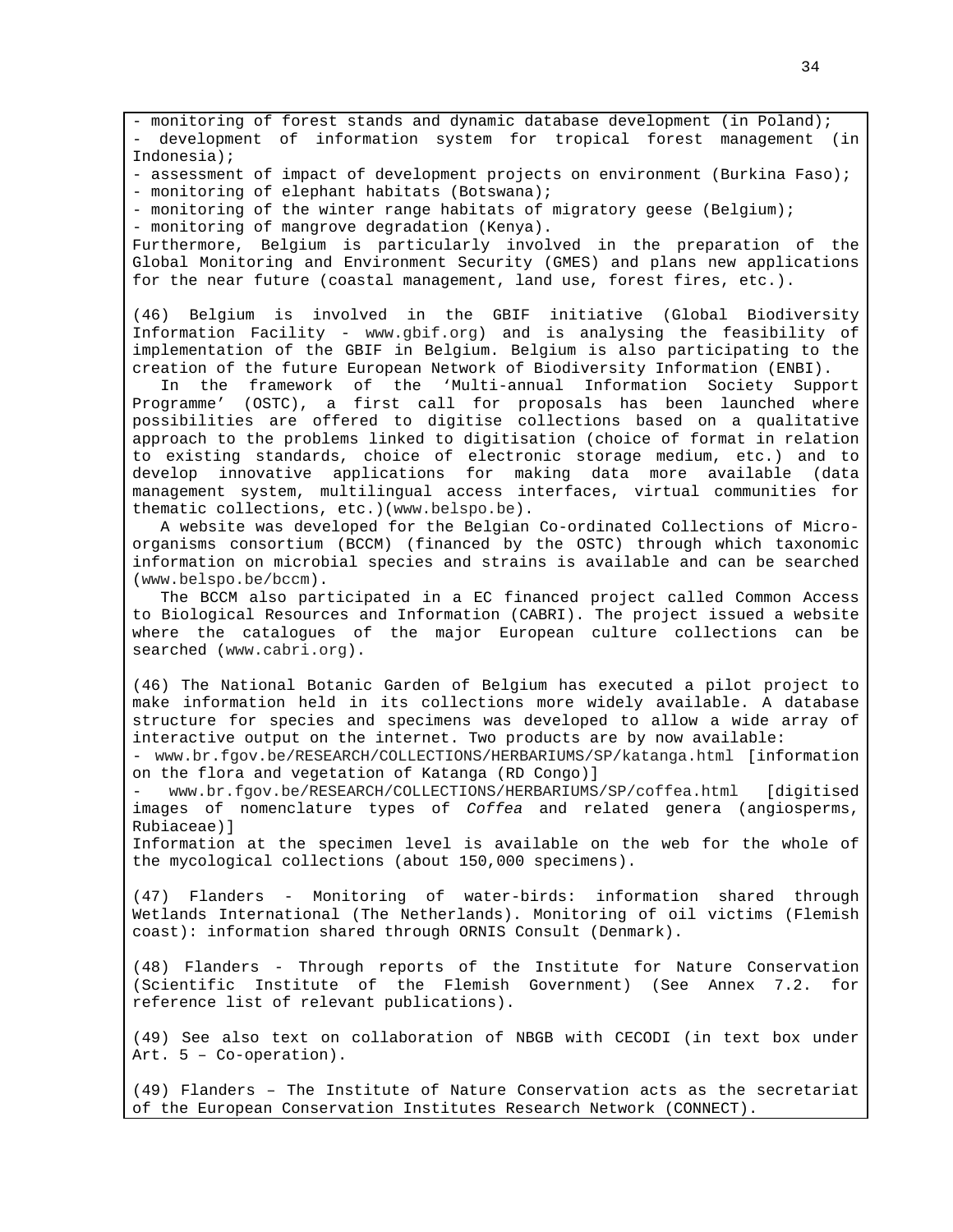# **Decisions on Taxonomy**

# **Decision IV/1 Report and recommendations of the third meeting of SBSTTA [part]**

| 50. Has your country carried out a national taxonomic needs assessment, and/or held<br>workshops to determine national taxonomic priorities?                                 |   |
|------------------------------------------------------------------------------------------------------------------------------------------------------------------------------|---|
| a) no                                                                                                                                                                        |   |
| early stages of assessment<br>b)                                                                                                                                             | Χ |
| advanced stages of assessment<br>$\in$ )                                                                                                                                     |   |
| d) assessment completed                                                                                                                                                      |   |
| 51. Has your country developed a national taxonomic action plan?                                                                                                             |   |
| a) no                                                                                                                                                                        | х |
| b) early stages of development                                                                                                                                               |   |
| c) advanced stages of development                                                                                                                                            |   |
| d) action plan in place                                                                                                                                                      |   |
| e) reports on implementation available                                                                                                                                       |   |
| 52. Is your country making available appropriate resources to enhance the availability<br>of taxonomic information?                                                          |   |
| a) no                                                                                                                                                                        |   |
| b) yes, but this does not cover all known needs adequately                                                                                                                   | X |
| c) yes, covering all known needs                                                                                                                                             |   |
| 53. Is your country encouraging bilateral and multilateral training and employment<br>opportunities for taxonomists, particularly those dealing with poorly known organisms? |   |
| a) no                                                                                                                                                                        |   |
| some opportunities<br>b)                                                                                                                                                     | Χ |
| c) significant opportunities                                                                                                                                                 |   |
| 54. Is your country investing on a long-term basis in the development of appropriate<br>infrastructure for your national taxonomic collections?                              |   |
| a) no                                                                                                                                                                        |   |
| b) some investment                                                                                                                                                           | X |
| c) significant investment                                                                                                                                                    |   |
| 55. Is your country encouraging partnerships between taxonomic institutions in<br>developed and developing countries?                                                        |   |
| a) no                                                                                                                                                                        |   |
| b) yes - stated policy                                                                                                                                                       | Χ |
| c) yes - systematic national programme                                                                                                                                       |   |
| 56. Has your country adopted any international agreed levels of collection housing?                                                                                          |   |
| a) no                                                                                                                                                                        |   |
| b) under review                                                                                                                                                              |   |
| being implemented by some collections<br>$\circ$ )                                                                                                                           | Χ |
| d) being implemented by all major collections                                                                                                                                |   |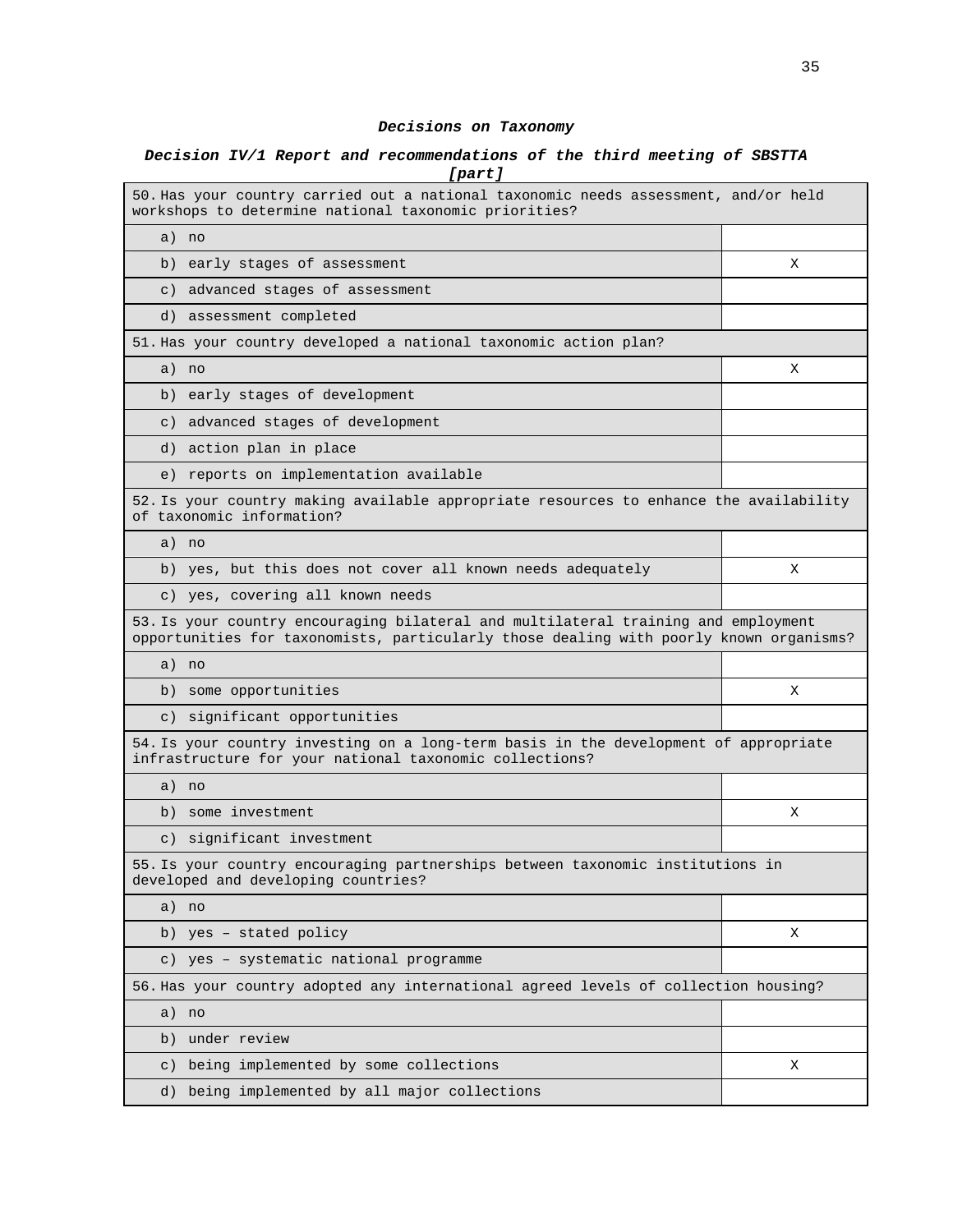| 57. Has your country provided training programmes in taxonomy?                                                                                                                                                                |   |
|-------------------------------------------------------------------------------------------------------------------------------------------------------------------------------------------------------------------------------|---|
| a) no                                                                                                                                                                                                                         |   |
| b) some                                                                                                                                                                                                                       | Χ |
| c) many                                                                                                                                                                                                                       |   |
| 58. Has your country reported on measures adopted to strengthen national capacity in<br>taxonomy, to designate national reference centres, and to make information housed in<br>collections available to countries of origin? |   |
| a) no                                                                                                                                                                                                                         |   |
| b) yes - in the previous national report                                                                                                                                                                                      |   |
| c) yes - via the clearing-house mechanism                                                                                                                                                                                     |   |
| d) yes - other means (please give details below)                                                                                                                                                                              | х |
| 59. Has your country taken steps to ensure that institutions responsible for biological<br>diversity inventories and taxonomic activities are financially and administratively<br>stable?                                     |   |
| a) no                                                                                                                                                                                                                         |   |
| b) under review                                                                                                                                                                                                               |   |
| c) yes for some institutions                                                                                                                                                                                                  | X |
| d) yes for all major institutions                                                                                                                                                                                             |   |
| 60. Has your country assisted taxonomic institutions to establish consortia to conduct<br>regional projects?                                                                                                                  |   |
| a) no                                                                                                                                                                                                                         |   |
| b) under review                                                                                                                                                                                                               |   |
| c) yes - limited extent                                                                                                                                                                                                       | Χ |
| d) yes - significant extent                                                                                                                                                                                                   |   |
| 61. Has your country given special attention to international funding of fellowships<br>for specialist training abroad or for attracting international experts to national or<br>regional courses?                            |   |
| a) no                                                                                                                                                                                                                         |   |
| b) under review                                                                                                                                                                                                               |   |
| c) yes - limited extent                                                                                                                                                                                                       | Χ |
| c) yes - significant extent                                                                                                                                                                                                   |   |
| 62. Has your country provided programmes for re-training of qualified professionals<br>moving into taxonomy-related fields?                                                                                                   |   |
| a) no                                                                                                                                                                                                                         | X |
| b) some                                                                                                                                                                                                                       |   |
| c) many                                                                                                                                                                                                                       |   |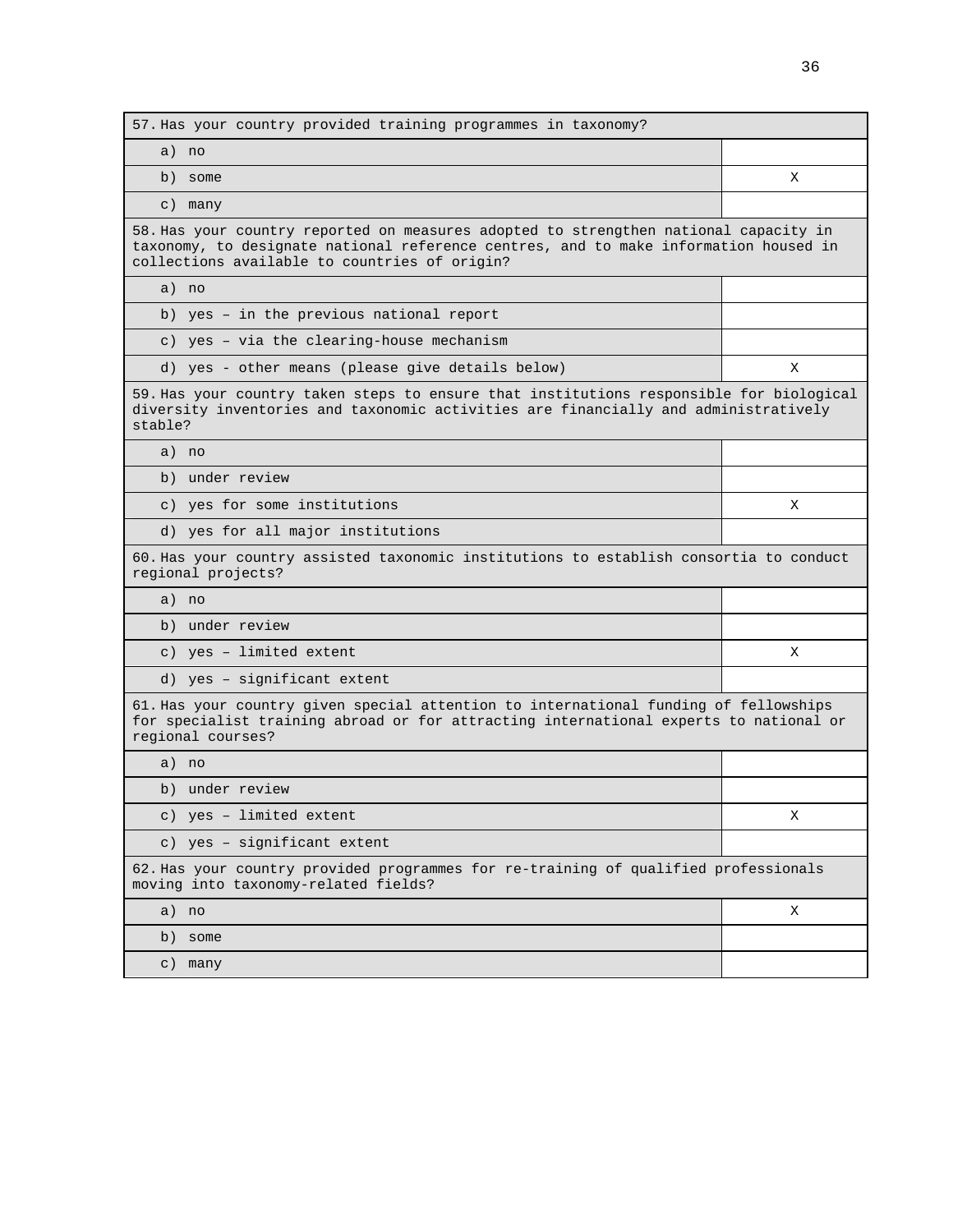### **Decision V/9. Global Taxonomy Initiative: Implementation and further advance of the Suggestions for Action**

| 63. Has your country identified its information requirements in the area of taxonomy,<br>and assessed its national capacity to meet these requirements?                                          |   |  |  |  |
|--------------------------------------------------------------------------------------------------------------------------------------------------------------------------------------------------|---|--|--|--|
| a) no                                                                                                                                                                                            |   |  |  |  |
| b) basic assessment                                                                                                                                                                              | X |  |  |  |
| c) thorough assessment                                                                                                                                                                           |   |  |  |  |
| 64.Has your country established or consolidated taxonomic reference centres?                                                                                                                     |   |  |  |  |
| a) no                                                                                                                                                                                            |   |  |  |  |
| b) yes                                                                                                                                                                                           | х |  |  |  |
| 65. Has your country worked to increase its capacity in the area of taxonomic research?                                                                                                          |   |  |  |  |
| a) no                                                                                                                                                                                            |   |  |  |  |
| b) yes                                                                                                                                                                                           | X |  |  |  |
| 66. Has your country communicated information on programmes, projects and initiatives<br>for consideration as pilot projects under the Global Taxonomy Initiative to the<br>Executive Secretary? |   |  |  |  |
| a) no                                                                                                                                                                                            | X |  |  |  |
| b) yes                                                                                                                                                                                           |   |  |  |  |
| 67. Has your country designated a national Global Taxonomy Initiative focal point<br>linked to other national focal points?                                                                      |   |  |  |  |
| a) no                                                                                                                                                                                            |   |  |  |  |
| b) yes                                                                                                                                                                                           | Χ |  |  |  |
| 68.Has your country participated in the development of regional networks to facilitate<br>information-sharing for the Global Taxonomy Initiative?                                                |   |  |  |  |
| a) no                                                                                                                                                                                            | X |  |  |  |
| b) yes                                                                                                                                                                                           |   |  |  |  |
| If a developing country Party or Party with economy in transition -                                                                                                                              |   |  |  |  |
| 69. Has your country sought resources through the financial mechanism for the priority<br>actions identified in the decision?                                                                    |   |  |  |  |
| a) no                                                                                                                                                                                            |   |  |  |  |
| b) applied for unsuccessfully                                                                                                                                                                    |   |  |  |  |
| c) applied for successfully                                                                                                                                                                      |   |  |  |  |

### **Further comments on implementation of these decisions**

(general) The Royal Belgian Institute of Natural Sciences, the Royal Museum for Central Africa and the National Botanic Garden of Belgium are members of CETAF (Consortium of European Taxonomic Facilities).

(general) Flanders - In the case of invertebrates, Flanders has a large number of very competent specialists and as such much expertise but apart from personal contacts with fellow-scientists in Flanders and abroad, this source of knowledge is not exploited in an optimal way. Moreover, apart from some separate initiatives (e.g. international nematology course at the Ghent University), no real efforts are made to increase this knowledge among a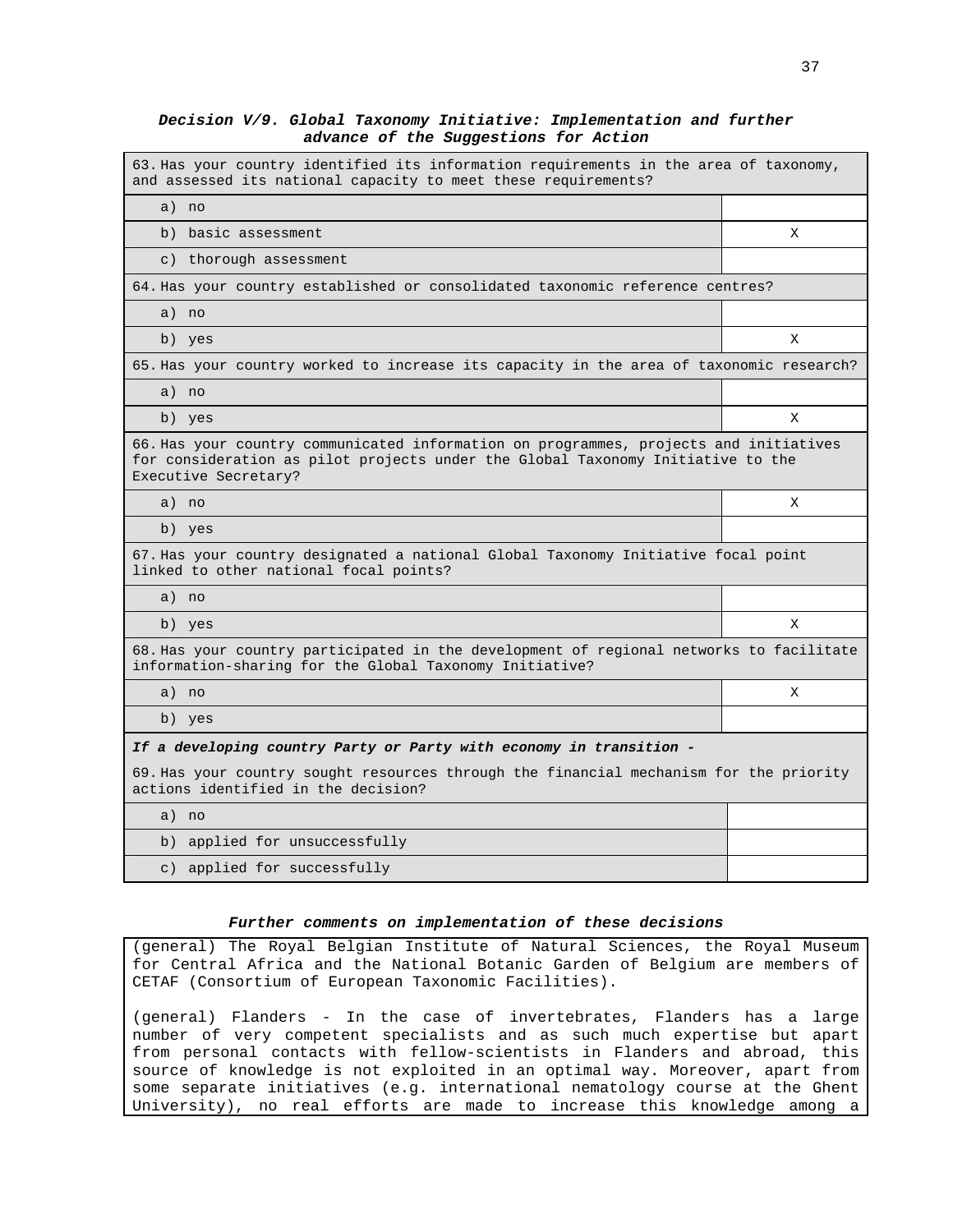wider range of scientists by e.g. training courses. On the other hand, GTI is given too little attention despite the expertise available in Flanders.

A Marine Species database for Eastern Africa (MASDEA) was conceived to fill the need for a comprehensive species register for the Western Indian Ocean. The database will thus be a species register for the region and a road map to the scientific literature relevant to biogeographical studies in the region. Responsibility for the database is now shared by the Kenya Marine and Fisheries Research Institute (KMFRI) and the Flanders Marine Institute (VLIZ). KMFRI undertakes research and provides facilities for Kenyan and non-Kenyan students to carry out post graduate marine and fisheries research. Technical developments and maintenance of the database is done by VLIZ, as is some of the input into the database. The region was defined on an ad hoc basis and corresponds roughly with the region that was then covered by the RECOSCIX project: all countries of the Eastern African coast (from Somalia down to Mozambique), the Red Sea and Eritrea, and the Western Indian Ocean islands (Seychelles, Mauritius, Comoros, Reunion, Madagascar). South Africa and Djibouti were added later. URL: www.vliz.be/vmdcdata/Masdea/index.htm

RECOSCIX-WIO is an information project working towards establishing a lasting network of marine and aquatic institutes in the Western Indian Ocean (WIO) region with the Regional Dispatch Centre (RDC) in Mombasa (Kenya) as its central node. The Flemish Inter-University Council, with the University Centre of Limburg as the implementing institution, sponsored this project. Since 1999, it was taken over by IOC/IODE and put under the umbrella of ODINAFRICA II projects. URL: ioc.unesco.org/odinafrica/

(general) European workshops have been organised for exchanging knowledge on apple genetic resources cultivars identification. Other research is focused on the development of molecular markers as identification tools to assure a better collection management of plant genetic resources (avoiding duplications, synonyms, etc.).

(50) In October and December 2001, symposia on the Belgian flora and fauna will be organised. The aims of both symposia are to assess the needs in taxonomic research and to highlight the priorities for future work.

(52) In 2001, the RBINS received EU funding for the ABC project (Access to Belgian Collections of interest for biodiversity). The RBINS adhered to ENHSIN (European Natural History Specimen Information Network) and is involved with ENBI (European Network for Biodiversity Information).

With the financial support of DGIC, the RMCA acts as a partner of the FishBase Consortium and program.

(53) The RMCA participates in FishBase training courses for African researchers in Namibia, Senegal and Kenya (EU-ACP project) and in a freshwater ecosystems biodiversity programme in the Central African region (WWF project).

(57) Several, mostly African, M.Sc. and Ph.D. students are trained in the field of fish biodiversity in the Ichthyology Department of the RMCA. Short term training is also provided.

(58) The Directorate-General for International Co-operation of the federal Belgian Government supports the African Biodiversity Information Centre (ABIC) at the Royal Museum for Central Africa. RMCA has the largest zoological collections from Central Africa in the world, and ABIC specifically aims to be a taxonomic reference centre, and to repatriate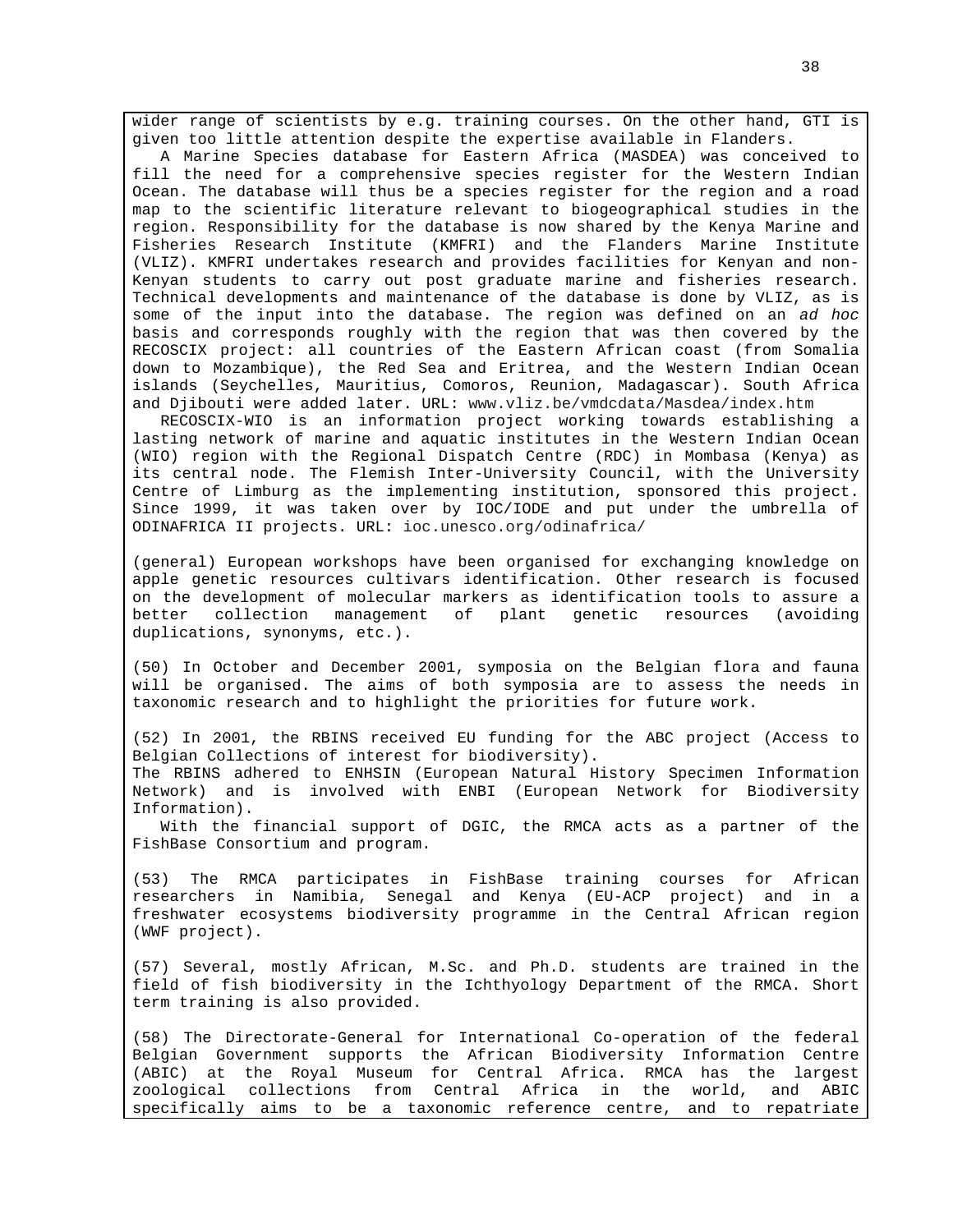information from its zoological collection to the countries of origin.

(58) The National Botanic Garden of Belgium published an overview on all literature available of edible, poisonous and useful Fungi of Africa South of the Sahara (Scripta Bot. Belg. 5, 63 p., 1993; Scripta Bot. Belg. 10, 56 p., 1994) as a basis for further research in the different countries.

Furthermore, as there was no flora available for the region Brazzaville - Kinshasa, a guide has been published for trees and shrubs of that region (Scripta Bot. Belg. 4, 495 p., 1992). All genera occurring are illustrated. The guide not only concerns native trees and shrubs, but also ornamentals planted in cities.

The National Botanic Garden publishes series on botany and mycology of tropical Africa, e.g.: 'Flore d'Afrique centrale' (nearly 50 volumes), 'Distributiones Plantarum Africanarum' (more than 1500 distribution maps), the 'Flore iconographique des champignons du Congo', the 'Flore illustrée des champignons d'Afrique centrale', a checklist of the algal flora of the East African Great Lakes and an important number of miscellaneous publications devoted to tropical regions, mainly central Africa.

Furthermore taxonomic and collection information is made available on the web.

(65) In 2000, at the initiative of the National Committee of Biological Sciences, the 'Koninklijke Vlaamse Academie van België voor Wetenschappen en Kunsten' and the 'Académie royale des sciences, des letters et des beaux-arts de Belgique' reported to all relevant decision makers in Belgium on the unfortunate situation of taxonomy (world-wide). They called for redress by enhancing university teaching in taxonomy and by creating jobs for taxonomists.

In the tri-annual programme for activities of the Royal Belgian Institute of Natural Sciences (2001-2003), much focus is given to enhance taxonomic expertise.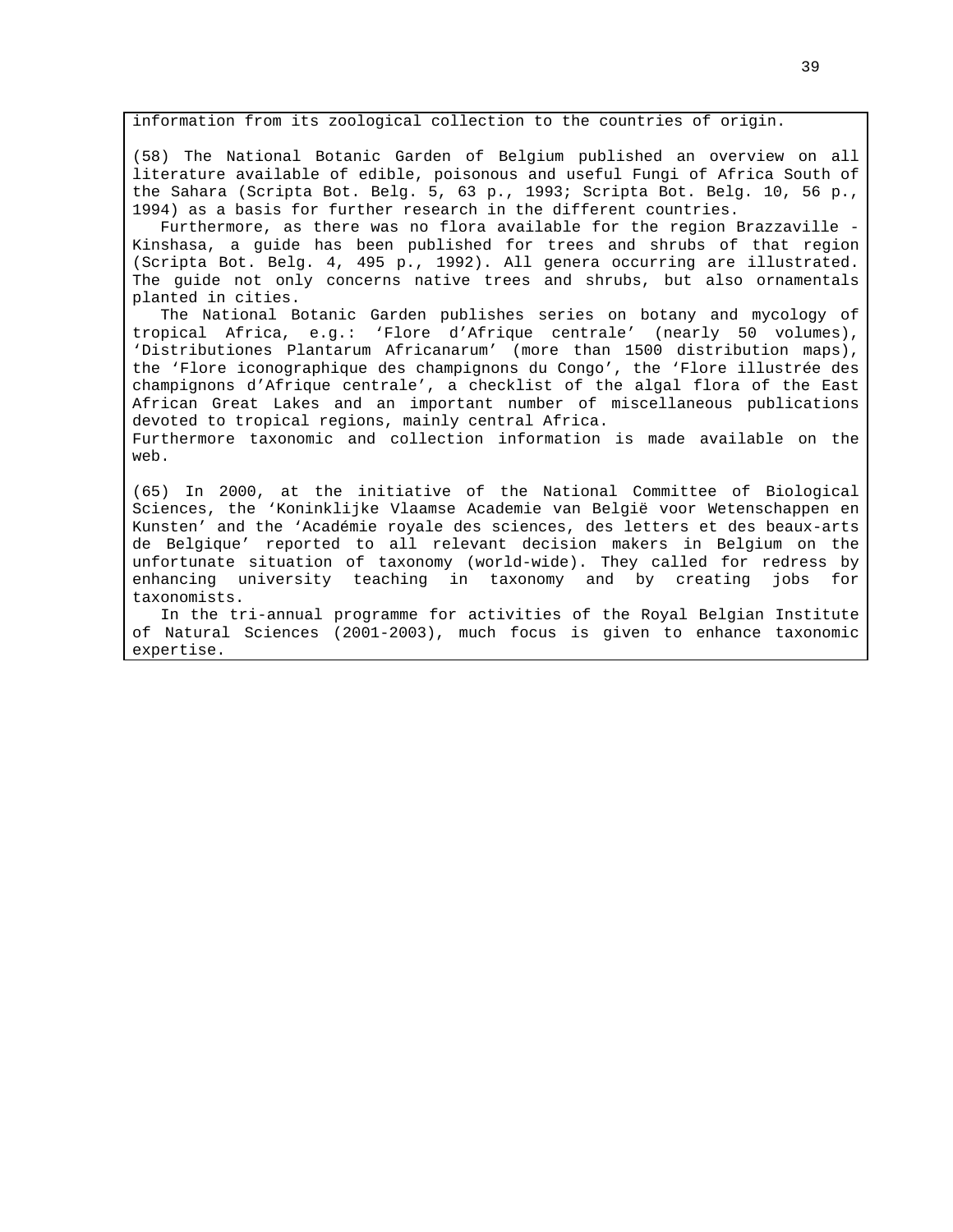# **Article 8 In situ conservation [excluding Articles 8h and 8j]**

| 70. What is the relative priority afforded to implementation of this Article and the<br>associated decisions by your country? |  |             |    |               |  |             |     |    |                   |  |     |
|-------------------------------------------------------------------------------------------------------------------------------|--|-------------|----|---------------|--|-------------|-----|----|-------------------|--|-----|
| High<br>a)                                                                                                                    |  | F1.         | b) | Wa.<br>Medium |  | $c)$ Low    | Br. |    |                   |  |     |
| 71. To what extent are the resources available adequate for meeting the obligations and<br>recommendations made?              |  |             |    |               |  |             |     |    |                   |  |     |
| a) Good                                                                                                                       |  | b) Adequate |    | Χ             |  | c) Limiting |     | d) | Severely limiting |  | Br. |
| Further comments on relative priority and on availability of resources                                                        |  |             |    |               |  |             |     |    |                   |  |     |
|                                                                                                                               |  |             |    |               |  |             |     |    |                   |  |     |
|                                                                                                                               |  |             |    |               |  |             |     |    |                   |  |     |
|                                                                                                                               |  |             |    |               |  |             |     |    |                   |  |     |

 $\blacksquare$ 

| 72. Has your country established a system of protected areas which aims to conserve<br>biological diversity (8a)?                                                                               |             |
|-------------------------------------------------------------------------------------------------------------------------------------------------------------------------------------------------|-------------|
| system under development<br>a)                                                                                                                                                                  | Marine      |
| b) national review of protected areas coverage available                                                                                                                                        | X           |
| c) national protected area systems plan in place                                                                                                                                                |             |
| d) relatively complete system in place                                                                                                                                                          | X           |
| 73. Are there nationally adopted quidelines for the selection, establishment and<br>management of protected areas (8b)?                                                                         |             |
| a) no                                                                                                                                                                                           |             |
| b) no, under development                                                                                                                                                                        |             |
| c) yes                                                                                                                                                                                          | X           |
| d) yes, undergoing review and extension                                                                                                                                                         |             |
| 74. Does your country regulate or manage biological resources important for the<br>conservation of biological diversity with a view to ensuring their conservation and<br>sustainable use (8c)? |             |
| a) no                                                                                                                                                                                           |             |
| b) early stages of development                                                                                                                                                                  |             |
| c) advanced stages of development                                                                                                                                                               | X           |
| d) programme or policy in place                                                                                                                                                                 | X           |
| e) reports on implementation available                                                                                                                                                          | X           |
| 75. Has your country undertaken measures that promote the protection of ecosystems,<br>natural habitats and the maintenance of viable populations of species in natural<br>surroundings (8d)?   |             |
| a) no measures                                                                                                                                                                                  |             |
| b) some measures in place                                                                                                                                                                       | Wa. $/$ Br. |
| c) potential measures under review                                                                                                                                                              | Wa.         |
| d) reasonably comprehensive measures in place                                                                                                                                                   | F1.         |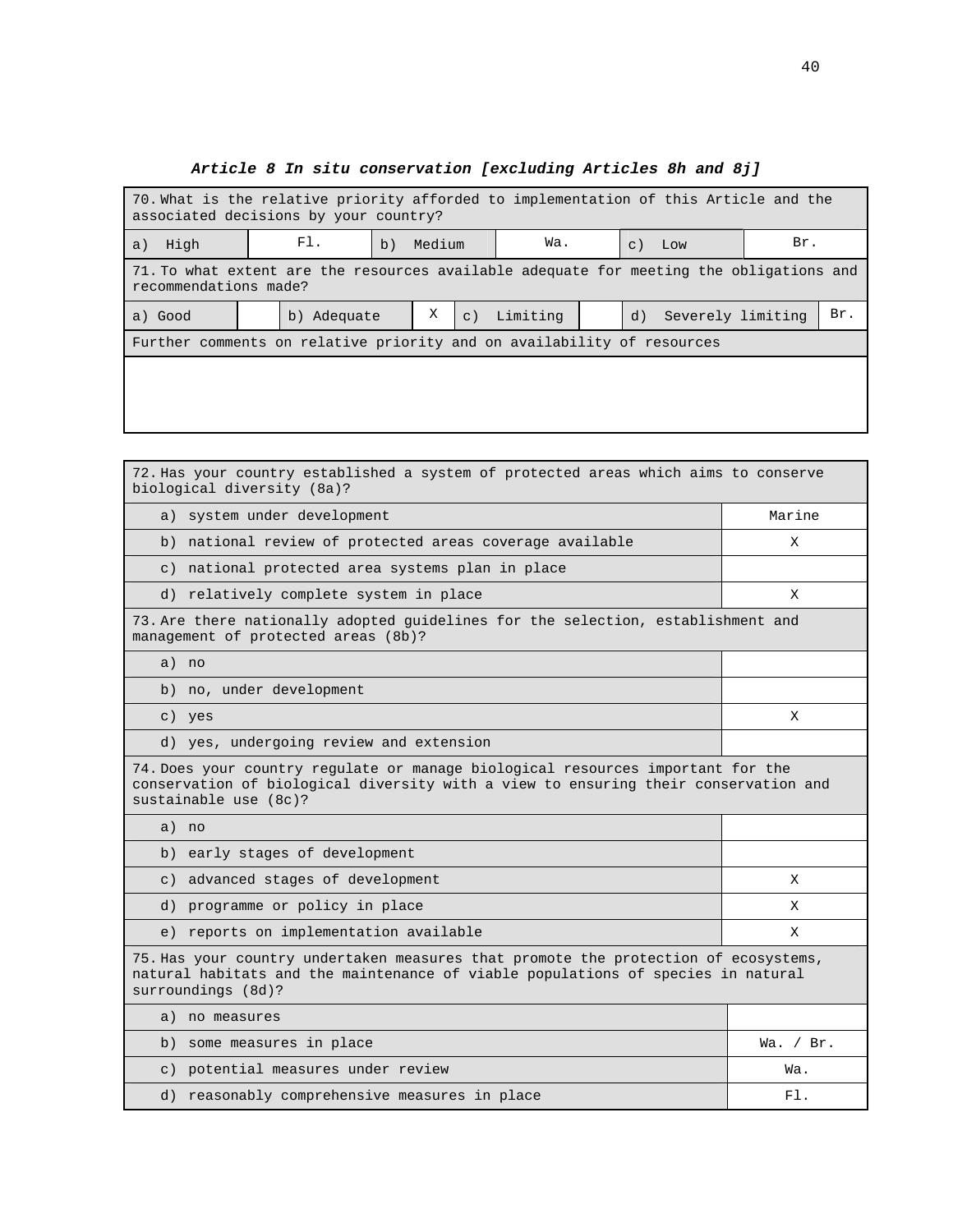| 76. Has your country undertaken measures that promote environmentally sound and<br>sustainable development in areas adjacent to protected areas (8e)?                                                     |             |
|-----------------------------------------------------------------------------------------------------------------------------------------------------------------------------------------------------------|-------------|
| a) no measures                                                                                                                                                                                            |             |
| b) some measures in place                                                                                                                                                                                 | Wa.         |
| c) potential measures under review                                                                                                                                                                        | Wa.         |
| d) reasonably comprehensive measures in place                                                                                                                                                             | F1.         |
| 77. Has your country undertaken measures to rehabilitate and restore degraded<br>ecosystems (8f)?                                                                                                         |             |
| a) no measures                                                                                                                                                                                            |             |
| b) some measures in place                                                                                                                                                                                 | X           |
| c) potential measures under review                                                                                                                                                                        | X           |
| d) comprehensive measures in place                                                                                                                                                                        |             |
| 78. Has your country undertaken measures to promote the recovery of threatened species<br>$(8f)$ ?                                                                                                        |             |
| a) no measures                                                                                                                                                                                            |             |
| b) some measures in place                                                                                                                                                                                 | X           |
| c) potential measures under review                                                                                                                                                                        | X           |
| d) comprehensive measures in place                                                                                                                                                                        |             |
| 79. Has your country undertaken measures to regulate, manage or control the risks<br>associated with the use and release of living modified organisms resulting from<br>biotechnology (8g)?               |             |
| a) no measures                                                                                                                                                                                            |             |
| b) some measures in place                                                                                                                                                                                 | X           |
| c) potential measures under review                                                                                                                                                                        | Χ           |
| d) comprehensive measures in place                                                                                                                                                                        |             |
| 80. Has your country made attempts to provide the conditions needed for compatibility<br>between present uses and the conservation of biological diversity and sustainable use<br>of its components (8i)? |             |
| a) no                                                                                                                                                                                                     |             |
| b) early stages of development                                                                                                                                                                            | Wa. $/$ Br. |
| advanced stages of development<br>$\in$ )                                                                                                                                                                 |             |
| d) programme or policy in place                                                                                                                                                                           | F1.         |
| e) reports on implementation available                                                                                                                                                                    |             |
| 81. Has your country made attempts to provide the conditions needed for compatibility<br>between present uses and the conservation of biological diversity and sustainable use<br>of its components (8i)? |             |
| a) no                                                                                                                                                                                                     |             |
| early stages of development<br>b)                                                                                                                                                                         | Marine      |
| c) advanced stages of development                                                                                                                                                                         |             |
| legislation or other measures in place<br>d)                                                                                                                                                              | Χ           |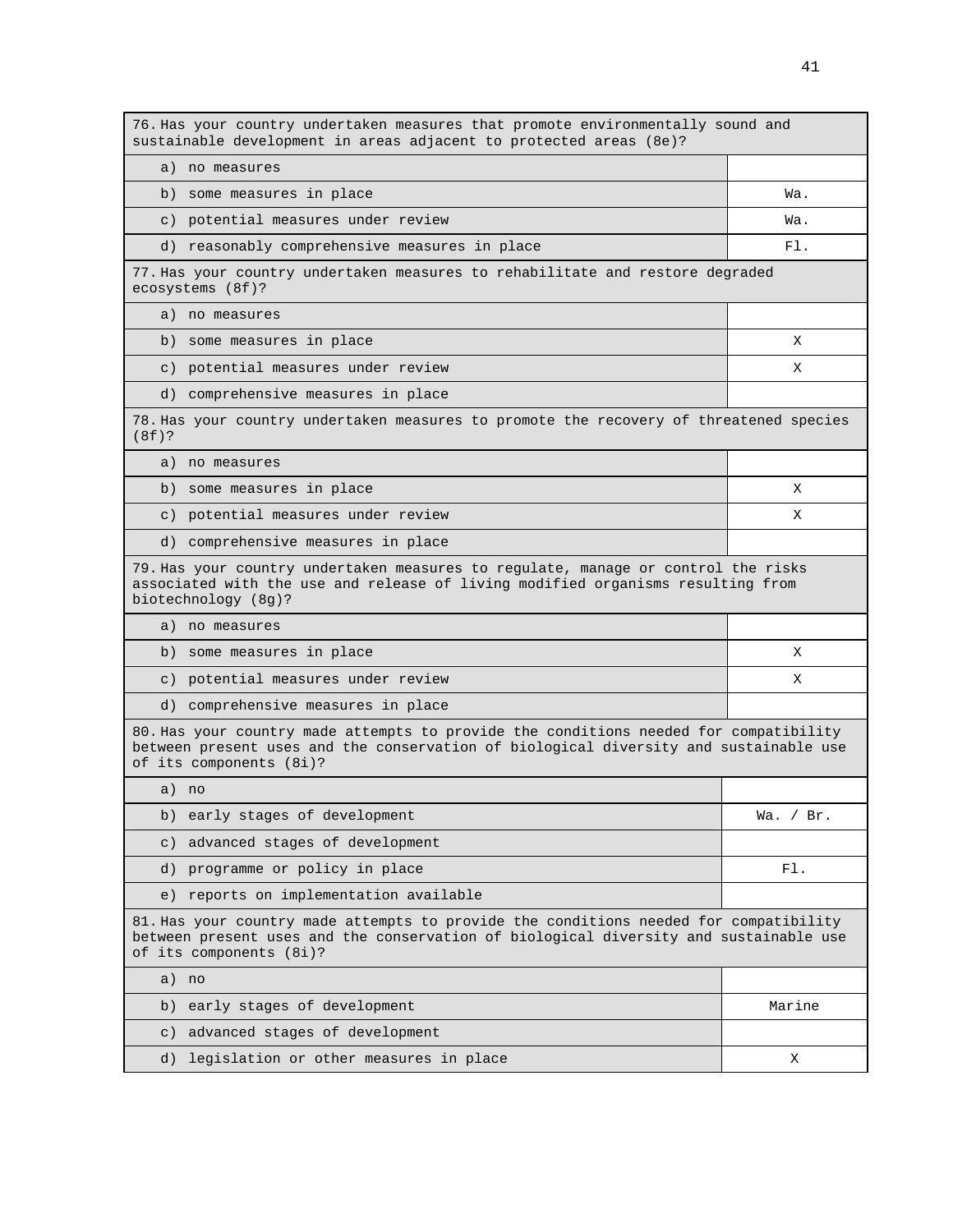82. Does your country regulate or manage processes and categories of activities identified under Article 7 as having significant adverse effects on biological diversity (8l)?

| a) no                           |   |
|---------------------------------|---|
| b) under review                 |   |
| c) yes, to a limited extent     | Х |
| d) yes, to a significant extent |   |
|                                 |   |

### **If a developed country Party -**

83. Does your country co-operate in providing financial and other support for in- situ conservation particularly to developing countries (8m)?

#### **If a developing country Party or Party with economy in transition -**

84. Does your country receive financial and other support for in situ conservation (8m)?

| $\sigma$ | no |
|----------|----|
|          |    |

b) yes (if so, please give details below)  $X$ 

### **Decision II/7 Consideration of Articles 6 and 8 of the Convention**

85. Is action being taken to share information and experience on implementation of this Article with other Contracting Parties?

- a) little or no action
- b) sharing of written materials and/or case-studies X
- c) regional meetings  $X$

#### **Further comments on implementation of this Article**

| (72) Wallonia - At first, the Walloon Region focused on in situ conservation   |
|--------------------------------------------------------------------------------|
| through protected areas. Nowadays, through the application of the EU Habitats  |
| and Birds Directives, the Region is also contributing to the building of the   |
| European Natura 2000 network, focusing on biodiversity protection and          |
| sustainable use outside protected areas (See also Annex 8.1. for more          |
| information about nature conservation in the Walloon Region).                  |
| The protection of habitats is ensured through several statuses:                |
| - the government nature reserve: this is a protected area, laid out on lands   |
| belonging to the Walloon Region, leased by the Region or made available to it  |
| for that purpose. As of 1 June 2001, there were 90 government nature reserves, |
| including underground cavities (caves, quarries, cellars). The 53 government   |
| nature reserves above ground totalise 6,400 ha.                                |
| - the chartered nature reserve: this is a protected area, managed by a natural |
| or artificial person other than the Region and recognised by the Ministry, at  |
| the request of the owner of the lands and with the agreement of the occupier.  |
| The status of these sites is strengthened and subsidies are granted for the    |
| purchase and the management of lands. On 1 June 2001, there were 103 chartered |
| nature reserves for a total of 1,308 ha.                                       |
| - the forest reserve: this is a forest or a part of a forest, protected with   |
| the aim of safequarding characteristic or remarkable sites of plantations of   |
| indigenous species and protecting the integrity of the surrounding soil and    |
| environment. On 1 June 2001, there were 10 forest reserves totalling 312 ha.   |
| - the wet area of biological interest: this status allows the protection of    |
| wet areas. As of 1 June 2001, there were 30 recognised wet areas of biological |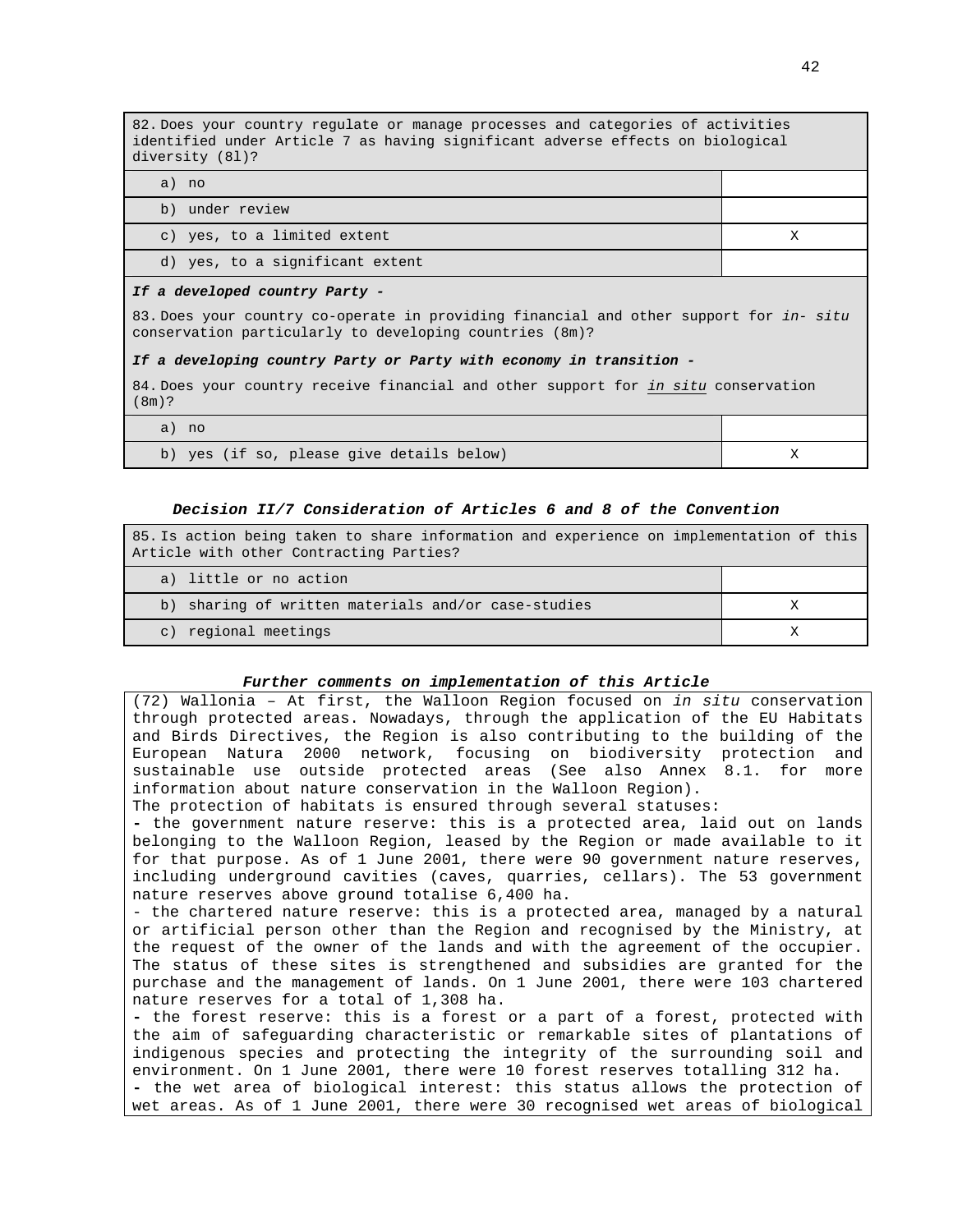interest, totalling 957 ha.

- the underground cavity of scientific interest: this status allows underground cavities of scientific (biological, geological, petrographical, mineralogical or prehistoric) interest to be protected. On 1 June 2001, there were 30 recognised sites.

- the Special Protection Area (SPAs) / Natura 2000 network: in pursuance of the directive 97/43/EC concerning the conservation of wild birds, special protection areas were named by the Walloon Regional Executive. These are rather vast framework-perimeters in which the habitats that must be the subject of special protection and the most sensitive areas (core areas) are determined. As of 1 June 2001, these core areas represented 6,850 ha. Those areas are part of the Natura 2000 network.

- the Special Areas of Conservation (SACs) / Natura 2000 network: in pursuance of the directive 92/43/EEC concerning the conservation of natural habitats as well as wild fauna and flora, the Walloon Region has officially designated 22,000 ha and the Government will approve 33,000 additional hectares very soon, which will be integrated into the European network.

As far as protection of species is concerned, a large number are legally protected, either totally (protection decrees) or by regulations on specimens (laws on hunting, fishing) (see questions 81-82). Legal protection however is not sufficient to safeguard the species for which the main problem is the disappearance of habitats. This explains why the measures taken are increasingly tending towards the protection of habitats.

(72) Flanders - The number of nature reserves is relatively high (743) but the total surface of the nature reserves is relatively low (21,273 ha). During the period 1998-2000, the number of nature reserves increased from 604 to 743 while the total surface increased from 15,155 ha to 21,273 ha. 21,273 ha represents 1.6% of the total surface of Flanders. The Nature Management Plan 1997-2001 wants to increase this figure up to 3.7% of the total Flemish surface. 9,978 ha is managed by the Flemish Government while NGOs are managing 11,156 ha (NARA-2).

3,000 ha of forest reserve are planned. Both managed and unmanaged surfaces are present or foreseen, with a majority of unmanaged ones (see Annex 8.2.).

Besides the sites mentioned above, about 10,000 ha of the military areas are also being managed by the Direction for Nature.

As of October 2001, Flanders' contribution to the Natura 2000 network includes 23 Special Protection Areas under the Birds Directive (about 97,580 ha) and 38 Special Areas of Conservation under the Habitats Directive (about 102,000 ha).

(72) Brussels Capital Region - Under the Nature Conservation Act (1973), a number of biologically valuable areas received the status of nature reserve, providing an optimum management according to biological diversity. It concerns mostly a few forest areas and a diverse relic farming area with forest and marsh. Areas which are not the property of the Region qualify for the status of recognised nature reserve. So far however, due to the high cost price of land, there is not a single application for the recognition of a private area as nature reserve.

As of 2001, the Brussels Capital Region has designed 11% of its territory as Natura 2000 areas. Although the Habitat-directive criteria are not adapted to the urban situation, an effort was made to incorporate key areas in the network, notably the Brussels Forest of Soignes and three complexes of valley and forest zones.

(72 a) The establishment of marine protected areas is foreseen in the law on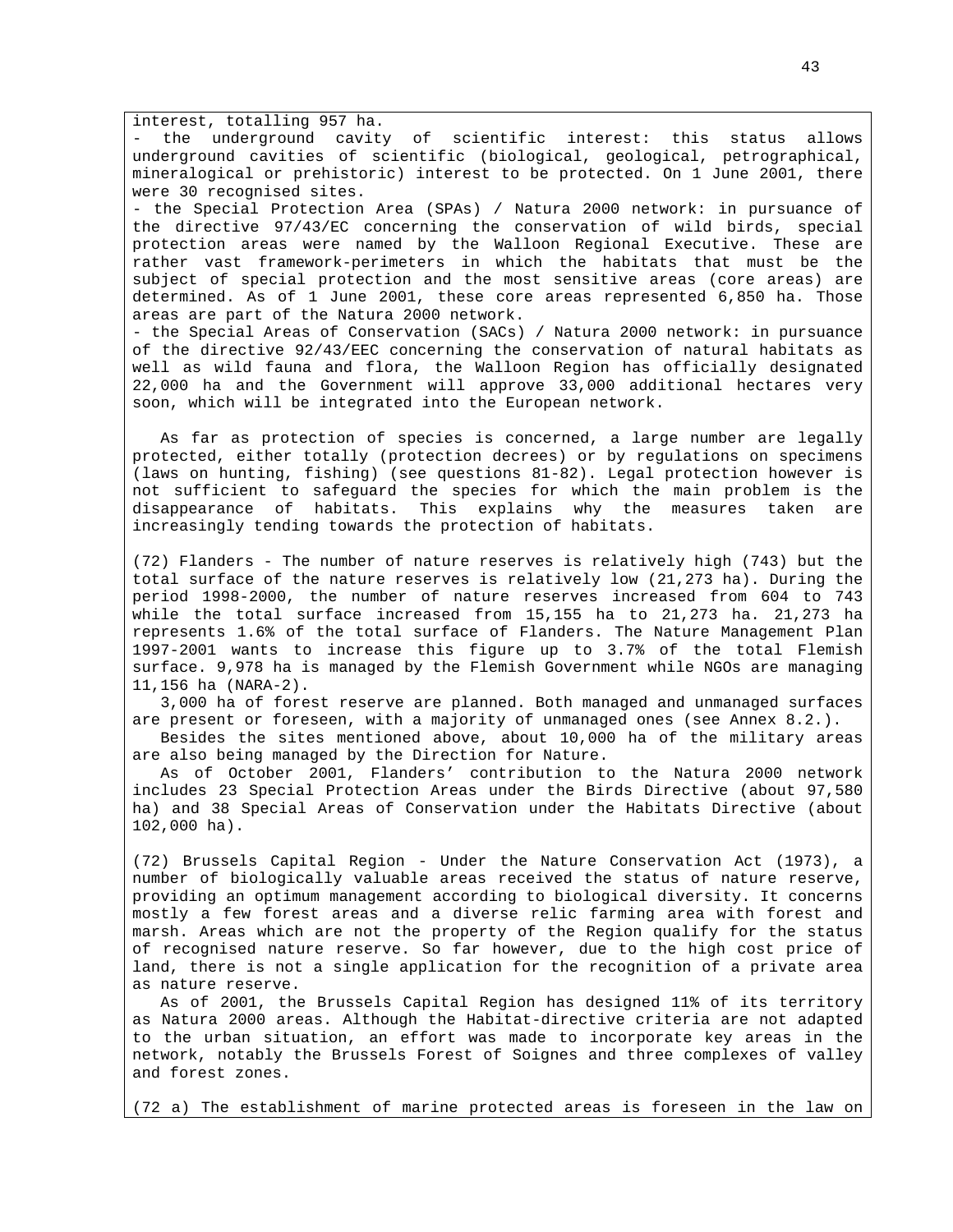the marine environment (so-called MMM law). Royal decree in preparation.

(73-75) Flanders - Overall indications for the selection, establishment and management of protected areas are given in the Nature Conservation Decree (1997). Management plans are being developed for the sites that are under ownership of the Flemish Regional government or local authorities. The application to receive the status of protected area for a site under private ownership requires a management plan for the area. Nature conservation organisations can receive financial support for the acquisition of sites, the management activities and the monitoring of species and management actions. Specific criteria have been developed for the level of subsidies related to the type of habitats and to the expected outcomes of the proposed management practices.

The basis of the regulation on protection and sustainable use is provided by the legal framework related to the different area categories of the ecological network that is being developed: areas with priority for nature conservation (= large units of natural areas + large units of nature in development), areas where nature receives specific attention besides other functions (= interweaving and connecting areas). Site-specific nature orientation plans that describe the overall goals and indicate the required regulations and instruments for a particular site, are being developed.

(74) An informal project aims at the development of an in situ standard tree orchard network as safe duplication methodology for an ex situ collection of fruit tree landraces. Two regional projects (one in Wallonia and one in Flanders) have as objective to make an inventory of wild species of Malus, Pyrus, Cornus, Mespilus, Ligustrum, Ribes, etc., for a better management of the in situ conservation measures for these species.

(74-75, 81-82) Flanders - Hunting is only possible in well-defined hunting regions and on well-defined animal species, viz.

- Big game: Cervus elaphus, Capreolus capreolus, Dama dama, Ovis musimon, Sus scrofa;

- Small game: Lepus europaeus, Phasianus colchicus, Lyrurus tetrix, perdix perdix;

- Waterfowl: Anas platyrhynchus, Anas strepera, Anas clypeata, Aythya fuligula, Aythya ferina, Anas acuta, Anas crecca, Anas penelope, Anser anser, Anser fabalis, Gallinago gallinago, Fulica atra, Aythya marila, Anser albifrons, Anser brachyrhynchus, Branta canadensis, Gallinula chloropus, Vanellus vanellus, Anas querquedula, Lymnocryptes minimus, Pluvialis apricaria;

- Other game: Columba palumbus, Oryctolagus cuniculus, Vulpes vulpes, Felis catus, Putorius putorius, Mustela erminea, Mustela nivalis, Martes martes, Martes foina.

Only the underlined 'game species', can really be hunted for (cf. periodical opening Decision – 1998-2003). All other species do not belong to the hunting game and can not be hunted for. The hunting regions, the means to hunt and the transport and trade in game are also strictly regulated. For big game, a yearly shooting plan has to be submitted per hunting region or administrative unit, which mentions the quantity of game that can be shot that year. Feral cats can be hunted for the whole year in behalf of nature conservation. Furthermore, it is prohibited to release foxes, rabbits and other wild animals into the wild in Flanders. For pheasants there is an exception: under certain conditions the release of one pheasant per hectare is permitted.

Separate hunting regions can voluntary be put together to larger administrative units in behalf of the game management, the nature conservation and the improved supervision. Projects on nature and game management in acknowledged game management units are stimulated and financially supported by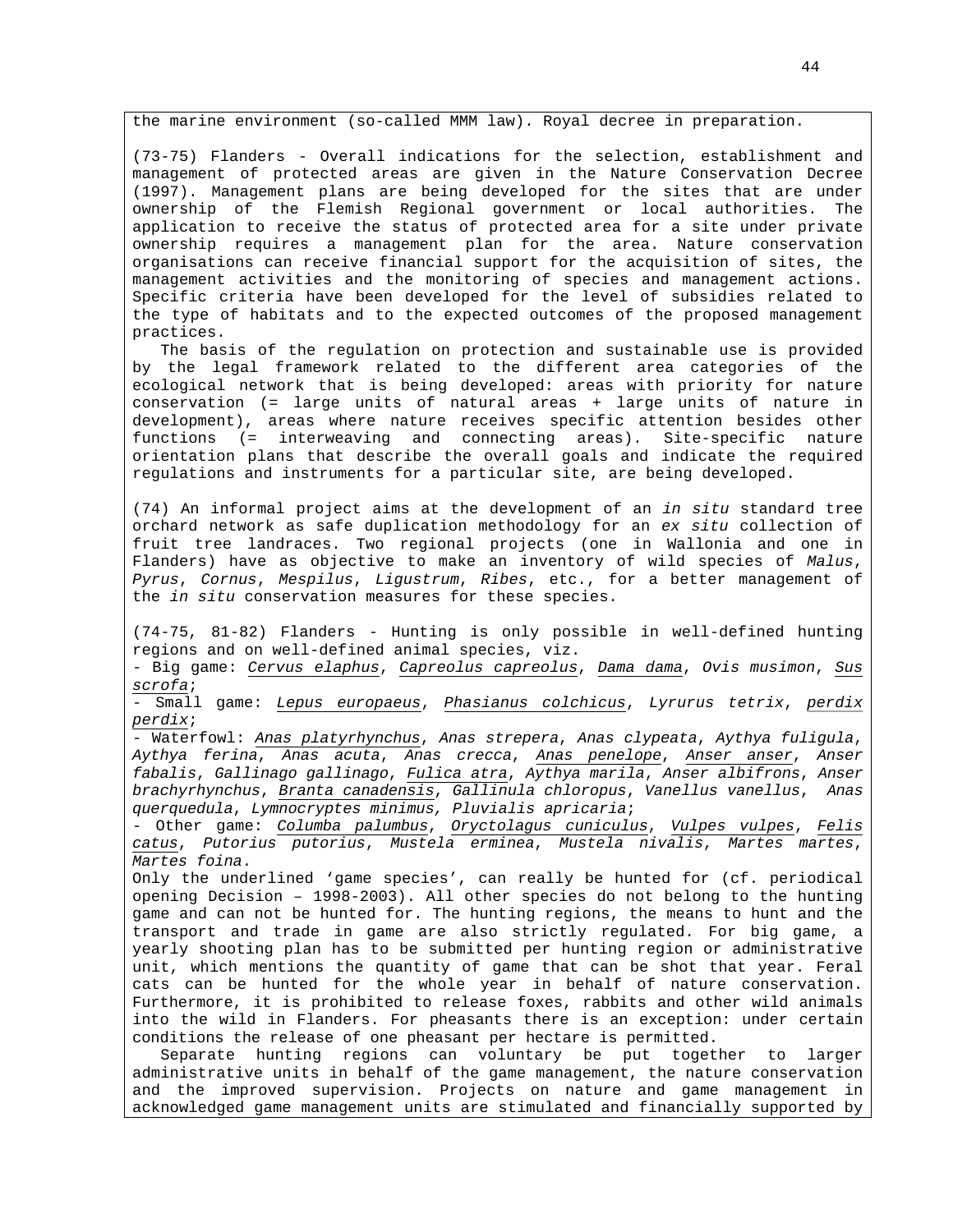the government. These projects have to implement a game management plan and contribute to the region and specific nature conservation.

In regions appointed as sensitive natural habitats (Wild Birds Directive, Ramsar), extra limitations are imposed to the hunt, such as e.g. for the use of lead shot, the permitted hunting period or hunting can be completely forbidden.

For manipulation, use for scientific or education purposes or for crop protection reasons of species that are protected by law (such as amphibians, bats, birds, etc.), a specific derogation has to be requested. Reporting of derogations for bird species is being done every year under the EU-Birds Directive, for other species on the Annexes of the Habitats Directive every three years.

(74-75, 81-82) Wallonia - The following legislation is in place in Wallonia: - Flora: AR 16.02.1976. Protects some wild plant species, including orchids. - Molluscs: AERW 21.02.1984. Capture of Helix pomatia and Helix aspersa is restricted from 1 August to 30 September.

- Crustaceans: AERW 29.04.1987 confirmed by AERW 4.03.1993 and AERW 19.02.1998 forbids to fish the red-footed crayfish till 31.12.2002.

- Insects: AERW 9.07.1987 protects 50 species, mainly Lepidoptera and Coleoptera.

- Fish: AERW 19.03.1992 reinforces protection of species. Fishing of the following species is forbidden : Rhodeus sericeus amarus, Acipenser sturio, Platichthys flesus, Lampetra fluvialitis, Petromyzon marinus, Misgumus fossilis, Cobitis taenia, Lota lota, Salmo trutta trutta, Salmo salar.

- Reptiles and amphibians: AERW 30.03.1983, modified by AERW 7.02.1984, protects all indigenous amphibian and reptile species, except for the common green and brown frogs (Rana esculenta complex, Rana temporaria temporaria) that can be hunted by special permit.

- Birds: AR 20.07.1972 protects most indigenous species, except for game species and huntable species. Legislation for those species has evolved over time.

- Mammals: AERW 30.03.1983 protects a number of wild vertebrate species in Wallonia, except for game species and very common species (such as moles, mice, rats, etc.). AERW 13.08.1992 gives protection status to the otter, the bagder, the wild cat and the red squirrel by removing them from the list of huntable species.

- Introduced species: AERW 29.11.1990 aims to prevent the release of nonindigenous animal species in the wild. This legislation can only become effective after its legal publication with an indigenous species list. - Some species are protected under the Bern Convention, which came into force

in Belgium on 1.12.1990.

(77) Examples are nature rehabilitation and development projects.

(78) Flanders - A species management plan has been developed for the following species or species groups: bats, meadow birds, partridge, stork, various owl species, various fresh water fish species, various plant species.

(79) Since 1993, Belgium has implemented measures to regulate, manage or control the risks associated with the use and release of living modified organisms resulting from biotechnology (also called GMOs – genetically modified organisms). These measures are generally based on the implementation of Directives, Decisions, Regulations and Guidelines adopted at the European Union (EU) level. The main relevant EU legislation are: Directive 90/219/EEC on the contained use of genetically modified micro-organisms (as amended by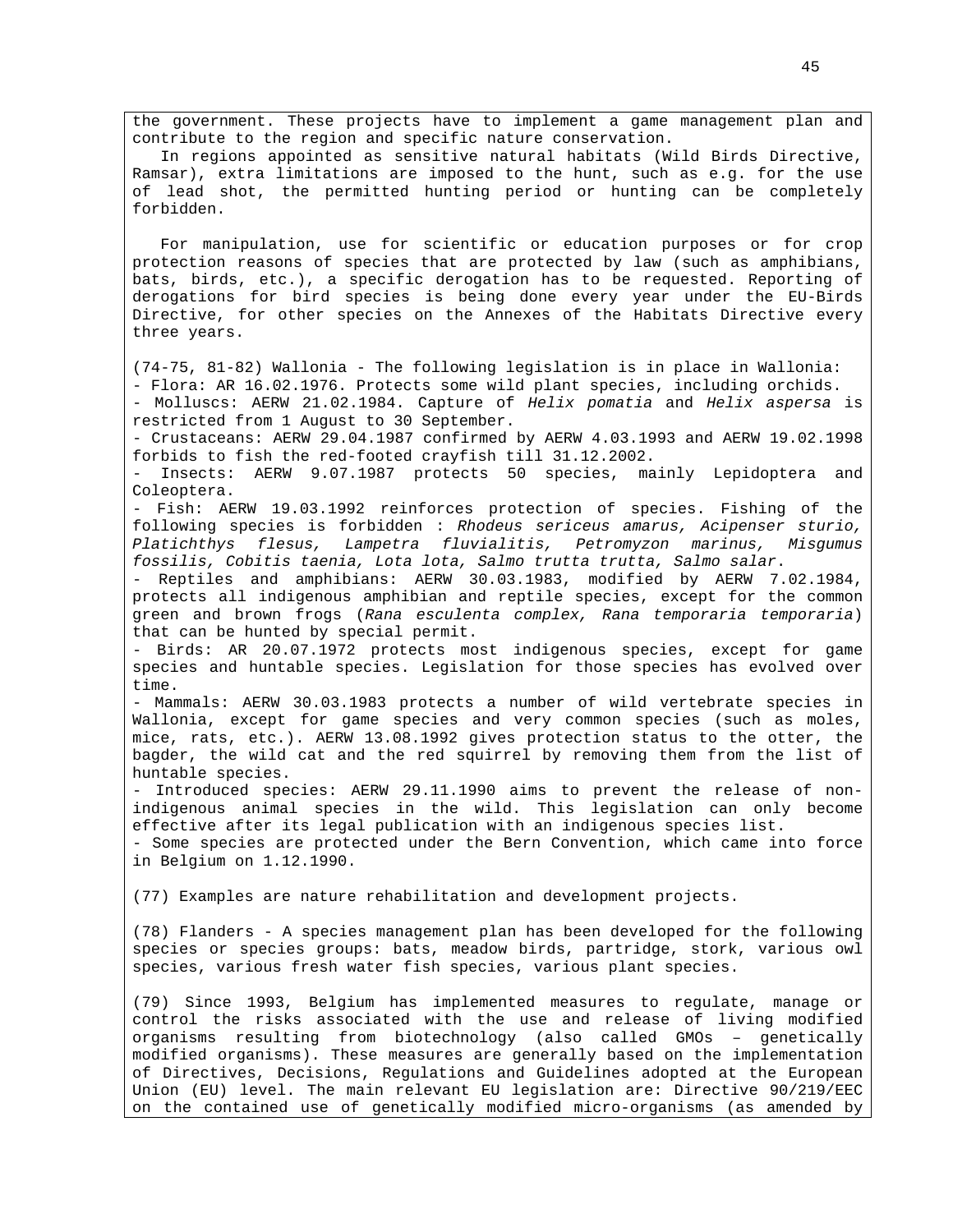Directive 98/81/EC), Directive 90/220/EEC on the deliberate release into the environment of genetically modified organisms (as recently revised and repealed by Directive 2001/18/EC), Regulation (EC) No 258/97 on Novel Foods, and Regulations (EC) No 1139/98 and No 49/2000 on labelling of food products produced from genetically modified Soybean and Maize.

Belgium has managed an harmonised implementation of EU legislation in its federal and regional legal frameworks. The decisions of authorisation coming from different administrative bodies representing different institutional levels are co-ordinated through a single common science-based biosafety advisory system. In such a system, all regulatory-related aspects of the uses of GMOs are assessed altogether in a co-ordinated way, inside the same procedures, independently of the specific regulation(s) that are involved. The biological safety is assessed on a case by case basis taking the precautionary and the familiarity principles as priorities. This advisory system, established according to the 'Co-operation Agreement of 25 April 1997 between the Federal State and the Regions on the administrative and scientific coordination concerning Biosafety' consists of two bodies: the Biosafety Advisory Council and the Service of Biosafety and Biotechnology (SBB).

The recent revision of EU Directives 90/219/EEC and 90/220/EEC will lead in the next few months to an adaptation of the federal and regional regulatory frameworks related to biosafety. This updating will also allow our country to integrate the appropriate legal and administrative measures to implement its obligations under the Cartagena Protocol on Biosafety. Belgium has signed the Protocol on 24 May 2000 and ratification is in progress.

Belgium is also actively participating in the development of scientific methods and regulatory measures to guarantee the unequivocal identification, detection and traceability of GMOs, as well as in the development of technical and administrative measures ensuring public information and participation concerning the use and release of genetically modified organisms.

(80) Flanders - Area-specific regulations under the Manure Action Programme. Actions under the Rural Development Programme.

(81 b) Protection status is foreseen in the law on the marine environment (socalled MMM law). Royal decree in preparation.

(82) Sand and gravel extraction, dredging and dumping of dredge spoil are subject to licences. The areas where these activities take place are intensely monitored. The royal decree of 20 December 2000 (Official Journal of 25 January 2001) establishing the rules related to the environmental impact assessment in pursuance of the law of 20/01/1999 for the protection of the marine areas under Belgian jurisdiction (MMM law), imposes a procedure of environmental impact assessment for a number of activities with an impact to the marine environment (civil engineering, activities changing the water depth, deposition of wrecks, etc.).

(83) Under the GEF Pilot Phase, Belgium has co-financed a project called 'Gestion participative des Ressources naturelles et de la Faune' in Burkina Faso/Côte d'Ivoire on participatory management of natural resources.

In 2001, the Directorate-General for International Co-operation provided funding for in situ biodiversity conservation in the D.R. Congo.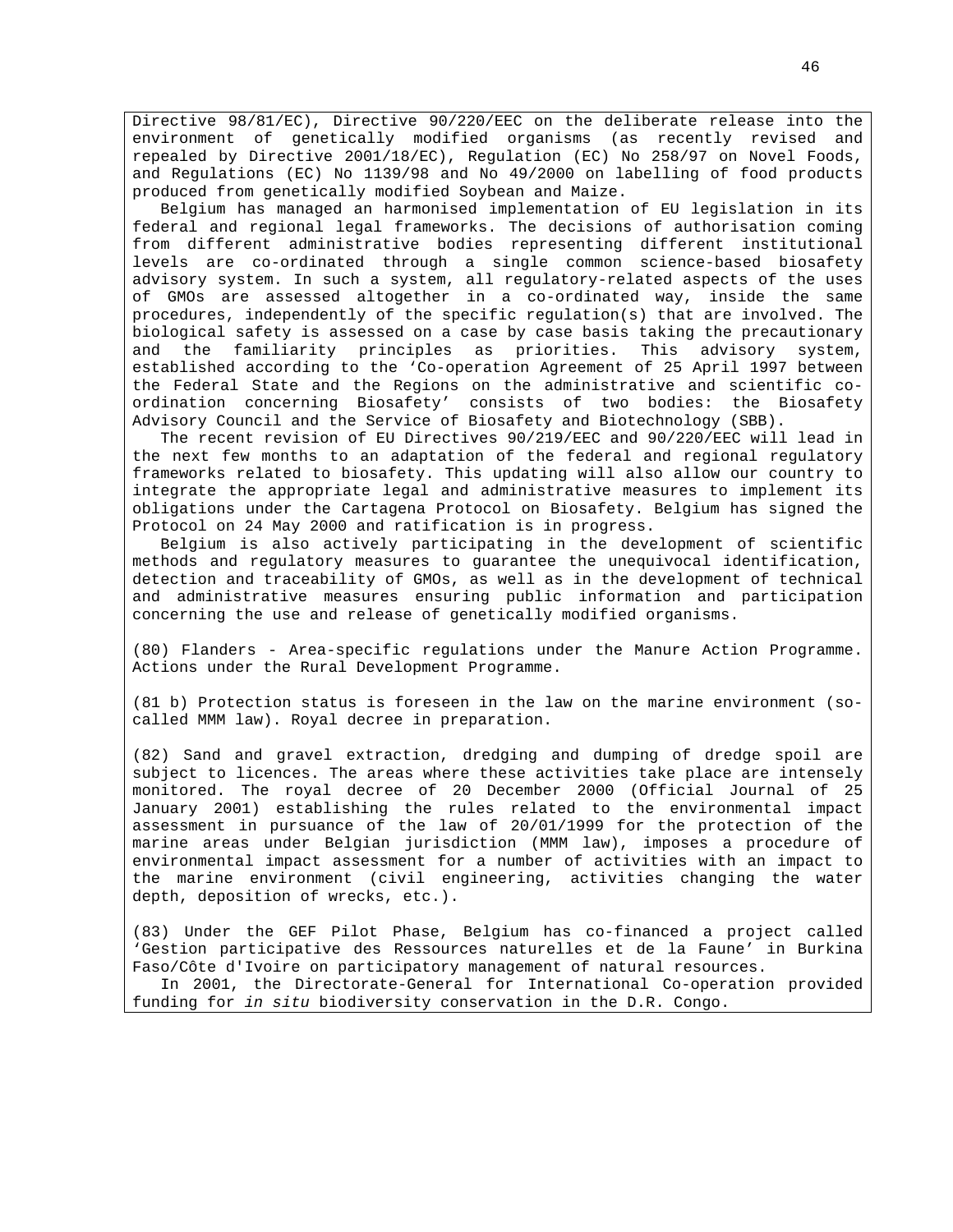| 86. What is the relative priority afforded to implementation of this Article and the<br>associated decisions by your country?                                                                                                                                                                                                                                                                                                                                                     |  |             |    |        |           |          |   |                                                                      |  |
|-----------------------------------------------------------------------------------------------------------------------------------------------------------------------------------------------------------------------------------------------------------------------------------------------------------------------------------------------------------------------------------------------------------------------------------------------------------------------------------|--|-------------|----|--------|-----------|----------|---|----------------------------------------------------------------------|--|
| a) High                                                                                                                                                                                                                                                                                                                                                                                                                                                                           |  |             | b) | Medium |           | X        |   | $c)$ Low                                                             |  |
| 87. To what extent are the resources available adequate for meeting the obligations and<br>recommendations made?                                                                                                                                                                                                                                                                                                                                                                  |  |             |    |        |           |          |   |                                                                      |  |
| a) Good                                                                                                                                                                                                                                                                                                                                                                                                                                                                           |  | b) Adequate |    |        | $\circ$ ) | Limiting | X | Severely<br>limiting                                                 |  |
| Further comments on relative priority and on availability of resources                                                                                                                                                                                                                                                                                                                                                                                                            |  |             |    |        |           |          |   |                                                                      |  |
| In general, most Belgian legislative tools are related to plant health<br>regulation (crop protection). Few measures explicitly consider the issue of<br>alien invasive species as a threat for natural ecosystems, even if coastal<br>and freshwater habitats begin to be invaded by numerous exotic species.<br>In the national strategy (publication foreseen for 2002), alien species<br>will be specifically addressed and integrated in plans for the concerned<br>sectors. |  |             |    |        |           |          |   |                                                                      |  |
| introduction of non-indigenous species (31.07.1993) inhibits any intentional<br>release of animal species at places where escapes into nature may be<br>expected. The Nature Conservation Decree (21.10.1997) aims at an enhancement<br>of the native fauna and flora, and the protection of plant and animal species<br>and their habitat communities. Together with the 'stand-still' principle,                                                                                |  |             |    |        |           |          |   | For Flanders, the resolution of the Flemish Executive concerning the |  |

#### **Article 8h Alien species**

For Wallonia, the resolution of the Walloon Government regulating the release of non indigenous animal species in the wild and the introduction of these species in game reserves (29.11.1990) foresees a.o. a permit system and a compulsory assessment of the impacts of the non indigenous species on indigenous fauna and nature, and an evaluation of the risks that the species would spread to adjacent areas. No introductions may harm the local fauna and flora. For the moment, the applicability of this resolution is uncertain due to the lack of a list of indigenous species in Wallonia.

this also assumes the counteraction of the invasion of alien species.

| 88. Has your country identified alien species introduced?                                                                       |           |
|---------------------------------------------------------------------------------------------------------------------------------|-----------|
| a) no                                                                                                                           |           |
| b) only major species of concern                                                                                                |           |
| c) only new or recent introductions                                                                                             | Br. / Wa. |
| d) a comprehensive system tracks new introductions                                                                              |           |
| e) a comprehensive system tracks all known introductions                                                                        | $F1$ .    |
| 89. Has your country assessed the risks posed to ecosystems, habitats or species by the<br>introduction of these alien species? |           |
| a) no                                                                                                                           |           |
| b) only some alien species of concern have been assessed                                                                        | Х         |
| c) most alien species have been assessed                                                                                        |           |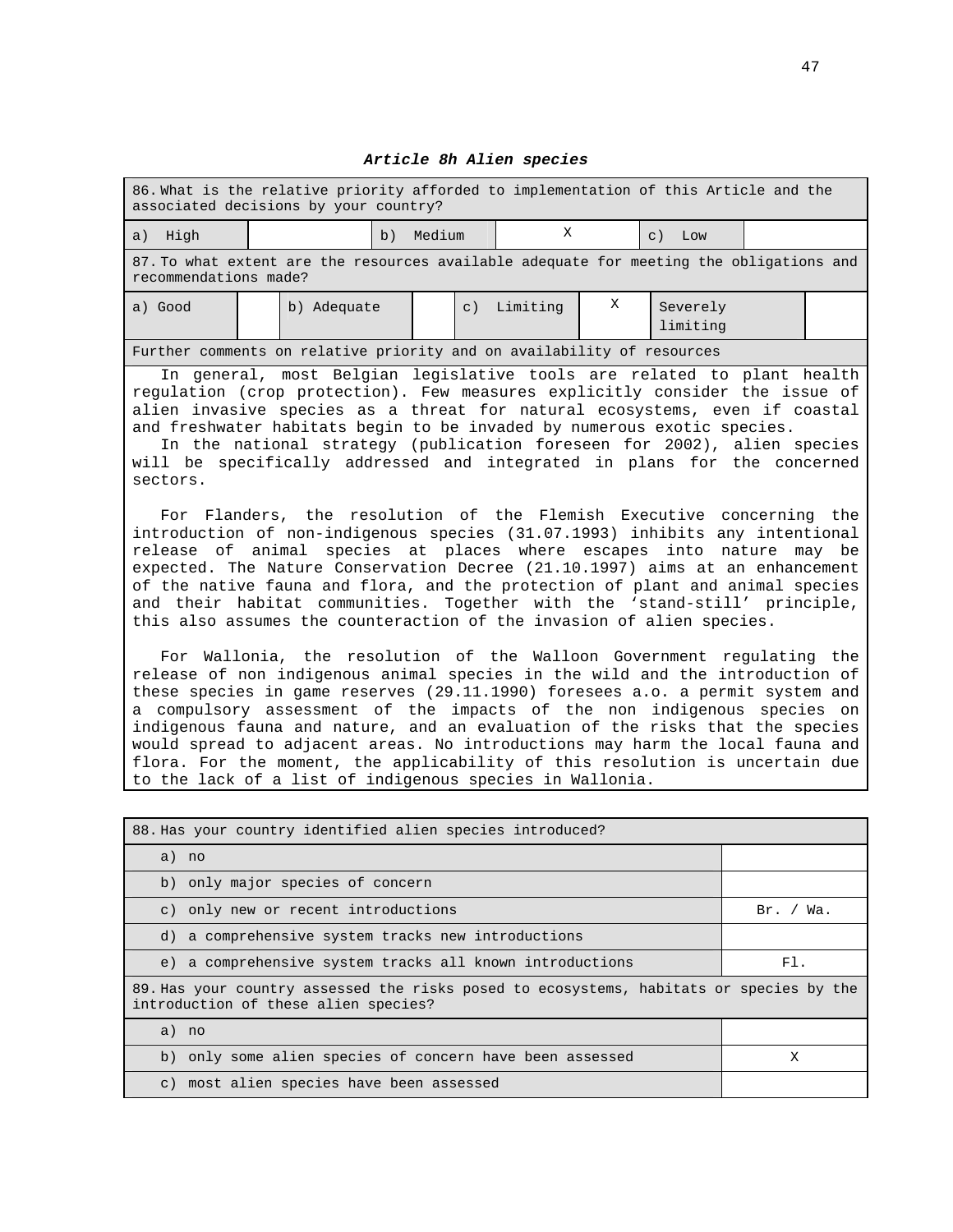| 90. Has your country undertaken measures to prevent the introduction of, control or<br>eradicate those alien species which threaten ecosystems, habitats or species? |  |  |
|----------------------------------------------------------------------------------------------------------------------------------------------------------------------|--|--|
| a) no measures                                                                                                                                                       |  |  |
| b) some measures in place                                                                                                                                            |  |  |
| c) potential measures under review                                                                                                                                   |  |  |
| d) comprehensive measures in place                                                                                                                                   |  |  |

# **Decision IV/1 Report and recommendations of the third meeting of SBSTTA**

| 91. Is your country collaborating in the development of projects at national, regional,<br>sub-regional and international levels to address the issue of alien species? |        |  |  |
|-------------------------------------------------------------------------------------------------------------------------------------------------------------------------|--------|--|--|
| a) little or no action                                                                                                                                                  |        |  |  |
| b) discussion on potential projects under way                                                                                                                           | Wa.    |  |  |
| c) active development of new projects                                                                                                                                   | $F1$ . |  |  |
| 92. Does your national strategy and action plan address the issue of alien species?                                                                                     |        |  |  |
| a) no                                                                                                                                                                   |        |  |  |
| b) yes - limited extent                                                                                                                                                 | X      |  |  |
| c) yes - significant extent                                                                                                                                             |        |  |  |

# **Decision V/8. Alien species that threaten ecosystems, habitats or species**

| 93. Is your country applying the interim quiding principles for prevention,<br>introduction and mitigation of impacts of alien species in the context of activities<br>aimed at implementing article 8(h) of the Convention, and in the various sectors? |   |
|----------------------------------------------------------------------------------------------------------------------------------------------------------------------------------------------------------------------------------------------------------|---|
| a) no                                                                                                                                                                                                                                                    |   |
| b) under consideration                                                                                                                                                                                                                                   | X |
| c) limited implementation in some sectors                                                                                                                                                                                                                |   |
| d) extensive implementation in some sectors                                                                                                                                                                                                              |   |
| e) extensive implementation in most sectors                                                                                                                                                                                                              |   |
| 94. Has your country submitted case-studies to the Executive Secretary focusing on<br>thematic assessments?                                                                                                                                              |   |
| a) no                                                                                                                                                                                                                                                    | X |
| b) in preparation                                                                                                                                                                                                                                        |   |
| c) yes                                                                                                                                                                                                                                                   |   |
| 95. Has your country submitted written comments on the interim quiding principles to<br>the Executive Secretary?                                                                                                                                         |   |
| a) no                                                                                                                                                                                                                                                    | X |
| b) yes                                                                                                                                                                                                                                                   |   |
| 96. Has your country given priority to the development and implementation of alien<br>invasive species strategies and action plans?                                                                                                                      |   |
| a) no                                                                                                                                                                                                                                                    | X |
| b) yes                                                                                                                                                                                                                                                   |   |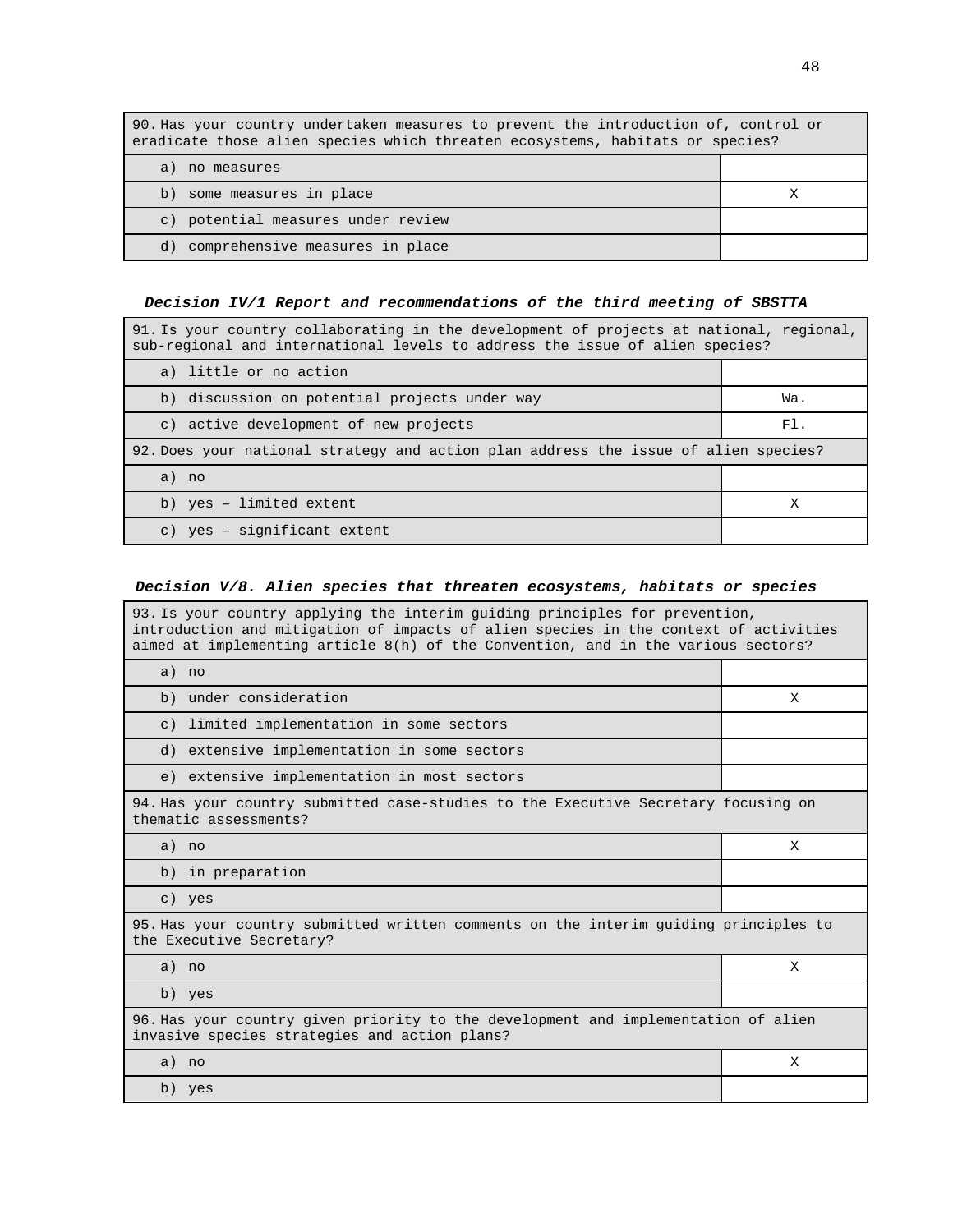97. In dealing with the issue of invasive species, has your country developed or involved itself in mechanisms for international co-operation, including the exchange of best practices?

a) no

| b) transboundary co-operation |  |
|-------------------------------|--|
| c) regional co-operation      |  |
| _____                         |  |

d) multilateral co-operation  $X$ 

98. Is your country giving priority attention to geographically and evolutionarily isolated ecosystems in its work on alien invasive species?

a) no X

b) yes

99. Is your country using the ecosystem approach and precautionary and bio-geographical approaches as appropriate in its work on alien invasive species?

a) no X

b) yes

100. Has your country developed effective education, training and public-awareness measures concerning the issue of alien species?

a) no

b) some initiatives X

c) many initiatives

101. Is your country making available the information which it holds on alien species through the CHM?

| a<br>no          |           |
|------------------|-----------|
| b)               | <b>TZ</b> |
| some information | ∡         |

c) all available information

d) information available through other channels (please specify) X 102. Is your country providing support to enable the Global Invasive Species

Programme to fulfil the tasks outlined in the decision and its annexes? a) no b) limited support X c) substantial support

### **Further comments on implementation of this Article**

(88) Flanders:

- Flora. A database is being developed for higher plants in Flanders. It will contain all recently introduced species (after '72). For the established plants, there is an extensive list of all species. This list also contains species introduced before 1972. There is active eradication of the cherry (Prunus serotina) in some parts of Flanders, leading to good results i.a. in the Kempen.

- Breeding birds. There is a program in which rare, colonial and introduced breeding bird species are being monitored. Among them, alien breeding bird species as the white fronted goose (Anser erythropus), the Canada goose (Branta canadensis), the barnacle goose (Branta leucopsis), the Nile goose (Alopochen aegyptiacus), the mandarin duck (Aix galericulata), the ring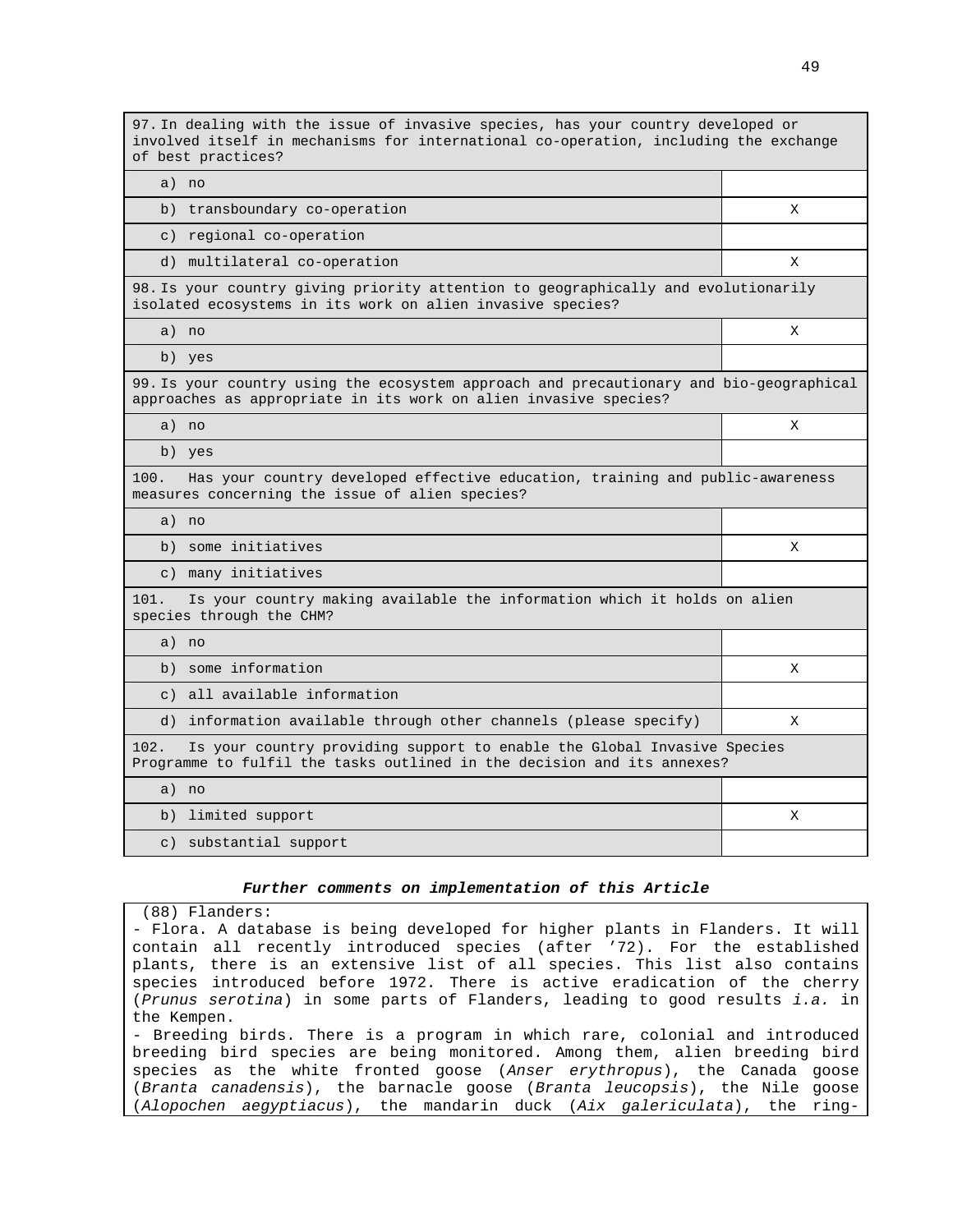necked parakeet (Psittacula krameri) and the monk parakeet (Myiopsitta monachus) are being monitored. This program is called the 'Bijzondere Broedvogels Vlaanderen Project' (Flemish Special Breeding Bird Project). - Mammals. The Asiatic ground squirrel (Eutamias sibiricus) and the coypu (Myocastor coypus) are studied to investigate the necessity of monitoring. There is active eradication for the muskrat (Ondatra zibethicus) because this species is known to provoke serious harm to waterways. - Fish. Through the monitoring and inventory of fish occurring in the Flemish

inland waters, alien fish species are also being monitored.

(88) Wallonia - Alien species are identified through inventories of species for some groups (e.g. mosses and liverworts, vascular plants, crustaceans, birds, mammals). The Nature, Forest and Woods Research Centre is currently monitoring invasive species in the Walloon watercourses.

(88) An example of the identification of introduced alien species is provided by the National Botanic Garden of Belgium which has documented the spread of some alien invasive species. Special attention has been given to some bryophytes (e.g. Lophocolea semiteres) and to invasive C4 grasses (e.g. Setaria macrocarpa, S. verticilliformis, Panicum dichotomiflorum) in the weed communities of maize-fields in Flanders.

(90) The Belgian law of 20 January 1999 on the protection of the marine environment in marine areas under Belgian jurisdiction (MMM law) forbids the intentional introduction of non indigenous species in the marine environment without special license (Art. 11, §1). This provision mirrors those included in international instruments like the CBD.

The unintentional introduction of non indigenous species via ballast water of ships can be prohibited by royal decree (Art. 11, §2). Due to the specific and international character of the issue of non indigenous species in ballast water of ships, however the new Belgian framework law did not specifically touch this issue, and this activity is to be regulated by an implementation decree. For the protection of the marine biota, measures can be taken (by royal decree and after scientific consultation) for the extermination of non indigenous nuisance species (Art. 11, §3).

The new law also prohibits the intentional introduction of genetically modified organisms into marine areas (Art. 11, §4).

(91) The Walloon Region finances the activities of the Secretariat of the Bern Convention, regarding alien species.

(91) GISP made a call for action to be part of the extended collaborative information exchange system on invasive alien species. The Belgian National Focal Point has submitted the form and will act as the national focal point for this programme.

Moreover, the Belgian NFP, in co-operation with the Flemish Region (AMINAL), is currently working on the establishment of a contact group on alien species that will operate under the authority of the Steering Committee 'Biodiversity Convention'. This contact group will address, among others, the issues of inventory, monitoring, reporting and legislation.

There are a few individual initiatives from scientists, who take part in international research programmes dealing with invasive organisms.

Belgium, through the Belgian Biodiversity Platform, participated to the Montpellier EPBRS meeting on alien species (2000).

(92) The alien species issue (invasion mechanism understanding, impact assessment methods, etc.) is part of the research priorities of the Second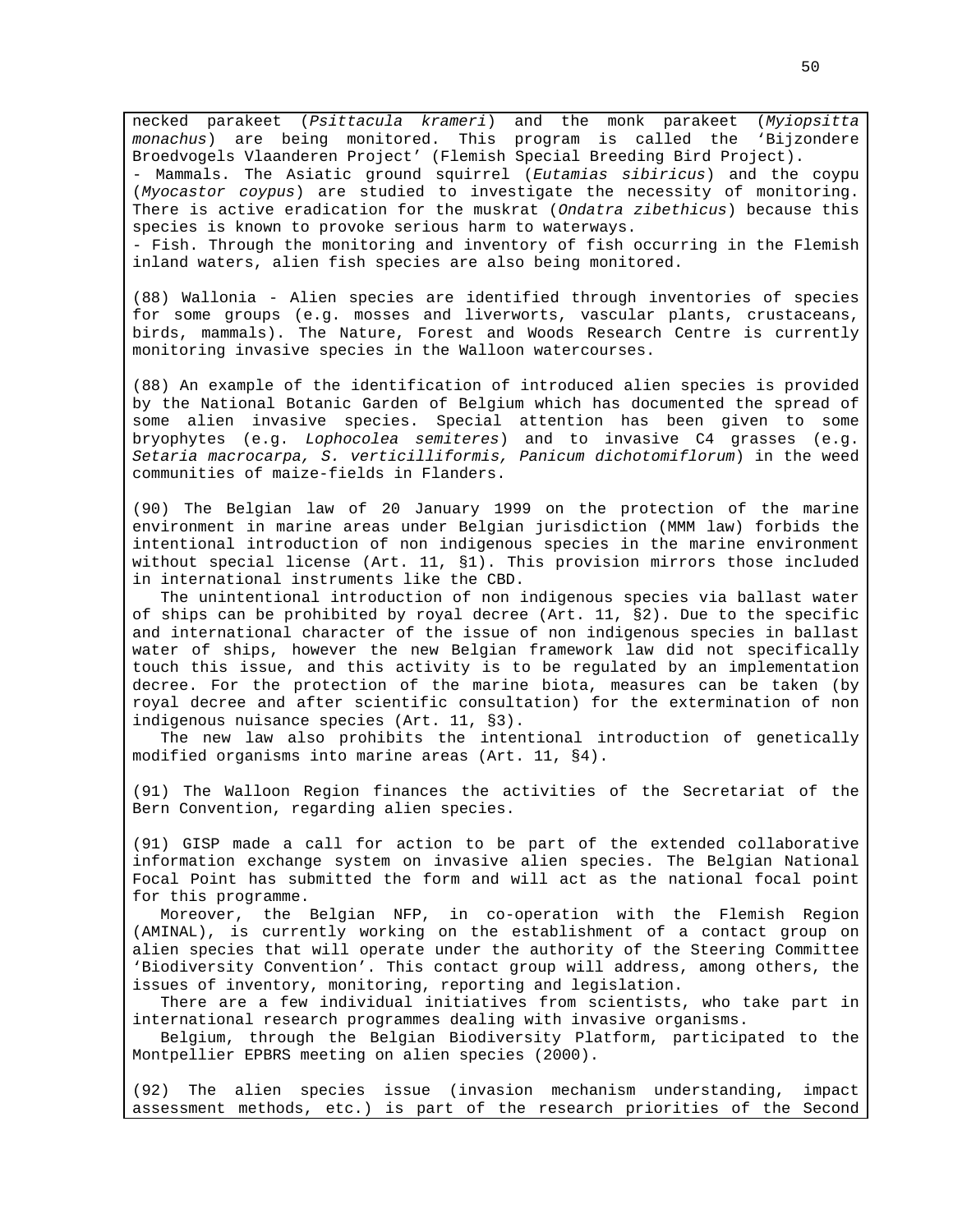Plan for a Sustainable Research Programme (2000-2004) of the Federal Office for Scientific, Technical and Cultural Affairs, both on terrestrial ecosystems (one project: 'invasion and biodiversity in grasslands and field borders') and on marine and freshwater ecosystems. URL: www.belspo.be

(92) Flanders - Action 117 under the theme 'Loss of biodiversity' in the Environmental Policy and Nature Development Plan 1997-2001 (MINA-Plan 2) implies the elaboration of a framework to consider the desirability of (re- )introduction of species and to avoid unwanted (re-)introductions. This also implies taking into account the genetic diversity within species in case of (re-)introduction and considering the consequences of the use of GMOs on local biodiversity.

The Institute for Forestry and Game Management is currently developing a documented database of the non-native fish species of Flanders, which may be used in the future as a reference system for information on the occurrence and the ecology of non indigenous fish species in Flanders.

(101 b) A page with information on alien species in Belgium is under preparation and will be available soon on the B CHM website. (101 d) A brochure on Japanese knotweed (Fallopia japonica) was published by the Brussels Capital Region.

The Flemish Region published a brochure directed to the general public on Prunus serotina, Eutamias sibiricus, Rana catasbeiana, Trachemys scripta elegans, Hydrocotyle ranunculoides, and rhododendrons at the end of 2000. Articles inter alia on alien amphibian species were published in periodicals of nature organisations.

A symposium on the Belgian fauna, with emphasis on alien species, is planned on 14 December 2001. The publication of proceedings is foreseen.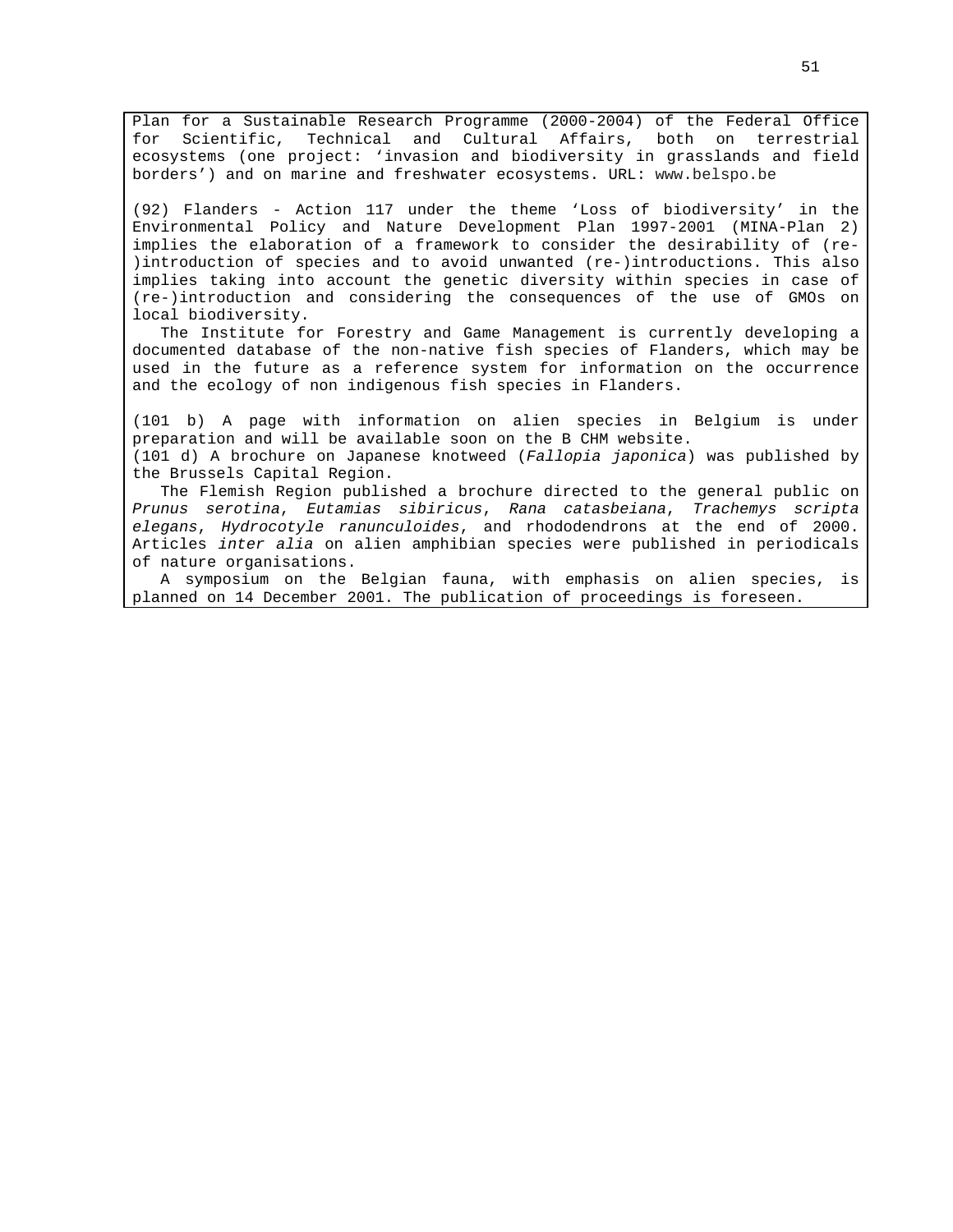# **Article 8j Traditional knowledge and related provisions**

| What is the relative priority afforded to implementation of this Article and<br>103.<br>the associated decisions by your country?                                                                                                                                                                                                                                                                                                                                                                                                                                                                                                                                                                                                                                                                                                                                                                |                                                                                 |  |  |             |  |                      |   |   |
|--------------------------------------------------------------------------------------------------------------------------------------------------------------------------------------------------------------------------------------------------------------------------------------------------------------------------------------------------------------------------------------------------------------------------------------------------------------------------------------------------------------------------------------------------------------------------------------------------------------------------------------------------------------------------------------------------------------------------------------------------------------------------------------------------------------------------------------------------------------------------------------------------|---------------------------------------------------------------------------------|--|--|-------------|--|----------------------|---|---|
| a) High                                                                                                                                                                                                                                                                                                                                                                                                                                                                                                                                                                                                                                                                                                                                                                                                                                                                                          | X<br>Medium<br>b)<br>$\circ$ )<br>Low                                           |  |  |             |  |                      |   |   |
| 104.<br>and recommendations made?                                                                                                                                                                                                                                                                                                                                                                                                                                                                                                                                                                                                                                                                                                                                                                                                                                                                | To what extent are the resources available adequate for meeting the obligations |  |  |             |  |                      |   |   |
| a) Good                                                                                                                                                                                                                                                                                                                                                                                                                                                                                                                                                                                                                                                                                                                                                                                                                                                                                          | b) Adequate                                                                     |  |  | c) Limiting |  | d) Severely limiting |   | X |
|                                                                                                                                                                                                                                                                                                                                                                                                                                                                                                                                                                                                                                                                                                                                                                                                                                                                                                  | Further comments on relative priority and on availability of resources          |  |  |             |  |                      |   |   |
| Belgium does not consider that there are indigenous and local communities<br>within the meaning of the CBD in Belgium. Therefore some of these questions<br>are inappropriate for answer or are answered in our capacity as Party to the<br>CBD upholding the principles that the CBD has so far identified.<br>In the Walloon Region, there are no traditional knowledge as intended by<br>the CBD. However, some traditional and naturalist knowledge are still linked<br>to rural lifestyles. They tend to progressively vanish because of the<br>disappearance of those lifestyles.<br>Has your country undertaken measures to ensure that the knowledge, innovations<br>105.<br>and practices of indigenous and local communities embodying traditional lifestyles<br>relevant for the conservation and sustainable use of biological diversity are<br>respected, preserved and maintained? |                                                                                 |  |  |             |  |                      |   |   |
| a) no measures                                                                                                                                                                                                                                                                                                                                                                                                                                                                                                                                                                                                                                                                                                                                                                                                                                                                                   |                                                                                 |  |  | X           |  |                      |   |   |
|                                                                                                                                                                                                                                                                                                                                                                                                                                                                                                                                                                                                                                                                                                                                                                                                                                                                                                  | b) some measures in place                                                       |  |  |             |  |                      |   |   |
|                                                                                                                                                                                                                                                                                                                                                                                                                                                                                                                                                                                                                                                                                                                                                                                                                                                                                                  | c) potential measures under review                                              |  |  |             |  |                      |   |   |
| d) comprehensive measures in place                                                                                                                                                                                                                                                                                                                                                                                                                                                                                                                                                                                                                                                                                                                                                                                                                                                               |                                                                                 |  |  |             |  |                      |   |   |
| Is your country working to encourage the equitable sharing of benefits arising<br>106.<br>from the utilisation of such knowledge, innovations and practices?                                                                                                                                                                                                                                                                                                                                                                                                                                                                                                                                                                                                                                                                                                                                     |                                                                                 |  |  |             |  |                      |   |   |
| a) no                                                                                                                                                                                                                                                                                                                                                                                                                                                                                                                                                                                                                                                                                                                                                                                                                                                                                            |                                                                                 |  |  |             |  |                      | X |   |
|                                                                                                                                                                                                                                                                                                                                                                                                                                                                                                                                                                                                                                                                                                                                                                                                                                                                                                  | b) early stages of development                                                  |  |  |             |  |                      |   |   |
| c) advanced stages of development                                                                                                                                                                                                                                                                                                                                                                                                                                                                                                                                                                                                                                                                                                                                                                                                                                                                |                                                                                 |  |  |             |  |                      |   |   |
|                                                                                                                                                                                                                                                                                                                                                                                                                                                                                                                                                                                                                                                                                                                                                                                                                                                                                                  | d) programme or policy in place                                                 |  |  |             |  |                      |   |   |

# **Decision III/4 and Decision IV/9. Implementation of Article 8(j)**

| Has your country developed national legislation and corresponding strategies<br>107.<br>for the implementation of Article $8(i)?$ |   |
|-----------------------------------------------------------------------------------------------------------------------------------|---|
| a) no                                                                                                                             | х |
| b) early stages of development                                                                                                    |   |
| c) advanced stages of development                                                                                                 |   |
| d) legislation or other measures in place                                                                                         |   |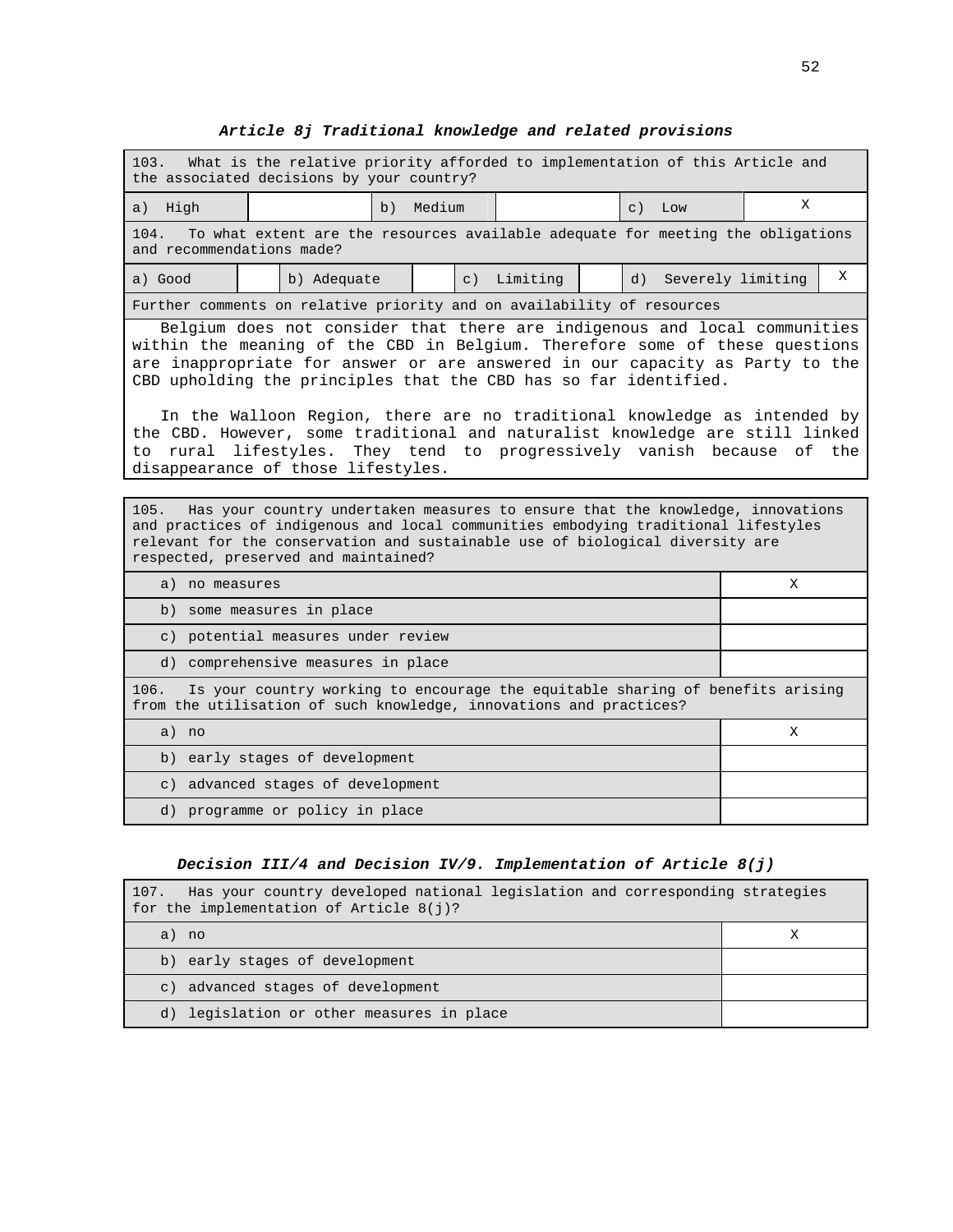| Has your country supplied information on the implementation of Article $8(j)$ to<br>108.<br>other Contracting Parties through media such as the national report?                                   |   |
|----------------------------------------------------------------------------------------------------------------------------------------------------------------------------------------------------|---|
| a) no                                                                                                                                                                                              |   |
| b) yes - previous national report                                                                                                                                                                  |   |
| $c)$ yes - $CHM$                                                                                                                                                                                   | X |
| d) yes - other means (please give details below)                                                                                                                                                   |   |
| 109. Has your country submitted case-studies to the Executive Secretary on measures<br>taken to develop and implement the Convention's provisions relating to indigenous and<br>local communities? |   |
| a) no                                                                                                                                                                                              | X |
| b) yes                                                                                                                                                                                             |   |
| 110.<br>Is your country participating in appropriate working groups and meetings?                                                                                                                  |   |
| a) none                                                                                                                                                                                            |   |
| b) some                                                                                                                                                                                            | X |
| $c)$ all                                                                                                                                                                                           |   |
| Is your country facilitating the active participation of representatives of<br>111.<br>indigenous and local communities in these working groups and meetings?                                      |   |
| a) no                                                                                                                                                                                              | X |
| b) yes                                                                                                                                                                                             |   |

# **Decision V/16. Article 8(j) and related provisions**

 $\blacksquare$ 

| Has your country reviewed the programme of work specified in the annex to the<br>112.<br>decision, and identified how to implement those tasks appropriate to national<br>circumstances? |   |  |  |  |
|------------------------------------------------------------------------------------------------------------------------------------------------------------------------------------------|---|--|--|--|
| a) no                                                                                                                                                                                    | X |  |  |  |
| b) under review                                                                                                                                                                          |   |  |  |  |
| c) yes (please provide details)                                                                                                                                                          |   |  |  |  |
| Is your country integrating such tasks into its ongoing programmes, taking into<br>113.<br>account the identified collaboration opportunities?                                           |   |  |  |  |
| a) no                                                                                                                                                                                    | X |  |  |  |
| b) not appropriate to national circumstances                                                                                                                                             |   |  |  |  |
| c) yes - to a limited extent                                                                                                                                                             |   |  |  |  |
| d) yes - to a significant extent                                                                                                                                                         |   |  |  |  |
| Is your country taking full account of existing instruments, quidelines, codes<br>114.<br>and other relevant activities in the implementation of the programme of work?                  |   |  |  |  |
| a) no                                                                                                                                                                                    | X |  |  |  |
| b) not appropriate to national circumstances                                                                                                                                             |   |  |  |  |
| c) yes - to a limited extent                                                                                                                                                             |   |  |  |  |
| d) yes - to a significant extent                                                                                                                                                         |   |  |  |  |

 $\overline{\phantom{a}}$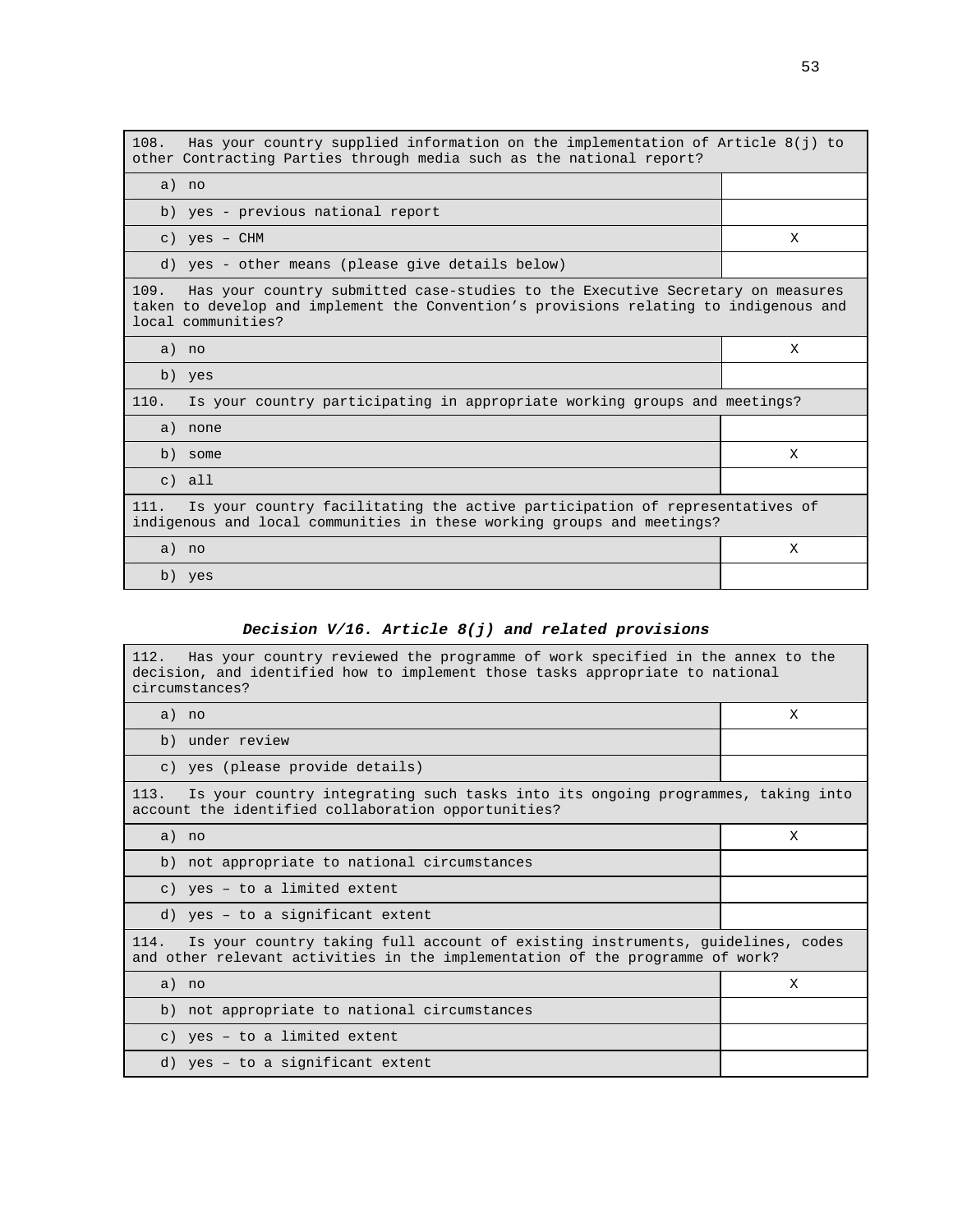115. Has your country provided appropriate financial support for the implementation of the programme of work?

a) no X

b) not appropriate to national circumstances c) yes – to a limited extent

d) yes – to a significant extent

116. Has your country fully incorporated women and women's organisations in the activities undertaken to implement the programme of work contained in the annex to the decision and other relevant activities under the Convention?

a) no

b) yes X

117. Has your country taken measures to facilitate the full and effective participation of indigenous and local communities in the implementation of the Convention?

a) no X

b) not appropriate to national circumstances

c) yes – to a limited extent

d) yes – to a significant extent

118. Has your country provided case studies on methods and approaches concerning the preservation and sharing of traditional knowledge, and the control of that information by indigenous and local communities?

| a) no                                                   |  |
|---------------------------------------------------------|--|
| b) not relevant                                         |  |
| c) yes - sent to the Secretariat                        |  |
| d) yes - through the national CHM                       |  |
| e) yes - available through other means (please specify) |  |

119. Does your country exchange information and share experiences regarding national legislation and other measures for the protection of the knowledge, innovations and practices of indigenous and local communities?

| х                                                                                                                                                            |
|--------------------------------------------------------------------------------------------------------------------------------------------------------------|
|                                                                                                                                                              |
|                                                                                                                                                              |
|                                                                                                                                                              |
|                                                                                                                                                              |
| Has your country taken measures to promote the conservation and maintenance of<br>knowledge, innovations, and practices of indigenous and local communities? |
| X                                                                                                                                                            |
|                                                                                                                                                              |
|                                                                                                                                                              |
|                                                                                                                                                              |

d) extensive measures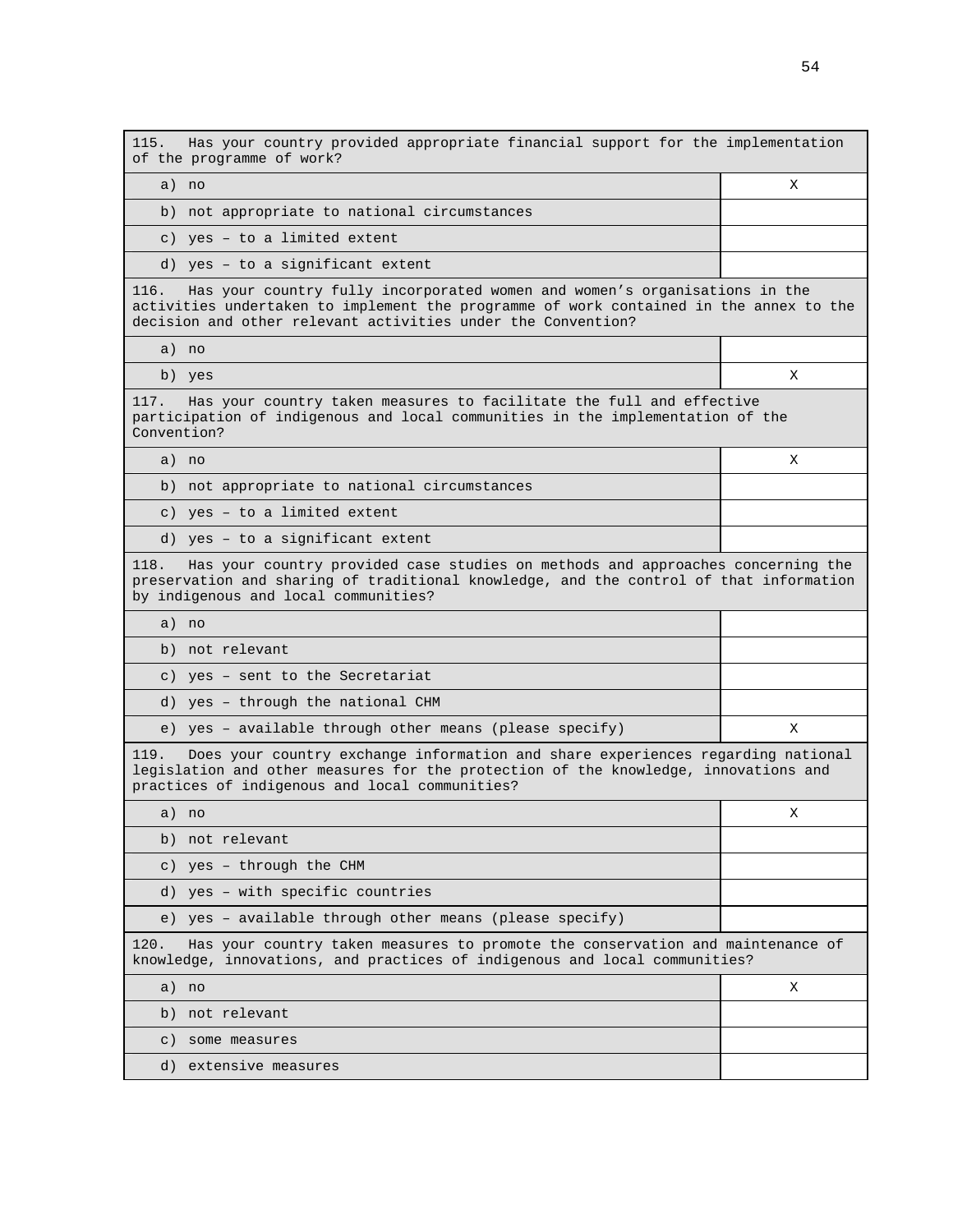| Has your country supported the development of registers of traditional<br>121.<br>knowledge, innovations and practices of indigenous and local communities, in<br>collaboration with these communities?                                                                             |   |  |  |  |
|-------------------------------------------------------------------------------------------------------------------------------------------------------------------------------------------------------------------------------------------------------------------------------------|---|--|--|--|
| a) no                                                                                                                                                                                                                                                                               | X |  |  |  |
| b) not relevant                                                                                                                                                                                                                                                                     |   |  |  |  |
| c) development in progress                                                                                                                                                                                                                                                          |   |  |  |  |
| d) register fully developed                                                                                                                                                                                                                                                         |   |  |  |  |
| Have representatives of indigenous and local community organisations<br>122.<br>participated in your official delegation to meetings held under the Convention on<br>Biological Diversity?                                                                                          |   |  |  |  |
| a) not relevant                                                                                                                                                                                                                                                                     | X |  |  |  |
| b) not appropriate                                                                                                                                                                                                                                                                  |   |  |  |  |
| c) yes                                                                                                                                                                                                                                                                              |   |  |  |  |
| Is your country assisting the Secretariat to fully utilize the clearing-house<br>123.<br>mechanism to co-operate closely with indigenous and local communities to explore ways<br>that enable them to make informed decisions concerning release of their traditional<br>knowledge? |   |  |  |  |
| a) no                                                                                                                                                                                                                                                                               | X |  |  |  |
| b) awaiting information on how to proceed                                                                                                                                                                                                                                           |   |  |  |  |
| c) yes                                                                                                                                                                                                                                                                              |   |  |  |  |
| 124.<br>Has your country identified resources for funding the activities identified in<br>the decision?                                                                                                                                                                             |   |  |  |  |
| a) no                                                                                                                                                                                                                                                                               | X |  |  |  |
| b) not relevant                                                                                                                                                                                                                                                                     |   |  |  |  |
| c) partly                                                                                                                                                                                                                                                                           |   |  |  |  |
| d) fully                                                                                                                                                                                                                                                                            |   |  |  |  |

### **Further comments on implementation of this Article**

(general) Some traditional knowledge was collected in Belgium during countryside investigations concerning traditional fruit uses, specific landraces and plant multiplication techniques.

(108) In the frame of the CHM-partnership between Belgium and some African countries, information on the implementation of Article 8(j) in those countries can be found via their CHM website hosted on the Belgian CHM server.

(110) Two Belgian delegates were present at WG8J-1 (March 2000, Sevilla).

The Belgian Federal State takes part to the sessions of the Intergovernmental Committee of the WIPO (World Intellectual Property Organisation) on intellectual property relating to genetic resources, traditional knowledge and folklore.

(116) Biodiversity related activities in Belgium are open to all.

(118) A study on ethnobotany and traditional practices was elaborated. The programme APFT (Avenir des Peuples des Forêts Tropicales, 1997-2000) was carried out as a collaboration between Belgium (Université Libre de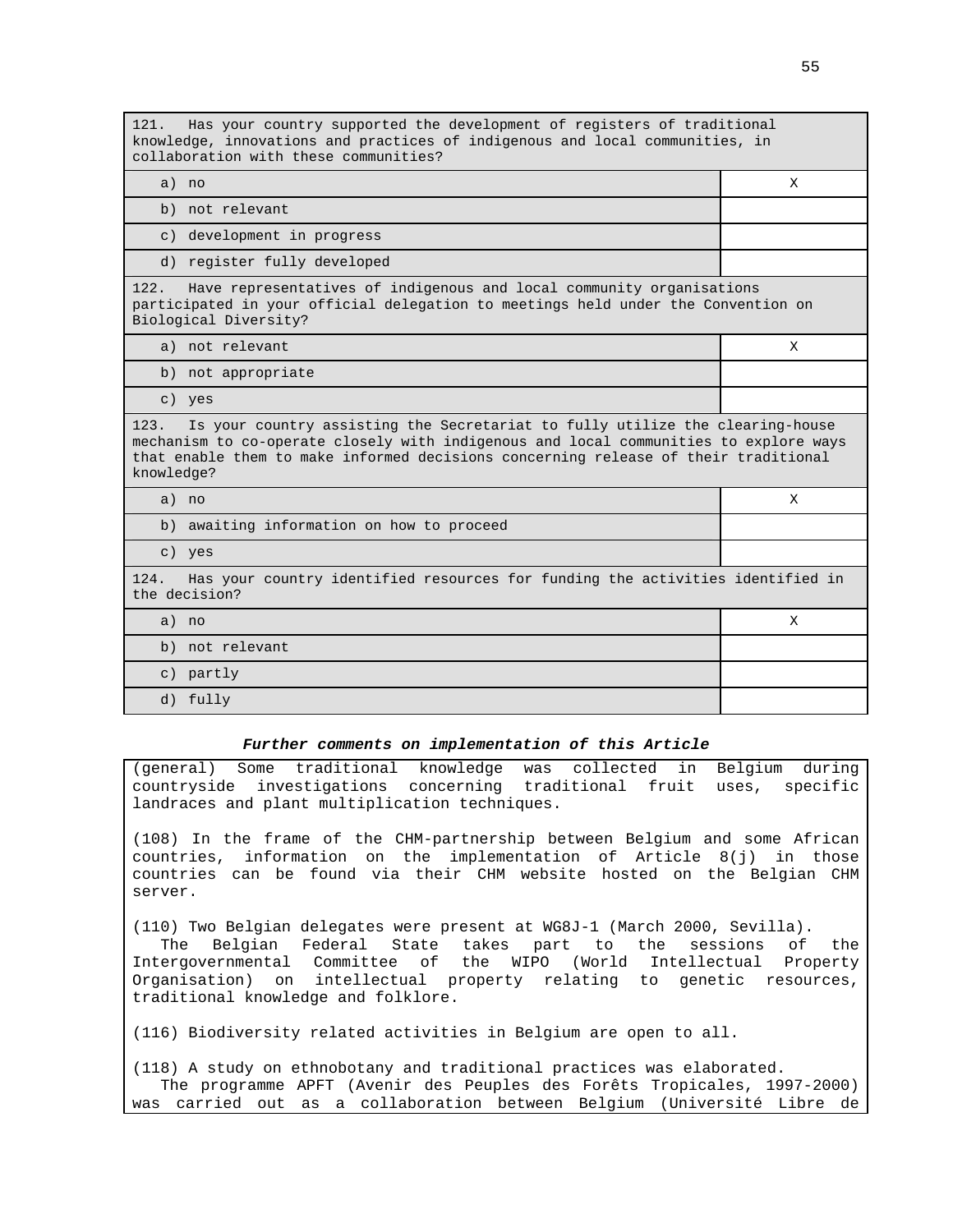Bruxelles and Faculté des Sciences Agronomiques de Gembloux), France (Centre National de la Recherche Scientifique) and the United Kingdom (University of Kent) under the financial assistance of the European Commission. A book was subsequently produced ('Des Forêts et des Hommes', Editions de l'Université Libre de Bruxelles, 2001). The main goal of the APFT programme was to study and report the daily life of forest communities at the end of the 20<sup>th</sup> century. Changes in the way of life of those communities were assessed and some questions on tropical forests and their populations were adressed as objectively as possible. This work was undertaken with the view of providing decision-makers and donor agencies with a sound background for the development of viable and serene political, economical and cultural systems as well as for a sensible conservation of biodiversity.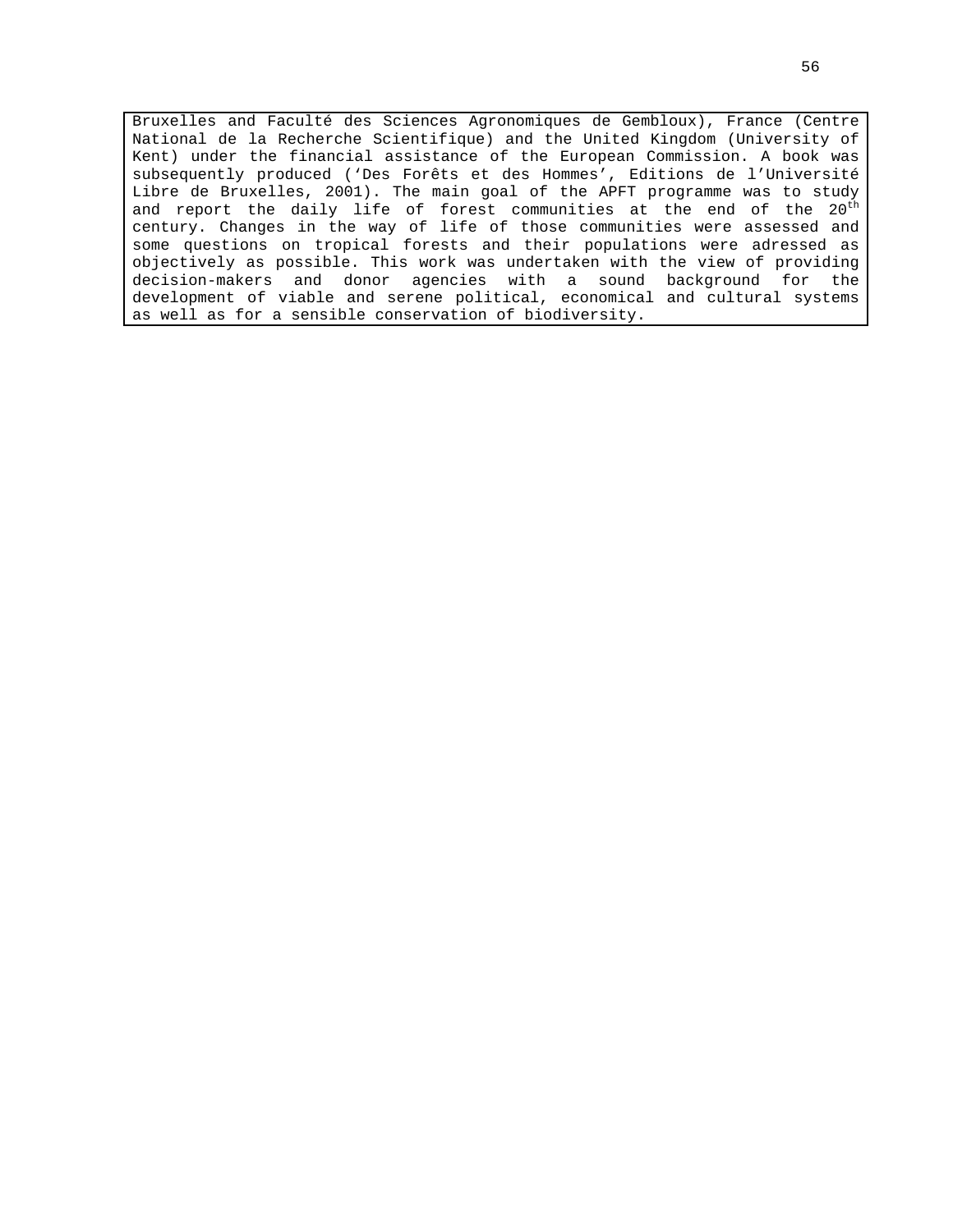### **Article 9 Ex situ conservation**

| What is the relative priority afforded to implementation of this Article and<br>125.<br>the associated decisions by your country?                                                                                                                                                                                                                                                                                                                                                                                                                                                                                                                                                                                                                                                                                                                                                          |                                                                                                              |              |             |           |     |                      |
|--------------------------------------------------------------------------------------------------------------------------------------------------------------------------------------------------------------------------------------------------------------------------------------------------------------------------------------------------------------------------------------------------------------------------------------------------------------------------------------------------------------------------------------------------------------------------------------------------------------------------------------------------------------------------------------------------------------------------------------------------------------------------------------------------------------------------------------------------------------------------------------------|--------------------------------------------------------------------------------------------------------------|--------------|-------------|-----------|-----|----------------------|
| a) High                                                                                                                                                                                                                                                                                                                                                                                                                                                                                                                                                                                                                                                                                                                                                                                                                                                                                    |                                                                                                              | Medium<br>b) | X           | $\circ$ ) | Low |                      |
| 126.                                                                                                                                                                                                                                                                                                                                                                                                                                                                                                                                                                                                                                                                                                                                                                                                                                                                                       | To what extent are the resources available adequate for meeting the obligations<br>and recommendations made? |              |             |           |     |                      |
| a) Good                                                                                                                                                                                                                                                                                                                                                                                                                                                                                                                                                                                                                                                                                                                                                                                                                                                                                    | b) Adequate                                                                                                  | Micro-org.   | c) Limiting | Χ         |     | d) Severely limiting |
|                                                                                                                                                                                                                                                                                                                                                                                                                                                                                                                                                                                                                                                                                                                                                                                                                                                                                            |                                                                                                              |              |             |           |     |                      |
| Further comments on relative priority and on availability of resources<br>Resources are adequate for meeting the<br>obligations<br>(126<br>b)<br>and<br>recommendations in relation to micro-organisms. Article 9 is implemented<br>since the establishment in 1983 of the 'Belgian Co-ordinated Collections of<br>Micro-organisms (BCCM)'. The BCCM consortium consists of four complementary<br>research-based service culture collections financed and co-ordinated by the<br>Belgian federal Office for scientific, technical and cultural affairs (OSTC).<br>Each five years, the BCCM action is scientifically and financially evaluated.<br>$(126 c)$ For the other collections, resources can be considered as limiting.<br>For the same reason, two answers, one general $(X)$ and one specific for the<br>micro-organisms (Micro-org.), are indicated for questions 130 and 131. |                                                                                                              |              |             |           |     |                      |
| Has your country adopted measures for the ex situ conservation of components of<br>127.<br>biological diversity native to your country (9a)?                                                                                                                                                                                                                                                                                                                                                                                                                                                                                                                                                                                                                                                                                                                                               |                                                                                                              |              |             |           |     |                      |
| a) no measures                                                                                                                                                                                                                                                                                                                                                                                                                                                                                                                                                                                                                                                                                                                                                                                                                                                                             |                                                                                                              |              |             |           |     |                      |

b) some measures in place X

c) potential measures under review

d) comprehensive measures in place

128. Has your country adopted measures for the ex situ conservation of components of biological diversity originating outside your country (9a)?

a) no measures

b) some measures in place X

c) potential measures under review

d) comprehensive measures in place

129. If the answer to the previous question was yes, is this being done in active collaboration with organisations in the other countries (9a)?

- a) no
- b) yes X

130. Has your country established and maintained facilities for the ex situ conservation of and research on plants, animals and micro-organisms that represent genetic resources native to your country (9b)?

| a) no                       |            |
|-----------------------------|------------|
| b) yes - limited extent     |            |
| c) yes - significant extent | Micro-org. |
|                             |            |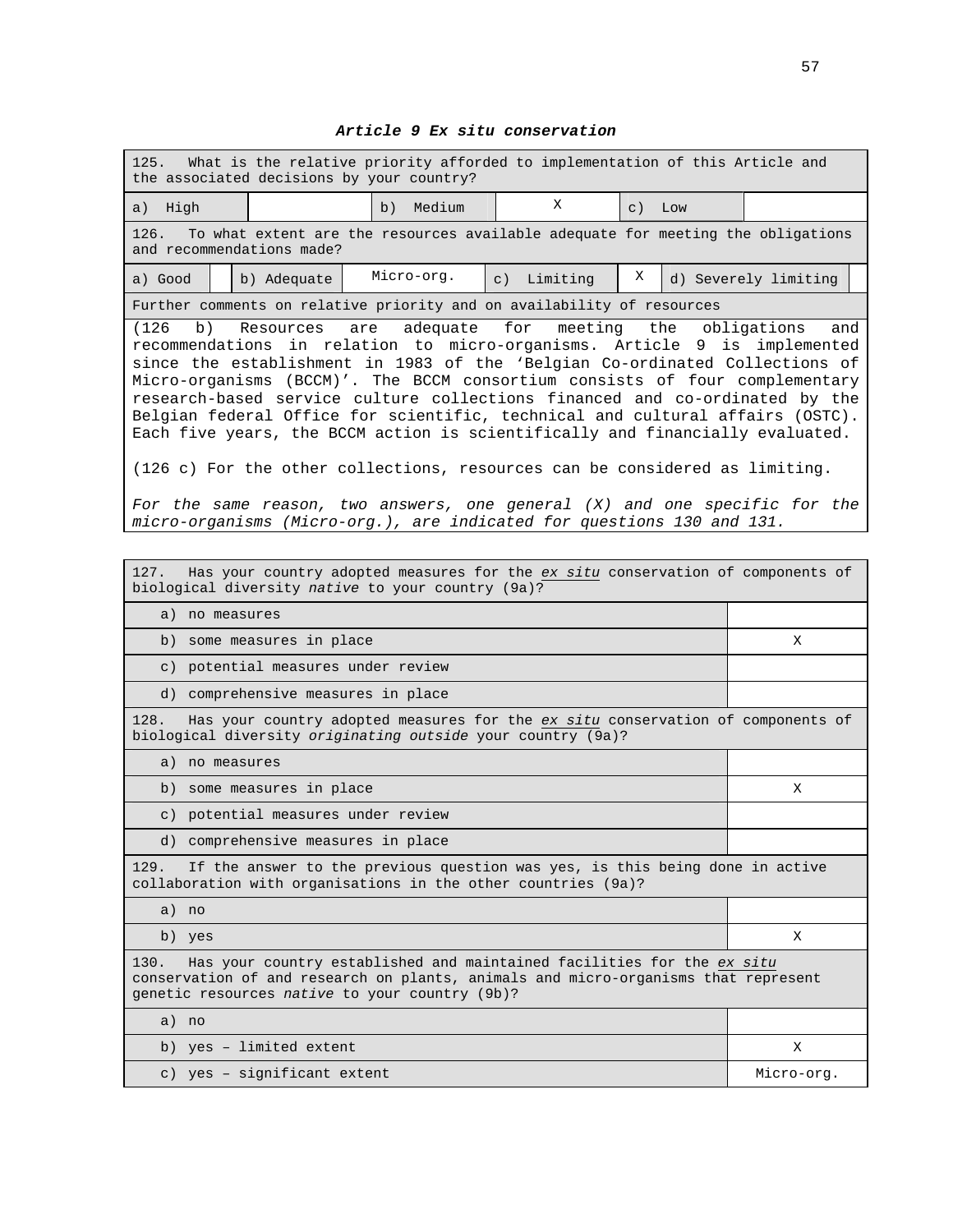131. Has your country established and maintained facilities for the ex situ conservation of and research on plants, animals and micro-organisms that represent genetic resources originating elsewhere (9b)? a) no b) yes – limited extent X c) yes – significant extent  $\blacksquare$  Micro-org. 132. If the answer to the previous question was yes, is this being done in active collaboration with organisations in the other countries (9a)? a) no b) yes X 133. Has your country adopted measures for the reintroduction of threatened species into their natural habitats under appropriate conditions (9c)? a) no measures  $X = \begin{bmatrix} 1 & 1 \\ 1 & 1 \end{bmatrix}$ b) some measures in place c) potential measures under review d) comprehensive measures in place 134. Has your country taken measures to regulate and manage the collection of biological resources from natural habitats for ex situ conservation purposes so as not to threaten ecosystems and in situ populations of species (9d)? a) no measures b) some measures in place  $X$ c) potential measures under review d) comprehensive measures in place **If a developed country Party -** 135. Has your country co-operated in providing financial and other support for ex situ conservation and in the establishment and maintenance of ex situ conservation facilities in developing countries (9e)? **If a developing country Party or Party with economy in transition -** 136. Has your country received financial and other support for ex situ conservation and in the establishment and maintenance of ex situ conservation facilities (9e)? a) no

| no<br>$\supset$<br>$\alpha$ |                    |
|-----------------------------|--------------------|
| b)<br>yes                   | 77<br>$\mathbf{A}$ |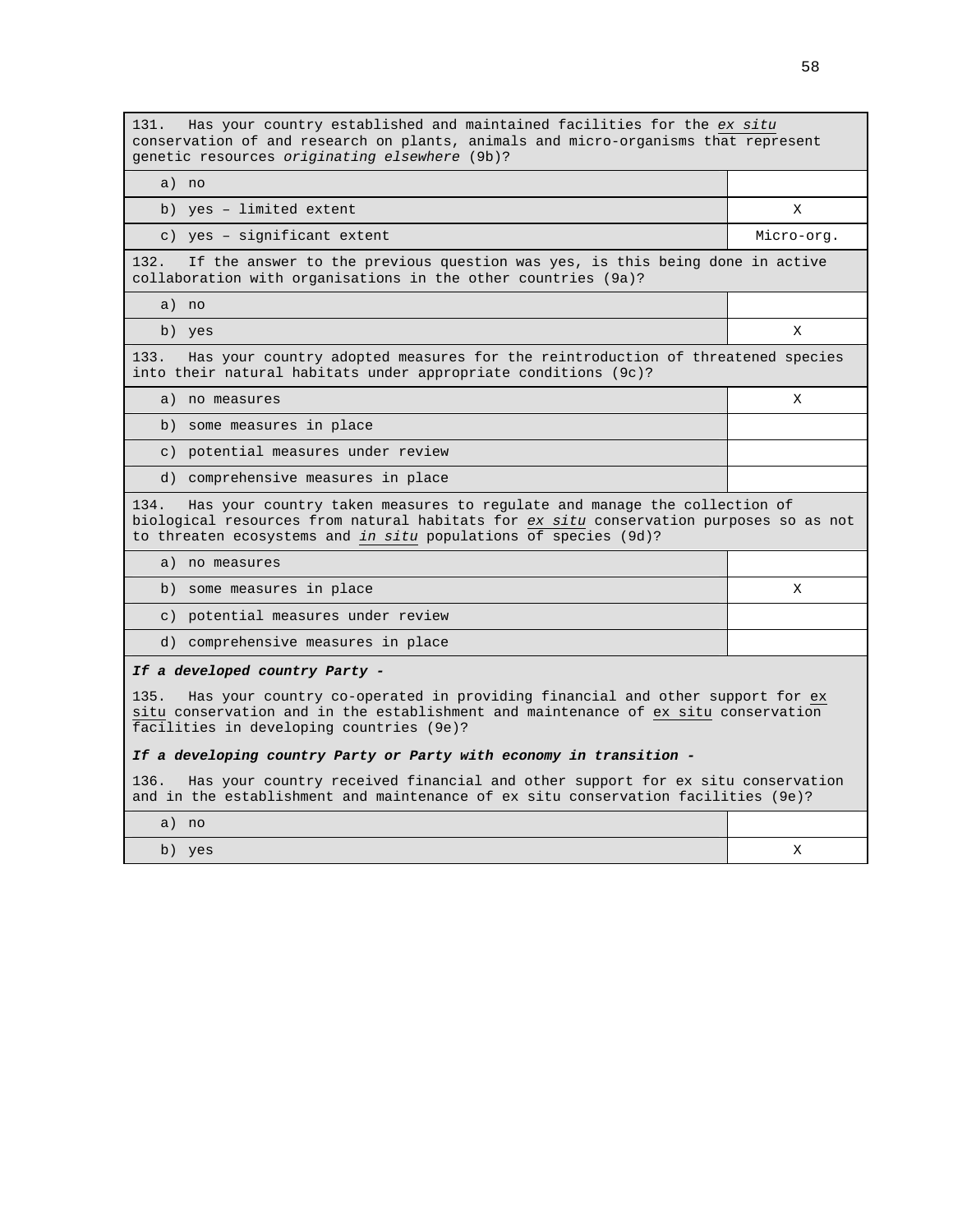### **Further comments on implementation of this Article**

(general) The Belgian Co-ordinated Collections of Micro-organisms (BCCM) consist of four complementary culture collections at the service of the scientific and industrial communities. The BCCM consortium holds about 34,700 filamentous fungus or yeast strains, 18,000 bacterial strains, 1,900 plasmids (as pure DNA) and 14 unique cDNA libraries (www.belspo.be/bccm).

BCCM/IHEM at Brussels holds 7,700 strains, representing 336 genera and 1,007 species of filamentous and yeast-like fungi of public health and related environmental interest.

BCCM/MUCL at Louvain-la-Neuve holds over 27,000 strains, representing 1,094 genera and 3,627 species of filamentous and yeast-like fungi of all major taxonomic groups, mainly of biotechnological and agro-industrial importance. The herbarium contains about 40,000 species.

BCCM/LMG at Ghent holds over 18,000 bacterial strains, representing 260 genera and 1,508 species, encompassing plant-associated and phytopathogenic bacteria, bacteria of medical and veterinary importance, marine bacteria and various groups of biotechnological importance.

BCCM/LMBP at Ghent holds over 1,900 plasmids and 14 unique cDNA libraries derived from a variety of organisms.

The collections contain micro-organisms native to Belgium as well as organisms originating from other countries. In the latter case, the cultures are often exchanged in the framework of a scientific co-operation project with (an) institute(s) of the country of origin.

The BCCM has co-ordinated the concerted action 'MOSAICC, Micro-organisms, Sustainable Use and Access Regulation, International Code of Conduct'. This project has been financed by the European Commission's Directorate General for Research and translates the principles of the Convention on Biological Diversity into practical procedures designed to facilitate access to and transfer of microbial genetic resources. The MOSAICC Code of Conduct can be consulted at www.belspo.be/bccm/mosaicc (see also Articles 15 et 16).

In the framework of a bilateral agreement with the Kingdom of Morocco, BCCM has launched a project with a network of Moroccan laboratories and the Moroccan Centre of Co-ordination and Planning of Scientific and Technical Research, and with the support of the Belgian Directorate-General for International Co-operation. This project aims to establish a national Moroccan culture collections network, with a view to the ex situ preservation of the Moroccan microbial diversity and the sustainable development of the country in fields like public health, agriculture, etc.

(127) Fruit tree ex situ collections are very important in Belgium both at the formal and informal (NGOs) level. Total amount of accessions at national level: Malus -  $4,300$ ; Pyrus -  $3,600$ ; Prunus -  $1,600$ . Other important collections of plant genetic resources used for agriculture are held e.g. for Rosa sp., Azalea sp., Triticum spelta, Phaseolus sp., forage plants, etc.

(128) The International Network for the Improvement of Banana and Plantain (INIBAP), a programme of the International Plant Genetic Resources Institute (IPGRI), maintains the largest ex situ in vitro collection of banana (Musa) germplasm in the world. This international collection, which was established in 1985, is housed at the INIBAP Transit Centre, hosted at the Laboratory of Tropical Crop Improvement, KU Leuven (www.agr.kuleuven.ac.be/dtp/tro/itc.htm)

The collection holds 1,136 accessions, consisting of wild relatives (15%), landraces and natural cultivars (75%) and improved materials (10%). In 1994, this collection was placed under the auspices of FAO within the International Network of Ex Situ Collections and is held in trust by INIBAP for the benefit of the international community. Germplasm is freely available to users under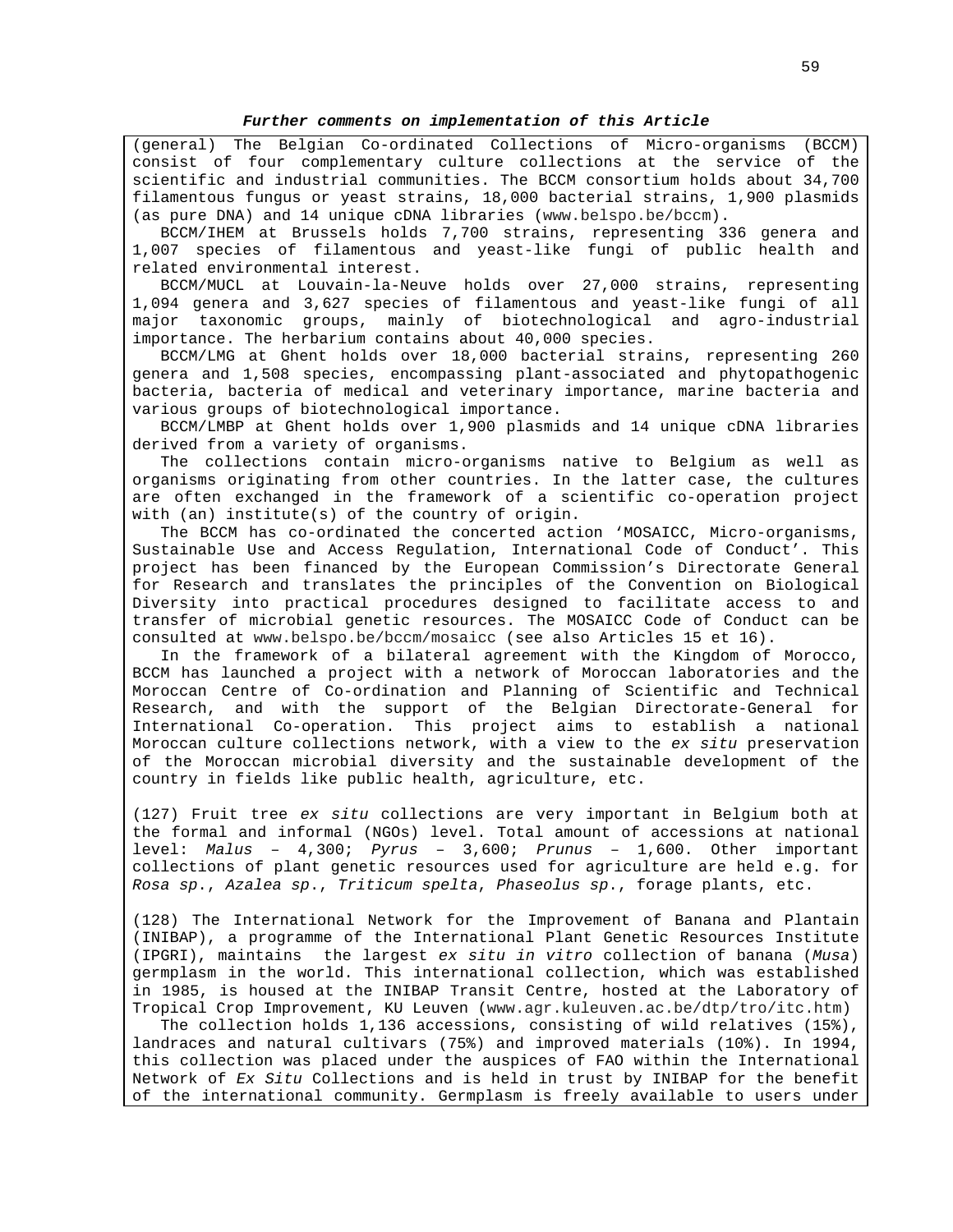the terms and conditions of a Material Transfer Agreement (MTA), which ensures that the genetic material, and related information, stays in the public domain. On average, samples of five accessions are supplied every day for agricultural research projects in NARS, IARCs and ARIs in developed and developing countries. The Belgian government is funding through the Directorate-General for International Co-operation INIBAP's Musa germplasm conservation and dissemination activities.

(128) The National Botanic Garden of Belgium assures the management of a wild Phaseoleae/Phaseolinae germplasm collection. It has been designated by the 'International Plant Genetic Resources Institute' (IPGRI), as a base collection for wild species of Phaseolus (in 1979) and of Vigna (in 1983). The main objective is to secure long-term conservation in the form of seed samples. The collection contains 1,560 accessions representing 192 taxa. Phaseolus and Vigna are the most highly represented genera with respectively 29 species (677 accessions) and 61 species (709 accessions). Most accessions are made for the consultation of wild or weedy materials (77%).

The Zoo of Antwerp and its antennae in Planckendael contribute to the ex situ conservation of wild animal species, through their participation in the European Endangered Species Programme. Among others, they have reproduction programmes for the Okapi (Okapia johnstoni), the Bonobo (Pan paniscus), the Golden-headed Lion Tamarin (Leontopithecus chrysomelas), the Military Macaw from Mexico (Ara militaris) and the Congo Peafowl (Afropavo congensis).

(134) Between 1989 and 1997, the National Botanic Garden of Belgium collected seeds from characteristic and endangered species in the different phytogeographical districts of Belgium. The long-term conservation of about 600 seed samples is assured by the storage at –20°C.

Plants of 18,000 taxa are cultivated in the open air collections or in the greenhouses. Even if most of them are only represented by a few specimens, they are sometimes the last representatives of rare and endangered species.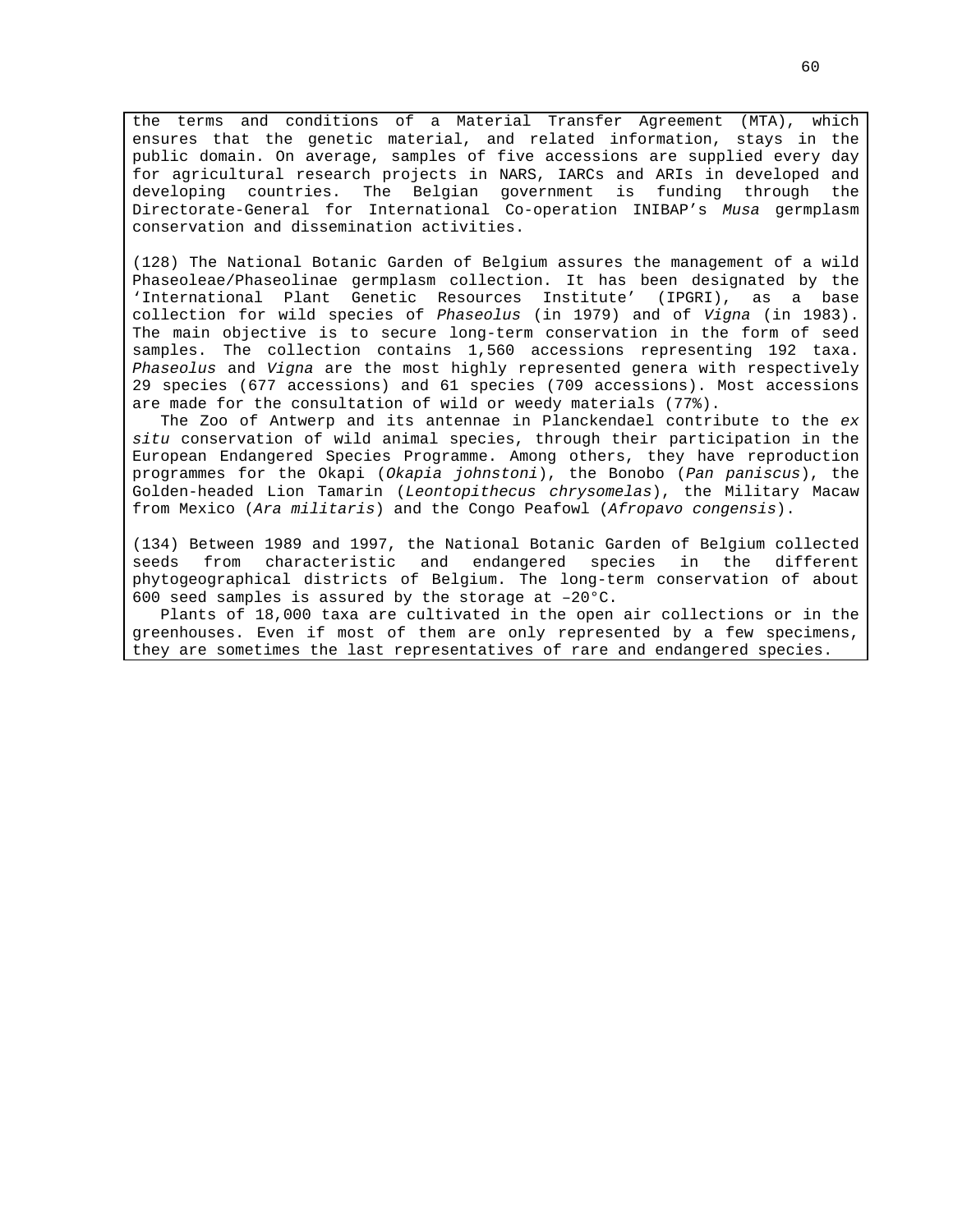| 137. What is the relative priority afforded to implementation of this Article and<br>the associated decisions by your country? |             |              |             |          |  |                 |                   |  |  |
|--------------------------------------------------------------------------------------------------------------------------------|-------------|--------------|-------------|----------|--|-----------------|-------------------|--|--|
| High<br>a)                                                                                                                     | FI.         | Medium<br>b) |             | Wa.      |  | $\mathcal{C}$ ) | Low               |  |  |
| To what extent are the resources available adequate for meeting the obligations<br>138.<br>and recommendations made?           |             |              |             |          |  |                 |                   |  |  |
| a) Good                                                                                                                        | b) Adequate | Χ            | $\subset$ ) | Limiting |  | d)              | Severely limiting |  |  |
| Further comments on relative priority and on availability of resources                                                         |             |              |             |          |  |                 |                   |  |  |
|                                                                                                                                |             |              |             |          |  |                 |                   |  |  |
|                                                                                                                                |             |              |             |          |  |                 |                   |  |  |

| Has your country integrated consideration of the conservation and sustainable<br>139.<br>use of biological resources into national decision making (10a)?                                         |        |  |  |  |
|---------------------------------------------------------------------------------------------------------------------------------------------------------------------------------------------------|--------|--|--|--|
| a) no                                                                                                                                                                                             |        |  |  |  |
| b) early stages of development                                                                                                                                                                    |        |  |  |  |
| c) advanced stages of development                                                                                                                                                                 | Wa.    |  |  |  |
| d) programme or policy in place                                                                                                                                                                   | $F1$ . |  |  |  |
| e) review of implementation available                                                                                                                                                             | $F1$ . |  |  |  |
| Has your country adopted measures relating to the use of biological resources<br>140.<br>that avoid or minimize adverse impacts on biological diversity (10b)?                                    |        |  |  |  |
| a) no measures                                                                                                                                                                                    |        |  |  |  |
| b) some measures in place                                                                                                                                                                         | Wa.    |  |  |  |
| c) potential measures under review                                                                                                                                                                |        |  |  |  |
| d) comprehensive measures in place                                                                                                                                                                | $F1$ . |  |  |  |
| Has your country put in place measures that protect and encourage customary use<br>141.<br>of biological resources that is compatible with conservation or sustainable use<br>requirements (10c)? |        |  |  |  |
| a) no measures                                                                                                                                                                                    |        |  |  |  |
| b) some measures in place                                                                                                                                                                         | Wa.    |  |  |  |
| c) potential measures under review                                                                                                                                                                |        |  |  |  |
| d) comprehensive measures in place                                                                                                                                                                | F1.    |  |  |  |

**Article 10 Sustainable use of components of biological diversity**

┑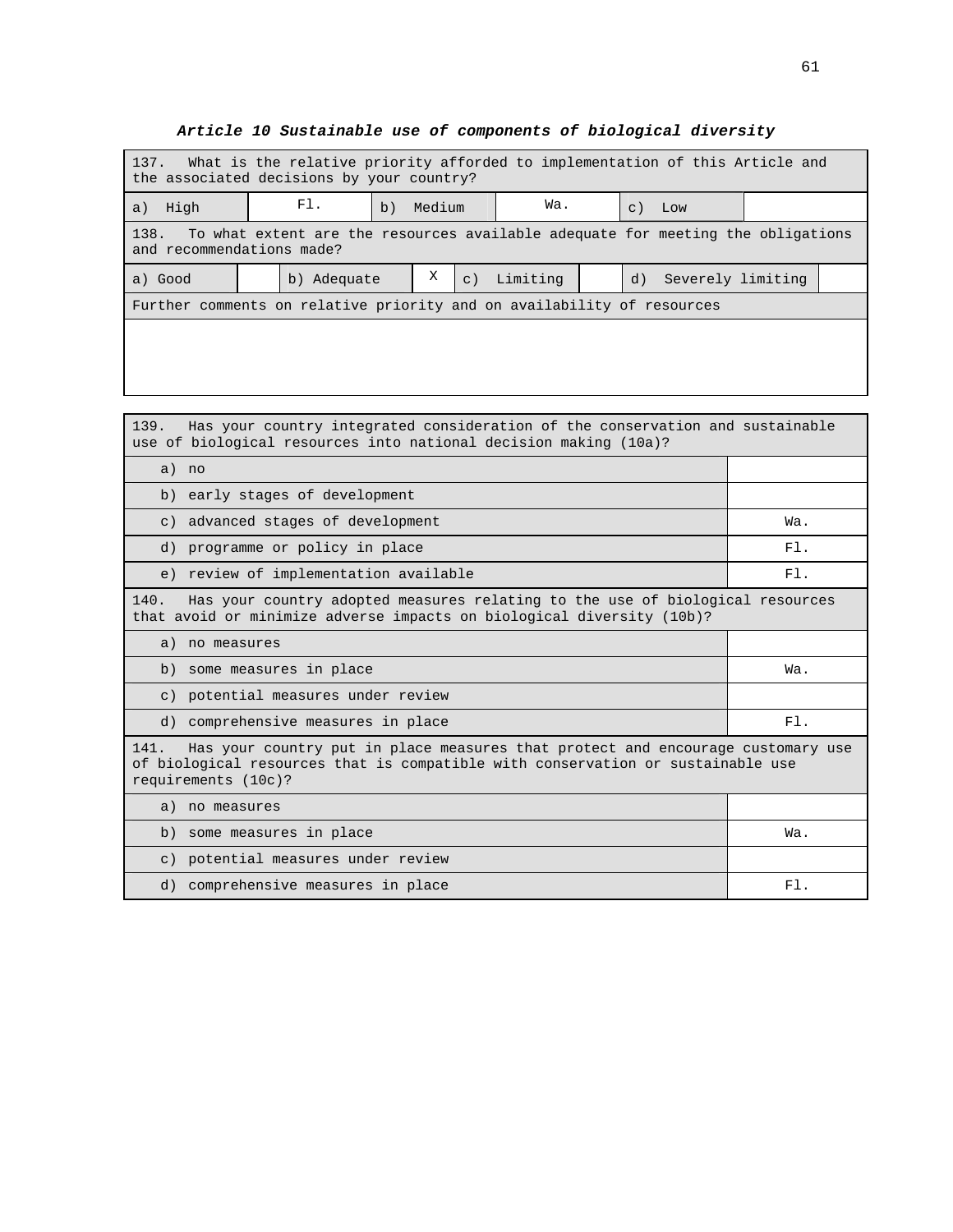142. Has your country put in place measures that help local populations develop and implement remedial action in degraded areas where biological diversity has been reduced (10d)?

| a) no measures                                                                                                                                                                              |     |  |  |  |
|---------------------------------------------------------------------------------------------------------------------------------------------------------------------------------------------|-----|--|--|--|
| b) some measures in place                                                                                                                                                                   | Wa. |  |  |  |
| c) potential measures under review                                                                                                                                                          |     |  |  |  |
| d) comprehensive measures in place                                                                                                                                                          | F1. |  |  |  |
| 143. Does your country actively encourage co-operation between government<br>authorities and the private sector in developing methods for sustainable use of<br>biological diversity (10e)? |     |  |  |  |
| a) no                                                                                                                                                                                       |     |  |  |  |
|                                                                                                                                                                                             |     |  |  |  |
| b) early stages of development                                                                                                                                                              |     |  |  |  |
| c) advanced stages of development                                                                                                                                                           | Wa. |  |  |  |
| d) programme or policy in place                                                                                                                                                             | F1. |  |  |  |

### **Decisions IV/15. Relationship of the Convention with the Commission on Sustainable Development and biodiversity-related conventions**

| 144.<br>Has your country submitted to the Secretariat information on tourism and its<br>impacts on biological diversity, and efforts to effectively plan and manage tourism?                                    |   |  |  |  |
|-----------------------------------------------------------------------------------------------------------------------------------------------------------------------------------------------------------------|---|--|--|--|
| a) no                                                                                                                                                                                                           |   |  |  |  |
| b) yes - previous national report                                                                                                                                                                               | X |  |  |  |
| c) yes - case-studies                                                                                                                                                                                           |   |  |  |  |
| d) yes - other means (please give details below)                                                                                                                                                                |   |  |  |  |
| 145. Has your country submitted to the Secretariat information on biodiversity-<br>related activities of the CSD (such as SIDS, oceans, seas and freshwater resources,<br>consumption and production patterns)? |   |  |  |  |
| a) no                                                                                                                                                                                                           |   |  |  |  |
| b) yes - previous national report                                                                                                                                                                               | X |  |  |  |
| c) yes - correspondence                                                                                                                                                                                         |   |  |  |  |
| d) yes - other means (please give details below)                                                                                                                                                                |   |  |  |  |

### **Decision V/24. Sustainable use as a cross-cutting issue**

| Has your country identified indicators and incentive measures for sectors<br>146.<br>relevant to the conservation and sustainable use of biodiversity? |  |  |  |  |
|--------------------------------------------------------------------------------------------------------------------------------------------------------|--|--|--|--|
| a) no                                                                                                                                                  |  |  |  |  |
| b) assessment of potential indicators underway                                                                                                         |  |  |  |  |
| c) indicators identified (if so, please describe below)                                                                                                |  |  |  |  |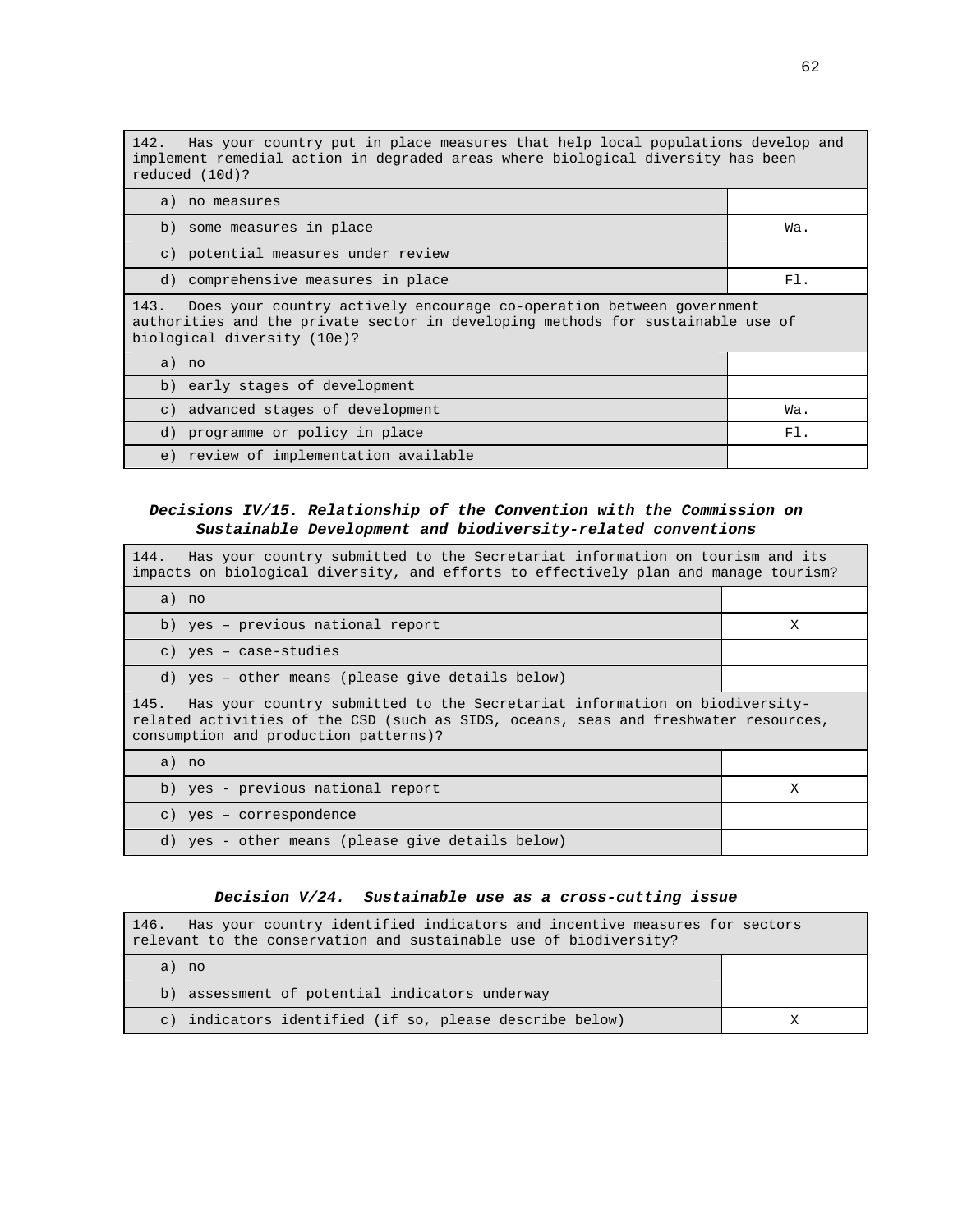147. Has your country assisted other Parties to increase their capacity to implement sustainable-use practices, programmes and policies at regional, national and local levels, especially in pursuit of poverty alleviation?

| a) no                                                                                                                                                                                                                                                          |     |  |  |  |
|----------------------------------------------------------------------------------------------------------------------------------------------------------------------------------------------------------------------------------------------------------------|-----|--|--|--|
| b) not relevant                                                                                                                                                                                                                                                |     |  |  |  |
| c) to a limited extent                                                                                                                                                                                                                                         | X   |  |  |  |
| d) to a significant extent (please provide details)                                                                                                                                                                                                            |     |  |  |  |
| Has your country developed mechanisms to involve the private sector and<br>148.<br>indigenous and local communities in initiatives on sustainable use, and in mechanisms<br>to ensure that indigenous and local communities benefit from such sustainable use? |     |  |  |  |
| a) no                                                                                                                                                                                                                                                          |     |  |  |  |
| b) mechanisms under development                                                                                                                                                                                                                                | Wa. |  |  |  |
| c) mechanisms in place (please describe)                                                                                                                                                                                                                       | F1. |  |  |  |
| 149. Has your country identified areas for conservation that would benefit through<br>the sustainable use of biological diversity and communicated this information to the<br>Executive Secretary?                                                             |     |  |  |  |
| a) no                                                                                                                                                                                                                                                          | X   |  |  |  |
| b) yes                                                                                                                                                                                                                                                         |     |  |  |  |

### **Decision V/25. Biological diversity and tourism**

| 150.<br>Has your country based its policies, programmes and activities in the field of<br>sustainable tourism on an assessment of the inter-linkages between tourism and<br>biological diversity? |   |  |  |  |  |
|---------------------------------------------------------------------------------------------------------------------------------------------------------------------------------------------------|---|--|--|--|--|
| a) no                                                                                                                                                                                             |   |  |  |  |  |
| b) to a limited extent                                                                                                                                                                            |   |  |  |  |  |
| c) to a significant extent                                                                                                                                                                        | X |  |  |  |  |
| Has your country submitted case-studies on tourism as an example of the<br>151.<br>sustainable use of biological diversity to the Executive Secretary?                                            |   |  |  |  |  |
| a) no                                                                                                                                                                                             | X |  |  |  |  |
| b) yes                                                                                                                                                                                            |   |  |  |  |  |
| Has your country undertaken activities relevant to biodiversity and tourism in<br>152.<br>support of the International Year of Ecotourism?                                                        |   |  |  |  |  |
| a) no                                                                                                                                                                                             | Χ |  |  |  |  |
| b) yes                                                                                                                                                                                            |   |  |  |  |  |
| Has your country undertaken activities relevant to biodiversity and tourism in<br>153.<br>support of the International Year of Mountains?                                                         |   |  |  |  |  |
| a) no                                                                                                                                                                                             | X |  |  |  |  |
| b) yes                                                                                                                                                                                            |   |  |  |  |  |
| Has your country undertaken activities relevant to biodiversity and tourism in<br>154.<br>support of the International Coral Reef Initiative?                                                     |   |  |  |  |  |
| a) no                                                                                                                                                                                             | X |  |  |  |  |
| b) yes                                                                                                                                                                                            |   |  |  |  |  |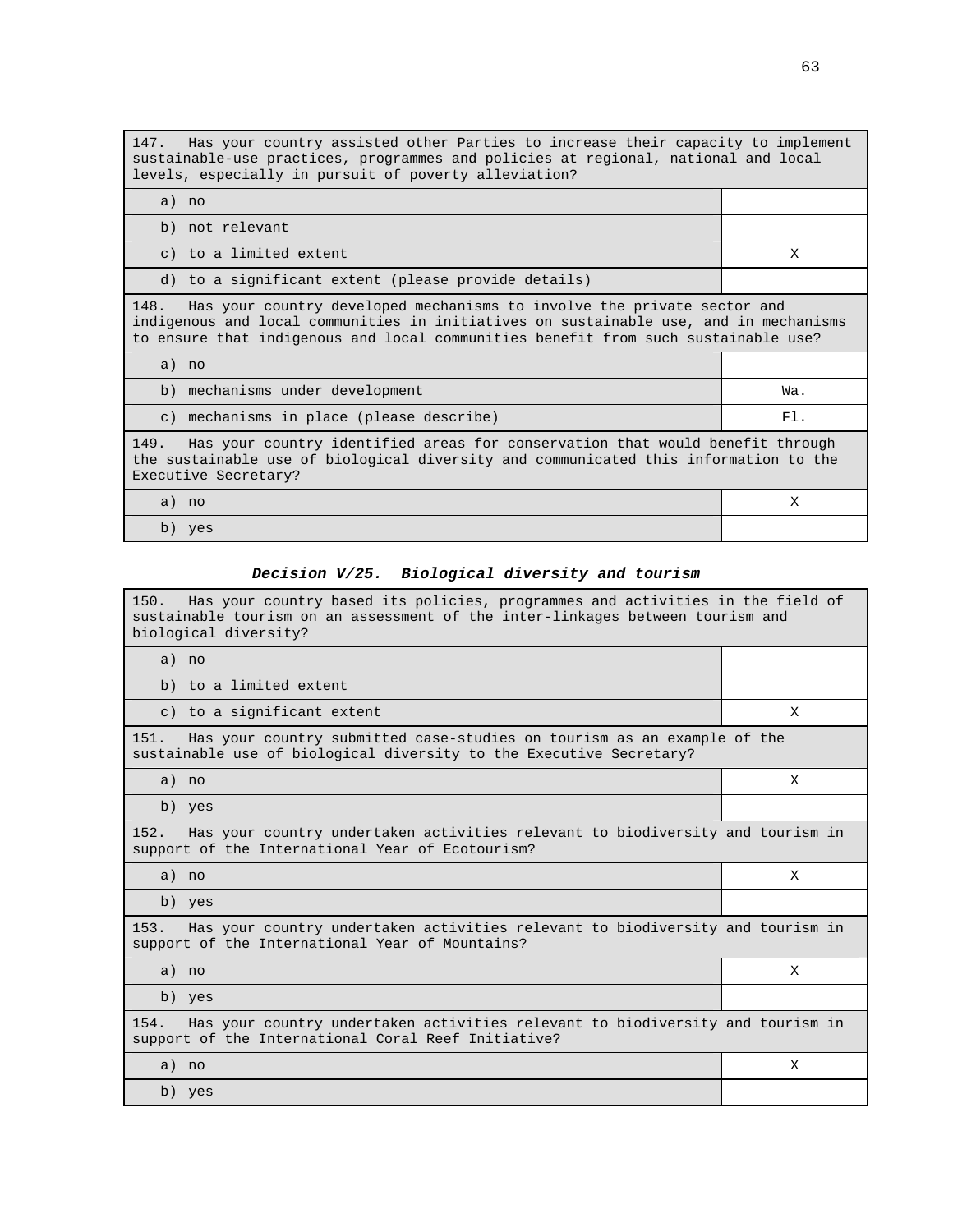| Has your country established enabling policies and legal frameworks to<br>155.<br>complement voluntary efforts for the effective implementation of sustainable tourism? |  |  |  |  |  |
|-------------------------------------------------------------------------------------------------------------------------------------------------------------------------|--|--|--|--|--|
| a) no                                                                                                                                                                   |  |  |  |  |  |
| b) to a limited extent                                                                                                                                                  |  |  |  |  |  |
| c) to a significant extent (please describe)                                                                                                                            |  |  |  |  |  |

#### **Further comments on implementation of this Article**

(139) Flanders – The forest policy of the Flemish Region is part of the Environment Policy Plan 1997-2002. In general, policy planning is part of more generic and specific strategic planning process. The forest policy is described in: - the Flemish Government Act on Forests (June 13th 1990); the Long Term Forestry Plan (draft) describes the strategy for a sustainable forest policy up to the year 2100; - the Forestry Action Plan (draft) defines 33 actions for the next 5 years. The Flemish Forest decree created the basis for a more plan-oriented forest policy. A background study 'Long Term Forestry Plan' describes the strategy for forest policy up to the year 2100. The first step towards realisation of this strategy is formulated in the document 'Forestry Action Plan' which is now being finalised. This plan defines more than 30 keyactions for the next 5 years. There are 3 levels of implementation of the Flemish forest policy: - forests owned by the Flemish Region: forest management is carried out by the Division of Forests and Green Spaces and an exhaustive management plan has to be made; - other public forests: the technical forest management is carried out by the Division of Forests and Green Spaces and an exhaustive management plan has to be made; - private forests: for forest grouping, grants awarded, management plan (limited or extended version) needed, licenses and permits for all activities not included in the management plan, (subject to) advice. Every forest must be managed in a way that the permanent fulfilment of the different forest functions is accomplished. The forest owner has to prove this by submitting a forest management plan, drawn up according to a model established by the Flemish Government. Forest reserves and shelter-forests are appointed by the Flemish Government and must be primarily managed according to their special role. Public forest owners must pay special attention to the ecological forest function and the forest management must fulfil some regional guidelines: - conservation or restoration of the natural flora and fauna; - stimulating the indigenous or site-adapted species; - stimulating the natural regeneration; - stimulating uneven-aged and irregular formed forest stands; - advancing the ecological balance. The grants which can be provided to private forest owners who dispose over an agreed forest management plan and who want to afforest or reforest in a natural or an artificial way are higher if indigenous species are used. Integration of several forest properties in order to make a common integrated management plan is encouraged by providing grants. Integration of forest management and other forms of land use (agriculture, nature conservation) is stimulated by means of the Municipal Nature Development Plans and rural land use management plans. The keywords of the Flemish forest policy are a multifunctional and sustainable forestry. To apply this forest policy, a management vision is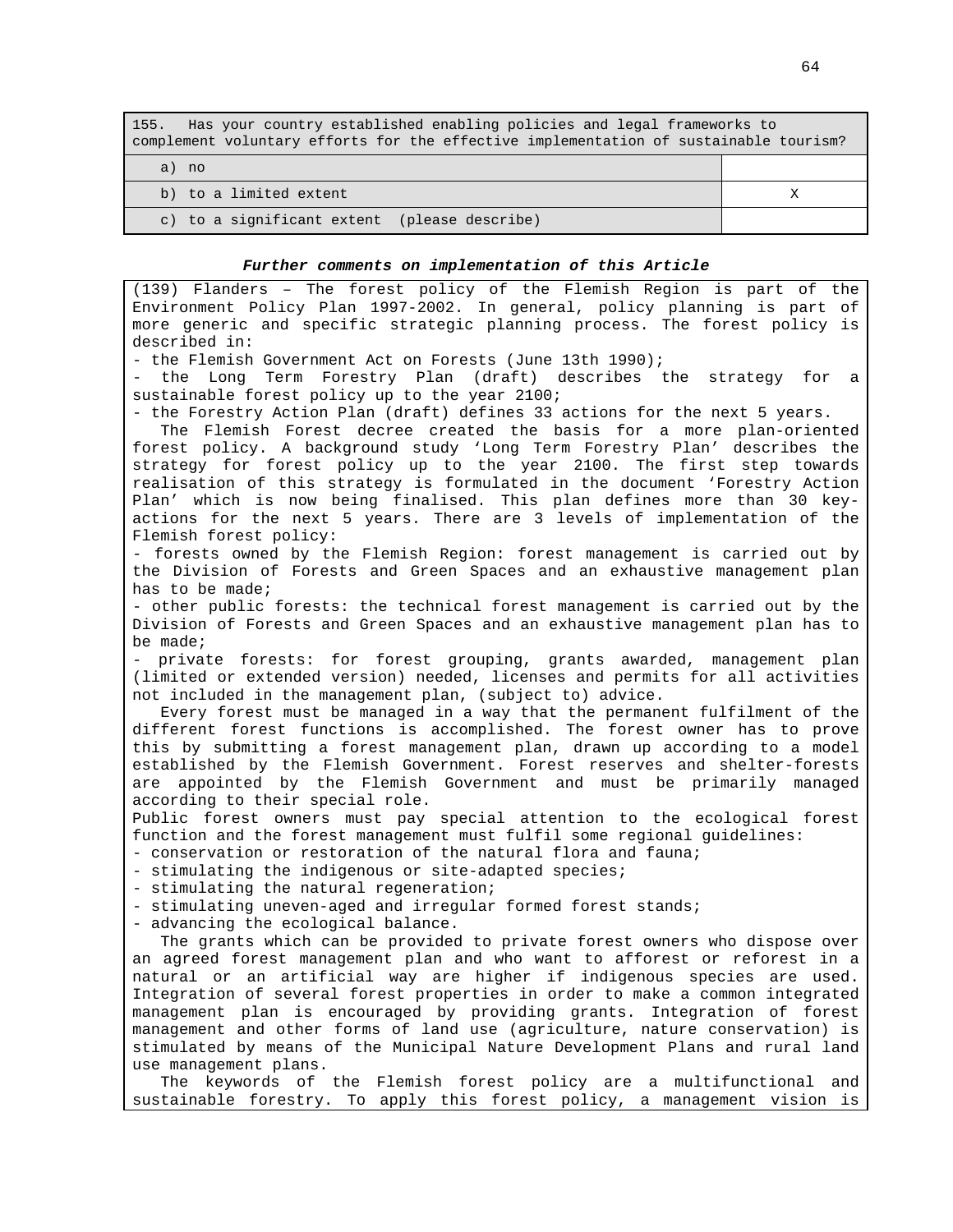being worked out, in a first phase for the forest owned by the Flemish Region. This vision consists of:

- specific and concrete guidelines for a close-to-nature forest management;

- a framework to assess the forest functions;
- a method for quality control.

The guidelines are based on the principles of the Flemish PRO SILVA working group. The aims are: attaining a reasonable production of high quality wood, reaching an attractive forest with sufficient variation for recreational uses able to withstand a certain level of disturbance, giving the indigenous flora and fauna chances and obtaining a forest that can fulfil the shelter function. The Flemish Forest Service supports the principles of Pro Silva Flanders as a means, together with the principle of multifunctional forestry, to obtain a sustainable forestry.

(139) Wallonia - In response to Belgium's engagement to implement the 'General principles for the sustainable management of forests in Europe' and the 'General principles for the conservation of biological diversity in European forest', of the second Ministerial Conference on Forests (Helsinki, 1993), Wallonia produced an assessment of the management of its forests ('La Gestion Durable de la forêt en Wallonie', June 1997 Edition). The first part of the report describes the main characteristics of forests, as well as the legal and institutional framework of forest policy in Wallonia. The second part of the report illustrates forest management as it is carried out in Wallonia, using criteria and indicators determined by the Helsinki resolutions. Objectives and targets for sustainable forest management are identified both for publicly- and privately-owned forests.

(146) Information on indicators relevant to the conservation and sustainable use of biodiversity can be found in the thematic report 'Indicators for biological diversity in Belgium' compiled by the National Focal Point (see question 41).

(decision V/25) For a project on eco-tourism, the National Botanic Garden of Belgium collaborates with a Belgian NGO in Costa Rica. The collaboration only concerns the development and management of a small botanic garden devoted to the biodiversity of Costa Rica. Staff members of the NBGB give on the spot training to gardeners. The education section of the NBGB helps with the interpretation in the Costa Rica garden.

(151) The relationship between tourism and the meiobenthic biodiversity is currently studied in the frame of a Ph.D. (IWT-grant) at the Ghent University. Based on this research a case-study could be elaborated for transmission to the Executive Secretary in the future.

(155) Every year, the southern part of the Walloon Region attracts many tourists thanks to its preserved nature and rural areas. Tourism is in many places a major part of the local economy. For about ten years, the Walloon Region has been supporting integrated tourism, through financing the creation of rural guesthouses, tourism at the farm, etc. The Region also helps to renovate ancient infrastructures such as those for social tourism.

In relation to activities in natural areas, legal frameworks have been set up to limit the adverse impact of some activities on biodiversity. This includes the regulation of motor sports, regulation of circulation in forests aiming to forbid motor vehicles and to prioritise quietness and non-adverse activities (walk, biking, horse riding, skiing), regulation of circulation on watercourses (motorboats, kayaks, scuba divers, etc.), regulation of fisheries, etc.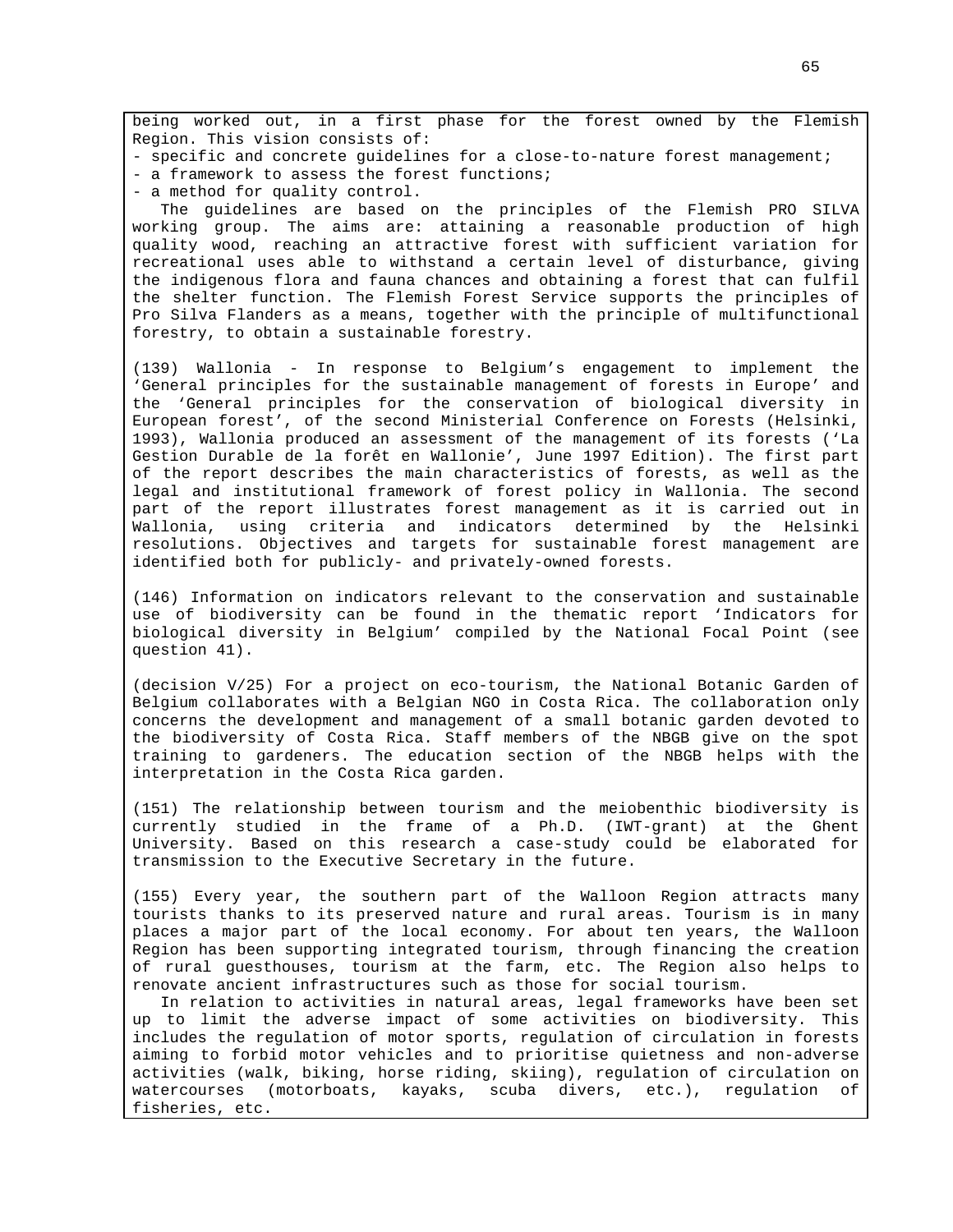| 156. What is the relative priority afforded to implementation of this Article and<br>the associated decisions by your country? |             |              |           |          |     |          |                   |  |
|--------------------------------------------------------------------------------------------------------------------------------|-------------|--------------|-----------|----------|-----|----------|-------------------|--|
| a) High                                                                                                                        | FI.         | Medium<br>b) |           | Wa.      |     | $C)$ Low |                   |  |
| 157. To what extent are the resources available adequate for meeting the obligations<br>and recommendations made?              |             |              |           |          |     |          |                   |  |
| a) Good                                                                                                                        | b) Adequate | Fl.          | $\circ$ ) | Limiting | Wa. | d)       | Severely limiting |  |
| Further comments on relative priority and on availability of resources                                                         |             |              |           |          |     |          |                   |  |
|                                                                                                                                |             |              |           |          |     |          |                   |  |
|                                                                                                                                |             |              |           |          |     |          |                   |  |
|                                                                                                                                |             |              |           |          |     |          |                   |  |
|                                                                                                                                |             |              |           |          |     |          |                   |  |

### **Article 11 Incentive measures**

| 158. Are programmes in place to identify and ensure the adoption of economically and<br>socially sound measures that act as incentives for the conservation and sustainable<br>use of components of biological diversity? |   |  |  |  |
|---------------------------------------------------------------------------------------------------------------------------------------------------------------------------------------------------------------------------|---|--|--|--|
| a) no                                                                                                                                                                                                                     |   |  |  |  |
| b) early stages of development                                                                                                                                                                                            |   |  |  |  |
| c) advanced stages of development                                                                                                                                                                                         |   |  |  |  |
| d) programmes in place                                                                                                                                                                                                    | X |  |  |  |
| e) review of implementation available                                                                                                                                                                                     |   |  |  |  |
| Do these incentives, and the programmes to identify them and ensure their<br>159.<br>adoption, cover the full range of sectoral activities?                                                                               |   |  |  |  |
| a) no                                                                                                                                                                                                                     |   |  |  |  |
| b) some sectors                                                                                                                                                                                                           | X |  |  |  |
| c) all major sectors                                                                                                                                                                                                      |   |  |  |  |
| d) all sectors                                                                                                                                                                                                            |   |  |  |  |

# **Decision III/18. Incentive measures**

| 160. Has your country reviewed legislation and economic policies to identify and<br>promote incentives for the conservation and sustainable use of components of<br>biological diversity? |     |  |  |  |
|-------------------------------------------------------------------------------------------------------------------------------------------------------------------------------------------|-----|--|--|--|
| a) no                                                                                                                                                                                     |     |  |  |  |
| b) reviews in progress                                                                                                                                                                    | Wa. |  |  |  |
| some reviews complete<br>$\mathsf{C}$ )                                                                                                                                                   | F1  |  |  |  |
| d) as far as practically possible                                                                                                                                                         |     |  |  |  |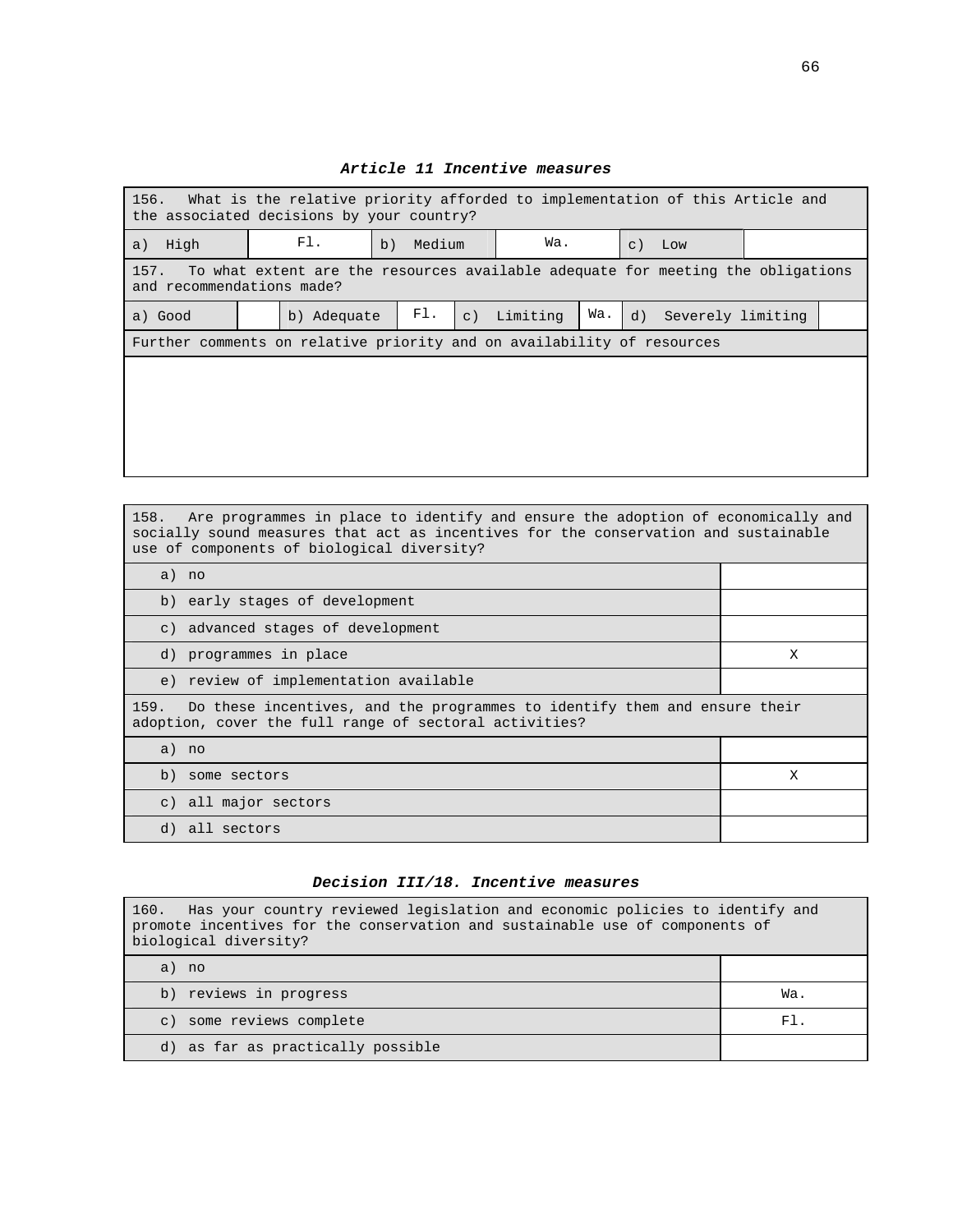161. Has your country ensured the development of mechanisms or approaches to ensure adequate incorporation of both market and non-market values of biological diversity into plans, policies and programmes and other relevant areas, inter alia, national accounting systems and investment strategies?

| a) no                                                                                                                                                                    |   |
|--------------------------------------------------------------------------------------------------------------------------------------------------------------------------|---|
| b) early stages of identifying mechanisms                                                                                                                                | X |
| advanced stages of identifying mechanisms<br>$\mathcal{C}$ )                                                                                                             |   |
| d) mechanisms in place                                                                                                                                                   |   |
| e) review of impact of mechanisms available                                                                                                                              |   |
| Has your country developed training and capacity building programmes to<br>162.<br>implement incentive measures and promote private-sector initiatives?                  |   |
| a) no                                                                                                                                                                    |   |
| b) planned                                                                                                                                                               |   |
| $c)$ some                                                                                                                                                                | X |
| d) many                                                                                                                                                                  |   |
| Has your country incorporated biological diversity considerations into impact<br>163.<br>assessments as a step in the design and implementation of incentive measures?   |   |
| a) no                                                                                                                                                                    |   |
| b) yes                                                                                                                                                                   | X |
| Has your country shared experience on incentive measures with other Contracting<br>164.<br>Parties, including making relevant case-studies available to the Secretariat? |   |
| a) no                                                                                                                                                                    |   |
| b) yes - previous national report                                                                                                                                        |   |
| c) yes - case-studies                                                                                                                                                    | X |
| d) yes - other means (please give details below)                                                                                                                         |   |

### **Decision IV/10. Measures for implementing the Convention [part]**

| 165.                                                                                                                                                                                             | Is your country actively designing and implementing incentive measures? |  |  |  |  |
|--------------------------------------------------------------------------------------------------------------------------------------------------------------------------------------------------|-------------------------------------------------------------------------|--|--|--|--|
| a) no                                                                                                                                                                                            |                                                                         |  |  |  |  |
| b) early stages of development                                                                                                                                                                   |                                                                         |  |  |  |  |
| c) advanced stages of development                                                                                                                                                                |                                                                         |  |  |  |  |
| d) measures in place                                                                                                                                                                             | X                                                                       |  |  |  |  |
| e) review of implementation available                                                                                                                                                            |                                                                         |  |  |  |  |
| Has your country identified threats to biological diversity and underlying<br>166.<br>causes of biodiversity loss, including the relevant actors, as a stage in designing<br>incentive measures? |                                                                         |  |  |  |  |
| a) no                                                                                                                                                                                            |                                                                         |  |  |  |  |
| b) partially reviewed                                                                                                                                                                            | X                                                                       |  |  |  |  |
| c) thoroughly reviewed                                                                                                                                                                           |                                                                         |  |  |  |  |
| d) measures designed based on the reviews                                                                                                                                                        |                                                                         |  |  |  |  |
| e) review of implementation available                                                                                                                                                            |                                                                         |  |  |  |  |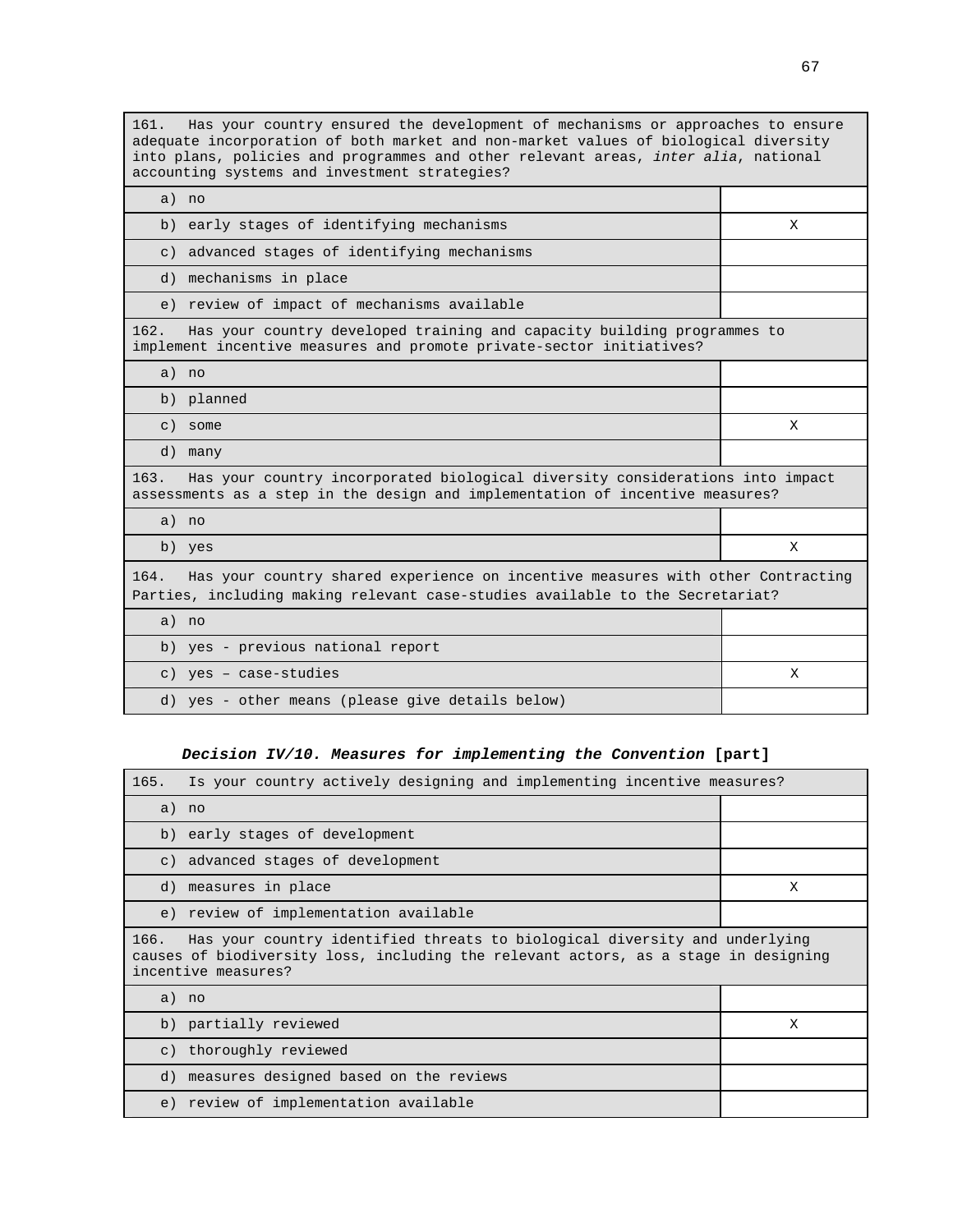| Do the existing incentive measures take account of economic, social, cultural<br>167.<br>and ethical valuation of biological diversity?                                  |        |  |  |  |  |  |
|--------------------------------------------------------------------------------------------------------------------------------------------------------------------------|--------|--|--|--|--|--|
| a) no                                                                                                                                                                    |        |  |  |  |  |  |
| b) yes - limited extent                                                                                                                                                  | Wa.    |  |  |  |  |  |
| c) yes - significant extent                                                                                                                                              | $F1$ . |  |  |  |  |  |
| Has your country developed legal and policy frameworks for the design and<br>168.<br>implementation of incentive measures?                                               |        |  |  |  |  |  |
| a) no                                                                                                                                                                    |        |  |  |  |  |  |
| b) early stages of development                                                                                                                                           | Wa.    |  |  |  |  |  |
| advanced stages of development<br>$\in$ )                                                                                                                                |        |  |  |  |  |  |
| d) frameworks in place                                                                                                                                                   | $F1$ . |  |  |  |  |  |
| e) review of implementation available                                                                                                                                    |        |  |  |  |  |  |
| Does your country carry out consultative processes to define clear target-<br>169.<br>oriented incentive measures to address the underlying causes of biodiversity loss? |        |  |  |  |  |  |
| a) no                                                                                                                                                                    |        |  |  |  |  |  |
| b) processes being identified                                                                                                                                            | Wa.    |  |  |  |  |  |
| c) processes identified but not implemented                                                                                                                              |        |  |  |  |  |  |
| d) processes in place                                                                                                                                                    | F1.    |  |  |  |  |  |
| Has your country identified and considered neutralizing perverse incentives?<br>170.                                                                                     |        |  |  |  |  |  |
|                                                                                                                                                                          |        |  |  |  |  |  |
| a) no                                                                                                                                                                    |        |  |  |  |  |  |
| identification programme under way<br>b)                                                                                                                                 | х      |  |  |  |  |  |
| identified but not all neutralised<br>$\subset$ )                                                                                                                        |        |  |  |  |  |  |

### **Decision V/15. Incentive measures**

| Has your country reviewed the incentive measures promoted through the Kyoto<br>171.<br>Protocol to the UN Framework Convention on Climate Change?                                       |      |  |  |  |  |
|-----------------------------------------------------------------------------------------------------------------------------------------------------------------------------------------|------|--|--|--|--|
| a) no                                                                                                                                                                                   |      |  |  |  |  |
| b) yes                                                                                                                                                                                  | X    |  |  |  |  |
| Has your country explored possible ways and means by which these incentive<br>172.<br>measures can support the objectives of the Convention on Biological Diversity in your<br>country? |      |  |  |  |  |
| a) no                                                                                                                                                                                   |      |  |  |  |  |
| b) under consideration                                                                                                                                                                  | Fed. |  |  |  |  |
| c) early stages of development                                                                                                                                                          | Wa.  |  |  |  |  |
| d) advanced stages of development                                                                                                                                                       | F1.  |  |  |  |  |
| e) further information available                                                                                                                                                        |      |  |  |  |  |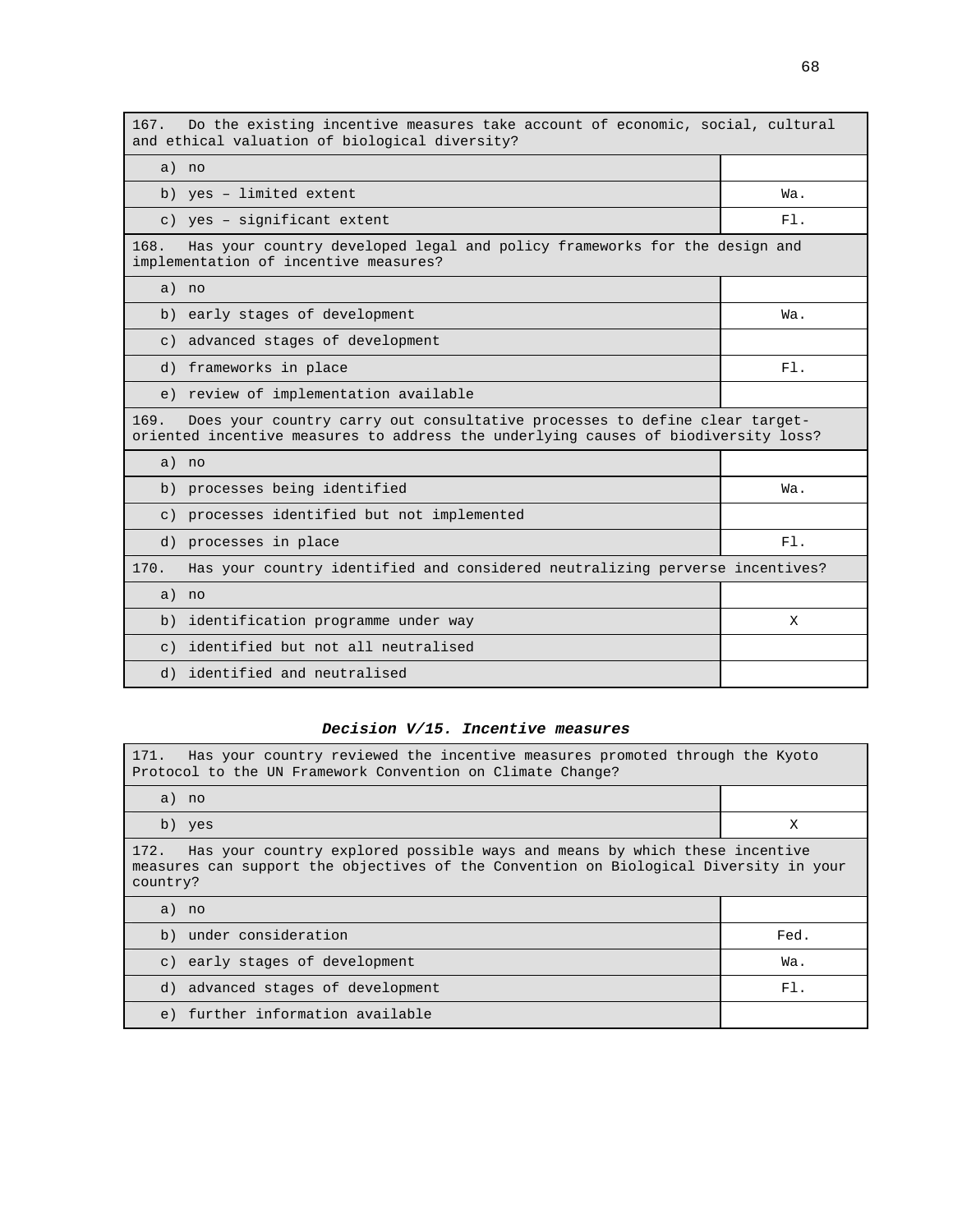(general) Flanders - Management contracts of the Flemish Government: 597 (out of 710) management contracts were approved for financial support in 2000. 28% of the management contracts dealt with the management of meadows related to birds, 25% dealt with the management of edges and 47% dealt with the management of small landscape elements: \* Meadow bird management (2 packages conversion arable land into grassland) Within demarcated meadow bird areas but not in expansion perimeters of Flemish or acknowledged nature reserves. \* Buffer management (2 packages grassland mowing and grazing) As a rule on cultivated lands within the agricultural structure in demarcated areas (in anticipation of this not within the destinations mentioned in Article 20 of the Nature Conservation Decree) everywhere in Flanders, except if a Nature Directive Plan finds a management agreement inappropriate for this objective. The measure is not applicable within expansion perimeters of Flemish or acknowledged nature reserves. \* Botanical management (4 packages grassland and 2 packages arable land) For the cultivated lands in vulnerable nature zones and the vulnerable zones in agricultural areas with ecological importance, botanical management is possible in anticipation of a Nature directive plan and as measure (not as compensation) compatible with the measure in areas with specific environmental restrictions and this under the following conditions: - within the destinations mentioned in Article 20 of the Nature Conservation Decree, areas are demarcated in advance on the basis of a number of criteria, determined by the Flemish government on the proposal of the authorised Minister for Environment; - the expansion perimeters of Flemish or acknowledged nature reserves are excluded; - the management packages concerning botanical management are linked to a management vision, approved in the implementation of the Nature Conservation Decree; - the management packages concerning botanical management include clearly accessible result commitments, defined under the form of conservation and/or development or recovery of nature (target) types or nature target images; - only for cultivated lands which are known at the registration of the manure bank; - if, for the cultivated land in question, no Nature directive plan becomes effective towards the end of 2004, the management agreement will expire; - if, for the cultivated land in question, no Nature directive plan becomes effective towards the end of 2004, Nature directive plan needs to include a pronouncement about the termination or proceeding, if possible under which additional boundary conditions, of the current management agreement. Nature conservation organisations receive government subsidies for the acquisition of land and for management and monitoring activities in the recognised reserves. Local authorities receive government subsidies for the implementation of projects for conservation, rehabilitation and management of habitats or species within their area. (general) Wallonia - For the Walloon Region, incentive measures are foreseen within the following resolutions: - grants for appropriate agro-environmental practices (resolution of the Walloon Government, 11.03.1999); subsidies for the plantation of hedges (resolution of the Walloon Government, 09.02.1995); - subsidies for appropriate sylvicultural practices (resolution of the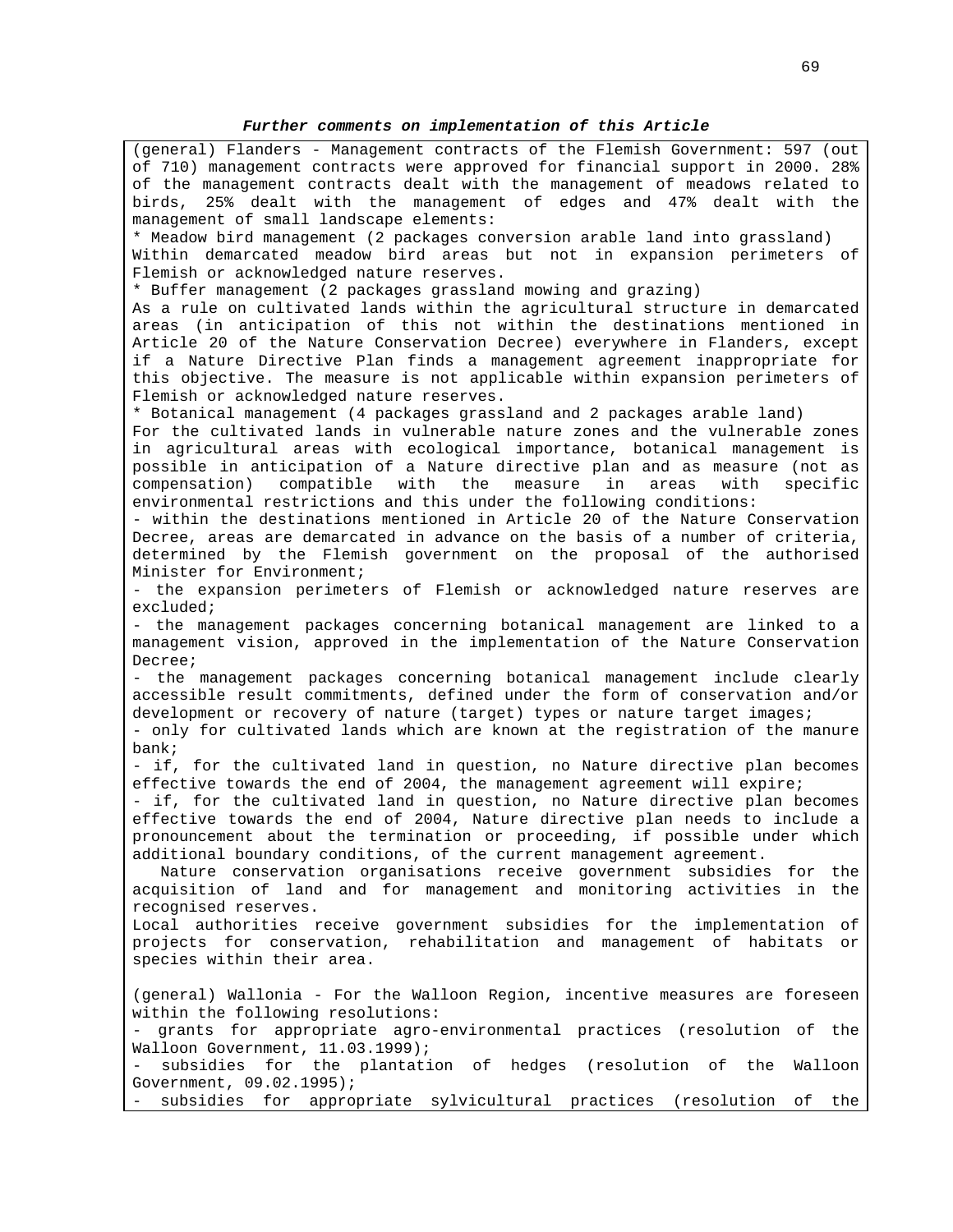Walloon Government, 17.11.1994); - subsidies when acquiring land for nature reserve purposes (resolution of the Walloon Executive, 17.07.1986).

(general) In the Brussels Capital Region, subsidies are  $i.a.$  granted for the management of recognised nature reserves (resolution of the Brussels Capital Executive, 25.10.1990).

(158) Concerning the private sector, programmes to ensure the adoption of economically and socially sound measures that act as incentives for the conservation and sustainable use of components of biological diversity are in early stages of development.

(165) An example of an economic incentive for the private sector is the investment deduction for environmentally sound investments.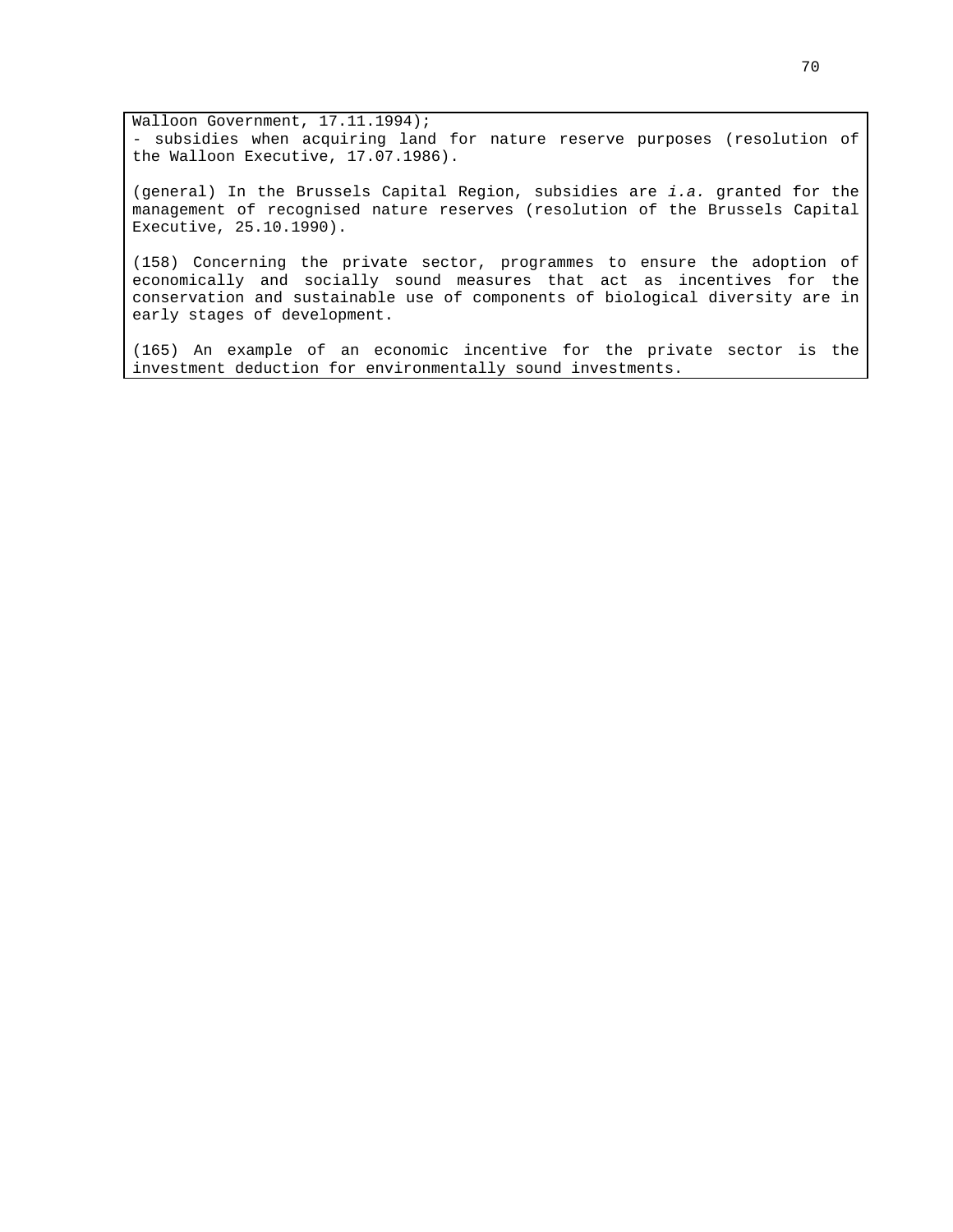# **Article 12 Research and training**

| What is the relative priority afforded to implementation of this Article and<br>173.<br>the associated decisions by your country?                                                                                                                                                                |                                                                                                                                              |     |                     |  |              |                   |     |  |
|--------------------------------------------------------------------------------------------------------------------------------------------------------------------------------------------------------------------------------------------------------------------------------------------------|----------------------------------------------------------------------------------------------------------------------------------------------|-----|---------------------|--|--------------|-------------------|-----|--|
| a) High                                                                                                                                                                                                                                                                                          |                                                                                                                                              |     | Medium<br>b)        |  | Χ            | $\in$ )<br>Low    |     |  |
| 174.                                                                                                                                                                                                                                                                                             |                                                                                                                                              |     |                     |  |              |                   |     |  |
|                                                                                                                                                                                                                                                                                                  | To what extent are the resources available adequate for meeting the obligations<br>and recommendations made?                                 |     |                     |  |              |                   |     |  |
| a) Good                                                                                                                                                                                                                                                                                          | b) Adequate                                                                                                                                  | FI. | $\in$ )<br>Limiting |  | Fed. / Wa.   | Severely limiting |     |  |
|                                                                                                                                                                                                                                                                                                  | Further comments on relative priority and on availability of resources                                                                       |     |                     |  |              |                   |     |  |
| the framework of the current Multi-annual Scientific Plan for a<br>In<br>Sustainable Development (SPSD-II: 2000-2004) of the OSTC, about 7.44 Mio Euro<br>(on 57 Mio Euro) are devoted to research on biodiversity issues, compared to<br>3.1 Mio Euro in the previous Plan (SPSD-I: 1996-2000). |                                                                                                                                              |     |                     |  |              |                   |     |  |
|                                                                                                                                                                                                                                                                                                  |                                                                                                                                              |     |                     |  |              |                   |     |  |
| Has your country established programmes for scientific and technical education<br>175.<br>and training in measures for the identification, conservation and sustainable use of<br>biological diversity and its components (12a)?                                                                 |                                                                                                                                              |     |                     |  |              |                   |     |  |
| a) no                                                                                                                                                                                                                                                                                            |                                                                                                                                              |     |                     |  |              |                   |     |  |
| b)                                                                                                                                                                                                                                                                                               | early stages of development                                                                                                                  |     |                     |  |              |                   | Br. |  |
|                                                                                                                                                                                                                                                                                                  | c) advanced stages of development                                                                                                            |     |                     |  |              |                   | Wa. |  |
| d) programmes in place                                                                                                                                                                                                                                                                           |                                                                                                                                              |     |                     |  | Fed. $/F1$ . |                   |     |  |
| Has your country provided support to other Parties for education and training<br>176.<br>in measures for the identification, conservation and sustainable use of biological<br>diversity and its components (12a)?                                                                               |                                                                                                                                              |     |                     |  |              |                   |     |  |
| a) no                                                                                                                                                                                                                                                                                            |                                                                                                                                              |     |                     |  |              |                   |     |  |
| b) yes                                                                                                                                                                                                                                                                                           |                                                                                                                                              |     |                     |  |              |                   | X   |  |
| 177.                                                                                                                                                                                                                                                                                             | Does your country promote and encourage research which contributes to the<br>conservation and sustainable use of biological diversity (12b)? |     |                     |  |              |                   |     |  |
| a) no                                                                                                                                                                                                                                                                                            |                                                                                                                                              |     |                     |  |              |                   |     |  |
|                                                                                                                                                                                                                                                                                                  | b) yes - limited extent                                                                                                                      |     |                     |  |              |                   |     |  |
| c) yes - significant extent                                                                                                                                                                                                                                                                      |                                                                                                                                              |     |                     |  |              | X                 |     |  |
| Does your country promote and co-operate in the use of scientific advances in<br>178.<br>biological diversity research in developing methods for conservation and sustainable<br>use of biological resources (12c)?                                                                              |                                                                                                                                              |     |                     |  |              |                   |     |  |
| a) no                                                                                                                                                                                                                                                                                            |                                                                                                                                              |     |                     |  |              |                   |     |  |
| b) yes - limited extent                                                                                                                                                                                                                                                                          |                                                                                                                                              |     |                     |  |              | Χ                 |     |  |
| c) yes - significant extent                                                                                                                                                                                                                                                                      |                                                                                                                                              |     |                     |  |              | FI.               |     |  |
| If a developed country Party -                                                                                                                                                                                                                                                                   |                                                                                                                                              |     |                     |  |              |                   |     |  |
| Does your country's implementation of the above activities take into account<br>179.<br>the special needs of developing countries?                                                                                                                                                               |                                                                                                                                              |     |                     |  |              |                   |     |  |
| a) no                                                                                                                                                                                                                                                                                            |                                                                                                                                              |     |                     |  |              |                   |     |  |
| b) yes, where relevant                                                                                                                                                                                                                                                                           |                                                                                                                                              |     |                     |  |              | Χ                 |     |  |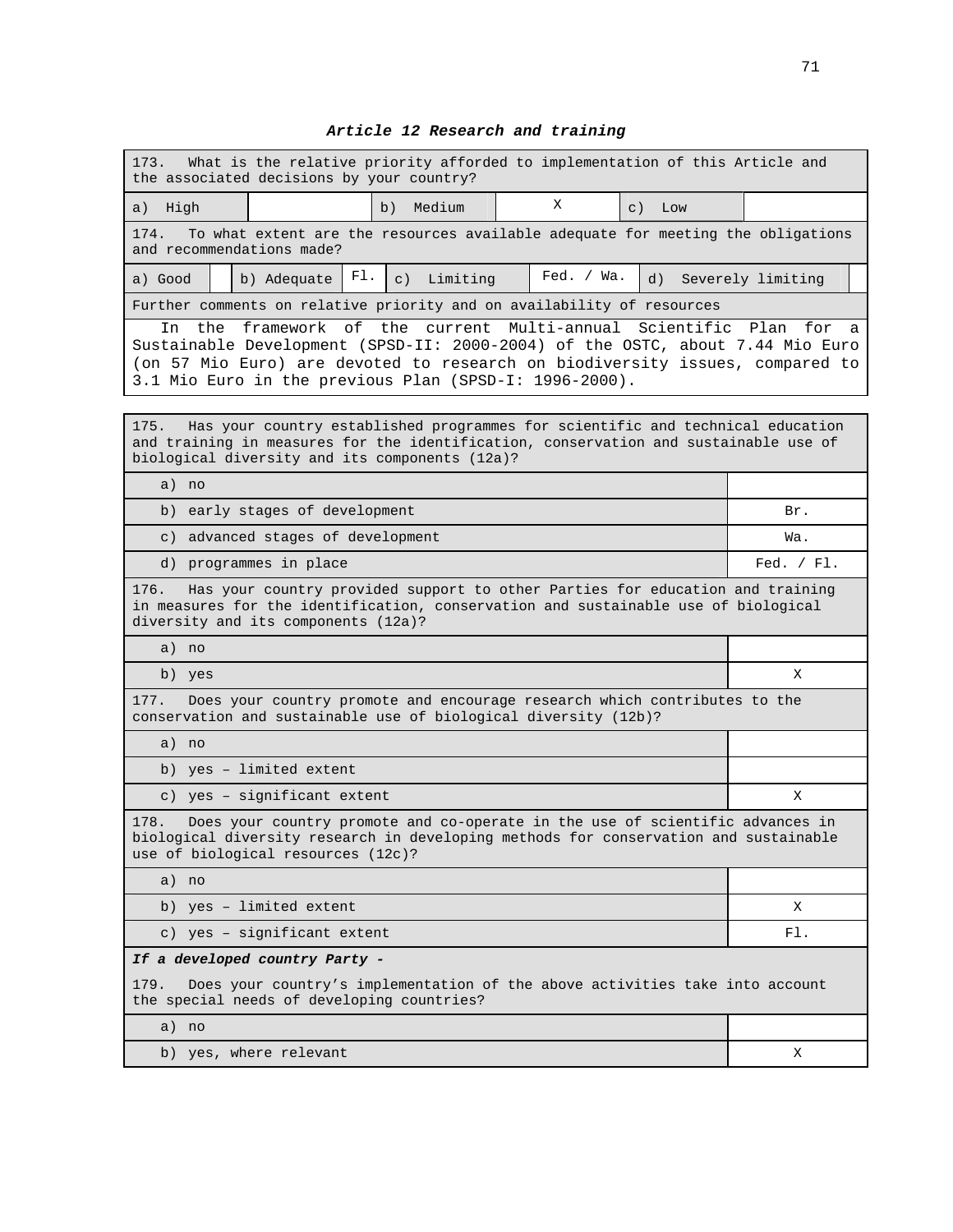### **Further comments on implementation of this Article**

(175) International Course on Nematology (Biology Dept., Ghent University), Biodiversity Training Course on behalf of the United Nations University (Ghent University), weekly seminars on biodiversity (Catholic University of Louvain-La-Neuve), etc. Most Belgian universities have 3<sup>rd</sup> cycle environmental management courses (equivalent of a Master's degree), including courses on the management of (inter-)tropical areas.

(176) The Directorate-General for International Co-operation of the federal Belgian Government supports the African Biodiversity Information Centre (ABIC) at the Royal Museum for Central Africa. ABIC organises training internships with a focus on taxonomy and biodiversity for students from developing countries.

The Royal Museum for Central Africa organised in 2000 on the RFI Comoros a capacity-building training workshop about inventorying terrestrial biodiversity and its eco-tourism potential.

(177) At the federal level, the OSTC encourages research which contributes to the conservation and sustainable management of terrestrial ecosystems (temperate regions), of marine ecosystems (in particular the North sea) and of Antarctic ecosystems.

The main objectives are:

- to better understand the links between biological diversity, the structure and the functioning of ecosystems and the impacts of human and environmental threats (climate change in particular) on biodiversity;

- to develop decision/management support tools for the monitoring and assessment of biodiversity and methods for conservation, restoration and sustainable use of biodiversity.

In support of Article 12 (b) and (c), the Belgian federal government launched a Biodiversity Platform aiming at improving the information exchange and communication between the scientific community, the research funding bodies, the policy-makers in the field of environment and the land-managers, notably via the Belgian Biodiversity Forum website, thematic workgroups and the organisation of biodiversity-related meetings. This Platform promotes biodiversity research and an increased use of its results for applied environment management.

(177) Wallonia - As far as scientific support is concerned, the Nature, Forests and Wood Research Centre, which depends from the Nature and Forestry Division, conducts or co-ordinates various studies. At the biological diversity level, the main lines of research are:

- the inventory and the monitoring of biological diversity (Observatory of Fauna, Flora and Habitats - OFFH);

- the monitoring of aquatic organisms (Hydrobiology section);

- the monitoring of the management of protected areas (Biological research centre);

- the permanent inventory of forests that recently included parameters relating to biological diversity;

- the genetic improvement of the main forest species grown in the Walloon Region (study of origins, selection of seeding plantation areas, individual selection, locating and protecting plantation areas to be conserved, etc.). The Gembloux Scientific Centre hosts the Walloon Biodiversity server (mrw.wallonie.be/dgrne/sibw).

The different universities also play an important role in research on biological diversity conservation, either independently (dissertations, theses, etc.) or through research agreements with the Walloon Region.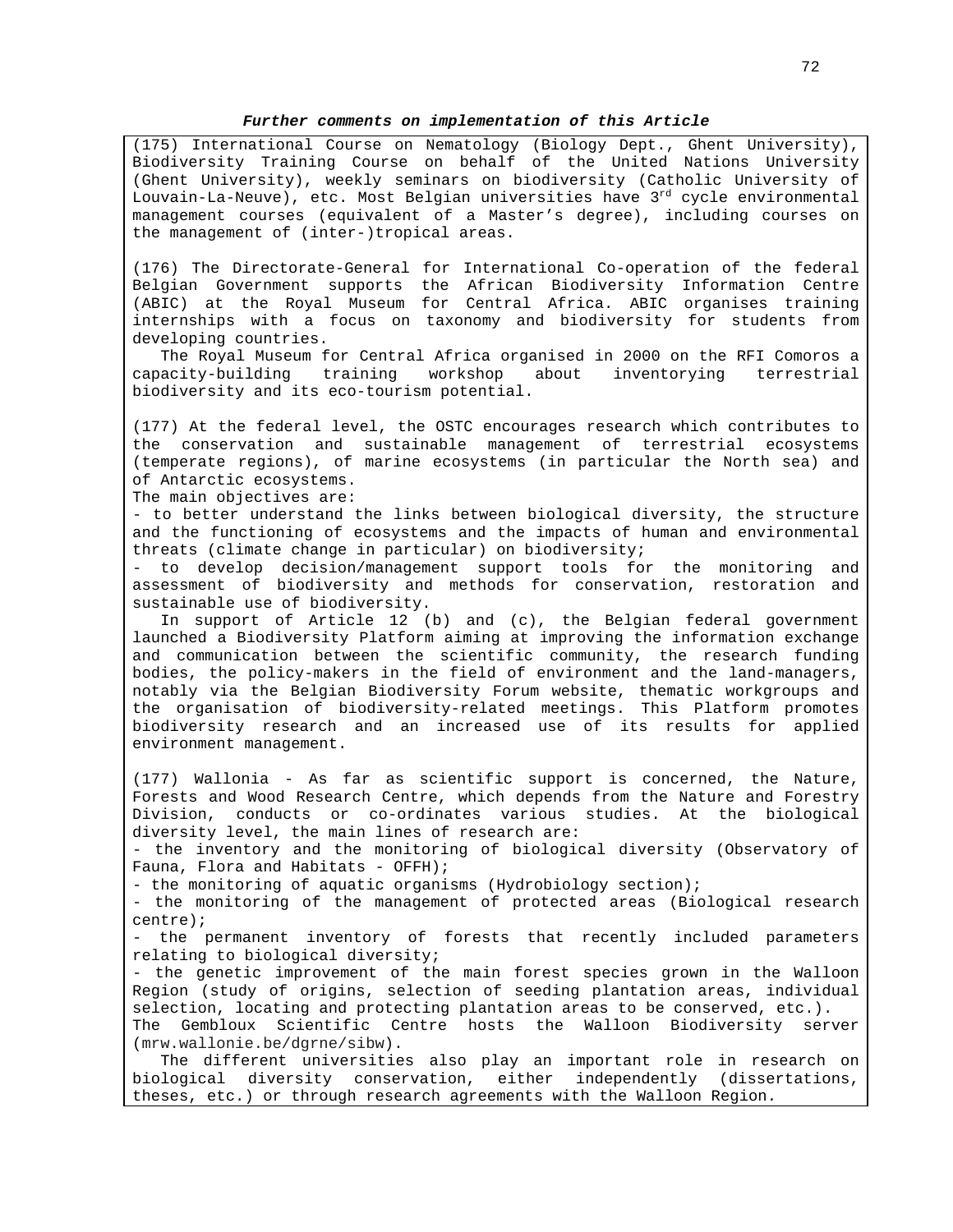For specific missions, the Region finances research activities of universities, institutes and naturalists' organisations.

(177) Flanders - The Flemish Institute of Nature Conservation (www.instnat.be) is responsible for reporting on the state of nature in Flanders, including applied ecological and hydrogeological research with a view to nature conservation. It is also in charge of a number of inventories, the compilation of species Red Lists and the establishment of the Biological Evaluation Map. The Institute for Forestry and Game Management (www.ibw.vlaanderen.be) has a similar function for forests. It is also responsible for scientific research on fish stock and their management. The Flemish Impulse Programme Nature Development (VLINA) was started in 1996 as a means to stimulate research on nature conservation in Flanders. Biological diversity indicators are one of the five themes treated within the scope of the programme, with indicators of forest biological diversity being the first ascribed research assignment. The Flemish Environmental Agency (www.vmm.be) is a para-governmental institution complementary to the environmental administration. One of the tasks of the VMM is to establish and run the monitoring programme on surface water quality.

(178 b) General research in Flanders. (178 c) Policy relevant research in Flanders.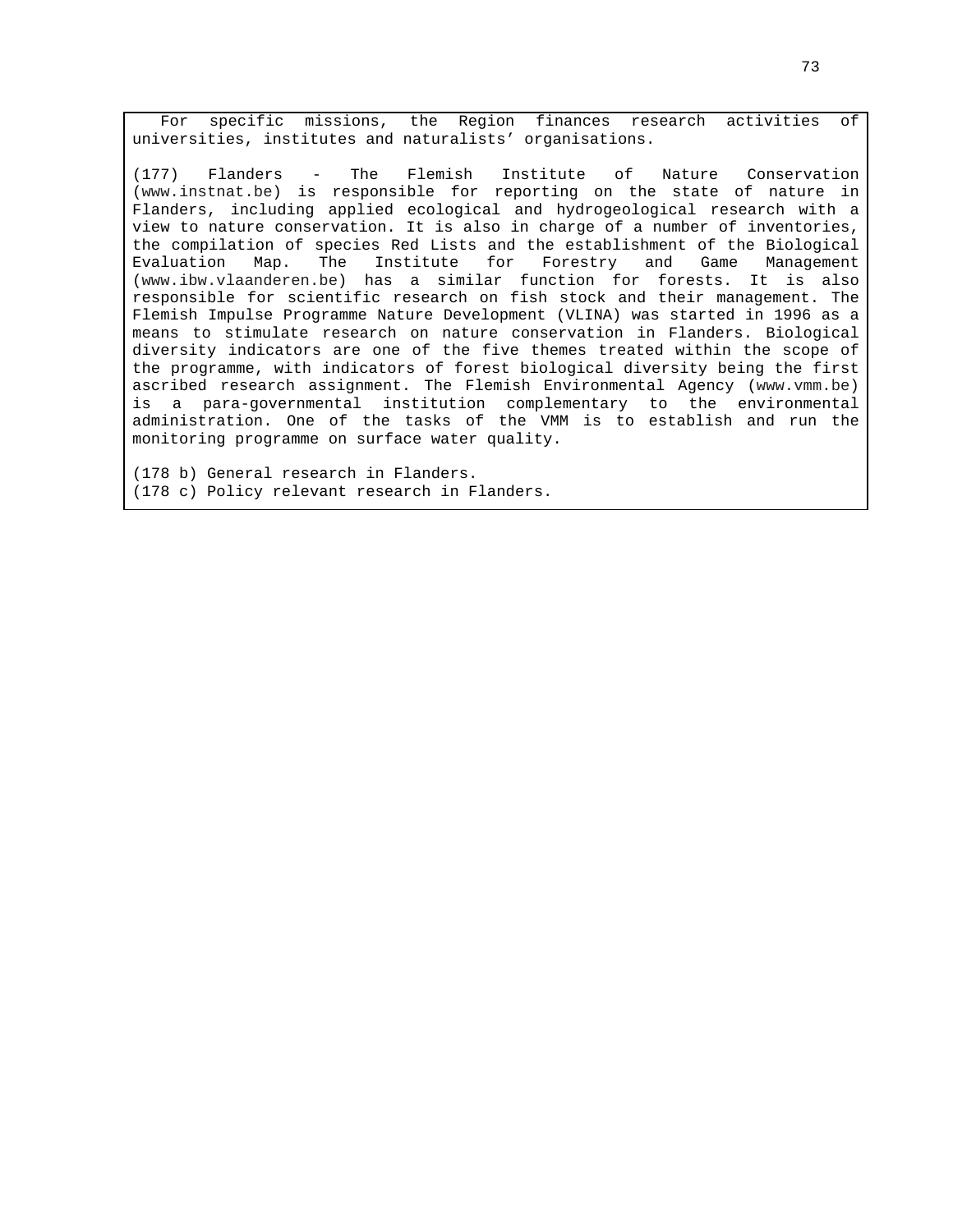| What is the relative priority afforded to implementation of this Article and<br>180.<br>the associated decisions by your country? |             |    |        |                 |          |  |           |                   |  |
|-----------------------------------------------------------------------------------------------------------------------------------|-------------|----|--------|-----------------|----------|--|-----------|-------------------|--|
| High<br>a)                                                                                                                        | Χ           | b) | Medium |                 | F1.      |  | $\circ$ ) | Low               |  |
| 181.<br>To what extent are the resources available adequate for meeting the obligations<br>and recommendations made?              |             |    |        |                 |          |  |           |                   |  |
| a) Good                                                                                                                           | b) Adequate |    | X      | $\mathcal{C}$ ) | Limiting |  | d)        | Severely limiting |  |
| Further comments on relative priority and on availability of resources                                                            |             |    |        |                 |          |  |           |                   |  |
|                                                                                                                                   |             |    |        |                 |          |  |           |                   |  |
|                                                                                                                                   |             |    |        |                 |          |  |           |                   |  |

# **Article 13 Public education and awareness**

| 182. Does your country promote and encourage understanding of the importance of, and<br>the measures required for, the conservation of biodiversity (13a) through media?                                                  |   |  |  |  |
|---------------------------------------------------------------------------------------------------------------------------------------------------------------------------------------------------------------------------|---|--|--|--|
| a) no                                                                                                                                                                                                                     |   |  |  |  |
| b) yes - limited extent                                                                                                                                                                                                   | X |  |  |  |
| c) yes - significant extent                                                                                                                                                                                               |   |  |  |  |
| 183. Does your country promote and encourage understanding of the importance of, and<br>the measures required for, the conservation of biodiversity (13a) through the<br>inclusion of this topic in education programmes? |   |  |  |  |
| a) no                                                                                                                                                                                                                     |   |  |  |  |
| b) yes - limited extent                                                                                                                                                                                                   |   |  |  |  |
| c) yes - significant extent                                                                                                                                                                                               | X |  |  |  |
| 184. Does your country co-operate with other States and international organisations<br>in developing relevant educational and public awareness programmes (13b)?                                                          |   |  |  |  |
| $a)$ no                                                                                                                                                                                                                   |   |  |  |  |
| b) yes - limited extent                                                                                                                                                                                                   | X |  |  |  |
| c) yes - significant extent                                                                                                                                                                                               |   |  |  |  |

# **Decision IV/10. Measures for implementing the Convention [part]**

| 185. Are public education and awareness needs covered in the national strategy and<br>action plan?                                                                                                  |     |
|-----------------------------------------------------------------------------------------------------------------------------------------------------------------------------------------------------|-----|
| a) no                                                                                                                                                                                               |     |
| b) yes - limited extent                                                                                                                                                                             | Wa. |
| c) yes - significant extent                                                                                                                                                                         | F1. |
| Has your country allocated appropriate resources for the strategic use of<br>186.<br>education and communication instruments at each phase of policy formulation,<br>implementation and evaluation? |     |
| a) limited resources                                                                                                                                                                                |     |
| b) significant but not adequate resources                                                                                                                                                           | X   |
| adequate resources<br>$\subset$ )                                                                                                                                                                   |     |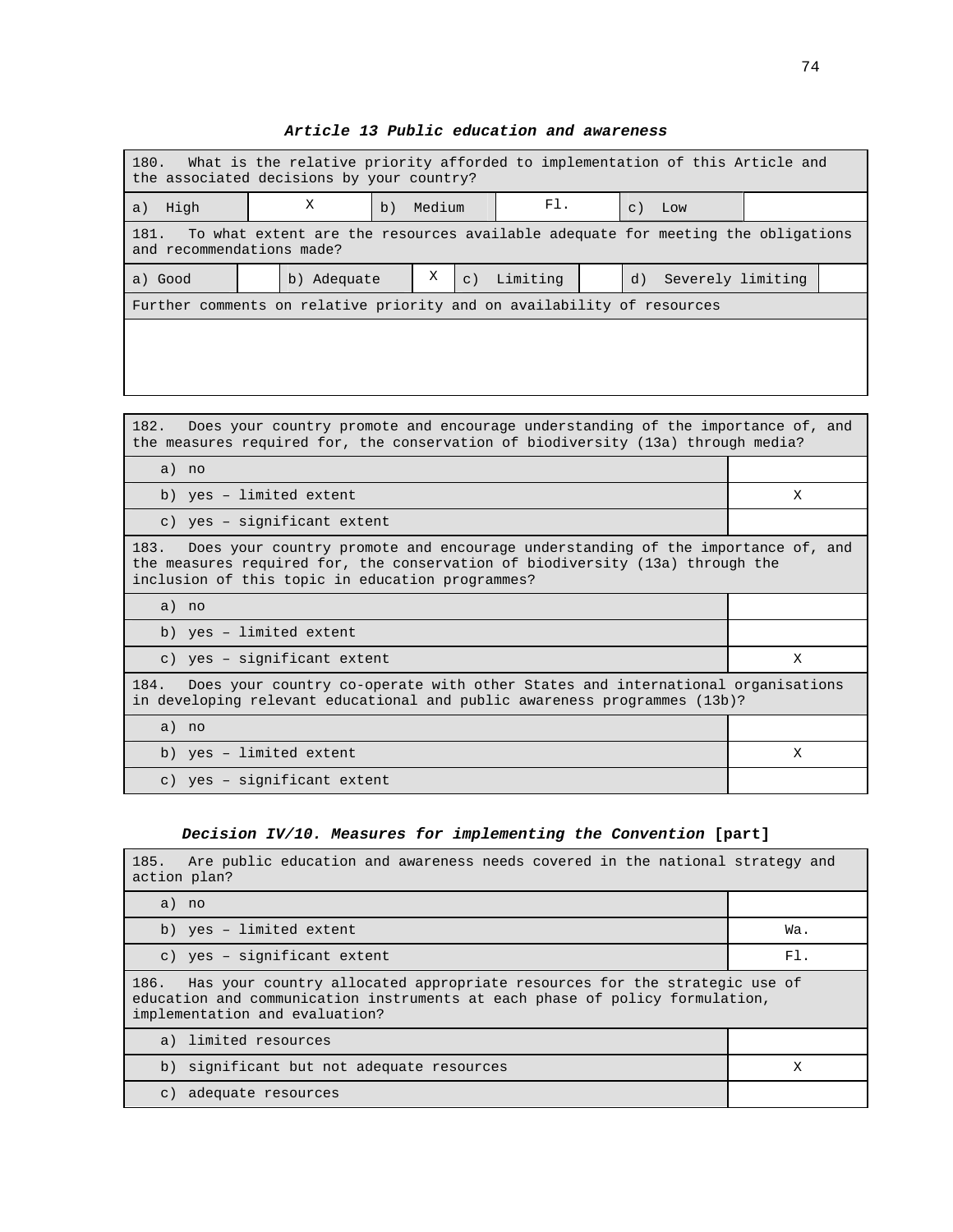187. Does your country support initiatives by major groups that foster stakeholder participation and that integrate biological diversity conservation matters in their practice and education programmes?

a) no

188. Has your country integrated biodiversity concerns into education strategies?

b) yes X

a) no

b) early stages of development

c) advanced stages of development Wa.

d) yes  $\begin{bmatrix} 1 & 0 \end{bmatrix}$ 

189. Has your country made available any case-studies on public education and awareness and public participation, or otherwise sought to share experiences?

a) no

b) yes X

190. Has your country illustrated and translated the provisions of the Convention into any local languages to promote public education and awareness raising of relevant sectors?

a) not relevant

b) still to be done

c) under development

d) yes X

191. Is your country supporting local, national, sub-regional and regional education and awareness programmes?

a) no

b) yes – limited extent

c) yes – significant extent X

#### **If a developing country Party or Party with economy in transition -**

192. When requesting assistance through the GEF, has your country proposed projects that promote measures for implementing Article 13 of the Convention?

a) no

b) yes

#### **Decision V/17. Education and public awareness**

| 193. Does your country support capacity-building for education and communication in<br>biological diversity as part of the national biodiversity strategy and action plans? |  |  |  |  |
|-----------------------------------------------------------------------------------------------------------------------------------------------------------------------------|--|--|--|--|
| a) no                                                                                                                                                                       |  |  |  |  |
| b) limited support                                                                                                                                                          |  |  |  |  |
| c) yes (please give details)                                                                                                                                                |  |  |  |  |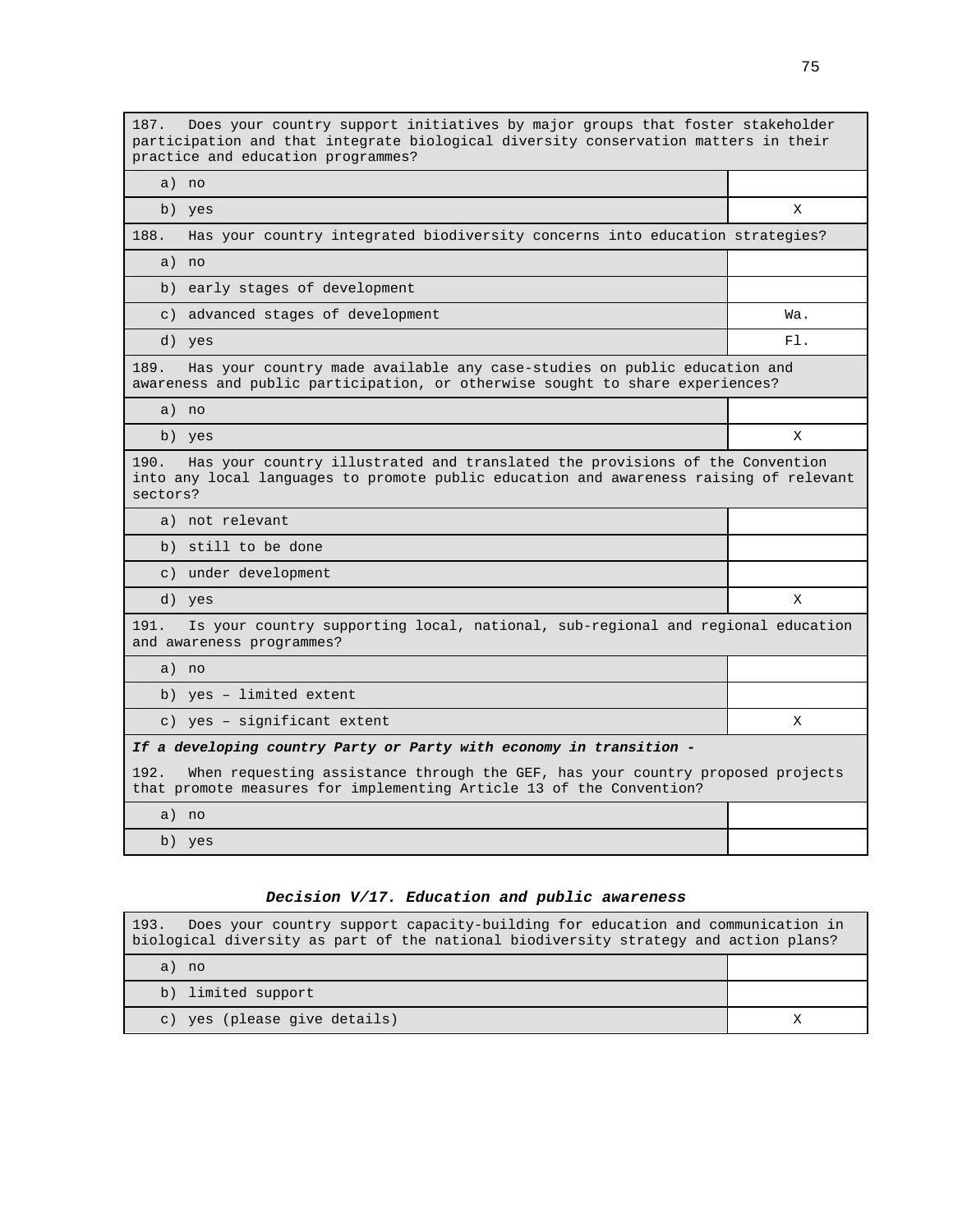#### **Further comments on implementation of this Article**

(general) In Flanders there are a number of educational efforts on different levels: on all levels of education between 3 and 18 years, specific aspects of environmental education are an integral part of the educational program. The institutes of higher education do not have a specific program. Most of the Flemish universities have signed the COPERNICUS Treaty (Co-operation Program in Europe for Research on Nature and Industry through Co-ordinated University Studies). \* Regional initiatives: - the Flemish environmental action plan (MINA 2), initiative 146, created an environmental education department within the government administration; - AMINAL is responsible for 5 educational centers open to the public; in 3 of them the environmental education department offers integrated EE-programmes; - AMINAL will organize at the end of 2001 a course 'Professional Environmental Education'. Most of governmental owned nature reserves are open to the public. Several specific projects are subsidised: the 'Environment Encounter Program' for all the basic schools, the 'Educational Schelde Communication Project' (11-14 y.), the 'Environment-boat' as a sailing EE-centre, and some smaller projects. \* Provincial initiatives: - each province (except one) has its own centre for environmental education; the province without own centre has several regional points of support for environmental education; - most of the provincial owned nature reserves also have an educational function. \* Cities: - a number of cities in Flanders have their own environmental education center; - most cities have an own educational program. \* Private organisations: - 2 privately owned environmental education organisations are active in Flanders: 'Centrum voor Natuur- en Milieu-educatie (CVN)' and the environmental education organisation 'De Wielewaal - Educatief'. The CVN organizes each year a course for nature guides. In 2000, 416 persons followed the course of which 213 graduated. \* Socio-cultural organisations: - non governmental nature organisations are offering their members a wide range of environmental education activities. \* Youth organisations: - the 'Jeugdbond voor Natuurstudie en Milieubescherming (JNM)' is an organisation specific for children and young adults between 8 and 25 years. Organised groups: some organisations have a number of specific environmental education initiatives. Actions include: - set up of visitor centres in vicinity of major protected areas; - organisation of guided tours in protected areas; - publication of brochures and folders on specific aspects of nature conservation; - co-operation with and support of nature conservation organisations and provincial or municipal authorities for specific public awareness projects; - educational centre for forestry; - development of websites. More information: www.mina.vlaanderen.be/milieueducatie/centra/ (general) The Walloon Region has developed an extended network of 'Centres Régionaux d'Initiation à l'Environnement' (CRIE), centres for environmental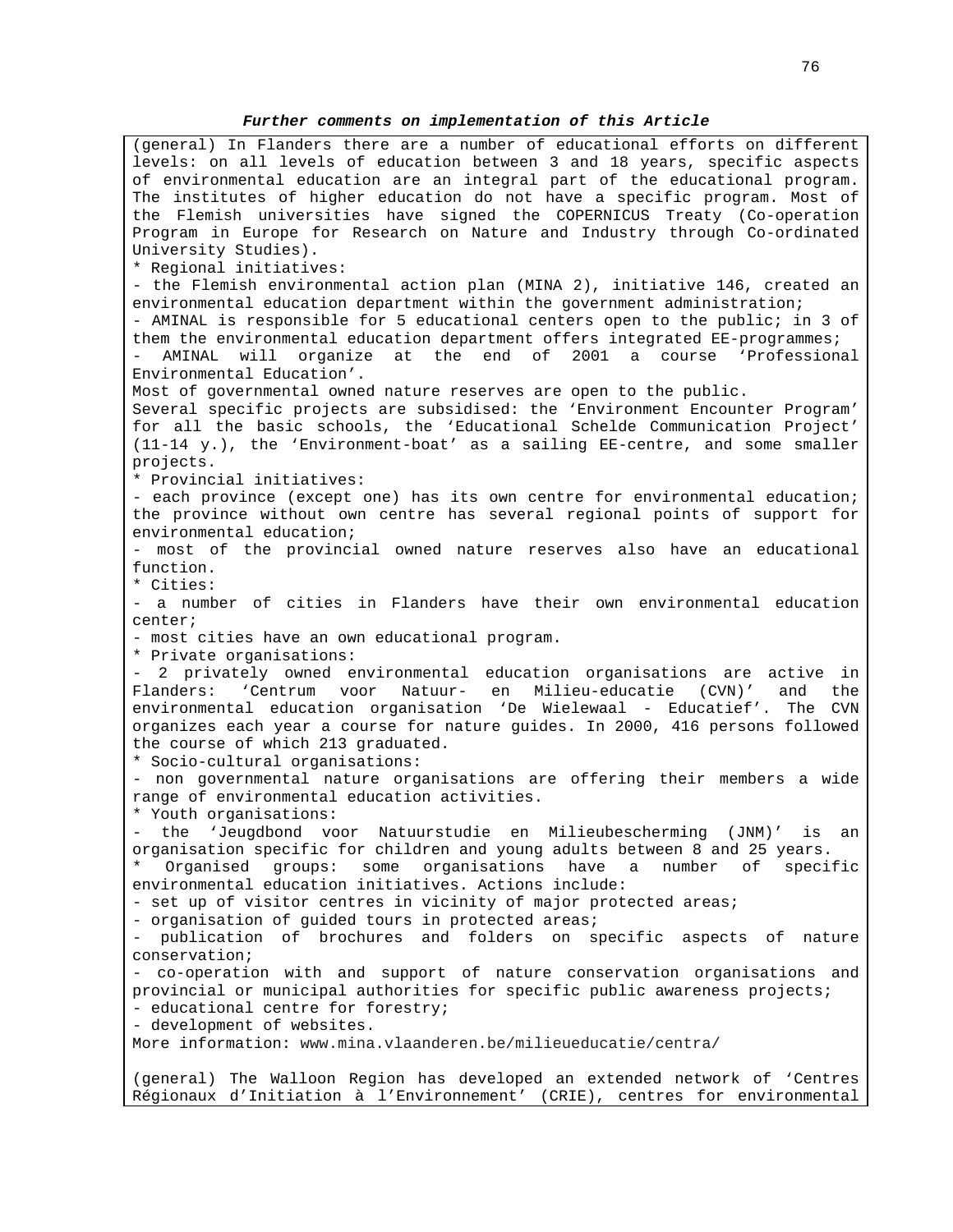education and awareness. Those centres develop programs based on nature and biodiversity for public awareness purposes. Their actions are mainly (but not exclusively) oriented towards school children aged 6-12. Furthermore, 'green classes' are organised in most schools.

Naturalists' associations are financed in view to organise public awareness and education activities. Nature protection organisations such as the WWF, AVES, the 'Ligue Royale pour la Protection des Oiseaux' (LRBPO), the 'Réserves naturelles et ornithologiques de Belgique' (RNOB), 'Ardenne et Gaume', 'Les Cercles des Naturalistes de Belgique', 'Jeunes et Nature' and 'Forêt Wallonne' all have educational activities oriented towards nature conservation (e.g. excursions, visits of nature reserves, management of nature reserves, publications, etc.) or towards specific thematic areas (e.g. forests, quality of watercourses, etc.). Other associations such as GAWI (integrated and biological fruit production) and CARI (protection of pollinators) receive support from the Walloon Region to promote awareness programmes on sustainable management of natural resources.

The NGO 'Les Cercles des Naturalistes de Belgique' organises every year nature guide training courses at 5 training locations, both in French (Vierves-sur-Viroin, Sart-Tilman, Mont-Rigi, Bon-Secours and Brussels) and in German (Haus Ternell).

The Walloon Region also launches regularly thematic nature protection or development operations, which always include an important public awareness and educational part. Some examples of projects include the migration of black storks (www.explorado.com) or the raising of ladybirds as a means of sustainable control of aphids (www.coccinelles.be)

(general) Federal level - In 2000 a brochure entitled 'Threatened plant species and the tourist' was edited in Dutch and French and widely disseminated by the Federal Ministry for Agriculture. Another brochure, dealing with CITES and the concerned plant species, is also available at the Ministry for Agriculture.

Some research projects, in association with relevant university courses, demonstrate the need for, and the potential uses of, plant genetic resources. Development of 'on farm' or in situ orchards together with visits of collections and manifestations organised for schools and the general public enhance the public awareness concerning this topic. Public and media collaboration plays a key role for the collection of endangered old fruit tree cultivars.

Within the National Botanic Garden of Belgium an education section has been created a few years ago. As the presentation of the collections is ongoing, new display texts are formulated, with special attention to the CBD and its consequences. The next 'Education congress' of the European Botanic Gardens will be organised and hosted by the National Botanic Garden of Belgium. The development of the education strategy is completely in line with the action plan of Botanic Gardens conservation International in this field.

The Royal Belgian Institute of Natural Sciences has a fully operational educational unit, in charge of organising school visits (3-18 years old) and guided tours for visitors of the Natural History Museum, as well as seminars and teacher trainings on nature and biodiversity. This unit also organises practical workshops for children (in French: Ateliers Nature, ages 5-12/ in Dutch: Natuurateliers, ages 7-16) that address a great variety of specific themes and promote awareness on nature and biological diversity (Wednesdays, Saturdays and holidays).

(190) The text of the Convention is available on the Belgian CHM in Dutch, French and German, which are the three official languages in Belgium. Moreover a Dutch and French version of the Belgian CHM were launched during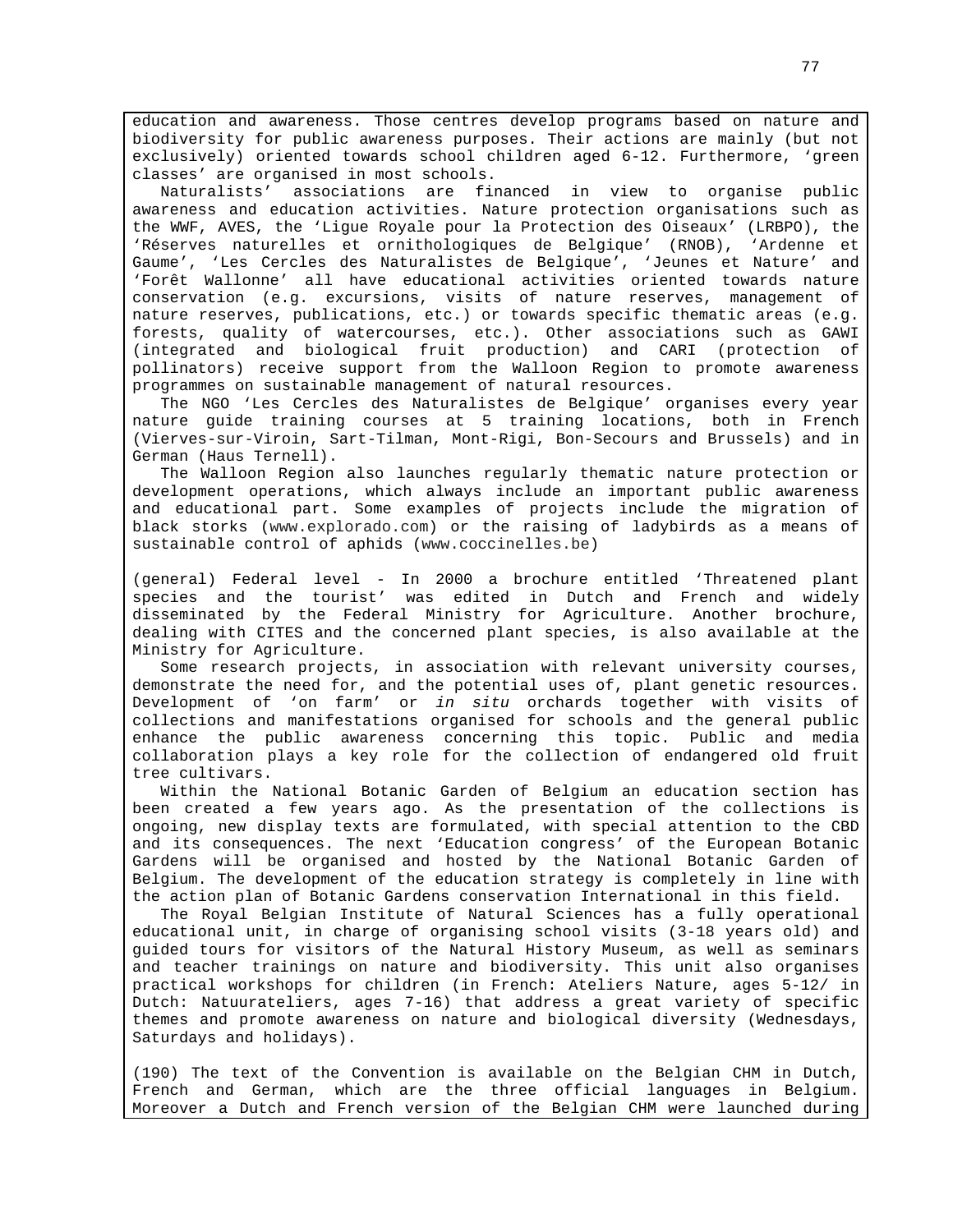the summer period of 2001 and are currently being developed. Several articles, brochures, etc. on CBD provisions have been published in Dutch and French for the Belgian public. The colloquium 'Belgium and the Convention on Biological Diversity – A state of the art' was organised on 17 November 1999 and was open to all (Van Goethem, J.L., Hecq, W. & Peeters, M. (Eds), 2000. Proceedings of the colloquium 'Belgium and the Convention on Biological Diversity – A state of

the art'. Bulletin de l'Institut royal des Sciences naturelles de Belgique, Biologie, vol. 70 – supplement, ISSN 0374-6429: 103 pp).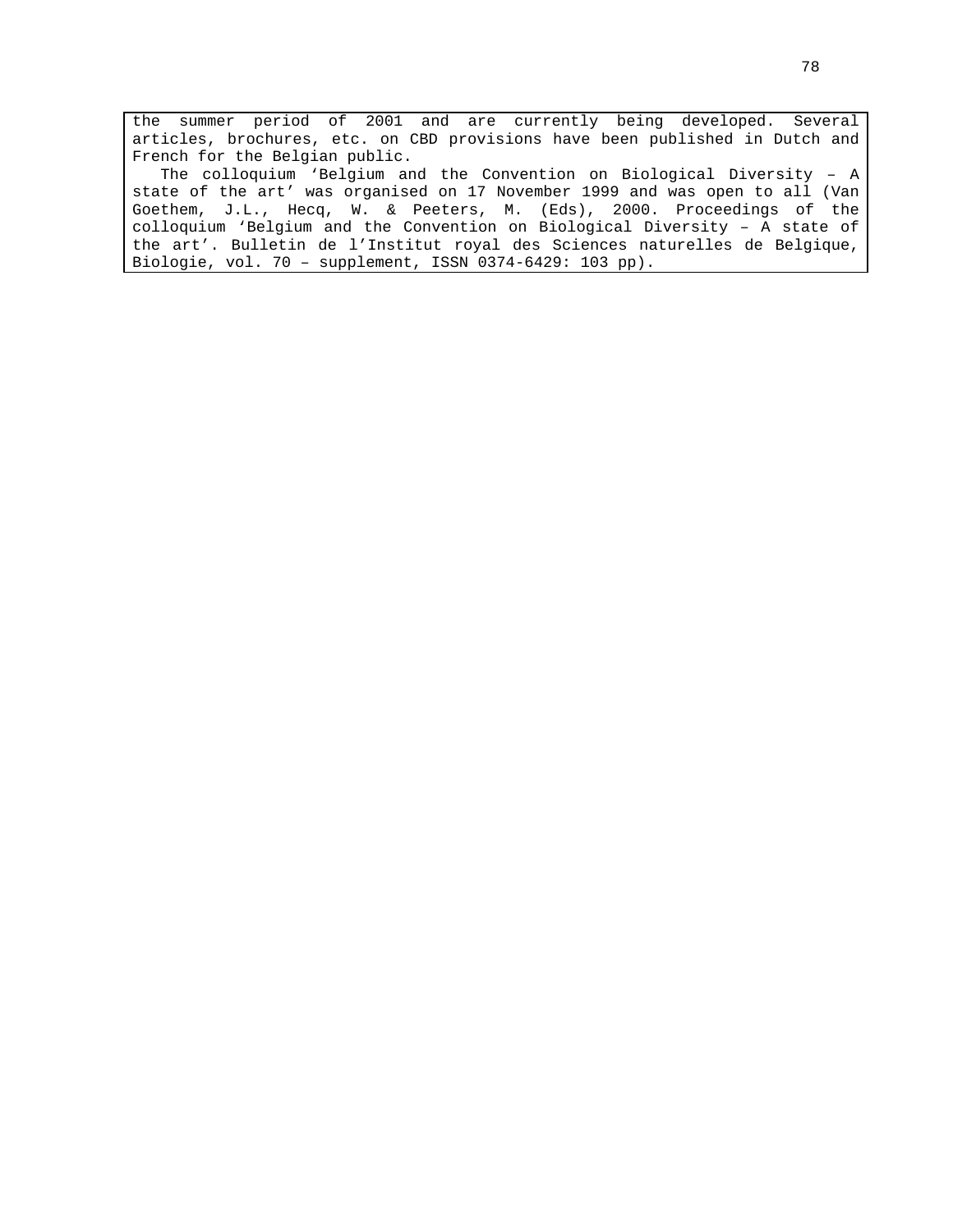| What is the relative priority afforded to implementation of this Article and<br>194.<br>the associated decisions by your country?                                                                                                                                                                                                                                                                                                                                                                                                                                        |                                                                                                |                                            |  |  |             |          |   |                                                                                                                                                          |                   |  |
|--------------------------------------------------------------------------------------------------------------------------------------------------------------------------------------------------------------------------------------------------------------------------------------------------------------------------------------------------------------------------------------------------------------------------------------------------------------------------------------------------------------------------------------------------------------------------|------------------------------------------------------------------------------------------------|--------------------------------------------|--|--|-------------|----------|---|----------------------------------------------------------------------------------------------------------------------------------------------------------|-------------------|--|
| a) High                                                                                                                                                                                                                                                                                                                                                                                                                                                                                                                                                                  |                                                                                                | х<br>Medium<br>b)<br>$\mathsf{C}$ )<br>Low |  |  |             |          |   |                                                                                                                                                          |                   |  |
| 195.<br>To what extent are the resources available adequate for meeting the obligations<br>and recommendations made?                                                                                                                                                                                                                                                                                                                                                                                                                                                     |                                                                                                |                                            |  |  |             |          |   |                                                                                                                                                          |                   |  |
| a) Good                                                                                                                                                                                                                                                                                                                                                                                                                                                                                                                                                                  |                                                                                                | b) Adequate                                |  |  | $\subset$ ) | Limiting | Χ | d)                                                                                                                                                       | Severely limiting |  |
| Further comments on relative priority and on availability of resources                                                                                                                                                                                                                                                                                                                                                                                                                                                                                                   |                                                                                                |                                            |  |  |             |          |   |                                                                                                                                                          |                   |  |
| mitigating and compensatory measures.                                                                                                                                                                                                                                                                                                                                                                                                                                                                                                                                    |                                                                                                |                                            |  |  |             |          |   | Flanders - The procedures for EIA include provision for assessment of the<br>impact on environmental aspects, fauna and flora, as well as development of |                   |  |
| In the Walloon Region, the decree on EIA of 11.09.1985 will soon be<br>replaced by the entering into force of the decree on environmental permits<br>(11.03.1999). Article 6, paragraphs 3 and 4 of the Habitat Directive,<br>imposing an impact assessment for projects involving habitats and species<br>targeted by this directive, will soon be transposed in legislation within the<br>Walloon Region. For the Brussels Capital Region, the Habitat Directive, and<br>thus also the paragraphs mentioned above, were transposed in the resolution<br>of 26.10.2000. |                                                                                                |                                            |  |  |             |          |   |                                                                                                                                                          |                   |  |
| There are no specific budgets for the protection of marine biodiversity as<br>such, but the research budgets currently allocated at federal level for<br>marine research and the promotion of the initiatives taken in the framework<br>of the Convention seem to be adequate.                                                                                                                                                                                                                                                                                           |                                                                                                |                                            |  |  |             |          |   |                                                                                                                                                          |                   |  |
| Is legislation in place requiring an environmental impact assessment of<br>196.<br>proposed projects likely to have adverse effects on biological diversity (14 (1a))?                                                                                                                                                                                                                                                                                                                                                                                                   |                                                                                                |                                            |  |  |             |          |   |                                                                                                                                                          |                   |  |
| a) no                                                                                                                                                                                                                                                                                                                                                                                                                                                                                                                                                                    |                                                                                                |                                            |  |  |             |          |   |                                                                                                                                                          |                   |  |
| early stages of development<br>b)                                                                                                                                                                                                                                                                                                                                                                                                                                                                                                                                        |                                                                                                |                                            |  |  |             |          |   |                                                                                                                                                          |                   |  |
| advanced stages of development<br>$\in$ )                                                                                                                                                                                                                                                                                                                                                                                                                                                                                                                                |                                                                                                |                                            |  |  |             |          |   |                                                                                                                                                          |                   |  |
| d) legislation in place                                                                                                                                                                                                                                                                                                                                                                                                                                                                                                                                                  |                                                                                                |                                            |  |  |             |          |   |                                                                                                                                                          | Χ                 |  |
| e) review of implementation available                                                                                                                                                                                                                                                                                                                                                                                                                                                                                                                                    |                                                                                                |                                            |  |  |             |          |   |                                                                                                                                                          |                   |  |
| 197.                                                                                                                                                                                                                                                                                                                                                                                                                                                                                                                                                                     | Do such environmental impact assessment procedures allow for public<br>participation (14(1a))? |                                            |  |  |             |          |   |                                                                                                                                                          |                   |  |
| a) no                                                                                                                                                                                                                                                                                                                                                                                                                                                                                                                                                                    |                                                                                                |                                            |  |  |             |          |   |                                                                                                                                                          |                   |  |
| b) yes - limited extent                                                                                                                                                                                                                                                                                                                                                                                                                                                                                                                                                  |                                                                                                |                                            |  |  |             |          |   |                                                                                                                                                          | Χ                 |  |
|                                                                                                                                                                                                                                                                                                                                                                                                                                                                                                                                                                          | c) yes - significant extent                                                                    |                                            |  |  |             |          |   |                                                                                                                                                          |                   |  |
| 198.<br>Does your country have mechanisms in place to ensure that the environmental<br>consequences of national programmes and policies that are likely to have significant<br>adverse impacts on biological diversity are duly taken into account (14(1b))?                                                                                                                                                                                                                                                                                                             |                                                                                                |                                            |  |  |             |          |   |                                                                                                                                                          |                   |  |
| a) no                                                                                                                                                                                                                                                                                                                                                                                                                                                                                                                                                                    |                                                                                                |                                            |  |  |             |          |   |                                                                                                                                                          |                   |  |
| b)                                                                                                                                                                                                                                                                                                                                                                                                                                                                                                                                                                       | early stages of development                                                                    |                                            |  |  |             | X        |   |                                                                                                                                                          |                   |  |
| $\circ$ )                                                                                                                                                                                                                                                                                                                                                                                                                                                                                                                                                                |                                                                                                | advanced stages of development             |  |  |             |          |   |                                                                                                                                                          | Wa.               |  |
| d)                                                                                                                                                                                                                                                                                                                                                                                                                                                                                                                                                                       | fully compliant with current scientific knowledge                                              |                                            |  |  |             |          |   |                                                                                                                                                          |                   |  |

# **Article 14 Impact assessment and minimizing adverse impacts**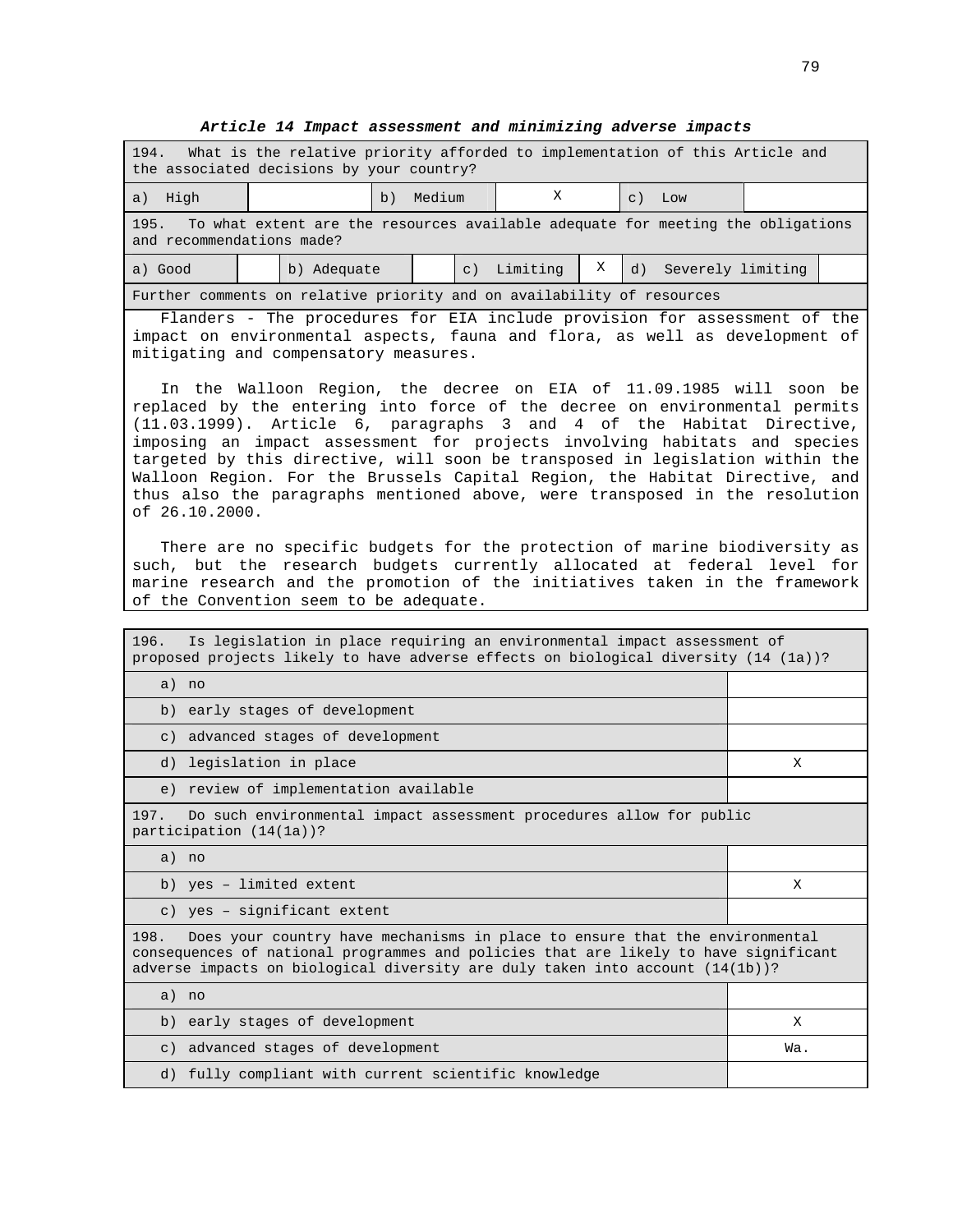199. Is your country involved in bilateral, regional and/or multilateral discussion on activities likely to significantly affect biological diversity outside your country's jurisdiction (14(1c))?

a) no b) yes – limited extent Fl.

c) yes – significant extent Wa.

200. Is your country implementing bilateral, regional and/or multilateral agreements on activities likely to significantly affect biological diversity outside your country's jurisdiction (14(1c))?

a) no

b) no, assessment of options in progress

c) some completed, others in progress X

b) yes

201. Has your country mechanisms in place to notify other States of cases of imminent or grave danger or damage to biological diversity originating in your country and potentially affecting those States (14(1d))?

a) no

b) early stages of development

c) advanced stages of development

d) mechanisms in place X and  $\mathcal{X}$ 

e) no need identified

202. Has your country mechanisms in place to prevent or minimize danger or damage originating in your State to biological diversity in other States or in areas beyond the limits of national jurisdiction (14(1d))?

a) no

b) early stages of development

c) advanced stages of development

d) fully compliant with current scientific knowledge  $\begin{array}{ccc} \text{X} & \text{Y} & \text{X} \end{array}$ 

e) no need identified

203. Has your country national mechanisms in place for emergency response to activities or events which present a grave and imminent danger to biological diversity (14(1e))?

a) no

b) early stages of development

c) advanced stages of development

d) mechanisms in place X

204. Has your country encouraged international co-operation to establish joint contingency plans for emergency responses to activities or events which present a grave and imminent danger to biological diversity (14(1e))?

a) no X b) yes c) no need identified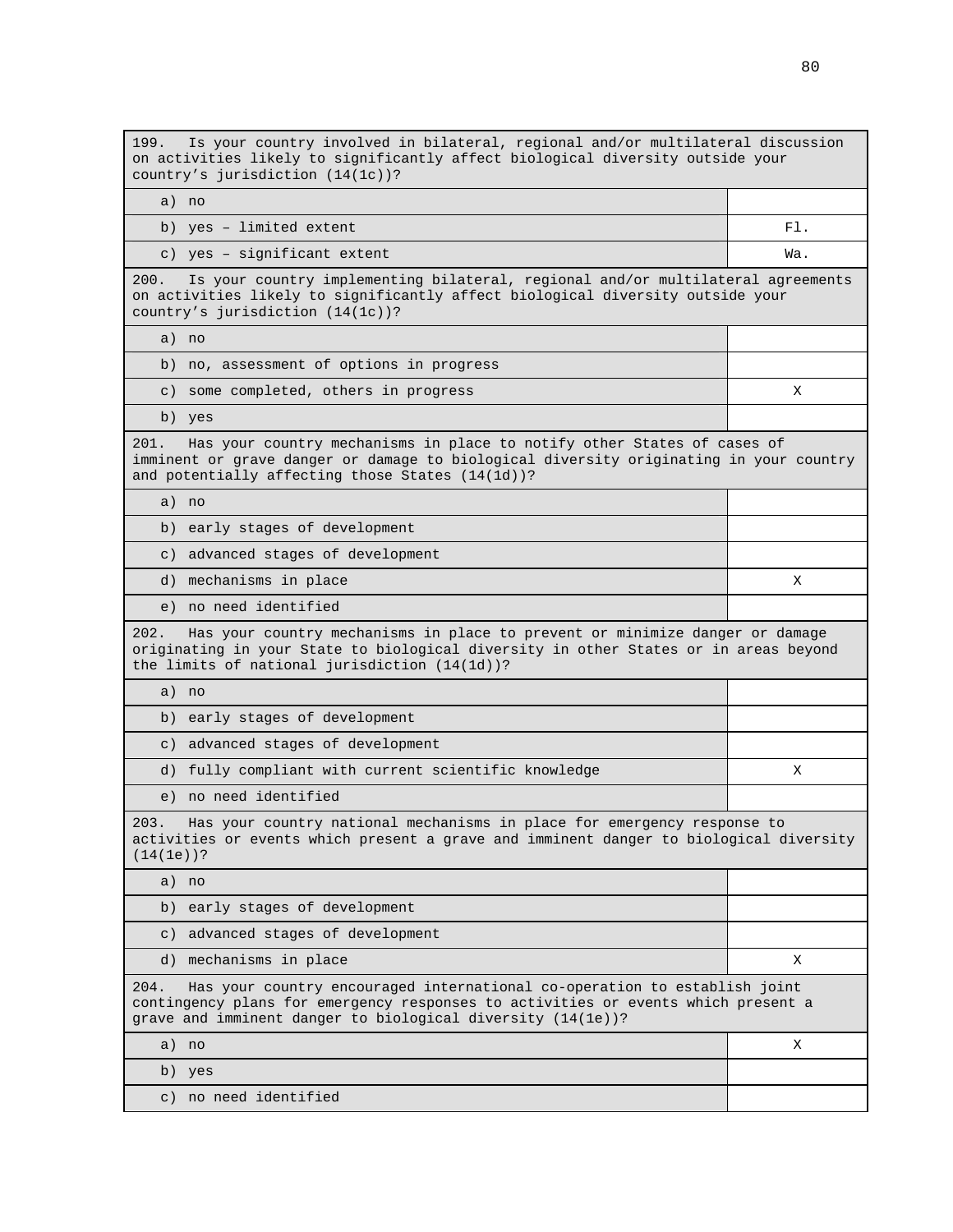# **Decision IV/10. Measures for implementing the Convention [part]**

| Has your country exchanged with other Contracting Parties information and<br>205.<br>experience relating to environmental impact assessment and resulting mitigating<br>measures and incentive schemes? |   |  |  |  |
|---------------------------------------------------------------------------------------------------------------------------------------------------------------------------------------------------------|---|--|--|--|
| a) no                                                                                                                                                                                                   |   |  |  |  |
| b) information provided to the Secretariat                                                                                                                                                              |   |  |  |  |
| c) information provided to other Parties                                                                                                                                                                | Х |  |  |  |
| d) information provided on the national CHM                                                                                                                                                             |   |  |  |  |
| Has your country exchanged with other Contracting Parties information on<br>206.<br>measures and agreements on liability and redress applicable to damage to biological<br>diversity?                   |   |  |  |  |
| a) no                                                                                                                                                                                                   |   |  |  |  |
| b) information provided to the Secretariat                                                                                                                                                              | X |  |  |  |
| information provided to other Parties<br>$\in$ )                                                                                                                                                        | X |  |  |  |
| information provided on the national CHM<br>d)                                                                                                                                                          |   |  |  |  |

# **Decision V/18. Impact assessment, liability and redress**

'n

| 207. Has your country integrated environmental impact assessment into programmes on<br>thematic areas and on alien species and tourism?                                                                                           |     |  |  |  |
|-----------------------------------------------------------------------------------------------------------------------------------------------------------------------------------------------------------------------------------|-----|--|--|--|
| a) no                                                                                                                                                                                                                             |     |  |  |  |
| b) partly integrated                                                                                                                                                                                                              | X   |  |  |  |
| c) fully integrated                                                                                                                                                                                                               |     |  |  |  |
| 208.<br>When carrying out environmental impact assessments does your country address<br>loss of biological diversity and the interrelated socio-economic, cultural and human-<br>health aspects relevant to biological diversity? |     |  |  |  |
| a) no                                                                                                                                                                                                                             |     |  |  |  |
| b) partly                                                                                                                                                                                                                         | X   |  |  |  |
| c) fully                                                                                                                                                                                                                          |     |  |  |  |
| When developing new legislative and regulatory frameworks, does your country<br>209.<br>have in place mechanisms to ensure the consideration of biological diversity concerns<br>from the early stages of the drafting process?   |     |  |  |  |
| a) no                                                                                                                                                                                                                             |     |  |  |  |
| b) in some circumstances                                                                                                                                                                                                          | X   |  |  |  |
| c) in all circumstances                                                                                                                                                                                                           |     |  |  |  |
| Does your country ensure the involvement of all interested and affected<br>210.<br>stakeholders in a participatory approach to all stages of the assessment<br>process?                                                           |     |  |  |  |
| a) no                                                                                                                                                                                                                             | Χ   |  |  |  |
| b) yes - in certain circumstances                                                                                                                                                                                                 |     |  |  |  |
| c) yes - in all cases                                                                                                                                                                                                             | Wa. |  |  |  |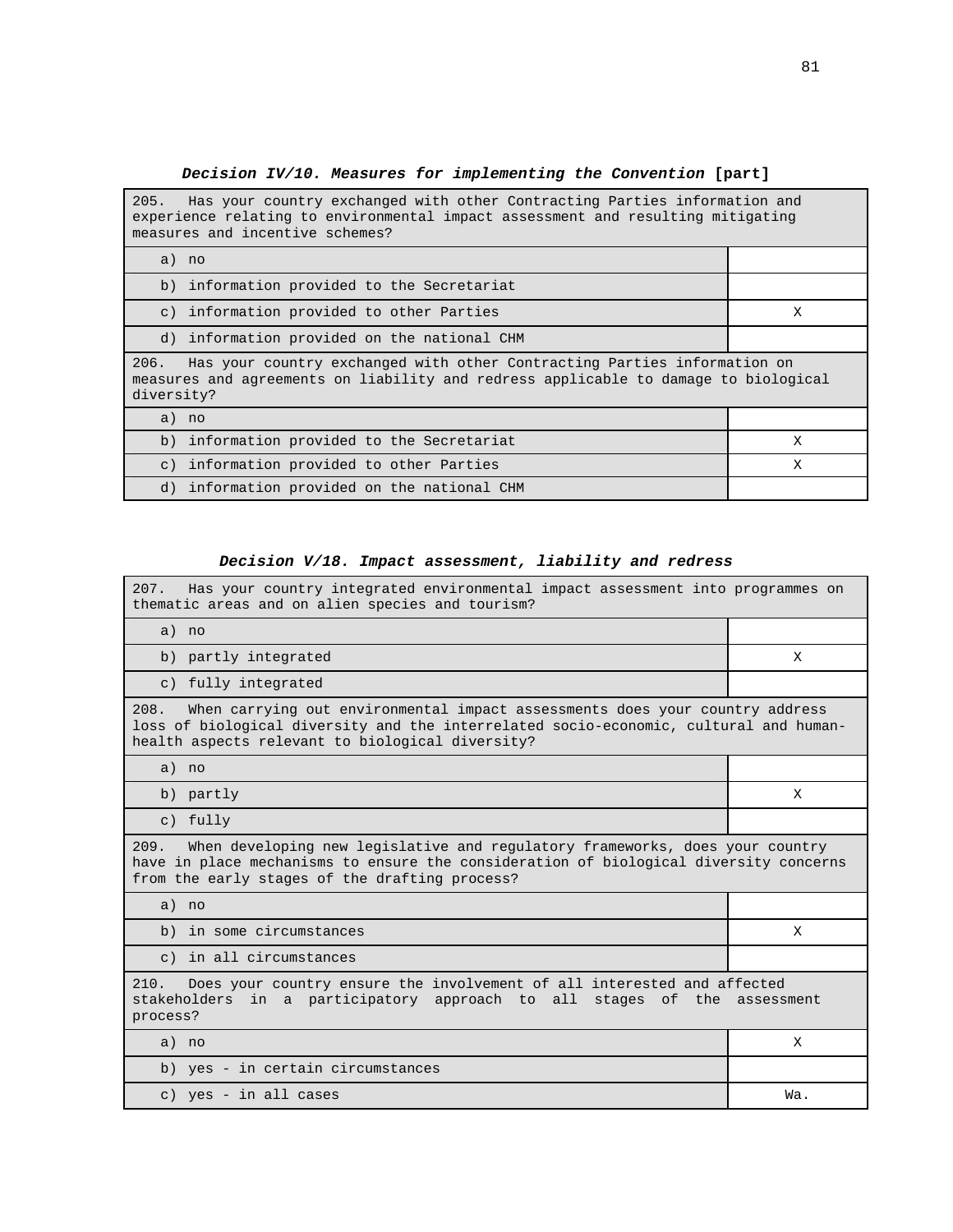211. Has your country organised expert meetings, workshops and seminars, and/or training, educational and public awareness programmes and exchange programmes in order to promote the development of local expertise in methodologies, techniques and procedures for impact assessment?

a) no X

b) some programmes in place  $\blacksquare$ 

c) many programmes in place

d) integrated approach to building expertise

212. Has your country carried out pilot environmental impact assessment projects, in order to promote the development of local expertise in methodologies, techniques and procedures?

a) no X

b) yes (please provide further details)

213. Does your country use strategic environmental assessments to assess not only the impact of individual projects, but also their cumulative and global effects, and ensure the results are applied in the decision making and planning processes?

a) no X

b) to a limited extent

c) to a significant extent

214. Does your country require the inclusion of development of alternatives, mitigation measures and consideration of the elaboration of compensation measures in environmental impact assessment?

a) no

b) to a limited extent  $X$ 

c) to a significant extent  $X$ 

215. Is national information available on the practices, systems, mechanisms and experiences in the area of strategic environmental assessment and impact assessment?

a) no X

b) yes (please append or summarise)

#### **Further comments on implementation of this Article**

(196) The general principles described in chapter 2 of the Belgian law of 20 January 1999 on the protection of the marine environment in the areas under Belgian jurisdiction: the principle of preventive action, the precautionary principle, the principle of sustainable management, the polluter pays principle and the restoration principle. The primary purpose of the law is the conservation of the specific character, biodiversity and pristine nature of the marine environment through protection and restoration measures. The royal decree of 20 December 2000 related to the law on the protection of the marine areas under Belgian jurisdiction (MMM law) imposes a procedure of environmental impact assessment.

(201) Such a mechanism is foreseen in the royal decree of 20 December 2000 in relation to marine areas (for more information, see note in relation to question 196).

(213) Flanders – The use of strategic environmental assessments to assess not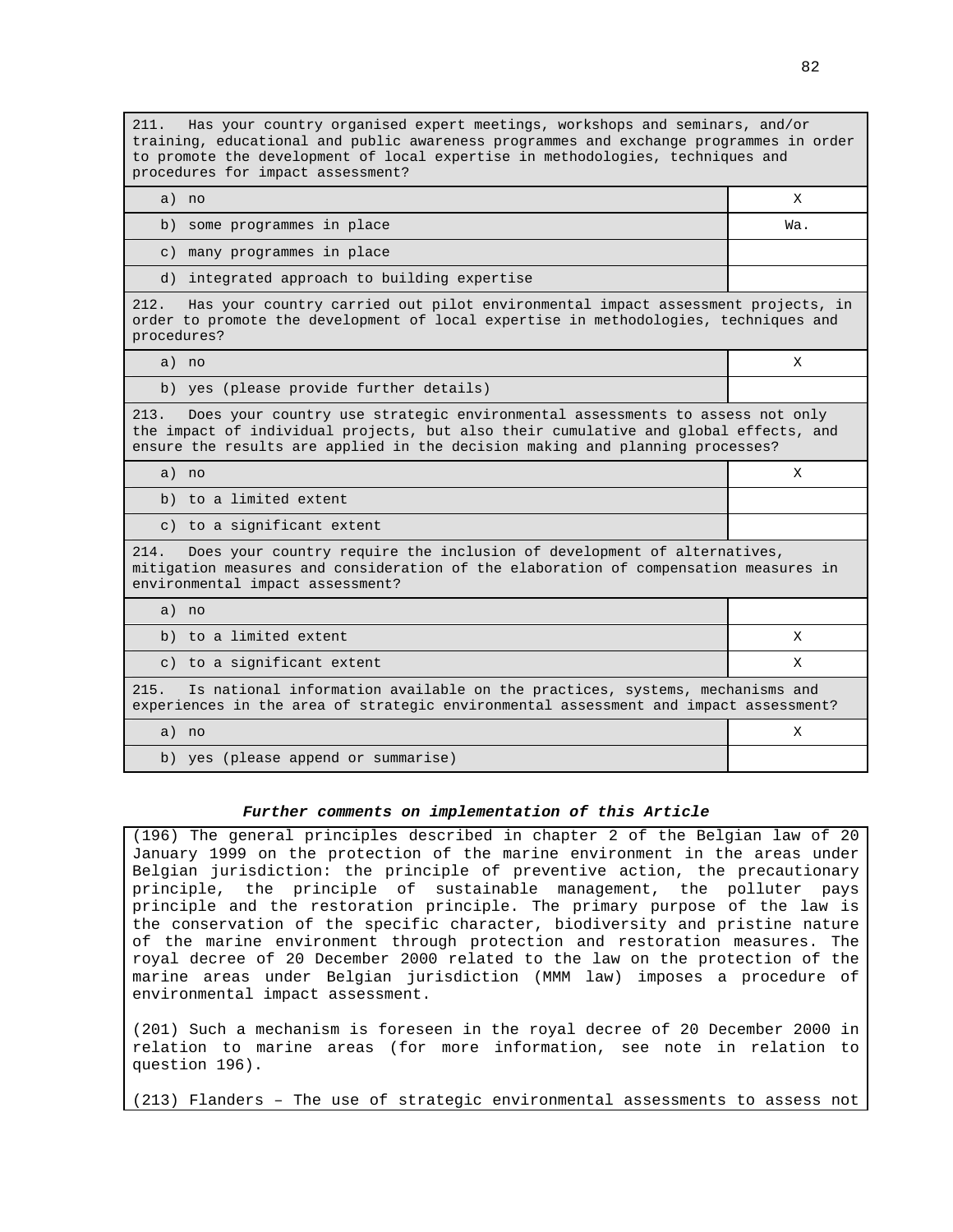only the impact of individual projects, but also their cumulative and global effects, is under development.

(213) A first step towards strategic environmental assessments in relation to the marine environment can be found in Article 28, §4 of the law on the protection of the marine environment mentioning the development of an integrated environmental impact assessment for all similar activities.

(214 c) Development of alternatives required by the royal decree of 20 December 2000 in relation to marine areas (for more information, see comment above in relation to question 196).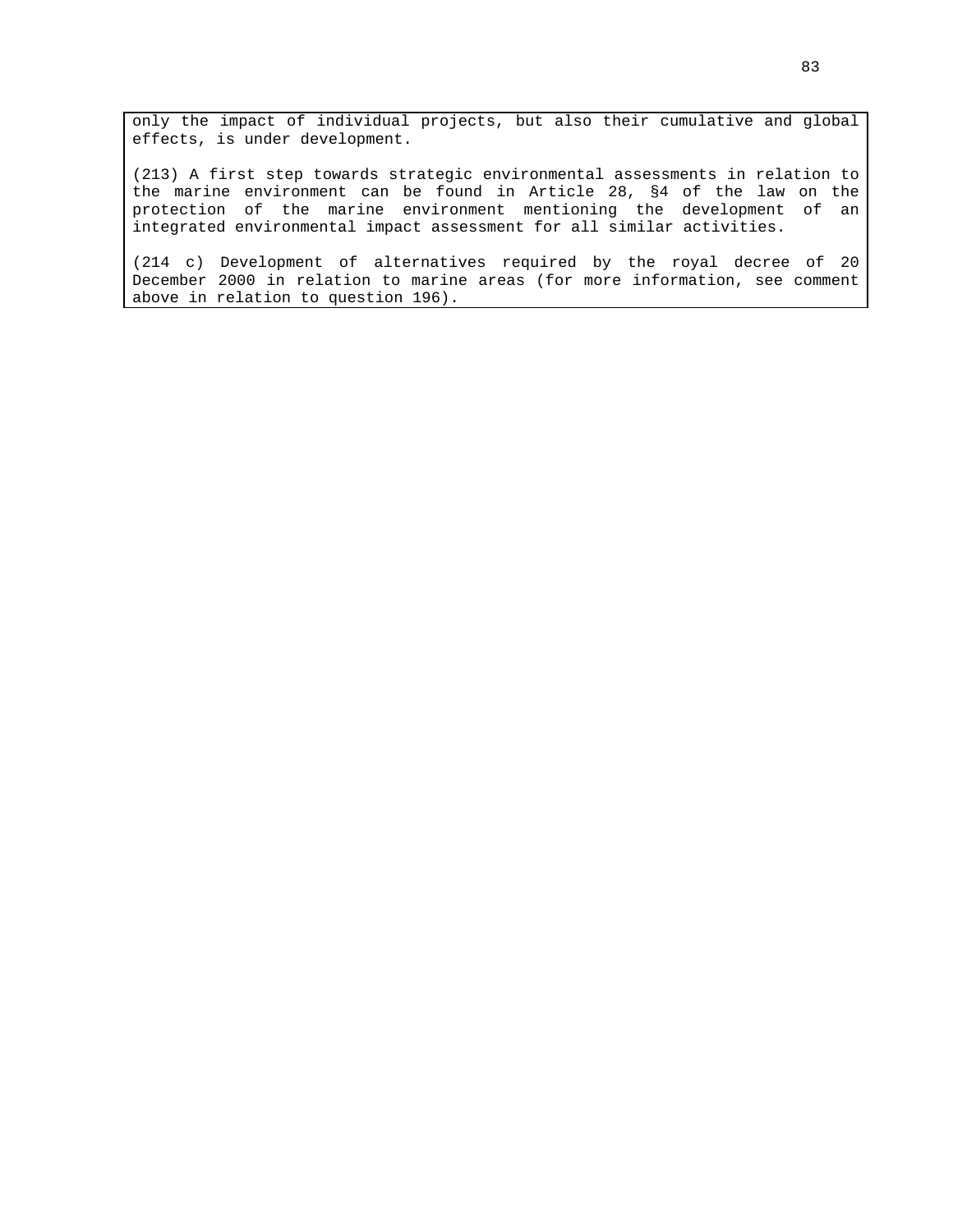## **Article 15 Access to genetic resources**

| What is the relative priority afforded to implementation of this Article and the<br>216.<br>associated decisions by your country?                                                                                                                                                                                                                                                                                                                                                                                                                                                                                                                                                                                                                                                                                                                                                                                                                                                                                                  |                       |          |                           |  |
|------------------------------------------------------------------------------------------------------------------------------------------------------------------------------------------------------------------------------------------------------------------------------------------------------------------------------------------------------------------------------------------------------------------------------------------------------------------------------------------------------------------------------------------------------------------------------------------------------------------------------------------------------------------------------------------------------------------------------------------------------------------------------------------------------------------------------------------------------------------------------------------------------------------------------------------------------------------------------------------------------------------------------------|-----------------------|----------|---------------------------|--|
| a) High                                                                                                                                                                                                                                                                                                                                                                                                                                                                                                                                                                                                                                                                                                                                                                                                                                                                                                                                                                                                                            | Medium<br>b)          | Χ        | $\subset$ )<br>Low        |  |
| 217.<br>To what extent are the resources available adequate for meeting the obligations<br>and recommendations made?                                                                                                                                                                                                                                                                                                                                                                                                                                                                                                                                                                                                                                                                                                                                                                                                                                                                                                               |                       |          |                           |  |
| b) Adequate<br>a) Good                                                                                                                                                                                                                                                                                                                                                                                                                                                                                                                                                                                                                                                                                                                                                                                                                                                                                                                                                                                                             | Micro-org.<br>$\in$ ) | Limiting | Χ<br>d) Severely limiting |  |
| Further comments on relative priority and on availability of resources                                                                                                                                                                                                                                                                                                                                                                                                                                                                                                                                                                                                                                                                                                                                                                                                                                                                                                                                                             |                       |          |                           |  |
| (217) Resources are adequate for meeting the obligations and recommendations<br>in relation to micro-organisms (see BCCM). In general however, available<br>resources for this article and the related decisions are<br>distinction is made for questions 221 and 222).                                                                                                                                                                                                                                                                                                                                                                                                                                                                                                                                                                                                                                                                                                                                                            |                       |          | limiting (same            |  |
| (general) The draft Bill transposing the Directive 98/44/EC on the legal<br>protection of biotechnological inventions into Belgian law is breaking new<br>grounds compared with the Directive as regards the following issues:                                                                                                                                                                                                                                                                                                                                                                                                                                                                                                                                                                                                                                                                                                                                                                                                     |                       |          |                           |  |
| - Patentability of the elements of the human body, including the genes<br>Unlike the Directive, the transposition text does not stipulate that a gene<br>may constitute a patentable invention but states that a gene may provide a<br>basis for a patentable invention. This is a terminological correction induced<br>by the wording of the Article 52 of the European Patent Convention and of the<br>Article 2 of the Belgian Patent Act. This will not give rise to a difference<br>in interpretation according to the principle of similar interpretation. The<br>transposition Bill provides explicitly that the human body is not an asset,<br>that patentability conditions must be met and that the monopoly resulting from<br>the patent is limited to what constitutes the invention and in particular,<br>that is does not impede the free disposal of preexisting elements, as<br>implicitly referred to in the Directive, notably in Article 5 thereof.                                                             |                       |          |                           |  |
| - Non-patentability if the invention is contrary to public order and morality<br>New examples of non-patentability for the aforementioned reason are added to<br>the Belgian Patent Act. As the European Directive (Article 6, §2) does not<br>give an exhaustive list of examples, the national legislator is empowered to<br>take other cases into account. The transposition text provides an additional<br>specification insofar as it does not cover the cases where the exploitation of<br>the invention is contrary to law and order but those where the conditions of<br>development of the invention are contrary to public order and morality.<br>The<br>Belgian legislator may legitimately consider that the exploitation of the<br>invention and the conditions of its development are entangled. The examples to<br>be added concern the inventions developed in violation of human rights, of the<br>Convention on Biological Diversity or without the consent of the donor when it<br>comes to human body samples. |                       |          |                           |  |
| - Definition of invention<br>The transposition text may include a definition of the invention in the<br>Belgian Act of 28 March 1984 with the aim to put into force the consensus<br>which is generally accepted and according to which inventions are patentable<br>whereas discoveries are not. The very idea of a definition of the invention<br>gives rise to criticism because it is feared that this definition will freeze<br>the evolution of law. Nevertheless, the definition proposed only includes non-<br>controversial elements that are found in the constant legal practice and                                                                                                                                                                                                                                                                                                                                                                                                                                    |                       |          |                           |  |

theory.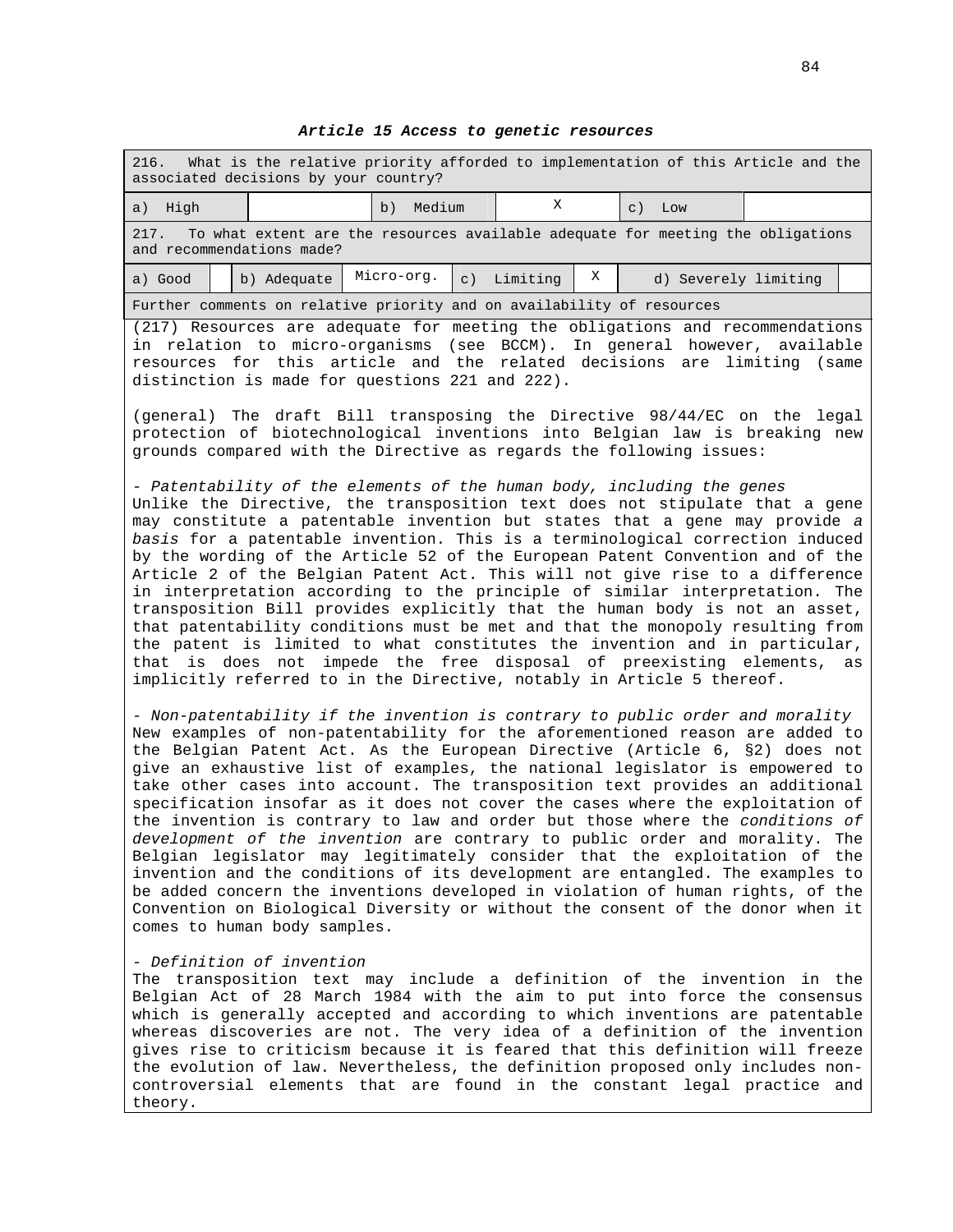- Mention of the geographical origin of the living matter from which the invention is derived It is proposed, as provided for in the  $27<sup>th</sup>$  preamble, that the states require the applicant to mention the geographical origin of the living material from which he developed his invention. This provision reinforces the sovereign rights of the states concerning their biological resources, which are guaranteed in the Convention on Biological Diversity. In accordance with the  $27<sup>th</sup>$  preamble, this requirement is only to be fulfilled when the biological origin is known.

- Limitations of the monopoly resulting from the patent It is specified that the monopoly is limited to what constitutes the invention and that it will not impede the free disposal of preexisting elements. These elements are only the repetition of a traditional rule in patent law, aiming at reassuring the public opinion, especially as regards human genes.

(This text is provided for information only and does not bind the Belgian state as to the final content of the legislation transposing the Directive 98/44/EC into Belgian law.)

Moreover, regardless of the transposition of the Directive 98/44/EC, it can prove useful to say that the Act of 28 January 1997 adapting the Patent Act of 28 March 1984 to the Agreement on Trade-Related Aspects of Intellectual Property Rights (TRIPS), annexed to the Agreement instituting the World Trade Organisation, has amended the Article 4, §2, of the Patent Act in order to complement the notion of public order by referring to the protection of the health and life of people and animals, to the preservation of plants and to the protection against serious damages to the environment. So Belgium has literally included the notions of the Article 27.2 of the TRIPS Agreement into its patent law.

(general) For what concerns policy on access to genetic resources, the 'Belgian Co-ordinated Collections of Micro-organisms' are public ex situ collections. Technically, the biological resources conserved in their facilities are publicly available through printed and on-line catalogues, at cost-covering prices. BCCM has developed a policy summarised in the MOSAICC code of conduct (see www.belspo.be/bccm/mosaicc).

Beside BCCM, other institutions involved in ex situ and in situ management of biological resources have developed, sometimes in co-ordination with similar bodies at international level, appropriate administrative and policy measures to operate according to the terms of Article 15.

| Has your country endeavoured to create conditions to facilitate access to<br>218.<br>qenetic resources for environmentally sound uses by other Contracting Parties $(15(2))$ ? |   |  |  |
|--------------------------------------------------------------------------------------------------------------------------------------------------------------------------------|---|--|--|
| a) no                                                                                                                                                                          |   |  |  |
| b) yes - limited extent                                                                                                                                                        | х |  |  |
| c) yes - significant extent                                                                                                                                                    |   |  |  |
| Is there any mutual understanding or agreement in place between different<br>219.<br>interest groups and the State on access to genetic resources $(15(4))$ ?                  |   |  |  |
| a) no                                                                                                                                                                          |   |  |  |
| b) yes - limited extent                                                                                                                                                        | Х |  |  |
| yes - significant extent<br>$\mathcal{C}$ )                                                                                                                                    |   |  |  |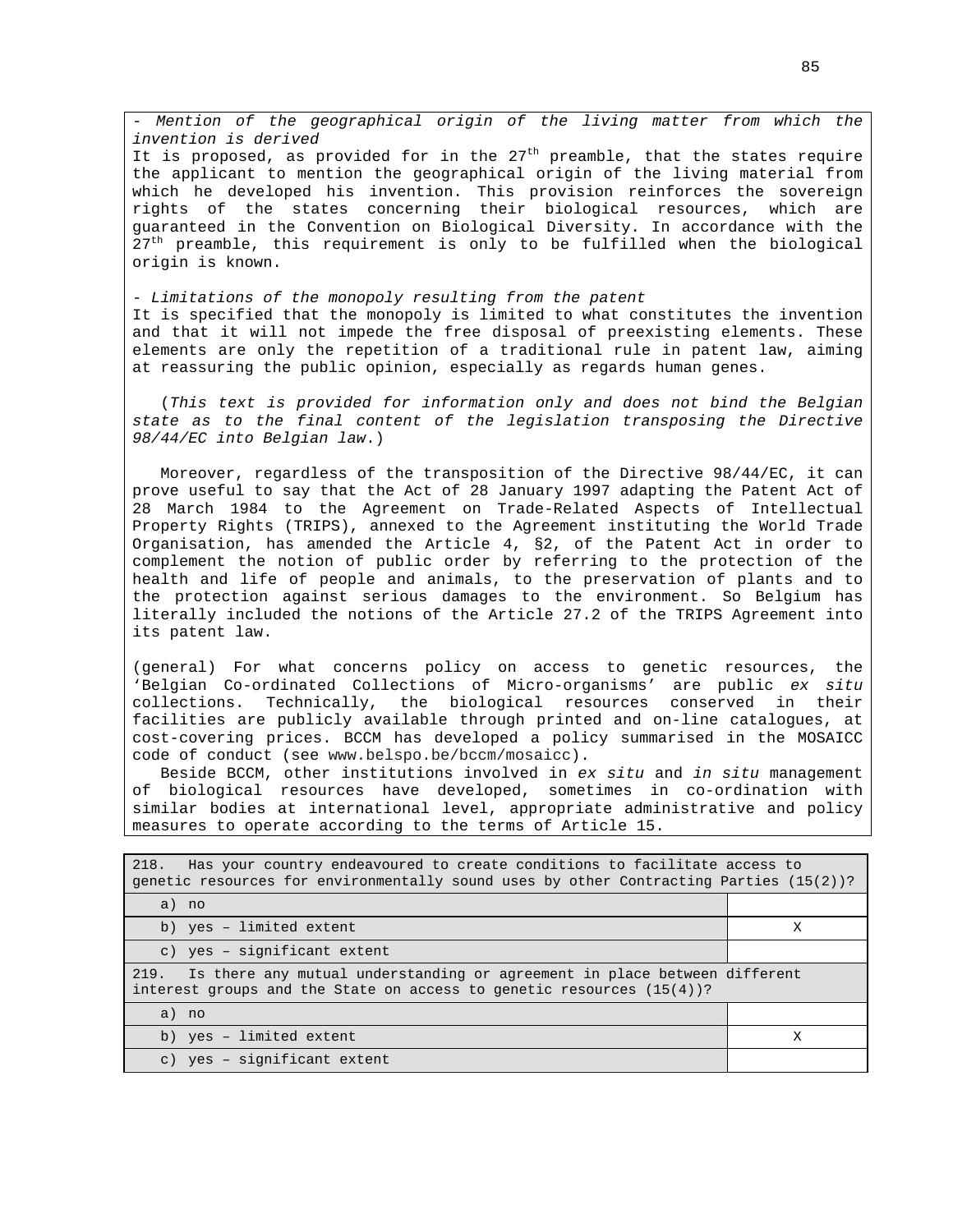220. Has your country an open participation planning process, or any other process in place, to ensure that access to resources is subject to prior informed consent (15(5))?

a) no

b) early stages of development

c) advanced stages of development X

d) processes in place

221. Has your country taken measures to ensure that any scientific research based on genetic resources provided by other Contracting Parties is developed and carried out with the full participation of such Contracting Parties (15(6))?

a) no measures

| b) some measures in place                                                                                                                                                                                                                                                            | Micro-org. |  |  |  |
|--------------------------------------------------------------------------------------------------------------------------------------------------------------------------------------------------------------------------------------------------------------------------------------|------------|--|--|--|
| c) potential measures under review                                                                                                                                                                                                                                                   | Χ          |  |  |  |
| d) comprehensive measures in place                                                                                                                                                                                                                                                   |            |  |  |  |
| Has your country taken measures to ensure the fair and equitable sharing of the<br>222.<br>results of research and development and the benefits arising from the commercial and<br>other use of genetic resources with any Contracting Party providing such resources<br>$(15(7))$ ? |            |  |  |  |
| a) no measures                                                                                                                                                                                                                                                                       |            |  |  |  |
| b) some measures in place                                                                                                                                                                                                                                                            | Micro-org. |  |  |  |
| c) potential measures under review                                                                                                                                                                                                                                                   | Χ          |  |  |  |
| ?d) comprehensive measures in place                                                                                                                                                                                                                                                  |            |  |  |  |
| If so, are these measures                                                                                                                                                                                                                                                            |            |  |  |  |
| $\sim$ $\sqrt{2}$ $\sim$ $\sim$ $\sim$ $\sim$ $\sim$ $\sim$                                                                                                                                                                                                                          |            |  |  |  |

| a) Legislation                                |  |
|-----------------------------------------------|--|
| b) Statutory policy or subsidiary legislation |  |
| c) Policy and administrative measures         |  |
|                                               |  |

#### **Decision II/11 and Decision III/15. Access to genetic resources**

223. Has your country provided the secretariat with information on relevant legislation, administrative and policy measures, participatory processes and research programmes?

| $P+Q+Q$                                                                                                                                                                                                                                                                                             |   |  |  |  |
|-----------------------------------------------------------------------------------------------------------------------------------------------------------------------------------------------------------------------------------------------------------------------------------------------------|---|--|--|--|
| a) no                                                                                                                                                                                                                                                                                               |   |  |  |  |
| b) yes, within the previous national report                                                                                                                                                                                                                                                         | X |  |  |  |
| c) yes, through case-studies                                                                                                                                                                                                                                                                        |   |  |  |  |
| d) yes, through other means<br>(please give details below)                                                                                                                                                                                                                                          | X |  |  |  |
| Has your country implemented capacity-building programmes to promote successful<br>224.<br>development and implementation of legislative, administrative and policy measures and<br>quidelines on access, including scientific, technical, business, legal and management<br>skills and capacities? |   |  |  |  |
| a) no                                                                                                                                                                                                                                                                                               |   |  |  |  |
| b) some programmes covering some needs                                                                                                                                                                                                                                                              | X |  |  |  |
| c) many programmes covering some needs                                                                                                                                                                                                                                                              |   |  |  |  |
| d) programmes cover all perceived needs                                                                                                                                                                                                                                                             |   |  |  |  |
| e) no perceived need                                                                                                                                                                                                                                                                                |   |  |  |  |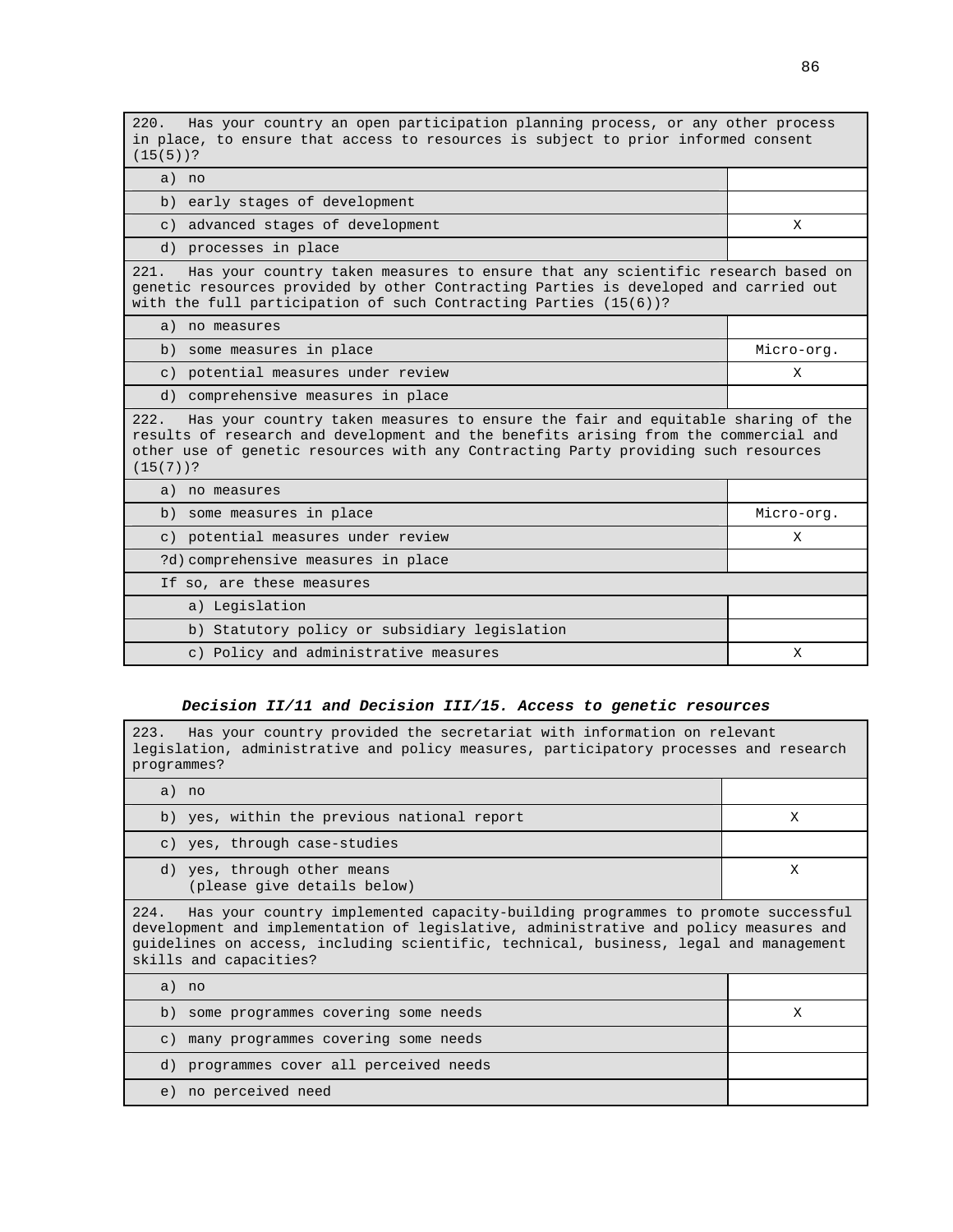225. Has your country analysed experiences of legislative, administrative and policy measures and guidelines on access, including regional efforts and initiatives, for use in further development and implementation of measures and guidelines? a) no b) analysis in progress  $X$ c) analysis completed 226. Is your country collaborating with all relevant stakeholders to explore, develop and implement guidelines and practices that ensure mutual benefits to providers and users of access measures? a) no b) yes – limited extent X c) yes – significant extent 227. Has your country identified national authorities responsible for granting access to genetic resources? a) no b) yes X 228. Is your country taking an active role in negotiations associated with the adaptation of the International Undertaking on Plant Genetic Resources for Food and Agriculture? a) no b) yes X

#### **Decision V/26. Access to genetic resources**

| 229. Has your country designated a national focal point and one or more competent<br>national authorities to be responsible for access and benefit-sharing arrangements or<br>to provide information on such arrangements?               |   |  |  |  |  |
|------------------------------------------------------------------------------------------------------------------------------------------------------------------------------------------------------------------------------------------|---|--|--|--|--|
| a) no                                                                                                                                                                                                                                    | X |  |  |  |  |
| b) yes                                                                                                                                                                                                                                   |   |  |  |  |  |
| c) yes, and Executive Secretary notified                                                                                                                                                                                                 |   |  |  |  |  |
| 230.<br>Do your country's national biodiversity strategy, and legislative,<br>administrative or policy measures on access and benefit-sharing, contribute to<br>conservation and sustainable use objectives?                             |   |  |  |  |  |
| $a)$ no                                                                                                                                                                                                                                  |   |  |  |  |  |
| b) to a limited extent                                                                                                                                                                                                                   |   |  |  |  |  |
| c) to a significant extent                                                                                                                                                                                                               | X |  |  |  |  |
| Parties that are recipients of genetic resources                                                                                                                                                                                         |   |  |  |  |  |
| 231. Has your country adopted administrative or policy measures that are supportive<br>of efforts made by provider countries to ensure that access to their genetic resources<br>is subject to Articles 15, 16 and 19 of the Convention? |   |  |  |  |  |
| a) no                                                                                                                                                                                                                                    |   |  |  |  |  |
| b) other arrangements made                                                                                                                                                                                                               | X |  |  |  |  |
| c) yes                                                                                                                                                                                                                                   |   |  |  |  |  |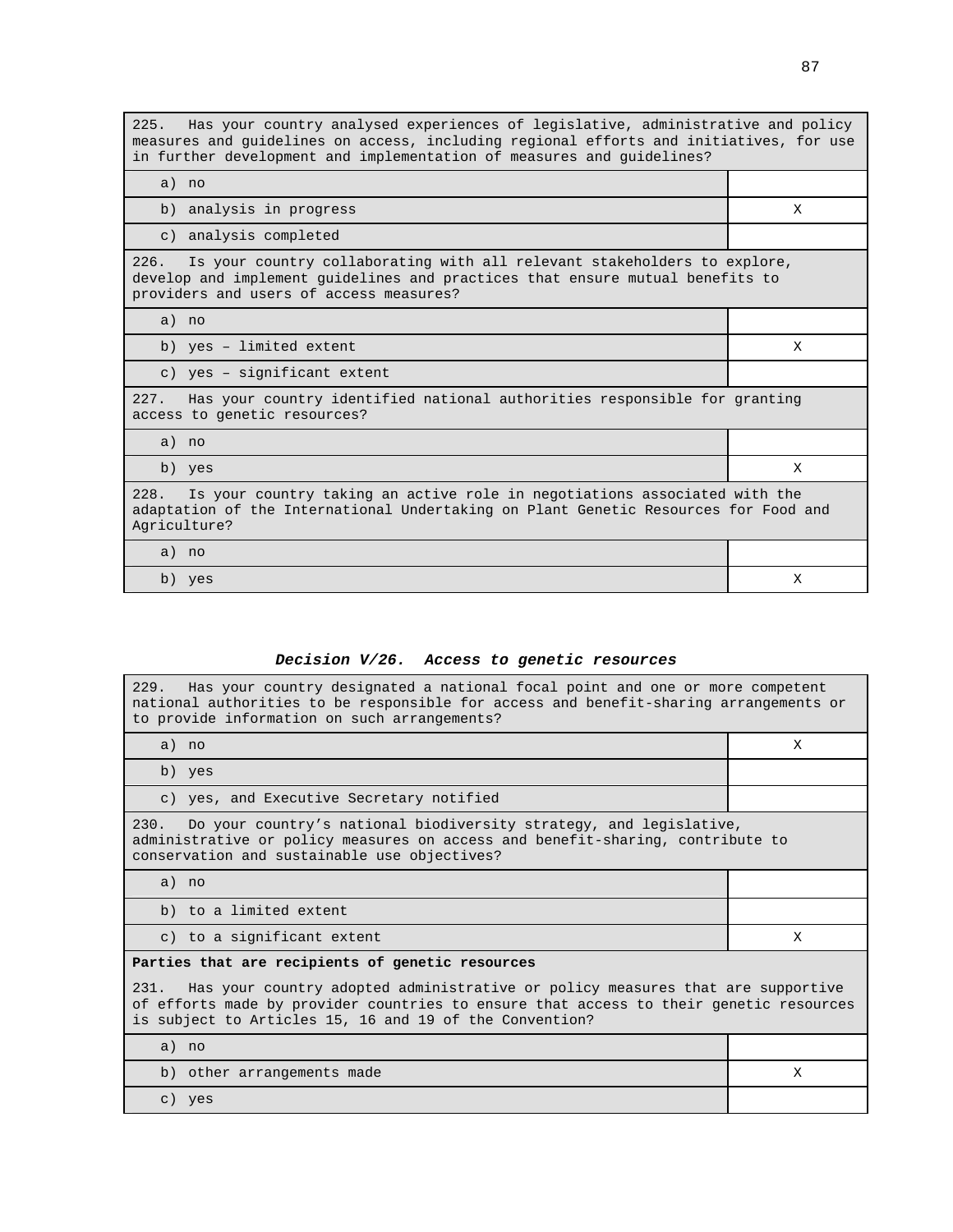232. Does your country co-operate with other Parties in order to find practical and equitable solutions supportive of efforts made by provider countries to ensure that access to their genetic resources is subject to Articles 15, 16 and 19 of the Convention, recognizing the complexity of the issue, with particular consideration of the multiplicity of prior informed consent considerations?

| b) yes (please provide details) |  |
|---------------------------------|--|

233. In developing its legislation on access, has your country taken into account and allowed for the development of a multilateral system to facilitate access and benefit-sharing in the context of the International Undertaking on Plant Genetic Resources?

a) no X

a) no

b) legislation under development

c) yes

234. Is your country co-ordinating its positions in both the Convention on Biological Diversity and the International Undertaking on Plant Genetic Resources?

a) no

b) taking steps to do so

c) yes **X** 

235. Has your country provided information to the Executive Secretary on user institutions, the market for genetic resources, non-monetary benefits, new and emerging mechanisms for benefit sharing, incentive measures, clarification of definitions, sui generis systems and "intermediaries"?

a) no X

b) some information provided

c) substantial information provided

236. Has your country submitted information on specific issues related to the role of intellectual property rights in the implementation of access and benefit-sharing arrangements to the Executive Secretary?

a) no

b) yes X 237. Has your country provided capacity-building and technology development and transfer for the maintenance and utilisation of ex situ collections? a) no b) yes to a limited extent  $X$ 

c) yes to a significant extent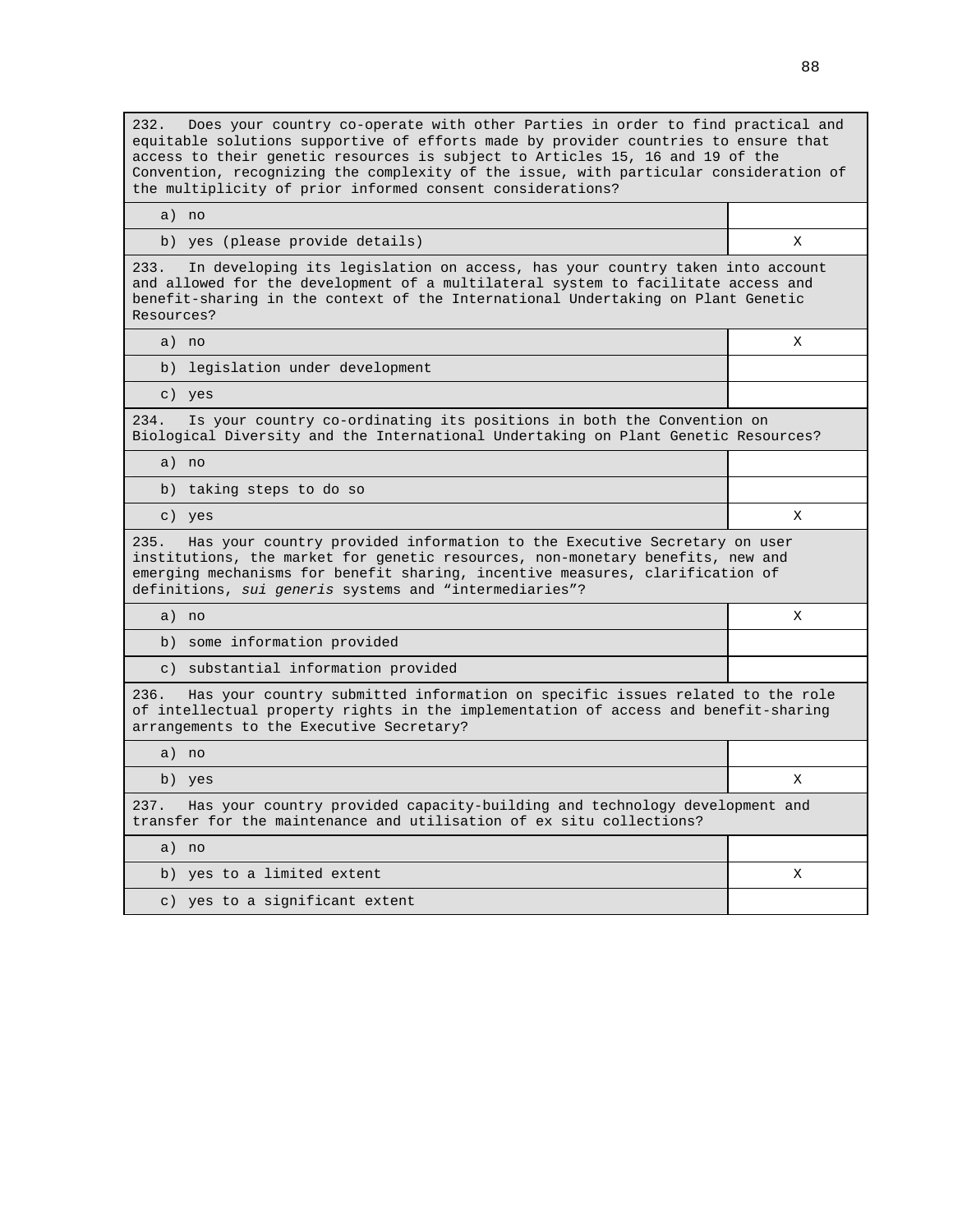(general) Various States made a first attempt to affirm the rights of indigenous peoples and to give effect to the equitable sharing objective laid down in Article 15 of the Convention on Biological Diversity.

In Europe, a first effort in that direction was established within the framework of the recently approved EU Biotechnology Directive (Directive 98/44/EC of the European Parliament and of the Council of 6 July 1998 on the Legal Protection of Biotechnological Invention, 213 Official Journal of the European Communities - Legislation, July 30 1998, 13). In an attempt to implement the fair and equitable sharing principle of the Convention on Biological Diversity, Recital 27 was introduced in the EU Biotechnology Directive. Recital 27 requires that "if an invention is based on biological material of plant or animal origin or if it uses such material, the patent application should, where appropriate, include information on the geographical origin of such material, if known; whereas this is without prejudice to the processing of patent applications or the validity of rights arising from granted patents". Recital 27 contains a praiseworthy principle, but the wording of Recital 27 is so noncommittal, that one can wonder if the introduction of the Recital will sort any effect.

Belgium is the only EU member State that has so far taken Recital 27 seriously. An attempt to enforce Recital 27 was made in the Draft Proposal of August 8 2000 holding various modifications of the Patent Act of March 28 1984 (French: Avant-projet de loi modifiant la loi du 28 mars 1984 sur les brevets d'invention, en ce qui concerne la brevetabilité des inventions biotechnologiques). The origin requirement, laid down in recital 27 of the Directive, has undergone two major changes. First, the recital has been given a stronger legal basis by inserting it in the Draft Proposal as full provision, more in particular as § 4 of Article 4. Second, the recital has been given a new wording.

The proposed new article stipulates that the exploitation of an invention is contrary to public order and morality, especially when the invention can be shown to have been developed in circumstances which run counter to public order and morality, which is the case when an invention is developed on the basis of plant or animal material which was imported in violation of the law of the country of origin of these materials: "§ 4. L'exploitation d'une invention est contraire à l'ordre public et aux bonnes moeurs notamment lorsqu'il est établi que l'invention a été développée dans des conditions contraires à l'ordre public et aux bonnes moeurs. Tel est le cas par exemple: - lorsqu'une invention est développée à partir de matière biologique prélevée ou exportée en violation des dispositions des Articles 3, 8 j), 15 et 16 de la Convention de Rio sur la diversité biologique du 5 juin 1992."

As a consequence, an invention which uses plant or animal material which was imported in violation of the law of the country of origin, would run counter to Belgian public order and morality, and could be revoked on the basis of Article 49 §1 (1) of the Belgian Patent Act of 1984 (Art. 49 §1 (1) 1984 BPA Act stipulates that a patent may be revoked by court if the subject matter of the patent falls within Articles 3 or 4, or does not meet the requirements of Articles 2, 5, 6 and 7. Cf. Art. 138 (1) (a) EPC which stipulates that a European patent may be revoked if the subject matter of the European patent is not patentable within the terms of Articles 52 to 57).

The Draft Proposal implementing Recital 27 in the Belgian Patent Act has, however, met considerable opposition in legal doctrine, as well as in societal circles.

First, objections from a logistic nature were launched. Which body is going to check whether or not the informed consent was asked properly? Which body is going to effectuate the control of the origin of the plant and animal material? The current Belgian Patent Office? Is this institution equipped to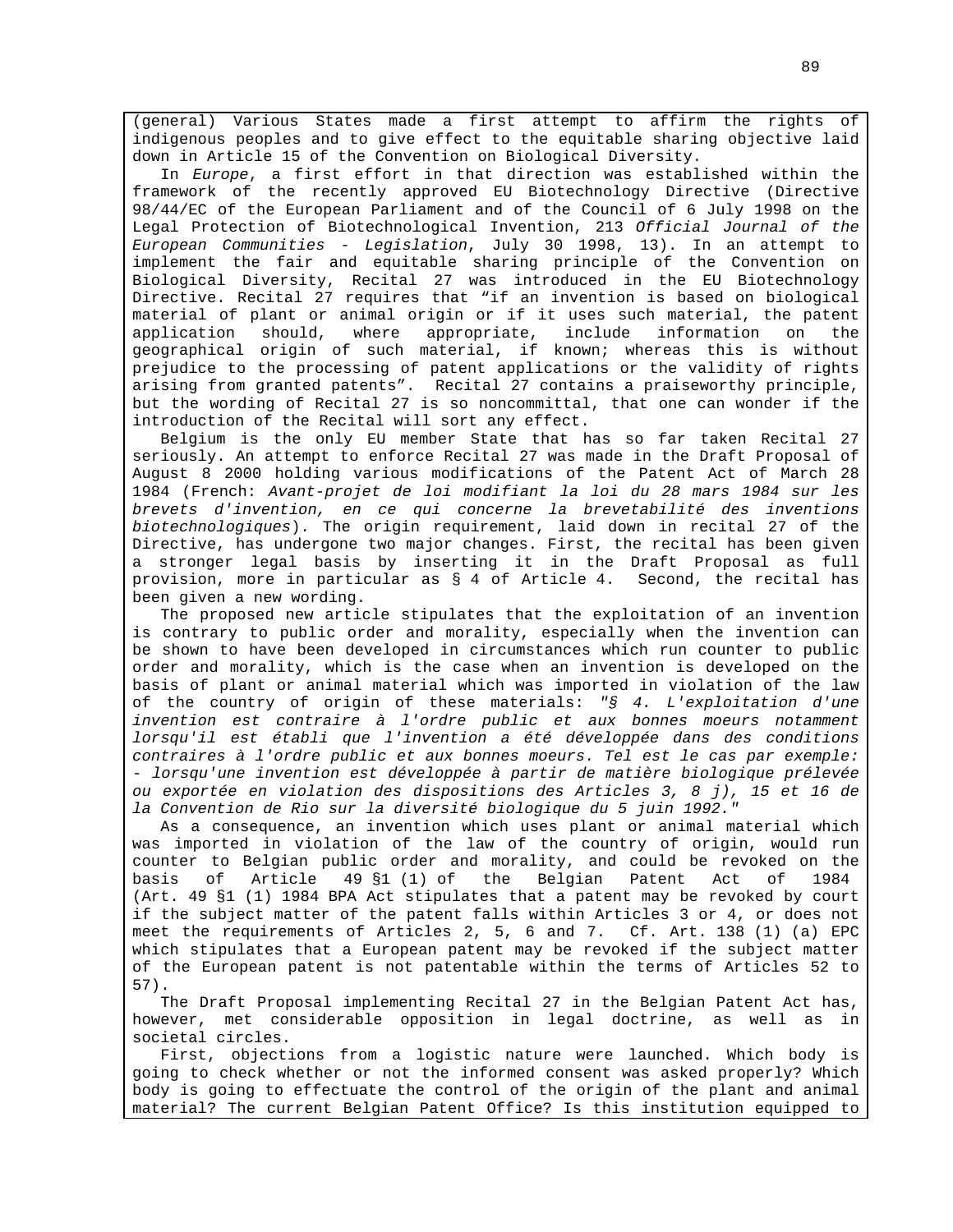perform such an activity? When is such control going to take place? Always, or only on demand of a third party?

Second, questions from a more legal or opportunist nature were put forward. Is the introduction of such a weighty sanction – viz. the nullification of a patent – in proportion to the shortcoming? Is it justified and/or opportune that the Belgian patent legislator enforces sanctions against non-compliance with foreign legislation? Is the nullification of a patent an appropriate way to express the concern for equitable legal relationships? Is the annulment of a potentially profitable patent beneficial for the country of origin? Should one not think of other mechanisms – outside the scope of patent law – to bring about equitable sharing between countries hosting plant and animal material and countries using those materials?

Third, the objection was raised by some that the introduction of the recitals as full provisions, runs counter to the pursuit of harmonisation in the Directive. Others, however, argued that the Belgian viewpoint might serve as an example for other member states (expert analysis).

(general) Vegetative and generative material is distributed, free of charge, to public institutions working in the areas of research, breeding, conservation and education. No material is provided to individuals or commercial firms.

For the time being the Belgian Botanic Garden is addressing the exchange of genetic resources and benefit sharing to develop a policy which is in line with most of the other European botanic gardens. The same is going on in other European countries. It is aimed that the European countries develop a common strategy for exchange of material between botanic gardens.

(219) Some collaborations exist between formal research programmes and the private sector (nurseries, seed producers, processing industry, etc.).

(223) BCCM has co-ordinated the MOSAICC project. This project involved 12 partners including the 'World Federation for Culture Collection (WFCC)'. WFCC has sent information concerning MOSAICC to the secretariat.

(223 d) Information was/is provided to the CBD-Secretariat through the Belgian Clearing-House Mechanism and the Belgian Biosafety Clearing-House.

(225) Research project from the Flemish Research Council on 'Intellectual Property Rights and Biodiversity' (2000-2003); Centre Intellectual Property Rights, KU Leuven.

(226) MOSAICC included representatives of public and private, for-profit and non-profit institutions, from developed as well as developing countries.

(227) Authorities granting access to genetic resources have been identified but not necessarily in the framework of the CBD. Some authorities have been in place even before the Convention. These include local, regional and national authorities competent in environmental matters.

(230 & 231) See above-mentioned information on the content of the draft Bill transposing the Directive 98/44/EC into Belgian law: as previously mentioned, the Belgian legislator is thinking about inserting into the Belgian Patent Act (though it would be better to find a solution on multilateral level) a disposition based on the  $27<sup>th</sup>$  preamble of the Directive on the Legal Protection of Biotechnological Inventions, i.e. the applicant should include information on the geographical origin of the biological resources used to develop his invention, if known. This is the logical application of the rule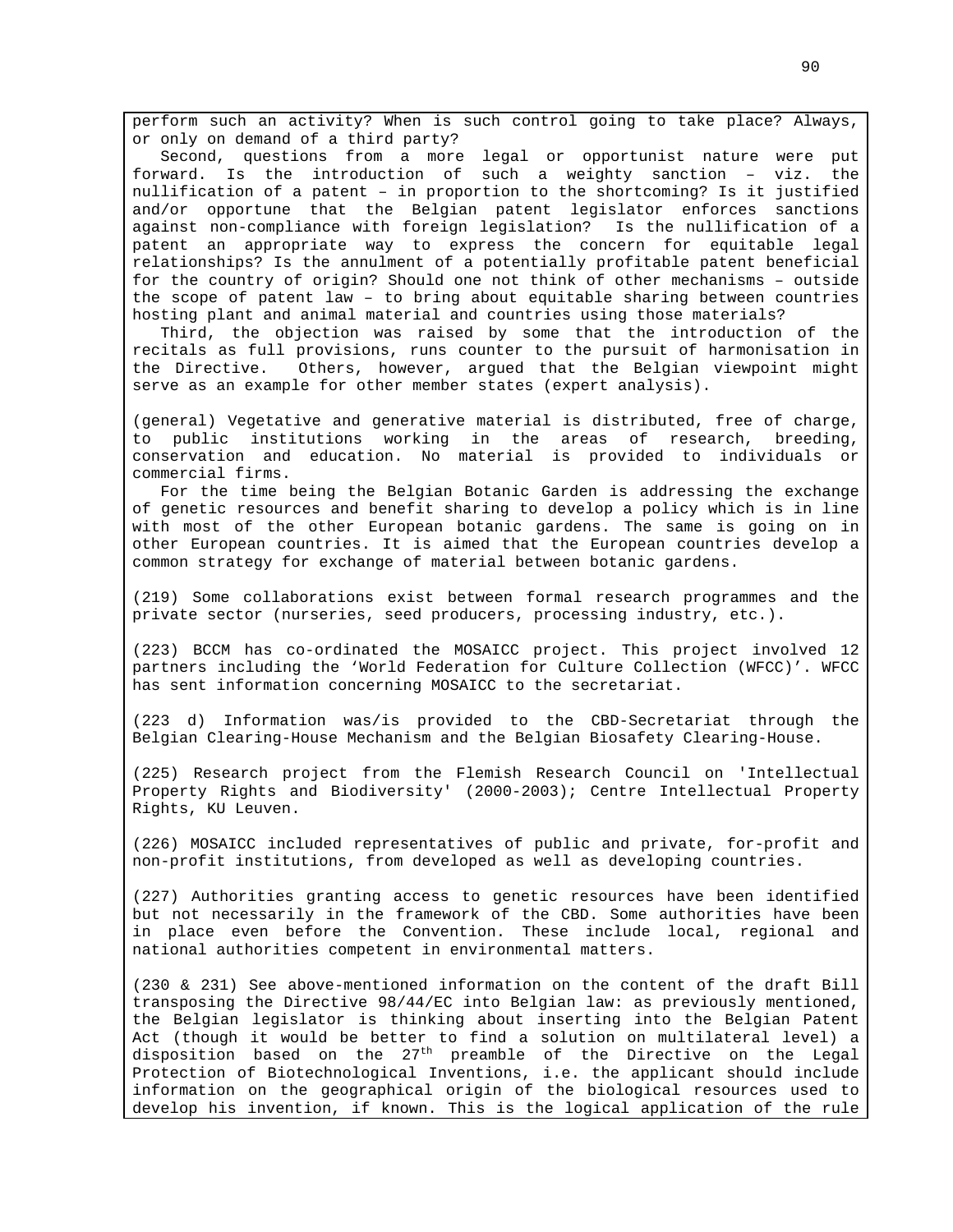according to which the invention must be described precisely enough in the patent application. If the applicant does not know the origin, he has to mention it as well. Every applicant making a false statement or providing wrong information intentionally shall be prosecuted in accordance with the penal provisions of common law applicable to the making of false statements to the public authority. This possible new obligation is self-standing inasmuch as it is not a new patentability criteria (novelty, inventive step and industrial application) and is not, as such, a fundamental provision inherent in patent law.

In so far the principles that have been translated in the provisions and recommendations of the CBD were not yet taken into consideration, OSTC integrates progressively the provisions and recommendations of the CBD into its research contracts, also contracts involving institutions from other countries. It also follows the recommendations of other competent authorities such as DGIC (see also general comment on Article 16 Access to and transfer of technology).

(232) In view of finding practical and equitable solutions, BCCM follows COP-5 conclusions V/26 A.6. stating: "[The COP] notes that voluntary measures, including guidelines, may help ensure realisation of the objectives of the Convention, and to that end invites the parties to consider promotion of their use". Such guidelines should include recommendations for an efficient implementation of the prior informed consent concept.

See also the comment above in relation to question 226, more specifically through MOSAICC coherent approach of CBD and TRIPS Agreement plus Budapest Treaty with regard to micro-organisms. MOSAICC has been initiated by a public funded consortium. Although MOSAICC do not express the position of the administration, this project reflects the importance given to the implementation of Article 15 by the administration in charge of the BCCM program.

(234) Until now, two IU-CBD co-ordination meetings have been organised. WIPO and TRIPS discussions and activities are taken into account in this context. A contact group composed of officers from competent administrations exists.

(236) The European Communities and their Member States, with the Swedish Presidency, sent a letter dated 2 February 2001 containing several contributions to the Secretary of the Convention on Biological Diversity (notably a general note written within the task force 'Biodiversity' of the Council of the European Union between September and February 2001).

Belgium have sent a significant delegation to the first meeting of the WIPO intergovernmental committee on intellectual property and genetic resources, traditional knowledge and folklore. Outputs of this forum will certainly be relevant in this matter.

(237) See questionnaire on Article 9 and the initiatives taken by other ex situ conservation facilities such as the National Botanic Garden of Belgium.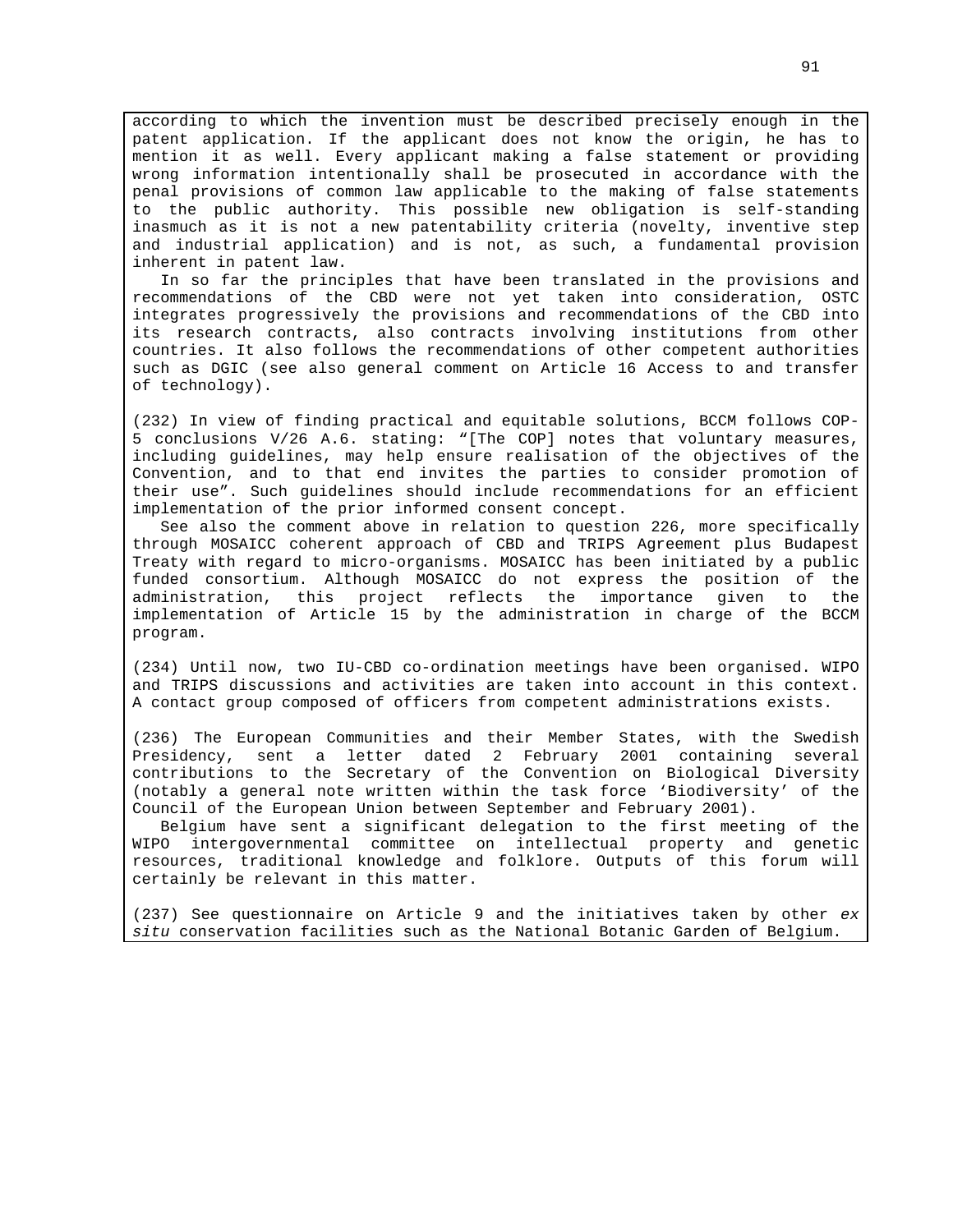| 238. What is the relative priority afforded to implementation of this Article and<br>the associated decisions by your country? |  |             |  |        |             |          |   |                    |                   |  |  |
|--------------------------------------------------------------------------------------------------------------------------------|--|-------------|--|--------|-------------|----------|---|--------------------|-------------------|--|--|
| High<br>a)                                                                                                                     |  | b)          |  | Medium |             | Priv.    |   | $\subset$ )<br>Low | X                 |  |  |
| To what extent are the resources available adequate for meeting the obligations<br>239.<br>and recommendations made?           |  |             |  |        |             |          |   |                    |                   |  |  |
| a) Good                                                                                                                        |  | b) Adequate |  |        | $\subset$ ) | Limiting | Χ | d)                 | Severely limiting |  |  |
| Further comments on relative priority and on availability of resources                                                         |  |             |  |        |             |          |   |                    |                   |  |  |
|                                                                                                                                |  |             |  |        |             |          |   |                    |                   |  |  |
|                                                                                                                                |  |             |  |        |             |          |   |                    |                   |  |  |
|                                                                                                                                |  |             |  |        |             |          |   |                    |                   |  |  |
|                                                                                                                                |  |             |  |        |             |          |   |                    |                   |  |  |
|                                                                                                                                |  |             |  |        |             |          |   |                    |                   |  |  |

#### **Article 16 Access to and transfer of technology**

240. Has your country taken measures to provide or facilitate access for and transfer to other Contracting Parties of technologies that are relevant to the conservation and sustainable use of biological diversity or make use of genetic resources and do not cause significant damage to the environment  $(16(1))$ ? a) no measures b) some measures in place X c) potential measures under review d) comprehensive measures in place 241. Is your country aware of any initiatives under which relevant technology is transferred to your country on concessional or preferential terms (16(2))? a) no X b) yes (please give brief details below) 242. Has your country taken measures so that Contracting Parties which provide genetic resources are provided access to and transfer of technology which make use of those resources, on mutually agreed terms (16(3))? a) not relevant b) relevant, but no measures c) some measures in place  $X$ d) potential measures under review e) comprehensive measures in place If so, are these measures a) Legislation b) Statutory policy or subsidiary legislation c) Policy and administrative arrangements  $X$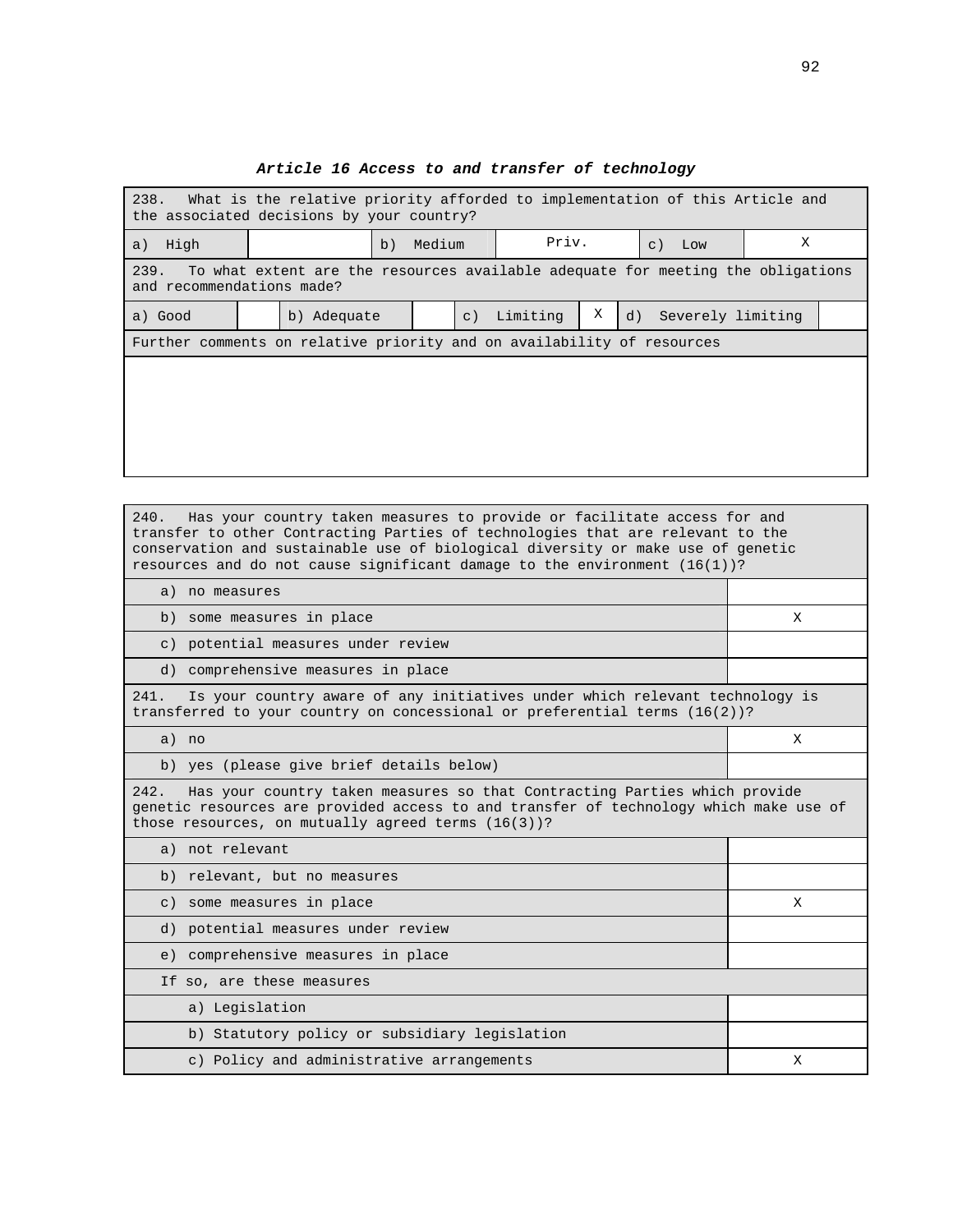243. Has your country taken measures so that the private sector facilitates access to joint development and transfer of relevant technology for the benefit of government institutions and the private sector of developing countries  $(16(4))$ ?

| a) no measures                                                                                             | X |
|------------------------------------------------------------------------------------------------------------|---|
| b) some measures in place                                                                                  |   |
| c) potential measures under review                                                                         |   |
| d) comprehensive measures in place                                                                         |   |
| If so, are these measures                                                                                  |   |
| a) Legislation?                                                                                            |   |
| b) Statutory policy and subsidiary legislation?                                                            |   |
| c) Policy and administrative arrangements?                                                                 |   |
| 244.<br>Does your country have a national system for intellectual property right<br>protection $(16(5))$ ? |   |
| a) no                                                                                                      |   |
| b) yes                                                                                                     | X |
| If yes, does it cover biological resources in any way?<br>245.                                             |   |
| a) no                                                                                                      |   |
| b) yes - limited extent                                                                                    |   |
| c) yes - significant extent                                                                                | X |

#### **Decision III/17. Intellectual property rights**

| Has your country conducted and provided to the secretariat case-studies of the<br>246.<br>impacts of intellectual property rights on the achievement of the CBD objectives? |  |  |  |  |  |
|-----------------------------------------------------------------------------------------------------------------------------------------------------------------------------|--|--|--|--|--|
| a) no                                                                                                                                                                       |  |  |  |  |  |
| b)<br>some                                                                                                                                                                  |  |  |  |  |  |
| $\mathcal{C}$ )<br>many                                                                                                                                                     |  |  |  |  |  |

#### **Further comments on implementation of this Article**

(general) Regarding the 'Belgian Co-ordinated Collections of Microorganisms', the consortium follows the recommendations of DGIC in the matters relevant for the activities involving international co-operation and to the extent of the available resources.

(general) An example of technology transfer involving the private sector is a joint project between Tibotec-Virco, a young multinational biotechnology company, and Vietnam were for the development and production of an antiparasitic drug, the Belgian section of the company upgraded the harvesting and production unit with GMP (Good Manufacturing Practice) and GAP (Good Agricultural Practice). Equipment and experts were sent to Vietnam and Vietnamese specialists were invited to Belgium for training. For the drug discovery and development program (on HIV, other infectious diseases, and cancer) the company has several collaboration in the field of biodiversity (natural products drugs discovery program).

The private sector highlights the efforts of the Belgian Department for Development Co-operation in relation to this article.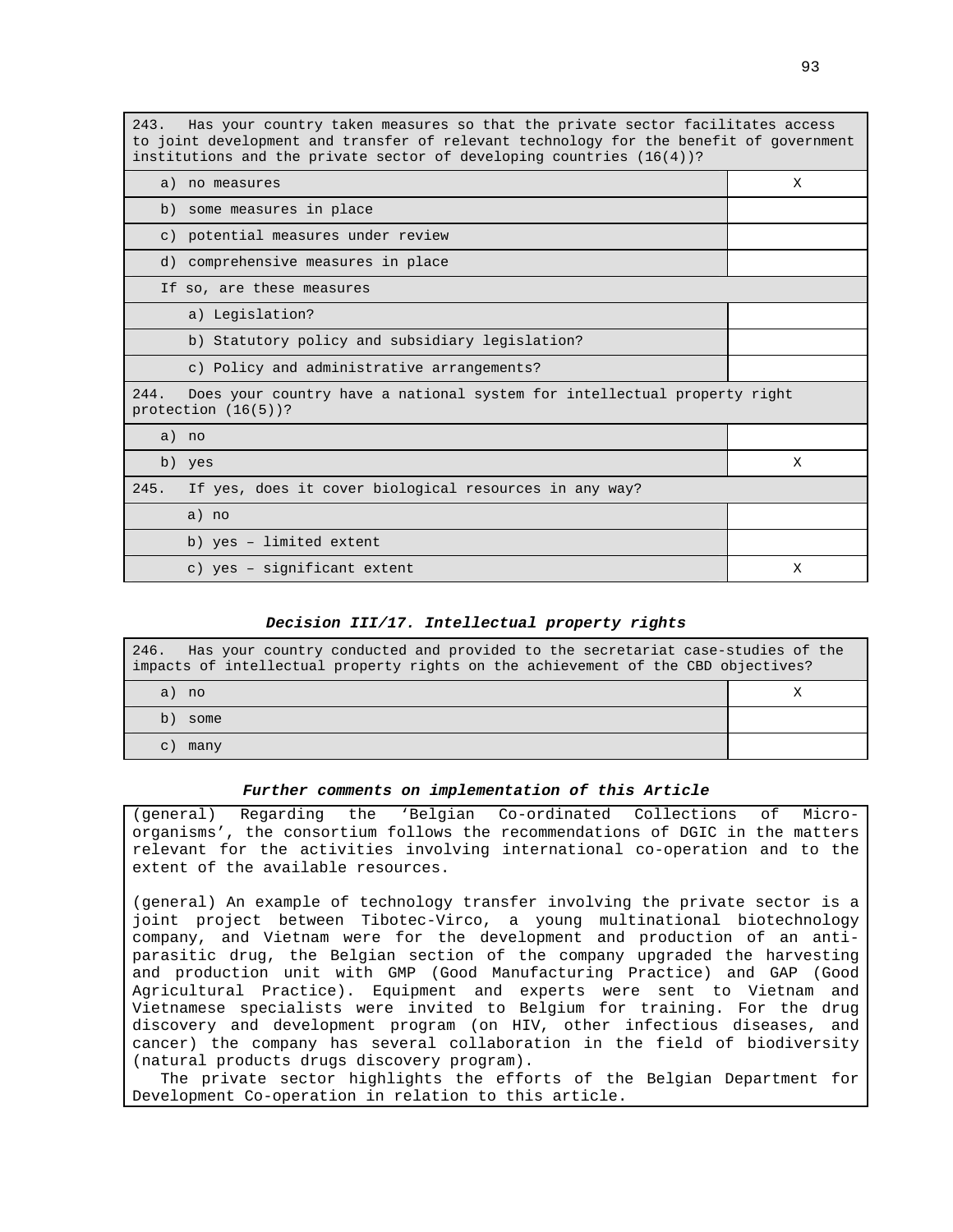## **Article 17 Exchange of information**

| 247.<br>What is the relative priority afforded to implementation of this Article and<br>the associated decisions by your country? |                                                                                 |    |        |             |  |                      |  |  |
|-----------------------------------------------------------------------------------------------------------------------------------|---------------------------------------------------------------------------------|----|--------|-------------|--|----------------------|--|--|
| a) High                                                                                                                           | X                                                                               | b) | Medium |             |  | $C)$ Low             |  |  |
| 248.<br>and recommendations made?                                                                                                 | To what extent are the resources available adequate for meeting the obligations |    |        |             |  |                      |  |  |
| a) Good                                                                                                                           | b) Adequate                                                                     |    | Χ      | c) Limiting |  | d) Severely limiting |  |  |
|                                                                                                                                   | Further comments on relative priority and on availability of resources          |    |        |             |  |                      |  |  |
| See notes on biodiversity-related websites in text box at the end of the<br>questions in relation to Article 18.                  |                                                                                 |    |        |             |  |                      |  |  |

249. Has your country taken measures to facilitate the exchange of information from publicly available sources (17(1))?

| a) no measures                                                                                                                                                                                                                                                             |   |  |  |  |  |  |  |
|----------------------------------------------------------------------------------------------------------------------------------------------------------------------------------------------------------------------------------------------------------------------------|---|--|--|--|--|--|--|
| b) restricted by lack of resources                                                                                                                                                                                                                                         |   |  |  |  |  |  |  |
| c) some measures in place                                                                                                                                                                                                                                                  |   |  |  |  |  |  |  |
| d) potential measures under review                                                                                                                                                                                                                                         |   |  |  |  |  |  |  |
| e) comprehensive measures in place                                                                                                                                                                                                                                         | X |  |  |  |  |  |  |
| If a developed country Party -                                                                                                                                                                                                                                             |   |  |  |  |  |  |  |
| 250.<br>Do these measures take into account the special needs of developing countries<br>$(17(1))$ ?                                                                                                                                                                       |   |  |  |  |  |  |  |
| a) no                                                                                                                                                                                                                                                                      |   |  |  |  |  |  |  |
| b) yes - limited extent                                                                                                                                                                                                                                                    |   |  |  |  |  |  |  |
| c) yes - significant extent                                                                                                                                                                                                                                                | X |  |  |  |  |  |  |
| If so, do these measures include all the categories of information listed in<br>251.<br>Article 17(2), including technical, scientific and socio-economic research, training<br>and surveying programmes, specialised knowledge, repatriation of information and so<br>on? |   |  |  |  |  |  |  |
| a) no                                                                                                                                                                                                                                                                      |   |  |  |  |  |  |  |
| b) yes - limited extent                                                                                                                                                                                                                                                    |   |  |  |  |  |  |  |
| c) yes - significant extent                                                                                                                                                                                                                                                | X |  |  |  |  |  |  |

<u> Tanzania de la provincia de la provincia de la provincia de la provincia de la provincia de la provincia de l</u>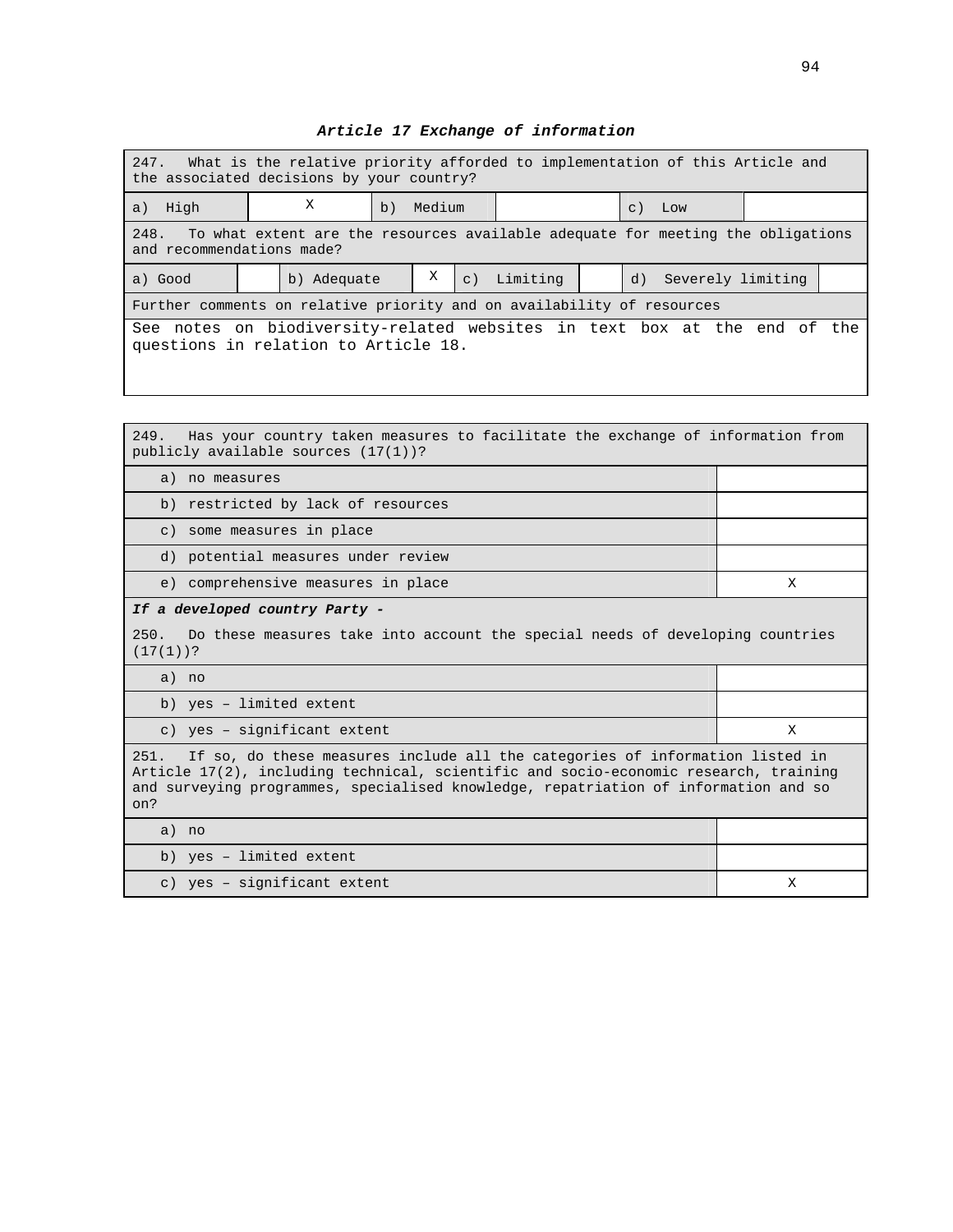| What is the relative priority afforded to implementation of this Article and<br>252.<br>the associated decisions by your country? |  |             |    |        |                  |          |  |                 |                   |  |
|-----------------------------------------------------------------------------------------------------------------------------------|--|-------------|----|--------|------------------|----------|--|-----------------|-------------------|--|
| High<br>a)                                                                                                                        |  |             | b) | Medium |                  | Χ        |  | $\mathcal{C}$ ) | Low               |  |
| To what extent are the resources available adequate for meeting the obligations<br>253.<br>and recommendations made?              |  |             |    |        |                  |          |  |                 |                   |  |
| a) Good                                                                                                                           |  | b) Adequate |    | Χ      | $\overline{c}$ ) | Limiting |  | d)              | Severely limiting |  |
| Further comments on relative priority and on availability of resources                                                            |  |             |    |        |                  |          |  |                 |                   |  |
|                                                                                                                                   |  |             |    |        |                  |          |  |                 |                   |  |
|                                                                                                                                   |  |             |    |        |                  |          |  |                 |                   |  |

#### **Article 18 Technical and scientific co-operation**

254. Has your country taken measures to promote international technical and scientific co-operation in the field of conservation and sustainable use of biological diversity (18(1))?

a) no measures b) some measures in place X c) potential measures under review d) comprehensive measures in place 255. Do the measures taken to promote co-operation with other Contracting Parties in the implementation of the Convention pay special attention to the development and strengthening of national capabilities by means of human resources development and institution building (18(2))? a) no b) yes – limited extent c) yes – significant extent  $X$ 

256. Has your country encouraged and developed methods of co-operation for the development and use of technologies, including indigenous and traditional technologies, in pursuance of the objectives of this Convention (18(4))?

| no<br>a)                          |  |
|-----------------------------------|--|
| b) early stages of development    |  |
| c) advanced stages of development |  |
| d) methods in place               |  |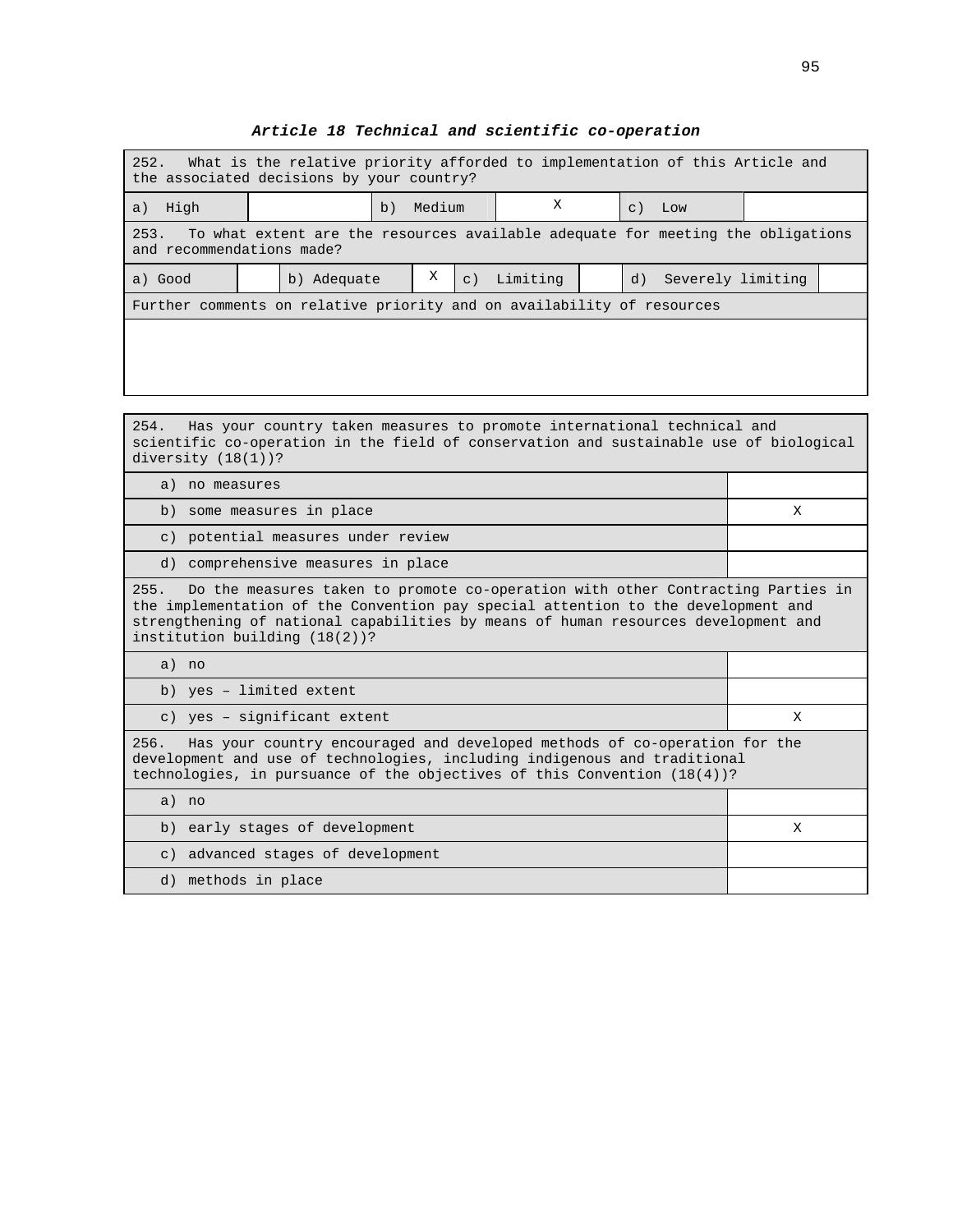| 257. Does such co-operation include the training of personnel and exchange of<br>experts $(18(4))$ ?                                                                                                   |   |  |  |  |  |
|--------------------------------------------------------------------------------------------------------------------------------------------------------------------------------------------------------|---|--|--|--|--|
| a) no                                                                                                                                                                                                  |   |  |  |  |  |
| b) yes - limited extent                                                                                                                                                                                |   |  |  |  |  |
| c) yes - significant extent                                                                                                                                                                            | Χ |  |  |  |  |
| Has your country promoted the establishment of joint research programmes and<br>258.<br>joint ventures for the development of technologies relevant to the objectives of the<br>Convention $(18(5))$ ? |   |  |  |  |  |
| a) no                                                                                                                                                                                                  |   |  |  |  |  |
| b) yes - limited extent                                                                                                                                                                                | X |  |  |  |  |
| c) yes - significant extent                                                                                                                                                                            |   |  |  |  |  |

# **Decision II/3, Decision III/4 and Decision IV/2. Clearing House Mechanism**

| Is your country co-operating in the development and operation of the Clearing<br>259.<br>House Mechanism?                                                                                  |   |
|--------------------------------------------------------------------------------------------------------------------------------------------------------------------------------------------|---|
| a) no                                                                                                                                                                                      |   |
| b) yes                                                                                                                                                                                     | X |
| Is your country helping to develop national capabilities through exchanging and<br>260.<br>disseminating information on experiences and lessons learned in implementing the<br>Convention? |   |
| a) no                                                                                                                                                                                      |   |
| b) yes - limited extent                                                                                                                                                                    |   |
| c) yes - significant extent                                                                                                                                                                | Χ |
| Has your country designated a national focal point for the CHM?<br>261.                                                                                                                    |   |
| a) no                                                                                                                                                                                      |   |
| b) yes                                                                                                                                                                                     | X |
| 262.<br>Is your country providing resources for the development and implementation of<br>the Clearing-House Mechanism?                                                                     |   |
| a) no                                                                                                                                                                                      |   |
| b) yes, at the national level                                                                                                                                                              |   |
| c) yes, at national and international levels                                                                                                                                               | X |
| Is your country facilitating and participating in workshops and other expert<br>263.<br>meetings to further the development of the CHM at international levels?                            |   |
| a) no                                                                                                                                                                                      |   |
| b) participation only                                                                                                                                                                      |   |
| c) supporting some meetings and participating                                                                                                                                              | X |
| 264.<br>Is your CHM operational                                                                                                                                                            |   |
| a) no                                                                                                                                                                                      |   |
| b) under development                                                                                                                                                                       |   |
| c) yes (please give details below)                                                                                                                                                         | Χ |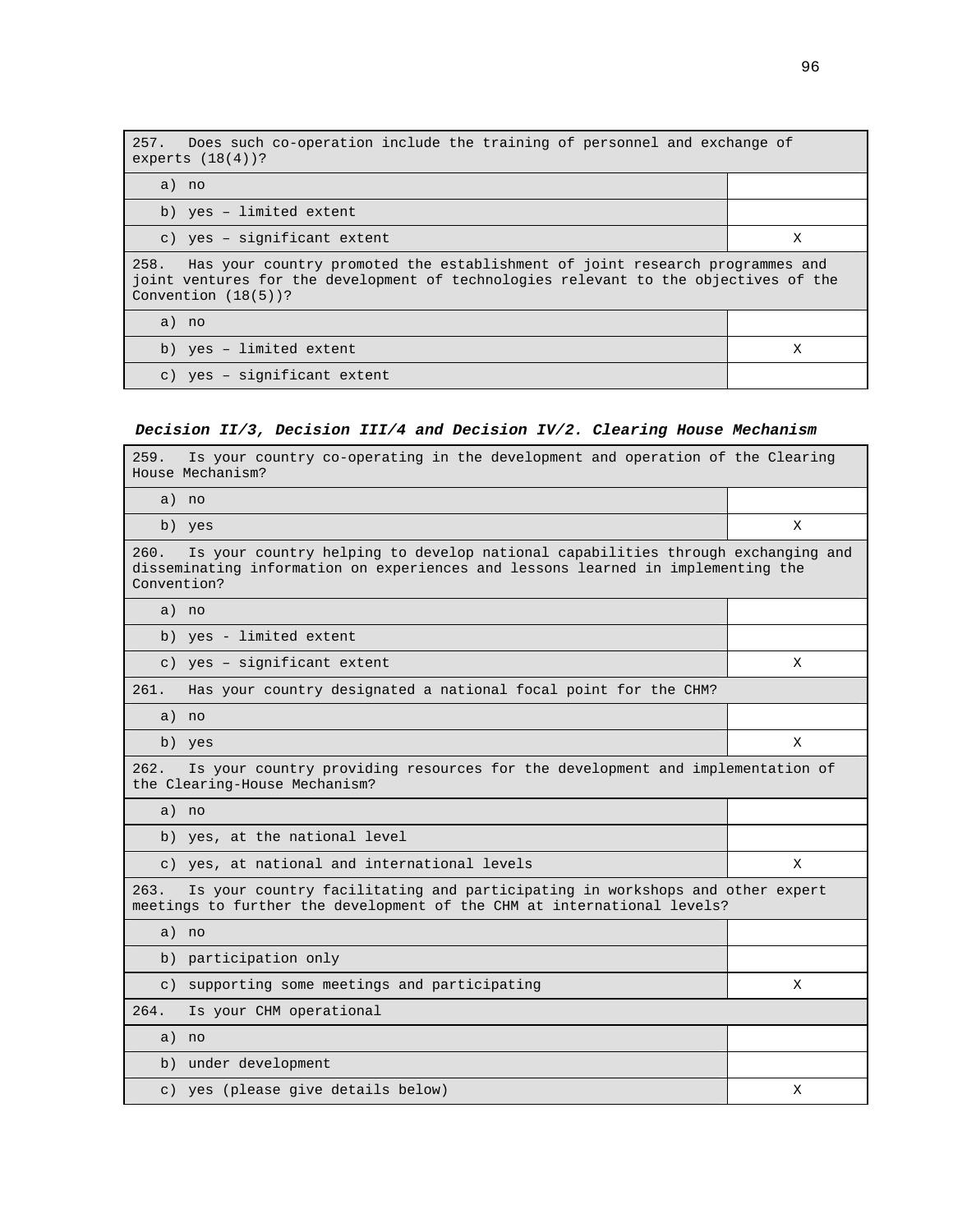| 265. Is your CHM linked to the Internet                                                                                                     |  |  |  |  |  |
|---------------------------------------------------------------------------------------------------------------------------------------------|--|--|--|--|--|
| a) no                                                                                                                                       |  |  |  |  |  |
| b) yes                                                                                                                                      |  |  |  |  |  |
| 266. Has your country established a multi-sectoral and multi-disciplinary CHM<br>steering committee or working group at the national level? |  |  |  |  |  |
| a) no                                                                                                                                       |  |  |  |  |  |
| b)<br>yes                                                                                                                                   |  |  |  |  |  |

## **Decision V/14. Scientific and technical co-operation and the clearinghouse mechanisms (Article 18)**

| Has your country reviewed the priorities identified in Annex I to the decision,<br>267.<br>and sought to implement them? |  |
|--------------------------------------------------------------------------------------------------------------------------|--|
| a) not reviewed                                                                                                          |  |
| b) reviewed but not implemented                                                                                          |  |
| c) reviewed and implemented as appropriate                                                                               |  |

#### **Further comments on implementation of these Articles**

Article 17 (general/249):

- see information on the Belgian Clearing-House Mechanism below (note in relation to question 264).
- Since 1996, Belgium manages the 'Belgian Biosafety Server' (URL: biosafety.ihe.be). This website primarily aims at providing to, and exchanging with, the competent authorities, the scientific community, the private sector, NGOs and the public in general, scientific, technical and legal information on genetically modified organisms. Since 22 June 2001, this website serves as the national Biosafety Clearing-House (Article 20 of the Cartagena Protocol on Biosafety) via the URL: www.biosafety.be/bch/bch.html. By doing this, Belgium is probably the first country world-wide to launch a national Biosafety Clearing-House under the Biosafety Protocol.
- The Walloon Region has launched its own biodiversity website, working as a proper Walloon Clearing-House Mechanism website (URL: mrw.wallonie.be/dgrne/sibw) The site is hosted by the Nature, Forests & Wood Research Centre. This website provides a very wide and complete information a.o. on the status of species and habitats in the Region, protected areas, Walloon and European nature conservation legislation, research institutions and universities, institutional and non institutional stakeholders, public awareness and education. It points to interesting links at European and Belgian level such as the Belgian CHM, the Biodiversity Resources in Belgium server, etc. The Walloon Region supports the initiative to use the Belgian CHM website to display information on the implementation of the EU Habitats and Birds Directives in Belgium.
- To provide users with all relevant information concerning biodiversity research in Belgium (funding sources, research institutions,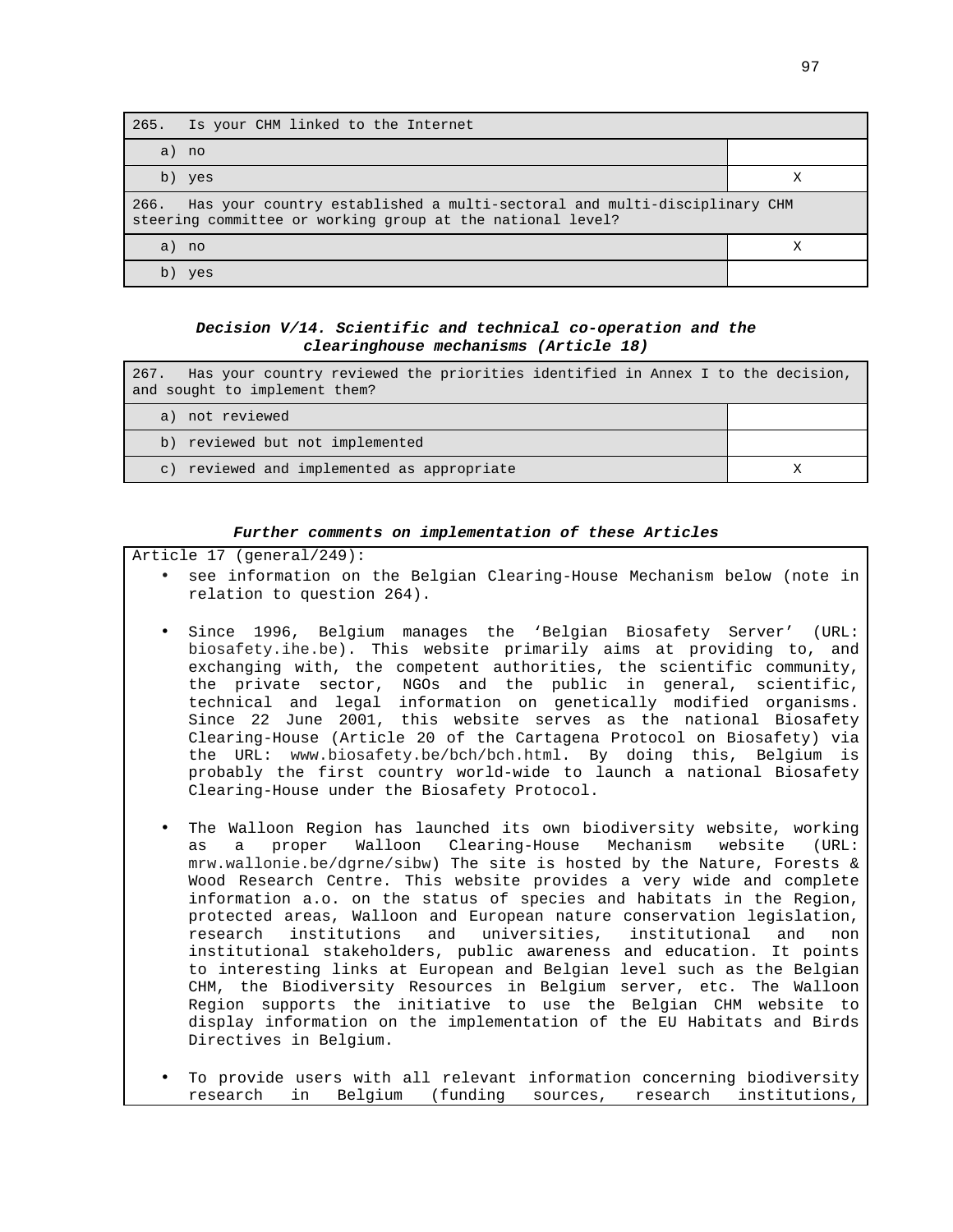conferences, experts, etc.), the existing national biodiversity websites (the Belgian Clearing-House Mechanism site and Belnet/BIODIV) are linked and completed by the Belgian Biodiversity Forum (www.biodiversity.be). This forum is a portal site centralising, structuring and completing the existing data in order to provide one efficient national information centre on biodiversity research.

- The project BIODIV 'Biodiversity Resources in Belgium' is an inventory of biodiversity resources in Belgium (URL: www.br.fgov.be/biodiv). It is not limited to the biodiversity of the Belgian territory, but includes all Belgian research, with a.o. a rich tradition in Africa. The inventory comprises (meta)data on specialists (both professional and private), research programs at universities, institutes and elsewhere, collections, botanic gardens, zoos, museums, existing databases and their contents, lists of publications and recommended literature, associations, journals and administrations involved in the study and conservation of the diversity of living organisms in all its aspects, from the genome to the biome level, on a planetary scale. The project BIODIV is a federal initiative, started in 1997. It organises this information in a way to provide a maximum utility for the national and international scientific community, the Belgian government and the general public. BIODIV is constructed as a relational database that can be consulted on the Internet. A search can be carried out to find institutions and specialists on a specific research topic, eventually a short explanation of their research, the institution or laboratory they are working in, ways to contact them. Research items and collections can be found using geographical, taxonomical or other keywords. BIODIV provides an access to Belgian scientific websites and offers scientific news and an agenda of events. Some data collected by Belgian researchers are repatriated as dedicated websites: on African Coffea types and on the vegetation of Katanga (Congo). The Belgian research can also be selected by DIVERSITAS categories (Core Programme Element or Special Target Area of Research). BIODIV is also a linked information source to other national and international initiatives such as the B CHM, the Belgian Biodiversity Platform, METAFRO, BioCISE.
- At the Royal Museum for Central Africa, a project called METAFRO InfoSys (URL: metafro.africamuseum.be) was launched at the end of 1997 with the objective to develop an electronic catalogue of information sources – an on-line metadata base – present in Belgium and related to sub-Saharan Africa, namely to Central Africa, including Angola, Burundi and Rwanda. This project aims to improve the access to information related to Central Africa and relevant for research and development, to promote and improve the communication and exchange of information among partners within a special interest network, and to promote and improve the interdisciplinary scientific research for the sustainable development of the targeted region. Identified beneficiaries are research and training institutions, Central African countries, federal administrations, NGOs, the private sector and international organisations such as FAO, UNEP, IUCN, WWF, etc. The launch and first part of the project was financed by the Belgian Federal Office for Scientific, Technical and Cultural Affairs. From 2002 onwards, METAFRO Infosys will be supported by the Belgian Federal Directorate-General for International Co-operation.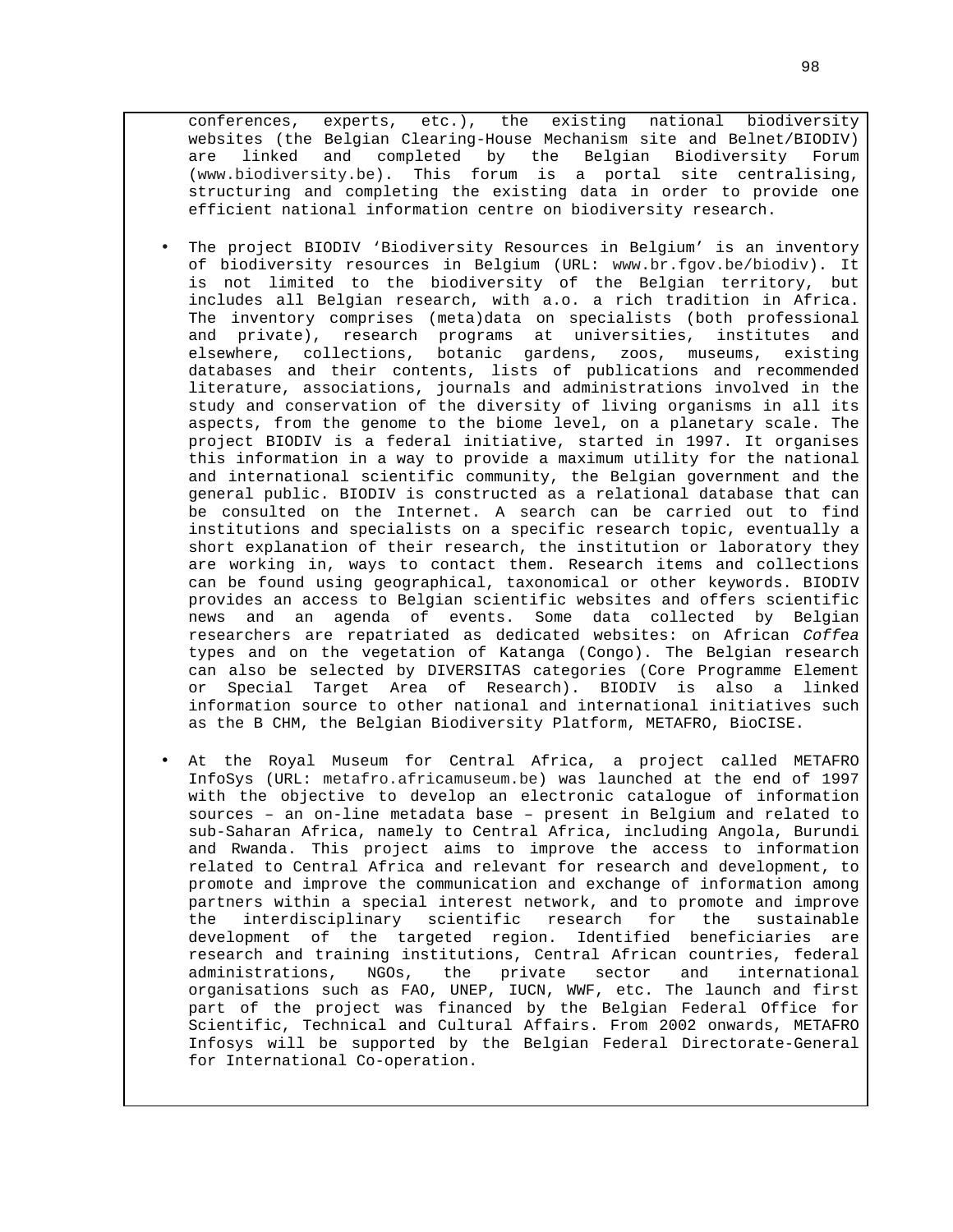• Belgium, via the Federal Office for Scientific, Technical and Cultural Affairs, is one of the founding countries of the Global Biodiversity Information Facility (GBIF) and became a voting participant in GBIF since this project came into being on the 1st March 2001. Belgium will make a financial contribution of 100,000 US\$ per year to the GBIF Secretariat for its core program of activities and will establish a GBIF national node that will provide access to the Belgian biodiversity data. GBIF will be an interoperable network of biodiversity databases and information technology tools that will enable users to navigate and put to use the world's vast quantities of biodiversity information to produce national economic, environmental and social benefits. The purpose of establishing GBIF is to design, implement, co-ordinate, and promote the compilation, linking, standardisation, digitalisation and global dissemination of the world's biodiversity data, within an appropriate framework for property rights and due attribution. GBIF will work in close co-operation with established programmes and organisations that compile, maintain and use biological information resources. The participants, working through GBIF, will establish and support a distributed information system that will enable users to access and utilise vast quantities of new and existing biodiversity information to generate new knowledge, wealth and ecological sustainability. More information about GBIF at www.gbif.org

(250-251, 255) The Directorate-General for International Co-operation of the federal Belgian Government supports the African Biodiversity Information Centre (ABIC) at the Royal Museum for Central Africa. The RMCA has the largest zoological collections from central Africa in the world, and ABIC organises training internships for students from developing countries, with an emphasis on datamining and repatriation of collection information. ABIC engages in co-operation agreements with the source institutions of the students to ensure support for the valorisation of the repatriated information after the training. Internships are individually adapted to meet the needs and requirements of the applicants.

(Article 18) See also all the projects mentioned in the text box after the questions of Article 5 – Co-operation.

Some private companies (see previous text box) have collaborations with several countries providing equipment, new techniques, grants and training.

(257) OSTC is granting research fellowships to post-doc scientists from Central and Eastern European Countries, allowing them to work in Belgian laboratories during 6 to 12 months for the execution of an R&D project. About 5 fellowships per year are involved with biodiversity research.

(258) In the framework of the Earth Observation research programme of the OSTC, several research projects conducted with local agencies for natural resources management in Africa, Indonesia and with international organisations such as the Worldbank/Environment, FAO/FOREST, UNEP, IUCN, WWF International and Oxfam aim to improve remote sensing methods for monitoring and planning purposes (see also Article 7).

Within the frame of bilateral agreements with i.e. China, Poland, Russia, joint research projects are initiated by the OSTC consisting in a transfer of Belgian know-how which has been developed through the OSTC R&D programmes. About 0.4 Mio Euro per year is devoted to biodiversity projects which include the study and conservation of specific groups of micro-organisms in different provinces and regions of China, the use of remote sensing techniques for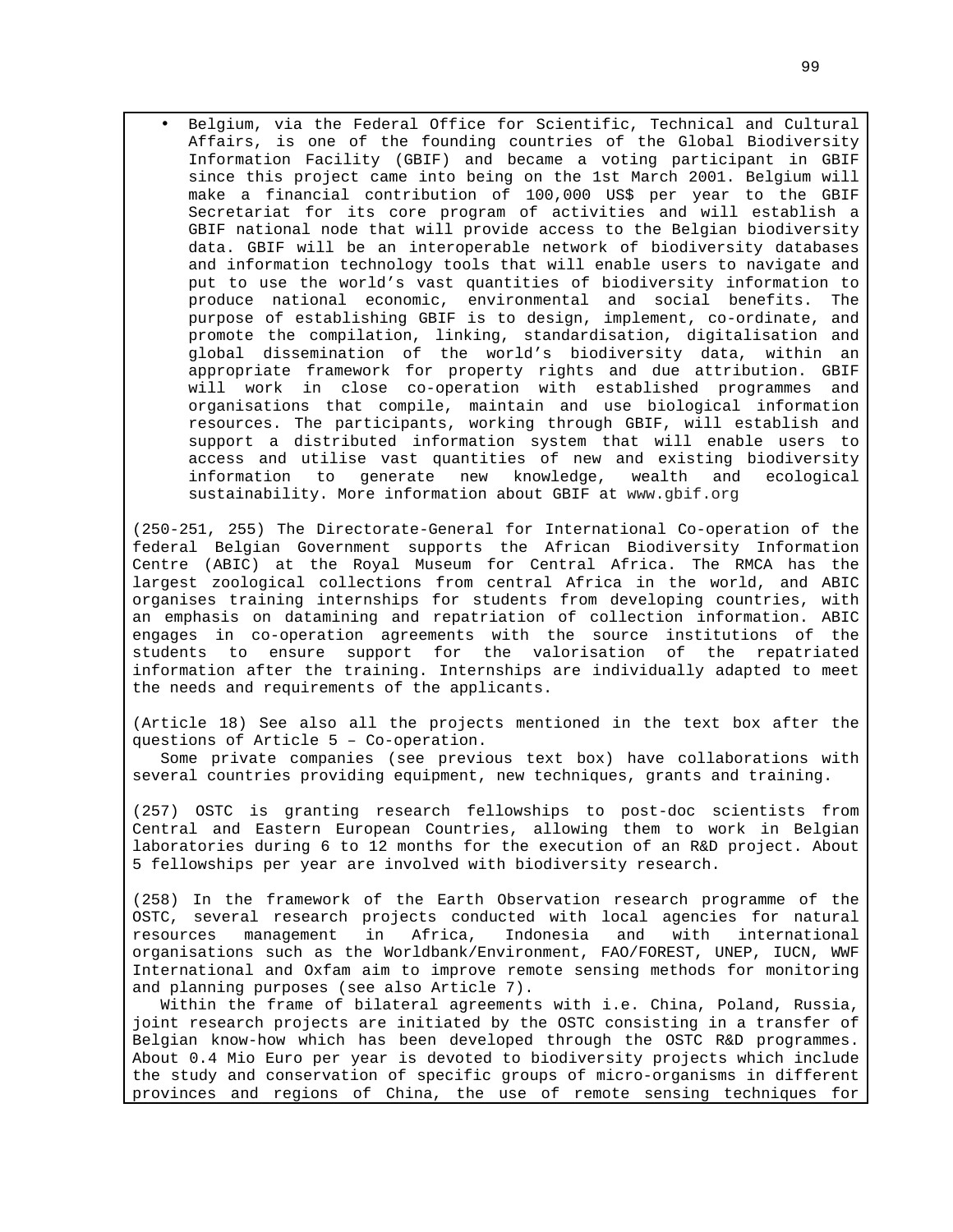monitoring land use changes in Poland, etc.

(263) Belgium participated in, and provided financial support for, the meeting on the Biosafety Clearing-House in Cuba (2001). Belgium also participated in the 'African regional meeting on Biosafety CH and CHM' in Nairobi, Kenya (26-28 February 2001). Furthermore, Belgium participated in and helped with the coordination of the Pan-European workshop 'Building the Clearing House partnership' in Bonn (28-29 September 2001).

(264) On 7 October 1996, the Royal Belgian Institute of Natural Sciences, in its quality of Belgian National Focal Point to the Convention on Biological Diversity, launched the Belgian Clearing-House Mechanism (B CHM) on the Internet (URL: www.naturalsciences.be/bch-cbd/home.htm). It was the fifth CHM national website world-wide to be added to the official list of Clearing-Houses by the Secretariat of the Convention. The Clearing-House Mechanism under the Convention on Biological Diversity is an information sharing mechanism set up to promote and facilitate the scientific and technical cooperation in relation to the three objectives of the Convention. It also plays an important role in developing public awareness on those three objectives.

The CHM operates mainly, but not exclusively, via the Internet and is built up as a structurally decentralised and distributed network of Parties and partners working together to facilitate the implementation of the Convention. It provides a variety of on-line data on the Convention, thematic programmes and cross-cutting issues as well as a direct access to numerous regional, national and supra-national websites.

The main tasks of the B CHM are to:

- provide extensive information on the Convention on Biological Diversity and its implementation in Belgium;

- present information on the status of biodiversity at national level, i.e. species, ecosystems and habitats, in situ and ex situ conservation, direct and indirect threats, red lists, etc.;

- assist the implementation of national biodiversity strategies and action plans;

- promote scientific and technical co-operation, as well as capacity building among Parties of the Convention;

- raise and promote public awareness and education on biological diversity matters.

Its main services are:

- an internet-based gateway providing: information on the CBD and its implementation process at national level, on-line versions of strategic documents related to the Convention (national reports, strategies and action plans, country study, etc.), a permanent link between the CBD Secretariat and Belgian actors, links to internet-based biodiversity information in Belgium, a selection of relevant links at local, national and international level, a selection of facilities such as an extensive list of abbreviations and a glossary related to the Convention;

- any appropriate non internet-based ways (posters, folders, CD-roms, etc.) to disseminate CBD information and share available experience;

- a partnering role to developing countries by hosting for the time needed their national CHM and by providing training opportunities for CHM national focal points;

- a participation in public awareness actions to promote biodiversity knowledge and education.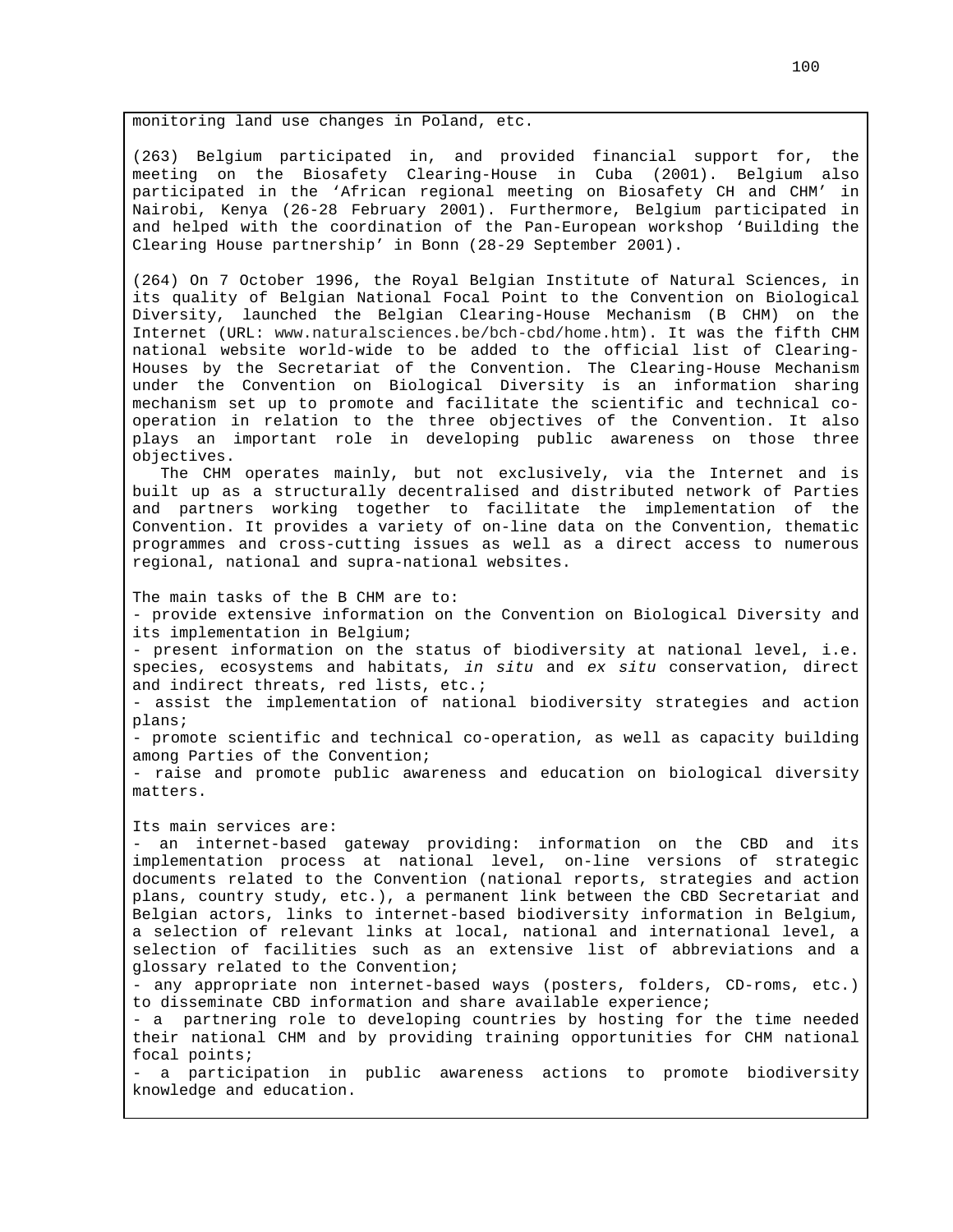The B CHM aims to avoid the duplication of efforts by looking for existing information and providing links to those websites. The B CHM creates its own pages to give added value to the information already available on the Internet, for example by integrating data from the three national regions (Brussels, Flanders and Wallonia) and communities (Flemish-, French- and German-speaking Communities) in order to present them in a coherent structure at national level. The role of the B CHM is also to stimulate actors to share their information and data by making them available on the Internet.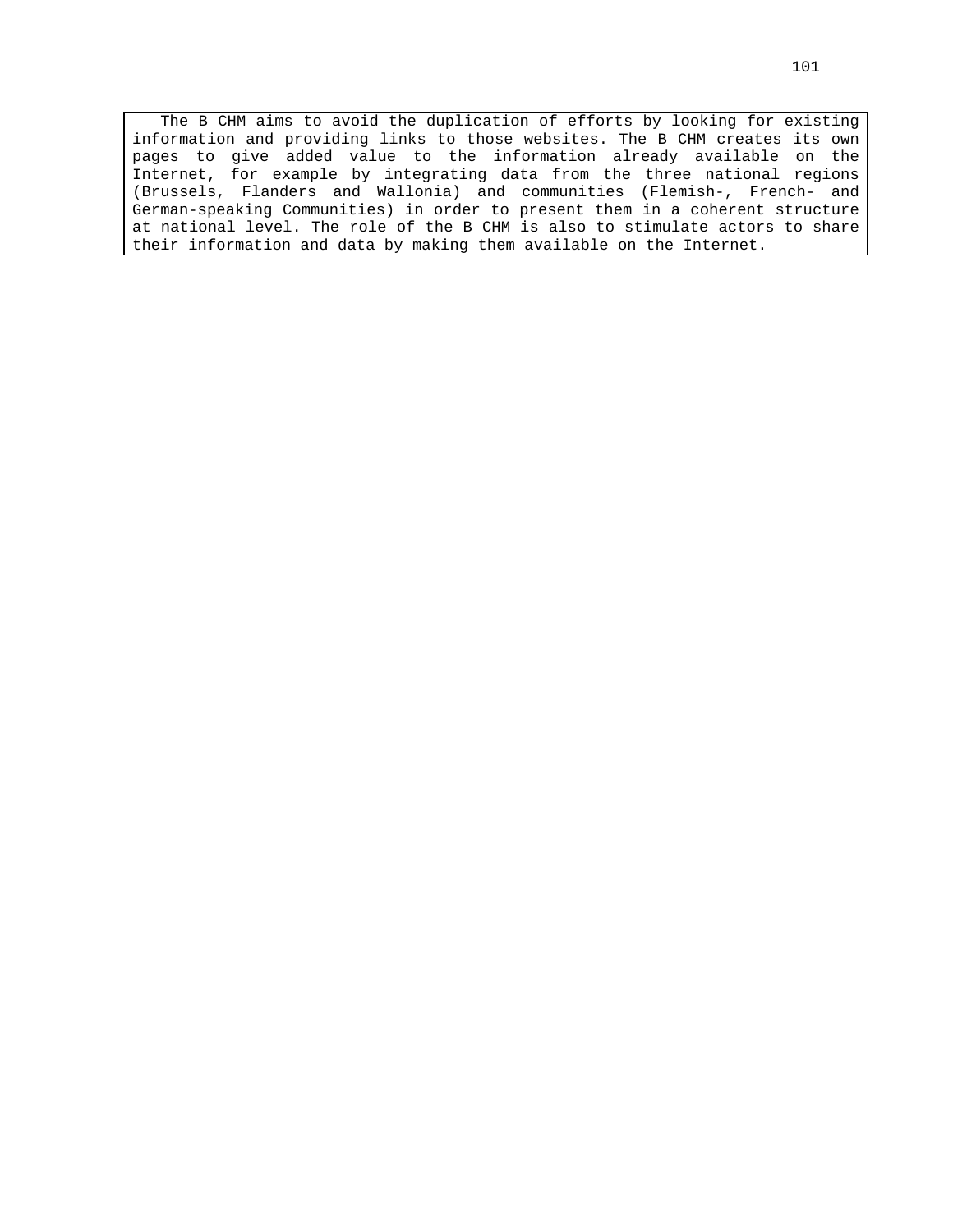| 268. What is the relative priority afforded to implementation of this Article and<br>the associated decisions by your country? |  |             |    |        |                |          |  |                        |  |
|--------------------------------------------------------------------------------------------------------------------------------|--|-------------|----|--------|----------------|----------|--|------------------------|--|
| High<br>a)                                                                                                                     |  | Χ           | b) | Medium |                |          |  | Low<br>$\mathcal{C}$ ) |  |
| 269. To what extent are the resources available adequate for meeting the obligations<br>and recommendations made?              |  |             |    |        |                |          |  |                        |  |
| a) Good                                                                                                                        |  | b) Adequate |    | Χ      | $\mathsf{C}$ ) | Limiting |  | d) Severely limiting   |  |
| Further comments on relative priority and on availability of resources                                                         |  |             |    |        |                |          |  |                        |  |
|                                                                                                                                |  |             |    |        |                |          |  |                        |  |
|                                                                                                                                |  |             |    |        |                |          |  |                        |  |

270. Has your country taken measures to provide for the effective participation in

# **Article 19 Handling of biotechnology and distribution of its benefits**

| biotechnological research activities by those Contracting Parties which provide the<br>genetic resources for such research (19(1))?                                                                                                                                                               |   |  |  |  |
|---------------------------------------------------------------------------------------------------------------------------------------------------------------------------------------------------------------------------------------------------------------------------------------------------|---|--|--|--|
| a) no measures                                                                                                                                                                                                                                                                                    | X |  |  |  |
| b) some measures in place                                                                                                                                                                                                                                                                         |   |  |  |  |
| c) potential measures under review                                                                                                                                                                                                                                                                |   |  |  |  |
| d) comprehensive measures in place                                                                                                                                                                                                                                                                |   |  |  |  |
| If so, are these measures:                                                                                                                                                                                                                                                                        |   |  |  |  |
| a) Legislation                                                                                                                                                                                                                                                                                    |   |  |  |  |
| b) Statutory policy and subsidiary legislation                                                                                                                                                                                                                                                    |   |  |  |  |
| c) Policy and administrative measures                                                                                                                                                                                                                                                             |   |  |  |  |
| Has your country taken all practicable measures to promote and advance priority<br>271.<br>access on a fair and equitable basis by Contracting Parties to the results and<br>benefits arising from biotechnologies based upon genetic resources provided by those<br>Contracting Parties (19(2))? |   |  |  |  |
| a) no measures                                                                                                                                                                                                                                                                                    |   |  |  |  |
| b) some measures in place                                                                                                                                                                                                                                                                         |   |  |  |  |
| c) potential measures under review                                                                                                                                                                                                                                                                | X |  |  |  |
| d) comprehensive measures in place                                                                                                                                                                                                                                                                |   |  |  |  |

## **Decision IV/3. Issues related to biosafety and Decision V/1. Work Plan of the Intergovernmental Committee for the Cartagena Protocol on Biosafety**

| 272.           | Is your country a Contracting Party to the Cartagena Protocol on Biosafety? |  |
|----------------|-----------------------------------------------------------------------------|--|
|                | a) not a signatory                                                          |  |
|                | b) signed, ratification in progress                                         |  |
| $\mathsf{C}$ ) | instrument of ratification deposited                                        |  |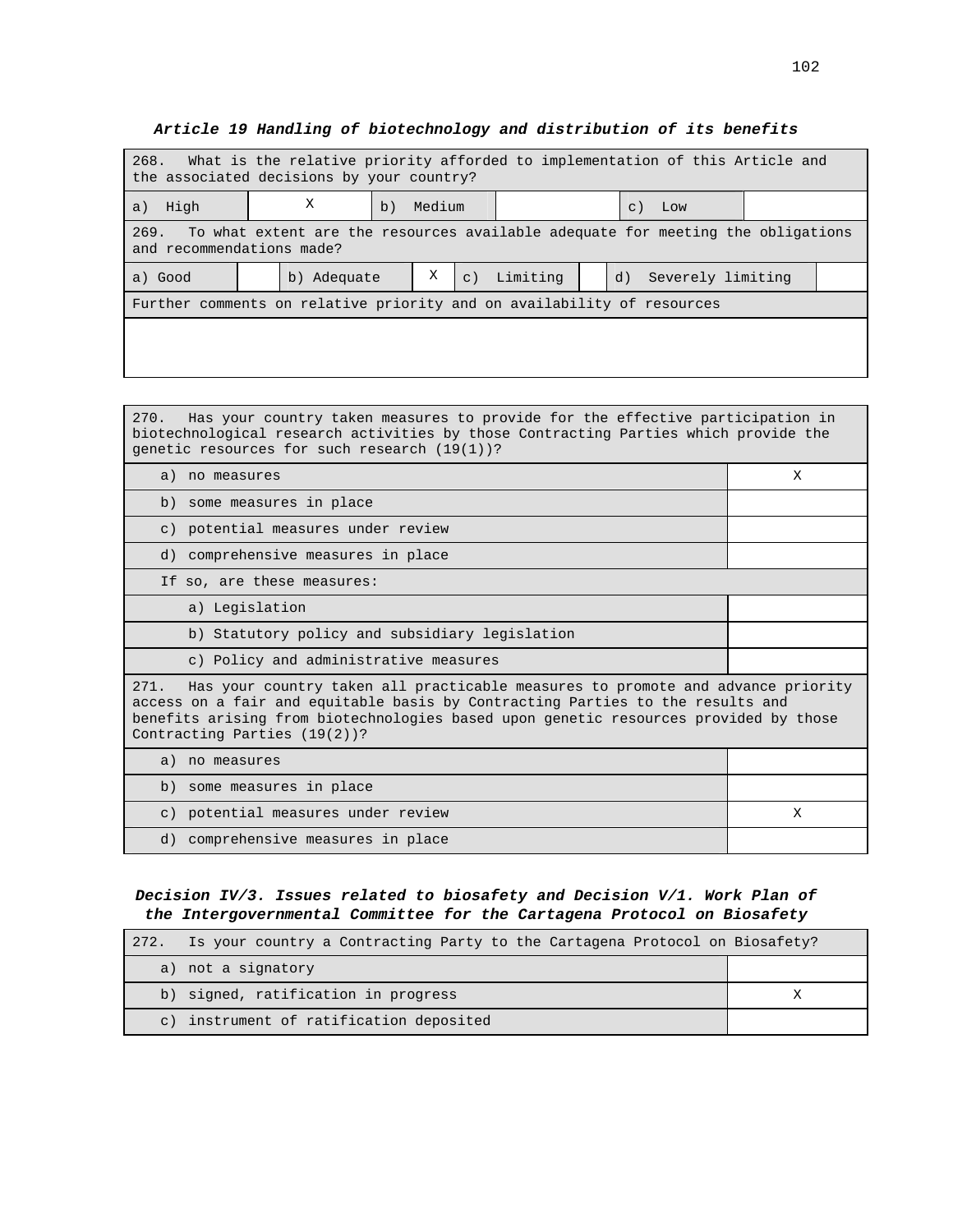#### **Further comments on implementation of this Article**

(general) Belgium, as a member state of the European Union, is bound by the European Directives with regard to contained use (219) and deliberate release (220).

(270) Together with the partnership activities developed through the Belgian Clearing-House Mechanism, the launch of the Belgian Biosafety Clearing-House could be a first step towards an effective participation of provider Parties.

(272) Belgium is actively participating in the work of the Inter-governmental Committee for the Cartagena Protocol on Biosafety (ICCP), as well as in the various inter-sessional activities which are taking place in that framework. For example, the Belgian government has provided the CBD Secretariat with an expert for the meeting of technical experts on the Biosafety Clearing-House which was held in Montreal from 11 to 13 September 2000. Belgium is currently setting up administrative, financial and regulatory measures in order to fulfill its obligations and to prepare for an effective implementation of the Protocol.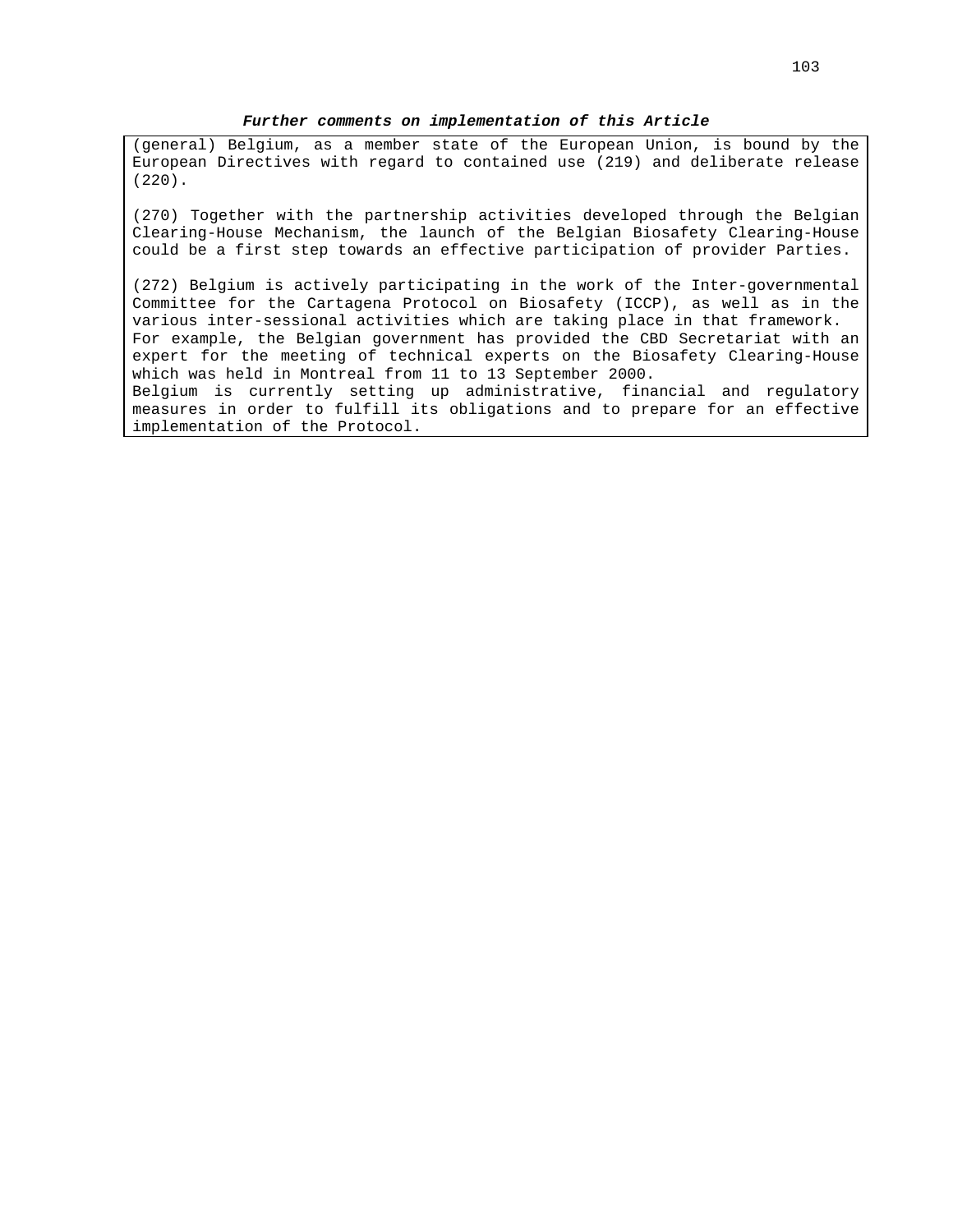#### **Article 20 Financial resources**

| What is the relative priority afforded to implementation of this Article and<br>273.<br>the associated decisions by your country? |  |             |    |        |             |          |   |                 |                   |  |
|-----------------------------------------------------------------------------------------------------------------------------------|--|-------------|----|--------|-------------|----------|---|-----------------|-------------------|--|
| High<br>a)                                                                                                                        |  |             | b) | Medium |             | X        |   | $\mathcal{C}$ ) | Low               |  |
| 274.<br>To what extent are the resources available adequate for meeting the obligations<br>and recommendations made?              |  |             |    |        |             |          |   |                 |                   |  |
| a) Good                                                                                                                           |  | b) Adequate |    |        | $\subset$ ) | Limiting | Χ | d)              | Severely limiting |  |
| Further comments on relative priority and on availability of resources                                                            |  |             |    |        |             |          |   |                 |                   |  |
|                                                                                                                                   |  |             |    |        |             |          |   |                 |                   |  |
|                                                                                                                                   |  |             |    |        |             |          |   |                 |                   |  |

275. Has your country provided financial support and incentives in respect of those national activities which are intended to achieve the objectives of the Convention (20(1))?

| a) no                                     |  |
|-------------------------------------------|--|
| b) yes - incentives only                  |  |
| c) yes - financial support only           |  |
| d) yes - financial support and incentives |  |

#### **If a developed country Party -**

276. Has your country provided new and additional financial resources to enable developing country Parties to meet the agreed incremental costs to them of implementing measures which fulfil the obligations of the Convention, as agreed between you and the interim financial mechanism (20(2))?

a) no

b) yes X

#### **If a developing country Party or Party with economy in transition –**

277. Has your country received new and additional financial resources to enable you to meet the agreed full incremental costs of implementing measures which fulfil the obligations of the Convention (20(2))?

a) no

b) yes

#### **If a developed country Party -**

278. Has your country provided financial resources related to implementation of the Convention through bilateral, regional and other multilateral channels (20(3))?

#### **If a developing country Party or Party with economy in transition -**

279. Has your country used financial resources related to implementation of the Convention from bilateral, regional and other multilateral channels (20(3))?

| a) no                   |                          |
|-------------------------|--------------------------|
| h'<br>yes<br><u>, U</u> | $\overline{\phantom{a}}$ |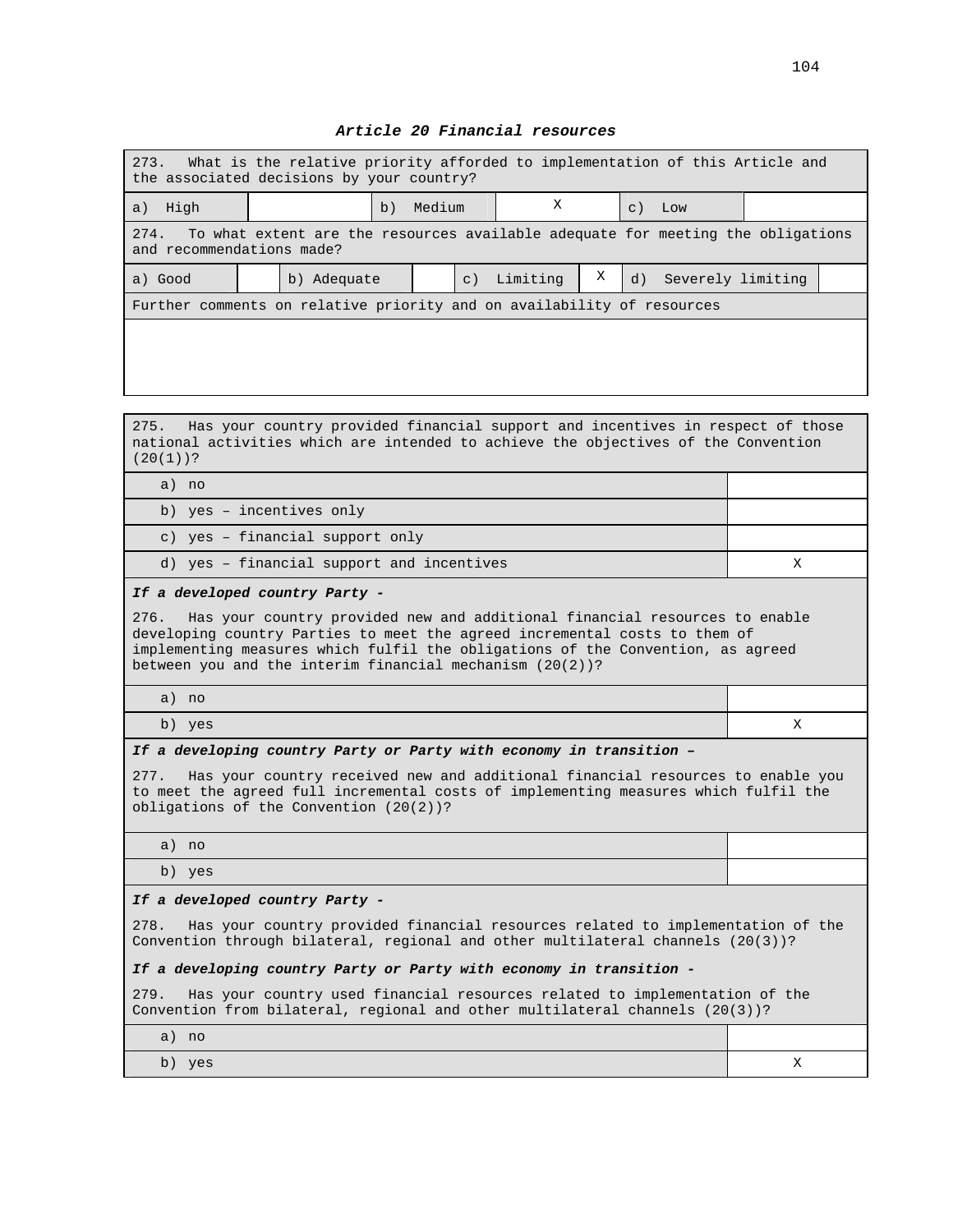| Decision III/6. Additional financial resources |
|------------------------------------------------|
|------------------------------------------------|

280. Is your country working to ensure that all funding institutions (including bilateral assistance agencies) are striving to make their activities more supportive of the Convention?

a) no b) yes – limited extent X c) yes – significant extent 281. Is your country co-operating in any efforts to develop standardised information on financial support for the objectives of the Convention? a) no b) yes (please attach information)  $X$ 

#### **Decision V/11. Additional financial resources**

| 282.<br>Has your country established a process to monitor financial support to<br>biodiversity?                                                                                                                                     |   |  |  |
|-------------------------------------------------------------------------------------------------------------------------------------------------------------------------------------------------------------------------------------|---|--|--|
| a) no                                                                                                                                                                                                                               |   |  |  |
| b) procedures being established                                                                                                                                                                                                     | X |  |  |
| c) yes (please provide details)                                                                                                                                                                                                     |   |  |  |
| Are details available of your country's financial support to national<br>283.<br>biodiversity activities?                                                                                                                           |   |  |  |
| a) no                                                                                                                                                                                                                               |   |  |  |
| b) not in a standardised format                                                                                                                                                                                                     | X |  |  |
| c) yes (please provide details)                                                                                                                                                                                                     |   |  |  |
| Are details available of your country's financial support to biodiversity<br>284.<br>activities in other countries?                                                                                                                 |   |  |  |
| a) not applicable                                                                                                                                                                                                                   |   |  |  |
| b) no                                                                                                                                                                                                                               |   |  |  |
| c) not in a standardised format                                                                                                                                                                                                     | X |  |  |
| d) yes (please provide details)                                                                                                                                                                                                     |   |  |  |
| Developed country Parties -                                                                                                                                                                                                         |   |  |  |
| 285.<br>Does your country promote support for the implementation of the objectives of<br>the Convention in the funding policy of its bilateral funding institutions and those<br>of regional and multilateral funding institutions? |   |  |  |
| a) no                                                                                                                                                                                                                               |   |  |  |
| b) yes                                                                                                                                                                                                                              | X |  |  |
| Developing country Parties -                                                                                                                                                                                                        |   |  |  |
| 286.<br>Does your country discuss ways and means to support implementation of the<br>objectives of the Convention in its dialogue with funding institutions?                                                                        |   |  |  |
| a) no                                                                                                                                                                                                                               |   |  |  |
| b) yes                                                                                                                                                                                                                              |   |  |  |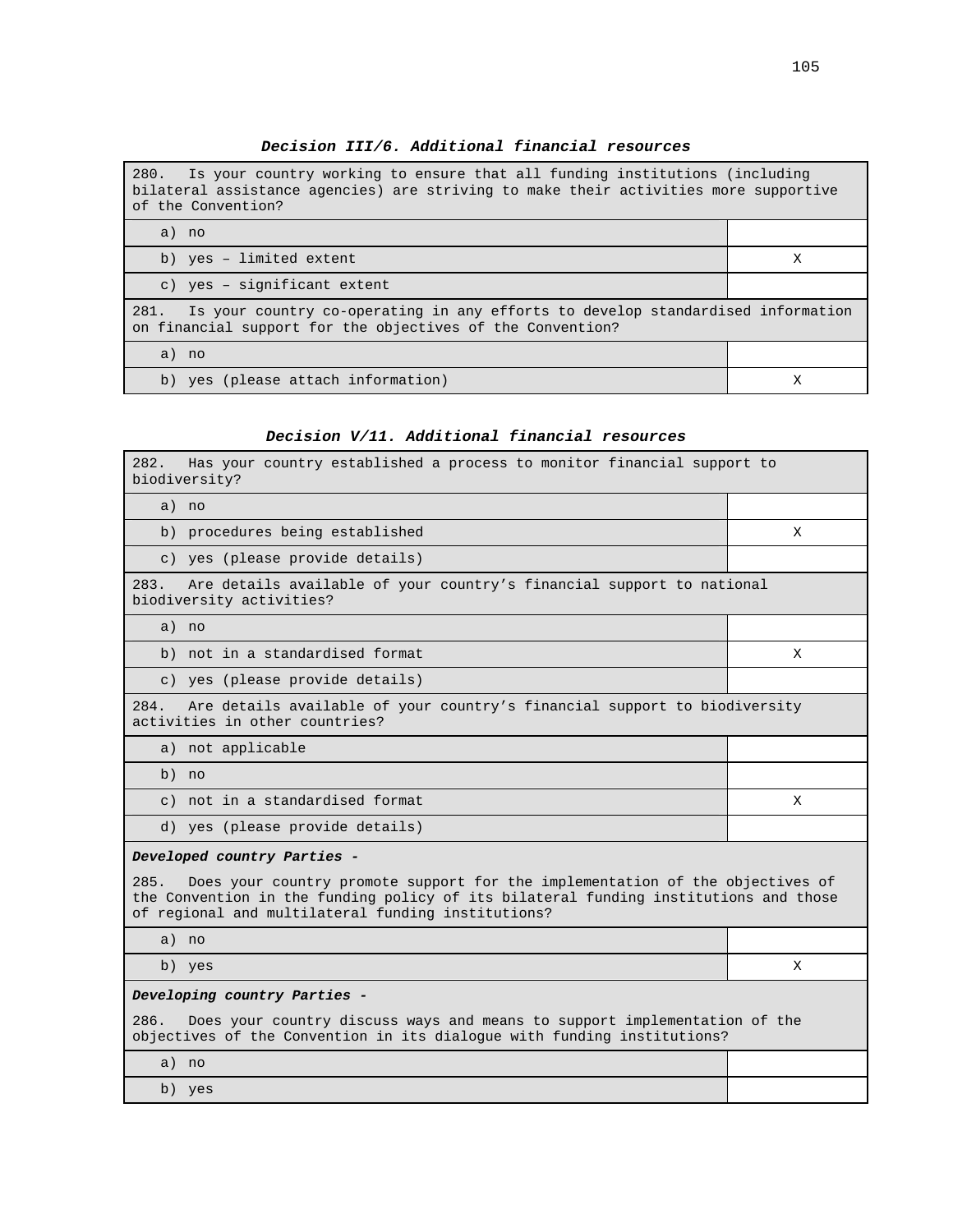| 287. Has your country compiled information on the additional financial support<br>provided by the private sector?      |   |  |  |
|------------------------------------------------------------------------------------------------------------------------|---|--|--|
| a) no                                                                                                                  | Х |  |  |
| b) yes (please provide details)                                                                                        |   |  |  |
| Has your country considered tax exemptions in national taxation systems for<br>288.<br>biodiversity-related donations? |   |  |  |
| a) no                                                                                                                  |   |  |  |
| b) not appropriate to national conditions                                                                              |   |  |  |
| c) exemptions under development                                                                                        |   |  |  |
| d) exemptions in place                                                                                                 | Х |  |  |

### **Further comments on implementation of this Article**

(276-278) For the CHM partnership and the related training programmes, financial resources are provided by the Direcorate-General for Development Co-operation (more information in text box under Article 5 – Co-operation).

(281) Belgium is co-operating to develop standardised information on financial support for the objectives of the Convention through the Development Assistance Committee (DAC) of the OECD.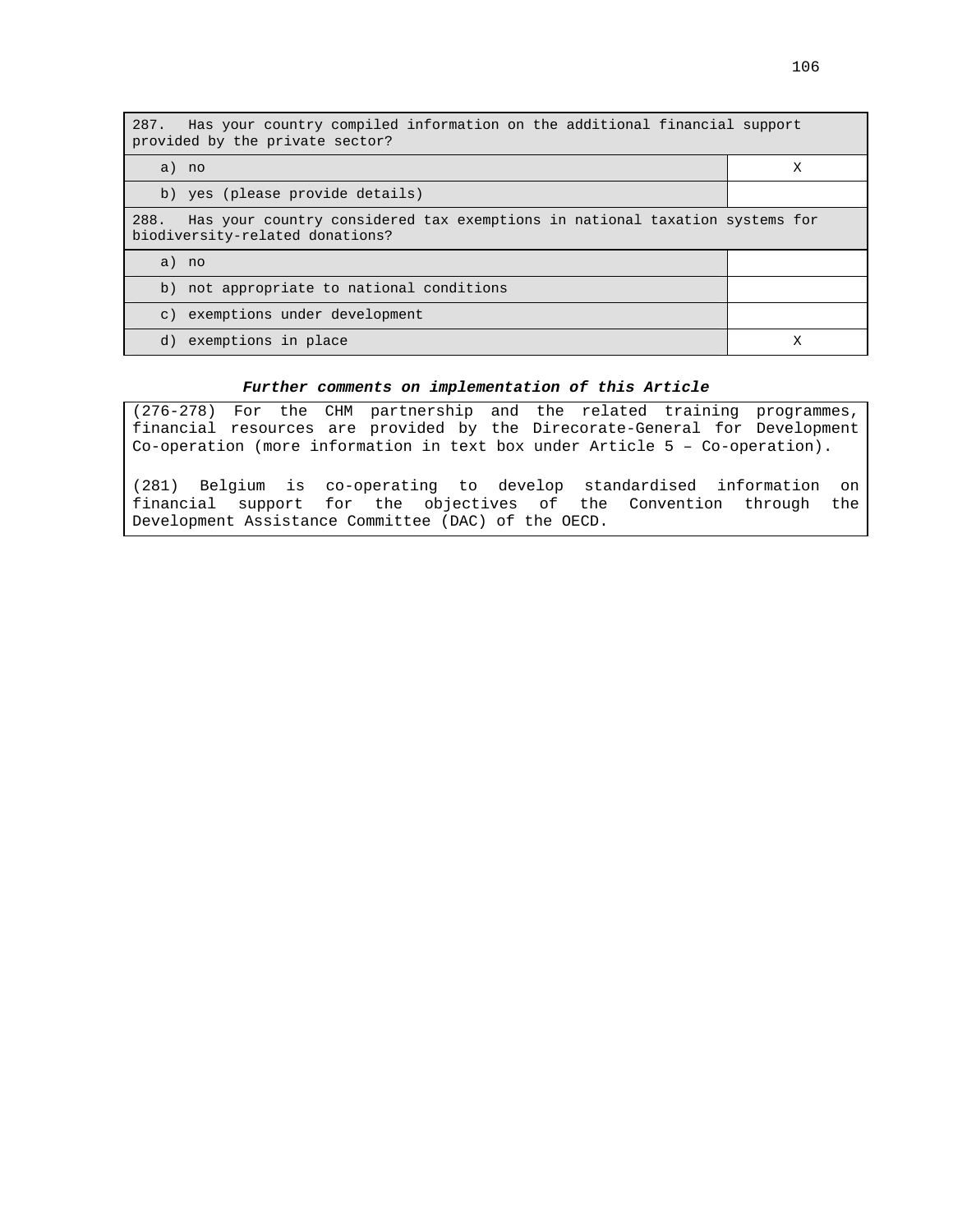### **Article 21 Financial mechanism**

| 289.<br>What is the relative priority afforded to implementation of this Article and<br>the associated decisions by your country?                                                                                                                                                                                                                                                                                                                                                                                                                                                                                                                                                                     |  |  |  |  |  |  |
|-------------------------------------------------------------------------------------------------------------------------------------------------------------------------------------------------------------------------------------------------------------------------------------------------------------------------------------------------------------------------------------------------------------------------------------------------------------------------------------------------------------------------------------------------------------------------------------------------------------------------------------------------------------------------------------------------------|--|--|--|--|--|--|
| X<br>a) High<br>Medium<br>Low<br>b)<br>$\subset$ )                                                                                                                                                                                                                                                                                                                                                                                                                                                                                                                                                                                                                                                    |  |  |  |  |  |  |
| 290.<br>To what extent are the resources available adequate for meeting the obligations<br>and recommendations made?                                                                                                                                                                                                                                                                                                                                                                                                                                                                                                                                                                                  |  |  |  |  |  |  |
| Χ<br>Limiting<br>d) Severely limiting<br>b) Adequate<br>$\subset$ )<br>a) Good                                                                                                                                                                                                                                                                                                                                                                                                                                                                                                                                                                                                                        |  |  |  |  |  |  |
| Further comments on relative priority and on availability of resources                                                                                                                                                                                                                                                                                                                                                                                                                                                                                                                                                                                                                                |  |  |  |  |  |  |
| Belgium attaches great importance to the follow-up of the Global<br>Environment Facility (GEF) as the interim financial mechanism of the<br>Convention. As a GEF Council Member, Belgium pays special attention to the<br>share of biodiversity projects in the overall GEF portfolio, to the timely<br>approval of enabling activities, to the incorporation of COP quidelines into<br>GEF policy and activities, and to the adequate reporting of GEF activities to<br>the COP.<br>In general, the resources for biodiversity through GEF have been adequate<br>and growing. Within the negotiations for the 3rd replenishment of GEF,<br>Belgium is defending a substantial increase of resources. |  |  |  |  |  |  |

| 291. Has your country worked to strengthen existing financial institutions to      |  |  |  |  |  |
|------------------------------------------------------------------------------------|--|--|--|--|--|
| provide financial resources for the conservation and sustainable use of biological |  |  |  |  |  |
| diversity?                                                                         |  |  |  |  |  |
|                                                                                    |  |  |  |  |  |
| a) no                                                                              |  |  |  |  |  |
| yes<br>b)                                                                          |  |  |  |  |  |
|                                                                                    |  |  |  |  |  |

# **Decision III/7. Guidelines for the review of the effectiveness of the financial mechanism**

| 292. Has your country provided information on experiences gained through activities<br>funded by the financial mechanism? |   |
|---------------------------------------------------------------------------------------------------------------------------|---|
| a) no activities                                                                                                          |   |
| b) no, although there are activities                                                                                      |   |
| c) yes, within the previous national report                                                                               | Х |
| d) yes, through case-studies                                                                                              |   |
| yes, through other means (please give details below)<br>e)                                                                |   |

# **Further comments on implementation of this Article**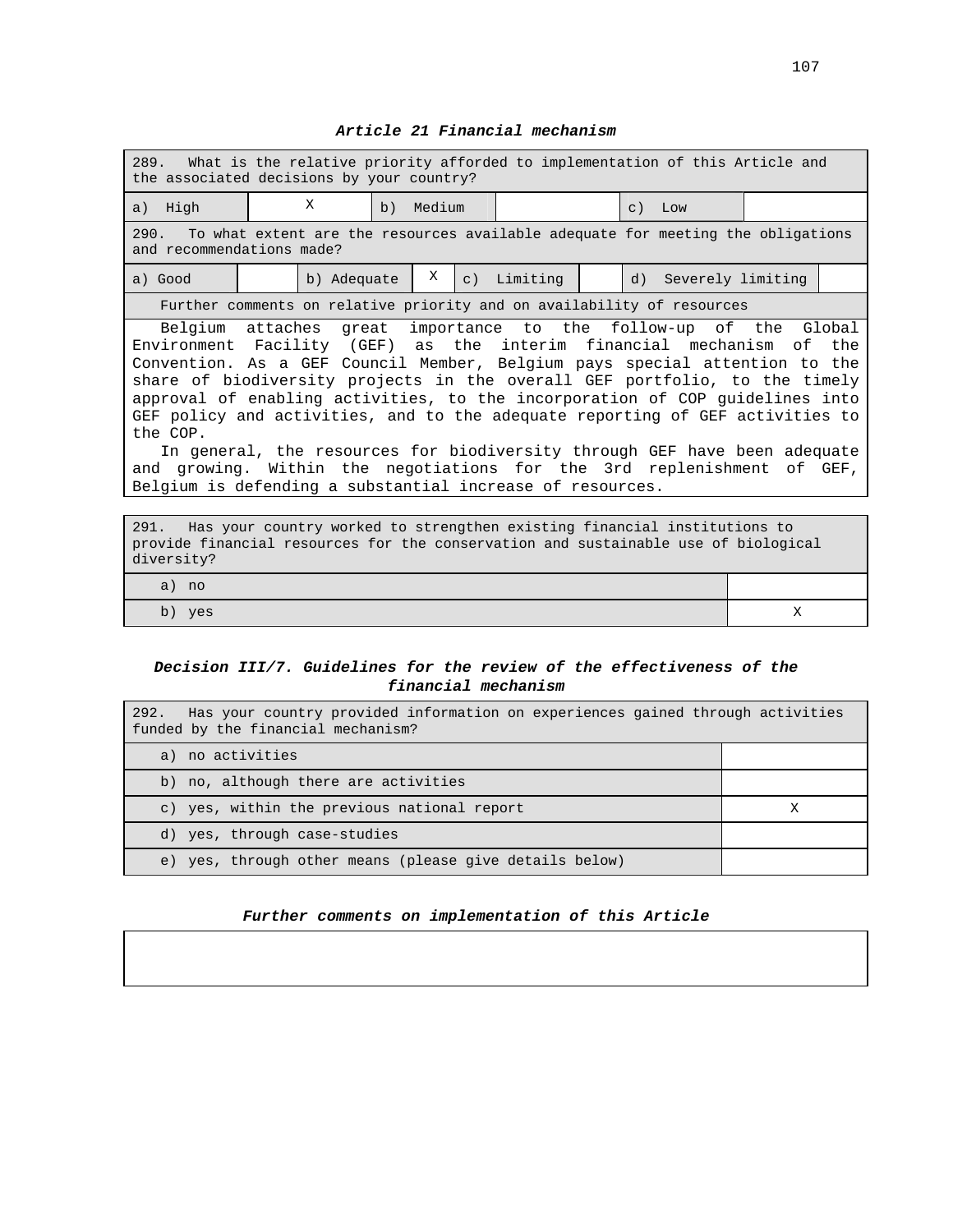| 293. How many people from your country participated in each of the meetings of the<br>Conference of the Parties? |   |
|------------------------------------------------------------------------------------------------------------------|---|
| a) COP 1 (Nassau)                                                                                                |   |
| b) COP 2 (Jakarta)                                                                                               |   |
| c) COP 3 (Buenos Aires)                                                                                          |   |
| d) COP 4 (Bratislava)                                                                                            |   |
| COP 5 (Nairobi)<br>e)                                                                                            | 6 |

**Article 23 Conference of the Parties**

## **Decision I/6, Decision II/10, Decision III/24 and Decision IV/17. Finance and budget**

| 294. | Has your country paid all of its contributions to the Trust Fund? |  |
|------|-------------------------------------------------------------------|--|
|      | a) no                                                             |  |
| b)   | ves                                                               |  |

## **Decision IV/16 (part) Preparation for meetings of the Conference of the Parties**

| Has your country participated in regional meetings focused on discussing<br>295.<br>implementation of the Convention before any meetings of the Conference of the Parties? |   |  |
|----------------------------------------------------------------------------------------------------------------------------------------------------------------------------|---|--|
| a) no                                                                                                                                                                      |   |  |
| b) yes (please specify which)                                                                                                                                              | Х |  |
| If a developed country Party -                                                                                                                                             |   |  |
| Has your country funded regional and sub-regional meetings to prepare for the<br>296.<br>COP, and facilitated the participation of developing countries in such meetings?  |   |  |
| a) no                                                                                                                                                                      |   |  |
| b) yes (please provide details below)                                                                                                                                      | Х |  |

### **Decision V/22. Budget for the programme of work for the biennium 2001- 2002**

| 297. Did your country pay its contribution to the core budget (BY Trust Fund) for<br>2001 by $1^{st}$ January 2001? |  |
|---------------------------------------------------------------------------------------------------------------------|--|
| a) yes in advance                                                                                                   |  |
| b) yes on time                                                                                                      |  |
| c) no but subsequently paid                                                                                         |  |
| d) not yet paid                                                                                                     |  |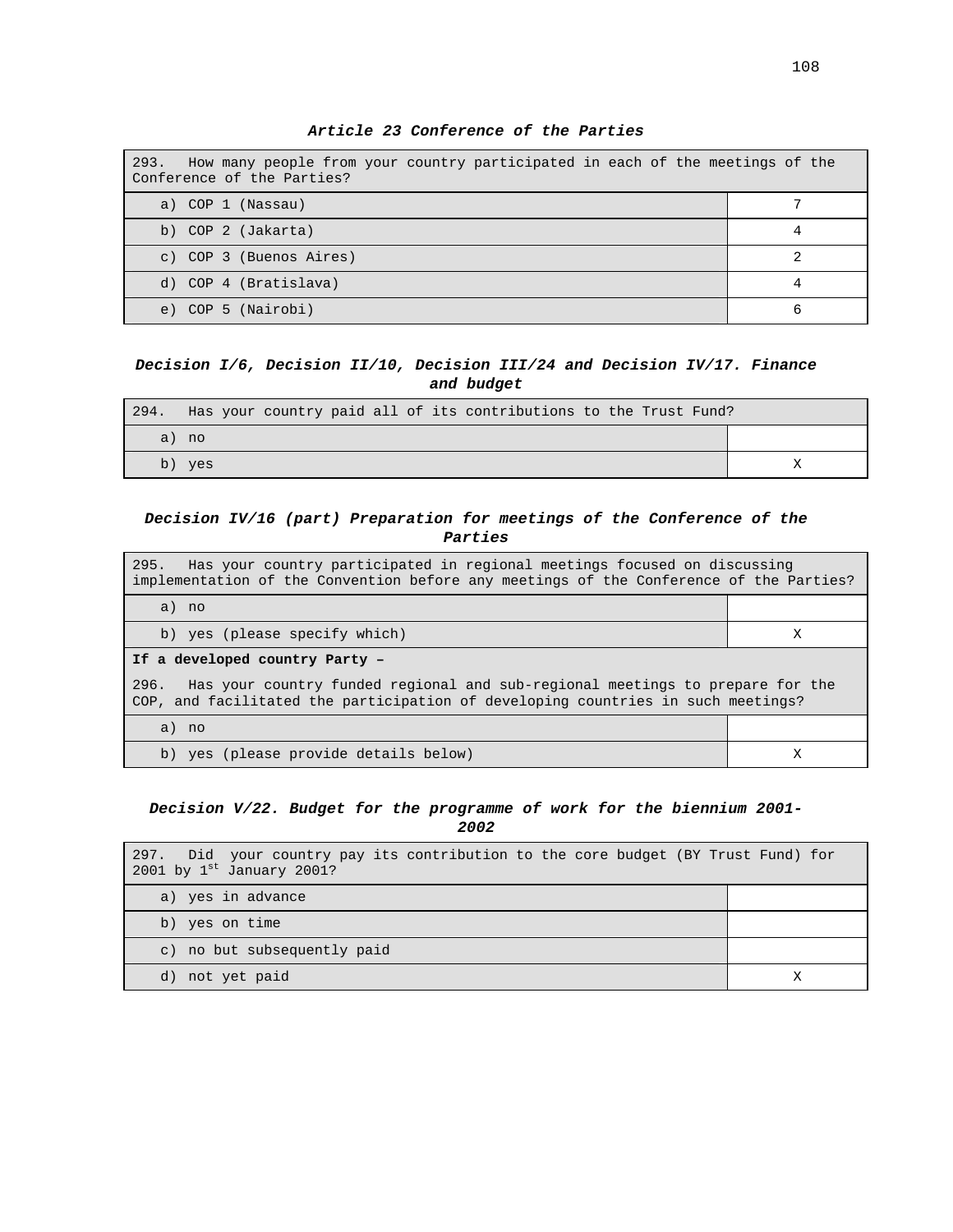| Has your country made additional voluntary contributions to the trust funds of<br>298.<br>the Convention? |  |
|-----------------------------------------------------------------------------------------------------------|--|
| a) yes in the 1999-2000 biennium                                                                          |  |
| b) yes for the 2001-2002 biennium                                                                         |  |
| c) expect to do so for the 2001-2002 biennium                                                             |  |
| no no                                                                                                     |  |

#### **Further comments on implementation of this Article**

(293) All numbers refer to government delegates only.

(294) All contributions to the Trust Fund, including the one for the year 2000, were paid. For the year 2000, the Belgian contribution (88,281 US\$) was paid on the 2<sup>nd</sup> January 2001. For the year 2001, this contribution will amount to 96,942 US\$.

(295) EU co-ordination meetings in preparation of COPs.

(296) Belgium supported a regional meeting of the Southern African Development Community (SADC), held in Harare in preparation of COP-5.

(298 a) In 2000, a voluntary contribution of 8 million BEF was granted to the Trust Fund (BE) for approved activities by COP. (298 c) It is expected that further support, through voluntary contributions, will be given during the biennium 2001-2002 (amount to be determined).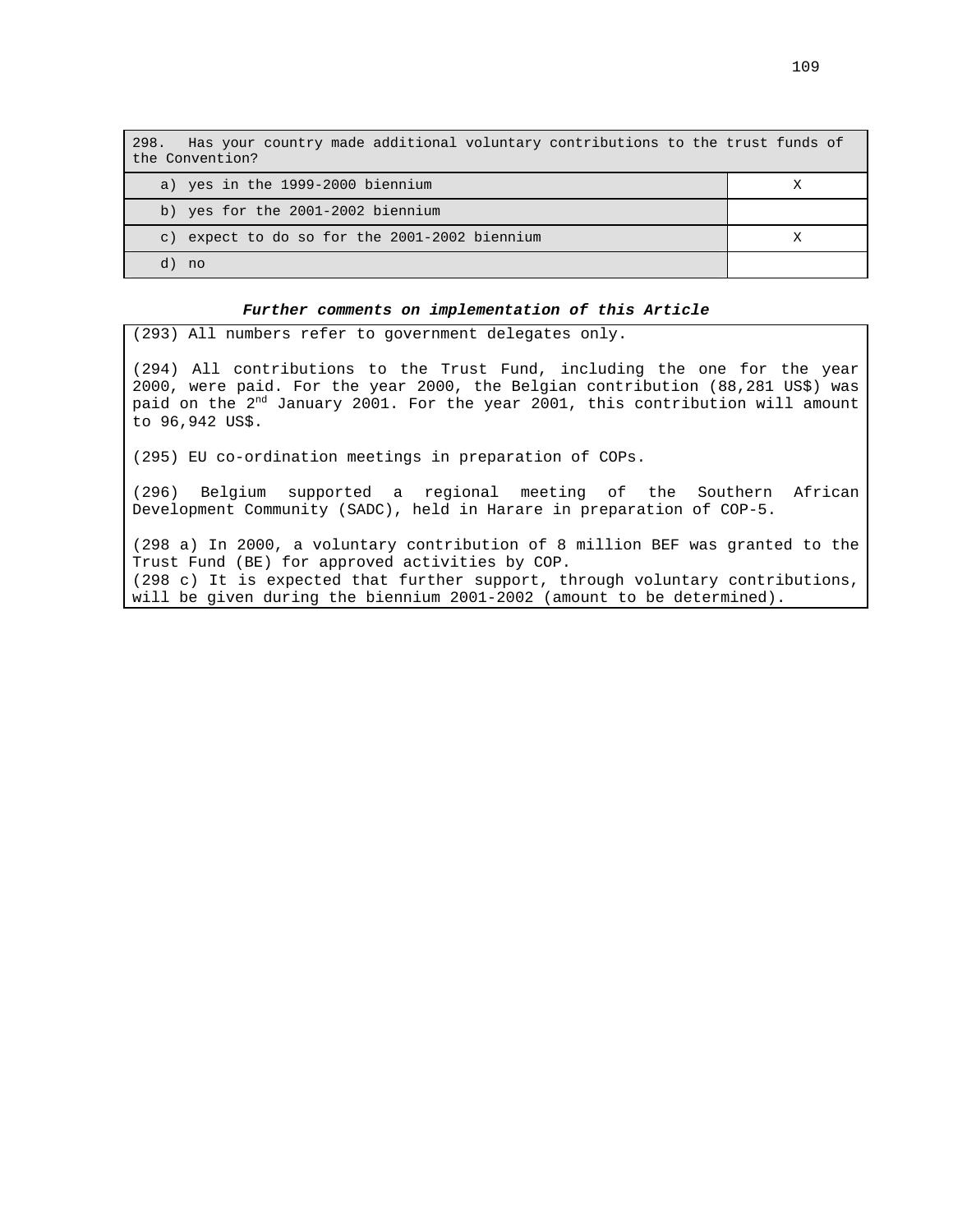## **Article 24 Secretariat**

| Has your country provided direct support to the Secretariat in terms of<br>299.<br>seconded staff, financial contribution for Secretariat activities, etc? |  |
|------------------------------------------------------------------------------------------------------------------------------------------------------------|--|
| a) no                                                                                                                                                      |  |
| yes                                                                                                                                                        |  |

# **Further comments on implementation of this Article**

| (299) Indirect support was provided through the assignment of a Belgian |  |  |  |  |
|-------------------------------------------------------------------------|--|--|--|--|
| collaborator within the Biodiversity Unit of UNEP from 1994 to 1996.    |  |  |  |  |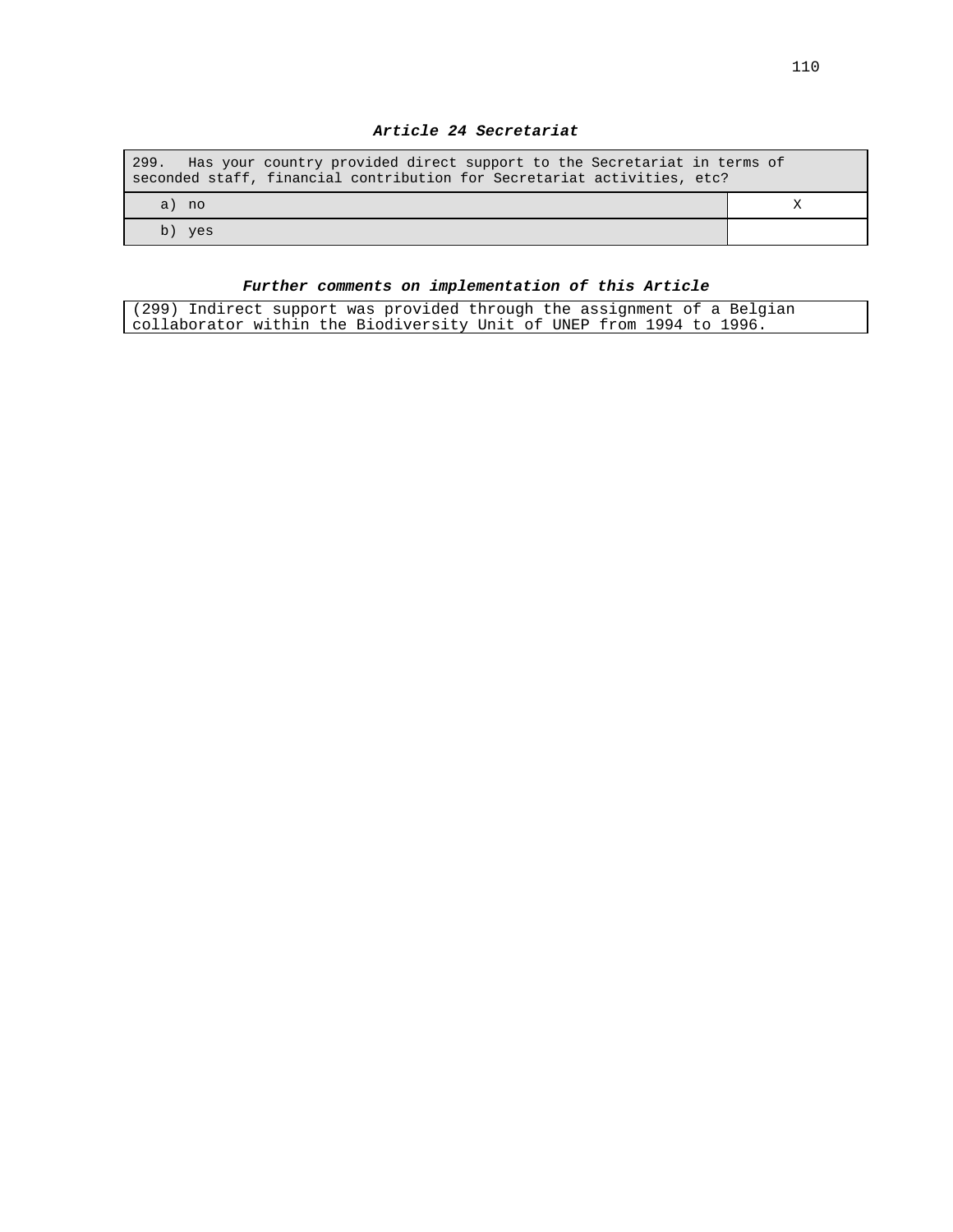**Article 25 Subsidiary body on scientific, technical and technological advice**

| 300.<br>How many people from your country participated in each of the meetings of<br>SBSTTA? |  |  |
|----------------------------------------------------------------------------------------------|--|--|
| a) SBSTTA I (Paris)                                                                          |  |  |
| SBSTTA II (Montreal)<br>b)                                                                   |  |  |
| c) SBSTTA III (Montreal)                                                                     |  |  |
| SBSTTA IV (Montreal)<br>d)                                                                   |  |  |
| SBSTTA V (Montreal)<br>e)                                                                    |  |  |

# **Further comments on implementation of this Article**

|  |  | (300 a) SBSTTA I: 2 government delegates, 1 observer    |
|--|--|---------------------------------------------------------|
|  |  | (300 b) SBSTTA II: 2 government delegates               |
|  |  | $(300 c)$ SBSTTA III: 1 government delegate, 1 observer |
|  |  | (300 d) SBSTTA IV: 1 government delegate, 1 observer    |
|  |  | (300 e) SBSTTA V: 1 government delegate, 1 observer     |
|  |  | (300 f) SBSTTA VI: 8 government delegates, 1 observer   |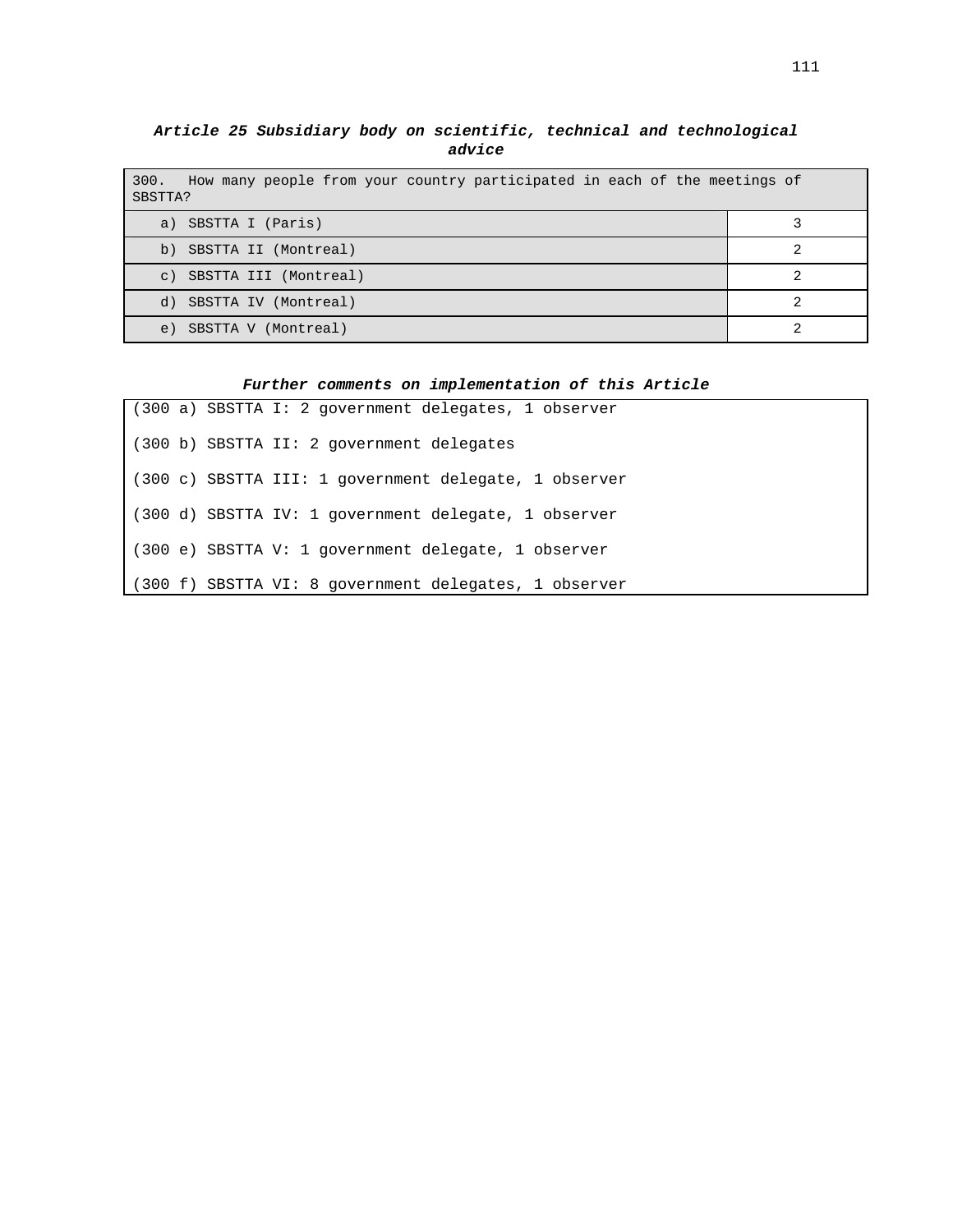| 301. What is the status of your first national report?   |   |
|----------------------------------------------------------|---|
| a) Not submitted                                         |   |
| b) Summary report submitted                              |   |
| c) Interim/draft report submitted                        |   |
| d) Final report submitted                                | X |
| If $b$ ), c) or d), was your report submitted:           |   |
| by the original deadline of $1.1.98$ (Decision III/9)?   |   |
| by the extended deadline of $31.12.98$ (Decision IV/14)? | X |
| Later (please specify date)                              |   |

**Article 26 Reports**

# **Decision IV/14 National reports**

| 302. Did all relevant stakeholders participate in the preparation of this national<br>report, or in the compilation of information used in the report? |   |  |
|--------------------------------------------------------------------------------------------------------------------------------------------------------|---|--|
| a) no                                                                                                                                                  | X |  |
| b) yes                                                                                                                                                 |   |  |
| Has your country taken steps to ensure that its first and/or second national<br>303.<br>report(s) is/are available for use by relevant stakeholders?   |   |  |
| a) no                                                                                                                                                  |   |  |
| b) yes                                                                                                                                                 | X |  |
| If yes, was this by:                                                                                                                                   |   |  |
| informal distribution?<br>a)                                                                                                                           |   |  |
| b)<br>publishing the report?                                                                                                                           | X |  |
| making the report available on request?<br>$\vert$ C)                                                                                                  | X |  |
| d)<br>posting the report on the Internet?                                                                                                              | X |  |

# **Decision V/19. National reporting**

| 304. Has your country prepared voluntary detailed thematic reports on one or more of<br>the items for in-depth consideration at an ordinary meeting of the parties, following<br>the quidelines provided? |  |  |
|-----------------------------------------------------------------------------------------------------------------------------------------------------------------------------------------------------------|--|--|
| a) no                                                                                                                                                                                                     |  |  |
| b) yes - forest ecosystems                                                                                                                                                                                |  |  |
| c) yes - alien species                                                                                                                                                                                    |  |  |
| d) yes - benefit sharing                                                                                                                                                                                  |  |  |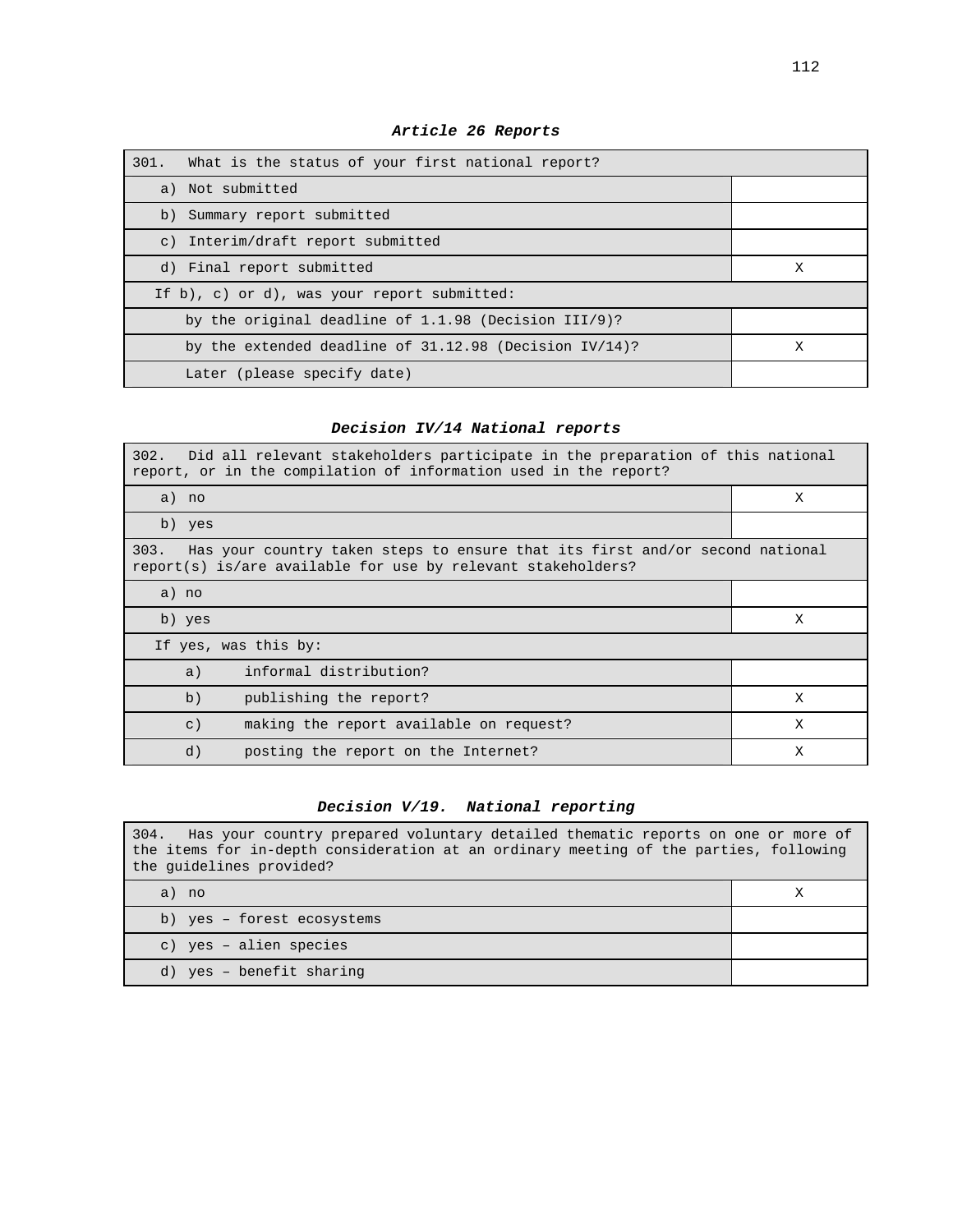(301) Submitted during COP-4 (Bratislava) and distributed in situ to all delegations.

(302) Some departments paid little or no attention to the first national report. The private sector did not participate in the process.

(304) Thematic reports on forest biological diversity and alien species are in preparation.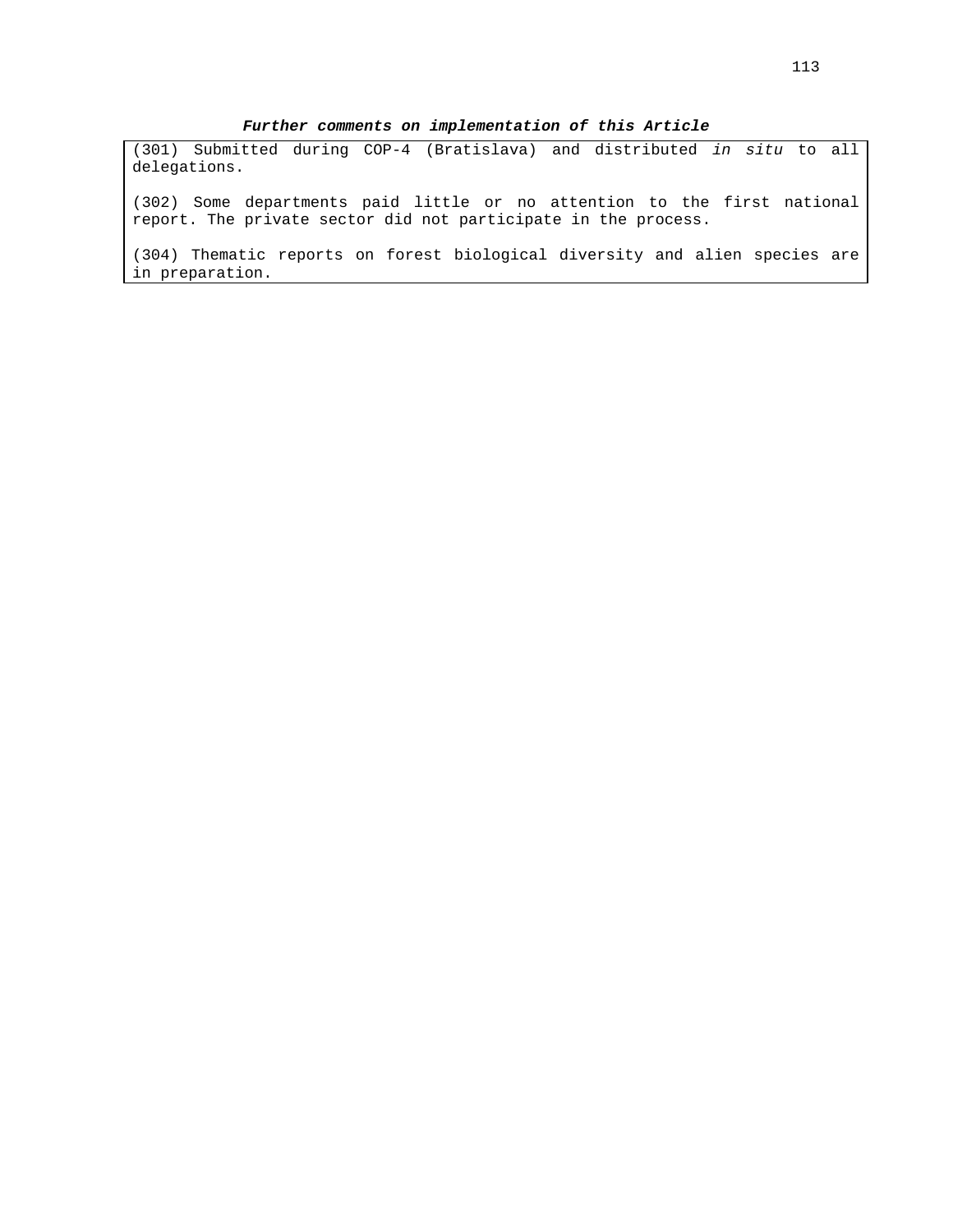#### **Decision V/6. Ecosystem approach**

305. Is your country applying the ecosystem approach, taking into account the principles and guidance contained in the annex to decision V/6? a) no b) under consideration Wa. c) some aspects are being applied d) substantially implemented Fl. 306. Is your country developing practical expressions of the ecosystem approach for national policies and legislation and for implementation activities, with adaptation to local, national, and regional conditions, in particular in the context of activities developed within the thematic areas of the Convention? a) no b) under consideration c) some aspects are being applied X d) substantially implemented 307. Is your country identifying case studies and implementing pilot projects that demonstrate the ecosystem approach, and using workshops and other mechanisms to enhance awareness and share experience? a) no Wa. b) case-studies identified c) pilot projects underway Fl. d) workshops planned/held e) information available through CHM 308. Is your country strengthening capacities for implementation of the ecosystem approach, and providing technical and financial support for capacity-building to implement the ecosystem approach? a) no b) yes within the country  $X = \begin{bmatrix} 1 & 1 \\ 1 & 1 \end{bmatrix}$ c) yes including support to other Parties 309. Has your country promoted regional co-operation in applying the ecosystem approach across national borders? a) no b) informal co-operation c) formal co-operation (please give details)  $X$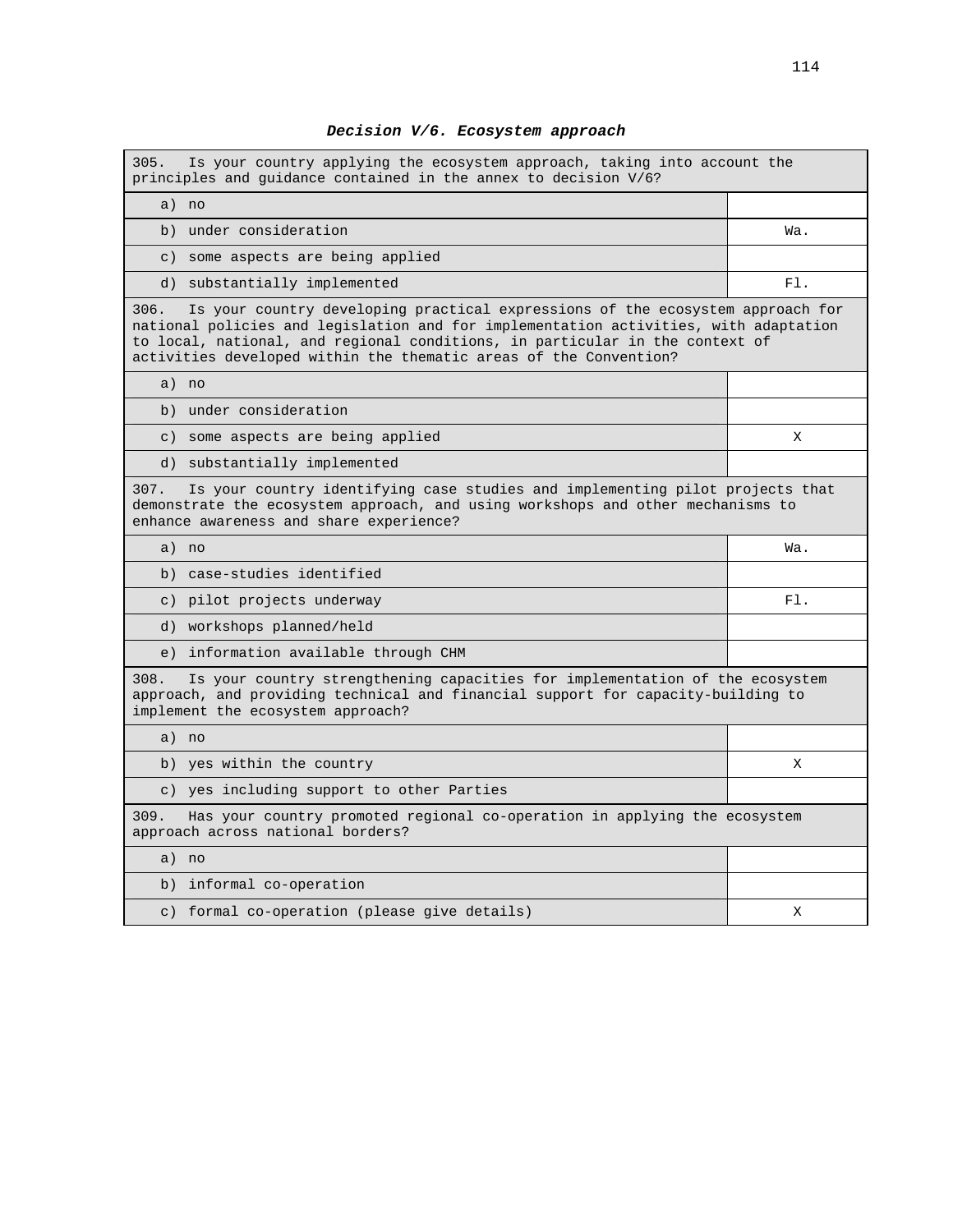#### **Inland water ecosystems**

### **Decision IV/4. Status and trends of the biological diversity of inland water ecosystems and options for conservation and sustainable use**

310. Has your country included information on biological diversity in wetlands when providing information and reports to the CSD, and considered including inland water biological diversity issues at meetings to further the recommendations of the CSD?

a) no

b) yes X

311. Has your country included inland water biological diversity considerations in its work with organisations, institutions and conventions affecting or working with inland water?

a) no

b) yes X

#### **If a developing country Party or Party with economy in transition –**

312. When requesting support for projects relating to inland water ecosystems from the GEF, has your country given priority to identifying important areas for conservation, preparing and implementing integrated watershed, catchment and river basin management plans, and investigating processes contributing to biodiversity loss?

a) no

b) yes

313. Has your country reviewed the programme of work specified in annex 1 to the decision, and identified priorities for national action in implementing the programme?

| a)<br>no               |  |
|------------------------|--|
| under review<br>b)     |  |
| $\mathcal{C}$ )<br>yes |  |

### **Decision V/2. Progress report on the implementation of the programme of work on the biological diversity of inland water ecosystems (implementation of decision IV/4)**

| 314.               | Is your country supporting and/or participating in the River Basin Initiative? |   |  |
|--------------------|--------------------------------------------------------------------------------|---|--|
|                    | a) no                                                                          |   |  |
|                    | b) yes                                                                         | Χ |  |
| 315.<br>diversity? | Is your country gathering information on the status of inland water biological |   |  |
|                    | a) no                                                                          |   |  |
|                    | b) assessments ongoing                                                         | X |  |
|                    | c) assessments completed                                                       | X |  |
| 316.               | Is this information available to other Parties?                                |   |  |
|                    | a) no                                                                          |   |  |
|                    | b) yes - national report                                                       |   |  |
|                    | c) yes - through the CHM                                                       | X |  |
|                    | d) yes - other means (please give details below)                               | Χ |  |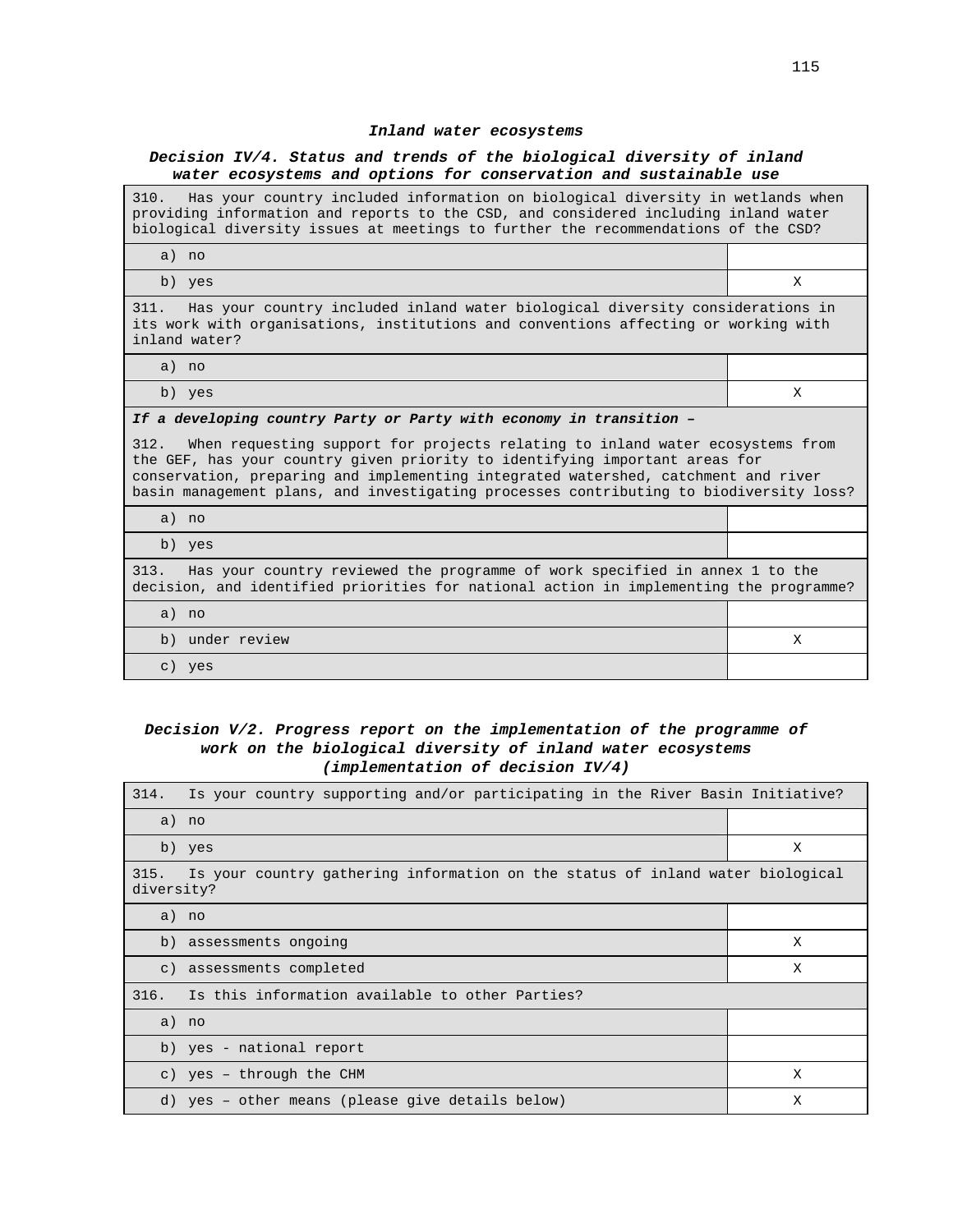| 317.<br>Has your country developed national and/or sectoral plans for the conservation<br>and sustainable use of inland water ecosystems? |   |  |
|-------------------------------------------------------------------------------------------------------------------------------------------|---|--|
| a) no                                                                                                                                     |   |  |
| yes - national plans only<br>b)                                                                                                           |   |  |
| yes - national plans and major sectors<br>$\mathcal{C}$ )                                                                                 | X |  |
| yes - national plans and all sectors<br>d)                                                                                                |   |  |
| 318.<br>Has your country implemented capacity-building measures for developing and<br>implementing these plans?                           |   |  |
| a) no                                                                                                                                     |   |  |
| b) yes                                                                                                                                    | х |  |

## **Decision III/21. Relationship of the Convention with the CSD and biodiversity-related conventions**

| 319. Is the conservation and sustainable use of wetlands, and of migratory species<br>and their habitats, fully incorporated into your national strategies, plans and<br>programmes for conserving biological diversity? |  |
|--------------------------------------------------------------------------------------------------------------------------------------------------------------------------------------------------------------------------|--|
| a) no                                                                                                                                                                                                                    |  |
| b) yes                                                                                                                                                                                                                   |  |

## **Further comments on implementation of these decisions and the associated programme of work**

(309) The Walloon region has developed formal bilateral co-operation with neighbouring countries, regarding the integrated management of transboundary ecosystems, such as river ecosystems and protected areas.

(315) Flanders - The status of inland water biological diversity is monitored on a large timescale. Even when assessments are already carried out for Belgium as a whole, the Flemish Region is still going on with regional assessments to get a good picture on a larger time frame.

(316 c) Direct links are in preparation. (316 d) Information available in scientific reports. A general overview is given in: - Delbeuck, Cl, 2000. Etat de l'Environnement Wallon, 2000. L'environnement wallon à l'aube du XXIe siècle. Approche évolutive. Ministère de la Région wallonne, Direction générale des Ressources Naturelles et de l'Environnement. - Kuijken, E. (red.), 1999. Natuurrapport 1999. Toestand van de natuur in Vlaanderen: cijfers voor het beleid. Mededelingen van het Instituut voor Natuurbehoud 6, Brussel.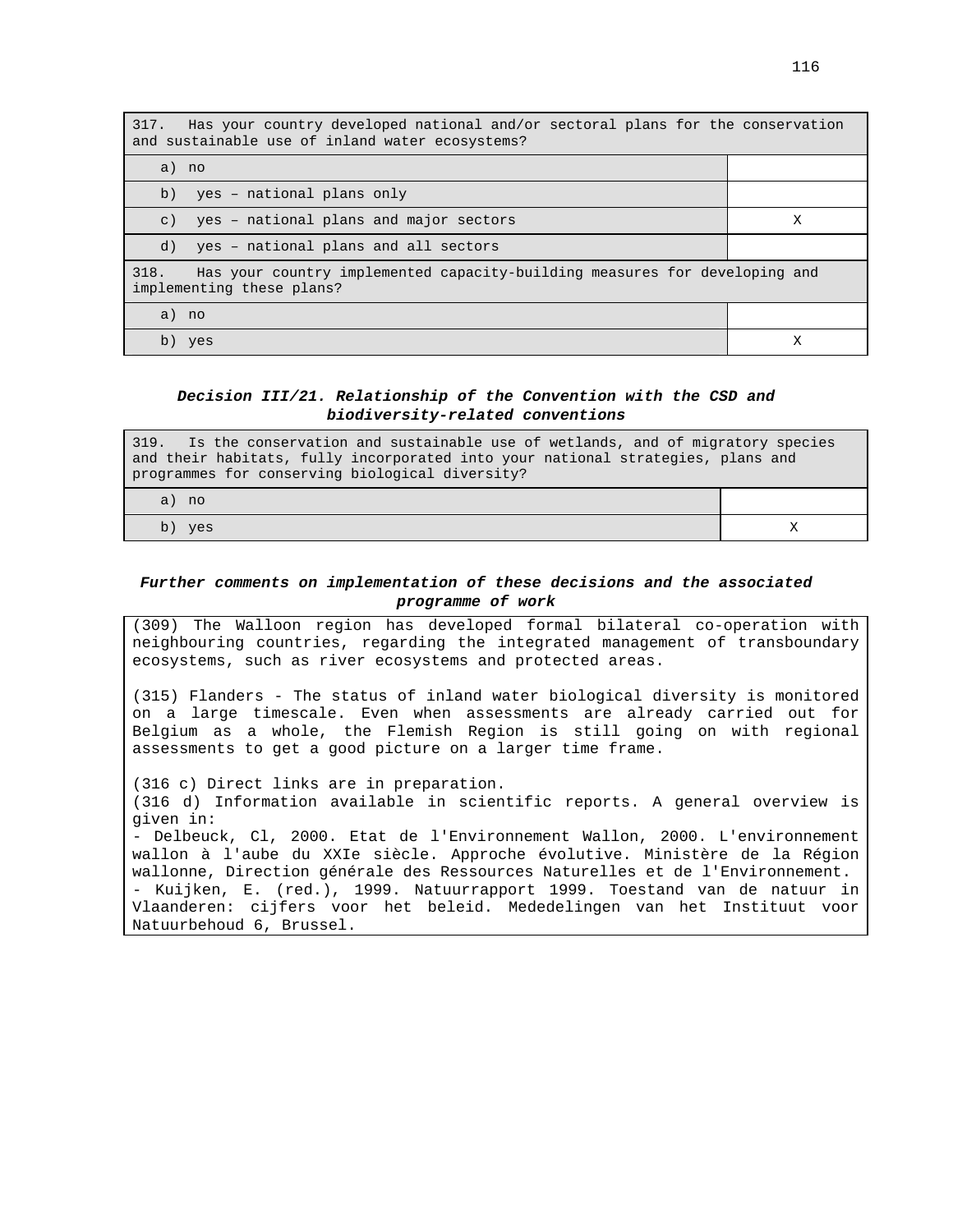## **Marine and coastal biological diversity**

## **Decision II/10 and Decision IV/5. Conservation and sustainable use of marine and coastal biological diversity**

| Does your national strategy and action plan promote the conservation and<br>320.<br>sustainable use of marine and coastal biological diversity?                                                                    |   |
|--------------------------------------------------------------------------------------------------------------------------------------------------------------------------------------------------------------------|---|
| a) no                                                                                                                                                                                                              |   |
| b) yes - limited extent                                                                                                                                                                                            |   |
| c) yes - significant extent                                                                                                                                                                                        | X |
| 321.<br>Has your country established and/or strengthened institutional, administrative<br>and legislative arrangements for the development of integrated management of marine<br>and coastal ecosystems?           |   |
| a) no                                                                                                                                                                                                              |   |
| b) early stages of development                                                                                                                                                                                     | х |
| c) advanced stages of development                                                                                                                                                                                  |   |
| d) arrangements in place                                                                                                                                                                                           |   |
| 322.<br>Has your country provided the Executive Secretary with advice and information<br>on future options concerning the conservation and sustainable use of marine and<br>coastal biological diversity?          |   |
| a) no                                                                                                                                                                                                              | Χ |
| b) yes                                                                                                                                                                                                             |   |
| Has your country undertaken and/or exchanged information on demonstration<br>323.<br>projects as practical examples of integrated marine and coastal area management?                                              |   |
| a) no                                                                                                                                                                                                              |   |
| b) yes - previous national report                                                                                                                                                                                  |   |
| c) yes - case-studies                                                                                                                                                                                              |   |
| d) yes - other means (please give details below)                                                                                                                                                                   | х |
| Has your country programmes in place to enhance and improve knowledge on the<br>324.<br>genetic structure of local populations of marine species subjected to stock<br>enhancement and/or sea-ranching activities? |   |
| a) no                                                                                                                                                                                                              |   |
| b) programmes are being developed                                                                                                                                                                                  |   |
| c) programmes are being implemented for some species                                                                                                                                                               | х |
| d) programmes are being implemented for many species                                                                                                                                                               |   |
| e) not a perceived problem                                                                                                                                                                                         |   |
| Has your country reviewed the programme of work specified in an annex to the<br>325.<br>decision, and identified priorities for national action in implementing the programme?                                     |   |
| a) no                                                                                                                                                                                                              |   |
|                                                                                                                                                                                                                    |   |
| b) under review                                                                                                                                                                                                    | Χ |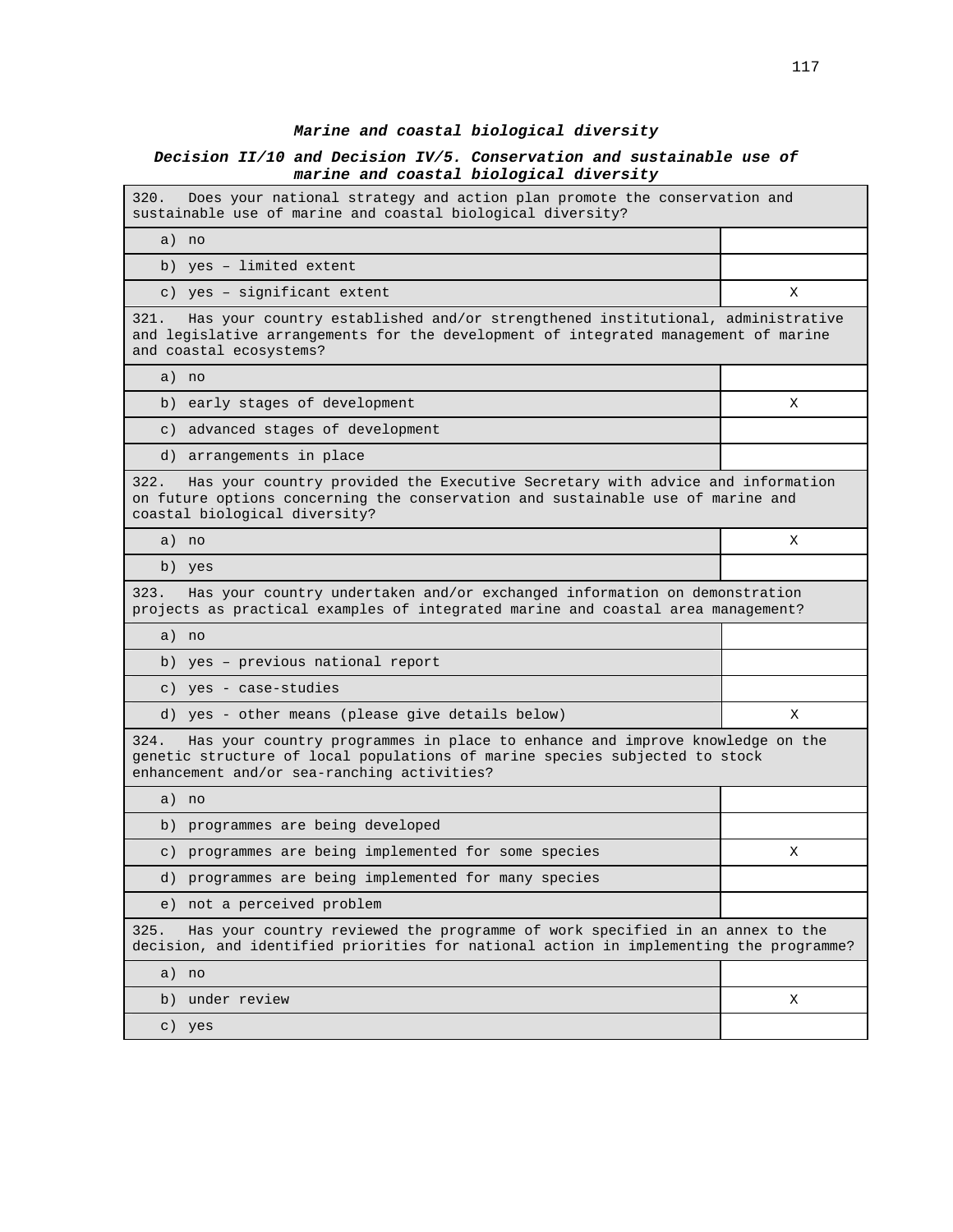## **Decision V/3. Progress report on the implementation of the programme of work on marine and coastal biological diversity (implementation of decision IV/5)**

| Is your country contributing to the implementation of the work plan on coral<br>326.<br>bleaching?               |   |
|------------------------------------------------------------------------------------------------------------------|---|
| a) no                                                                                                            |   |
| b) yes                                                                                                           |   |
| c) not relevant                                                                                                  | X |
| Is your country implementing other measures in response to coral bleaching?<br>327.                              |   |
| a) no                                                                                                            |   |
| b) yes (please provide details below)                                                                            |   |
| c) not relevant                                                                                                  | X |
| 328.<br>Has your country submitted case-studies on the coral bleaching phenomenon to<br>the Executive Secretary? |   |
| a) no                                                                                                            |   |
| b) yes                                                                                                           |   |
| c) not relevant                                                                                                  | Χ |

## **Further comments on implementation of these decisions and the associated programme of work**

(323) Integrated marine and coastal management: Belgium is currently completing a project called 'Integral Coastal Conservation Initiative' with the financial support of the EU LIFE-Nature programme. Activity reports are available yearly. The final report is due at the end of 2001.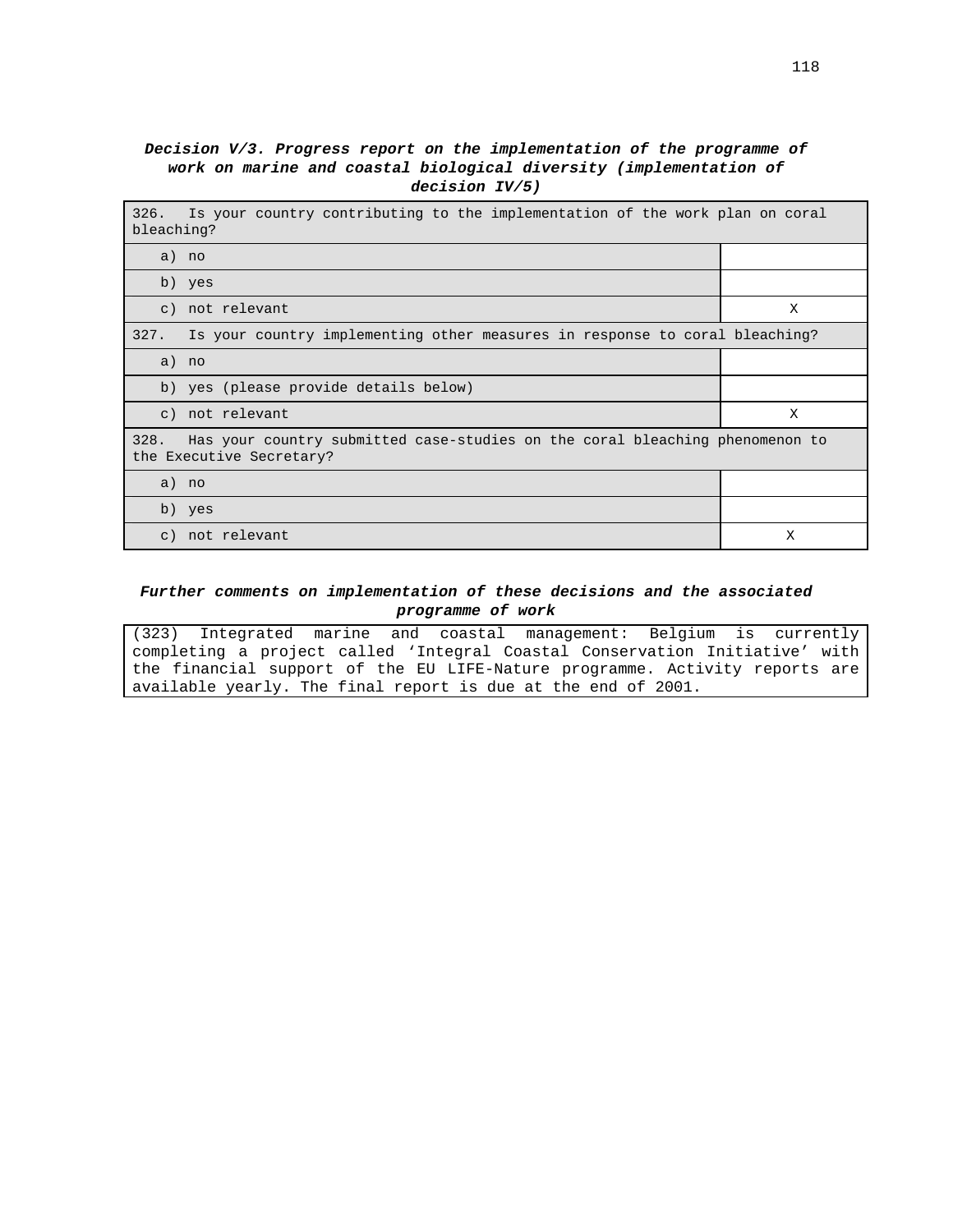# **Agricultural biological diversity**

## **Decision III/11 and Decision IV/6. Conservation and sustainable use of agricultural biological diversity**

| Has your country identified and assessed relevant ongoing activities and<br>329.<br>existing instruments at the national level?                                                                                               |     |
|-------------------------------------------------------------------------------------------------------------------------------------------------------------------------------------------------------------------------------|-----|
| a) no                                                                                                                                                                                                                         |     |
| early stages of review and assessment<br>b)                                                                                                                                                                                   | X   |
| c) advanced stages of review and assessment                                                                                                                                                                                   |     |
| d) assessment completed                                                                                                                                                                                                       |     |
| 330.<br>Has your country identified issues and priorities that need to be addressed at<br>the national level?                                                                                                                 |     |
| a) no                                                                                                                                                                                                                         |     |
| b) in progress                                                                                                                                                                                                                | X   |
| c) yes                                                                                                                                                                                                                        | X   |
| Is your country using any methods and indicators to monitor the impacts of<br>331.<br>agricultural development projects, including the intensification and extensification<br>of production systems, on biological diversity? |     |
| a) no                                                                                                                                                                                                                         |     |
| b) early stages of development                                                                                                                                                                                                | X   |
| c) advanced stages of development                                                                                                                                                                                             |     |
| d) mechanisms in place                                                                                                                                                                                                        |     |
| 332.<br>Is your country taking steps to share experiences addressing the conservation<br>and sustainable use of agricultural biological diversity?                                                                            |     |
| a) no                                                                                                                                                                                                                         |     |
| b) yes - case-studies                                                                                                                                                                                                         | X   |
| c) yes - other mechanisms (please specify)                                                                                                                                                                                    | F1. |
| Has your country conducted case-studies on the issues identified by SBSTTA: i)<br>333.<br>pollinators, ii) soil biota, and iii) integrated landscape management and farming<br>systems?                                       |     |
| a) no                                                                                                                                                                                                                         |     |
| b) yes - pollinators                                                                                                                                                                                                          | X   |
| c) yes - soil biota                                                                                                                                                                                                           | Χ   |
| d) yes - integrated landscape management and farming systems                                                                                                                                                                  | X.  |
| Is your country establishing or enhancing mechanisms for increasing public<br>334.<br>awareness and understanding of the importance of the sustainable use of<br>agrobiodiversity components?                                 |     |
| a) no                                                                                                                                                                                                                         |     |
| early stages of development<br>b)                                                                                                                                                                                             |     |
| c) advanced stages of development                                                                                                                                                                                             | X   |
| d) mechanisms in place                                                                                                                                                                                                        |     |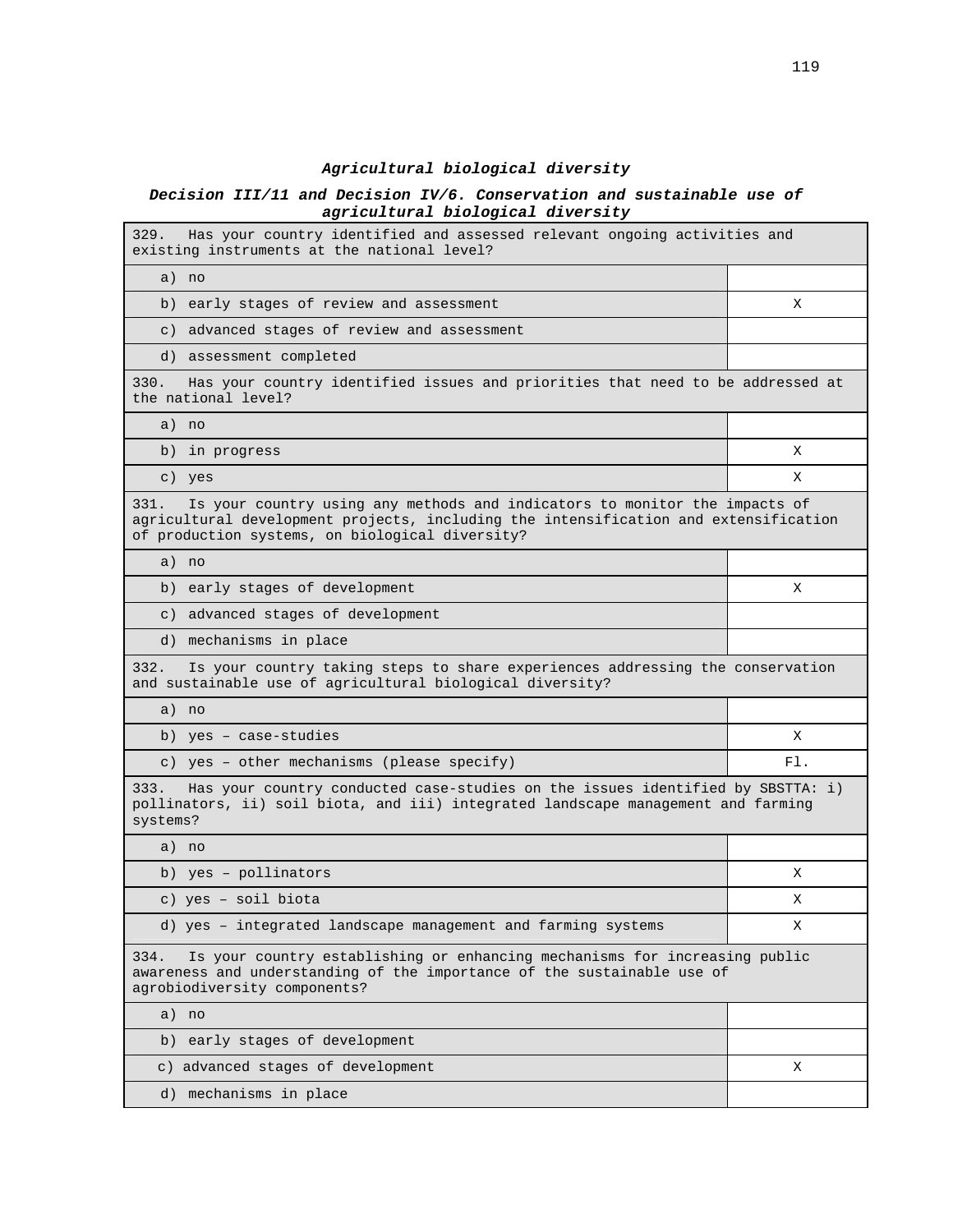| Does your country have national strategies, programmes and plans which ensure<br>335.<br>the development and successful implementation of policies and actions that lead to<br>sustainable use of agrobiodiversity components? |   |
|--------------------------------------------------------------------------------------------------------------------------------------------------------------------------------------------------------------------------------|---|
| a) no                                                                                                                                                                                                                          |   |
| b) early stages of development                                                                                                                                                                                                 | X |
| c) advanced stages of development                                                                                                                                                                                              |   |
| d) mechanisms in place                                                                                                                                                                                                         |   |
| Is your country promoting the transformation of unsustainable agricultural<br>336.<br>practices into sustainable production practices adapted to local biotic and abiotic<br>conditions?                                       |   |
| a) no                                                                                                                                                                                                                          |   |
| b) yes - limited extent                                                                                                                                                                                                        | X |
| c) yes - significant extent                                                                                                                                                                                                    |   |
| 337.<br>Is your country promoting the use of farming practices that not only increase<br>productivity, but also arrest degradation as well as reclaim, rehabilitate, restore<br>and enhance biological diversity?              |   |
| a) no                                                                                                                                                                                                                          |   |
| b) yes - limited extent                                                                                                                                                                                                        | X |
| c) yes - significant extent                                                                                                                                                                                                    |   |
| 338.<br>Is your country promoting mobilisation of farming communities for the<br>development, maintenance and use of their knowledge and practices in the conservation<br>and sustainable use of biological diversity?         |   |
| a) no                                                                                                                                                                                                                          |   |
| b) yes - limited extent                                                                                                                                                                                                        | X |
| c) yes - significant extent                                                                                                                                                                                                    |   |
| Is your country helping to implement the Global Plan of Action for the<br>339.<br>Conservation and Sustainable Utilization of Plant Genetic Resources?                                                                         |   |
| a) no                                                                                                                                                                                                                          |   |
| b) yes                                                                                                                                                                                                                         | Χ |
| Is your country collaborating with other Contracting Parties to identify and<br>340.<br>promote sustainable agricultural practices and integrated landscape management?                                                        |   |
| a) no                                                                                                                                                                                                                          |   |
| b) yes                                                                                                                                                                                                                         | X |

# **Decision V/5. Agricultural biological diversity: review of phase I of the programme of work and adoption of a multi-year work programme**

| Has your country reviewed the programme of work annexed to the decision and<br>341. |  |
|-------------------------------------------------------------------------------------|--|
| identified how you can collaborate in its implementation?                           |  |
| a) no                                                                               |  |
| b) yes                                                                              |  |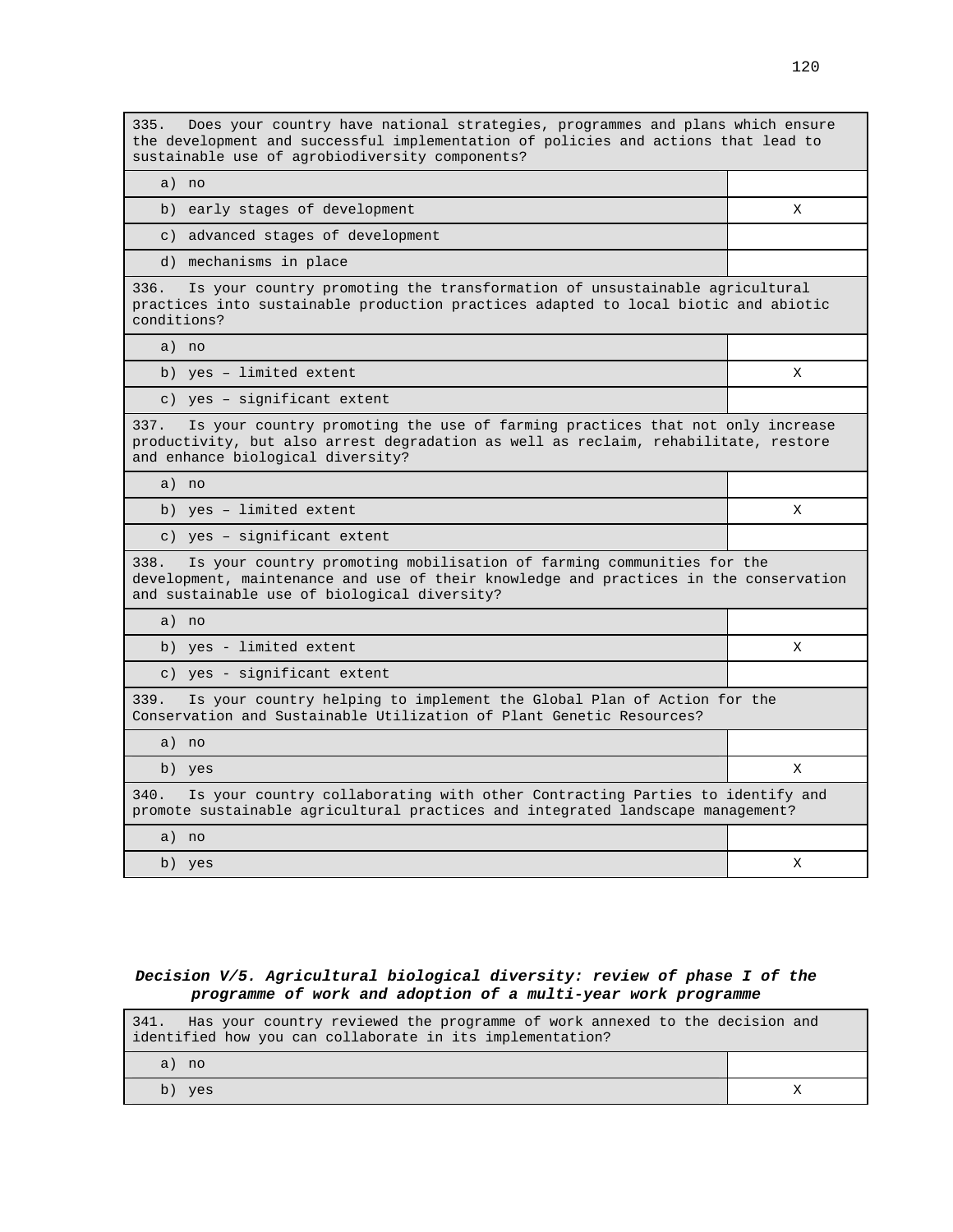342. Is your country promoting regional and thematic co-operation within this framework of the programme of work on agricultural biological diversity?

a) no

b) some co-operation X

c) widespread co-operation

d) full co-operation in all areas

343. Has your country provided financial support for implementation of the programme of work on agricultural biological diversity?

a) no

b) limited additional funds  $X$ 

c) significant additional funds

#### **If a developed country Party –**

344. Has your country provided financial support for implementation of the programme of work on agricultural biological diversity, in particular for capacity building and case-studies, in developing countries and countries with economies in transition?

| a) no                                                                                                                                                                                        | X |
|----------------------------------------------------------------------------------------------------------------------------------------------------------------------------------------------|---|
| b) yes within existing co-operation programme( $s$ )                                                                                                                                         |   |
| b) yes, including limited additional funds                                                                                                                                                   |   |
| c) yes, with significant additional funds                                                                                                                                                    |   |
| 345.<br>Has your country supported actions to raise public awareness in support of<br>sustainable farming and food production systems that maintain agricultural biological<br>diversity?    |   |
| a) no                                                                                                                                                                                        |   |
| b) yes, to a limited extent                                                                                                                                                                  | X |
| c) yes, to a significant extent                                                                                                                                                              |   |
| 346.<br>Is your country co-ordinating its position in both the Convention on Biological<br>Diversity and the International Undertaking on Plant Genetic Resources?                           |   |
| a) no                                                                                                                                                                                        |   |
| b) taking steps to do so                                                                                                                                                                     | X |
| c) yes                                                                                                                                                                                       |   |
| 347.<br>Is your country a Contracting Party to the Rotterdam Convention on the Prior<br>Informed Consent Procedure for Certain Hazardous Chemicals and Pesticides in<br>International Trade? |   |
| a) not a signatory                                                                                                                                                                           |   |
| b) signed - ratification in process                                                                                                                                                          | X |

c) instrument of ratification deposited

348. Is your country supporting the application of the Executive Secretary for observer status in the Committee on Agriculture of the World Trade Organisation?

a) no

b) yes X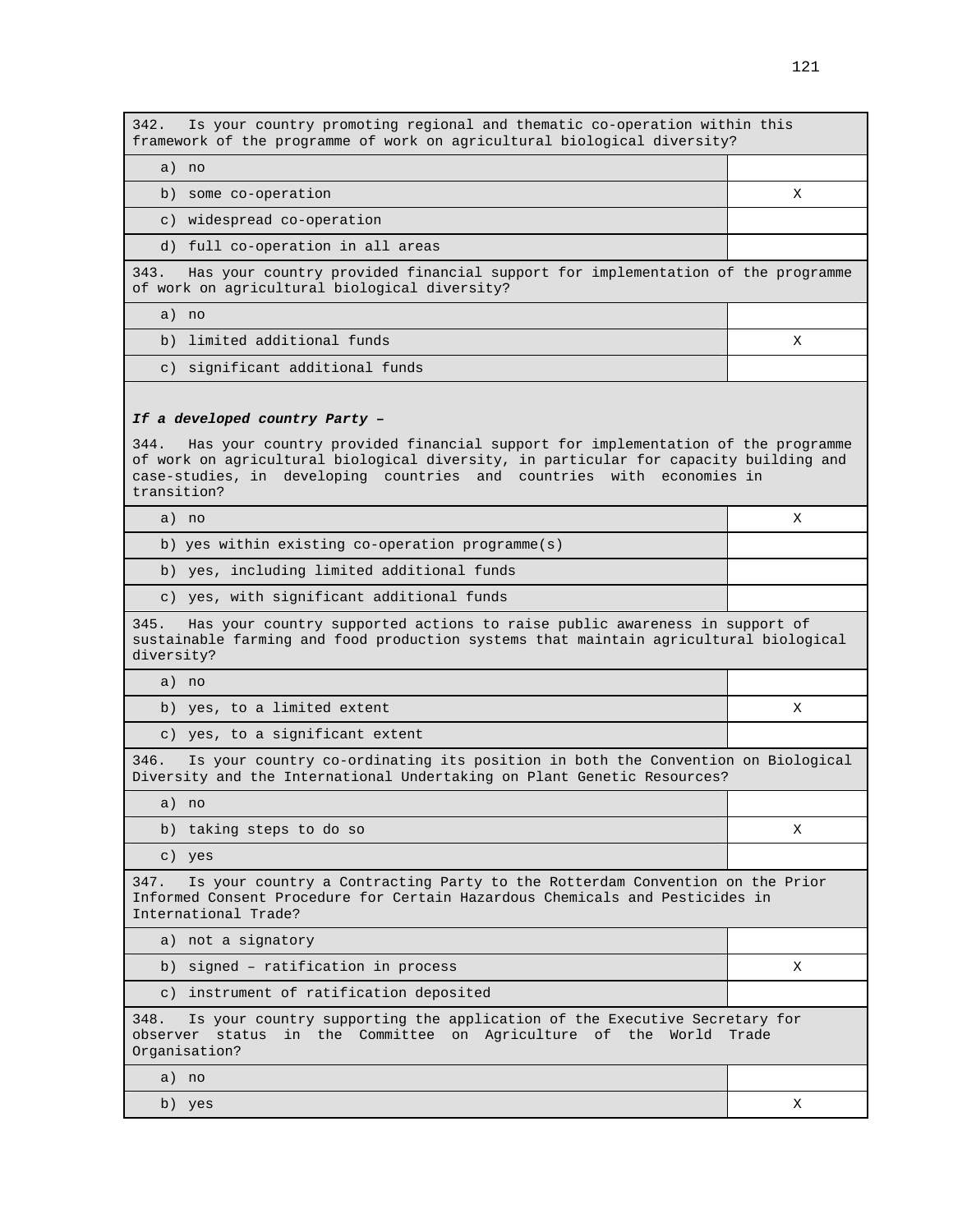349. Is your country collaborating with other Parties on the conservation and sustainable use of pollinators? a) no b) yes X 350. Is your country compiling case-studies and implementing pilot projects relevant to the conservation and sustainable use of pollinators? a) no b) yes (please provide details) X 351. Has information on scientific assessments relevant to genetic use restriction technologies been supplied to other Contracting Parties through media such as the Clearing-House Mechanism? a) not applicable b) no X c) yes - national report d) yes – through the CHM e) yes – other means (please give details below) 352. Has your country considered how to address generic concerns regarding such technologies as genetic use restriction technologies under international and national approaches to the safe and sustainable use of germplasm? a) no X b) yes – under consideration c) yes – measures under development 353. Has your country carried out scientific assessments on inter alia ecological, social and economic effects of genetic use restriction technologies? a) no X b) some assessments c) major programme of assessments 354. Has your country disseminated the results of scientific assessments on inter alia ecological, social and economic effects of genetic use restriction technologies? a) no X b) yes – through the CHM c) yes – other means (please give details below) 355. Has your country identified the ways and means to address the potential impacts of genetic use restriction technologies on the in situ and ex situ conservation and sustainable use, including food security, of agricultural biological diversity? a) no X b) some measures identified Fl. c) potential measures under review d) comprehensive review completed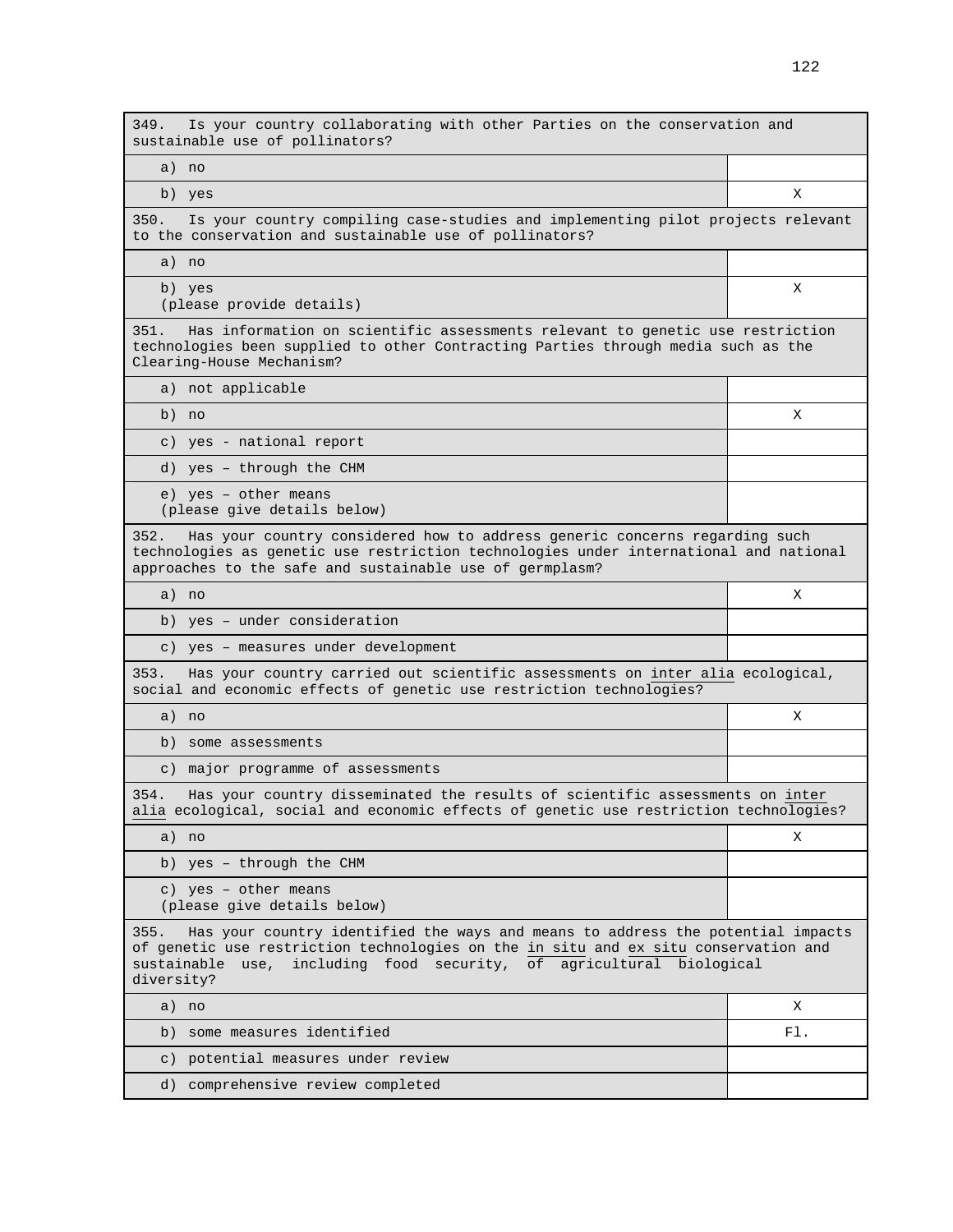356. Has your country assessed whether there is a need for effective regulations at the national level with respect to genetic use restriction technologies to ensure the safety of human health, the environment, food security and the conservation and sustainable use of biological diversity?

| a) no                                                                                                                                                                                                   |   |
|---------------------------------------------------------------------------------------------------------------------------------------------------------------------------------------------------------|---|
| b) yes - regulation needed                                                                                                                                                                              | X |
| c) yes - requlation not needed (please give more details)                                                                                                                                               |   |
| 357.<br>Has your country developed and applied such regulations taking into account,<br>inter alia, the specific nature of variety-specific and trait-specific genetic use<br>restriction technologies? |   |
| a) no                                                                                                                                                                                                   | X |
| b) yes - developed but not yet applied                                                                                                                                                                  |   |
| c) yes - developed and applied                                                                                                                                                                          |   |
| 358.<br>Has information about these regulations been made available to other<br>Contracting Parties?                                                                                                    |   |
| a) no                                                                                                                                                                                                   | X |
| b) yes - through the CHM                                                                                                                                                                                |   |
| c) yes - other means (please give details below)                                                                                                                                                        |   |

### **Further comments on implementation of these decisions and the associated programme of work**

(333, 349, 350) The main pollinators of wild or cultivated plants belong to the Apoidea, or bees in a broad sense. There are 7 Apoidea families and more than 1000 species in Europe, of which 376 species have been identified in Belgium. Several Belgian specialists at the University of Mons, the Gembloux Agricultural University and the Royal Belgian Institute of Natural Sciences study wild Apoidea at Belgian and European levels. These experts have worked together since the 1970's to establish a common database on Apoidea, which contains nowadays more than 120,000 records on Belgian and European species. A faunal overview of European bumblebees will be published soon whereas a faunal study of the Halictidae of Belgium should be finalised by 2002.

In 1993, the conclusions of an inventory report were rather alarming: populations of 31% of Belgian Apoidea species were found to be declining. Since 1993 however, no exhaustive inventory has been carried out in Belgium.

Funding would be welcome to materialise research results. This could include the creation of a website providing:

- general information on pollinators and on measures to be taken for their sustainable conservation;

- information on each Apoidea species, including illustrations for each species allowing their correct identification;

- distribution maps in Belgium and Europe;

- a list of flowers on which the species gather nectar and which are pollinated, its status (common, vulnerable, endangered, etc.) in Belgium and Europe.

National inventories are currently carried out in several European countries and co-operation at European level could be considered. Partner countries could include the United Kingdom, the Netherlands, Germany, Switzerland and Poland. Although these countries are characterised by considerable human resources (Apoidea specialists), research is often hampered by a lack of resources, just as it is the case in Belgium.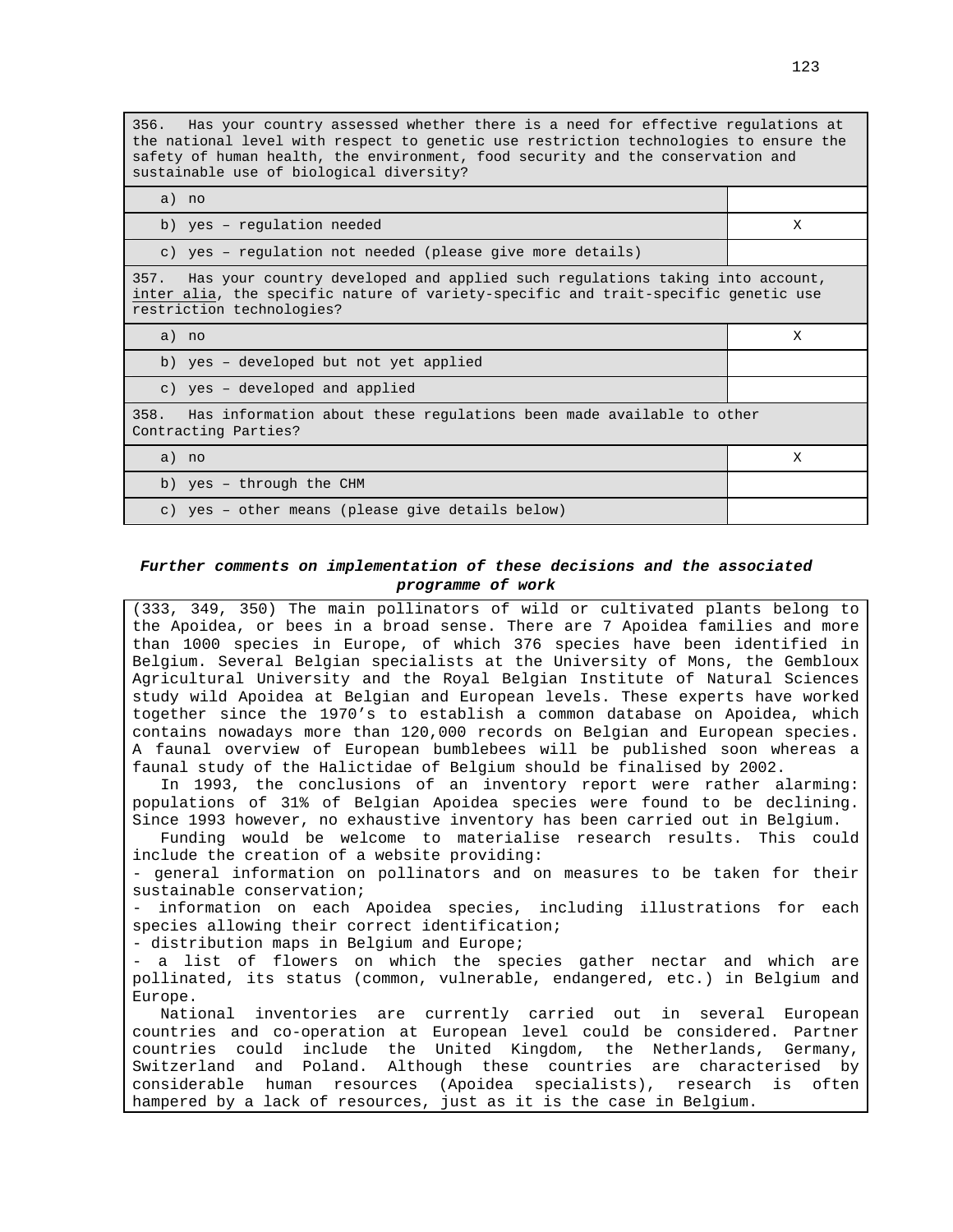(334) Flanders establishes or enhances mechanisms for increasing public awareness and understanding of the importance of the sustainable use of agrobiodiversity components: - through support of non governmental organisations for safeguarding indigenous breeds of livestock (cows, sheep, goats, rabbits, poultry); - through subsidies to farmers for indigenous breeds of livestock (cows, sheep, goats); - through support of non governmental organisation safeguarding old fruit races; - through support and subsidies for biological agriculture (using a broader scope of races and varieties); - through support/subsidies for (agro)biodiversity in permanent grasslands. (347) Belgium signed the Rotterdam Convention on 11 September 1998. The ratification progress is in process and should be completed before 31 December 2001. For Belgium, this Convention is exclusively a federal competence.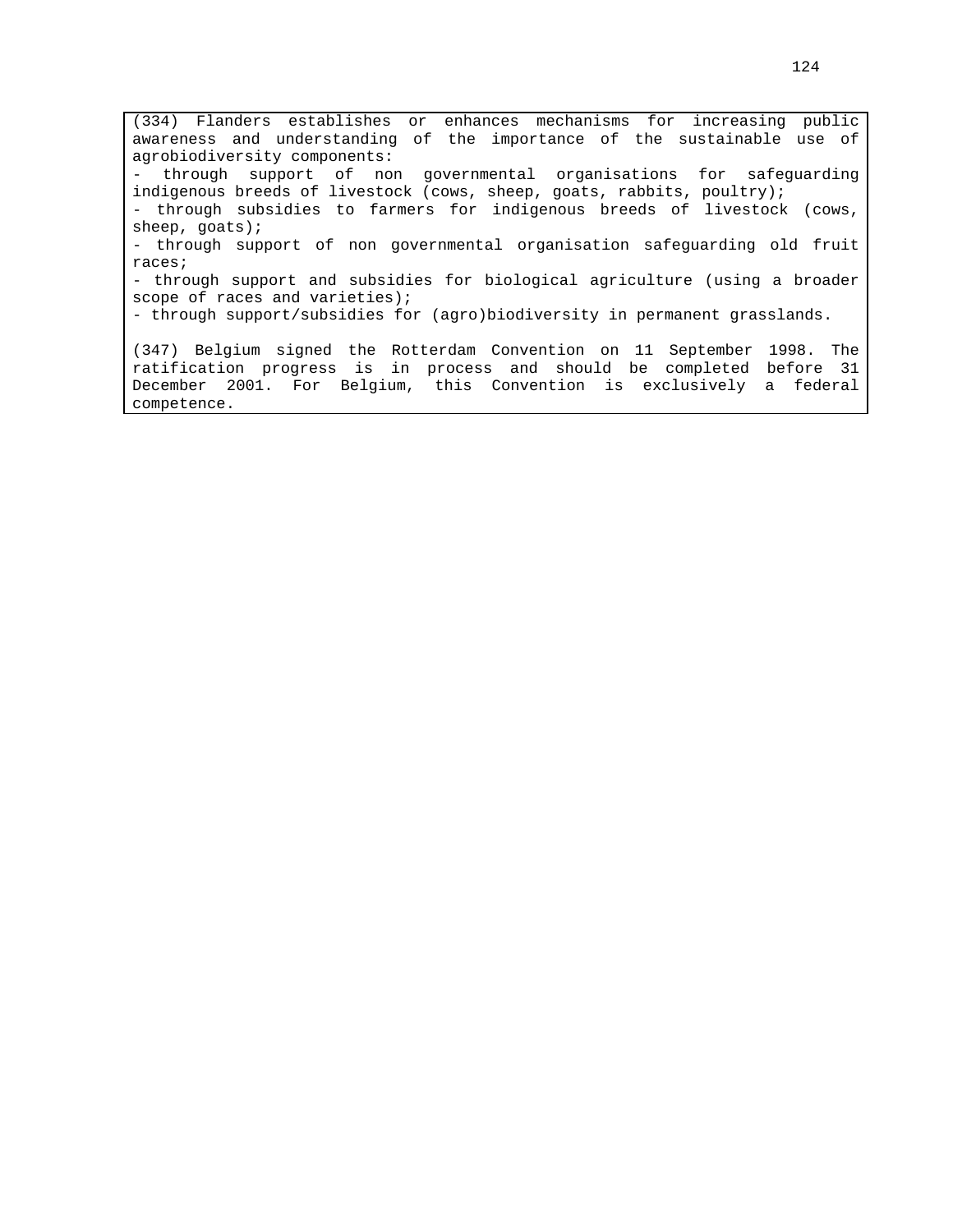# **Forest biological diversity**

## **Decision II/9 and Decision IV/7. Forest biological diversity**

| 359. Has your country included expertise on forest biodiversity in its delegations<br>to the Intergovernmental Panel on Forests?                                                                                                    |   |
|-------------------------------------------------------------------------------------------------------------------------------------------------------------------------------------------------------------------------------------|---|
| a) no                                                                                                                                                                                                                               |   |
| b) yes                                                                                                                                                                                                                              |   |
| c) not relevant                                                                                                                                                                                                                     | X |
| Has your country reviewed the programme of work annexed to the decision and<br>360.<br>identified how you can collaborate in its implementation?                                                                                    |   |
| a) no                                                                                                                                                                                                                               |   |
| b) under review                                                                                                                                                                                                                     |   |
| c) yes                                                                                                                                                                                                                              | X |
| Has your country integrated forest biological diversity considerations in its<br>361.<br>participation and collaboration with organisations, institutions and conventions<br>affecting or working with forest biological diversity? |   |
| a) no                                                                                                                                                                                                                               |   |
| b) yes - limited extent                                                                                                                                                                                                             |   |
| c) yes - significant extent                                                                                                                                                                                                         |   |
|                                                                                                                                                                                                                                     | X |
| 362.<br>Does your country give high priority to allocation of resources to activities<br>that advance the objectives of the Convention in respect of forest biological<br>diversity?                                                |   |
| a) no                                                                                                                                                                                                                               |   |
| b) yes                                                                                                                                                                                                                              | X |
| For developing country Parties and Parties with economies in transition -                                                                                                                                                           |   |
| 363.<br>When requesting assistance through the GEF, Is your country proposing projects<br>which promote the implementation of the programme of work?                                                                                |   |
| a) no                                                                                                                                                                                                                               |   |

## **Decision V/4. Progress report on the implementation of the programme of work for forest biological diversity**

| 364. Do the actions that your country is taking to address the conservation and<br>sustainable use of forest biological diversity conform with the ecosystem approach?                                                                    |  |
|-------------------------------------------------------------------------------------------------------------------------------------------------------------------------------------------------------------------------------------------|--|
| a) no                                                                                                                                                                                                                                     |  |
| b) yes                                                                                                                                                                                                                                    |  |
| 365. Do the actions that your country is taking to address the conservation and<br>sustainable use of forest biological diversity take into consideration the outcome of<br>the fourth session of the Intergovernmental Forum on Forests? |  |
| a) no                                                                                                                                                                                                                                     |  |
| h)<br>yes                                                                                                                                                                                                                                 |  |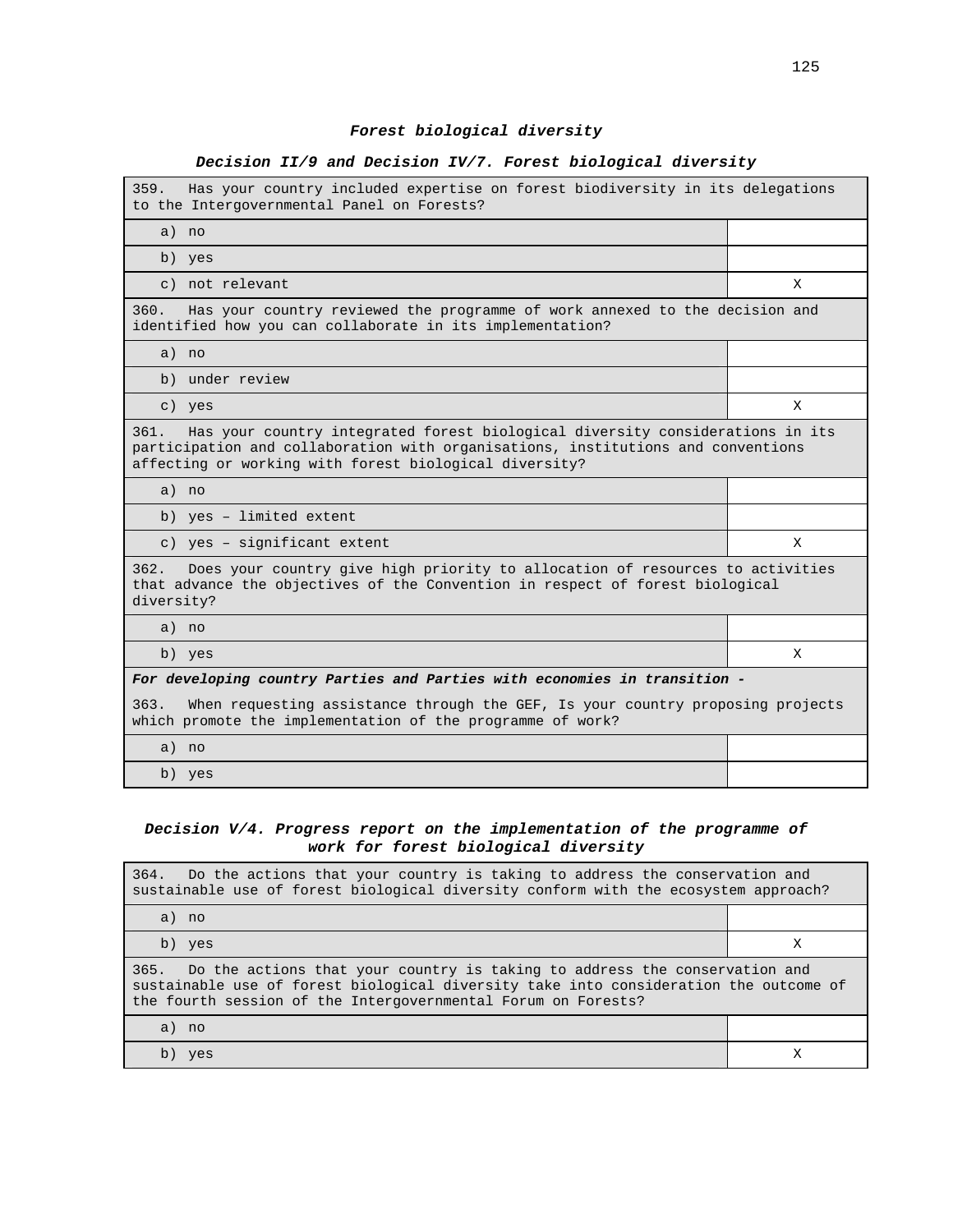366. Will your country contribute to the future work of the UN Forum on Forests? a) no b) yes X 367. Has your country provided relevant information on the implementation of this work programme? a) no X b) yes – submission of case-studies c) yes – thematic national report submitted d) yes – other means (please give details below) 368. Has your country integrated national forest programmes into its national biodiversity strategies and action plans applying the ecosystem approach and sustainable forest management? a) no b) yes – limited extent c) yes – significant extent  $X$ 369. Has your country undertaken measures to ensure participation by the forest sector, private sector, indigenous and local communities and non-governmental organisations in the implementation of the programme of work? a) no b) yes – some stakeholders Wa. c) yes – all stakeholders Fl. Solid State Holders Fl. Solid State Holders Fl. Solid State Holders Fl. Solid St 370. Has your country taken measures to strengthen national capacities including local capacities, to enhance the effectiveness and functions of forest protected area networks, as well as national and local capacities for implementation of sustainable forest management, including restoration? a) no b) some programmes covering some needs c) many programmes covering some needs  $X$ d) programmes cover all perceived needs e) no perceived need 371. Has your country taken measures to implement the proposals for action of the Intergovernmental Forum on Forests and the Intergovernmental Panel on Forests on valuation of forest goods and services? a) no b) under consideration  $X$ c) measures taken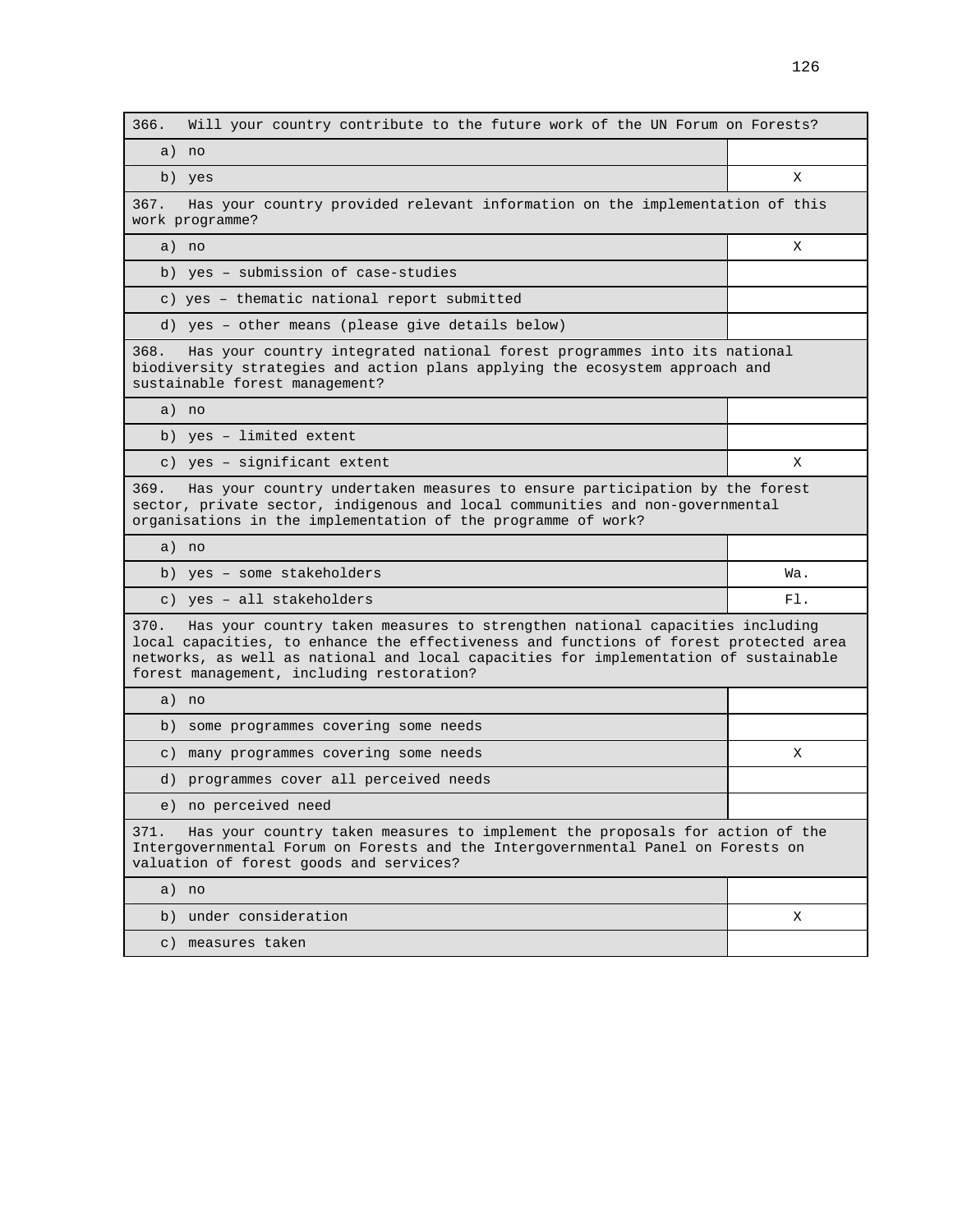#### **Biological diversity of dry and sub-humid lands**

## **Decision V/23. Consideration of options for conservation and sustainable use of biological diversity in dryland, Mediterranean, arid, semi-arid, grassland and savannah ecosystems**

| 372. Has your country reviewed the programme of work annexed to the decision and<br>identified how you will implement it?                                                   |              |
|-----------------------------------------------------------------------------------------------------------------------------------------------------------------------------|--------------|
| a) no                                                                                                                                                                       | X            |
| b) under review                                                                                                                                                             |              |
| c) yes                                                                                                                                                                      |              |
| Is your country supporting scientifically, technically and financially, at the<br>373.<br>national and regional levels, the activities identified in the programme of work? |              |
| a) no                                                                                                                                                                       |              |
| b) to a limited extent                                                                                                                                                      | X            |
| c) to a significant extent                                                                                                                                                  |              |
| Is your country fostering co-operation for the regional or subregional<br>374.<br>implementation of the programme among countries sharing similar biomes?                   |              |
| a) no                                                                                                                                                                       |              |
| b) to a limited extent                                                                                                                                                      | $\mathbf{x}$ |
| c) to a significant extent                                                                                                                                                  |              |
|                                                                                                                                                                             |              |

### **Further comments on implementation of these Decisions and the associated programme of work**

(Forest biological diversity) For Forestry in Flanders: - Research (genetic and molecular identification) and field inventory projects on real indigenous species of trees and shrubs, with special attention for rare and vulnerable species; - Programme towards establishment of, and research in, a network of forest reserves. (362) Walloon Region - In management plans and in financial incentives for private and public forest owners, but also by integration of biodiversity indicators in the regional continuous forest inventory. (366) The Walloon Region will contribute to the future work of the UNFF (no human resources for UNFF-1). One person is involved full-time in the preparation of UNFF-2. (368) Walloon Region - Not by the way of national forest programmes, but via the 'Plan de Développement de la Nature' and management plans. (372-374) Belgium can not apply this decision at the national level because it has no dry or sub-humid lands. Nevertheless, bilateral co-operation projects with Belgian input on some aspects related to this theme exist (see text box at the end of  $Art. 5 - Co-operation$ . The development of synergies with other conventions, particularly the Convention to Combat Desertification as stipulated in the work programme, is under consideration. Possible financial contributions are currently under review.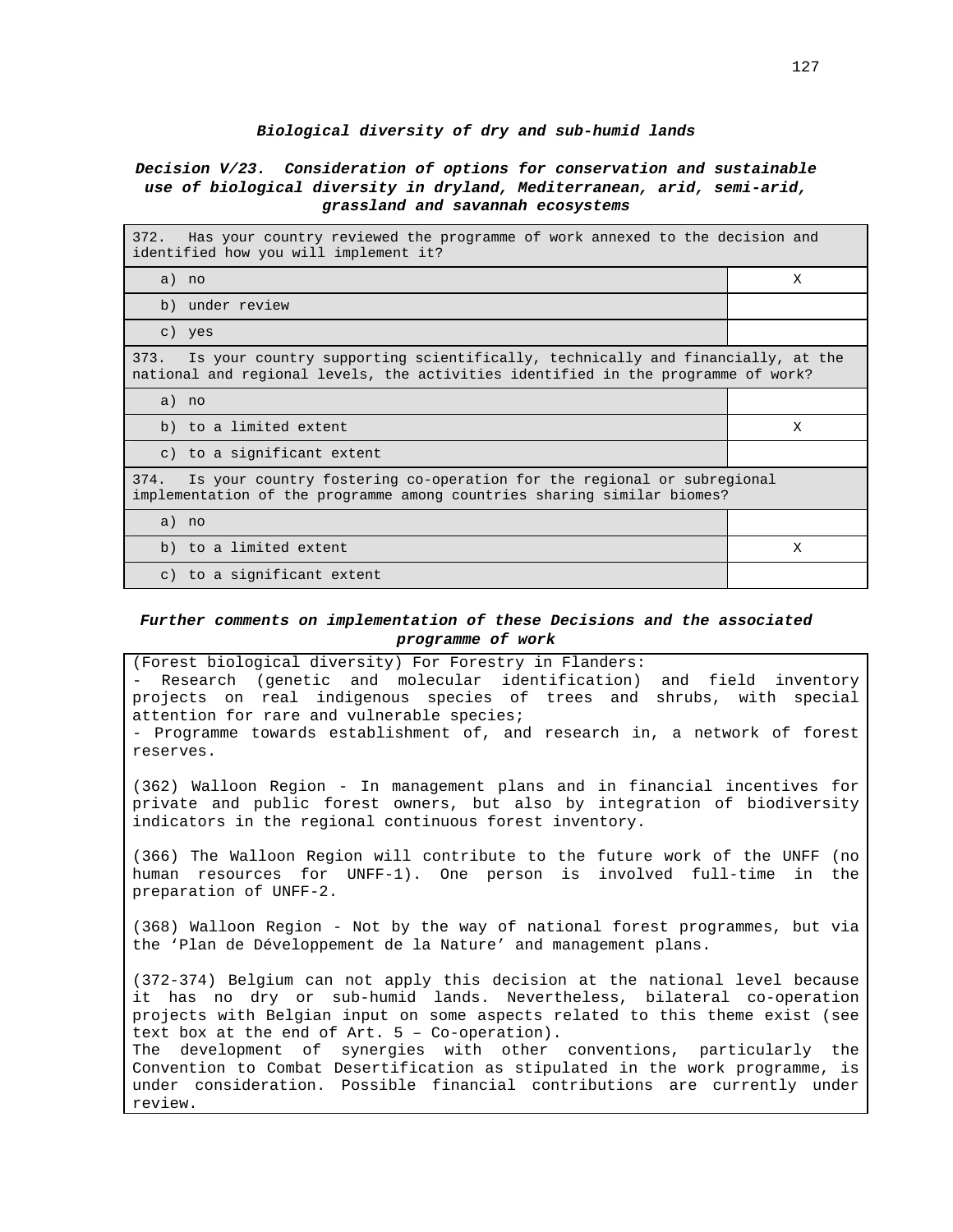| 375. Does your country take into consideration gender balance, involvement of<br>indigenous people and members of local communities, and the range of relevant<br>disciplines and expertise, when nominating experts for inclusion in the roster? |   |
|---------------------------------------------------------------------------------------------------------------------------------------------------------------------------------------------------------------------------------------------------|---|
| a) no                                                                                                                                                                                                                                             |   |
| b) yes                                                                                                                                                                                                                                            | X |
| Has you country actively participated in subregional and regional activities in<br>376.<br>order to prepare for Convention meetings and enhance implementation of the Convention?                                                                 |   |
| a) no                                                                                                                                                                                                                                             |   |
| b) to a limited extent                                                                                                                                                                                                                            |   |
| c) to a significant extent                                                                                                                                                                                                                        | Χ |
| Has your country undertaken a review of national programmes and needs related<br>377.<br>to the implementation of the Convention and, if appropriate, informed the Executive<br>Secretary?                                                        |   |
| a) no                                                                                                                                                                                                                                             |   |
| b) under way                                                                                                                                                                                                                                      | X |
| c) yes                                                                                                                                                                                                                                            |   |

**Decision V/20. Operations of the Convention**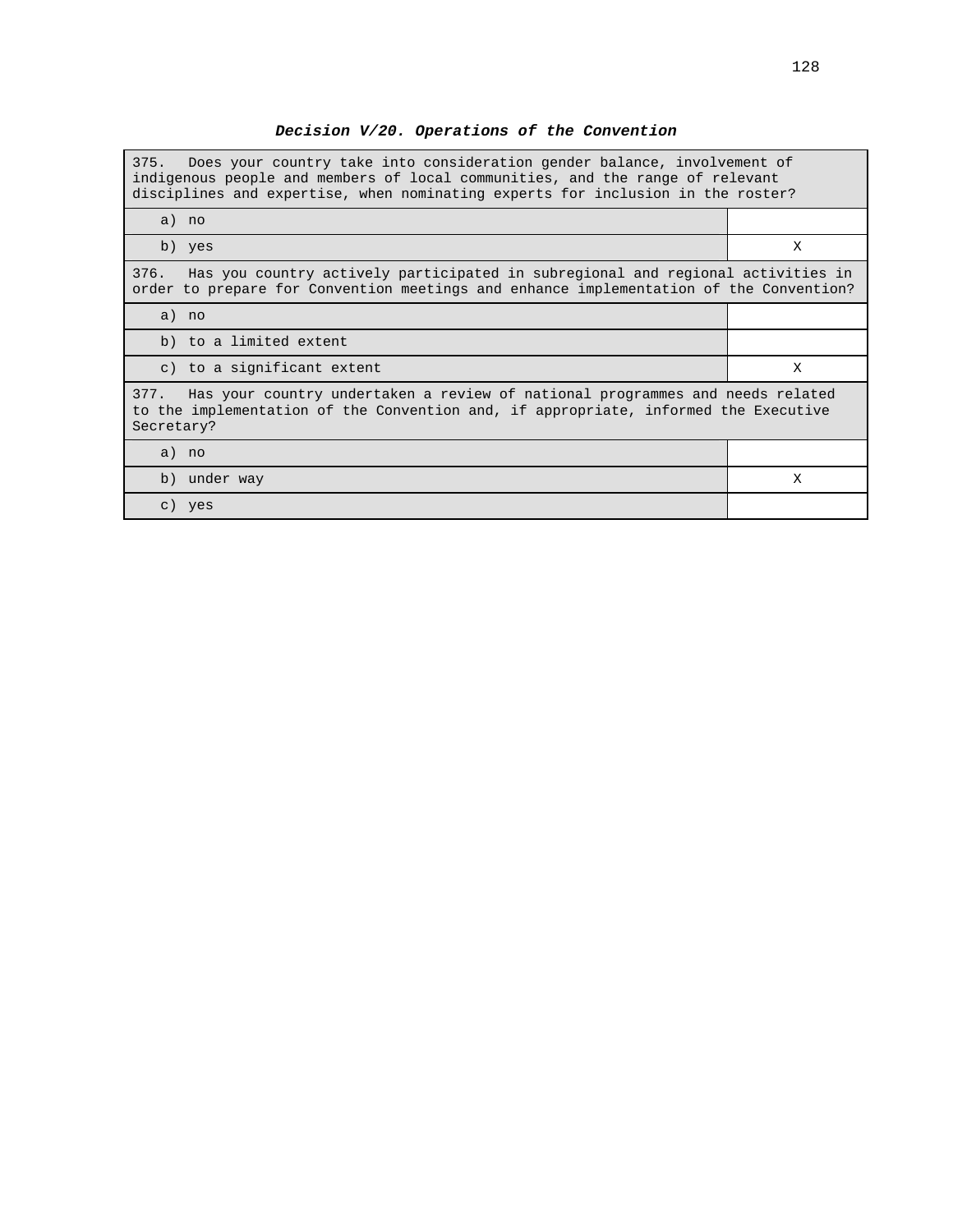| Please use this box to identify what specific activities your country has<br>carried out as a DIRECT RESULT of becoming a Contracting Party to the<br>Convention, referring back to previous questions as appropriate: |
|------------------------------------------------------------------------------------------------------------------------------------------------------------------------------------------------------------------------|
| (a) Creation and development of the Belgian Clearing-House Mechanism.                                                                                                                                                  |
| (b) CHM-partnership with various African countries.                                                                                                                                                                    |
| (c) Financial resources made available to GEF for biodiversity purposes.                                                                                                                                               |
| (d) Funding by the State Secretary for Development Co-operation of a number                                                                                                                                            |
| of parks and reserves in the Democratic Republic of Congo.                                                                                                                                                             |
| (e) Organisation of the colloquium 'Belgium and the Convention on                                                                                                                                                      |
| Biological Diversity - A state of the art' (RBINS, 17.11.1999).                                                                                                                                                        |
| Colloquium proceedings were published and made available to all.                                                                                                                                                       |
| (f) Organisation of the symposia 'Botanical biodiversity and Belgium's                                                                                                                                                 |
| expertise - BBB 2001' (NBGB, 19-20.10.2001) and 'Status and trends of                                                                                                                                                  |
| the Belgian fauna, with a particular attention to alien species'                                                                                                                                                       |
| (RBINS, 14.12.2001). Proceedings of both symposia will be available.                                                                                                                                                   |
| (g) Publication of the First National Report of Belgium to the CBD                                                                                                                                                     |
| (www.kbinirsnb.be/bch-cbd/belgium/contribution/natiorep1/content.htm).                                                                                                                                                 |
| (h) Development of a country study on the Belgian biological diversity (in                                                                                                                                             |
| progress, expected publication date: 31.12.2001).                                                                                                                                                                      |
| (i) Development of a national biodiversity strategy (in development,                                                                                                                                                   |
| publication is expected during the first part of 2002).                                                                                                                                                                |
| (j) Promoting coherence and co-ordination between biodiversity, climate and                                                                                                                                            |
| desertification processes.                                                                                                                                                                                             |
| (k) Set up of a steering committee 'Biodiversity Convention' under the                                                                                                                                                 |
| CCIEP. In support of the steering committee, several thematic contact                                                                                                                                                  |
| groups are now fully operational (e.g. forest biological diversity,                                                                                                                                                    |
| and benefit-sharing, national reporting, marine and coastal<br>access                                                                                                                                                  |

# **Please use this box to identify joint initiatives with other Parties, referring back to previous questions as appropriate:**

biological diversity, national strategy, etc).

| (a) The | CHM-partnership                                    | with | various | African                                                                     | countries                                                                 |
|---------|----------------------------------------------------|------|---------|-----------------------------------------------------------------------------|---------------------------------------------------------------------------|
|         | $(www.kbinirsnb.be/bch-cbd/belqium/partner.htm)$ . |      |         |                                                                             |                                                                           |
|         |                                                    |      |         | (b) Input from Flanders in the feasibility study and workshop regarding the |                                                                           |
|         |                                                    |      |         | harmonisation of national reporting under co-ordination of UNEP.            |                                                                           |
|         |                                                    |      |         |                                                                             | c) Belgium contributed actively to the Informal Advisory Committee, Task) |
|         |                                                    |      |         | Force and Steering Committee to the European CHM, together with other       |                                                                           |
|         |                                                    |      |         | EU-countries with a well-developed CHM like <i>inter alia</i> Germany and   |                                                                           |
| Italy.  |                                                    |      |         |                                                                             |                                                                           |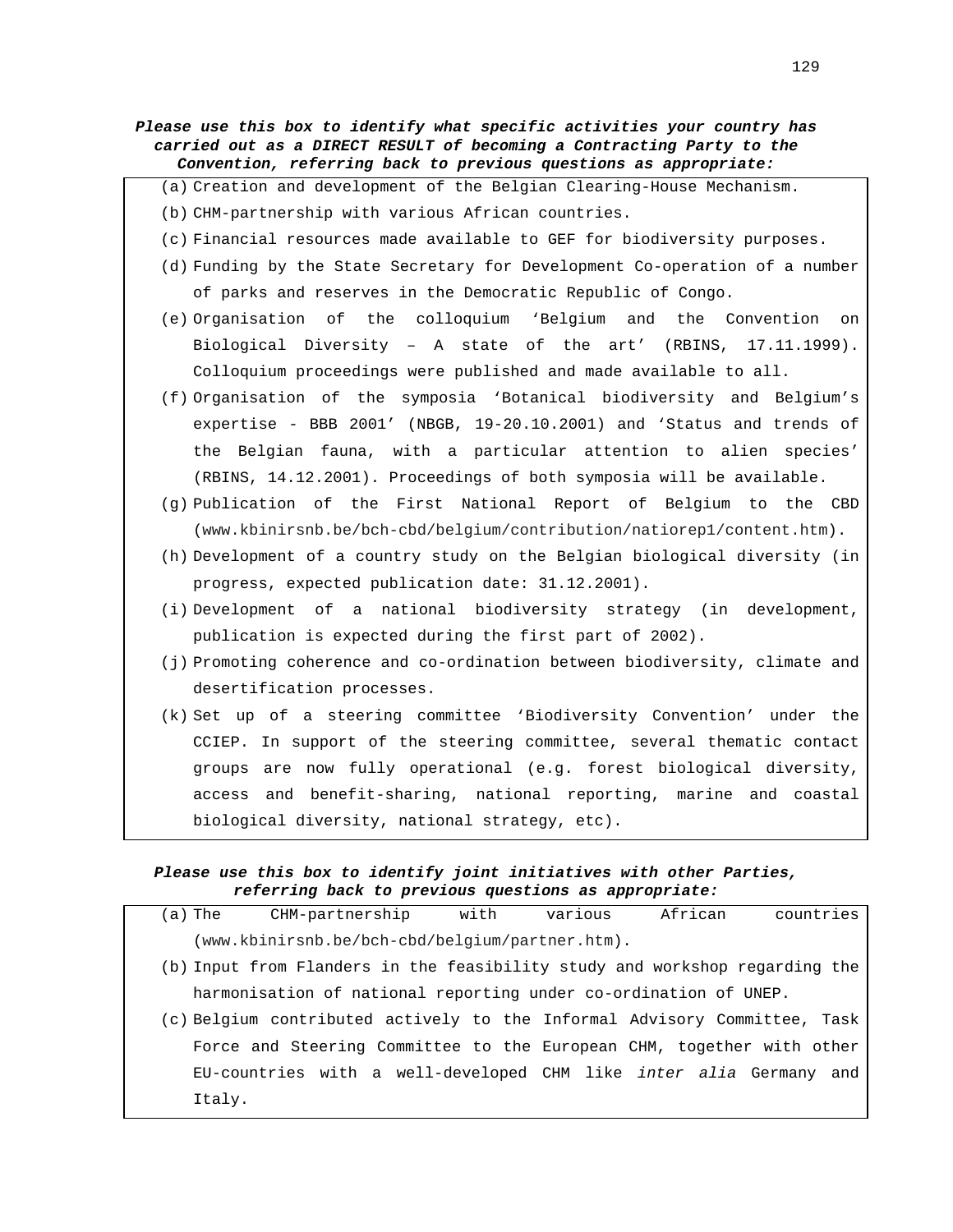- (d) Development of the EURODETS (Nature Detectives on the Internet) project together with the Dutch, French, German and Italian CHM National Focal Points, under the co-ordination of the German CHM NFP.
- (e) Together with other EU countries, Belgium is strongly supporting the co-ordination between biodiversity, climate and desertification issues.

### **Please use this box to provide any further comments on matters related to national implementation of the Convention:**

The Convention on Biological Diversity does not afford particular attention to urban biodiversity. The implementation of the Convention in urban areas, such as the Brussels Capital Region, is thus not evident. Although any discussion concerning biodiversity in the urban environment, particularly on a small scale, could seem trivial, we consider this as a lack in the Convention. Indeed, at times where almost half of the world's population lives in urban areas, such a debate has become inevitable.

Not only cities are suitable for a high level of biodiversity, recent development has also shown that peri-urban areas often present a richer biodiversity than the surroundings of agricultural areas. Moreover, it is essential to make public and politicians (decision-makers) aware of the biodiversity which surrounds them in their own urban environment. This is merely a first step towards recognizing the importance of biodiversity in the natural areas such as forests, wetlands, etc.

(For more information on country characteristics related to the implementation of the CBD, see text box starting on p. 9)

## **The wording of these questions is based on the Articles of the Convention and the decisions of the Conference of the Parties. Please provide information on any difficulties that you have encountered in interpreting the wording of these questions**

In general: - indications, like the priority scale (high, medium, low), are interpreted differently by the various stakeholders; - some questions are somewhat vague and subject to interpretation (e.g. question 229); - for some questions which can be applied at national or international level (e.g. in relation to Article 8(j) and dry and sub-humid lands), it should be clearly mentioned if an answer on national implementation is asked or on the contrary if information on co-operation projects or joint programmes is requested; - some questions contain several sub-questions making it problematic to give one (straight) answer.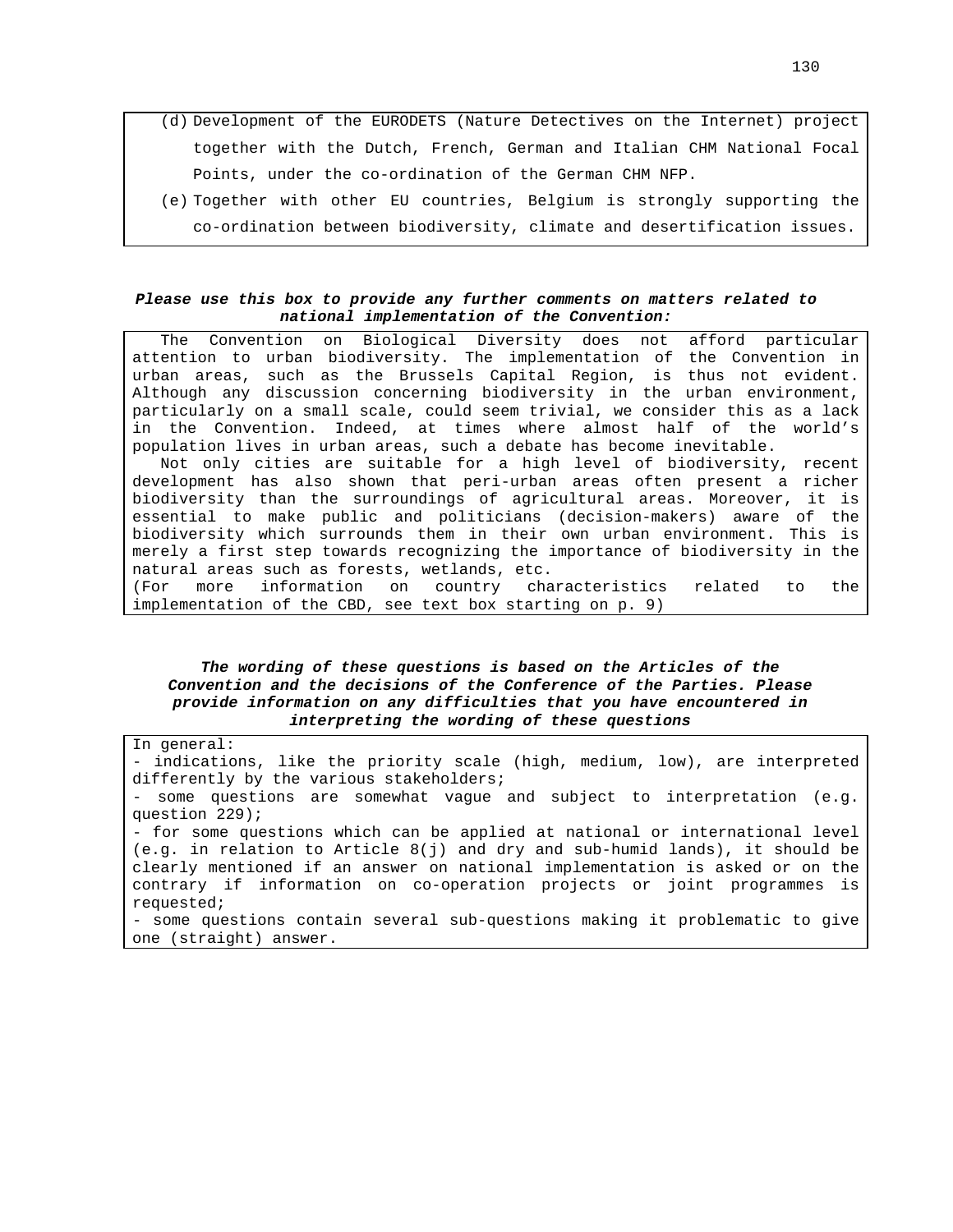## **If your country has completed its national biodiversity strategy and action plan (NBSAP), please give the following information:**

At this moment, the national NBSAP is in preparation. On the other hand, the Flemish and Walloon Region have both already developed regional strategies and management plans (see below) and the Brussels Capital Region included strategic principles in various management documents.

| Date of completion:                                                  |                                             | 1997                                                                                                                                 |   |  |
|----------------------------------------------------------------------|---------------------------------------------|--------------------------------------------------------------------------------------------------------------------------------------|---|--|
| If the NBSAP has been adopted by the Government                      |                                             |                                                                                                                                      |   |  |
| By which authority?                                                  |                                             | Government of Flanders                                                                                                               |   |  |
| On what date?                                                        |                                             | July 8, 1997                                                                                                                         |   |  |
|                                                                      | If the NBSAP has been published please give |                                                                                                                                      |   |  |
| Title:                                                               |                                             | MINA-plan 2. 'Het Vlaamse<br>Milieubeleidsplan' 1997-2001.                                                                           |   |  |
| Name and address of publisher:                                       |                                             | Jean-Pierre Heirman<br>Environment, Nature, Land and Water<br>Administration (AMINAL)<br>Koning Albert II-laan 20<br>B-1000 Brussels |   |  |
| ISBN:                                                                |                                             | $90 - 403 - 0079 - 8$                                                                                                                |   |  |
| Price (if applicable):                                               |                                             | 300 BEF (= 7.44 EUR)                                                                                                                 |   |  |
| Other information on ordering:                                       |                                             |                                                                                                                                      |   |  |
| If the NBSAP has not been published                                  |                                             |                                                                                                                                      |   |  |
| Please give full details of how<br>copies can be obtained:           |                                             |                                                                                                                                      |   |  |
| If the NBSAP has been posted on a national website                   |                                             |                                                                                                                                      |   |  |
| Please give full URL:                                                |                                             | www.instnat.be/Natuurrapport/index.htm                                                                                               |   |  |
|                                                                      |                                             | If the NBSAP has been lodged with an Implementing Agency of the GEF                                                                  |   |  |
| Please indicate which agency:                                        |                                             |                                                                                                                                      |   |  |
| Has a copy of the NBSAP been lodged with the Convention Secretariat? |                                             |                                                                                                                                      |   |  |
| Yes                                                                  |                                             | No                                                                                                                                   | X |  |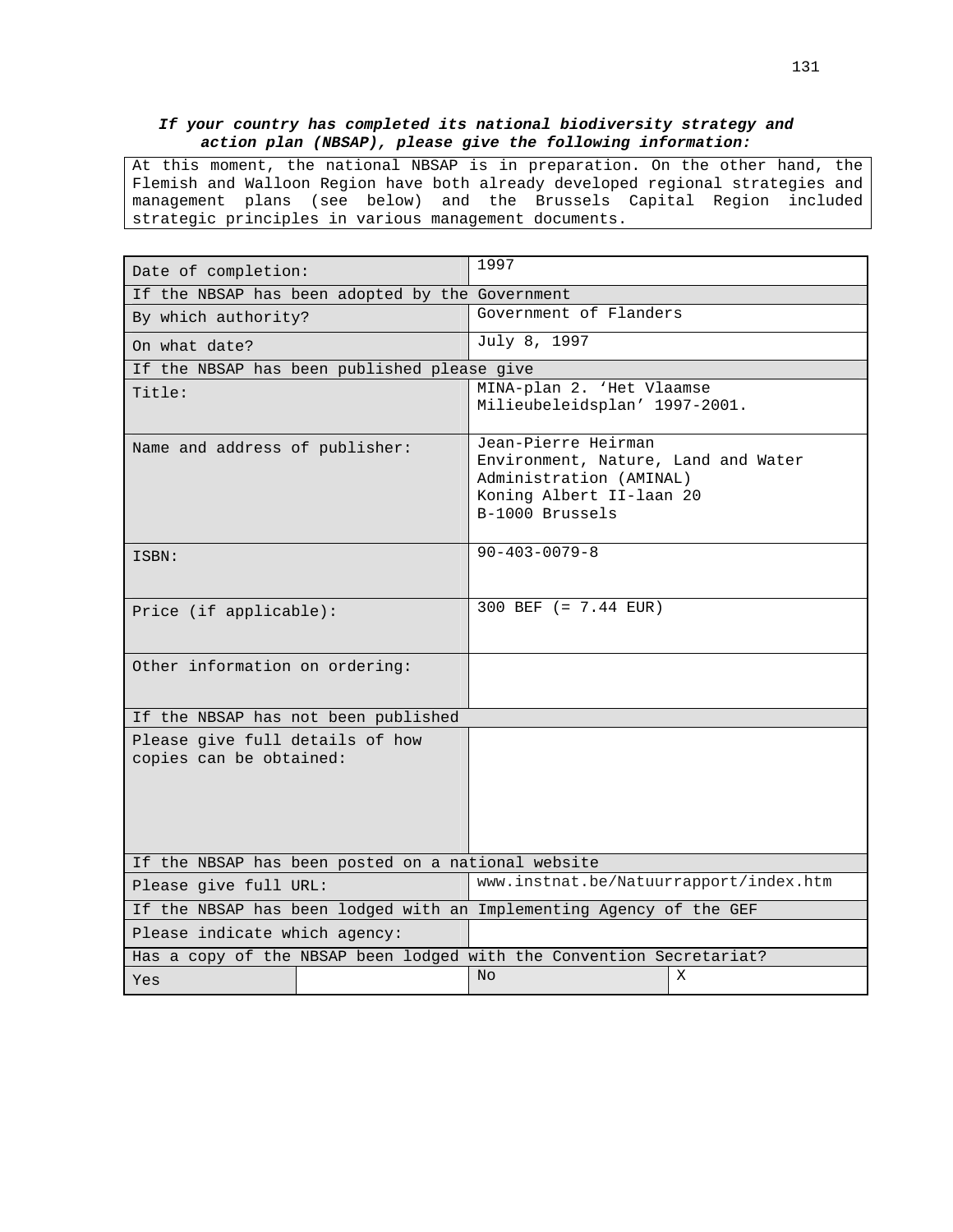| Date of completion:                                                  |                                                 | 1995                                                                                                                                       |   |  |
|----------------------------------------------------------------------|-------------------------------------------------|--------------------------------------------------------------------------------------------------------------------------------------------|---|--|
|                                                                      | If the NBSAP has been adopted by the Government |                                                                                                                                            |   |  |
| By which authority?                                                  |                                                 | Government of the Walloon Region                                                                                                           |   |  |
| On what date?                                                        |                                                 | March 9, 1995                                                                                                                              |   |  |
|                                                                      | If the NBSAP has been published please give     |                                                                                                                                            |   |  |
| Title:                                                               |                                                 | Le Plan d'environnement pour le<br>Développement durable.                                                                                  |   |  |
| Name and address of publisher:                                       |                                                 | Ministry of the Walloon Region<br>Directorate General for Natural<br>Resources and Environment<br>Avenue Prince de Liège 15<br>5100 Jambes |   |  |
| ISBN:                                                                |                                                 |                                                                                                                                            |   |  |
| Price (if applicable):                                               |                                                 |                                                                                                                                            |   |  |
| Other information on ordering:                                       |                                                 |                                                                                                                                            |   |  |
|                                                                      | If the NBSAP has not been published             |                                                                                                                                            |   |  |
| Please give full details of how<br>copies can be obtained:           |                                                 |                                                                                                                                            |   |  |
| If the NBSAP has been posted on a national website                   |                                                 |                                                                                                                                            |   |  |
| Please give full URL:                                                |                                                 | mrw.wallonie.be/dgrne/pedd/c0e_tm.htm                                                                                                      |   |  |
|                                                                      |                                                 | If the NBSAP has been lodged with an Implementing Agency of the GEF                                                                        |   |  |
| Please indicate which agency:                                        |                                                 |                                                                                                                                            |   |  |
| Has a copy of the NBSAP been lodged with the Convention Secretariat? |                                                 |                                                                                                                                            |   |  |
| Yes                                                                  |                                                 | No                                                                                                                                         | X |  |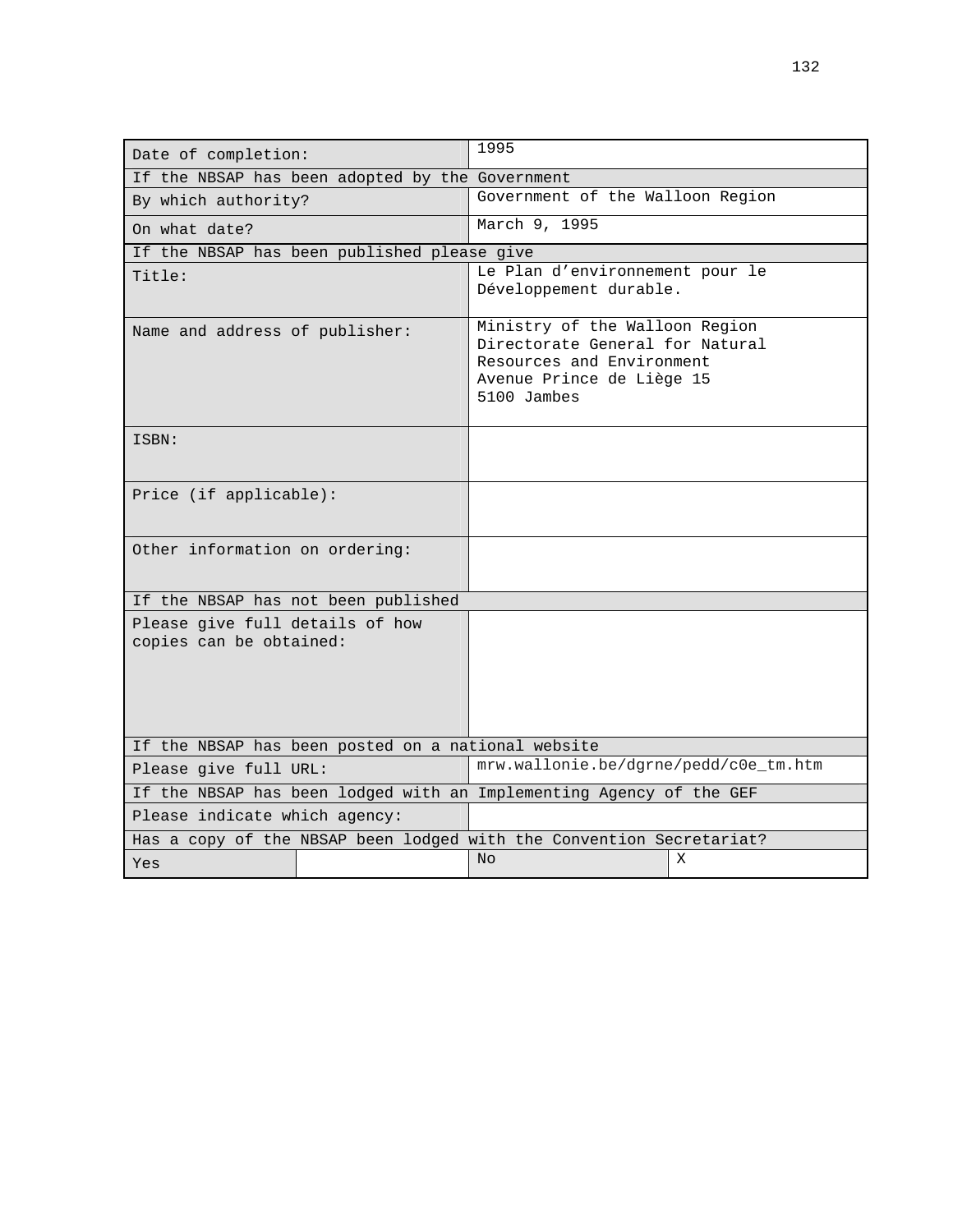### **Please provide similar details if you have completed a Biodiversity Country Study or another report or action plan relevant to the objectives of this Convention**

\* National level: Country study on biological diversity in preparation (foreseen publication date: end of 2001).

- \* For Flanders:
- NARA-1: www.instnat.be
- MIRA: www.vmm.be

```
* For Wallonia:
```
- State of the Environment Report 2000: environnement.wallonie.be/eew2000/

### **Please provide details of any national body (e.g. national audit office) that has or will review the implementation of the Convention in your country**

In 1999, the Belgian Federal Council for Sustainable Development evaluated the implementation of the Convention on Biological Diversity at the Belgian federal level. The competences of the different federal departments concerned were listed. An overview of what's been and what should be done was given. Finally five recommendations were addressed to the Federal Government: 1. the need for more political coherence,

- 2. the need for adequate structures (e.g. national programme on biodiversity),
- 3. the need to make aware and implicate the concerned departments,
- 4. the need to develop a scientific base for the conservation and sustainable use of biodiversity,
- 5. the need to make aware and inform concerned actors and the general public.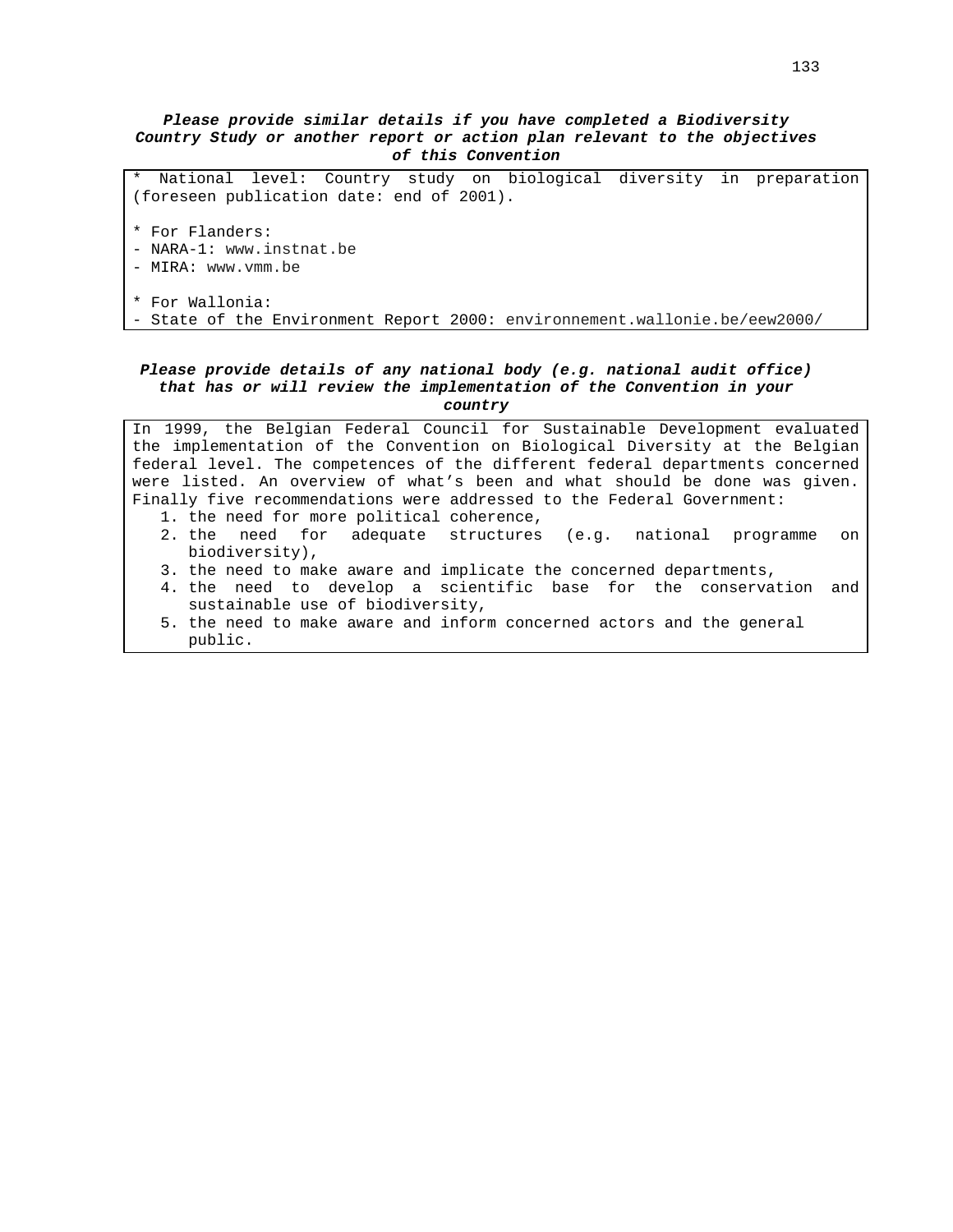# **Abbreviations and acronyms used in the report**

| ABC<br>ABIC |         | Access to Belgian Collections of interest for biodiversity<br>African Biodiversity Information Centre    |
|-------------|---------|----------------------------------------------------------------------------------------------------------|
| ACP         |         | African, Caribbean and Pacific countries                                                                 |
| AERW        |         | Arrêté de l'Exécutif Régional Wallon (Walloon Regional                                                   |
|             |         | Executive Order)                                                                                         |
| AETFAT      |         | Association pour l'Etude Taxonomique de la Flore d'Afrique                                               |
|             |         | Tropicale (Association for the Taxonomic Study of the Flora                                              |
|             |         |                                                                                                          |
|             |         | of Tropical Africa)                                                                                      |
| AEWA        |         | Agreement on the Conservation of the African-Eurasian                                                    |
|             |         | Migratory Waterbirds                                                                                     |
| AGW         |         | Arrêté du Gouvernement Wallon (Walloon Government Order)                                                 |
| AIR         |         | Agriculture and Agro-Industry including Fisheries Programme<br>of Research and Technological Development |
|             | AMINAL  | Administratie Milieu-, Natuur-, Land- en Waterbeheer van het                                             |
|             |         |                                                                                                          |
|             |         | Vlaams Gewest (Environment, Nature, Land and Water Management                                            |
|             |         | Administration of Flanders)                                                                              |
|             | APFT    | Avenir des Peuples des Forêts Tropicales (The Future of                                                  |
|             |         | Tropical Rainforest People)                                                                              |
|             |         |                                                                                                          |
| AR          |         | Arrêté Royal (Royal Decree)                                                                              |
| ARI         |         | Agricultural Research Institute                                                                          |
|             |         |                                                                                                          |
| B CHM       |         | Belgian Clearing-House Mechanism                                                                         |
| BCCM        |         | Belgian Co-ordinated Collections of Micro-organisms                                                      |
| BCH         |         | Biosafety Clearing-House                                                                                 |
| BEM         |         | Biological evaluation map                                                                                |
| BEST        |         | Bureau d'Etudes Scientifiques et Techniques en R.D. du Congo                                             |
|             |         | (Office for Scientific and Technical Research in the D.R.<br>Congo)                                      |
| BIME        |         | Brussels Institute for Management of the Environment                                                     |
| BPA         |         | Belgian Patent Act                                                                                       |
|             |         |                                                                                                          |
| CABRI       |         | Common Access to Biological Resources and Information                                                    |
| CARI        |         | Centre Apicole de Recherches et d'Informations (Beekeeping                                               |
|             |         | Research and Information Centre)                                                                         |
| CASTEX      |         | Common Approach to Scientific Touring Exhibitions                                                        |
| CBD         |         | Convention on Biological Diversity                                                                       |
|             |         | Co-ordinating Committee for International Environmental                                                  |
| CCIEP       |         |                                                                                                          |
| Policy      |         |                                                                                                          |
| CECODI      |         | Centre International d'Ecodéveloppement Intégré                                                          |
|             |         | (International Centre for Integrated Ecodevelopment)                                                     |
| CEDRE       |         | Centre d'Etudes du Droit de l'Environnement (Study Centre for                                            |
|             |         | Environmental Law)                                                                                       |
| CETAF       |         | Consortium of European Taxonomic Facilities                                                              |
| CHM         |         | Clearing-House Mechanism                                                                                 |
| CITES       |         | Convention on International Trade in Endangered Species of                                               |
|             |         | Wild Fauna and Flora                                                                                     |
| $\rm CNDRS$ |         | Centre National de Documentation et de Recherche Scientifique                                            |
|             |         | (National Documentation and Scientific Research Centre)                                                  |
|             | CONNECT | European Conservation Institutes Research Network                                                        |
| COP         |         | Conference of the Parties                                                                                |
|             |         |                                                                                                          |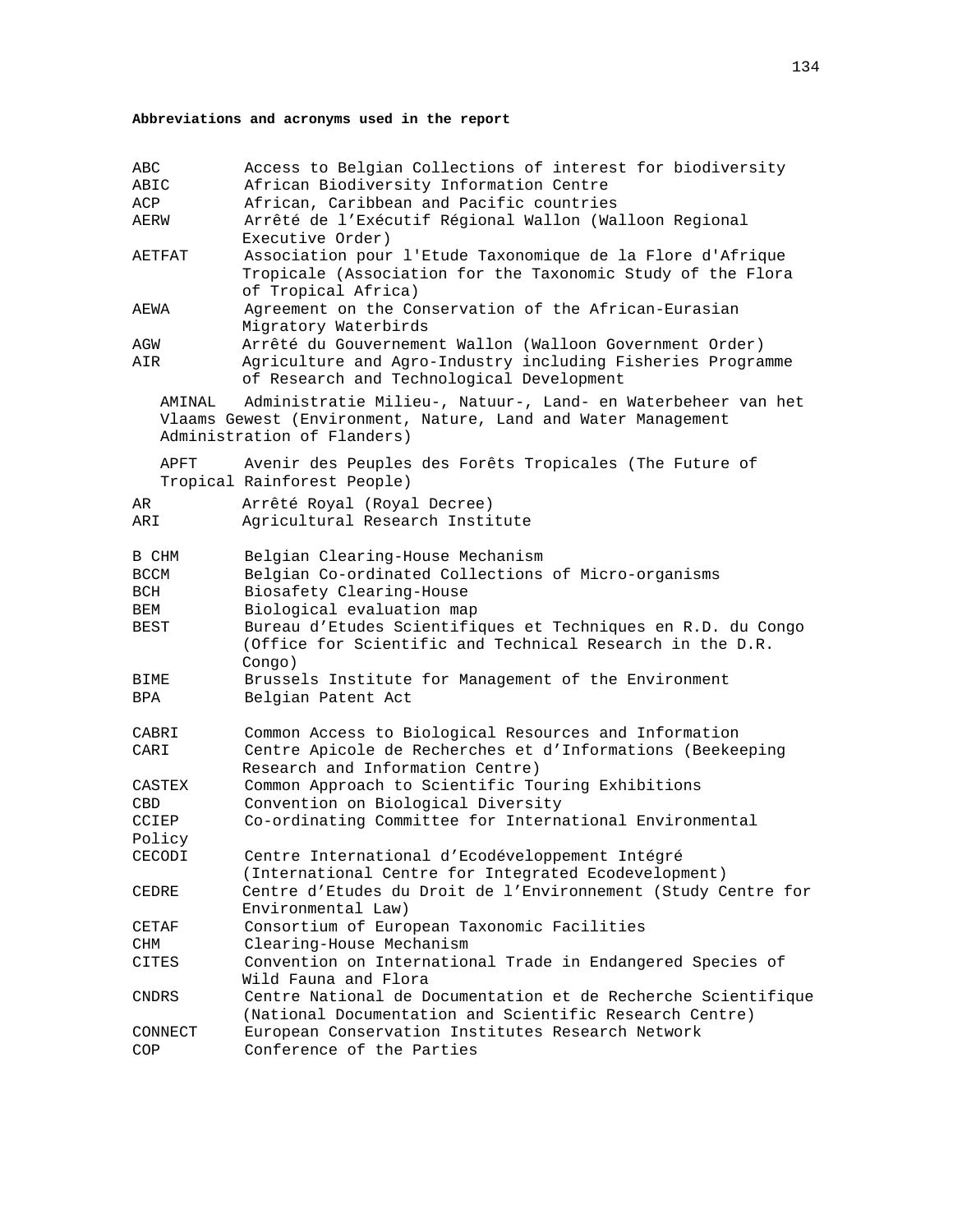|               | COPERNICUS Co-operation Program in Europe for Research on Nature and<br>Industry through Co-ordinated University Studies                                      |
|---------------|---------------------------------------------------------------------------------------------------------------------------------------------------------------|
| COST          | European Co-operation in the field of Scientific and<br>Technical Research                                                                                    |
| CRIE          | Centre Régional d'Initiation à l'Environnement (Regional<br>Centre for Environmental Initiation)                                                              |
| CSD           | Commission on Sustainable Development                                                                                                                         |
| CVN           | Centrum voor Natuur- en Milieu-educatie (Centre for Nature<br>and Environmental education)                                                                    |
| <b>CWATUP</b> | Code Wallon de l'Aménagement du Territoire, de l'Urbanisme et<br>du Patrimoine (Walloon Code of Town and Country Planning,<br>Urban Development and Heritage) |
| <b>DAC</b>    | Development Assistance Committee of the OECD                                                                                                                  |
| DG            | Directorate-General                                                                                                                                           |
| DGIC<br>DNA   | Directorate-General for International Co-operation<br>Deoxyribonucleic acid                                                                                   |
| EC            | European Community                                                                                                                                            |
| $ECE-ICP$     | International Co-operative Programme of the UN Economic<br>Commission for Europe                                                                              |
| EЕ            | Environmental education                                                                                                                                       |
| EEC           | European Economic Community                                                                                                                                   |
| EIA           | Environmental impact assessment                                                                                                                               |
| ENBI          | European Network of Biodiversity Information                                                                                                                  |
| ENHSIN        | European Natural History Specimen Information Network                                                                                                         |
| EPBRS         | European Platform for Biodiversity Research Strategy                                                                                                          |
| EPC           | European Patent Convention                                                                                                                                    |
| ЕU            | European Union                                                                                                                                                |
| EUFORGEN      | European Forest Genetic Resources Programme                                                                                                                   |
| EUROBATS      | Agreement on the Conservation of Bats in Europe                                                                                                               |
| EURODETS      | Nature Detectives on the Internet                                                                                                                             |
| FAIR          | Agriculture and Fisheries Programme (of the EU)                                                                                                               |
| FAO           | Food and Agriculture Organization                                                                                                                             |
| FNRS          | Fonds National de la Recherche Scientifique (National<br>Scientific Research Fund)                                                                            |
| FUSAGx        | Faculté Universitaire des Sciences Agronomiques de Gembloux<br>(Gembloux Agricultural University)                                                             |
| FUSL          | Facultés universitaires Saint-Louis (University Faculties<br>Saint-Louis Brussels)                                                                            |
| GAP           | Good agricultural practice                                                                                                                                    |
| GAWI          | Groupement d'Arboriculteurs pratiquant en Wallonie les<br>techniques Intégrées (Organisation of Walloon fruit growers<br>who apply the integrated techniques) |
| GBIF          | Global Biodiversity Information Facility                                                                                                                      |
| GEF           | Global Environment Facility                                                                                                                                   |
| GISP          | Global Invasive Species Programme                                                                                                                             |
| <b>GMES</b>   | Global Monitoring and Environment Security                                                                                                                    |
| GMO           | Genetically modified organism                                                                                                                                 |
| GMP           | Good manufacturing practice                                                                                                                                   |
| GNP           | Gross national product                                                                                                                                        |
| GTI           | Global Taxonomy Initiative                                                                                                                                    |
| HIV           | Human immunodeficiency virus                                                                                                                                  |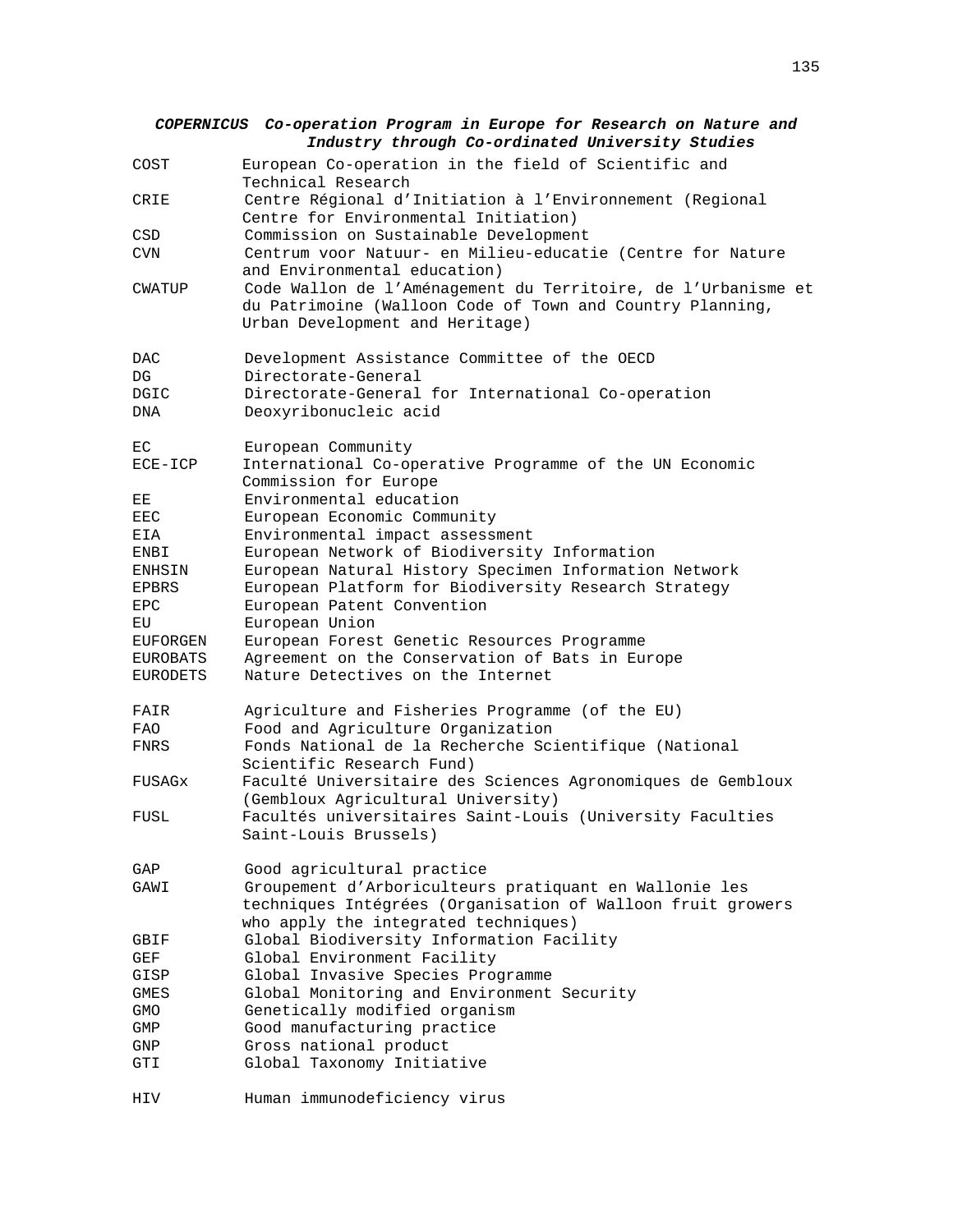| IARC               | International Agricultural Research Centre                                                                                                                                                                                                                    |
|--------------------|---------------------------------------------------------------------------------------------------------------------------------------------------------------------------------------------------------------------------------------------------------------|
| IBOY               | International Biodiversity Observation Year                                                                                                                                                                                                                   |
| ICCP               | Intergovernmental Committee for the Cartagena Protocol on<br>Biosafety                                                                                                                                                                                        |
| ICE                | Interministerial Conference for the Environment                                                                                                                                                                                                               |
| IGEAT              | Institut de Gestion de l'Environnement et d'Aménagement du<br>Territoire (Institute for Environmental Management and<br>Physical Planning)                                                                                                                    |
| IHEM               | Institute for Hygiene and Epidemiology, Mycology collection<br>(now: Scientific Institute of Public Health - Louis Pasteur)                                                                                                                                   |
| INIBAP<br>Plantain | International Network for the Improvement of Banana and                                                                                                                                                                                                       |
| <b>IOC</b>         | Intergovernmental Oceanographic Commission (of UNESCO)                                                                                                                                                                                                        |
| IODE               | International Oceanographic Data and Information Exchange                                                                                                                                                                                                     |
| IPGRI              | International Plant Genetic Resources Institute                                                                                                                                                                                                               |
| ISB-SURWAL         | Inventaire et Surveillance de la Biodiversité - Surveillance<br>de l'état de l'environnement par bio-indicateurs en Wallonie<br>(Inventory and Monitoring of Biodiversity - Monitoring of the<br>state of the environment through bio-indicators in Wallonia) |
| ISH                | Inventaire et Surveillance des Habitats (Inventory and<br>Monitoring of Habitats)                                                                                                                                                                             |
| ΙU                 | International Undertaking (on Plant Genetic Resources)                                                                                                                                                                                                        |
| IUCN               | International Union for the Conservation of Nature and                                                                                                                                                                                                        |
|                    | Natural Resources - The World Conservation Union                                                                                                                                                                                                              |
| JNM                | Jeugdbond voor Natuurstudie en Milieubescherming (Youth<br>Organisation for Nature Studies and Environment)                                                                                                                                                   |
| KMFRI              | Kenya Marine and Fisheries Research Institute                                                                                                                                                                                                                 |
| KUL                | Katholieke Universiteit Leuven (Catholic University of                                                                                                                                                                                                        |
| Leuven)            |                                                                                                                                                                                                                                                               |
| LIFE               | L'Instrument Financier pour l'Environnement (Financial<br>Instrument for the Environment)                                                                                                                                                                     |
| LITUS              | Interactions of biodiversity, productivity and tourism on<br>sandy beaches                                                                                                                                                                                    |
| LMBP               | Laboratory of Molecular Biology, Plasmid collection (Ghent)                                                                                                                                                                                                   |
| LMG                | Laboratory for Microbiology (Ghent)                                                                                                                                                                                                                           |
| LRBPO              | Ligue Royale Belge pour la Protection des Oiseaux (Royal<br>Belgian Bird Protection Union)                                                                                                                                                                    |
| LUC                | Limburgs Universitair Centrum (University Centre of Limburg)                                                                                                                                                                                                  |
| MASDEA             | Marine Species Database for Eastern Africa                                                                                                                                                                                                                    |
| MINA-plan          | Milieubeleidsplan en Natuurontwikkelingsplan voor Vlaanderen<br>(Flemish Environmental Policy and Nature Development Plan)                                                                                                                                    |
| MIRA               | Milieu- en natuurrapport Vlaanderen (Environmental and nature<br>report Flanders)                                                                                                                                                                             |
| MIRA-S             | Milieu- en natuurrapport Vlaanderen: scenario's                                                                                                                                                                                                               |
|                    |                                                                                                                                                                                                                                                               |
| MIRA-T             | (Environmental and nature report Flanders: scenarios)<br>Milieu- en natuurrapport Vlaanderen: thema's (Environmental                                                                                                                                          |
|                    | and nature report Flanders: themes)                                                                                                                                                                                                                           |
| MMM<br>MOSAICC     | Marien Milieu Marin (Marine Environment)<br>Micro-organisms Sustainable Use, Access Regulation and                                                                                                                                                            |
| MTA                | International Code of Conduct<br>Material Transfer Agreement                                                                                                                                                                                                  |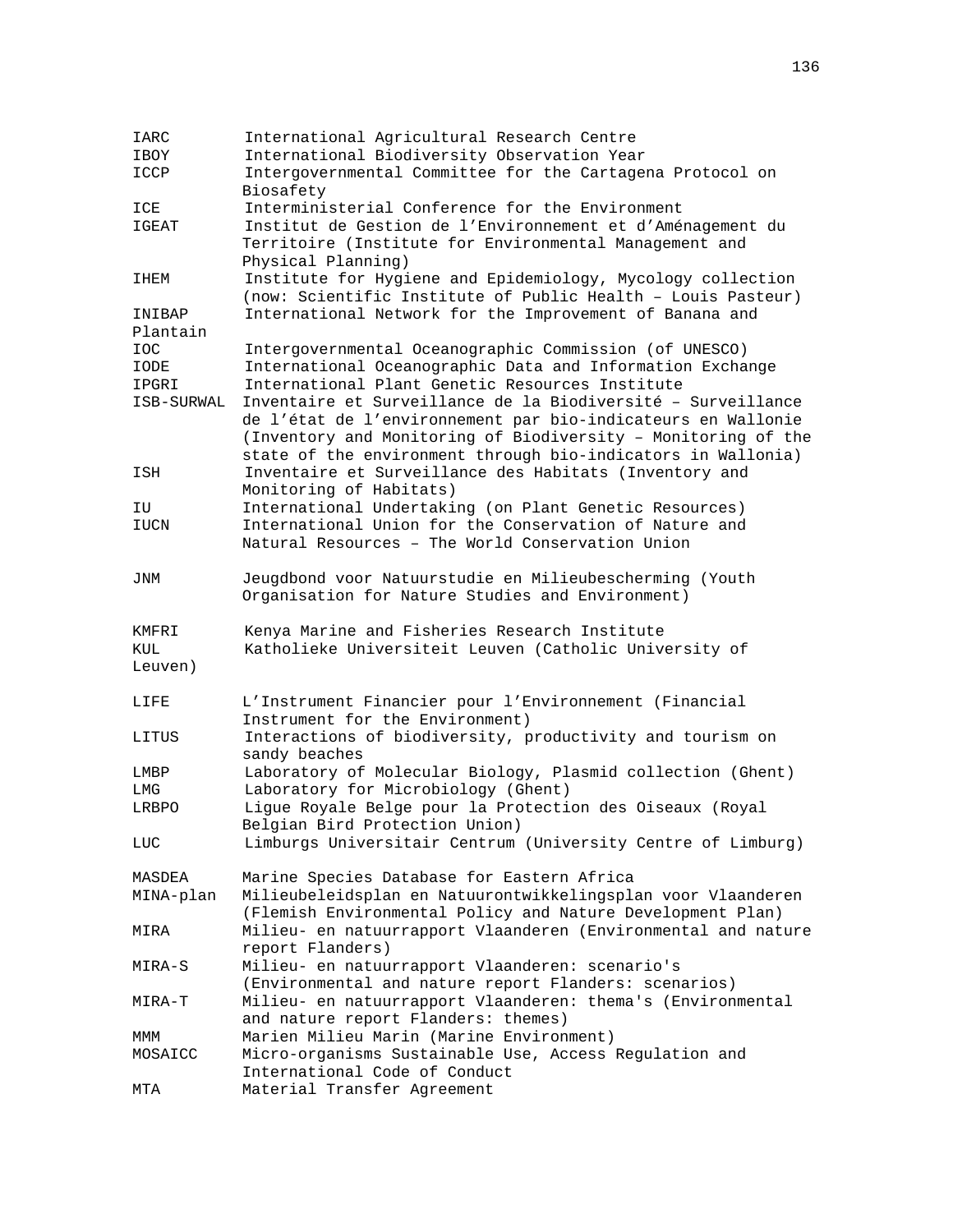| MUCL        | Mycothèque de l'Université catholique de Louvain (Mycological<br>Collection of the Catholic University of Louvain) |
|-------------|--------------------------------------------------------------------------------------------------------------------|
| MUIENR      | Makerere University Institute of Environment and Natural                                                           |
| Resources   |                                                                                                                    |
| NARA        | Natuurrapport Vlaanderen (Flemish Nature Report)                                                                   |
| <b>NARS</b> | National Agricultural Research Systems                                                                             |
| NBGB        | National Botanic Garden of Belgium                                                                                 |
| NFP         | National focal point                                                                                               |
| NGO         | Non-governmental organisation                                                                                      |
| NMK         | National Museums of Kenya                                                                                          |
|             |                                                                                                                    |
| ODINAFRICA  | Ocean Data and Information Network for Africa                                                                      |
| OECD        | Organisation for Economic Co-operation and Development                                                             |
| OFFH        | Observatoire de la Faune, de la Flore et des Habitats                                                              |
|             | (Observatory of Fauna, Flora and Habitats)                                                                         |
| OSTC        | Belgian Federal Office for Scientific, Technical and Cultural                                                      |
|             | Affairs                                                                                                            |
|             |                                                                                                                    |
| PASCALIS    | Protocols for the Assessment and Conservation of Aquatic Life<br>in the Subsurface                                 |
| PEDD        | Plan Environnemental pour le Développement Durable                                                                 |
|             | (Environmental Plan for Sustainable Development)                                                                   |
|             |                                                                                                                    |
| RBINS       | Royal Belgian Institute of Natural Sciences                                                                        |
| RDC.        | Regional Dispatch Centre                                                                                           |
| RECOSCIX    | Regional Co-operation in Scientific and Information Exchange                                                       |
| RMCA        | Royal Museum for Central Africa                                                                                    |
| RNOB        | Réserves Naturelles et Ornithologiques de Belgique (Nature                                                         |
|             | and Ornithological Reserves of Belgium)                                                                            |
| RUCA        | Universitair Centrum Antwerpen (University of Antwerp - RUCA)                                                      |
| <b>RUG</b>  | Universiteit Gent (Ghent University)                                                                               |
|             |                                                                                                                    |
| SAC         | Special Area of Conservation                                                                                       |
| SADC        | Southern African Development Community                                                                             |
| SBB         | Service of Biosafety and Biotechnology                                                                             |
| SBSTTA      | Subsidiary Body on Scientific, Technical and Technological                                                         |
| Advice      |                                                                                                                    |
| SCAR        | Scientific Committee on Antarctic Research                                                                         |
| SDER        | Schéma de Développement de l'Espace Régional (Regional                                                             |
|             | Spatial Development Project)                                                                                       |
| SGIB        | Inventaire des Sites de Grand Intérêt Biologique (Inventory                                                        |
|             | of Sites of Great Biological Interest)                                                                             |
| SIBW        | Système d'Information sur la Biodiversité en Wallonie (System                                                      |
|             | of Information about Biodiversity in Wallonia)                                                                     |
| SIDS        | Small Island Developing States                                                                                     |
| SPA         | Special Protection Area                                                                                            |
| SPSD        | Scientific Plan for a Sustainable Development                                                                      |
| TAFIRI      | Tanzania Fisheries Research Institute                                                                              |
|             | Trade-related aspects of intellectual property rights                                                              |
| TRIPS       |                                                                                                                    |
| UA          | Universiteit Antwerpen (University of Antwerp)                                                                     |
| UCL         | Université catholique de Louvain (Catholic University of                                                           |
| Louvain)    |                                                                                                                    |
| UCT         | University of Cape Town                                                                                            |
| ULB         | Université Libre de Bruxelles (Free University of Brussels)                                                        |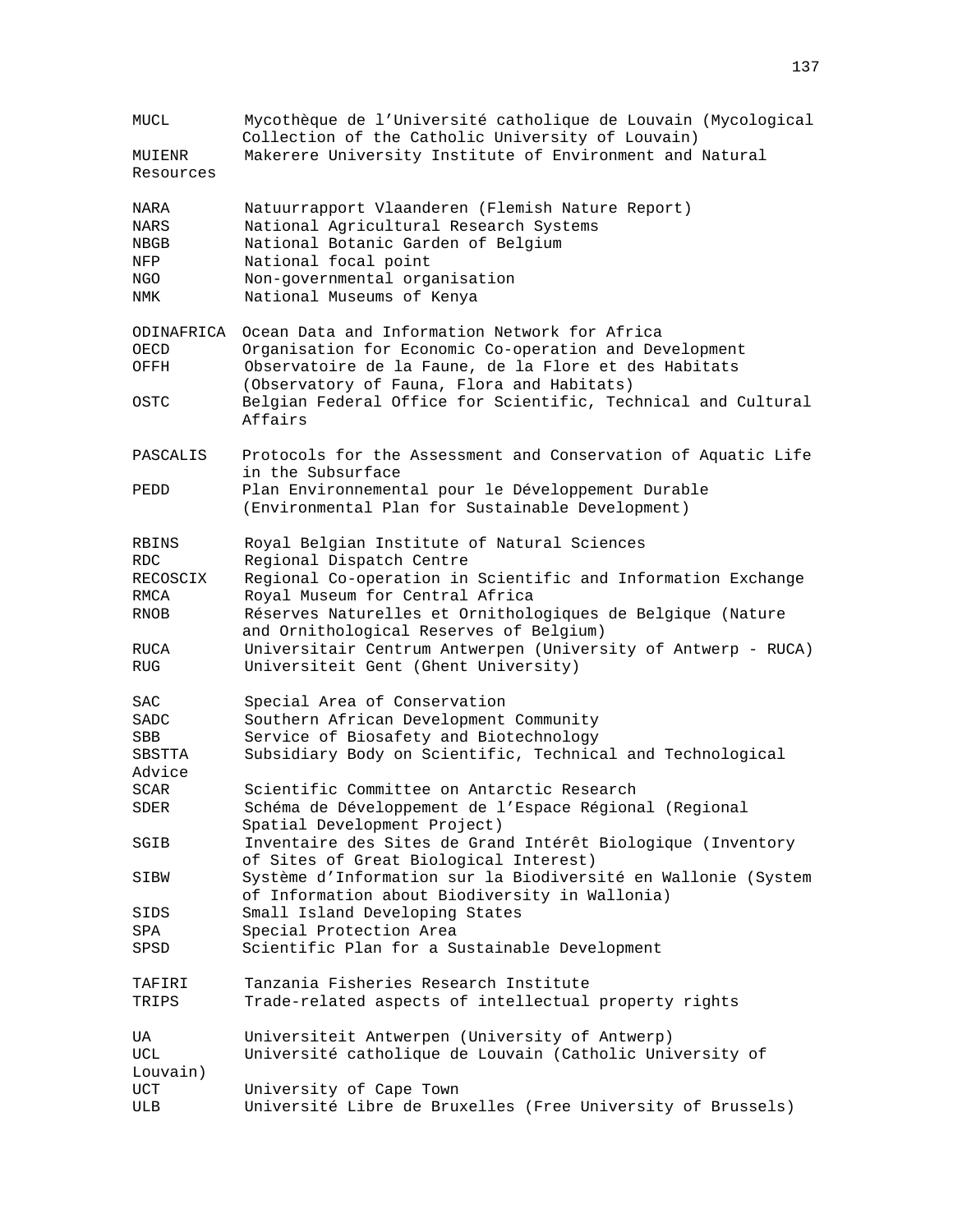| ULq        | Université de Liège (University of Liège)                                                   |
|------------|---------------------------------------------------------------------------------------------|
| UMH        | Université de Mons-Hainaut (University of Mons-Hainaut)                                     |
| UN         | United Nations                                                                              |
| UNDP       | United Nations Development Programme                                                        |
| UNEP       | United Nations Environment Programme                                                        |
| UNFF       | United Nations Forum on Forests                                                             |
| UNIKIS     | Université de Kisangani (University of Kisangani)                                           |
| UNIN       | University of the North (South-Africa)                                                      |
| VIB        | Vlaams Instituut voor Biotechnologie (Flanders                                              |
| VLINA      | Interuniversity Institute for Biotechnology)                                                |
|            | Vlaams Impulsprogramma Natuurontwikkeling (Flemish Impulse<br>Programme Nature Development) |
| VLIZ       | Vlaams Instituut voor de Zee (Flanders Marine Institute)                                    |
| VMM        | Vlaamse Milieumaatschappij (Flemish Environmental Agency)                                   |
| VUB        | Vrije Universiteit Brussel (Free University of Brussels)                                    |
|            |                                                                                             |
| WFCC       | World Federation for Culture Collections                                                    |
| $WG8J-1$   | First meeting of the Ad hoc open-ended inter-sessional                                      |
|            | working group on Article $8(j)$ and related provisions of the                               |
|            | Convention on Biological Diversity                                                          |
| <b>NIO</b> | Western Indian Ocean                                                                        |
| WIPO       | World Intellectual Property Organisation                                                    |
| WWF        | Worldwide Fund for Nature                                                                   |
|            |                                                                                             |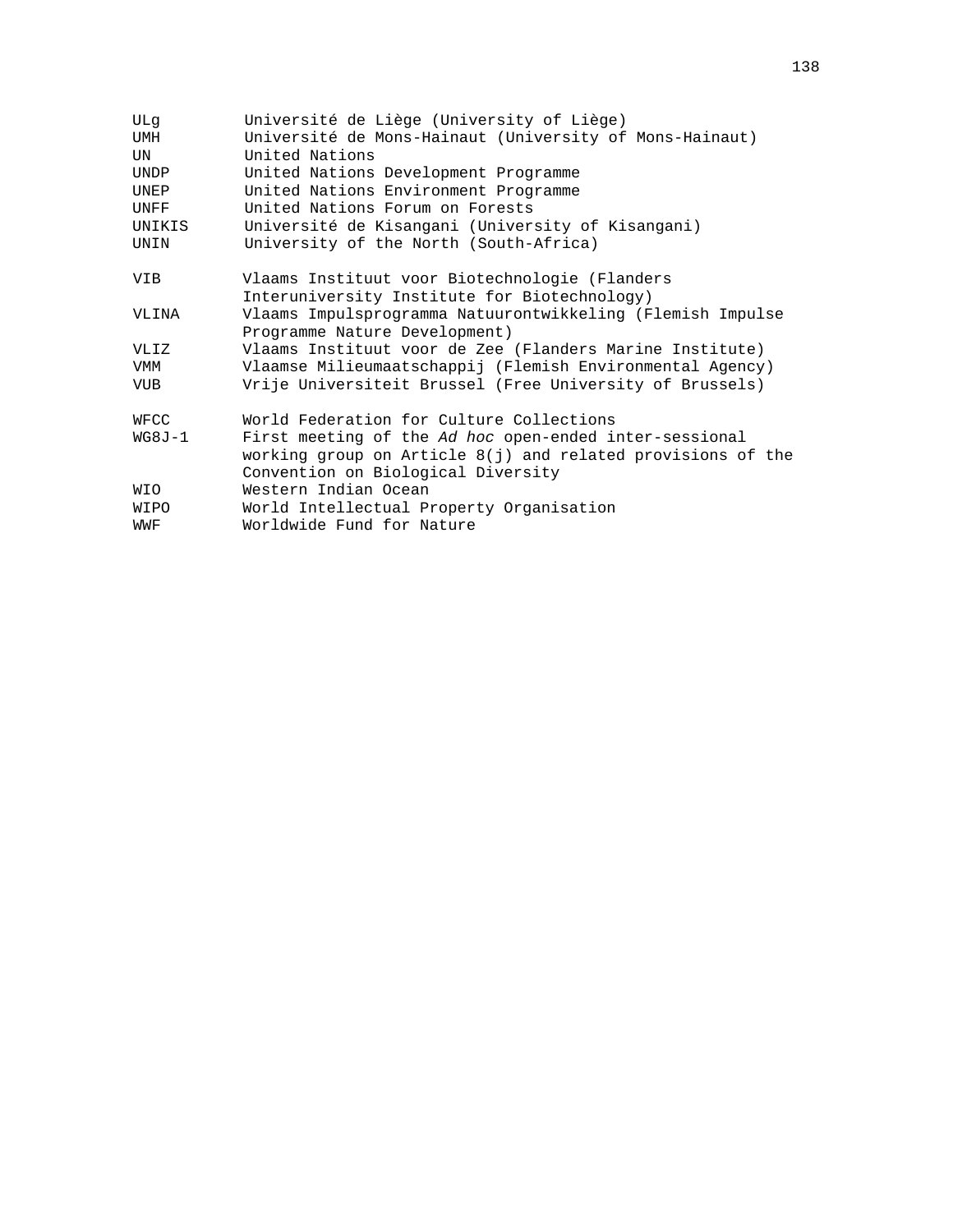Annex 7.1.: List of references on inventory and monitoring activities in the Flemish Region

1. Inventories:

ANSELIN, A. & DEVOS, K., 1992. Populatieschattingen van broedvogels in Vlaanderen. Periode 1989-1991. Rapport Instituut voor Natuurbehoud & Kon. Belg. Instit. Natuurwetenschappen, Brussel.

ANSELIN, A., DEVOS, K. & KUIJKEN, E., 1998. Kolonievogels en zeldzame broedvogels in Vlaanderen in 1995 en 1996. Rapport Instituut voor Natuurbehoud (98.09), Brussel.

ANSELIN, A., DEVOS, K. & KUIJKEN, E., 1999. Bondig overzicht van Bijlage Ivogelsoorten met hun status en populaties in de Vlaamse Vogelrichtlijngebieden (EG-Richtlijn 79/409/EEG). Rapport Instituut voor Natuurbehoud (99.131), Brussel. 31 pp.

ANSELIN, A. & GEERS, V., 1996. Wintervoorkomen van Canadese Ganzen, Branta canadensis, rond Gent (Oost-Vlaanderen). Resultaten van 2 totaaltellingen in 1996. Rapport Vlaamse Avifauna Commissie, Gent.

ANSELIN A., MEIRE P. & GEERS, P., 1995. Broedvogelmonitoring in de buitendijkse gebieden langs de Zeeschelde: resultaten van het seizoen 1994. Rapport Instituut voor Natuurbehoud (95.09), Hasselt.

BATSLEER, M., ANSELIN, A. & VAN DOORSLAER, H., 1994. Voorkomen en verspreiding van overwinterende watervogels in de Borgoyen 1981-1993. Aktiegroep Bourgoyen-Ossemeersen vzw, Gent.

BAUWENS, D. & CLAUS, K., 1996. Verspreiding van Amfibieën en Reptielen in Vlaanderen. De Wielewaal, Turnhout.

BONTE, D., VANDOMME, V. & MAELFAIT, J.-P., 1999. Inventarisatie van de aquatische macro-invertebraten in het kader van het voorgestelde natuurinrichtingsproject Latemse meersen . RUG, Gent. 75 pp.

BOSCH, H., 1999. Inventarisatie en evaluatie van amfibiepoelen in de Antwerpse Kempen. Rapport Instituut voor Natuurbehoud (99.20), Brussel. 39 pp. + tab. + krt.

COSYNS, E., LETEN, M., HERMY, M. & TRIEST, L., 1994. Naar een flora-statistiek voor Vlaanderen. Rapport Instituut voor Natuurbehoud & VUB, Brussel.

COSYNS, E., LETEN, M., HERMY, M., VANHECKE, L. & TRIEST, L., 1993. Checklist van de Vlaamse vaatplanten. Rapport Instituut voor Natuurbehoud & VUB, Brussel.

DE BAST, B., GOFFART, P., MAELFAIT, J.-P. & GASPAR, C., 1994. Rapport sur la situation des invertébrés de la Convention de Berne en Belgique. Rapport Instituut voor Natuurbehoud, Hasselt.

DEVOS, K., 1996. Watervogeltellingen in het Blankaartgebied en de IJzervallei tijdens het seizoen 1995/1996. Rapport Instituut voor Natuurbehoud (96.34), Brussel.

DEVOS, K., 1998. Watervogeltellingen in het Blankaartgebied en de IJzervallei tijdens het seizoen 1995-1996. Rapport Instituut voor Natuurbehoud (98.15), Brussel.

DEVOS, K. & ANSELIN, A., 1996. Kolonievogels en zeldzame broedvogels in Vlaanderen in 1994. Rapport Vlavico (96/1) & Instituut voor Natuurbehoud (96.20), Brussel.

DEVOS, K. & KUIJKEN, E., 1996. De Spreeuw Sturnus vulgaris in Vlaanderen. Recente informatie over aantalsevolutie. Effecten van verdelgingsacties. Rapport Instituut voor Natuurbehoud (96.29), Brussel.

DEVOS, K. & MEIRE, P., 1995. Watervogeltellingen Vlaanderen. Nieuwsbrief IWRB-Vlaanderen n° 7. Instituut voor Natuurbehoud, Brussel.

DEVOS, K. & MEIRE, P., 1997. Watervogelnieuws. Nieuwsbrief IWRB-Vlaanderen n° 8. Resultaten watervogeltellingen in Vlaanderen 1995/96 en 1996/97. Instituut voor Natuurbehoud, Brussel.

DEVOS, K., MEIRE, P. & KUIJKEN, E., 1996. Vlaamse bijdrage tot internationale monitoring van watervogels. Reorganisatie van de International Waterfowl Census. Rapport Instituut voor Natuurbehoud (96.27), Brussel.

DEVOS, K., MEIRE, P., YSEBAERT, T. & KUIJKEN, E., 1997. Watervogels in Vlaanderen tijdens het winterhalfjaar 1995-1996. Rapport Instituut voor Natuurbehoud (97.19), Brussel.

DEVOS, K., MEIRE, P., YSEBAERT, T. & KUIJKEN, E., 1998. Watervogels in Vlaanderen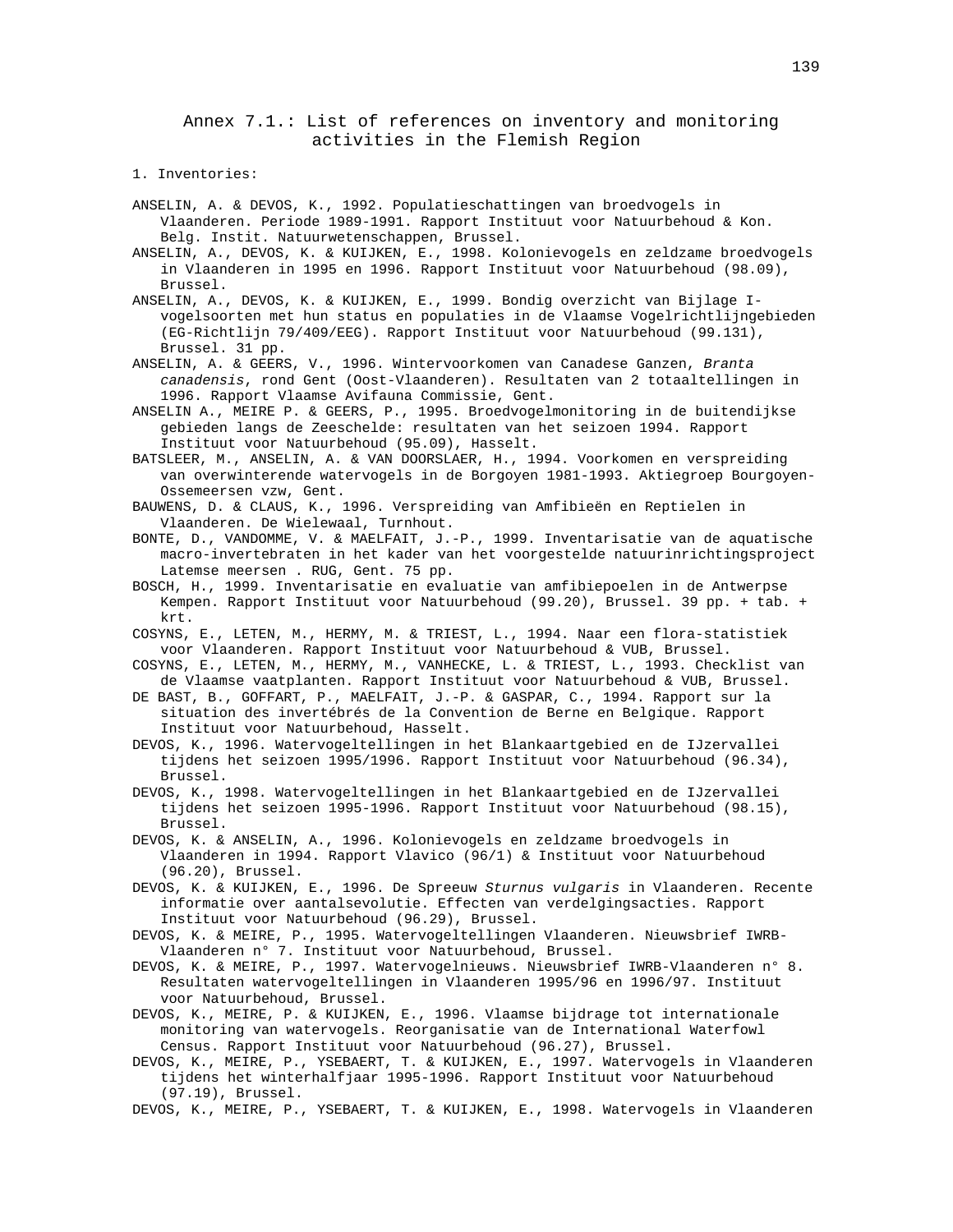tijdens het winterhalfjaar 1996/1997. Rapport Instituut voor Natuurbehoud (98.27), Brussel.

- GEERS, P., ANSELIN A. & MEIRE P., 1996. Broedvogelmonitoring in de buitendijkse gebieden langs de Zeeschelde: verslag telseizoen 1995. Rapport Instituut voor Natuurbehoud (96.05), Brussel.
- KOOP, H., LETEN, M., BODDEZ, P., TIELENS, T. & HERMY, M., 1992. Bosstructuur en soortensamenstelling van het Hannecartbos: monitoring van bosstaatsnatuurreservaten in Vlaanderen. Rapport Instituut voor Natuurbehoud & Instituut voor Bos- en Natuuronderzoek, Geraardsbergen.
- KOOP, H., LETEN, M., BODDEZ, P., TIELENS, T. & HERMY, M., 1992. Bosstructuur en soortensamenstelling van het Rodebos: monitoring van bosstaatsnatuurreservaten in Vlaanderen. Rapport Instituut voor Natuurbehoud & Instituut voor Bos- en Natuuronderzoek, Geraardsbergen.
- KOOP, H., LETEN, M., BODDEZ, P., TIELENS, T. & HERMY, M., 1992. Bosstructuur en soortensamenstelling van het Walenbos: monitoring van bosstaatsnatuurreservaten in Vlaanderen. Rapport Instituut voor Natuurbehoud & Instituut voor Bos- en Natuuronderzoek, Geraardsbergen.
- KUIJKEN, E. & MAES, D. (EDS), 1996. The state of animal and plant populations in Flanders: a contribution to OECD and EUROSTAT environmental data base. Rapport Instituut voor Natuurbehoud (96.17), Brussel. Rapport IN.96.17.
- MAES, D. & VAN DYCK, H., 1999. Dagvlinders in Vlaanderen Ecologie, verspreiding en behoud. Stichting Leefmilieu i.s.m. Instituut voor Natuurbehoud en Vlaamse Vlinderwerkgroep, Antwerpen/Brussel. 480 pp.

MUNSTERS, K., 1997. Inventarisatie en evaluatie van amfibiepaaiplaatsen in de gemeente Bilzen. Rapport Instituut voor Natuurbehoud (97.01), Brussel.

- OFFRINGA, H. & MEIRE, P., 1995. Tellingen van gestrande zeevogels langs de Vlaamse kust, november 1994 - maart 1995. Rapport Instituut voor Natuurbehoud (95.13), Hasselt.
- OFFRINGA, H., MEIRE, P. & VAN DEN BOSSCHE, W., 1995. Tellingen van gestrande zeevogels langs de Vlaamse kust, november 1993-maart 1994: verslag stookolieslachtoffers-tellingen uitgevoerd door Instituut voor Natuurbehoud. Rapport Instituut voor Natuurbehoud (95.05), Hasselt.
- OFFRINGA, H., SEYS, J., VAN DEN BOSSCHE, W. & MEIRE, P., 1995. Seabirds on the Channel Doormat. Rapport Instituut voor Natuurbehoud (95.12), Hasselt.
- SEYS, J. & MEIRE, P., 1992. Resultaten stookolieslachtoffer-tellingen langs de Vlaamse kust in de periode januari-april 1992. Rapport Instituut voor Natuurbehoud (A92.84), Hasselt.
- SEYS, J., MEIRE, P. & KUIJKEN, E., 1993. Resultaten van stookolieslachtofferonderzoek langs de Vlaamse kust tijdens de winter 1992-93. Rapport Instituut voor Natuurbehoud (93.16), Hasselt.
- SEYS, J., VINCX, M. & MEIRE, P., 1999. Macrobenthos van de Zeeschelde, met bijzondere aandacht voor het voorkomen en de rol van Oligochaeta. Rapport Instituut voor Natuurbehoud (99.04), Brussel. 88 pp.
- ULENAERS, P., 1991. Aantal en verspreiding van de fuut (Podiceps cristatus) in Vlaanderen. Rapport Instituut voor Natuurbehoud & UIA, Wilrijk.
- VAN DEN BOSSCHE, W., MEIRE, P., ANSELIN, A., KUIJKEN, E., DE PUTTER, G., ORBIE, G. & WILLEMYNS, F., 1995. Ontwikkeling en toekomst van sternenkolonies aan de Belgische kust. Rapport Instituut voor Natuurbehoud (95.03), Hasselt.
- VAN DEN BOSSCHE, W., MEIRE, P., ANSELIN, A., ORBIE, G. & KUIJKEN, E, 1995. Het voorkomen van sternen als broedvogels langs de Belgische kust. Rapport Instituut voor Natuurbehoud (95.15), Hasselt.
- VAN LANDUYT, W., HEYLEN, O., VANHECKE, L., VAN DEN BREMT, P. & BAETÉ, H., 2000. Verspreiding en evolutie van de botanische kwaliteit van ecotopen, gebaseerd op combinaties van indicatorsoorten uit Florabank. Flo.Wer vzw., Instituut voor Natuurbehoud, Nationale Plantentuin van België en Universiteit Gent (Vlina 96/02)., Brussel.
- VAN VESSEM, J. & MEIRE, P., 1989. Vlaamse bijdrage tot de Europese Broedvogelatlas. Rapport Instituut voor Natuurbehoud, Hasselt.
- VAN WAEYENBERGE, J., 1994. Voorkomen en ecologie van de broedvogels in de buitendijkse gebieden langs de Zeeschelde. Deel 2: bijlagen. Universiteit Gent, Gent. 114.
- VAN WAEYENBERGE, J., ANSELIN, A. & MEIRE, P., 1999. Aantallen, verspreiding en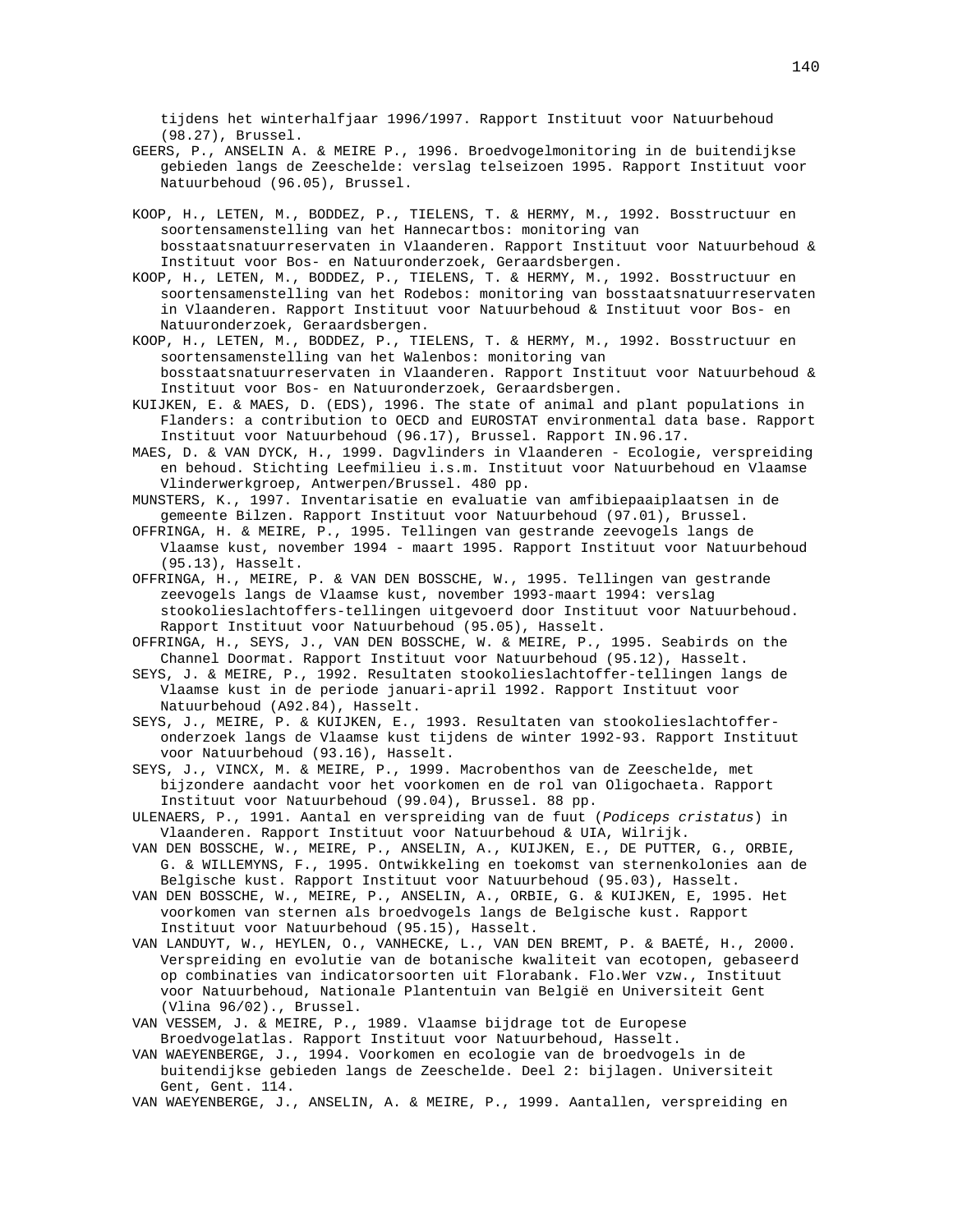ecologie van de broedvogels in de buitendijkse gebieden langs de Zeeschelde. Rapport Instituut voor Natuurbehoud (99.16), Brussel.

VERBEYLEN, G. & DE BRUYN, L., 2000. Inventarisatie van de Aziatische grondeekhoorn in De Panne. Insituut voor Bosbouw en Wildbeheer, Brussel. Onderzoeksopdracht IBW-AMINAL; 24 pp.

- YSEBAERT, T., DEVOS, K., ANSELIN, A., MEIRE, P. & KUIJKEN, E., 1998. Watervogels langs de Zeeschelde 1995/1996. Rapport Instituut voor Natuurbehoud (98.16), Brussel.
- YSEBAERT, T., DEVOS, K., ANSELIN, A., MEIRE, P. & KUIJKEN, E., 1999. Watervogels langs de Zeeschelde 1996/1997. Rapport Instituut voor Natuurbehoud (99.10), Brussel.
- 2. Biological Evaluation Map (BEM):
- BERTEN, B., HERMANS, P. & PAELINCKX, D., 2000. Biologische Waarderingskaart, versie 2, kaartbladen 3-9-17. Mededelingen van het Instituut voor Natuurbehoud 9, Brussel. 125 pp. + 22 kaartbladen.
- BRICHAU, I., AMEEUW, G., GRYSEELS, M. & PAELINCKX, D., 2000. Biologische Waarderingskaart - Carte d' Evaluation Biologique, versie 2 - version 2, Kaartbladen - feuilles 31-39. Mededelingen van het Instituut voor Natuurbehoud 15 i.s.m. en Brussels Instituut voor Milieubeheer - Intitut Bruxellois pour la Gestion de l' Environnement , Brussel - Bruxelles. 203 pp. + 18 kaartbladen.
- DE KNIJF, G., DEMOLDER, H. & PAELINCKX, D., 2000. Biologische Waarderingskaart, versie 2, kaartbladen 10-18. Mededelingen van het Instituut voor Natuurbehoud 10, Brussel. 70 pp. + 11 kaartbladen.
- DE MEYER, H., HEIRMAN, J., DEMAREST, L. & PAELINCKX, D., 1993. Biologische waarderingskaart van België. Verklarende tekst bij kaartblad 21. Instituut voor Natuurbehoud, Hasselt.
- DE SAEGER, S., DELAFAILLE, S., HEIRMAN, J. & PAELINCKX, D., 2000. Biologische Waarderingskaart, versie 2, kaartbladen 23. Mededelingen van het Instituut voor Natuurbehoud 13, Brussel. 128 pp. + 16 kaartbladen.
- DEMAREST, L. & PAELINCKX, D., 1993. Biologische waarderingskaart van België. Verklarende tekst bij kaartbladen 6 en 14. Instituut voor Natuurbehoud, Hasselt.
- DEMOLDER, H., DE KNIJF, G. & PAELINCKX, D., 2000. Biologische Waarderingskaart, versie 2, kaartbladen 27-28-36. Mededelingen van het Instituut voor Natuurbehoud 14, Brussel. 81 pp. + 16 kaartbladen.
- HEIRMAN, J. & PAELINCKX, D., 1998. Biologische waarderingskaart van het Vlaamse Gewest. Sleutel voor fytosociologische en ecologische plaatsing van de karteringseenheden voor graslandvegetaties. Rapport Instituut voor Natuurbehoud (98.06), Brussel.
- HERMANS, P., GABRIËLS, J., KENIS, A., PUNIE, J., VAN KERREBROECK, K. & PAELINCKX, D., 1995. Biologische waarderingskaart van België. Verklarende tekst bij kaartbladen 34, 35 en 42. Instituut voor Natuurbehoud, Hasselt.
- PAELINCKX, D., BERTEN, B., BRICHAU, I., DE KNIJF, G., DEFOORT, T., DELAFAILLE, S., DEMOLDER, H., DUBOIS, C., ROMBOUTS, K., VAN HOVE, M., ZWAENEPOEL, A. & KUIJKEN, E., 1997. Biologische waarderingskaart van het Vlaamse Gewest: aanvullende algemeen verklarende tekst, werkversie. Rapport Instituut voor Natuurbehoud (97.21), Brussel. 69 pp.

ROMBOUTS, K., DELAFAILLE, S. & PAELINCKX, D., 2000. Biologische Waarderingskaart, versie 2, kaartbladen 16. Mededelingen van het Instituut voor Natuurbehoud 11, Brussel. 16 kaartbladen.

ZWAENEPOEL, A., VANALLEMEERSCH, R., DEMOLDER, H. , DEMAREST, L., VRIENS, L. & PAELINCKX, D., 2000. Biologische Waarderingskaart, versie 2, kaartbladen 19- 20. Mededelingen van het Instituut voor Natuurbehoud 12, Brussel. 100 pp. + 22 kaartbladen.

3. Red Species Lists:

BOSMANS, R., 1994. Een gedocumenteerde Rode Lijst van de water- en oppervlaktewantsen en waterkevers van Vlaanderen, met inbegrip van enkele case studies. Rapport Instituut voor Natuurbehoud & RUG, Gent.

DECLEER, K., DEVRIESE, H., HOFMANS, K., LOCK, K., BARENBURG, B. & MAES, D., 2000. Voorlopige atlas en "rode lijst" van de sprinkhanen en krekels van België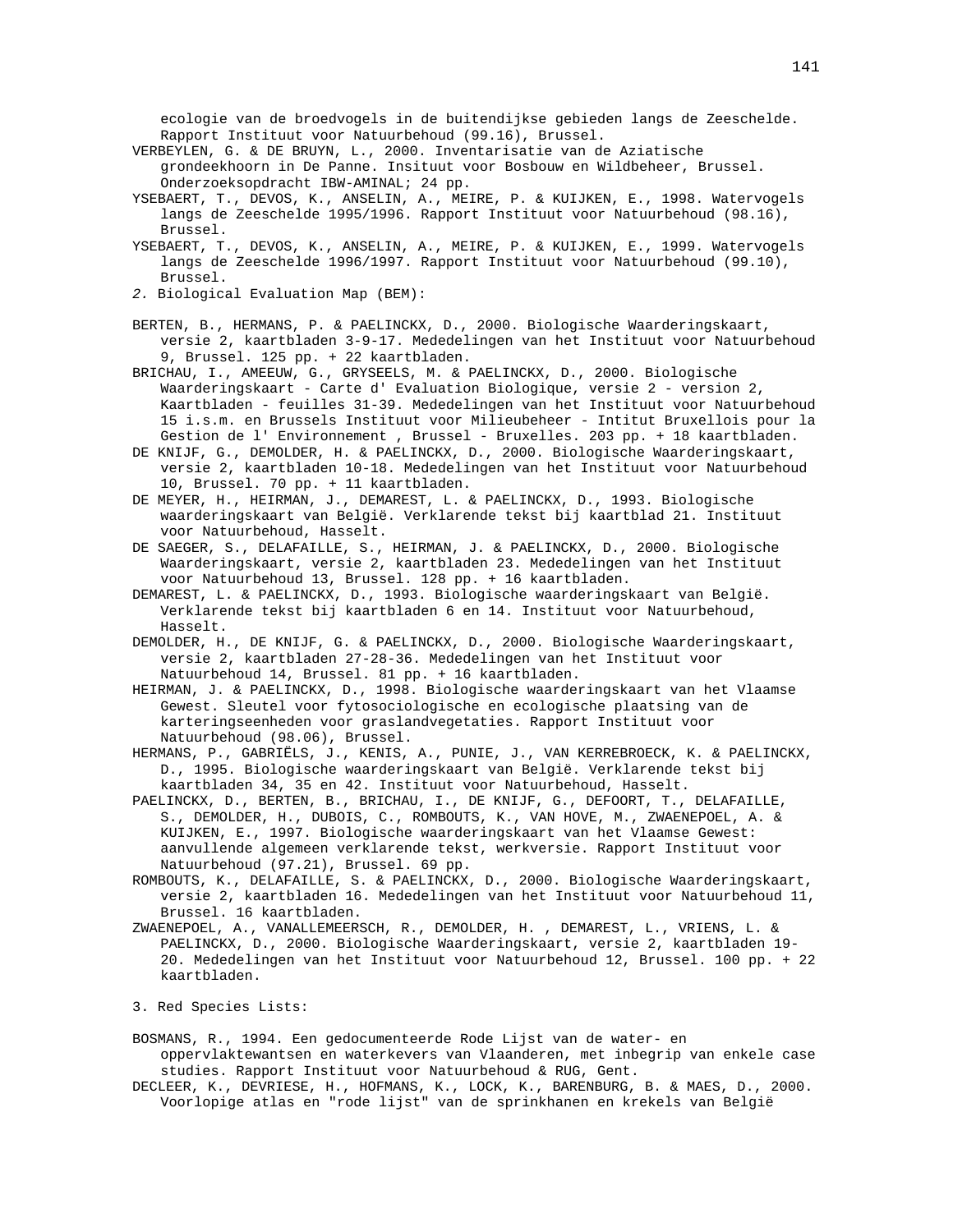(Insecta, Orthoptera). SALTABEL i.s.m. IN (Rapport 2000.10) & KBIN, Brussel. 75 p.

DE KNIJF, G. & ANSELIN, A., 1996. Een gedocumenteerde Rode lijst van de libellen van Vlaanderen. Mededelingen Instituut voor Natuurbehoud 4, Brussel.

DESENDER, K., MAES, D., MAELFAIT, J.-P. & VAN KERCKVOORDE, M., 1995. Een gedocumenteerde Rode Lijst van de zandloopkevers en loopkevers van Vlaanderen. Mededelingen Instituut voor Natuurbehoud 1, Hasselt.

- MAES, D. & VAN DYCK, H., 1996. Een gedocumenteerde Rode lijst van de dagvlinders van Vlaanderen. Mededelingen Instituut voor Natuurbehoud 3, Brussel.
- POLLET, M., 2000. Een gedocumenteerde Rode Lijst van de slankpootvliegen van Vlaanderen. Mededelingen van het Instituut voor Natuurbehoud 8, Brussel. 190 pp.
- WALLEYN, R. & VERBEKEN, A., 2000. Een gedocumenteerde rode lijst van enkele groepen paddestoelen (macrofunghi) van Vlaanderen. Mededelingen van het Instituut voor Natuurbehoud 16, Brussel, Belgium.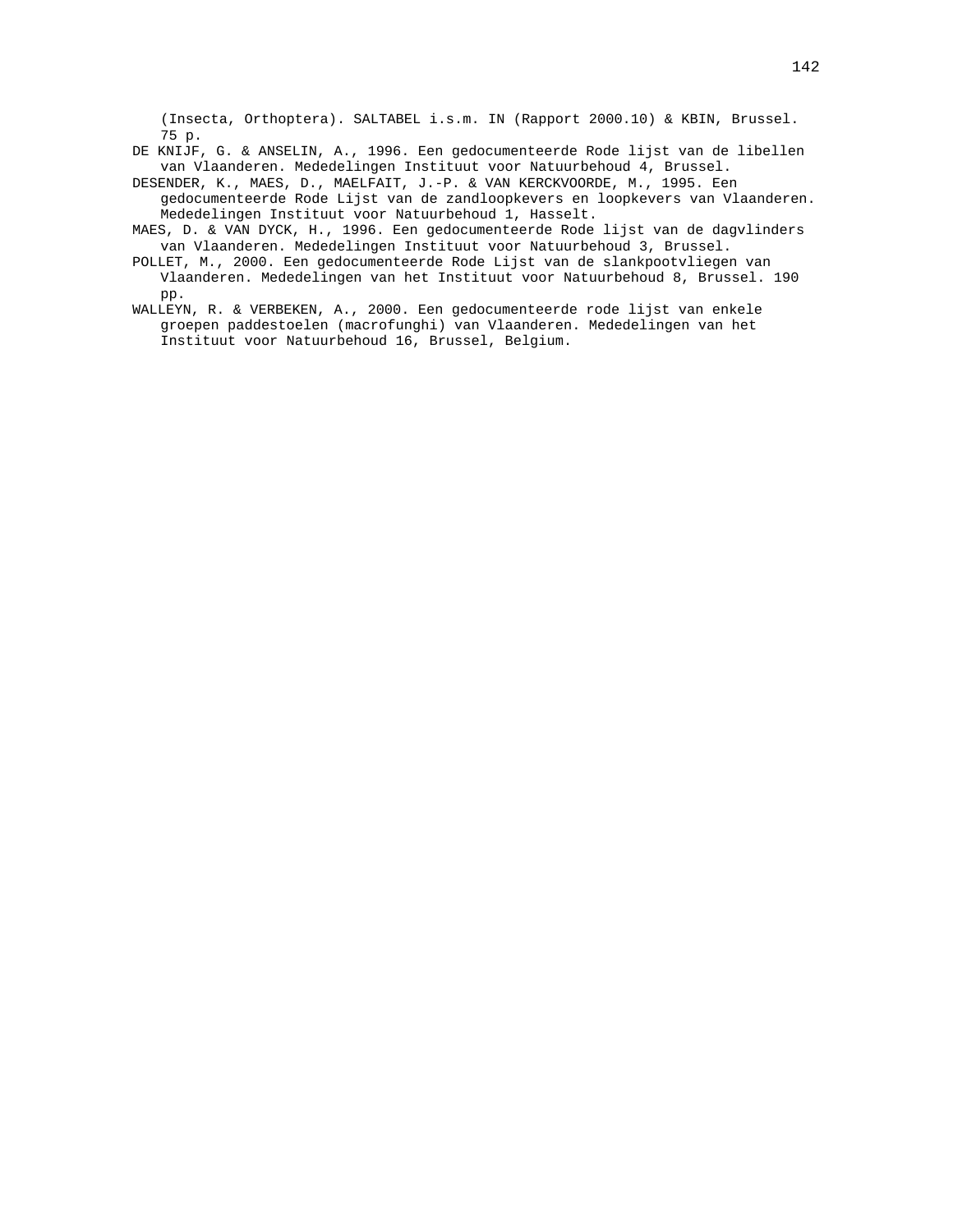Annex 7.2.: List of references on assessment, monitoring and indicator programmes in the Flemish Region

ANSELIN, A., GEERS, P. & MEIRE, P., 1997. Broedvogelmonitoring langs de Zeeschelde: resultaten, evaluatie en toekomstperspectieven van 3 jaar Punt-Transect-Tellingen. Rapport Instituut voor Natuurbehoud (97.09), Brussel.

ANTROP, M., DE BLUST, G., VAN EETVELDE, V. & VAN OLMEN, M., 2000. Ontwikkeling van een methodologie voor een geïntegreerde en gebiedsgerichte monitoring van de biodiversiteit van de terrestrische natuur in het Vlaamse Gewest. Eindrapport Deel II: monitoringshandleiding. Universiteit Gent, rapport Instituut voor Natuurbehoud (2000.21), Brussel, Gent.

ANTROP, M., DE BLUST, G., VAN EETVELDE, V. & VAN OLMEN, M., 2000. Ontwikkeling van een methodologie voor een geïntegreerde en gebiedsgerichte monitoring van de biodiversiteit van de terrestrische natuur in het Vlaamse Gewest. Eindrapport Deel I: wetenschappelijk rapport. Universiteit Gent, rapport Instituut voor Natuurbehoud (2000.21), Brussel, Gent.

ANTROP, M., DE BLUST, G., VAN EETVELDE, V. & VAN OLMEN, M., 2000. Ontwikkeling van een methodologie voor een geïntegreerde en gebiedsgerichte monitoring van de biodiversiteit van de terrestrische natuur in het Vlaamse Gewest. Eindrapport Deel III: atlas van de snuffelplaatsen. Universiteit Gent, rapport Instituut voor Natuurbehoud (2000.21), Brussel, Gent.

HENDRICKX, F. & MAELFAIT, J.-P., 1999. Een integraal monitoring systeem voor het stedelijk natuurreservaat Bourgoyen-Ossemeersen. Rapport Laboratorium voor ecologie der dieren, Instituut voor Natuurbehoud & Dienst Leefmilieu en Natuurontwikkeling Stad Gent, Gent. 97 pp. + 47 bijlagen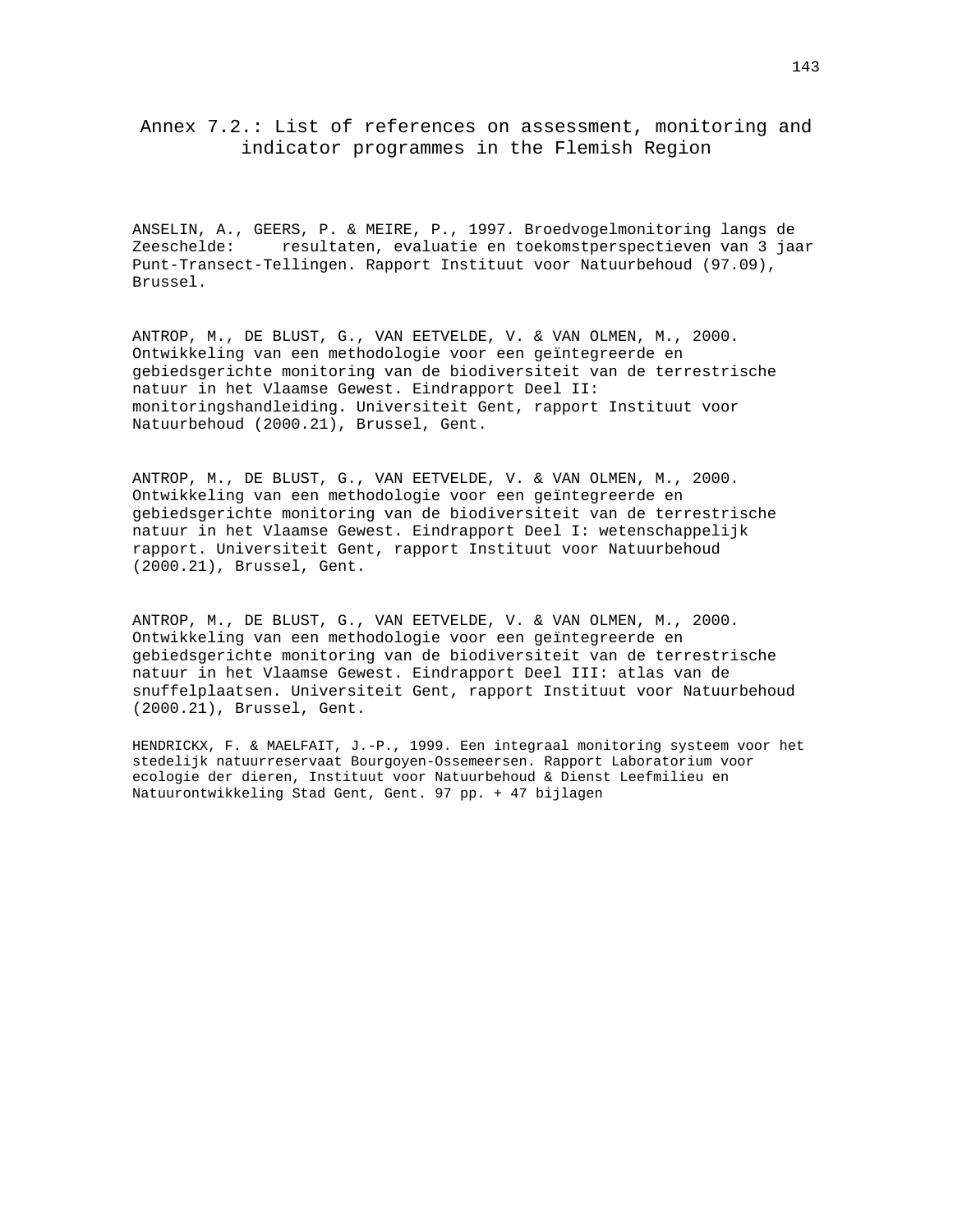- 1. Protective statuses (see text box at the end of article 8).
- 2. Taking nature into account outside protected areas

#### **Town and country planning policy**

In the Walloon Region, land use is planned: 23 sector plans cover the whole of the territory and define the potential occupation of the territory. Some statuses have been specified in order to maintain environments considered of biological interest. These are green areas "intended for maintaining, protecting and regenerating the natural environment" and among these, more particularly, nature areas and nature areas of scientific interest or nature reserves.

Farming and forestry areas are dedicated to their specific activities and may in theory not be subject to urban development.

The Walloon code of town and country planning, urban development and heritage has just been revised. It redefines more particularly area divisions with a view to a future revision of sector plans. As far as nature preservation is concerned, the code plans another specific nature area where the priority will be given to nature conservation and, superimposed on that, protection areas affected by the legislation concerning nature protection.

#### Natural parks

The decree of 1985 concerning natural parks, stipulates that the "natural park is a rural territory of high biological and geographical interest, subject to measures intended to protect its environment in harmony with the aspirations of the population and the economic and social development of the territory concerned". It therefore involves searching for a harmonious integration of human activities and the protection of the natural heritage.

- At present, there are seven, officially recognized, natural parks:
- the national natural park of Hautes-Fagnes Eifel;
- the natural park of the valleys of the Burdinale and of the Mehaigne;
- the natural park of the valley of Attert;
- the natural park of the plains of the Escaut;
- the natural park of the Hill country (pays des Collines);
- the Natural park of Viroin-Hermeton;
- the Natural park of the High Lands (Hauts Pays).

#### River contracts

The river contract is a voluntary agreement, between the whole of public and private actors, on objectives aimed at reconciling the many functions and uses of waterways, of their approaches and of catchment basin water resources. It therefore also deals with biological diversity. The approach is based on a twofold principle: a necessary integrated approach of the waterway management on the one hand, involvement and consultation of all parties concerned on the other hand. This is basically a process where decisions are reached by consensus among the political, associative, scientific bodies about various objectives and proposing actions. Seven river contracts exist in Wallonia, two are being drawn up, they concern: the stream of Fosses, the Dendre, the Haute-Meuse, the Munos Bassin, the Semois, the Hoëgne and the Wayai, the Dyle, the Sambre, the Ton and the Ourthe.

#### Municipal Nature Development Plans

These were launched from the point of view of sustainable development. It involves safeguarding or developing nature diversity at municipal level, in cooperation with all parties concerned and by taking the economic and social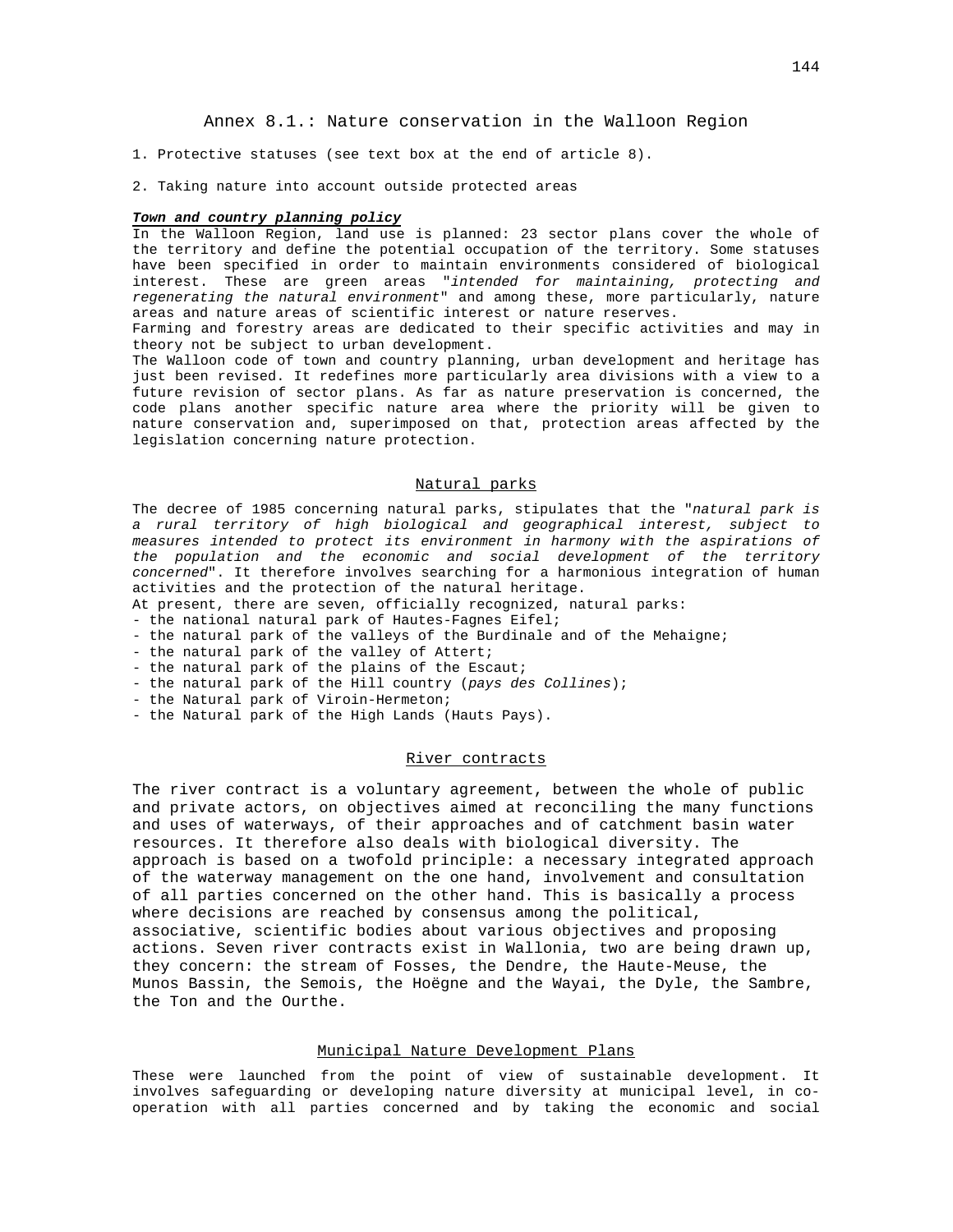development of the community into account. The means implemented on a local scale were the establishing of partnerships bringing together persons and associations, the drawing up of an inventory of the nature and landscape heritage and the drawing up of a long-term biological diversity development plan. At present, more than 41 municipalities have launched their plan.

### Management of roadsides and public spaces

Since 1984, the use of herbicides on public property has been regulated. In particular the use of herbicides is banned in the Walloon Region on verges, embankments, berms and other land of state property and are part of the road system or adjacent to it, including motorways; in public parks; on waterways, ponds, lakes and their banks when they are public property. The use of herbicides is however still authorized for weeding paved areas, or areas covered with gravel, areas situated less than a metre from a railway track and graveyard paths.The ban on using herbicides to maintain roadsides led to roadside cutting. The idea of cutting roadside vegetation late in the season, a practice more favourable to biological diversity, gradually gained ground. After an experimental phase and its application to regional roads, the Nature Conservation Department provided a new impetus by launching a campaign 'Late cutting-Refuge area' among municipalities. Several dozens of them signed an agreement with the Walloon Region.

By signing the 'Roadside' agreement:

- the municipality undertakes to draw up a management plan defining areas where roadside cutting will be intensive, and others where it will be extensive while taking a number of provisions into account (cutting height above or equal to 10 cm, cutting dates, etc.);

- the Walloon Region provides the municipalities with the roadsigns 'late cutting-refuge area', leaflets for distributing information in all letterboxes and topographical maps to 1/10,000 covering the whole of municipal territory.

#### Agro-environmental measures

Agro-environmental measures are specific grants intended to remunerate farmers for their contribution to the quality of the environment. The specified subsidies include an incentive share but are especially intended to compensate the income that the farmer agrees to lose compared to a more intensive use of the soil.

The following measures have been adopted by the Walloon Region and are applicable everywhere on a voluntary basis:

- late cutting;

- conservation transition strips (edges of fields sown with grass or farmed extensively (without inflows) and extensive meadow strips (located along waterways, farmed without inflows and mowed late in the season);

- keeping and maintaining hedges and wooded strips;

- keeping livestock populations low;

- rearing local endangered breeds.

In areas defined as being sensitive or priority areas, farming operations may be further assisted technically and subsidized to improve the overall environmental impact of farming (reduction of inflows, traditional cultivation and old varieties, late cutting, etc.).

#### Forestry policy

Nearly half the area of Walloon forests (236,306 ha) belongs to public owners and is administered by the Nature and Forestry Division. These woods are managed on the basis of management plans called 'forestry developments'. These firstly consist of drawing up an inventory by collecting a maximum of information about the forest. They then fix objectives to fulfill the different functions. They lastly determine means by defining the future forest, by choosing the methods of development and by drawing up the operating regulations and the work programmes. The new developments must take into account priority forestry conservation vocations, water and soil protection and production. These vocations do not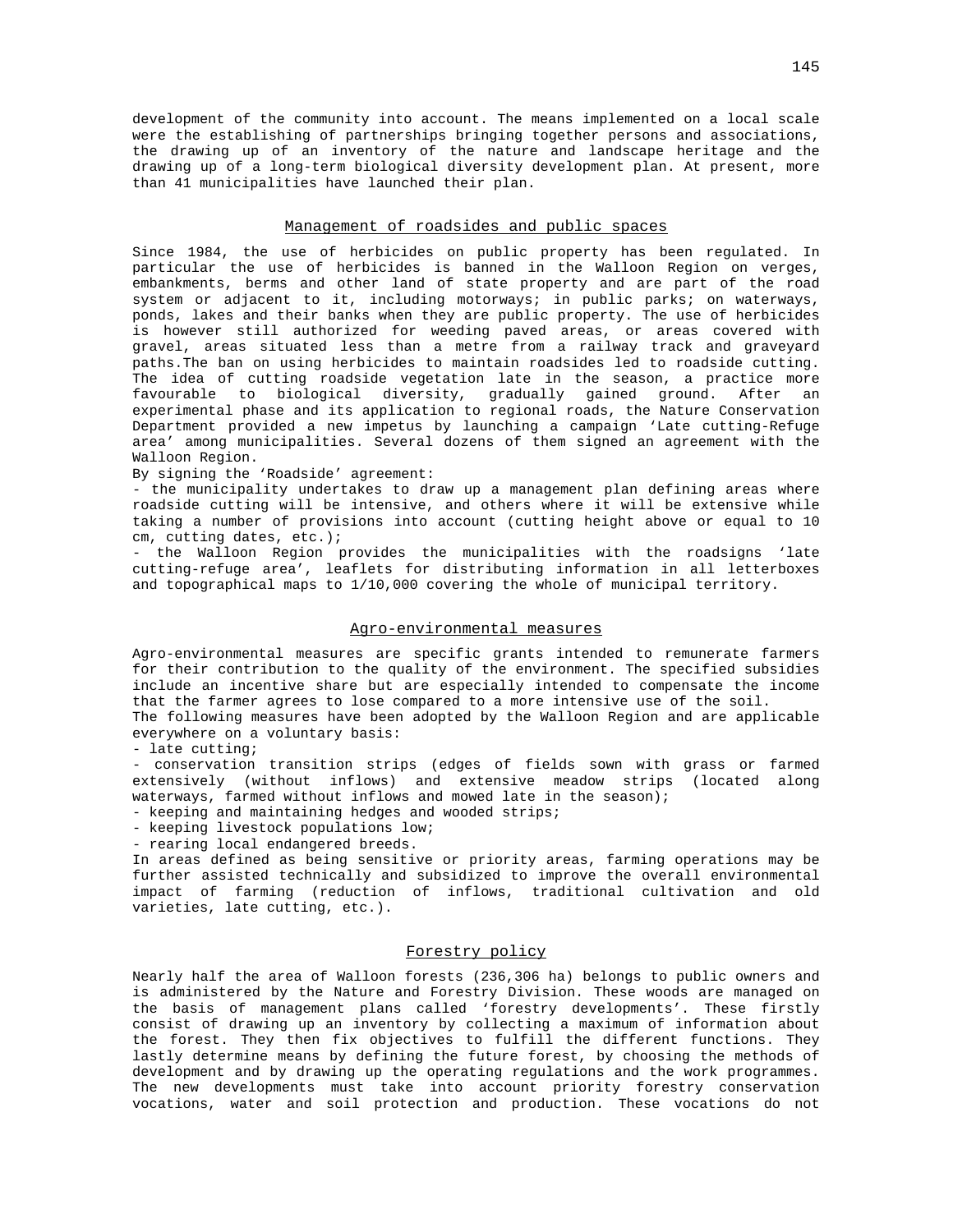exclude each other but indicate a priority objective. The conservation vocation comprises biological, genetic, climatic and forestry subvocations. It tries more particularly to safeguard the conservation of rare forestry formations, seeding plantations, para-natural formations and plantations with scientific, educational or historic value. The water protection vocation concerns the areas bordering on waterways, spring areas, catchment wells and dam lakes. It aims at preserving a quantitative and qualitative water supply. Restrictions involve the limitation of clearings, the banning of draining or inflows and the type of treatment. As for the soil protection vocation, it concerns hydromorphous soils with temporary or permanent groundwater, peaty or peat-like soils and sloping soils. Restrictions involve the absence of forestry (where peaty soils are concerned), the limitation of clearings, the banning of draining in some cases, the method of regeneration, the density of plantations and the choice of species. As far as general forestry measures are concerned, the main measures recommended are:

- choice of tree species adapted to stations;

- adoption of a stable and balanced plantation structure. Forests with trees of many ages are preferred without excluding regular forests. Priority is given to natural regeneration;

- mixture of tree species;

- dynamic forestry (wider spacing, large clearings).

Specific measures connected with nature conservation are taken: conservation of dead trees, old trees and epiphytes, management of areas of reproduction of endangered animal species, work timetable in relation to nesting periods, etc. Forest edges are taken into account, glades are maintained and some forest areas are assigned a 'non-management' status. Measures are provided in connection with cultivation care, the choice of tree species and treatment in order to favour the habitat of wild ungulates. Lastly, the circular includes measures of landscape types to make the forest more attractive to its users. The opening of the forest to the general public aims at encouraging slow traffic, respectful of the forest ecosystem. Areas accessible to youth movements are not overlooked. Subsidies are granted to private owners to encourage the implementation of these measures in private forests.

## Thematic operations

A number of nature conservation actions initiated by the Nature Conservation Department or by non-governmental organisations are structured around a particular objective. Let us mention as examples:

- the attics and belfries operation: launched as part of European Nature Conservation Year among municipalities, its aim is to develop the access of wild fauna (bats and chouette effraie) to the attics and belfries of public buildings; - the operations 'Ciconia nigra', 'Crex crex', 'Chiroptera' (jointly funded by the LIFE programmes) aim at purchasing natural areas favourable to these species; - the 'Wild Gardens' operation aims at encouraging management more favourable to biodiversity in the gardens of private citizens (choice of plant species, upkeep, development of ponds, etc.);

- the 'Underground cavities' operation aims at listing and protecting underground cavities of great biological interest, in particular of chiropteran interest.

### Subsidies for the planting of hedges and wooded strips

Subsidies are granted to encourage the replanting of hedges, subject to compliance with conditions that guarantee its biological interest and a life expectancy of at least 20 years.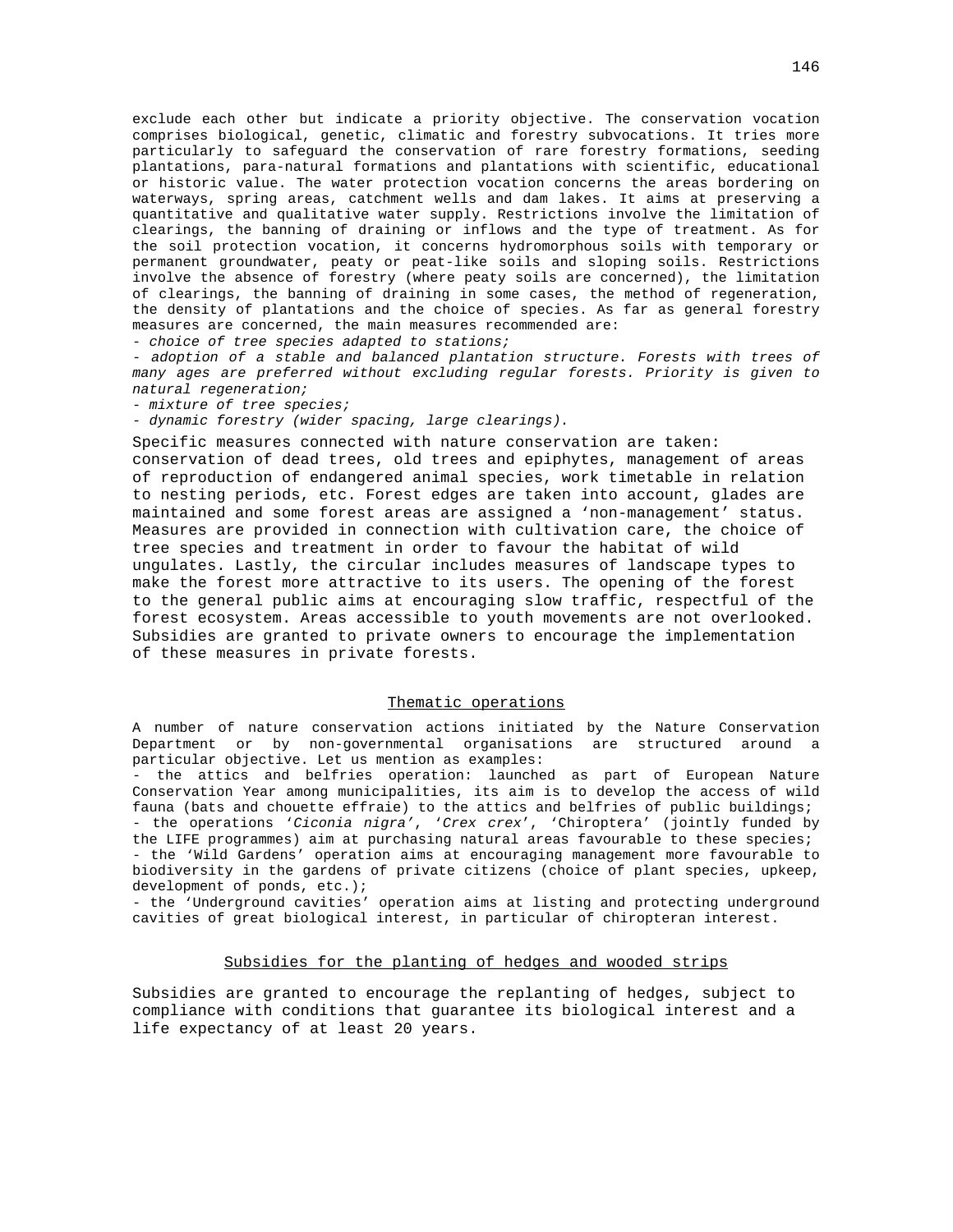# Production of seeds of wild plants and indigenous trees

Seeds of indigenous wild plants are used increasingly for sowing after work has been done, when farmland is let to lie fallow or even for laying out wild gardens. A programme aimed at the production of seeds of indigenous origin has been launched, so as to avoid the introduction of exotic species and preserve local ecotypes. At forestry level, research into genetic matters is carried out at the Gembloux Scientific Research Centre. A Forestry Seed Centre (Forest counter of Marche-en-Famenne) has been recently set up. It takes part in maintaining the genetic diversity of Walloon forests through the collection of seeds over a maximum of species, a maximum of origins and a maximum of trees.

# Regulation of leisure activities

The strong pressure exerted by leisure activities on the natural environment led to various regulations. The use of motor-driven vehicles outside public thoroughfares is limited to authorized circuits. The Walloon Government decree (AGW) of 30 June 1994 regulates the movement of boats and divers on and in waterways. It limits activities to certain times, to certain seasons and to certain sections of waterways as long as the flow reaches a minimum level.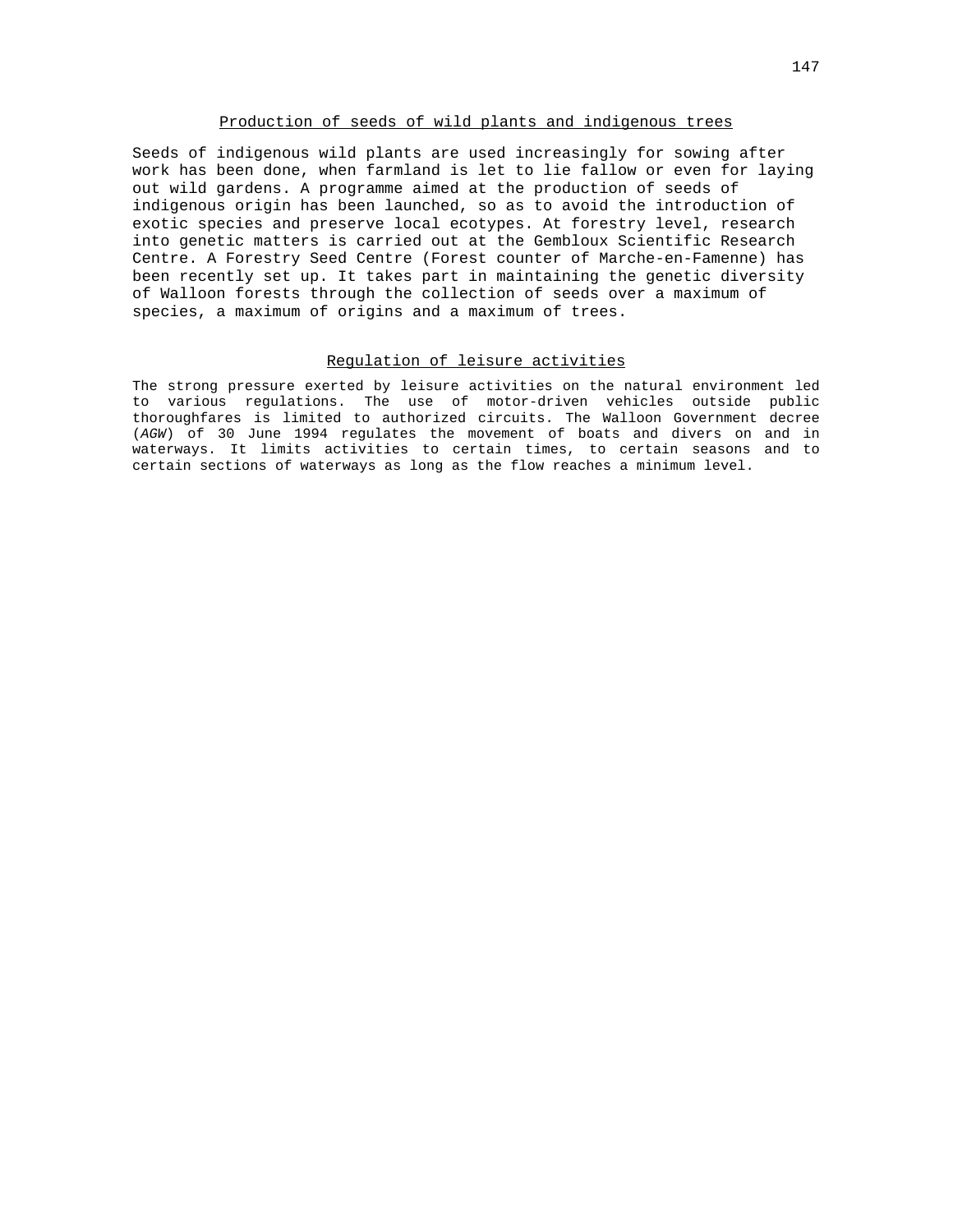| Country:                                      | Belgium (Flanders) <sup>2)</sup>                    |                 |  |
|-----------------------------------------------|-----------------------------------------------------|-----------------|--|
| Forest area (ha)                              | $146.381$ /***                                      |                 |  |
| Forest cover (%)                              | 10,8<br>Strict forest reserve Strict nature reserve |                 |  |
| Categories**):<br>National name               | Integraal                                           | Integraal       |  |
|                                               | bosreservaat                                        | natuurreservaat |  |
| Reference date                                | V/IX/99                                             | V/IX/99         |  |
| No silvicultural intervention                 | X                                                   | X               |  |
| Hunting, game management                      | (X)                                                 | (X)             |  |
| Lifestock present                             |                                                     | (X)             |  |
| Right of way                                  | (X)                                                 | (X)             |  |
| Safequard at the borders (roads<br>$etc.$ )   | X                                                   | X               |  |
| Safeguard within the area (trails,<br>rivers) | (X)                                                 | (X)             |  |
| Visitors information                          | (X)                                                 |                 |  |
| Non destructive research                      | (X)                                                 | (X)             |  |
| ± Destructive research                        |                                                     |                 |  |
| Pesticide treatments allowed                  | (X)                                                 | (X)             |  |
| Fire intervention                             | (X)                                                 | (X)             |  |
| Other interventions*)                         | (X)                                                 | (X)             |  |
| Use of genetic resources*)                    | (X)                                                 |                 |  |
| Legal protection*)                            | $\mathbf{1}$                                        | 2               |  |
| Ownership*)                                   | 1, 2, 3                                             | 1, 2, 3         |  |
| Manager*)                                     | $\mathbf{1}$                                        | $\overline{a}$  |  |
| Scientific coordination*)                     | $\overline{4}$                                      | 4               |  |
| Actual reserve area (ha)                      | $1200^{2}$                                          | $500^{21}$      |  |
| Size range $(ha) *$ )                         | $4 - 100$                                           | $3 - 20^{1}$    |  |
| Percentage of total forest area               | $1\%$                                               | 0,5%            |  |

Annex 8.2.: Forest and nature reserves in Flanders

\*) See annotations (Appendix 7)

\*\*) E.g. Strict Forest Reserve, National Park, Biosphere Area and other

national categories, Site of Special Scientific Interest

\*\*\*) Total forest area in Belgium: 665.000 ha/22%

 $X = yes$ ; (X) = in some cases; No = no; - = no answer/ no data

|                          | Forest Reserves              | Nature Reserves                  |  |
|--------------------------|------------------------------|----------------------------------|--|
| Legal protection         | Forest Decree (1991)         | Decree on Nature Cons.<br>(1997) |  |
|                          |                              |                                  |  |
| Ownership                | State, municipalities,       | State, municipalities,           |  |
|                          | private,                     | private organisations            |  |
| Type of management       | Strict or Special Management | Strict or Special Management     |  |
| Management responsible   | Forest Administration        | Nature Cons. Administration      |  |
| Scientific co-ordination | Inst. for Forestry and Game  | Inst. for Nature                 |  |
|                          | Mqmt.                        | Conservation                     |  |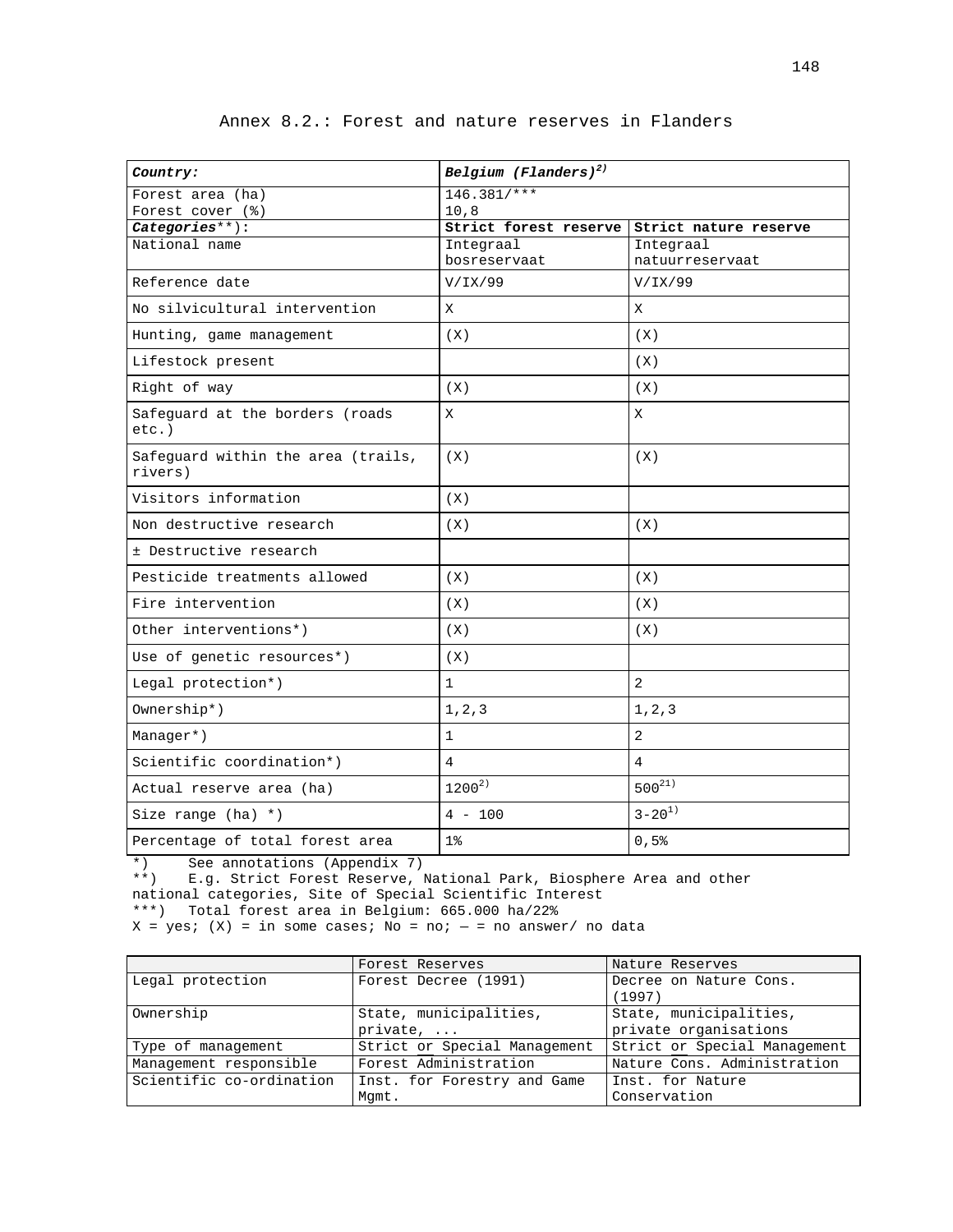### Forest reserves in Flanders:

| <b>NAAM</b>          |          | Datum besluit Oppervlakte (HA) Houtvesterij |               | provincie      |
|----------------------|----------|---------------------------------------------|---------------|----------------|
| ZONIENWOUD           | 14/03/95 | 117.22                                      | GROENENDAAL   | <b>BRABANT</b> |
| MEERDAAL             | 14/03/95 | 143.19                                      | LEUVEN        | BRABANT        |
| HEVERLEE             | 14/03/95 | 47.13                                       | LEUVEN        | <b>BRABANT</b> |
| PARIKE               | 14/03/95 | 9.33                                        | GENT          | OOST-VLAND.    |
| NEIGEMBOS            | 14/03/95 | 45.01                                       | GENT          | OOST-VLAND.    |
| JAGERSBORG           | 14/03/95 | 86.54                                       | <b>BREE</b>   | LIMBOURG       |
| GALGENBERG           | 14/03/95 | 29.82                                       | HASSELT       | LIMBOURG       |
| JONGENBOS            | 14/03/95 | 82.04                                       | HASSELT       | LIMBOURG       |
| DILSERBOS EN PLATTE  | 14/03/95 | 58.16                                       | HASSELT       | LIMBOURG       |
| LENDENBERG           |          |                                             |               |                |
| LANKLAARDERBOS       | 14/03/95 | 83.69                                       | HASSELT       | LIMBOURG       |
| KOLMONT              | 14/03/95 | 18.58                                       | HASSELT       | LIMBOURG       |
| PIJNVEN              | 14/03/95 | 36.93                                       | HECHTEL       | LIMBOURG       |
| IN DE BRAND          | 14/03/95 | 11.44                                       | HECHTEL       | LIMBOURG       |
| COOLHEM              | 14/03/95 | 78.64                                       | ANTWERPEN     | ANTWERPEN      |
| GROOTBROEK           | 14/03/95 | 136.41                                      | <b>BREE</b>   | LIMBOURG       |
| HALLERBOS            | 16/02/96 | 63.78                                       | GROENENDAAL   | BRABANT        |
| <b>BOS TER RIJST</b> | 16/02/96 | 28.59                                       | GROENENDAAL   | <b>BRABANT</b> |
| WIJNENDALEBOS        | 16/02/96 | 91.61                                       | <b>BRUGGE</b> | WEST-VLAND.    |
| <b>BEIAARDBOS</b>    | 03/02/97 | 17.07                                       | <b>GENT</b>   | OOST-VLAND.    |
| KOEIMOOK             | 03/02/97 | 39.47                                       | TURNHOUT      | ANTWERPEN      |
| GASTHUISBOS          | 03/02/97 | 11.02                                       | LEUVEN        | <b>BRABANT</b> |
| MELISBROEK -         | 03/02/97 | 34.86                                       | HASSELT-      | LIMBOURG       |
| VIEVERSEL            |          |                                             | HECHTEL       |                |
| OP DEN AENHOF        | 03/02/97 | 35.71                                       | HECHTEL       | LIMBOURG       |
| SEVENDONK            | 03/02/97 | 67.60                                       | TURNHOUT      | ANTWERPEN      |
| ZONIENWOUD2          | 27/08/99 | 7.89                                        | GROENENDAAL   | <b>BRABANT</b> |
| MEERDAAL2            | 27/08/99 | 32.66                                       | LEUVEN        | <b>BRABANT</b> |
| GASTHUISBOS LUBBEEK  | 27/08/99 | 7.40                                        | LEUVEN        | <b>BRABANT</b> |
| GOORBOSSEN           | 27/08/99 | 47.17                                       | TURNHOUT      | ANTWERPEN      |
| MUIZENBOS            | 27/08/99 | 34.19                                       | ANTWERPEN     | ANTWERPEN      |
| DE HEIRNISSE         | 27/08/99 | 76.39                                       | GENT          | OOST-VLAND.    |
|                      | Totaal   | 1579.54                                     |               |                |
|                      |          |                                             |               |                |

Een vijfde reeks met vijf voorstellen voor een totale oppervlakte van 107ha is momenteel in behandeling :

- − Uitbreiding Grootbroek (Bree en Kinrooi) met 40,8641ha (totale oppervlakte wordt 177,2741ha en is daarmee het grootste bosreservaat in Vlaanderen);
- − Domeinbos Kraaienbos te Leut (Maasmechelen) : 1,1954ha
- − Domeinbos Overheide te Ravels (Weelde) : 29,5359ha
- − Gemeentebos "het Konenbos" te Voeren : 10,807ha
- − Privébos "Vrouwenbos" te Voeren : 24,8393ha